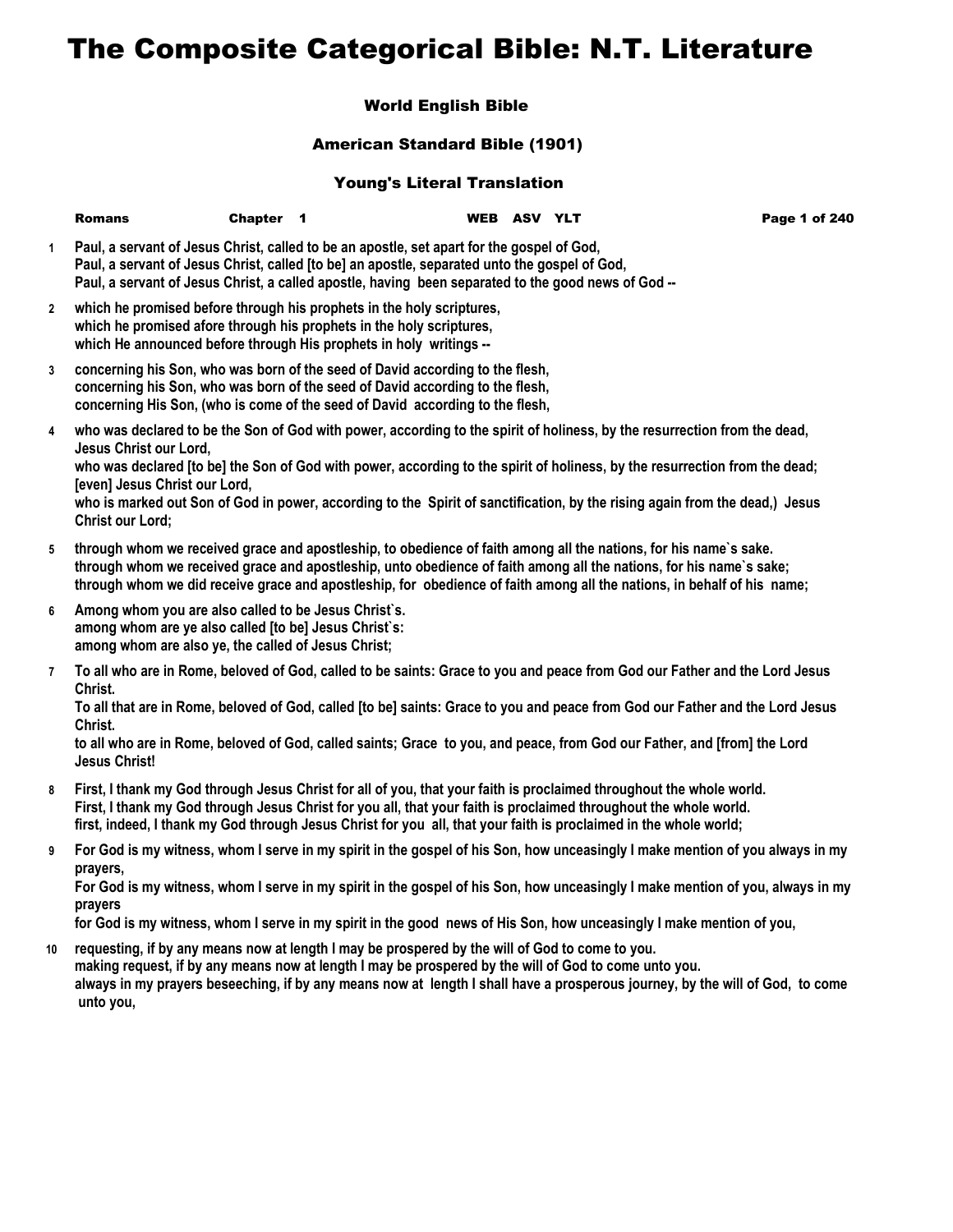- **11 For I long to see you, that I may impart to you some spiritual gift, to the end you may be established; For I long to see you, that I may impart unto you some spiritual gift, to the end ye may be established; for I long to see you, that I may impart to you some spiritual gift, that ye may be established;**
- **12 that is, that I with you may be comforted in you, each of us by the other`s faith, both yours and mine. that is, that I with you may be comforted in you, each of us by the other`s faith, both yours and mine. and that is, that I may be comforted together among you, through the faith in one another, both yours and mine.**
- **13 Now I don`t desire to have you unaware, brothers, that often I planned to come to you, and was hindered so far, that I might have some fruit in you also, even as in the rest of the Gentiles. And I would not have you ignorant, brethren, that oftentimes I purposed to come unto you (and was hindered hitherto), that I might have some fruit in you also, even as in the rest of the Gentiles. And I do not wish you to be ignorant, brethren, that many times I did purpose to come unto you -- and was hindered till the present time -- that some fruit I might have also among you, even as also among the other nations.**
- **14 I am debtor both to Greeks and to foreigners, both to the wise and to the foolish. I am debtor both to Greeks and to Barbarians, both to the wise and to the foolish. Both to Greeks and to foreigners, both to wise and to thoughtless, I am a debtor,**
- **15 So, as much as in me is, I am ready to preach the gospel to you also who are in Rome. So, as much as in me is, I am ready to preach the gospel to you also that are in Rome. so, as much as in me is, I am ready also to you who [are] in Rome to proclaim good news,**
- **16 For I am not ashamed of the gospel of Christ, for it is the power of God to salvation to everyone who believes; to the Jew first, and also to the Greek.**

**For I am not ashamed of the gospel: for it is the power of God unto salvation to every one that believeth; to the Jew first, and also to the Greek.**

**for I am not ashamed of the good news of the Christ, for it is the power of God to salvation to every one who is believing, both to Jew first, and to Greek.**

- **17 For therein is revealed a righteousness of God from faith to faith. As it is written, "But the righteous shall live by faith." For therein is revealed a righteousness of God from faith unto faith: as it is written, But the righteous shall live by faith. For the righteousness of God in it is revealed from faith to faith, according as it hath been written, `And the righteous one by faith shall live,`**
- **18 For the wrath of God is revealed from heaven against all ungodliness and unrighteousness of men, who hinder the truth in unrighteousness,**

**For the wrath of God is revealed from heaven against all ungodliness and unrighteousness of men, who hinder the truth in unrighteousness;**

**for revealed is the wrath of God from heaven upon all impiety and unrighteousness of men, holding down the truth in unrighteousness.**

- **19 because that which is known by God is revealed in them, for God revealed it to them. because that which is known of God is manifest in them; for God manifested it unto them. Because that which is known of God is manifest among them, for God did manifest [it] to them,**
- **20 For the invisible things of him since the creation of the world are clearly seen, being perceived through the things that are made, even his everlasting power and divinity; that they may be without excuse. For the invisible things of him since the creation of the world are clearly seen, being perceived through the things that are made, [even] his everlasting power and divinity; that they may be without excuse: for the invisible things of Him from the creation of the world, by the things made being understood, are plainly seen, both His eternal power and Godhead -- to their being inexcusable;**
- **21 Because, knowing God, they didn`t glorify him as God, neither gave thanks, but became vain in their reasoning, and their senseless heart was darkened. because that, knowing God, they glorified him not as God, neither gave thanks; but became vain in their reasonings, and their senseless heart was darkened. because, having known God they did not glorify [Him] as God, nor gave thanks, but were made vain in their reasonings, and their unintelligent heart was darkened,**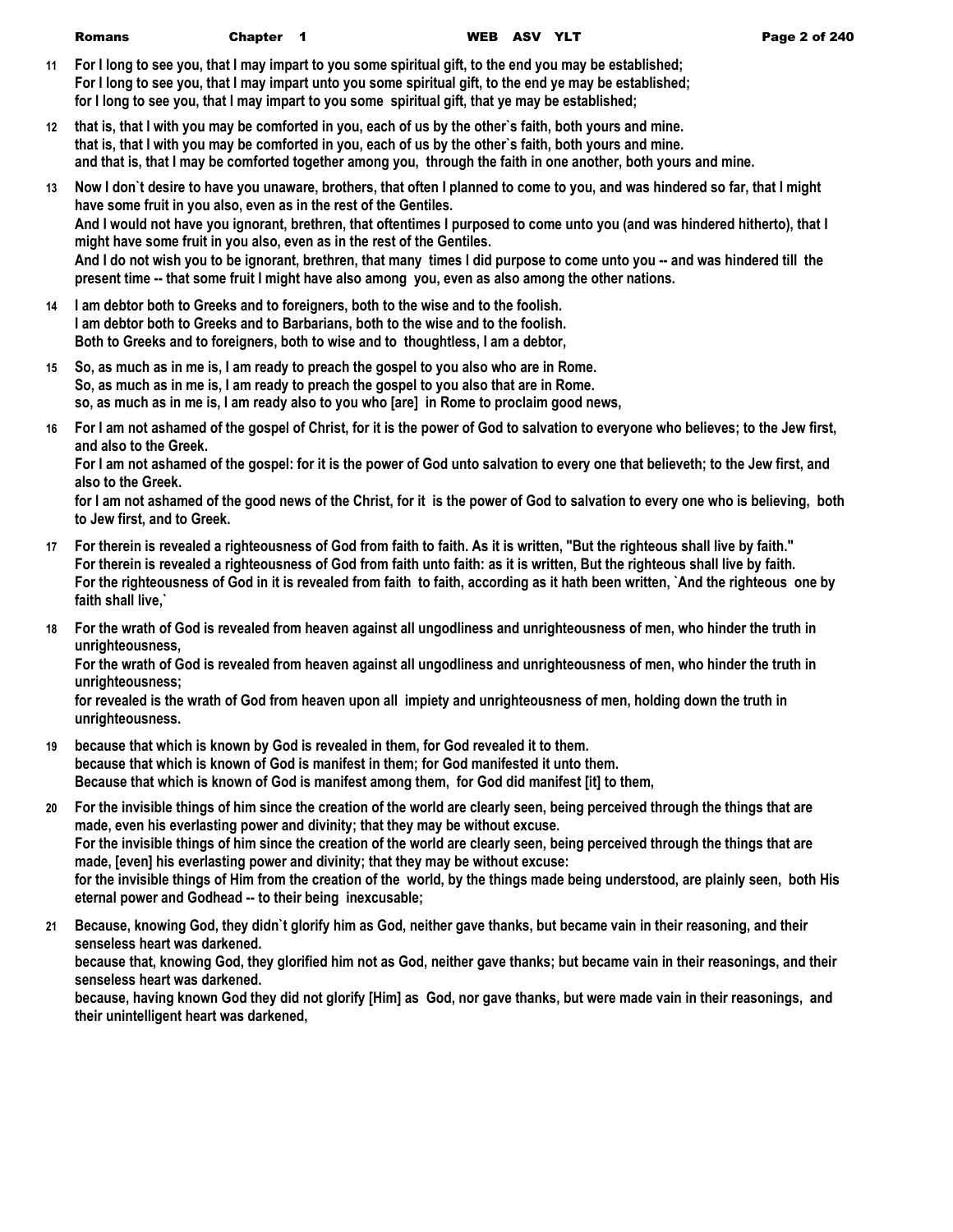- **22 Professing themselves to be wise, they became fools, Professing themselves to be wise, they became fools, professing to be wise, they were made fools,**
- **23 and traded the glory of the incorruptible God for the likeness of an image of corruptible man, and of birds, and four-footed animals, and creeping things. and changed the glory of the incorruptible God for the likeness of an image of corruptible man, and of birds, and four-footed beasts, and creeping things.**

**and changed the glory of the incorruptible God into the likeness of an image of corruptible man, and of fowls, and of quadrupeds, and of reptiles.**

**24 Therefore God also gave them up in the lusts of their hearts to uncleanness, that their bodies should be dishonored among themselves,**

**Wherefore God gave them up in the lusts of their hearts unto uncleanness, that their bodies should be dishonored among themselves:**

**Wherefore also God did give them up, in the desires of their hearts, to uncleanness, to dishonour their bodies among themselves;**

**25 who exchanged the truth of God for a lie, and worshipped and served the creature rather than the Creator, who is blessed forever. Amen.**

**for that they exchanged the truth of God for a lie, and worshipped and served the creature rather than the Creator, who is blessed for ever. Amen.**

**who did change the truth of God into a falsehood, and did honour and serve the creature rather than the Creator, who is blessed to the ages. Amen.**

**26 For this reason, God gave them up to vile passions. For their women changed the natural function into that which is against nature.**

**For this cause God gave them up unto vile passions: for their women changed the natural use into that which is against Because of this did God give them up to dishonourable affections, for even their females did change the natural use into that against nature;**

- **27 Likewise also the men, leaving the natural function of the woman, burned in their lust toward one another, men doing what is inappropriate with men, and receiving in themselves the due penalty of their error. and likewise also the men, leaving the natural use of the woman, burned in their lust one toward another, men with men working unseemliness, and receiving in themselves that recompense of their error which was due. and in like manner also the males having left the natural use of the female, did burn in their longing toward one another; males with males working shame, and the recompense of their error that was fit, in themselves receiving.**
- **28 Even as they refused to have God in their knowledge, God gave them up to a reprobate mind, to do those things which are not fitting;**

**And even as they refused to have God in [their] knowledge, God gave them up unto a reprobate mind, to do those things which are not fitting;**

**And, according as they did not approve of having God in knowledge, God gave them up to a disapproved mind, to do the things not seemly;**

**29 being filled with all unrighteousness, sexual immorality, wickedness, covetousness, maliciousness; full of envy, murder, strife, deceit, evil habits, secret slanderers,**

**being filled with all unrighteousness, wickedness, covetousness, maliciousness; full of envy, murder, strife, deceit, malignity; whisperers,**

**having been filled with all unrighteousness, whoredom, wickedness, covetousness, malice; full of envy, murder, strife, deceit, evil dispositions; whisperers,**

- **30 backbiters, hateful to God, insolent, haughty, boastful, inventors of evil things, disobedient to parents, backbiters, hateful to God, insolent, haughty, boastful, inventors of evil things, disobedient to parents, evil-speakers, God-haters, insulting, proud, boasters, inventors of evil things, disobedient to parents,**
- **31 without understanding, covenant-breakers, without natural affection, unforgiving, unmerciful; without understanding, covenant-breakers, without natural affection, unmerciful: unintelligent, faithless, without natural affection, implacable, unmerciful;**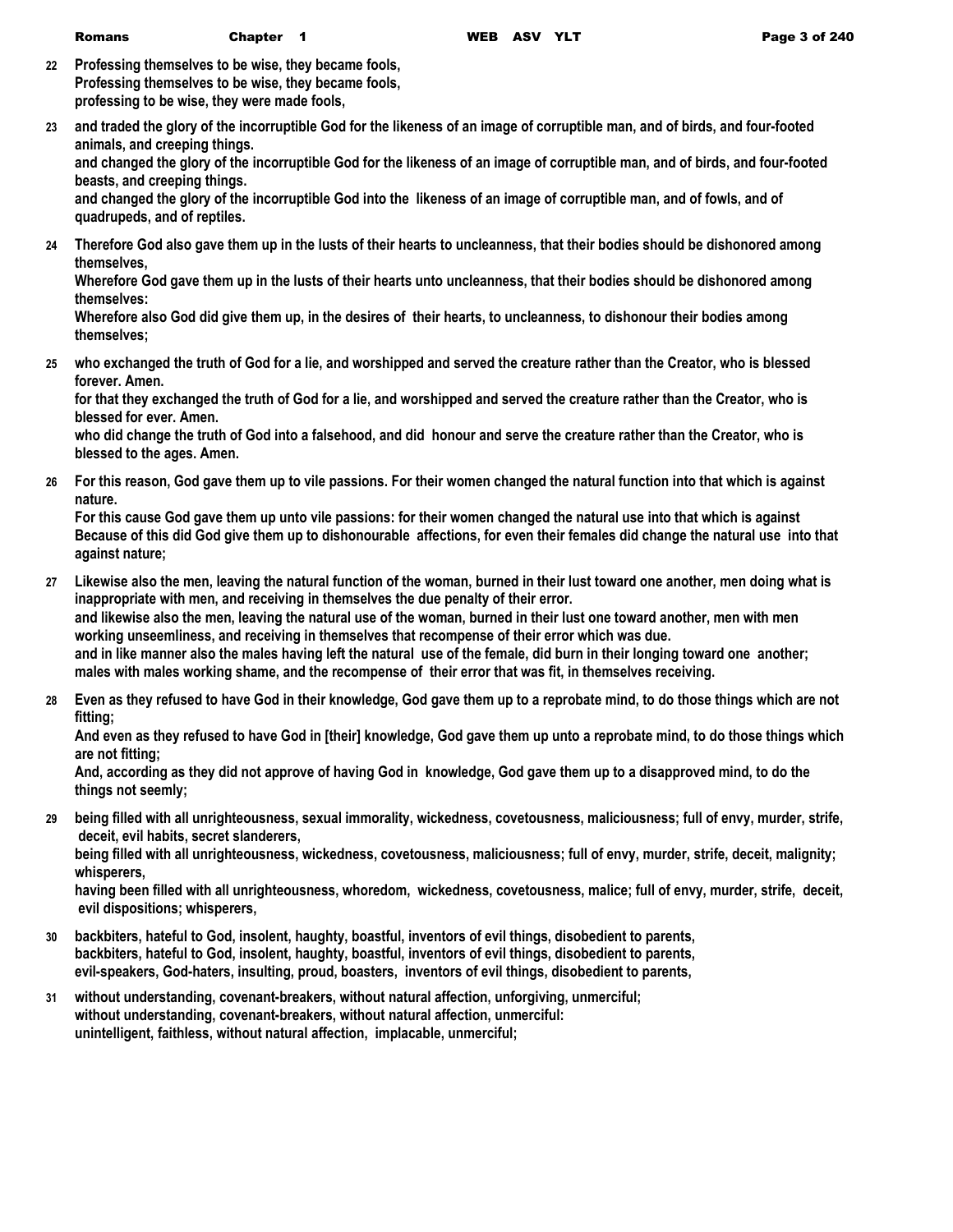**32 who, knowing the ordinance of God, that those who practice such things are worthy of death, not only do the same, but also consent with those who practice them.**

**who, knowing the ordinance of God, that they that practise such things are worthy of death, not only do the same, but also consent with them that practise them.**

**who the righteous judgment of God having known -- that those practising such things are worthy of death -- not only do them, but also have delight with those practising them.**

- **1 Therefore you are without excuse, man, whoever you are who judge. For in that which you judge another, you condemn yourself. For you who judge practice the same things. Wherefore thou art without excuse, O man, whosoever thou art that judgest: for wherein thou judges another, thou condemnest thyself; for thou that judgest dost practise the same things. Therefore, thou art inexcusable, O man -- every one who is judging -- for in that in which thou dost judge the other, thyself thou dost condemn, for the same things thou dost practise who art judging,**
- **2 We know that the judgment of God is according to truth against those who practice such things. And we know that the judgment of God is according to truth against them that practise such things. and we have known that the judgment of God is according to truth, upon those practising such things.**
- **3 Do you know this, O man who judges those who practice such things, and do the same, that you will escape the judgment of God?**

**And reckonest thou this, O man, who judgest them that practise such things, and doest the same, that thou shalt escape the judgment of God?**

**And dost thou think this, O man, who art judging those who such things are practising, and art doing them, that thou shalt escape the judgment of God?**

**4 Or do you despise the riches of his goodness, forbearance, and patience, not knowing that the goodness of God leads you to repentance?**

**Or despisest thou the riches of his goodness and forbearance and longsuffering, not knowing that the goodness of God leadeth thee to repentance?**

**or the riches of His goodness, and forbearance, and long-suffering, dost thou despise? -- not knowing that the goodness of God doth lead thee to reformation!**

**5 But according to your hardness and impenitent heart you are treasuring up for yourself wrath in the day of wrath and revelation of the righteous judgment of God;**

**but after thy hardness and impenitent heart treasurest up for thyself wrath in the day of wrath and revelation of the righteous judgment of God;**

**but, according to thy hardness and impenitent heart, thou dost treasure up to thyself wrath, in a day of wrath and of the revelation of the righteous judgment of God,**

- **6 who "will render to every man according to his works:" who will render to every man according to his works: who shall render to each according to his works;**
- **7 to those who by patience in well-doing seek for glory and honor and incorruptibility, eternal life; to them that by patience in well-doing seek for glory and honor and incorruption, eternal life: to those, indeed, who in continuance of a good work, do seek glory, and honour, and incorruptibility -- life age-during;**
- **8 but to those who are self-seeking, and don`t obey the truth, but obey unrighteousness, will be wrath and indignation, but unto them that are factious, and obey not the truth, but obey unrighteousness, [shall be] wrath and indignation, and to those contentious, and disobedient, indeed, to the truth, and obeying the unrighteousness -- indignation and wrath,**
- **9 oppression and anguish, on every soul of man who works evil, on the Jew first, and also on the Greek. tribulation and anguish, upon every soul of man that worketh evil, of the Jew first, and also of the Greek; tribulation and distress, upon every soul of man that is working the evil, both of Jew first, and of Greek;**
- **10 But glory and honor and peace to every man who works good, to the Jew first, and also to the Greek. but glory and honor and peace to every man that worketh good, to the Jew first, and also to the Greek: and glory, and honour, and peace, to every one who is working the good, both to Jew first, and to Greek.**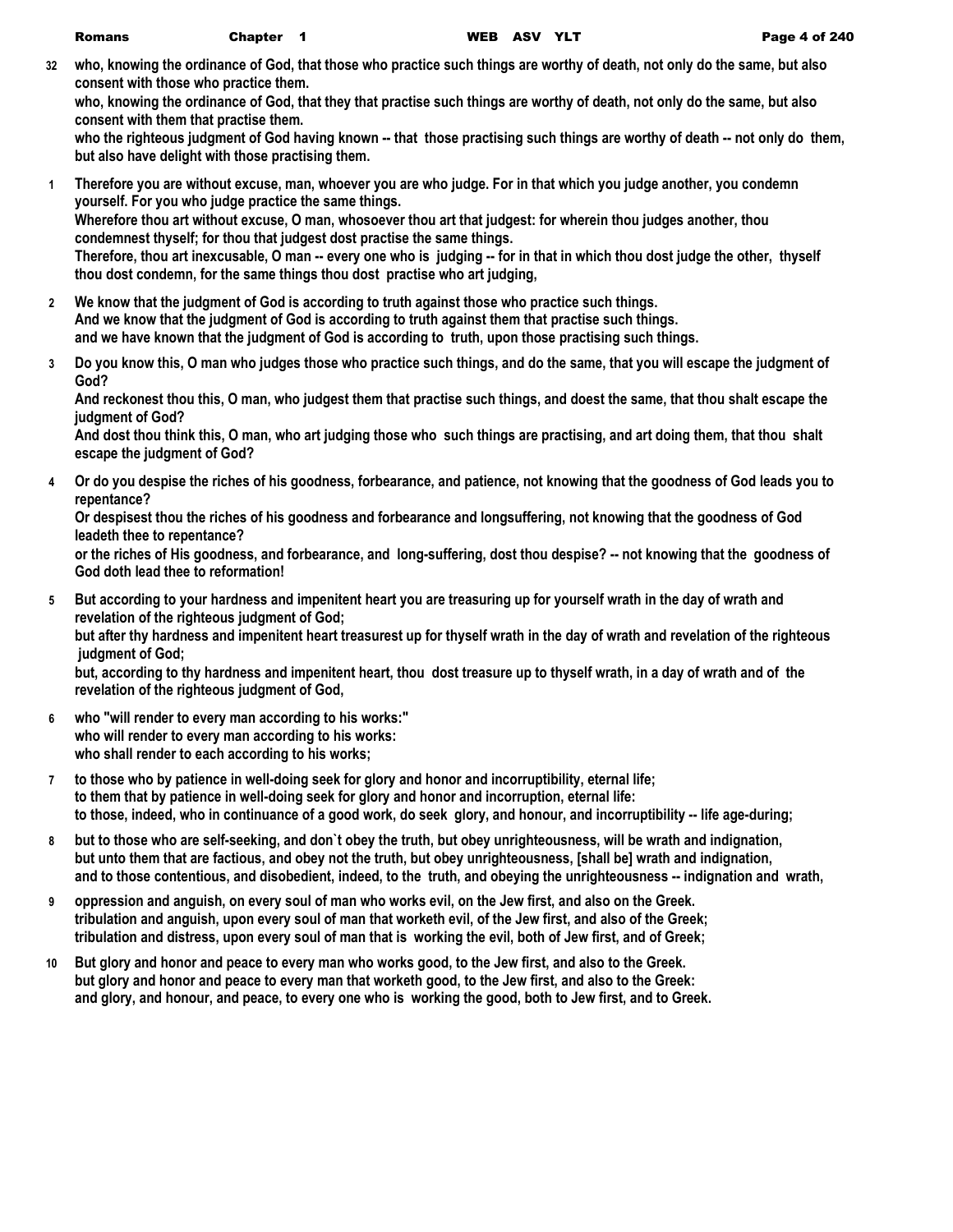- **11 For there is no partiality with God. for there is no respect of persons with God. For there is no acceptance of faces with God,**
- **12 For as many as have sinned without law will also perish without the law. As many as have sinned under the law will be judged by the law.**

**For as many as have sinned without law shall also perish without the law: and as many as have sinned under the law shall be judged by the law;**

**for as many as without law did sin, without law also shall perish, and as many as did sin in law, through law shall be judged,**

- **13 For it isn`t the hearers of the law who are righteous before God, but the doers of the law will be justified for not the hearers of the law are just before God, but the doers of the law shall be justified: for not the hearers of the law [are] righteous before God, but the doers of the law shall be declared righteous: --**
- **14 (for when Gentiles who don`t have the law do by nature the things of the law, these, not having the law, are a law to themselves, (for when Gentiles that have not the law do by nature the things of the law, these, not having the law, are the law unto themselves;**

**For, when nations that have not a law, by nature may do the things of the law, these not having a law -- to themselves are a law;**

**15 in that they show the work of the law written in their hearts, their conscience testifying with them, and their thoughts among themselves accusing or else excusing them)**

**in that they show the work of the law written in their hearts, their conscience bearing witness therewith, and their thoughts one with another accusing or else excusing [them]);**

**who do shew the work of the law written in their hearts, their conscience also witnessing with them, and between one another the thoughts accusing or else defending,**

- **16 in the day when God will judge the secrets of men, according to my gospel, by Jesus Christ. in the day when God shall judge the secrets of men, according to my gospel, by Jesus Christ. in the day when God shall judge the secrets of men, according to my good news, through Jesus Christ.**
- **17 Indeed you bear the name of a Jew, and rest on the law, and glory in God, But if thou bearest the name of a Jew, and restest upon the law, and gloriest in God, Lo, thou art named a Jew, and dost rest upon the law, and dost boast in God,**
- **18 and know his will, and approve the things that are excellent, being instructed out of the law, and knowest his will, and approvest the things that are excellent, being instructed out of the law, and dost know the will, and dost approve the distinctions, being instructed out of the law,**
- **19 and are confident that you yourself are a guide of the blind, a light to those who are in darkness, and art confident that thou thyself art a guide of the blind, a light of them that are in darkness, and hast confidence that thou thyself art a leader of blind ones, a light of those in darkness,**
- **20 a corrector of the foolish, a teacher of babies, having in the law the form of knowledge and of the truth. a corrector of the foolish, a teacher of babes, having in the law the form of knowledge and of the truth; an instructor of foolish ones, a teacher of babes, having the form of the knowledge and of the truth in the law.**
- **21 You therefore who teach another, don`t you teach yourself? You who preach that a man shouldn`t steal, do you steal? thou therefore that teachest another, teachest thou not thyself? thou that preachest a man should not steal, dost thou steal? Thou, then, who art teaching another, thyself dost thou not teach?**
- **22 You who say a man shouldn`t commit adultery, do you commit adultery? You who abhor idols, do you rob temples? thou that sayest a man should not commit adultery, dost thou commit adultery? thou that abhorrest idols, dost thou rob temples?**

**thou who art preaching not to steal, dost thou steal? thou who art saying not to commit adultery, dost thou commit adultery? thou who art abhorring the idols, dost thou rob temples?**

**23 You who glory in the law, through your disobedience of the law do you dishonor God? thou who gloriest in the law, through thy transgression of the law dishonorest thou God? thou who in the law dost boast, through the transgression of the law God dost thou dishonour?**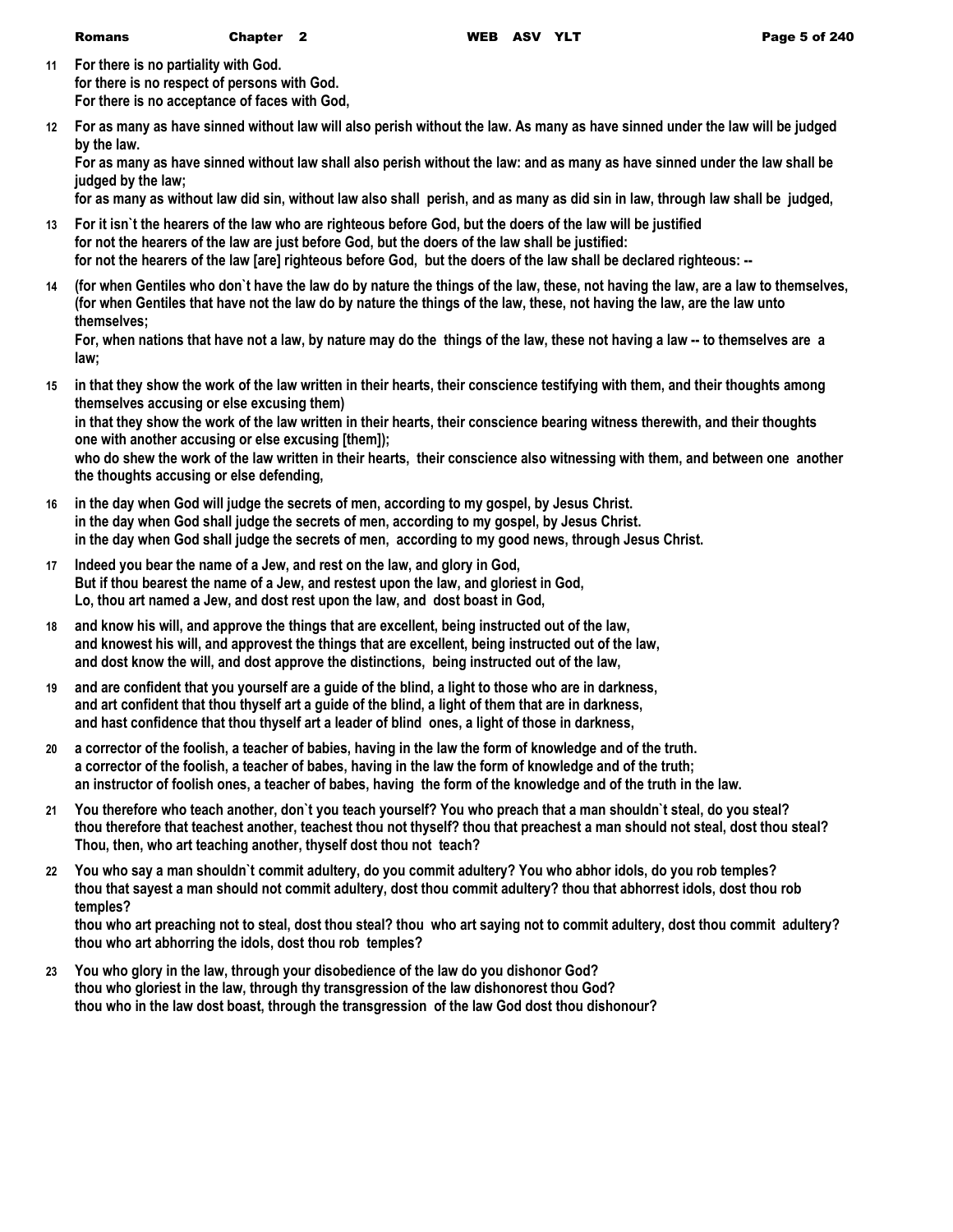- **24 For "the name of God is blasphemed among the Gentiles because of you," just as it is written. For the name of God is blasphemed among the Gentiles because of you, even as it is written. for the name of God because of you is evil spoken of among the nations, according as it hath been written.**
- **25 For circumcision indeed profits, if you be a doer of the law, but if you be a transgressor of the law, your circumcision has become uncircumcision.**

**For circumcision indeed profiteth, if thou be a doer of the law: but if thou be a transgressor of the law, thy circumcision is become uncircumcision.**

**For circumcision, indeed, doth profit, if law thou mayest practise, but if a transgressor of law thou mayest be, thy circumcision hath become uncircumcision.**

- **26 If therefore the uncircumcised keep the ordinances of the law, won`t his uncircumcision be accounted as circumcision? If therefore the uncircumcision keep the ordinances of the law, shall not his uncircumcision be reckoned for circumcision? If, therefore the uncircumcision the righteousness of the law may keep, shall not his uncircumcision for circumcision be reckoned?**
- **27 Won`t the uncircumcision which is by nature, if it fulfills the law, judge you, who with the letter and circumcision are a transgressor of the law?**

**and shall not the uncircumcision which is by nature, if it fulfil the law, judge thee, who with the letter and circumcision art a transgressor of the law?**

**and the uncircumcision, by nature, fulfilling the law, shall judge thee who, through letter and circumcision, [art] a transgressor of law.**

- **28 For he is not a Jew who is one outwardly, neither is that circumcision which is outward in the flesh; For he is not a Jew who is one outwardly; neither is that circumcision which is outward in the flesh: For he is not a Jew who is [so] outwardly, neither [is] circumcision that which is outward in flesh;**
- **29 but he is a Jew who is one inwardly, and circumcision is that of the heart, in the spirit not in the letter; whose praise is not from men, but from God.**

**but he is a Jew who is one inwardly; and circumcision is that of the heart, in the spirit not in the letter; whose praise is not of men, but of God.**

**but a Jew [is] he who is [so] inwardly, and circumcision [is] of the heart, in spirit, not in letter, of which the praise is not of men, but of God.**

- **1 Then what advantage does the Jew have? Or what is the profit of circumcision? What advantage then hath the Jew? or what is the profit of circumcision? What, then, [is] the superiority of the Jew? or what the profit of the circumcision?**
- **2 Much in every way! Because first of all, that they were entrusted with the oracles of God. Much every way: first of all, that they were intrusted with the oracles of God. much in every way; for first, indeed, that they were intrusted with the oracles of God;**
- **3 For what if some were without faith? Will their lack of faith make of no effect the faithfulness of God? For what if some were without faith? shall their want of faith make of none effect the faithfulness of God? for what, if certain were faithless? shall their faithlessness the faithfulness of god make useless?**
- **4 Certainly not! Yes, let God be found true, but every man a liar. As it is written, "That you might be justified in your words, And might prevail when you come into judgment."**

**God forbid: yea, let God be found true, but every man a liar; as it is written, That thou mightest be justified in thy words, And mightest prevail when thou comest into judgment.**

**let it not be! and let God become true, and every man false, according as it hath been written, `That Thou mayest be declared righteous in Thy words, and mayest overcome in Thy being judged.`**

**5 But if our unrighteousness commends the righteousness of God, what will we say? Is God unrighteous who inflicts wrath? I speak like men do.**

**But if our righteousness commendeth the righteousness of God, what shall we say? Is God unrighteous who visiteth with wrath? (I speak after the manner of men.)**

**And, if our unrighteousness God`s righteousness doth establish, what shall we say? is God unrighteous who is inflicting the wrath? (after the manner of a man I speak)**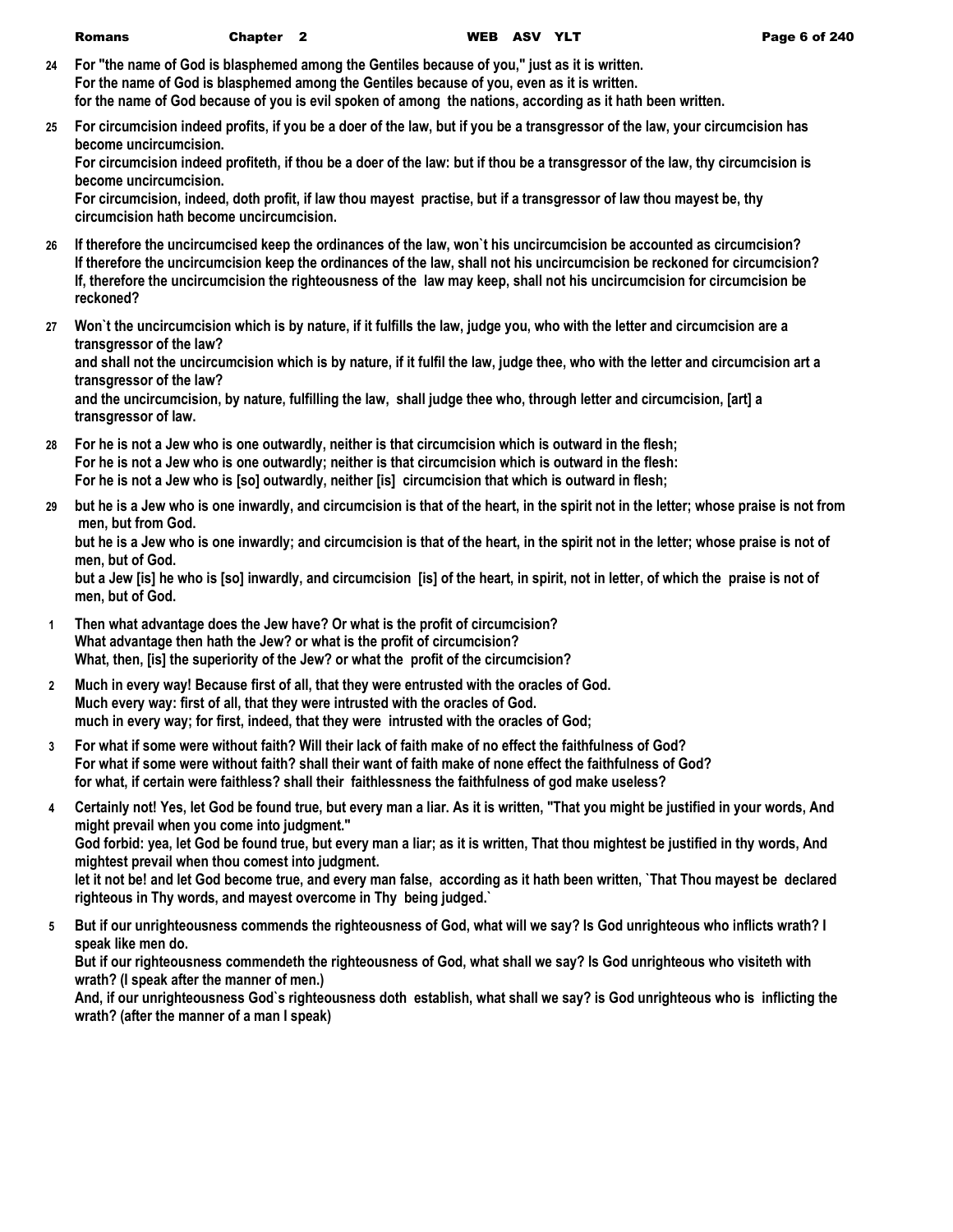| Romans | Chapter 3 |  |  |
|--------|-----------|--|--|
|--------|-----------|--|--|

**6 Certainly not! For then how will God judge the world? God forbid: for then how shall God judge the world? let it not be! since how shall God judge the world?**

- **7 For if the truth of God through my lie abounded to his glory, why am I also still judged as a sinner? But if the truth of God through my lie abounded unto his glory, why am I also still judged as a sinner? for if the truth of God in my falsehood did more abound to His glory, why yet am I also as a sinner judged?**
- **8 Why not (as we are slanderously reported, and as some affirm that we say), "Let us do evil, that good may come?" Those who say so are justly condemned.**

**and why not (as we are slanderously reported, and as some affirm that we say), Let us do evil, that good may come? whose condemnation is just.**

and not, as we are evil spoken of, and as certain affirm us to say -- `We may do the evil things, that the good ones may **come?` whose judgment is righteous.**

**9 What then? Are we better than they? No, in no way. For we previously charged both Jews and Greeks, that they are all under sin.**

**What then? are we better than they? No, in no wise: for we before laid to the charge both of Jews and Greeks, that they are all under sin;**

**What, then? are we better? not at all! for we did before charge both Jews and Greeks with being all under sin,**

- **10 As it is written, "There is no one righteous. No, not one. as it is written, There is none righteous, no, not one; according as it hath been written -- `There is none righteous, not even one;**
- **11 There is no one who understands. There is no one who seeks after God. There is none that understandeth, There is none that seeketh after God; There is none who is understanding, there is none who is seeking after God.**
- **12 They have all turned aside. They have together become unprofitable. There is no one who does good, no, not, so much as They have all turned aside, they are together become unprofitable; There is none that doeth good, no, not, so much as one: All did go out of the way, together they became unprofitable, there is none doing good, there is not even one.**
- **13 "Their throat is an open tomb. With their tongues they have used deceit." "The poison of vipers is under their lips;" Their throat is an open sepulchre; With their tongues they have used deceit: The poison of asps is under their lips: A sepulchre opened [is] their throat; with their tongues they used deceit; poison of asps [is] under their lips.**
- **14 "Whose mouth is full of cursing and bitterness." Whose mouth is full of cursing and bitterness: Whose mouth is full of cursing and bitterness.**
- **15 "Their feet are swift to shed blood. Their feet are swift to shed blood; Swift [are] their feet to shed blood.**
- **16 Destruction and misery are in their ways. Destruction and misery are in their ways; Ruin and misery [are] in their ways.**
- **17 The way of peace, they haven`t known." And the way of peace have they not known: And a way of peace they did not know.**
- **18 "There is no fear of God before their eyes." There is no fear of God before their eyes. There is no fear of God before their eyes.`**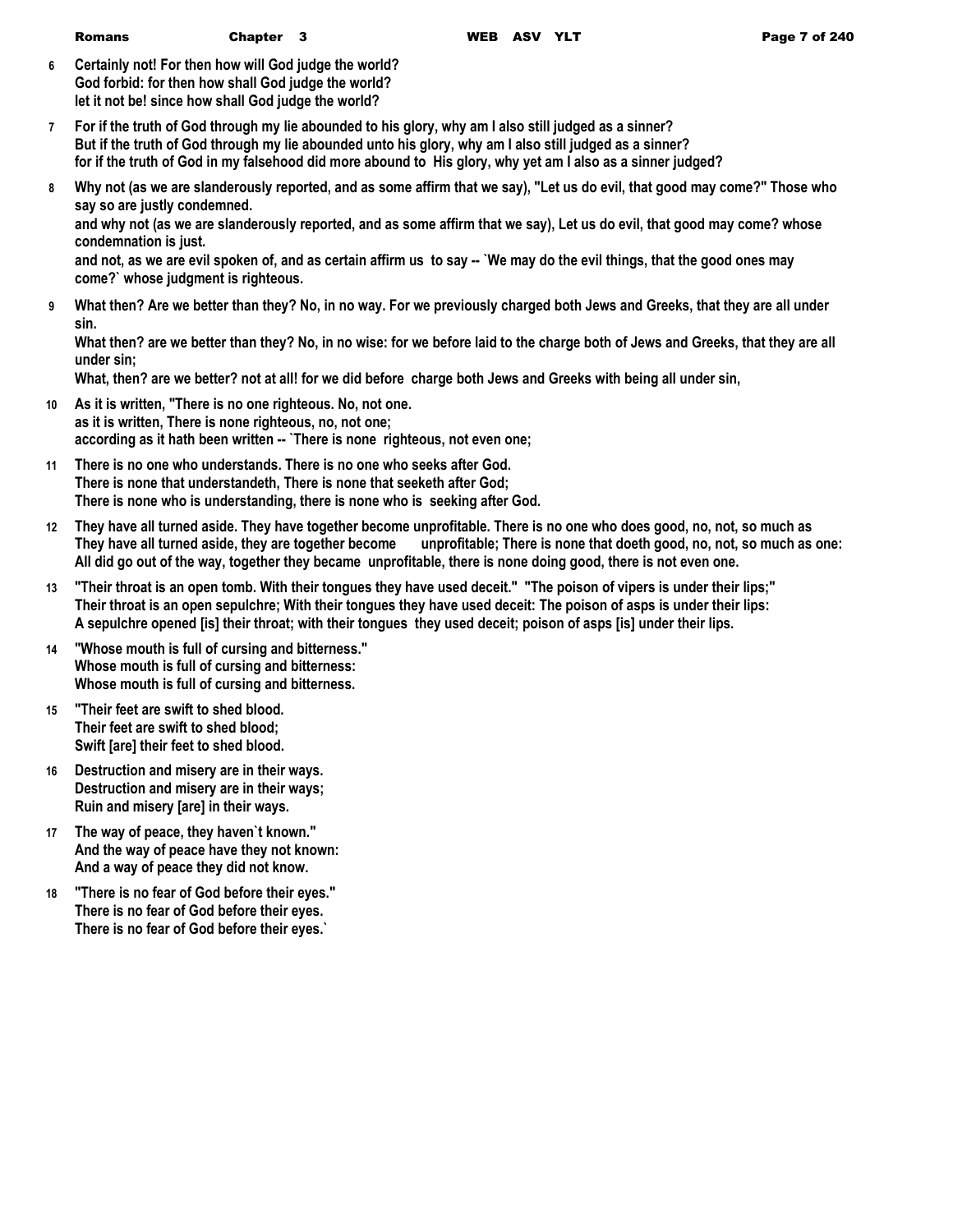**19 Now we know that whatever things the law says, it speaks to those who are under the law, that every mouth may be closed, and all the world may be brought under the judgment of God. Now we know that what things soever the law saith, it speaketh to them that are under the law; that every mouth may be stopped, and all the world may be brought under the judgment of God:**

**And we have known that as many things as the law saith, to those in the law it doth speak, that every mouth may be stopped, and all the world may come under judgment to God;**

- **20 Because by the works of the law, no flesh will be justified in his sight. For through the law comes the knowledge of sin. because by the works of the law shall no flesh be justified in his sight; for through the law [cometh] the knowledge of sin. wherefore by works of law shall no flesh be declared righteous before Him, for through law is a knowledge of sin.**
- **21 But now apart from the law, a righteousness of God has been revealed, being testified by the law and the prophets; But now apart from the law a righteousness of God hath been manifested, being witnessed by the law and the prophets, being witnessed by the law and the prophets;**

**And now apart from law hath the righteousness of God been manifested, testified to by the law and the prophets,**

- **22 even the righteousness of God through faith in Jesus Christ to all and on all those who believe. For there is no distinction, even the righteousness of God through faith in Jesus Christ unto all them that believe; for there is no distinction; and the righteousness of God [is] through the faith of Jesus Christ to all, and upon all those believing, -- for there is no difference,**
- **23 for all have sinned, and fall short of the glory of God; for all have sinned, and fall short of the glory of God; for all did sin, and are come short of the glory of God --**
- **24 being justified freely by his grace through the redemption that is in Christ Jesus; being justified freely by his grace through the redemption that is in Christ Jesus: being declared righteous freely by His grace through the redemption that [is] in Christ Jesus,**
- **25 whom God set forth to be an atoning sacrifice, through faith, in his blood, to show his righteousness because of the passing over of the sins done before, in the forbearance of God; whom God set forth [to be] a propitiation, through faith, in his blood, to show his righteousness because of the passing over of the sins done aforetime, in the forbearance of God; whom God did set forth a mercy seat, through the faith in his blood, for the shewing forth of His righteousness, because of the passing over of the bygone sins in the forbearance of God --**
- **26 for the showing of his righteousness at this present time; that he might himself be just, and the justifier of him who has faith in Jesus.**

**for the showing, [I say], of his righteousness at this present season: that he might himself be just, and the justifier of him that hath faith in Jesus.**

**for the shewing forth of His righteousness in the present time, for His being righteous, and declaring him righteous who [is] of the faith of Jesus.**

- **27 Where then is the boasting? It is excluded. By what manner of law? Of works? No, but by a law of faith. Where then is the glorying? It is excluded. By what manner of law? of works? Nay: but by a law of faith. Where then [is] the boasting? it was excluded; by what law? of works? no, but by a law of faith:**
- **28 We maintain therefore that a man is justified by faith apart from the works of the law. We reckon therefore that a man is justified by faith apart from the works of the law. therefore do we reckon a man to be declared righteous by faith, apart from works of law.**
- **29 Or is God the God of Jews only? Isn`t he the God of Gentiles also? Yes, of Gentiles also, Or is God [the God] of Jews only? is he not [the God] of Gentiles also? Yea, of Gentiles also: The God of Jews only [is He], and not also of nations?**
- **30 if it is so that God is one. He will justify the circumcised by faith, and the uncircumcised through faith. if so be that God is one, and he shall justify the circumcision by faith, and the uncircumcision through faith. yes, also of nations; since one [is] God who shall declare righteous the circumcision by faith, and the uncircumcision through the faith.**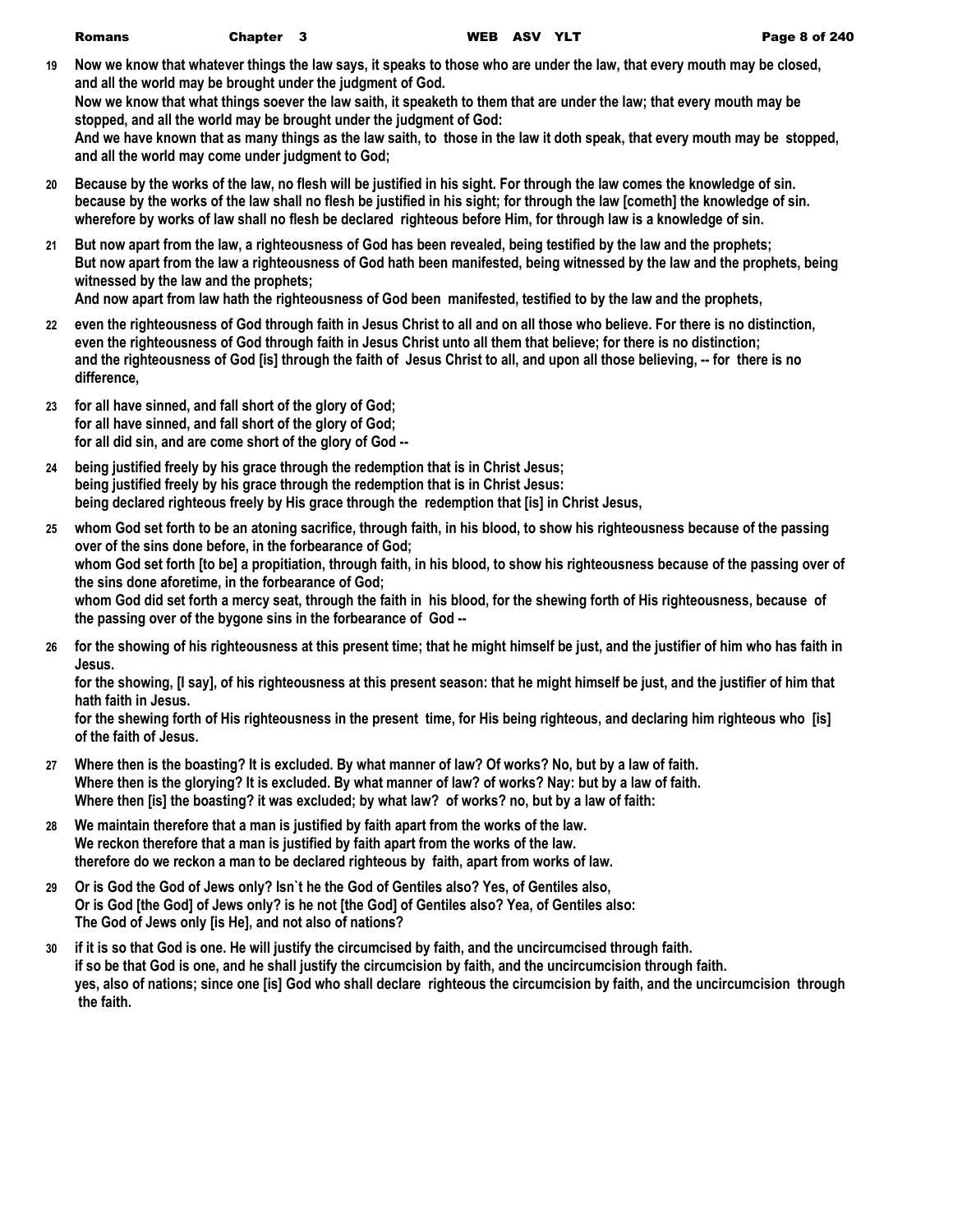| <b>Romans</b> | Chapter 3 | WEB ASV YLT | Page 9 of 240 |
|---------------|-----------|-------------|---------------|
|               |           |             |               |

- **31 Do we then make the law of no effect through faith? Certainly not! No, we establish the law. Do we then make the law of none effect through faith? God forbid: nay, we establish the law. Law then do we make useless through the faith? let it not be! yea, we do establish law.**
- **1 What then will we say that Abraham, our forefather, has found according to the flesh? What then shall we say that Abraham, our forefather, hath found according to the flesh? What, then, shall we say Abraham our father, to have found, according to flesh?**
- **2 For if Abraham was justified by works, he has something to boast about, but not toward God. For if Abraham was justified by works, he hath whereof to glory; but not toward God. for if Abraham by works was declared righteous, he hath to boast -- but not before god;**
- **3 For what does the scripture say? "Abraham believed God, and it was accounted to him for righteousness." For what saith the scripture? And Abraham believed God, and it was reckoned unto him for righteousness. for what doth the writing say? `And Abraham did believe God, and it was reckoned to him -- to righteousness;`**
- **4 Now to him who works, the reward is not accounted as of grace, but as of debt. Now to him that worketh, the reward is not reckoned as of grace, but as of debt. and to him who is working, the reward is not reckoned of grace, but of debt;**
- **5 But to him who doesn`t work, but believes in him who justifies the ungodly, his faith is accounted for righteousness. But to him that worketh not, but believeth on him that justifieth the ungodly, his faith is reckoned for righteousness. and to him who is not working, and is believing upon Him who is declaring righteous the impious, his faith is reckoned -- to righteousness:**
- **6 Even as David also pronounces blessing on the man to whom God counts righteousness apart from works, Even as David also pronounceth blessing upon the man, unto whom God reckoneth righteousness apart from works, even as David also doth speak of the happiness of the man to whom God doth reckon righteousness apart from works:**
- **7 "Blessed are they whose iniquities are forgiven, Whose sins are covered. [saying], Blessed are they whose iniquities are forgiven, And whose sins are covered. `Happy they whose lawless acts were forgiven, and whose sins were covered;**
- **8 Blessed is the man to whom the Lord will not charge with sin." Blessed is the man to whom, the Lord will not reckon sin. happy the man to whom the Lord may not reckon sin.`**
- **9 Is this blessing then pronounced on the circumcised, or on the uncircumcised also? For we say that faith was accounted to Abraham for righteousness.**

**Is this blessing then pronounced upon the circumcision, or upon the uncircumcision also? for we say, To Abraham his faith was reckoned for righteousness.**

**[Is] this happiness, then, upon the circumcision, or also upon the uncircumcision -- for we say that the faith was reckoned to Abraham -- to righteousness?**

- **10 How then was it counted? When he was in circumcision, or in uncircumcision? Not in circumcision, but in uncircumcision. How then was it reckoned? when he was in circumcision, or in uncircumcision? Not in circumcision, but in uncircumcision: how then was it reckoned? he being in circumcision, or in uncircumcision? not in circumcision, but in uncircumcision;**
- **11 He received the sign of circumcision, a seal of the righteousness of the faith which he had while he was in uncircumcision, that he might be the father of all those who believe, though they be in uncircumcision, that righteousness might also be accounted to them.**

**and he received the sign of circumcision, a seal of the righteousness of the faith which he had while he was in uncircumcision; that he might be the father of all them that believe, though they be in uncircumcision, that righteousness might be reckoned unto them;**

**and a sign he did receive of circumcision, a seal of the righteousness of the faith in the uncircumcision, for his being father of all those believing through uncircumcision, for the righteousness also being reckoned to them,**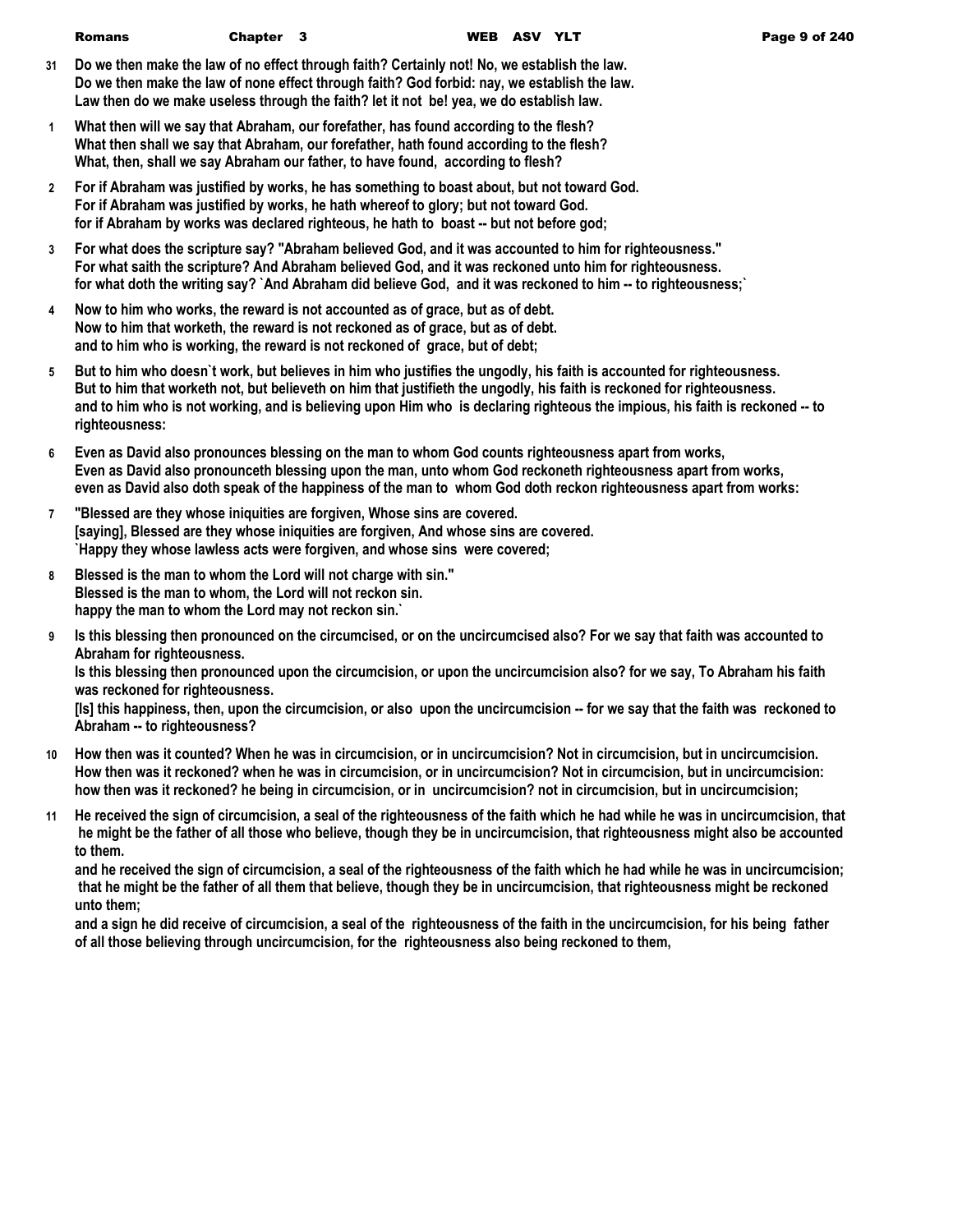**12 The father of circumcision to those who not only are of the circumcision, but who also walk in the steps of that faith of our father, Abraham, which he had in uncircumcision.**

**and the father of circumcision to them who not only are of the circumcision, but who also walk in the steps of that faith of our father Abraham which he had in uncircumcision.**

**and father of circumcision to those not of circumcision only, but who also walk in the steps of the faith, that [is] in the uncircumcision of our father Abraham.**

**13 For not through the law was the promise to Abraham or to his seed that he should be heir of the world, but through the righteousness of faith.**

**For not through the law was the promise to Abraham or to his seed that he should be heir of the world, but through the righteousness of faith.**

**For not through law [is] the promise to Abraham, or to his seed, of his being heir of the world, but through the righteousness of faith;**

- **14 For if those who are of the law are heirs, faith is made void, and the promise is made of no effect. For if they that are of the law are heirs, faith is made void, and the promise is made of none effect: for if they who are of law [are] heirs, the faith hath been made void, and the promise hath been made useless;**
- **15 For the law works wrath, for where there is no law, neither is there disobedience. for the law worketh wrath; but where there is no law, neither is there transgression. for the law doth work wrath; for where law is not, neither [is] transgression.**
- **16 For this cause it is of faith, that it may be according to grace, to the end that the promise may be sure to all the seed, not to that only which is of the law, but to that also which is of the faith of Abraham, who is the father of us all. For this cause [it is] of faith, that [it may be] according to grace; to the end that the promise may be sure to all the seed; not to that only which is of the law, but to that also which is of the faith of Abraham, who is the father of us all Because of this [it is] of faith, that [it may be] according to grace, for the promise being sure to all the seed, not to that which [is] of the law only, but also to that which [is] of the faith of Abraham,**
- **17 As it is written, "I have made you a father of many nations." This is before him whom he believed, God, who gives life to the dead, and calls the things that are not, as though they were. (as it is written, A father of many nations have I made thee) before him whom he believed, [even] God, who giveth life to the dead, and calleth the things that are not, as though they were. who is father of us all (according as it hath been written -- `A father of many nations I have set thee,`) before Him whom he did believe -- God, who is quickening the dead, and is calling the things that be not as being.**
- **18 Who in hope believed against hope, to the end that he might become a father of many nations, according to that which had been spoken, "So will your seed be."**

**Who in hope believed against hope, to the end that he might become a father of many nations, according to that which had been spoken, So shall thy seed be.**

**Who, against hope in hope did believe, for his becoming father of many nations according to that spoken: `So shall thy seed be;`**

**19 Without being weakened in faith, he didn`t consider his own body, already having been worn out, (he being about a hundred years old), and the deadness of Sarah`s womb.**

**And without being weakened in faith he considered his own body now as good as dead (he being about a hundred years old), and the deadness of Sarah`s womb;**

**and not having been weak in the faith, he did not consider his own body, already become dead, (being about a hundred years old,) and the deadness of Sarah`s womb,**

- **20 Yet, looking to the promise of God, he wavered not through unbelief, but grew strong through faith, giving glory to God, yet, looking unto the promise of God, he wavered not through unbelief, but waxed strong through faith, giving glory to God, and at the promise of God did not stagger in unbelief, but was strengthened in faith, having given glory to God,**
- **21 and being fully assured that what he had promised, he was able also to perform. and being fully assured that what he had promised, he was able also to perform. and having been fully persuaded that what He hath promised He is able also to do:**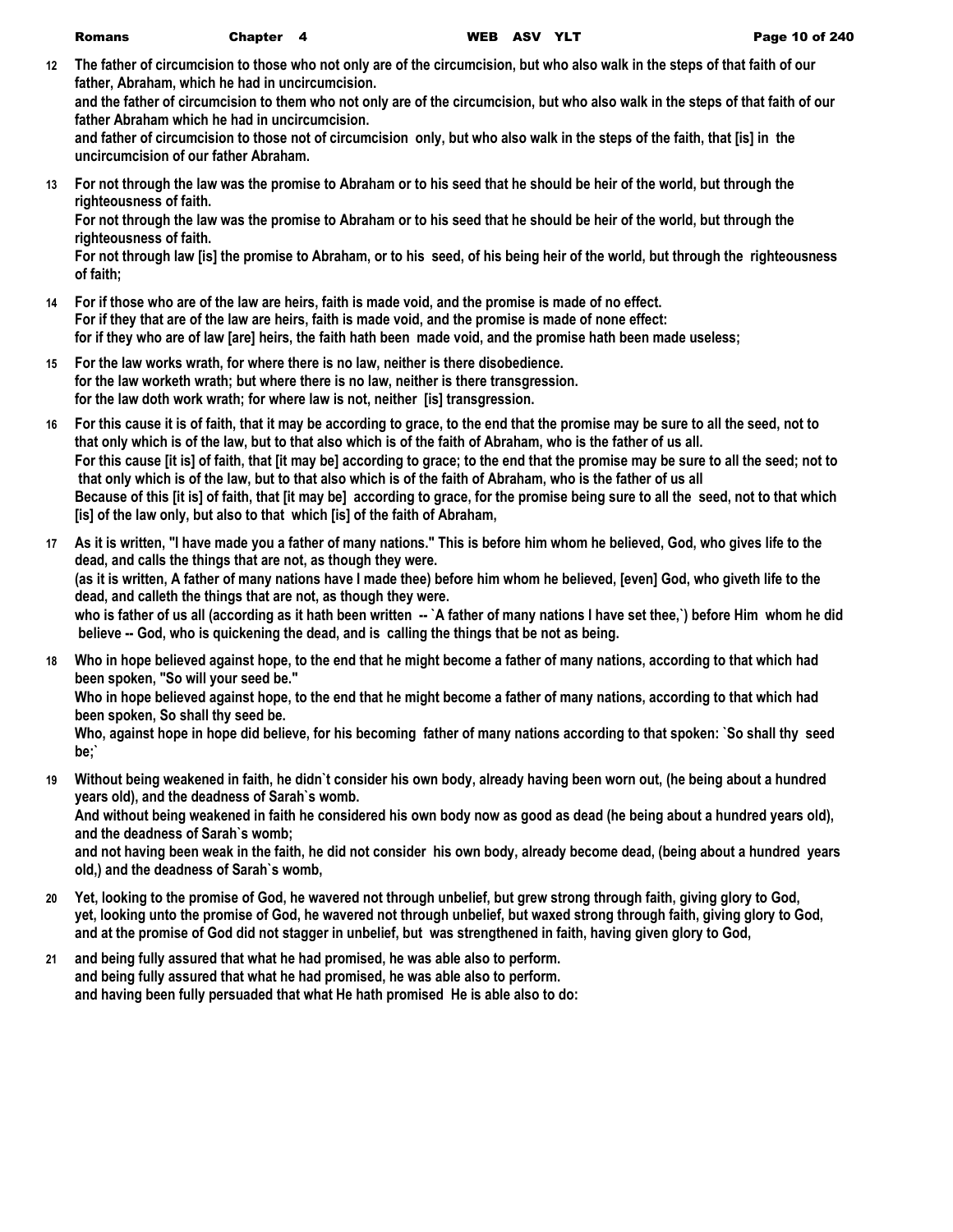- **22 Therefore also it was "reckoned to him for righteousness." Wherefore also it was reckoned unto him for righteousness. wherefore also it was reckoned to him to righteousness.**
- **23 Now it was not written that it was accounted to him for his sake alone, Now it was not written for his sake alone, that it was reckoned unto him; And it was not written on his account alone, that it was reckoned to him,**
- **24 but for our sake also, to whom it will be accounted, who believe in him who raised Jesus, our Lord, from the dead, but for our sake also, unto whom it shall be reckoned, who believe on him that raised Jesus our Lord from the dead, but also on ours, to whom it is about to be reckoned -- to us believing on Him who did raise up Jesus our Lord out of the dead,**
- **25 who was delivered up for our trespasses, and was raised for our justification. who was delivered up for our trespasses, and was raised for our justification. who was delivered up because of our offences, and was raised up because of our being declared righteous.**
- **1 Being therefore justified by faith, we have peace with God through our Lord Jesus Christ; Being therefore justified by faith, we have peace with God through our Lord Jesus Christ; Having been declared righteous, then, by faith, we have peace toward God through our Lord Jesus Christ,**
- **2 through whom we also have our access by faith into this grace in which we stand. We rejoice in hope of the glory of God. through whom also we have had our access by faith into this grace wherein we stand; and we rejoice in hope of the glory of God.**

**through whom also we have the access by the faith into this grace in which we have stood, and we boast on the hope of the glory of God.**

- **3 Not only so, but we also rejoice in our sufferings, knowing that suffering works perseverance; And not only so, but we also rejoice in our tribulations: knowing that tribulation worketh stedfastness; And not only [so], but we also boast in the tribulations, knowing that the tribulation doth work endurance;**
- **4 and perseverance, proven character; and proven character, hope: and stedfastness, approvedness; and approvedness, hope: and the endurance, experience; and the experience, hope;**
- **5 and hope doesn`t disappoint us, because God`s love has been poured out into our hearts through the Holy Spirit which was given to us.**

**and hope putteth not to shame; because the love of God hath been shed abroad in our hearts through the Holy Spirit which was given unto us.**

**and the hope doth not make ashamed, because the love of God hath been poured forth in our hearts through the Holy Spirit that hath been given to us.**

- **6 For while we were yet weak, at the right time Christ died for the ungodly. For while we were yet weak, in due season Christ died for the ungodly. For in our being still ailing, Christ in due time did die for the impious;**
- **7 For one will hardly die for a righteous man. For perhaps for a righteous person someone would even dare to die. For scarcely for a righteous man will one die: for peradventure for the good man some one would even dare to die. for scarcely for a righteous man will any one die, for for the good man perhaps some one also doth dare to die;**
- **8 But God commends his own love toward us, in that while we were yet sinners, Christ died for us. But God commendeth his own love toward us, in that, while we were yet sinners, Christ died for us. and God doth commend His own love to us, that, in our being still sinners, Christ did die for us;**
- **9 Much more then, being now justified by his blood, we will be saved from God`s wrath through him. Much more then, being now justified by his blood, shall we be saved from the wrath [of God] through him. much more, then, having been declared righteous now in his blood, we shall be saved through him from the wrath;**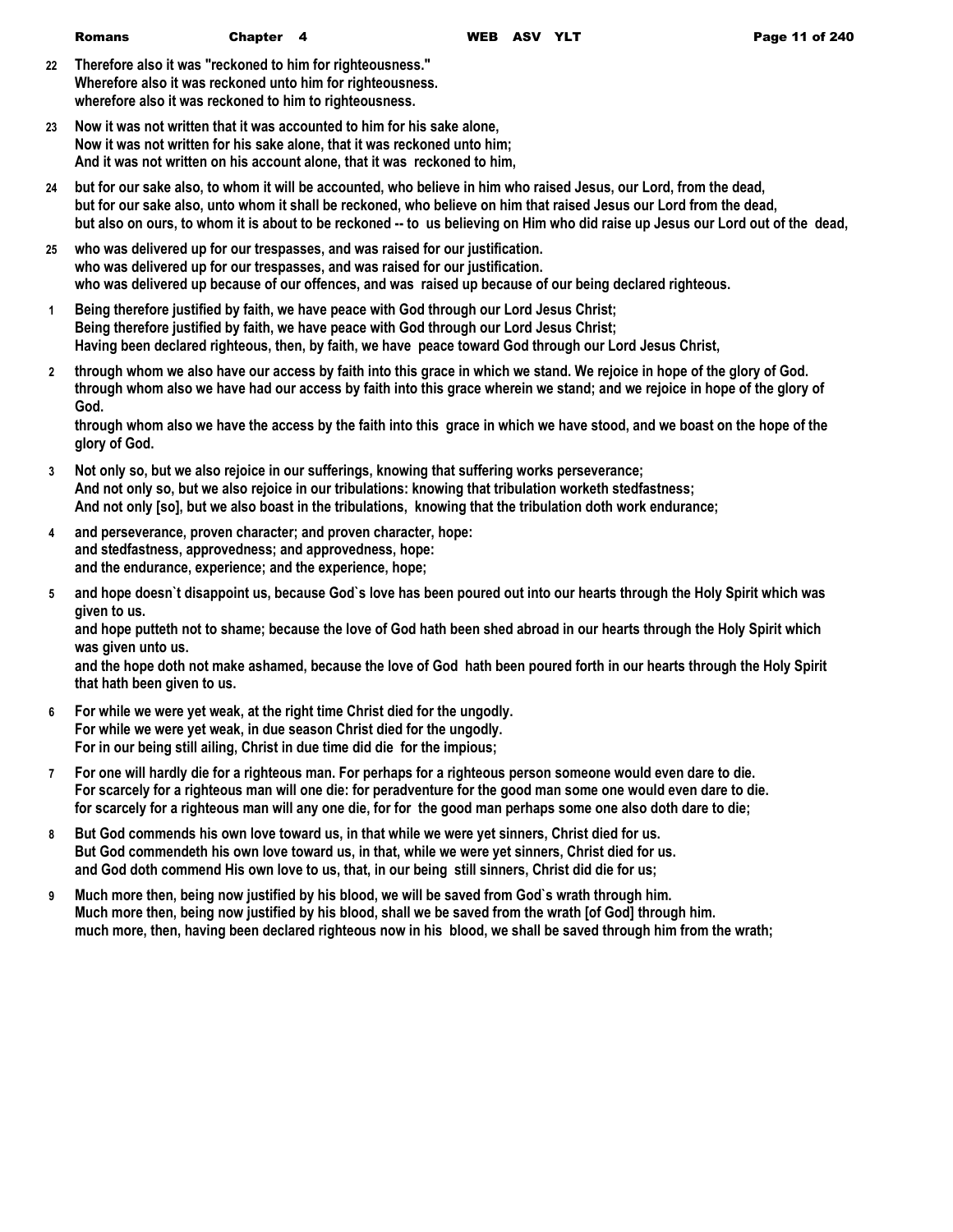**10 For if, while we were enemies, we were reconciled to God through the death of his Son, much more, being reconciled, we will be saved by his life.**

**For if, while we were enemies, we were reconciled to God through the death of his Son, much more, being reconciled, shall we be saved by his life;**

**for if, being enemies, we have been reconciled to God through the death of His Son, much more, having been reconciled, we shall be saved in his life.**

**11 Not only so, but we also rejoice in God through our Lord Jesus Christ, through whom we have now received the reconciliation. and not only so, but we also rejoice in God through our Lord Jesus Christ, through whom we have now received the reconciliation.**

**And not only [so], but we are also boasting in God, through our Lord Jesus Christ, through whom now we did receive the reconciliation;**

**12 Therefore, as sin entered into the world through one man, and death through sin; and so death passed to all men, because all sinned.**

**Therefore, as through one man sin entered into the world, and death through sin; and so death passed unto all men, for that all sinned:--**

**because of this, even as through one man the sin did enter into the world, and through the sin the death; and thus to all men the death did pass through, for that all did sin;**

- **13 For until the law, sin was in the world; but sin is not charged when there is no law. for until the law sin was in the world; but sin is not imputed when there is no law. for till law sin was in the world: and sin is not reckoned when there is not law;**
- **14 Nevertheless death reigned from Adam until Moses, even over those whose sins weren`t like Adam`s disobedience, who is a foreshadowing of him who was to come.**

**Nevertheless death reigned from Adam until Moses, even over them that had not sinned after the likeness of Adam`s transgression, who is a figure of him that was to come.**

**but the death did reign from Adam till Moses, even upon those not having sinned in the likeness of Adam`s transgression, who is a type of him who is coming.**

- **15 But the free gift isn`t like the trespass. For if by the trespass of the one the many died, much more did the grace of God, and the gift by the grace of the one man, Jesus Christ, abound to the many. But not as the trespass, so also [is] the free gift. For if by the trespass of the one the many died, much more did the grace of God, and the gift by the grace of the one man, Jesus Christ, abound unto the many. But, not as the offence so also [is] the free gift; for if by the offence of the one the many did die, much more did the grace of God, and the free gift in grace of the one man Jesus Christ, abound to the many;**
- **16 The gift is not as through one who sinned: for the judgment came by one to condemnation, but the free gift came of many trespasses to justification.**

**And not as through one that sinned, [so] is the gift: for the judgment [came] of one unto condemnation, but the free gift [came] of many trespasses unto justification.**

**and not as through one who did sin [is] the free gift, for the judgment indeed [is] of one to condemnation, but the gift [is] of many offences to a declaration of `Righteous,`**

**17 For if by the trespass of the one, death reigned through the one; so much more will those who receive the abundance of grace and of the gift of righteousness reign in life through the one, Jesus Christ.**

**For if, by the trespass of the one, death reigned through the one; much more shall they that receive the abundance of grace and of the gift of righteousness reign in life through the one, [even] Jesus Christ.**

**for if by the offence of the one the death did reign through the one, much more those, who the abundance of the grace and of the free gift of the righteousness are receiving, in life shall reign through the one -- Jesus Christ.**

**18 So then as through one trespass, all men were condemned; even so through one act of righteousness, all men were justified to life.**

**So then as through one trespass [the judgment came] unto all men to condemnation; even so through one act of righteousness [the free gift came] unto all men to justification of life.**

**So, then, as through one offence to all men [it is] to condemnation, so also through one declaration of `Righteous` [it is] to all men to justification of life;**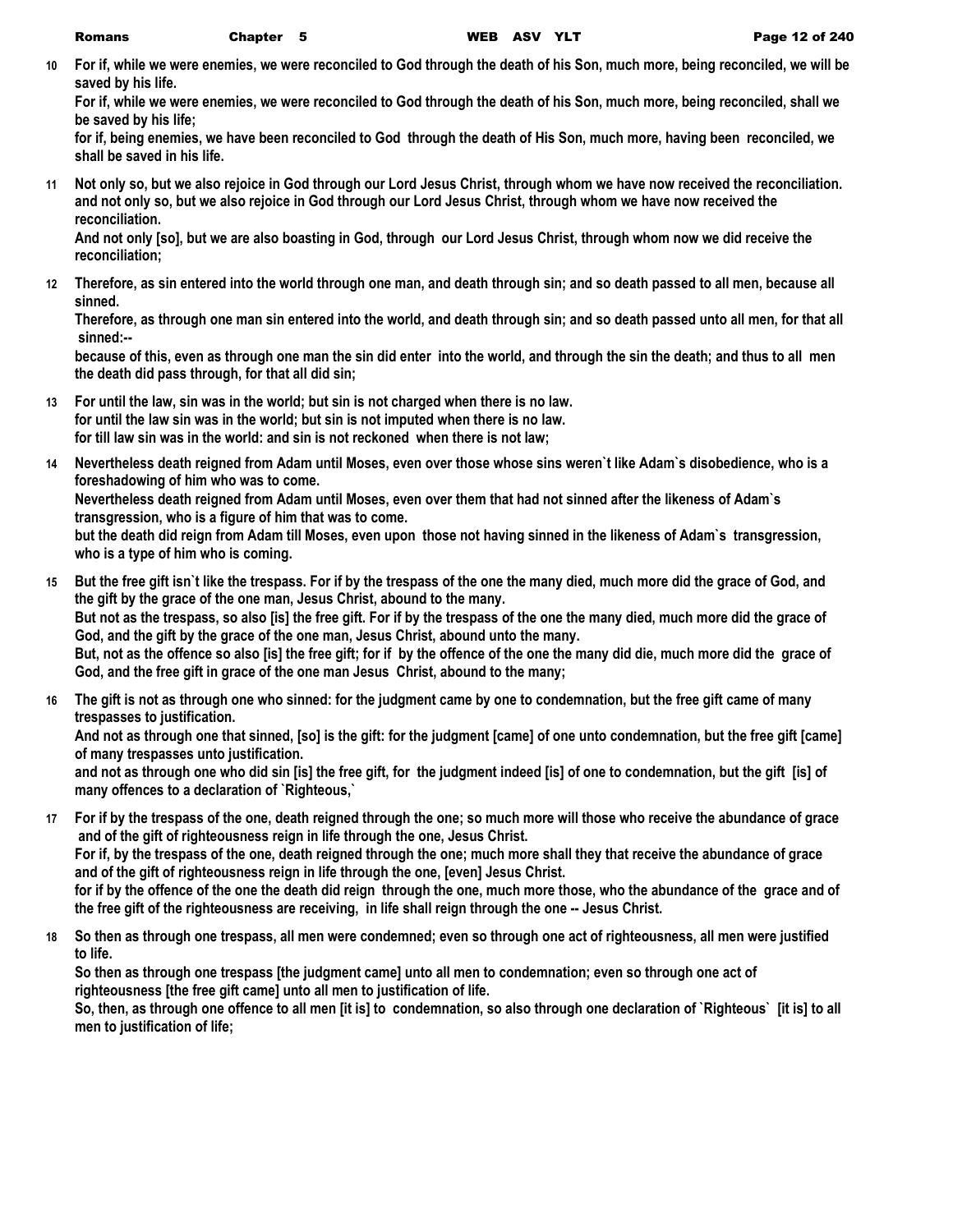**19 For as through the one man`s disobedience many were made sinners, even so through the obedience of the one will many be made righteous.**

**For as through the one man`s disobedience the many were made sinners, even so through the obedience of the one shall the many be made righteous.**

**for as through the disobedience of the one man, the many were constituted sinners: so also through the obedience of the one, shall the many be constituted righteous.**

- **20 The law came in besides, that the trespass might abound; but where sin abounded, grace did abound more exceedingly; And the law came in besides, that the trespass might abound; but where sin abounded, grace did abound more exceedingly: And law came in, that the offence might abound, and where the sin did abound, the grace did overabound,**
- **21 that as sin reigned in death, even so might grace reign through righteousness to eternal life through Jesus Christ our Lord. that, as sin reigned in death, even so might grace reign through righteousness unto eternal life through Jesus Christ our that even as the sin did reign in the death, so also the grace may reign, through righteousness, to life age-during, through Jesus Christ our Lord.**
- **1 What will we say then? Will we continue in sin, that grace may abound? What shall we say then? Shall we continue in sin, that grace may abound? What, then, shall we say? shall we continue in the sin that the grace may abound?**
- **2 Certainly not! We who died to sin, how could we live in it any longer? God forbid. We who died to sin, how shall we any longer live therein? let it not be! we who died to the sin -- how shall we still live in it?**
- **3 Or don`t you know that all we who were baptized into Christ Jesus were baptized into his death? Or are ye ignorant that all we who were baptized into Christ Jesus were baptized into his death? are ye ignorant that we, as many as were baptized to Christ Jesus, to his death were baptized?**
- **4 We were buried therefore with him through baptism to death, that just like Christ was raised from the dead through the glory of the Father, so we also might walk in newness of life. We were buried therefore with him through baptism unto death: that like as Christ was raised from the dead through the glory of the Father, so we also might walk in newness of life. we were buried together, then, with him through the baptism to the death, that even as Christ was raised up out of the dead through the glory of the Father, so also we in newness of life might walk.**
- **5 For if we have become united with him in the likeness of his death, we will also be part of his resurrection; For if we have become united with [him] in the likeness of his death, we shall be also [in the likeness] of his resurrection; For, if we have become planted together to the likeness of his death, [so] also we shall be of the rising again;**
- **6 knowing this, that our old man was crucified with him, that the body of sin might be done away with, so that we would no longer be in bondage to sin.**

**knowing this, that our old man was crucified with [him], that the body of sin might be done away, that so we should no longer be in bondage to sin;**

**this knowing, that our old man was crucified with [him], that the body of the sin may be made useless, for our no longer serving the sin;**

- **7 For he who has died has been freed from sin. for he that hath died is justified from sin. for he who hath died hath been set free from the sin.**
- **8 But if we died with Christ, we believe that we will also live with him; But if we died with Christ, we believe that we shall also live with him; And if we died with Christ, we believe that we also shall live with him,**
- **9 knowing that Christ, being raised from the dead, dies no more. Death no more has dominion over him! knowing that Christ being raised from the dead dieth no more; death no more hath dominion over him. knowing that Christ, having been raised up out of the dead, doth no more die, death over him hath no more lordship;**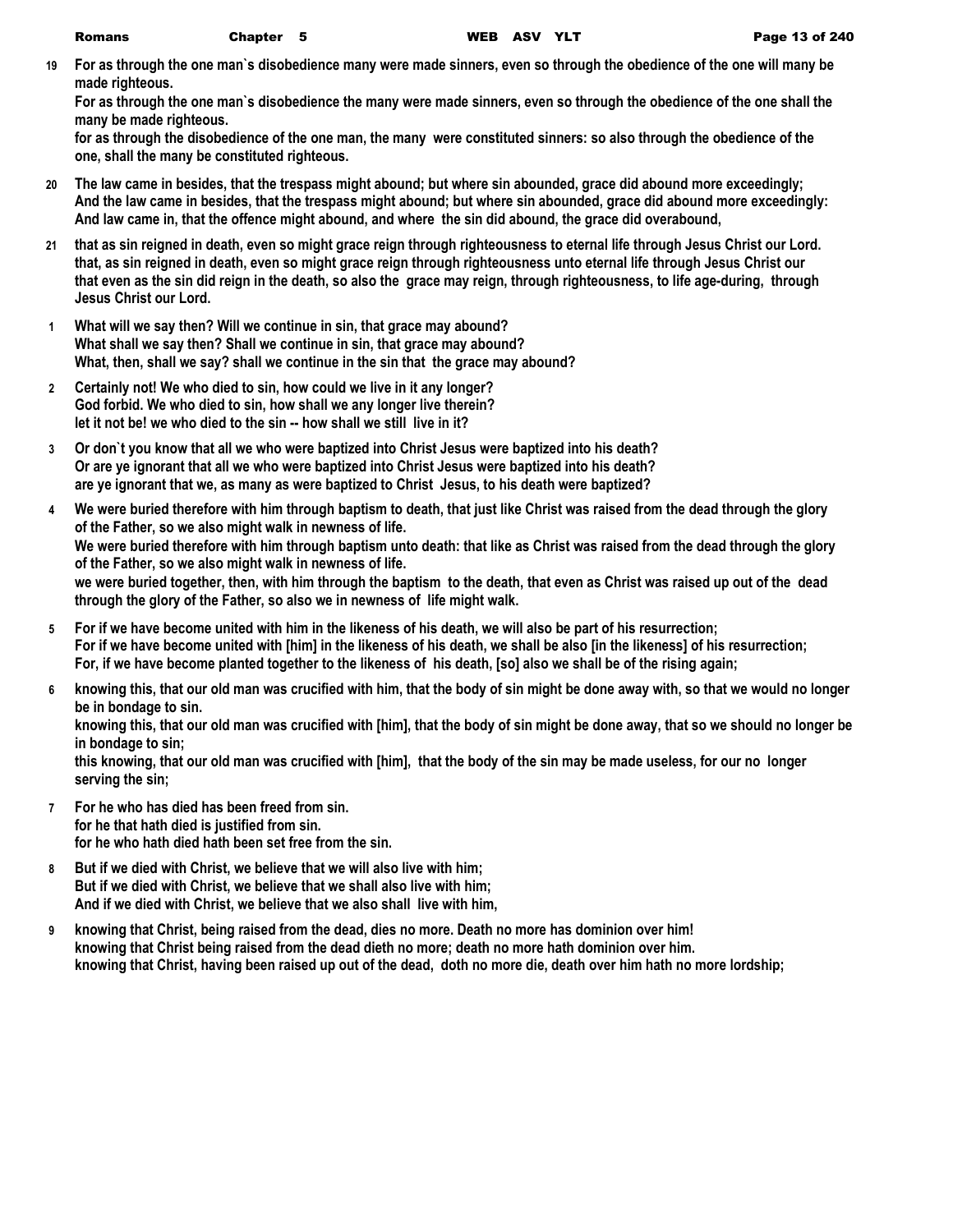- **10 For the death that he died, he died to sin once; but the life that he lives, he lives to God. For the death that he died, he died unto sin once: but the life that he liveth, he liveth unto God. for in that he died, to the sin he died once, and in that he liveth, he liveth to God;**
- **11 Thus also consider yourselves also to be dead to sin, but alive to God in Christ Jesus our Lord. Even so reckon ye also yourselves to be dead unto sin, but alive unto God in Christ Jesus. so also ye, reckon yourselves to be dead indeed to the sin, and living to God in Jesus Christ our Lord.**
- **12 Therefore don`t let sin reign in your mortal body, that you should obey it in its lusts. Let not sin therefore reign in your mortal body, that ye should obey the lusts thereof: Let not then the sin reign in your mortal body, to obey it in its desires;**
- **13 Neither present your members to sin as instruments of unrighteousness, but present yourselves to God, as alive from the dead, and your members as instruments of righteousness to God. neither present your members unto sin [as] instruments of unrighteousness; but present yourselves unto God, as alive from the dead, and your members [as] instruments of righteousness unto God. neither present ye your members instruments of unrighteousness to the sin, but present yourselves to God as living out of the dead, and your members instruments of righteousness to God;**
- **14 For sin will not have dominion over you. For you are not under law, but under grace. For sin shall not have dominion over you: for ye are not under law, but under grace. for sin over you shall not have lordship, for ye are not under law, but under grace.**
- **15 What then? Will we sin, because we are not under law, but under grace? Certainly not! What then? shall we sin, because we are not under law, but under grace? God forbid. What then? shall we sin because we are not under law but under grace? let it not be!**
- **16 Don`t you know that to whom you present yourselves as servants to obedience, his servants you are whom you obey; whether of sin to death, or of obedience to righteousness? Know ye not, that to whom ye present yourselves [as] servants unto obedience, his servants ye are whom ye obey; whether of sin unto death, or of obedience unto righteousness? have ye not known that to whom ye present yourselves servants for obedience, servants ye are to him to whom ye obey, whether of sin to death, or of obedience to righteousness?**
- **17 But thanks be to God, that, whereas you were servants of sin, you became obedient from the heart to that form of teaching whereunto you were delivered.**

**But thanks be to God, that, whereas ye were servants of sin, ye became obedient from the heart to that form of teaching whereunto ye were delivered;**

**and thanks to God, that ye were servants of the sin, and -- were obedient from the heart to the form of teaching to which ye were delivered up;**

- **18 Being made free from sin, you became servants of righteousness. and being made free from sin, ye became servants of righteousness. and having been freed from the sin, ye became servants to the righteousness.**
- **19 I speak in human terms because of the weakness of your flesh, for as you presented your members as servants to uncleanness and to wickedness upon wickedness, even so now present your members as servants to righteousness for I speak after the manner of men because of the infirmity of your flesh: for as ye presented your members [as] servants to uncleanness and to iniquity unto iniquity, even so now present your members [as] servants to righteousness unto sanctification.**

**In the manner of men I speak, because of the weakness of your flesh, for even as ye did present your members servants to the uncleanness and to the lawlessness -- to the lawlessness, so now present your members servants to the righteousness - - to sanctification,**

**20 For when you were servants of sin, you were free in regard to righteousness. For when ye were servants of sin, ye were free in regard of righteousness. for when ye were servants of the sin, ye were free from the righteousness,**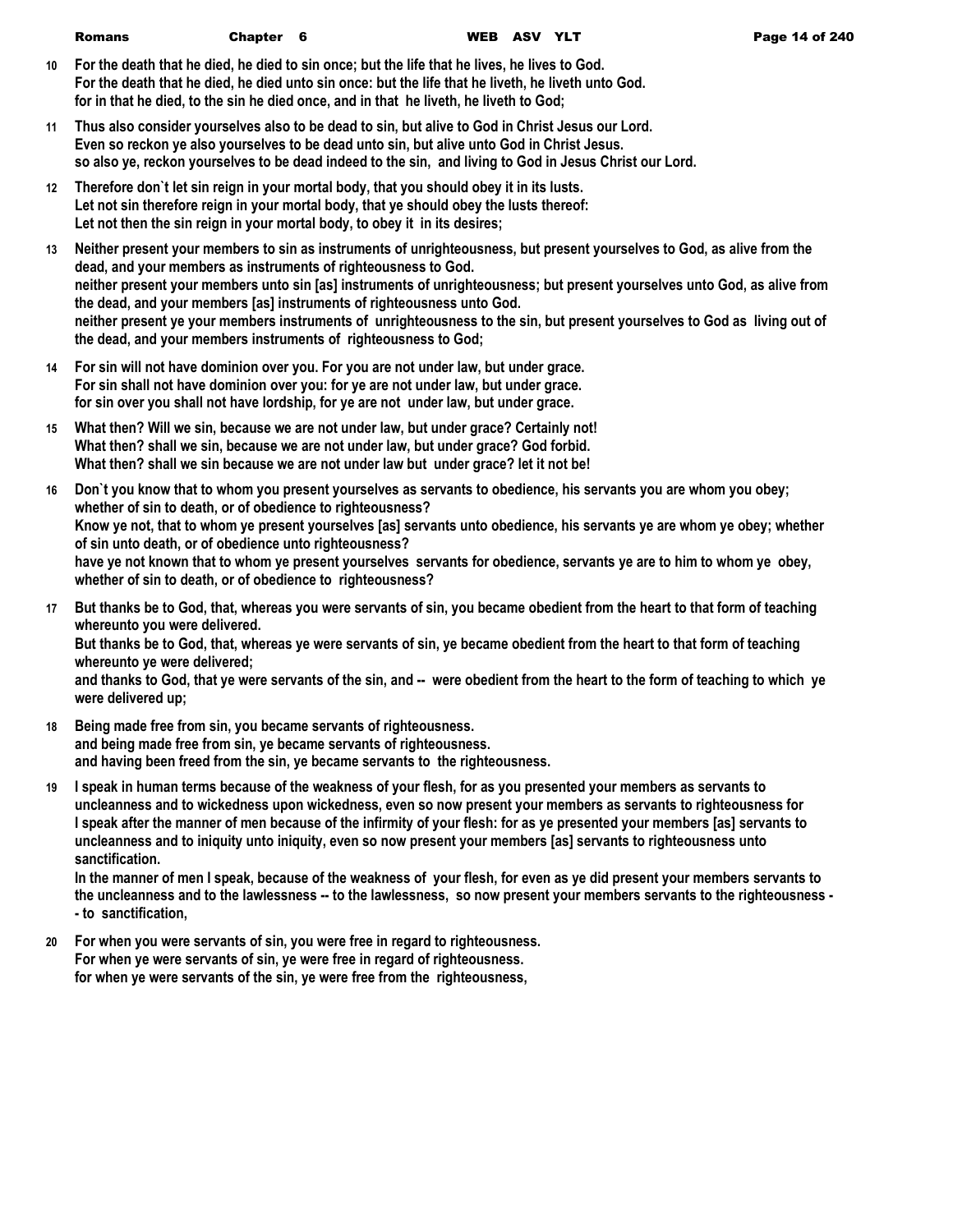- **21 What fruit then did you have at that time in the things of which you are now ashamed? For the end of those things is death. What fruit then had ye at that time in the things whereof ye are now ashamed? for the end of those things is death. what fruit, therefore, were ye having then, in the things of which ye are now ashamed? for the end of those [is] death.**
- **22 But now, being made free from sin, and having become servants of God, you have your fruit of sanctification, and the result of eternal life.**

**But now being made free from sin and become servants to God, ye have your fruit unto sanctification, and the end eternal life. And now, having been freed from the sin, and having become servants to God, ye have your fruit -- to sanctification, and the end life age-during;**

- **23 For the wages of sin is death, but the free gift of God is eternal life in Christ Jesus our Lord. For the wages of sin is death; but the free gift of God is eternal life in Christ Jesus our Lord. for the wages of the sin [is] death, and the gift of God [is] life age-during in Christ Jesus our Lord.**
- **1 Or don`t you know, brothers (for I speak to men who know the law), that the law has dominion over a man for as long as he lives?**

**Or are ye ignorant, brethren (for I speak to men who know the law), that the law hath dominion over a man for so long time as he liveth?**

**Are ye ignorant, brethren -- for to those knowing law I speak -- that the law hath lordship over the man as long as he liveth?**

**2 For the woman that has a husband is bound by law to the husband while he lives, but if the husband dies, she is discharged from the law of the husband.**

**For the woman that hath a husband is bound by law to the husband while he liveth; but if the husband die, she is discharged from the law of the husband.**

**for the married woman to the living husband hath been bound by law, and if the husband may die, she hath been free from the law of the husband;**

- **3 So then if, while the husband lives, she is joined to another man, she would be called an adulteress. But if the husband dies, she is free from the law, so that she is no adulteress, though she is joined to another man. So then if, while the husband liveth, she be joined to another man, she shall be called an adulteress: but if the husband die, she is free from the law, so that she is no adulteress, though she be joined to another man. so, then, the husband being alive, an adulteress she shall be called if she may become another man`s; and if the husband may die, she is free from the law, so as not to be an adulteress, having become another man`s.**
- **4 Therefore, my brothers, you also were made dead to the law through the body of Christ, that you would be joined to another, to him who was raised from the dead, that we might bring forth fruit to God. Wherefore, my brethren, ye also were made dead to the law through the body of Christ; that ye should be joined to another, [even] to him who was raised from the dead, that we might bring forth fruit unto God. So that, my brethren, ye also were made dead to the law through the body of the Christ, for your becoming another`s, who out of the dead was raised up, that we might bear fruit to God;**
- **5 For when we were in the flesh, the sinful passions which were through the law, worked in our members to bring forth fruit to death.**

**For when we were in the flesh, the sinful passions, which were through the law, wrought in our members to bring forth fruit unto death.**

**for when we were in the flesh, the passions of the sins, that [are] through the law, were working in our members, to bear fruit to the death;**

**6 But now we have been discharged from the law, having died to that in which we were held; so that we serve in newness of the spirit, and not in oldness of the letter.**

**But now we have been discharged from the law, having died to that wherein we were held; so that we serve in newness of the spirit, and not in oldness of the letter.**

**and now we have ceased from the law, that being dead in which we were held, so that we may serve in newness of spirit, and not in oldness of letter.**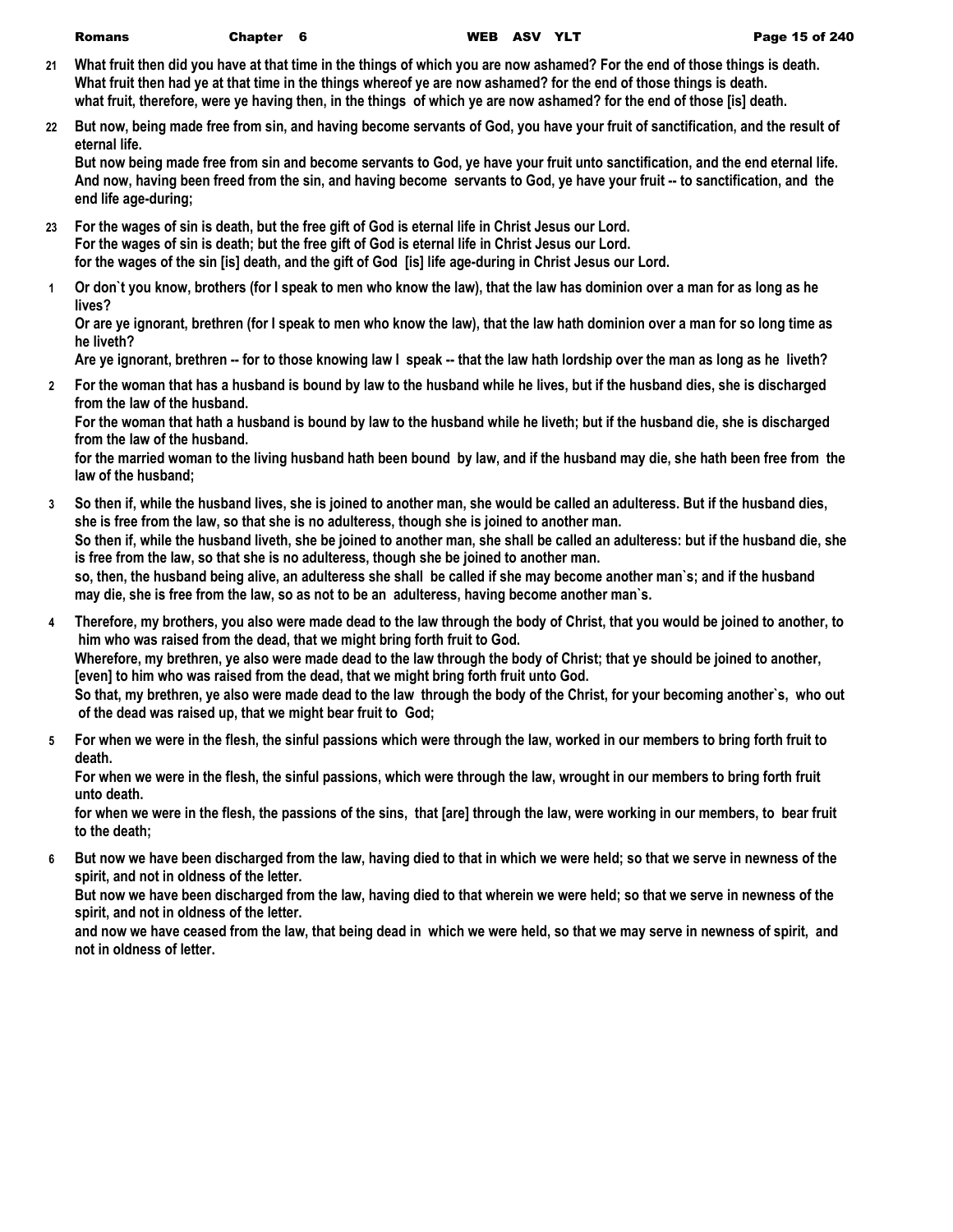| <b>Romans</b> | Chapter 7                                                            | WEB ASV YLT |  | Page 16 of 240                                                                                                                   |
|---------------|----------------------------------------------------------------------|-------------|--|----------------------------------------------------------------------------------------------------------------------------------|
|               |                                                                      |             |  | What will we say then? Is the law sin? Certainly not! However, I wouldn't have known sin, except through the law. For I wouldn't |
|               | have known coveting, unless the law had said, "You shall not covet." |             |  |                                                                                                                                  |
|               |                                                                      |             |  | What shall we say then? Is the law sin? God forbid. Howbeit, I had not known sin, except through the law: for I had not known    |
|               | coveting, except the law had said, Thou shalt not covet:             |             |  |                                                                                                                                  |
|               |                                                                      |             |  | What, then, shall we say? the law [is] sin? let it not be! but the sin I did not know except through law, for also the           |
|               | covetousness I had not known if the law had not said:                |             |  |                                                                                                                                  |

- **8 But sin, finding occasion through the commandment, produced in me all kinds of coveting. For apart from the law, sin is dead. but sin, finding occasion, wrought in me through the commandment all manner of coveting: for apart from the law sin [is] dead. `Thou shalt not covet;` and the sin having received an opportunity, through the command, did work in me all covetousness - for apart from law sin is dead.**
- **9 I was alive apart from the law once, but when the commandment came, sin revived, and I died. And I was alive apart from the law once: but when the commandment came, sin revived, and I died; And I was alive apart from law once, and the command having come, the sin revived, and I died;**
- **10 The commandment, which was to life, this I found to be to death; and the commandment, which [was] unto life, this I found [to be] unto death: and the command that [is] for life, this was found by me for death;**
- **11 for sin, finding occasion through the commandment, deceived me, and through it killed me. for sin, finding occasion, through the commandment beguiled me, and through it slew me. for the sin, having received an opportunity, through the command, did deceive me, and through it did slay [me];**
- **12 So that the law is holy, and the commandment holy, and righteous, and good. So that the law is holy, and the commandment holy, and righteous, and good. so that the law, indeed, [is] holy, and the command holy, and righteous, and good.**
- **13 Did then that which is good become death to me? Certainly not! But sin, that it might be shown to be sin, by working death to me through that which is good; that through the commandment sin might become exceeding sinful. Did then that which is good become death unto me? God forbid. But sin, that it might be shown to be sin, by working death to me through that which is good; --that through the commandment sin might become exceeding sinful. That which is good then, to me hath it become death? let it not be! but the sin, that it might appear sin, through the good, working death to me, that the sin might become exceeding sinful through the command,**
- **14 For we know that the law is spiritual, but I am fleshly, sold under sin. For we know that the law is spiritual: but I am carnal, sold under sin. for we have known that the law is spiritual, and I am fleshly, sold by the sin;**
- **15 For I don`t know what I am doing. For I don`t practice what I desire to do; but what I hate, that I do. For that which I do I know not: for not what I would, that do I practise; but what I hate, that I do. for that which I work, I do not acknowledge; for not what I will, this I practise, but what I hate, this I do.**
- **16 But if what I don`t desire, that I do, I consent to the law that it is good. But if what I would not, that I do, I consent unto the law that it is good. And if what I do not will, this I do, I consent to the law that [it is] good,**
- **17 So now it is no more I that do it, but sin which dwells in me. So now it is no more I that do it, but sin which dwelleth in me. and now it is no longer I that work it, but the sin dwelling in me,**
- **18 For I know that in me, that is, in my flesh, dwells no good thing. For desire is present with me, but I don`t find it doing that which is good.**

**For I know that in me, that is, in my flesh, dwelleth no good thing: for to will is present with me, but to do that which is good [is] not.**

**for I have known that there doth not dwell in me, that is, in my flesh, good: for to will is present with me, and to work that which is right I do not find,**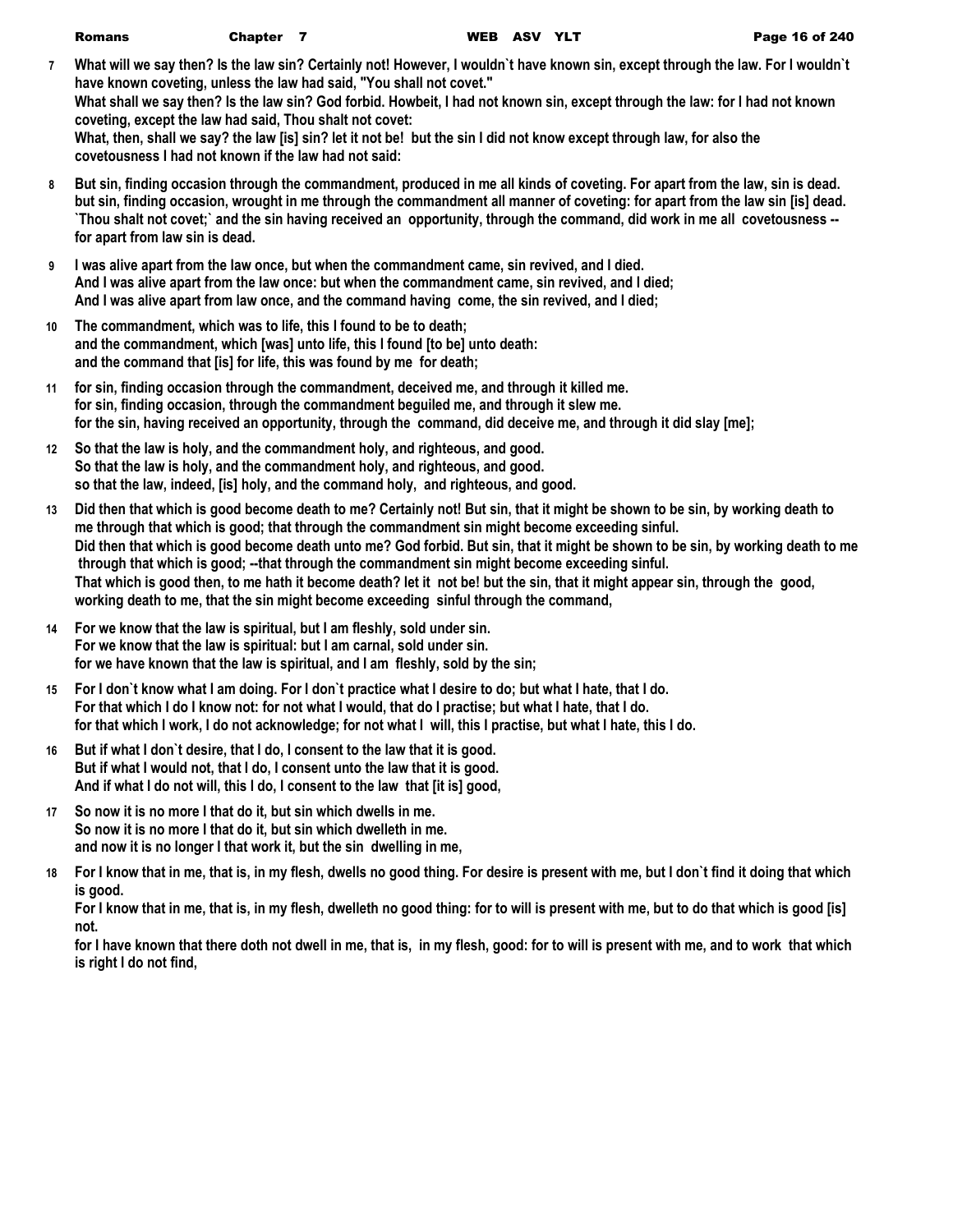- **19 For the good which I desire, I don`t do; but the evil which I don`t desire, that I practice. For the good which I would I do not: but the evil which I would not, that I practise. for the good that I will, I do not; but the evil that I do not will, this I practise.**
- **20 But if what I don`t desire, that I do, it is no more I that do it, but sin which dwells in me. But if what I would not, that I do, it is no more I that do it, but sin which dwelleth in me. And if what I do not will, this I do, it is no longer I that work it, but the sin that is dwelling in me.**
- **21 I find then the law, that, to me, while I desire to do good, evil is present. I find then the law, that, to me who would do good, evil is present. I find, then, the law, that when I desire to do what is right, with me the evil is present,**
- **22 For I delight in God`s law after the inward man, For I delight in the law of God after the inward man: for I delight in the law of God according to the inward man,**
- **23 but I see a different law in my members, warring against the law of my mind, and bringing me into captivity under the law of sin which is in my members. but I see a different law in my members, warring against the law of my mind, and bringing me into captivity under the law of sin**

**which is in my members.**

**and I behold another law in my members, warring against the law of my mind, and bringing me into captivity to the law of the sin that [is] in my members.**

- **24 What a wretched man I am! Who will deliver me out of the body of this death? Wretched man that I am! who shall deliver me out of the body of this death? A wretched man I [am]! who shall deliver me out of the body of this death?**
- **25 I thank God through Jesus Christ, our Lord. So then I of myself with the mind, indeed serve the law of God, but with the flesh the law of sin.**

**I thank God through Jesus Christ our Lord. So then I of myself with the mind, indeed, serve the law of God; but with the flesh the law of sin.**

**I thank God -- through Jesus Christ our Lord; so then, I myself indeed with the mind do serve the law of God, and with the flesh, the law of sin.**

**1 There is therefore now no condemnation to those who are in Christ Jesus, who don`t walk according to the flesh, but according to the Spirit. There is therefore now no condemnation to them that are in Christ Jesus.**

**There is, then, now no condemnation to those in Christ Jesus, who walk not according to the flesh, but according to the Spirit;**

- **2 For the law of the Spirit of life in Christ Jesus made me free from the law of sin and of death. For the law of the Spirit of life in Christ Jesus made me free from the law of sin and of death. for the law of the Spirit of the life in Christ Jesus did set me free from the law of the sin and of the death;**
- **3 For what the law couldn`t do, in that it was weak through the flesh, God, sending his own Son in the likeness of sinful flesh and for sin, condemned sin in the flesh;**

**For what the law could not do, in that it was weak through the flesh, God, sending his own Son in the likeness of sinful flesh and for sin, condemned sin in the flesh:**

**for what the law was not able to do, in that it was weak through the flesh, God, His own Son having sent in the likeness of sinful flesh, and for sin, did condemn the sin in the flesh,**

- **4 that the ordinance of the law might be fulfilled in us, who walk not after the flesh, but after the Spirit. that the ordinance of the law might be fulfilled in us, who walk not after the flesh, but after the Spirit. that the righteousness of the law may be fulfilled in us, who do not walk according to the flesh, but according to the Spirit.**
- **5 For those who are after the flesh set their minds on the things of the flesh, but those who are after the Spirit the things of the Spirit.**

**For they that are after the flesh mind the things of the flesh; but they that are after the Spirit the things of the Spirit. For those who are according to the flesh, the things of the flesh do mind; and those according to the Spirit, the things of the Spirit;**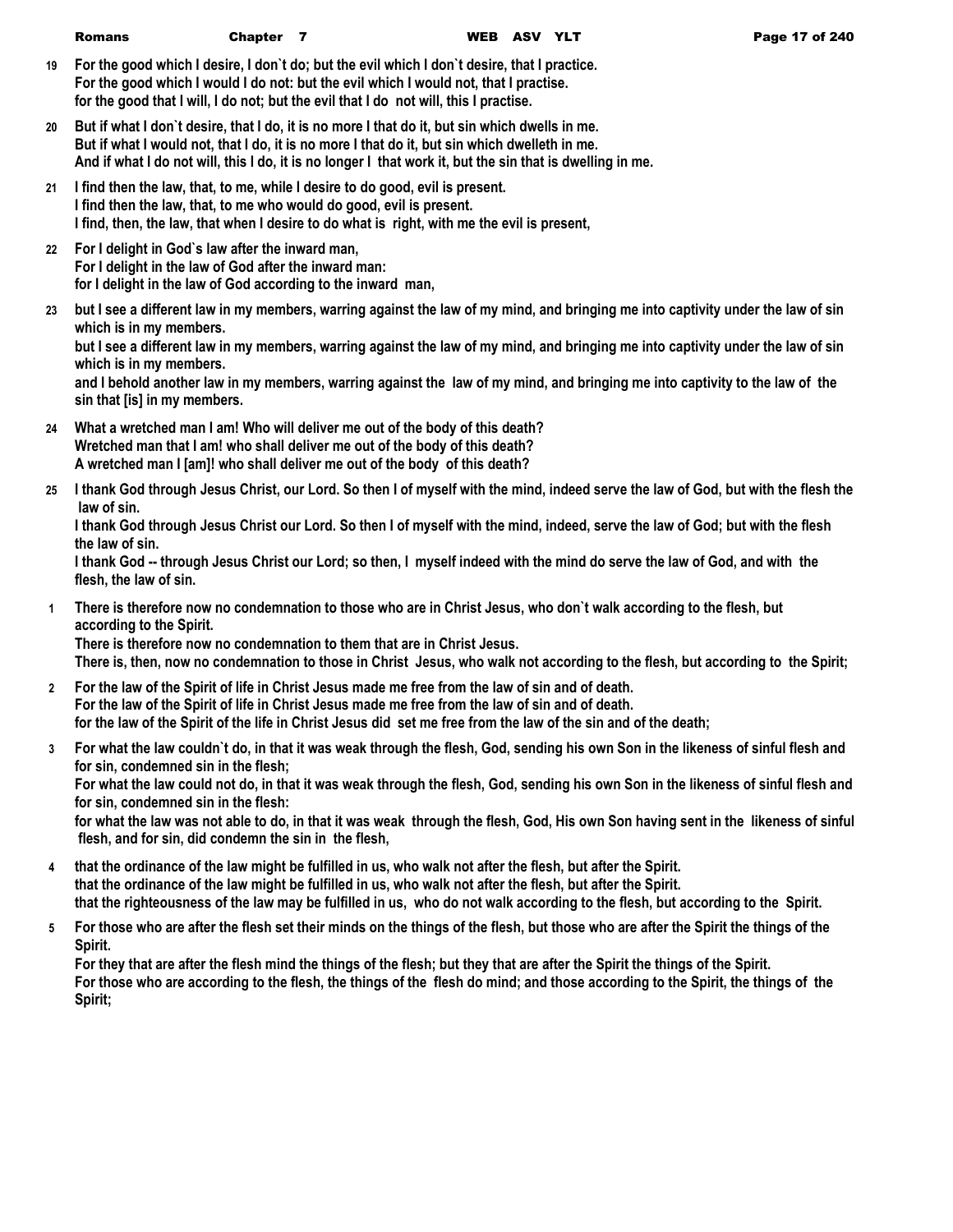**6 For the mind of the flesh is death, but the mind of the Spirit is life and peace; For the mind of the flesh is death; but the mind of the Spirit is life and peace: for the mind of the flesh [is] death, and the mind of the Spirit -- life and peace;**

- **7 because the mind of the flesh is hostile towards God; for it is not subject to God`s law, neither indeed can it be. because the mind of the flesh is enmity against God; for it is not subject to the law of God, neither indeed can it be: because the mind of the flesh [is] enmity to God, for to the law of God it doth not subject itself,**
- **8 Those who are in the flesh can`t please God. and they that are in the flesh cannot please God. for neither is it able; and those who are in the flesh are not able to please God.**
- **9 But you are not in the flesh but in the Spirit, if it is so that the Spirit of God dwells in you. But if any man doesn`t have the Spirit of Christ, he is not his.**

**But ye are not in the flesh but in the Spirit, if so be that the Spirit of God dwelleth in you. But if any man hath not the Spirit of Christ, he is none of his.**

**And ye are not in the flesh, but in the Spirit, if indeed the Spirit of God doth dwell in you; and if any one hath not the Spirit of Christ -- this one is not His;**

- **10 If Christ is in you, the body is dead because of sin, but the spirit is alive because of righteousness. And if Christ is in you, the body is dead because of sin; but the spirit is life because of righteousness. and if Christ [is] in you, the body, indeed, [is] dead because of sin, and the Spirit [is] life because of righteousness,**
- **11 But if the Spirit of him who raised up Jesus from the dead dwells in you, he who raised up Christ Jesus from the dead will also give life to your mortal bodies through his Spirit who dwells in you. But if the Spirit of him that raised up Jesus from the dead dwelleth in you, he that raised up Christ Jesus from the dead shall give life also to your mortal bodies through his Spirit that dwelleth in you. and if the Spirit of Him who did raise up Jesus out of the dead doth dwell in you, He who did raise up the Christ out of the dead shall quicken also your dying bodies, through His Spirit dwelling in you.**
- **12 So then, brothers, we are debtors, not to the flesh, to live after the flesh. So then, brethren, we are debtors, not to the flesh, to live after the flesh: So, then, brethren, we are debtors, not to the flesh, to live according to the flesh;**
- **13 For if you live after the flesh, you must die; but if by the Spirit you put to death the deeds of the body, you will live. for if ye live after the flesh, ye must die; but if by the Spirit ye put to death the deeds of the body, ye shall live. for if according to the flesh ye do live, ye are about to die; and if, by the Spirit, the deeds of the body ye put to death, ye shall live;**
- **14 For as many as are led by the Spirit of God, these are children of God. For as many as are led by the Spirit of God, these are sons of God. for as many as are led by the Spirit of God, these are the sons of God;**
- **15 For you didn`t receive the spirit of bondage again to fear, but you received the spirit of adoption, whereby we cry, "Abba! Father!"**

**For ye received not the spirit of bondage again unto fear; but ye received the spirit of adoption, whereby we cry, Abba, for ye did not receive a spirit of bondage again for fear, but ye did receive a spirit of adoption in which we cry, `Abba --** 

- **16 The Spirit himself testifies with our spirit that we are children of God; The Spirit himself beareth witness with our spirit, that we are children of God: The Spirit himself doth testify with our spirit, that we are children of God;**
- **17 and if children, then heirs; heirs of God, and joint-heirs with Christ; if indeed we suffer with him, that we may also be glorified with him.**

**and if children, then heirs; heirs of God, and joint-heirs with Christ; if so be that we suffer with [him], that we may be also glorified with [him].**

**and if children, also heirs, heirs, indeed, of God, and heirs together of Christ -- if, indeed, we suffer together, that we may also be glorified together.**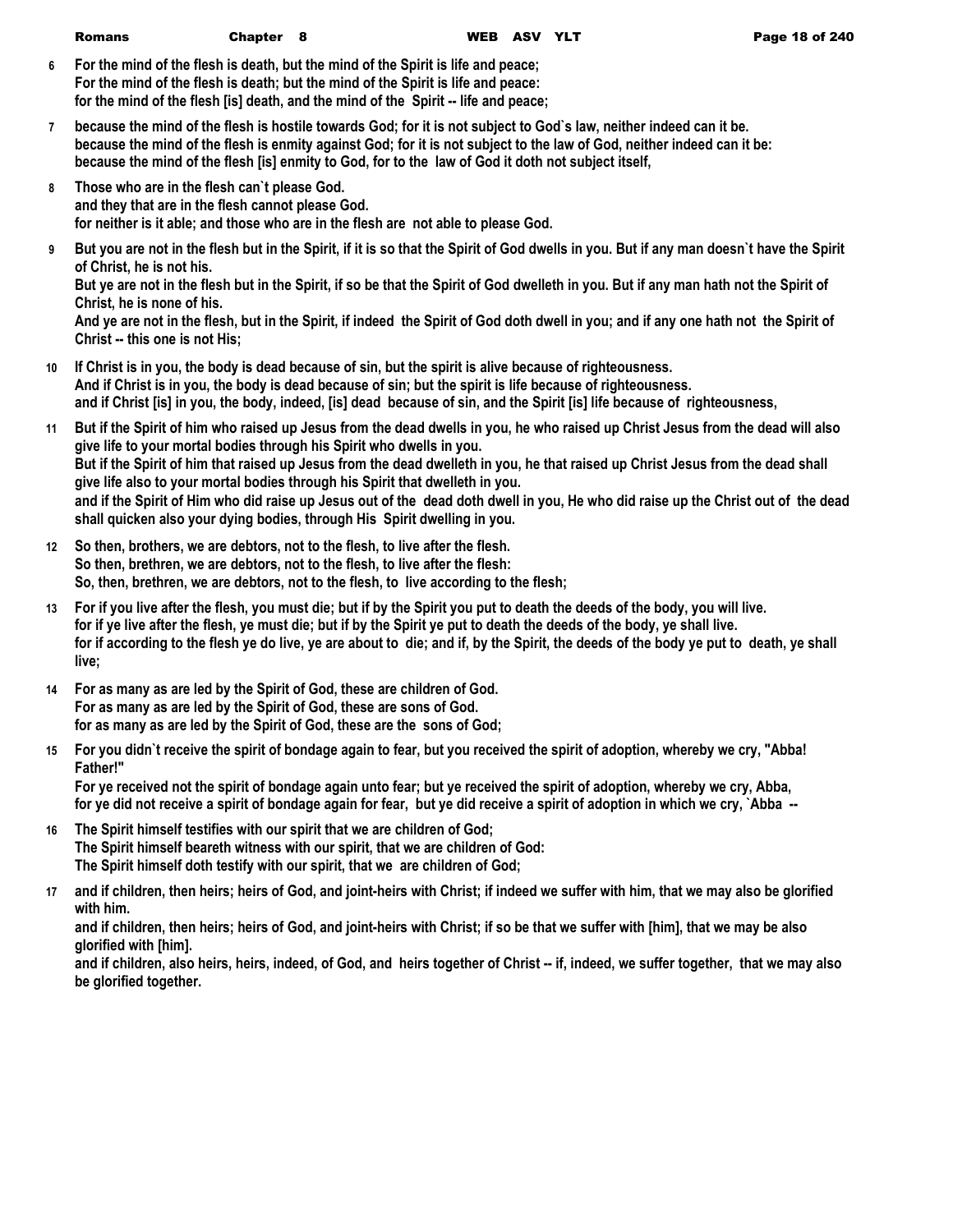**18 For I consider that the sufferings of this present time are not worthy to be compared with the glory which will be revealed toward us.**

**For I reckon that the sufferings of this present time are not worthy to be compared with the glory which shall be revealed to us-ward.**

**For I reckon that the sufferings of the present time [are] not worthy [to be compared] with the glory about to be revealed in** 

- **19 For the creation waits with eager expectation for the sons of God to be revealed. For the earnest expectation of the creation waiteth for the revealing of the sons of God. for the earnest looking out of the creation doth expect the revelation of the sons of God;**
- **20 For the creation was subjected to vanity, not of its own will, but by reason of him who subjected it, in hope For the creation was subjected to vanity, not of its own will, but by reason of him who subjected it, in hope for to vanity was the creation made subject -- not of its will, but because of Him who did subject [it] -- in hope,**
- **21 that the creation itself also will be delivered from the bondage of decay into the liberty of the glory of the children of God. that the creation itself also shall be delivered from the bondage of corruption into the liberty of the glory of the children of that also the creation itself shall be set free from the servitude of the corruption to the liberty of the glory of the children of God;**
- **22 For we know that the whole creation groans and travails in pain together until now. For we know that the whole creation groaneth and travaileth in pain together until now. for we have known that all the creation doth groan together, and doth travail in pain together till now.**
- **23 Not only so, but ourselves also, who have the first fruits of the Spirit, even we ourselves groan within ourselves, waiting for adoption, the redemption of our body. And not only so, but ourselves also, who have the first-fruits of the Spirit, even we ourselves groan within ourselves, waiting for [our] adoption, [to wit], the redemption of our body.**

**And not only [so], but also we ourselves, having the first-fruit of the Spirit, we also ourselves in ourselves do groan, adoption expecting -- the redemption of our body;**

- **24 For we were saved in hope, but hope that is seen is not hope. For who hopes for that which he sees? For in hope were we saved: but hope that is seen is not hope: for who hopeth for that which he seeth? for in hope we were saved, and hope beheld is not hope; for what any one doth behold, why also doth he hope for [it]?**
- **25 But if we hope for that which we don`t see, we wait for it with patience. But if we hope for that which we see not, [then] do we with patience wait for it. and if what we do not behold we hope for, through continuance we expect [it].**
- **26 In the same way, the Spirit also helps our weaknesses, for we don`t know how to pray as we ought. But the Spirit himself makes intercession for us with groanings which can`t be uttered. And in like manner the Spirit also helpeth our infirmity: for we know not how to pray as we ought; but the Spirit himself maketh intercession for [us] with groanings which cannot be uttered; And, in like manner also, the Spirit doth help our weaknesses; for, what we may pray for, as it behoveth [us], we have not known, but the Spirit himself doth make intercession for us with groanings unutterable,**
- **27 He who searches the hearts knows what is on the Spirit`s mind, because he makes intercession for the saints according to and he that searcheth the hearts knoweth what is the mind of the Spirit, because he maketh intercession for the saints according to [the will of] God.**

**and He who is searching the hearts hath known what [is] the mind of the Spirit, because according to God he doth intercede for saints.**

**28 We know that all things work together for good for those who love God, to those who are called according to his purpose. And we know that to them that love God all things work together for good, [even] to them that are called according to [his] purpose.**

**And we have known that to those loving God all things do work together for good, to those who are called according to purpose;**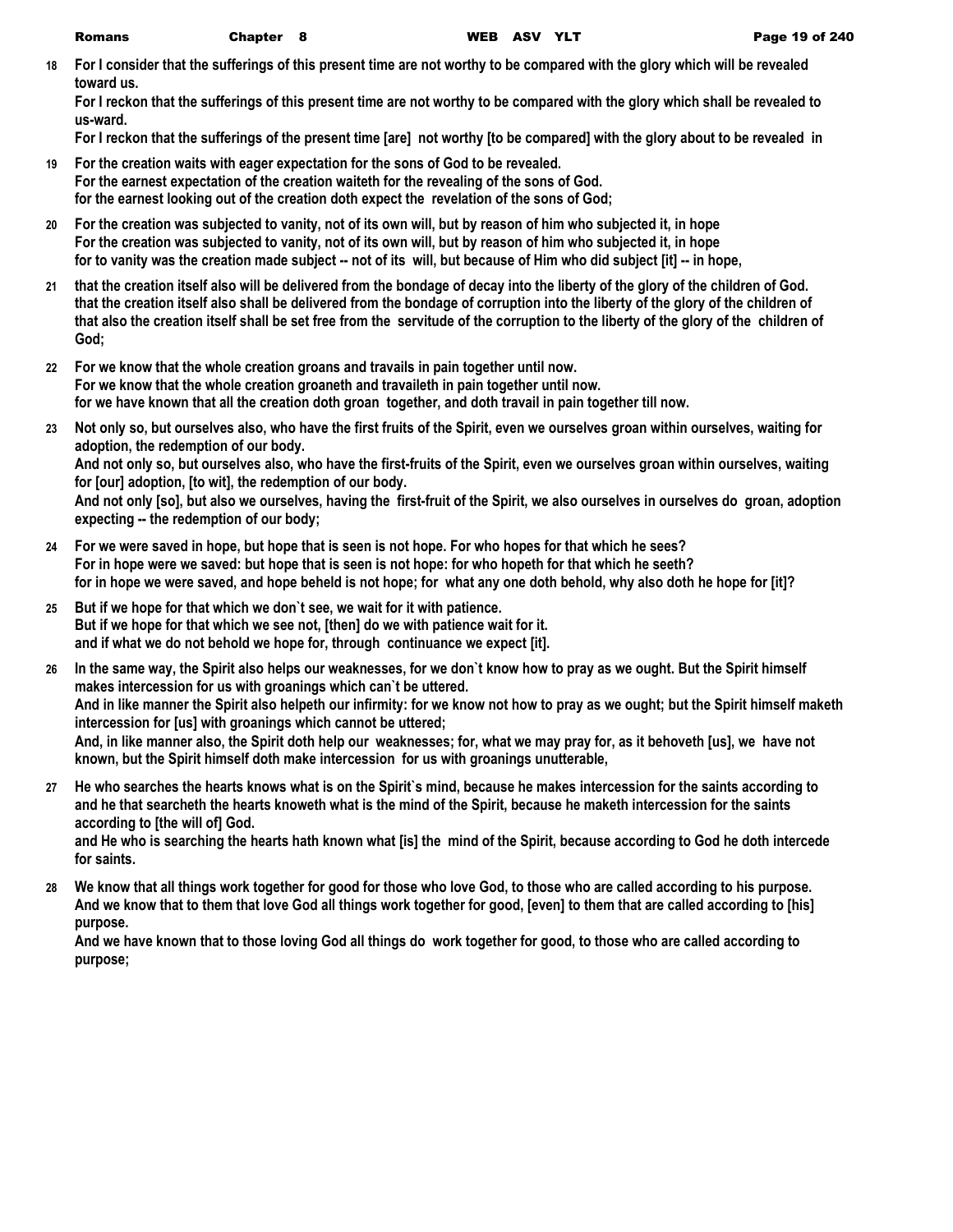**29 For whom he foreknew, he also predestined to be conformed to the image of his Son, that he might be the firstborn among many brothers.**

**For whom he foreknew, he also foreordained [to be] conformed to the image of his Son, that he might be the firstborn among many brethren:**

**because whom He did foreknow, He also did fore-appoint, conformed to the image of His Son, that he might be first-born among many brethren;**

**30 Whom he foreordained, them he also called. Whom he called, them he also justified. Whom he justified, them he also glorified. and whom he foreordained, them he also called: and whom he called, them he also justified: and whom he justified, them he also glorified.**

**and whom He did fore-appoint, these also He did call; and whom He did call, these also He declared righteous; and whom He declared righteous, these also He did glorify.**

- **31 What then will we say about these things? If God is for us, who can be against us? What then shall we say to these things? If God [is] for us, who [is] against us? What, then, shall we say unto these things? if God [is] for us, who [is] against us?**
- **32 He who didn`t spare his own Son, but delivered him up for us all, how would he not also with him freely give us all things? He that spared not his own Son, but delivered him up for us all, how shall he not also with him freely give us all things? He who indeed His own Son did not spare, but for us all did deliver him up, how shall He not also with him the all things grant to us?**
- **33 Who could bring a charge against God`s elect? It is God who justifies. Who shall lay anything to the charge of God`s elect? It is God that justifieth; Who shall lay a charge against the choice ones of God? God [is] He that is declaring righteous,**
- **34 Who is he who condemns? It is Christ who died, yes rather, who was raised from the dead, who is at the right hand of God, who also makes intercession for us.**

**who is he that condemneth? It is Christ Jesus that died, yea rather, that was raised from the dead, who is at the right hand of God, who also maketh intercession for us.**

**who [is] he that is condemning? Christ [is] He that died, yea, rather also, was raised up; who is also on the right hand of God - who also doth intercede for us.**

**35 Who shall separate us from the love of Christ? Could oppression, or anguish, or persecution, or famine, or nakedness, or peril, or sword?**

**Who shall separate us from the love of Christ? shall tribulation, or anguish, or persecution, or famine, or nakedness, or peril, or sword?**

**Who shall separate us from the love of the Christ? tribulation, or distress, or persecution, or famine, or nakedness, or peril, or sword?**

- **36 Even as it is written, "For your sake we are killed all day long. We were accounted as sheep for the slaughter." Even as it is written, For thy sake we are killed all the day long; We were accounted as sheep for the slaughter. (according as it hath been written -- `For Thy sake we are put to death all the day long, we were reckoned as sheep of slaughter,`)**
- **37 No, in all these things, we are more than conquerors through him who loved us. Nay, in all these things we are more than conquerors through him that loved us. but in all these we more than conquer, through him who loved us;**
- **38 For I am persuaded, that neither death, nor life, nor angels, nor principalities, nor things present, nor things to come, nor powers,**

**For I am persuaded, that neither death, nor life, nor angels, nor principalities, nor things present, nor things to come, nor powers,**

**for I am persuaded that neither death, nor life, nor messengers, nor principalities, nor powers, nor things present,**

**39 nor height, nor depth, nor any other creature, will be able to separate us from the love of God, which is in Christ Jesus our nor height, nor depth, nor any other creature, shall be able to separate us from the love of God, which is in Christ Jesus our Lord.**

**nor things about to be, nor height, nor depth, nor any other created thing, shall be able to separate us from the love of god, that [is] in Christ Jesus our Lord.**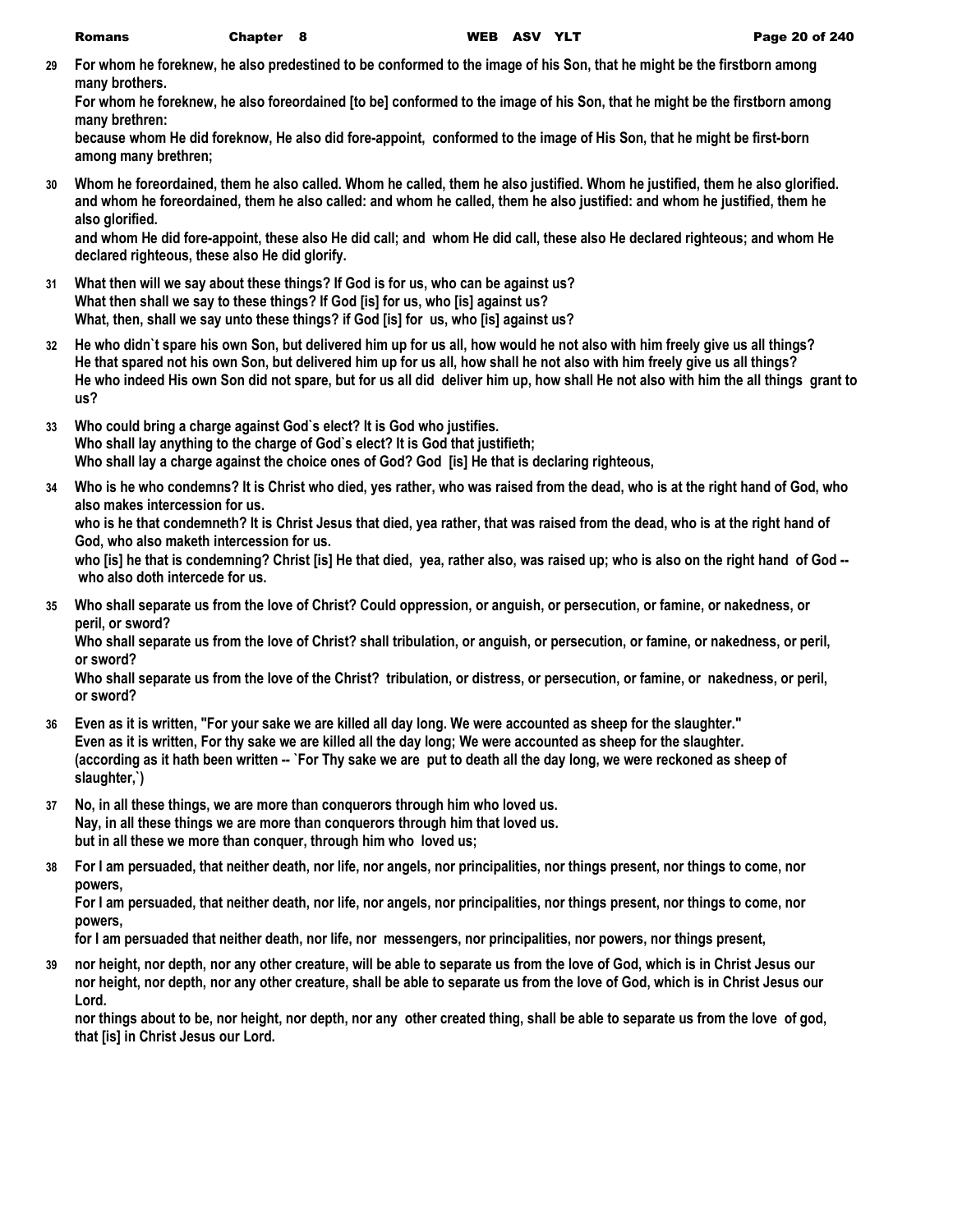- **1 I tell the truth in Christ. I am not lying, my conscience testifying with me in the Holy Spirit, I say the truth in Christ, I lie not, my conscience bearing witness with me in the Holy Spirit, Truth I say in Christ, I lie not, my conscience bearing testimony with me in the Holy Spirit,**
- **2 that I have great sorrow and unceasing pain in my heart. that I have great sorrow and unceasing pain in my heart. that I have great grief and unceasing pain in my heart --**
- **3 For I could wish that I myself were accursed from Christ for my brothers` sake, my relatives according to the flesh, For I could wish that I myself were anathema from Christ for my brethren`s sake, my kinsmen according to the flesh: for I was wishing, I myself, to be anathema from the Christ -- for my brethren, my kindred, according to the flesh,**
- **4 who are Israelites; whose is the adoption, the glory, the covenants, the giving of the law, the service, and the promises; who are Israelites; whose is the adoption, and the glory, and the covenants, and the giving of the law, and the service [of God], and the promises;**

**who are Israelites, whose [is] the adoption, and the glory, and the covenants, and the lawgiving, and the service, and the promises,**

- **5 whose are the fathers, and of whom is Christ as concerning the flesh, who is over all, God, blessed forever. Amen. whose are the fathers, and of whom is Christ as concerning the flesh, who is over all, God blessed for ever. Amen. whose [are] the fathers, and of whom [is] the Christ, according to the flesh, who is over all, God blessed to the ages. Amen.**
- **6 But it is not as though the word of God has come to nothing. For they are not all Israel, that are of Israel. But [it is] not as though the word of God hath come to nought. For they are not all Israel, that are of Israel: And it is not possible that the word of God hath failed; for not all who [are] of Israel are these Israel;**
- **7 Neither, because they are Abraham`s seed, are they all children. But, "In Isaac will your seed be called." neither, because they are Abraham`s seed, are they all children: but, In Isaac shall thy seed be called. nor because they are seed of Abraham [are] all children, but -- `in Isaac shall a seed be called to thee;`**
- **8 That is, it is not the children of the flesh who are children of God, but the children of the promise are counted as a seed. That is, it is not the children of the flesh that are children of God; but the children of the promise are reckoned for a seed. that is, the children of the flesh -- these [are] not children of God; but the children of the promise are reckoned for seed;**
- **9 For this is a word of promise, "At the appointed time I will come, and Sarah will have a son." For this is a word of promise, According to this season will I come, and Sarah shall have a son. for the word of promise [is] this; `According to this time I will come, and there shall be to Sarah a son.`**
- **10 Not only so, but Rebecca also conceived by one, by our father Isaac. And not only so; but Rebecca also having conceived by one, [even] by our father Isaac-- And not only [so], but also Rebecca, having conceived by one -- Isaac our father --**
- **11 For being not yet born, neither having done anything good or bad, that the purpose of God according to election might stand, not of works, but of him who calls, for [the children] being not yet born, neither having done anything good or bad, that the purpose of God according to election might stand, not of works, but of him that calleth, (for they being not yet born, neither having done anything good or evil, that the purpose of God, according to choice, might remain; not of works, but of Him who is calling,) it was said to her --**
- **12 it was said to her, "The elder will serve the younger." it was said unto her, The elder shall serve the younger. `The greater shall serve the less;`**
- **13 Even as it is written, "Jacob I loved, but Esau I hated." Even as it is written, Jacob I loved, but Esau I hated. according as it hath been written, `Jacob I did love, and Esau I did hate.`**
- **14 What will we say then? Is there unrighteousness with God? Certainly not! What shall we say then? Is there unrighteousness with God? God forbid. What, then, shall we say? unrighteousness [is] with God? let it not be!**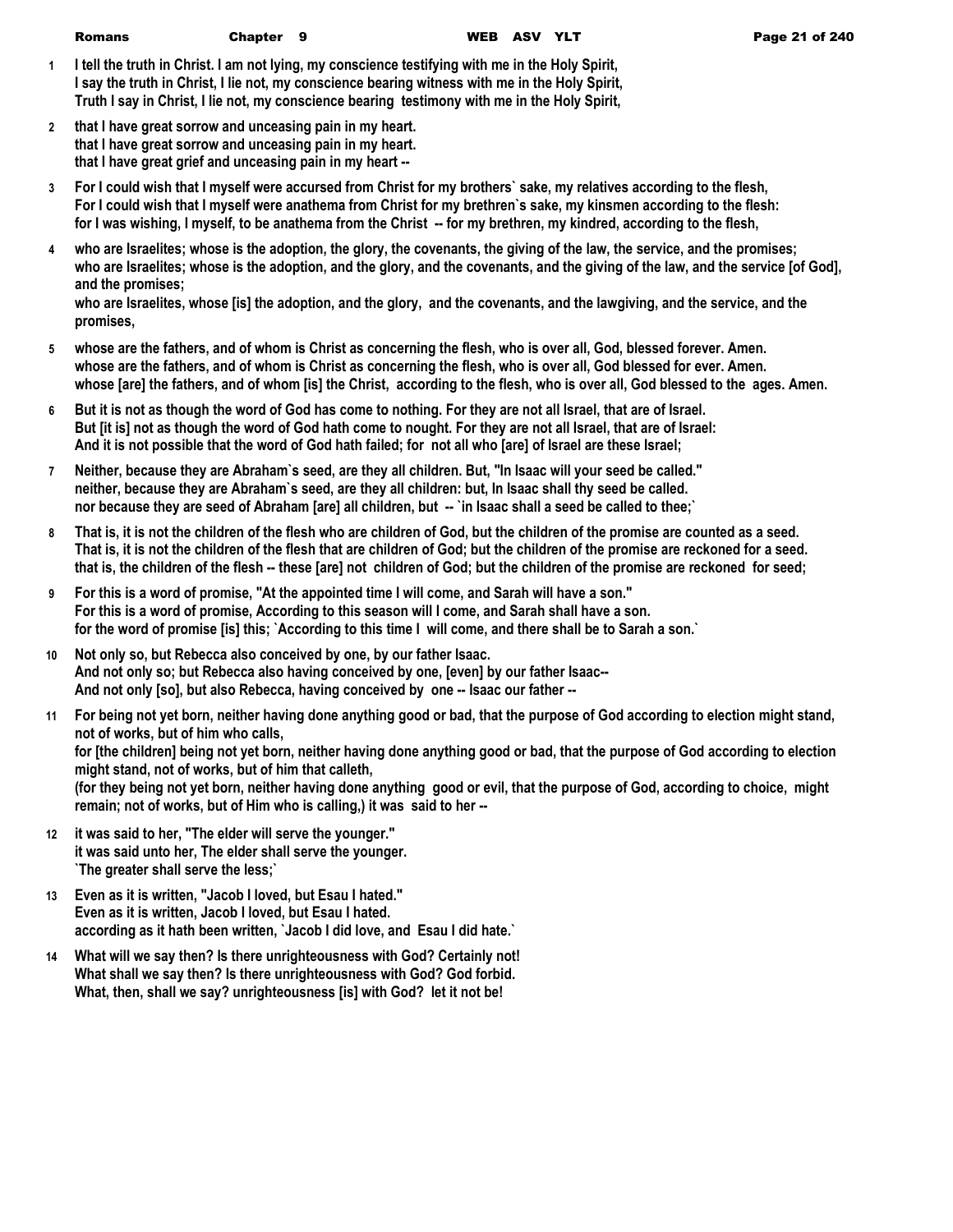| Romans | Chapter 9 | WEB ASV YLT |
|--------|-----------|-------------|
|        |           |             |

- **15 For he said to Moses, "I will have mercy on whom I have mercy, and I will have compassion on whom I have compassion." For he saith to Moses, I will have mercy on whom I have mercy, and I will have compassion on whom I have compassion. for to Moses He saith, `I will do kindness to whom I do kindness, and I will have compassion on whom I have compassion;`**
- **16 So then it is not of him who wills, nor of him who runs, but of God who has mercy. So then it is not of him that willeth, nor of him that runneth, but of God that hath mercy. so, then -- not of him who is willing, nor of him who is running, but of God who is doing kindness:**
- **17 For the scripture says to Pharaoh, "For this very purpose I caused you to be raised up, that I might show in you my power, and that my name might be published abroad in all the earth." For the scripture saith unto Pharaoh, For this very purpose did I raise thee up, that I might show in thee my power, and that my name might be published abroad in all the earth. for the Writing saith to Pharaoh -- `For this very thing I did raise thee up, that I might shew in thee My power, and that My name might be declared in all the land;`**
- **18 So then, he has mercy on whom he desires, and he hardens whom he desires. So then he hath mercy on whom he will, and whom he will be hardeneth. so, then, to whom He willeth, He doth kindness, and to whom He willeth, He doth harden.**
- **19 You will say then to me, "Why does he still find fault? For who withstands his will?" Thou wilt say then unto me, Why doth he still find fault? For who withstandeth his will? Thou wilt say, then, to me, `Why yet doth He find fault? for His counsel who hath resisted?`**
- **20 But no, man, who are you who replies against God? Will the thing formed ask him who formed it, "Why did you make me like this?"**

**Nay but, O man, who art thou that repliest against God? Shall the thing formed say to him that formed it, Why didst thou make me thus?**

**nay, but, O man, who art thou that art answering again to God? shall the thing formed say to Him who did form [it], Why me didst thou make thus?**

**21 Or hasn`t the potter a right over the clay, from the same lump to make one part a vessel for honor, and another for dishonor? Or hath not the potter a right over the clay, from the same lump to make one part a vessel unto honor, and another unto dishonor?**

**hath not the potter authority over the clay, out of the same lump to make the one vessel to honour, and the one to dishonour?**

**22 What if God, willing to show his wrath, and to make his power known, endured with much patience vessels of wrath made for destruction,**

**What if God, willing to show his wrath, and to make his power known, endured with much longsuffering vessels of wrath fitted unto destruction:**

**And if God, willing to shew the wrath and to make known His power, did endure, in much long suffering, vessels of wrath fitted for destruction,**

- **23 and that he might make known the riches of his glory on vessels of mercy, which he prepared beforehand for glory, and that he might make known the riches of his glory upon vessels of mercy, which he afore prepared unto glory, and that He might make known the riches of His glory on vessels of kindness, that He before prepared for glory, whom also He did call -- us --**
- **24 us, whom he also called, not from the Jews only, but also from the Gentiles? [even] us, whom he also called, not from the Jews only, but also from the Gentiles? not only out of Jews, but also out of nations,**
- **25 As he says also in Hosea, "I will call them `my people,` which were not my people; And her `beloved,` who was not beloved." As he saith also in Hosea, I will call that my people, which was not my people; And her beloved, that was not beloved. as also in Hosea He saith, `I will call what [is] not My people -- My people; and her not beloved -- Beloved,**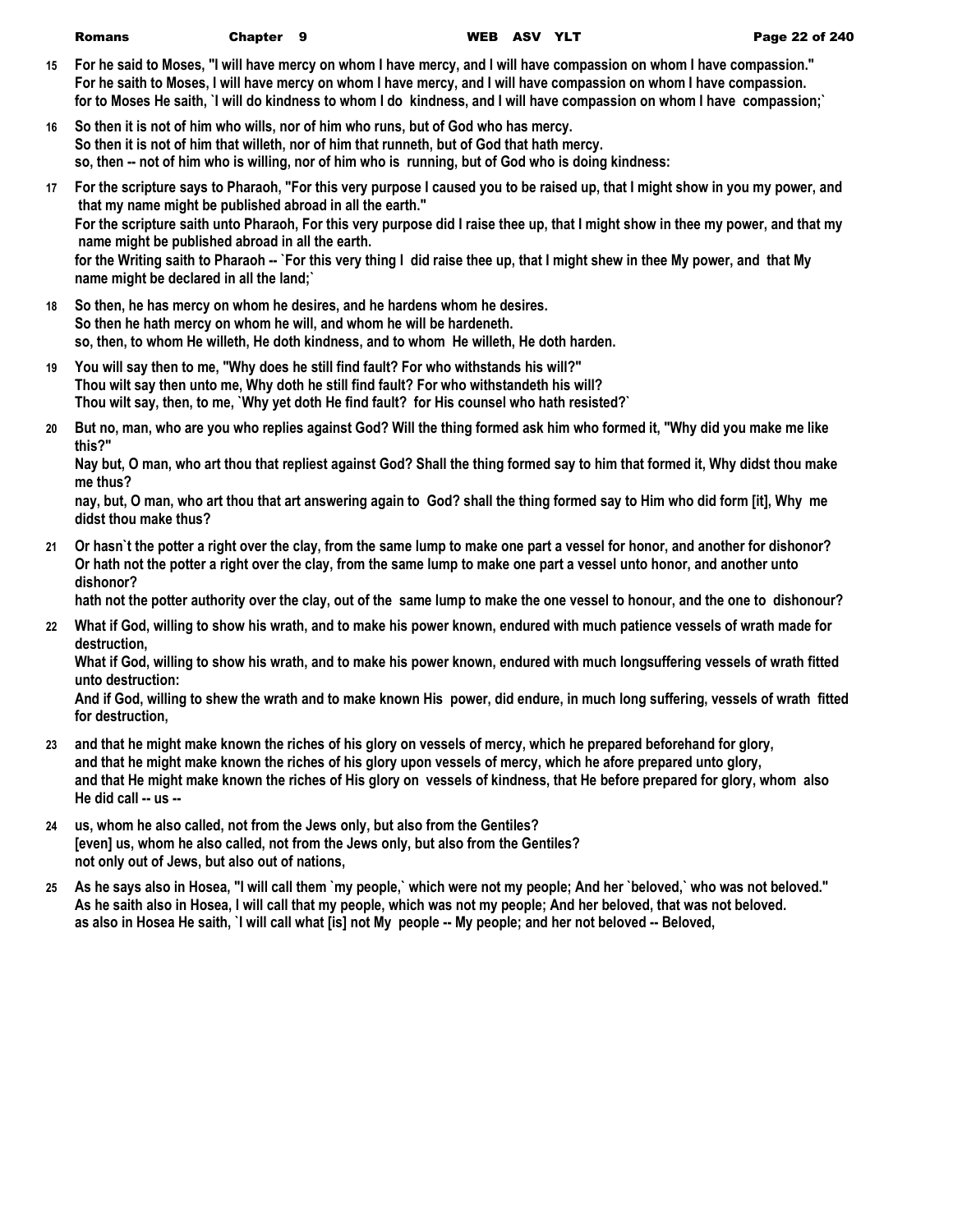**26 "It will be that in the place where it was said to them, `You are not my people,` There will they be called `sons of the living God.`"**

**And it shall be, [that] in the place where it was said unto them, Ye are not my people, There shall they be called sons of the living God.**

**and it shall be -- in the place where it was said to them, Ye [are] not My people; there they shall be called sons of the living God.`**

**27 Isaiah cries concerning Israel, "If the number of the children of Israel are as the sand of the sea, It is the remnant who will be saved;**

**And Isaiah crieth concerning Israel, If the number of the children of Israel be as the sand of the sea, it is the remnant that shall be saved:**

**And Isaiah doth cry concerning Israel, `If the number of the sons of Israel may be as the sand of the sea, the remnant shall be saved;**

- **28 For He will finish the work and cut it short in righteousness, Because the LORD will make a short work upon the earth." for the Lord will execute [his] word upon the earth, finishing it and cutting it short. for a matter He is finishing, and is cutting short in righteousness, because a matter cut short will the Lord do upon the land.**
- **29 As Isaiah has said before, "Unless the Lord of Hosts had left us a seed, We would have become like Sodom, And would have been made like Gomorrah." And, as Isaiah hath said before, Except the Lord of Sabaoth had left us a seed, We had become as Sodom, and had been made like unto Gomorrah.**

**and according as Isaiah saith before, `Except the Lord of Sabaoth did leave to us a seed, as Sodom we had become, and as Gomorrah we had been made like.`**

**30 What will we say then? That the Gentiles, who didn`t follow after righteousness, attained to righteousness, even the righteousness which is of faith;**

**What shall we say then? That the Gentiles, who followed not after righteousness, attained to righteousness, even the righteousness which is of faith:**

**What, then, shall we say? that nations who are not pursuing righteousness did attain to righteousness, and righteousness that [is] of faith,**

- **31 but Israel, following after a law of righteousness, didn`t arrive at the law of righteousness. but Israel, following after a law of righteousness, did not arrive at [that] law. and Israel, pursuing a law of righteousness, at a law of righteousness did not arrive;**
- **32 Why? Because they didn`t seek it by faith, but as it were by works of the law. They stumbled over the stumbling stone; Wherefore? Because [they sought it] not by faith, but as it were by works. They stumbled at the stone of stumbling; wherefore? because -- not by faith, but as by works of law; for they did stumble at the stone of stumbling,**
- **33 even as it is written, "Behold, I lay in Zion a stone of stumbling and a rock of offense. And no one who believes in him will be put to shame."**

**even as it is written, Behold, I lay in Zion a stone of stumbling and a rock of offence: And he that believeth on him shall not be put to shame.**

**according as it hath been written, `Lo, I place in Sion a stone of stumbling and a rock of offence; and every one who is believing thereon shall not be ashamed.`**

- **1 Brothers, my heart`s desire and my prayer to God is for Israel, that they may be saved. Brethren, my heart`s desire and my supplication to God is for them, that they may be saved. Brethren, the pleasure indeed of my heart, and my supplication that [is] to God for Israel, is -- for salvation;**
- **2 For I testify about them that they have a zeal for God, but not according to knowledge. For I bear them witness that they have a zeal for God, but not according to knowledge. for I bear them testimony that they have a zeal of God, but not according to knowledge,**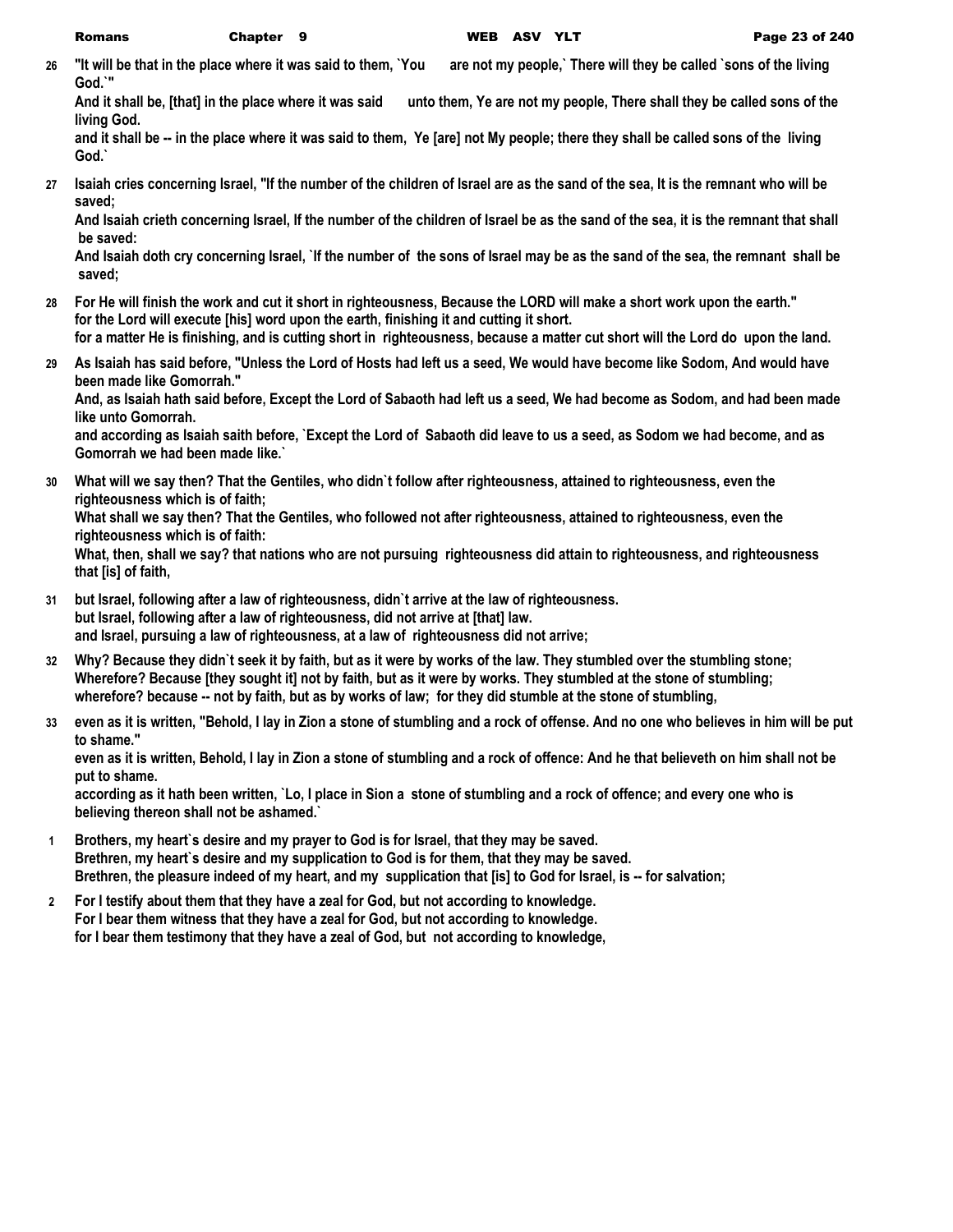| WEB AS<br><b>Romans</b><br>Chapter 10 |  |
|---------------------------------------|--|
|---------------------------------------|--|

**3 For being ignorant of God`s righteousness, and seeking to establish their own righteousness, they didn`t subject themselves to the righteousness of God.**

**For being ignorant of God`s righteousness, and seeking to establish their own, they did not subject themselves to the righteousness of God.**

**for not knowing the righteousness of God, and their own righteousness seeking to establish, to the righteousness of God they did not submit.**

- **4 For Christ is the end of the law for righteousness to everyone who believes. For Christ is the end of the law unto righteousness to every one that believeth. For Christ is an end of law for righteousness to every one who is believing,**
- **5 For Moses writes about the righteousness of the law, "The one who does them will live by them." For Moses writeth that the man that doeth the righteousness which is of the law shall live thereby. for Moses doth describe the righteousness that [is] of the law, that, `The man who did them shall live in them,`**
- **6 But the righteousness which is of faith says this, "Don`t say in your heart, `Who will ascend into heaven?` (that is, to bring Christ down);**

**But the righteousness which is of faith saith thus, Say not in thy heart, Who shall ascend into heaven? (that is, to bring Christ down:)**

**and the righteousness of faith doth thus speak: `Thou mayest not say in thine heart, Who shall go up to the heaven,` that is, Christ to bring down?**

- **7 or, `Who will descend into the abyss?` (that is, to bring Christ up from the dead.)" or, Who shall descend into the abyss? (That is, to bring Christ up from the dead.) or, `Who shall go down to the abyss,` that is, Christ out of the dead to bring up.**
- **8 But what does it say? "The word is near you, in your mouth, and in your heart;" that is, the word of faith, which we preach: But what saith it? The word is nigh thee, in thy mouth, and in thy heart: that is, the word of faith, which we preach: But what doth it say? `Nigh thee is the saying -- in thy mouth, and in thy heart:` that is, the saying of the faith, that we preach;**
- **9 that if you will confess with your mouth the Lord Jesus, and believe in your heart that God raised him from the dead, you will be saved.**

**because if thou shalt confess with thy mouth Jesus [as] Lord, and shalt believe in thy heart that God raised him from the dead, thou shalt be saved:**

**that if thou mayest confess with thy mouth the Lord Jesus, and mayest believe in thy heart that God did raise him out of the dead, thou shalt be saved,**

- **10 For with the heart, one believes unto righteousness; and with the mouth confession is made unto salvation. for with the heart man believeth unto righteousness; and with the mouth confession is made unto salvation. for with the heart doth [one] believe to righteousness, and with the mouth is confession made to salvation;**
- **11 For the scripture says, "Whoever believes in him will not be put to shame." For the scripture saith, Whosoever believeth on him shall not be put to shame. for the Writing saith, `Every one who is believing on him shall not be ashamed,`**
- **12 For there is no distinction between Jew and Greek; for the same Lord is Lord of all, and is rich to all who call on him. For there is no distinction between Jew and Greek: for the same [Lord] is Lord of all, and is rich unto all that call upon him: for there is no difference between Jew and Greek, for the same Lord of all [is] rich to all those calling upon Him,**
- **13 For, "Whoever will call on the name of the Lord will be saved." for, Whosoever shall call upon the name of the Lord shall be saved. for every one -- whoever shall call upon the name of the Lord, he shall be saved.`**
- **14 How then will they call on him in whom they have not believed? How will they believe in him whom they have not heard? How will they hear without a preacher?**

**How then shall they call on him in whom they have not believed? and how shall they believe in him whom they have not heard? and how shall they hear without a preacher?**

**How then shall they call upon [him] in whom they did not believe? and how shall they believe [on him] of whom they did not hear? and how shall they hear apart from one preaching?**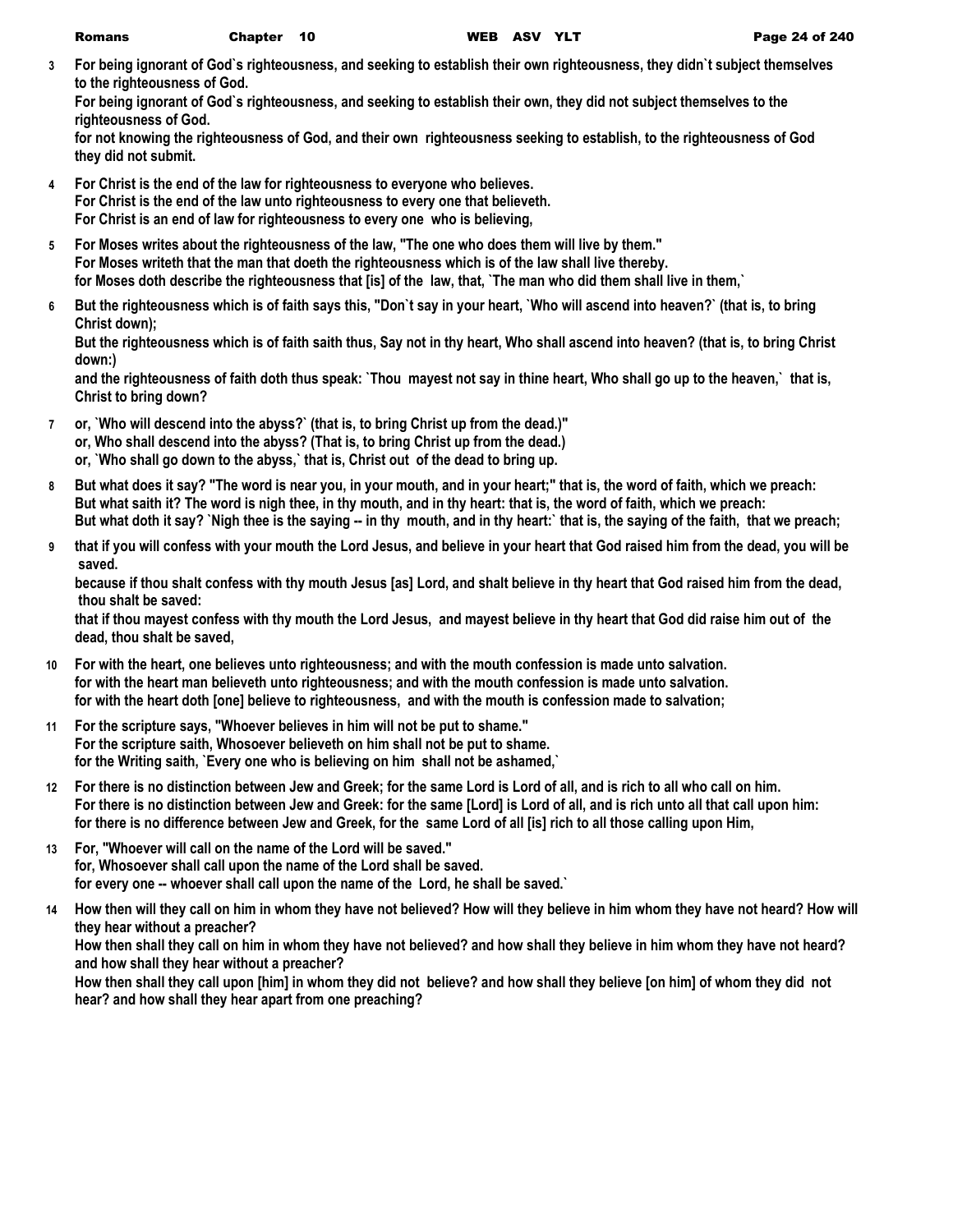**15 And how will they preach unless they are sent? As it is written: "How beautiful are the feet of those who preach the gospel of peace, Who bring glad tidings of good things!"**

**and how shall they preach, except they be sent? even as it is written, How beautiful are the feet of them that bring glad tidings of good things!**

**and how shall they preach, if they may not be sent? according as it hath been written, `How beautiful the feet of those proclaiming good tidings of peace, of those proclaiming good tidings of the good things!`**

- **16 But they didn`t all listen to the glad news. For Isaiah says, "Lord, who has believed our report?" But they did not all hearken to the glad tidings. For Isaiah saith, Lord, who hath believed our report? But they were not all obedient to the good tidings, for Isaiah saith, `Lord, who did give credence to our report?`**
- **17 So faith comes by hearing, and hearing by the word of God. So belief [cometh] of hearing, and hearing by the word of Christ. so then the faith [is] by a report, and the report through a saying of God,**
- **18 But I say, didn`t they hear? Yes, most assuredly, "Their sound went out into all the earth, Their words to the ends of the world." But I say, Did they not hear? Yea, verily, Their sound went out into all the earth, And their words unto the ends of the world. but I say, Did they not hear? yes, indeed -- `to all the earth their voice went forth, and to the ends of the habitable world their sayings.`**
- **19 But I ask, didn`t Israel know? First Moses says, "I will provoke you to jealousy with that which is no nation, With a nation void of understanding I will make you angry."**

**But I say, Did Israel not know? First Moses saith, I will provoke you to jealousy with that which is no nation, With a nation void of understanding will I anger you.**

**But I say, Did not Israel know? first Moses saith, `I will provoke you to jealousy by [that which is] not a nation; by an unintelligent nation I will anger you,`**

- **20 Isaiah is very bold, and says, "I was found by those who didn`t seek me. I was revealed to those who didn`t ask for me." And Isaiah is very bold, and saith, I was found of them that sought me not; I became manifest unto them that asked not of me. and Isaiah is very bold, and saith, `I was found by those not seeking Me; I became manifest to those not inquiring after Me;`**
- **21 But as to Israel he says, "All day long I stretched out my hands to a disobedient and contrary people. But as to Israel he saith, All the day long did I spread out my hands unto a disobedient and gainsaying people. and unto Israel He saith, `All the day I did stretch out My hands unto a people unbelieving and gainsaying.`**
- **1 I ask then, Did God reject his people? Certainly not! For I also am an Israelite, a descendant of Abraham, of the tribe of Benjamin.**

**I say then, Did God cast off his people? God forbid. For I also am an Israelite, of the seed of Abraham, of the tribe of Benjamin. I say, then, Did God cast away His people? let it not be! for I also am an Israelite, of the seed of Abraham, of the tribe of Benjamin:**

**2 God didn`t reject his people, which he foreknew. Or don`t you know what the scripture says about Elijah? How he pleads with God against Israel:**

**God did not cast off his people which he foreknew. Or know ye not what the scripture saith of Elijah? how he pleadeth with God against Israel:**

**God did not cast away His people whom He knew before; have ye not known -- in Elijah -- what the Writing saith? how he doth plead with God concerning Israel, saying,**

- **3 "Lord, they have killed your prophets, they have broken down your altars; and I am left alone, and they seek my life." Lord, they have killed thy prophets, they have digged down thine altars; and I am left alone, and they seek my life. `Lord, Thy prophets they did kill, and Thy altars they dug down, and I was left alone, and they seek my life;`**
- **4 But how does God answer him? "I have reserved for myself seven thousand men, who have not bowed the knee to Baal." But what saith the answer of God unto him? I have left for myself seven thousand men, who have not bowed the knee to Baal. but what saith the divine answer to him? `I left to Myself seven thousand men, who did not bow a knee to Baal.`**
- **5 Even so then at this present time also there is a remnant according to the election of grace. Even so then at this present time also there is a remnant according to the election of grace. So then also in the present time a remnant according to the choice of grace there hath been;**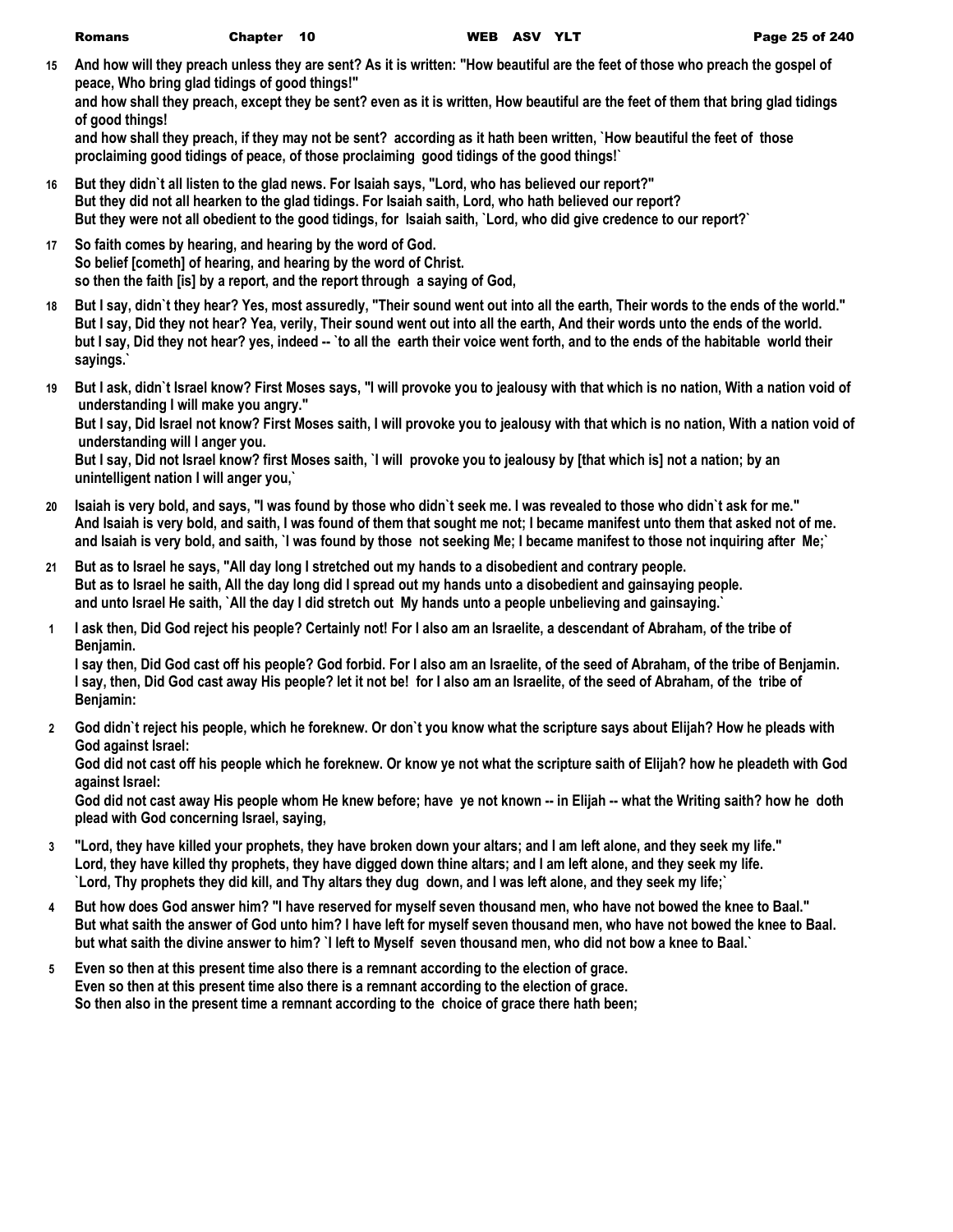**6 And if by grace, then it is no longer of works; otherwise grace is no longer grace. But if it is of works, it is no longer grace; otherwise work is no longer work.**

**But if it is by grace, it is no more of works: otherwise grace is no more grace.**

**and if by grace, no more of works, otherwise the grace becometh no more grace; and if of works, it is no more grace, otherwise the work is no more work.**

- **7 What then? That which Israel seeks for, that he didn`t obtain, but the election obtained it, and the rest were hardened. What then? that which Israel seeketh for, that he obtained not; but the election obtained it, and the rest were hardened: What then? What Israel doth seek after, this it did not obtain, and the chosen did obtain, and the rest were hardened,**
- **8 According as it is written, "God gave them a spirit of stupor, eyes that they should not see, and ears that they should not hear, to this very day."**

**according as it is written, God gave them a spirit of stupor, eyes that they should not see, and ears that they should not hear, unto this very day.**

according as it hath been written, `God gave to them a spirit of deep sleep, eyes not to see, and ears not to hear,` -- unto this **very day,**

- **9 David says, "Let their table be made a snare, and a trap, A stumbling block, and a retribution to them. And David saith, Let their table be made a snare, and a trap, And a stumblingblock, and a recompense unto them: and David saith, `Let their table become for a snare, and for a trap, and for a stumbling-block, and for a recompense to them;**
- **10 Let their eyes be darkened, that they may not see. Bow down their back always." Let their eyes be darkened, that they may not see, And bow thou down their back always. let their eyes be darkened -- not to behold, and their back do Thou always bow down.`**
- **11 I ask then, did they stumble that they might fall? Certainly not! But by their fall salvation has come to the Gentiles, to provoke them to jealousy.**

**I say then, Did they stumble that they might fall? God forbid: but by their fall salvation [is come] unto the Gentiles, to provoke them to jealousy.**

**I say, then, Did they stumble that they might fall? let it not be! but by their fall the salvation [is] to the nations, to arouse them to jealousy;**

- **12 Now if their fall is the riches of the world, and their loss the riches of the Gentiles; how much more their fullness? Now if their fall, is the riches of the world, and their loss the riches of the Gentiles; how much more their fulness? and if the fall of them [is] the riches of a world, and the diminution of them the riches of nations, how much more the fulness of them?**
- **13 For I speak to you who are Gentiles. Since then as I am an apostle to Gentiles, I glorify my ministry; But I speak to you that are Gentiles. Inasmuch then as I am an apostle of Gentiles, I glorify my ministry; For to you I speak -- to the nations -- inasmuch as I am indeed an apostle of nations, my ministration I do glorify;**
- **14 if by any means I may provoke to jealousy those who are my flesh, and may save some of them. if by any means I may provoke to jealousy [them that are] my flesh, and may save some of them. if by any means I shall arouse to jealousy mine own flesh, and shall save some of them,**
- **15 For if the rejection of them [is] the reconciling of the world, what would the receiving of them be, but life from the dead? For if the casting away of them [is] the reconciling of the world, what [shall] the receiving [of them be], but life from the dead? for if the casting away of them [is] a reconciliation of the world, what the reception -- if not life out of the dead?**
- **16 If the first fruit is holy, so is the lump. If the root is holy, so are the branches. And if the firstfruit is holy, so is the lump: and if the root is holy, so are the branches. and if the first-fruit [is] holy, the lump also; and if the root [is] holy, the branches also.**
- **17 But if some of the branches were broken off, and you, being a wild olive, were grafted in among them, and became partaker with them of the root of the richness of the olive tree; But if some of the branches were broken off, and thou, being a wild olive, wast grafted in among them, and didst become partaker with them of the root of the fatness of the olive tree; And if certain of the branches were broken off, and thou, being a wild olive tree, wast graffed in among them, and a fellowpartaker of the root and of the fatness of the olive tree didst become --**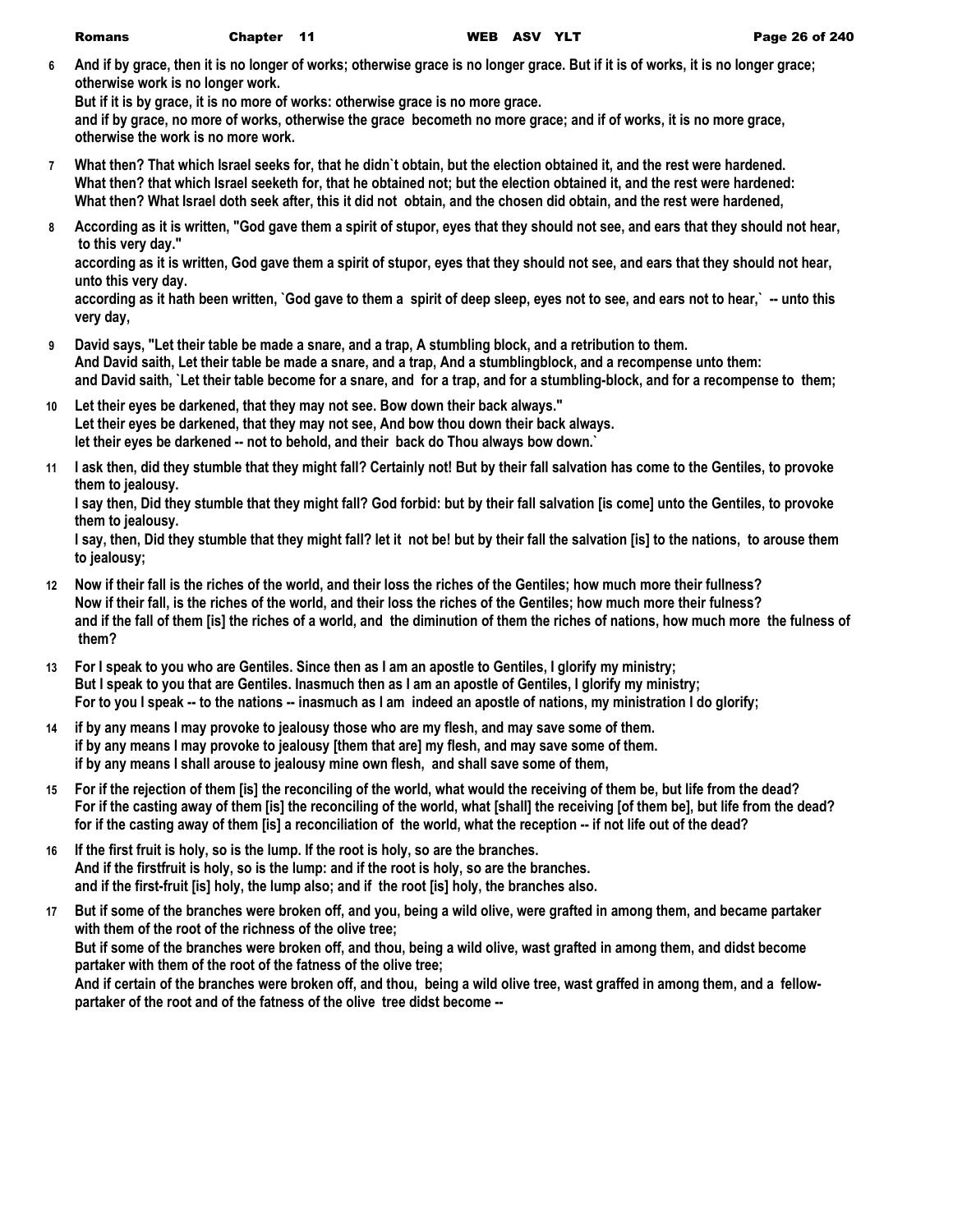| <b>Romans</b> | Chapter 11 |  | WEB ASV YLT |  |
|---------------|------------|--|-------------|--|
|               |            |  |             |  |

- **18 don`t boast over the branches. But if you boast, it is not you who bear the root, but the root you. glory not over the branches: but if thou gloriest, it is not thou that bearest the root, but the root thee. do not boast against the branches; and if thou dost boast, thou dost not bear the root, but the root thee!**
- **19 You will say then, "Branches were broken off, that I might be grafted in." Thou wilt say then, Branches were broken off, that I might be grafted in. Thou wilt say, then, `The branches were broken off, that I might be graffed in;` right!**
- **20 True; by their unbelief they were broken off, and you stand by your faith. Don`t be conceited, but fear; Well; by their unbelief they were broken off, and thou standest by thy faith. Be not highminded, but fear: by unbelief they were broken off, and thou hast stood by faith; be not high-minded, but be fearing;**
- **21 for if God didn`t spare the natural branches, neither will he spare you. for if God spared not the natural branches, neither will he spare thee. for if God the natural branches did not spare -- lest perhaps He also shall not spare thee.**
- **22 See then the goodness and severity of God. Toward those who fell, severity; but toward you, goodness, if you continue in his goodness; otherwise you also will be cut off. Behold then the goodness and severity of God: toward them that fell, severity; but toward thee, God`s goodness, if thou continue in his goodness: otherwise thou also shalt be cut off. Lo, then, goodness and severity of God -- upon those indeed who fell, severity; and upon thee, goodness, if thou mayest remain in the goodness, otherwise, thou also shalt be cut off.**
- **23 They also, if they don`t continue in their unbelief, will be grafted in, for God is able to graft them in again. And they also, if they continue not in their unbelief, shall be grafted in: for God is able to graft them in again. And those also, if they may not remain in unbelief, shall be graffed in, for God is able again to graff them in;**
- **24 For if you were cut out of that which is by nature a wild olive tree, and were grafted contrary to nature into a good olive tree, how much more will these, which are the natural branches, be grafted into their own olive tree? For if thou wast cut out of that which is by nature a wild olive tree, and wast grafted contrary to nature into a good olive tree; how much more shall these, which are the natural [branches], be grafted into their own olive tree? for if thou, out of the olive tree, wild by nature, wast cut out, and, contrary to nature, wast graffed into a good olive tree, how much rather shall they, who [are] according to nature, be graffed into their own olive tree?**
- **25 For I don`t desire, brothers, to have you ignorant of this mystery, so that you won`t be wise in your own conceits, that a hardening in part has happened to Israel, until the fullness of the Gentiles have come in, For I would not, brethren, have you ignorant of this mystery, lest ye be wise in your own conceits, that a hardening in part hath befallen Israel, until the fulness of the Gentiles be come in;** For I do not wish you to be ignorant, brethren, of this secret -- that ye may not be wise in your own conceits -- that hardness **in part to Israel hath happened till the fulness of the nations may come in;**
- **26 and so all Israel will be saved. Even as it is written, "There will come out of Zion the Deliverer, And he will turn away ungodliness from Jacob. and so all Israel shall be saved: even as it is written, There shall come out of Zion the Deliverer; He shall turn away ungodliness from Jacob: and so all Israel shall be saved, according as it hath been written, `There shall come forth out of Sion he who is delivering, and he shall turn away impiety from Jacob,**
- **27 This is my covenant to them, When I will take away their sins." And this is my covenant unto them, When I shall take away their sins. and this to them [is] the covenant from Me, when I may take away their sins.`**
- **28 Concerning the gospel, they are enemies for your sake. But concerning the election, they are beloved for the fathers` sake. As touching the gospel, they are enemies for your sake: but as touching the election, they are beloved for the fathers` sake. As regards, indeed, the good tidings, [they are] enemies on your account; and as regards the choice -- beloved on account of the fathers;**
- **29 For the gifts and the calling of God are irrevocable. For the gifts and the calling of God are not repented of. for unrepented of [are] the gifts and the calling of God;**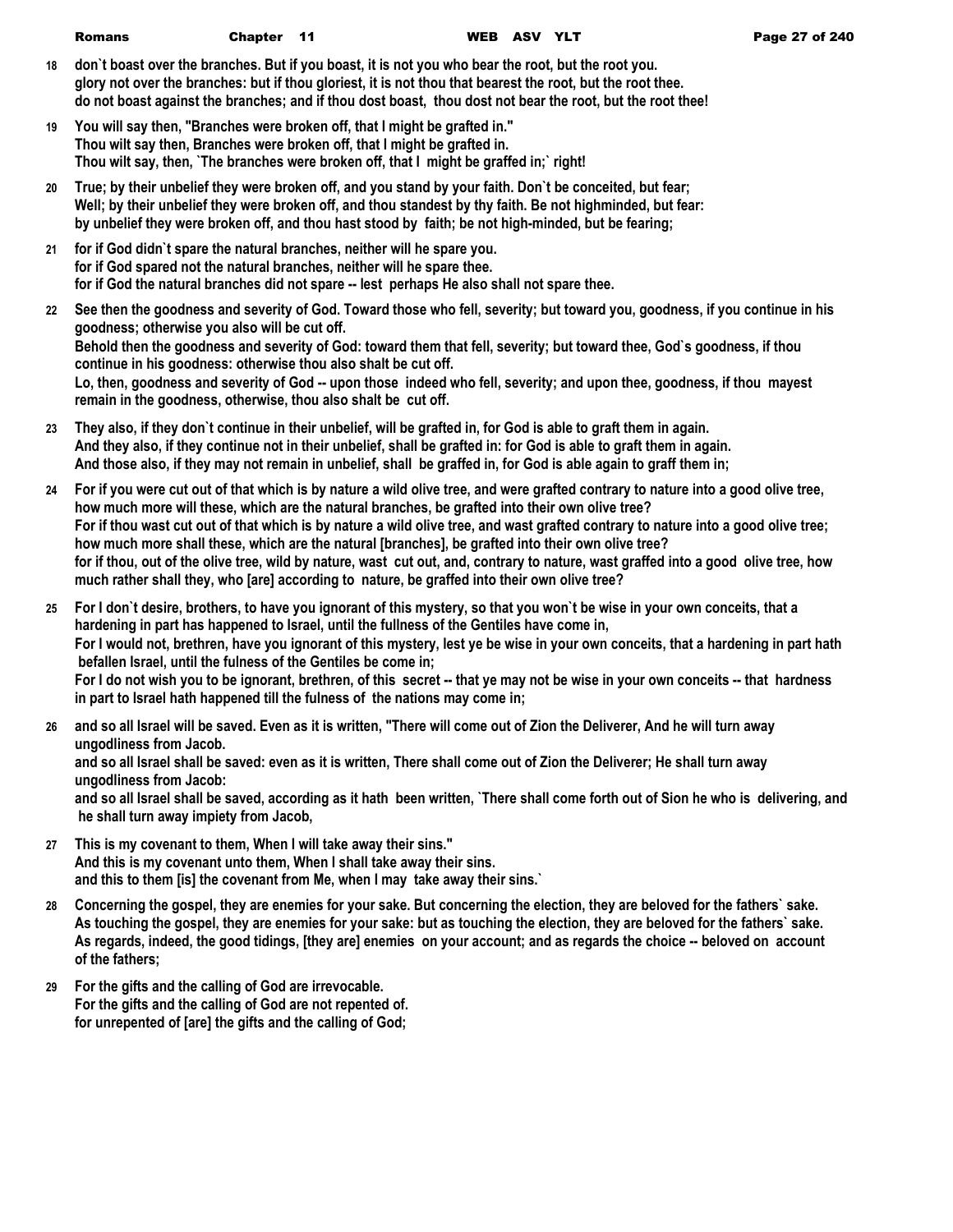| Chapter 11<br><b>Romans</b> |  | WEB ASV YLT |  |  |
|-----------------------------|--|-------------|--|--|
|-----------------------------|--|-------------|--|--|

- **30 For as you in time past were disobedient to God, but now have obtained mercy by their disobedience, For as ye in time past were disobedient to God, but now have obtained mercy by their disobedience, for as ye also once did not believe in God, and now did find kindness by the unbelief of these:**
- **31 even so these also have now been disobedient, that by the mercy shown to you they may also obtain mercy. even so have these also now been disobedient, that by the mercy shown to you they also may now obtain mercy. so also these now did not believe, that in your kindness they also may find kindness;**
- **32 For God has shut up all to disobedience, that he might have mercy on all. For God hath shut up all unto disobedience, that he might have mercy upon all. for God did shut up together the whole to unbelief, that to the whole He might do kindness.**
- **33 Oh the depth of the riches both of the wisdom and the knowledge of God! How unsearchable are his judgments, and his ways past tracing out!**

**O the depth of the riches both of the wisdom and the knowledge of God! how unsearchable are his judgments, and his ways past tracing out!**

**O depth of riches, and wisdom and knowledge of God! how unsearchable His judgments, and untraceable His ways!**

- **34 "For who has known the mind of the Lord? Or who has been his counselor?" For who hath known the mind of the Lord? or who hath been his counsellor? for who did know the mind of the Lord? or who did become His counsellor?**
- **35 "Or who has first given to him, And it will be repaid to him again?" or who hath first given to him, and it shall be recompensed unto him again? or who did first give to Him, and it shall be given back to him again?**
- **36 For of him, and through him, and to him, are all things. To him be the glory for ever! Amen. For of him, and through him, and unto him, are all things. To him [be] the glory for ever. Amen. because of Him, and through Him, and to Him [are] the all things; to Him [is] the glory -- to the ages. Amen.**
- **1 Therefore I beg you, brothers, by the mercies of God, to present your bodies a living sacrifice, holy, acceptable to God, which is your spiritual service.**

**I beseech you therefore, brethren, by the mercies of God, to present your bodies a living sacrifice, holy, acceptable to God, [which is] your spiritual service.**

**I call upon you, therefore, brethren, through the compassions of God, to present your bodies a sacrifice -- living, sanctified, acceptable to God -- your intelligent service;**

- **2 Don`t be fashioned according to this world, but be transformed by the renewing of your mind, so that you may prove what is the good and acceptable and perfect will of God. And be not fashioned according to this world: but be ye transformed by the renewing of your mind, and ye may prove what is the good and acceptable and perfect will of God. and be not conformed to this age, but be transformed by the renewing of your mind, for your proving what [is] the will of God - - the good, and acceptable, and perfect.**
- **3 For I say, through the grace that was given me, to every man who is among you, not to think of himself more highly than he ought to think; but to think reasonably, as God has apportioned to each person a measure of faith. For I say, through the grace that was given me, to every man that is among you, not to think of himself more highly than he ought to think; but to think as to think soberly, according as God hath dealt to each man a measure of faith. For I say, through the grace that was given to me, to every one who is among you, not to think above what it behoveth to think; but to think so as to think wisely, as to each God did deal a measure of faith,**
- **4 For even as we have many members in one body, and all the members don`t have the same function, For even as we have many members in one body, and all the members have not the same office: for as in one body we have many members, and all the members have not the same office,**
- **5 so we, who are many, are one body in Christ, and individually members one of another. so we, who are many, are one body in Christ, and severally members one of another. so we, the many, one body are in Christ, and members each one of one another.**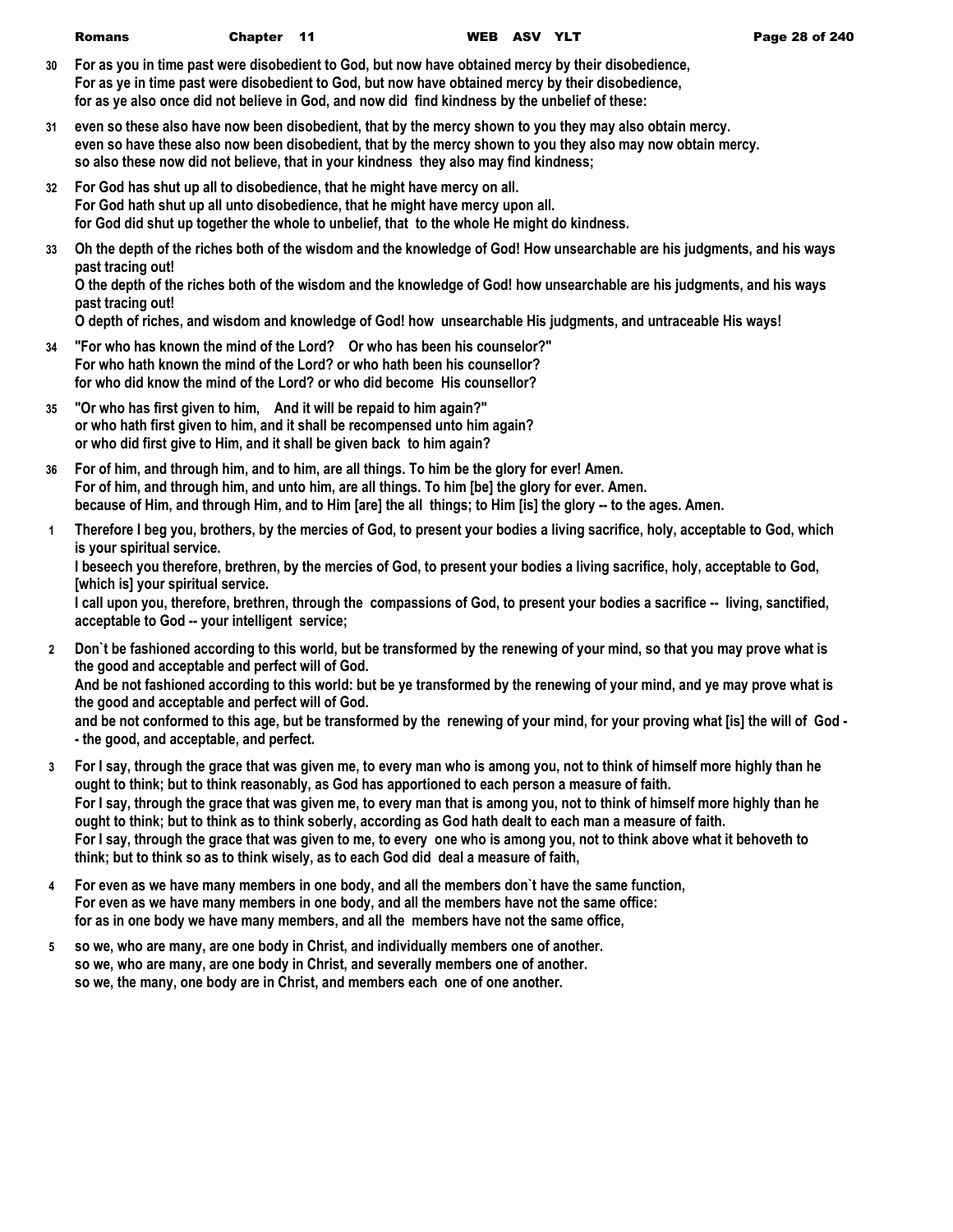**6 Having gifts differing according to the grace that was given to us, if prophecy, let us prophesy according to the proportion of our faith;**

**And having gifts differing according to the grace that was given to us, whether prophecy, [let us prophesy] according to the proportion of our faith;**

And having gifts, different according to the grace that was given to us; whether prophecy -- `According to the proportion of **faith!`**

- **7 or service, let us give ourselves to service; or he who teaches, to his teaching; or ministry, [let us give ourselves] to our ministry; or he that teacheth, to his teaching; or ministration -- `In the ministration!` or he who is teaching -- `In the teaching!`**
- **8 or he who exhorts, to his exhorting: he who gives, let him do it with liberality; he who rules, with diligence; he who shows mercy, with cheerfulness.**

**or he that exhorteth, to his exhorting: he that giveth, [let him do it] with liberality; he that ruleth, with diligence; he that showeth mercy, with cheerfulness.**

or he who is exhorting -- `In the exhortation!` he who is sharing -- `In simplicity!` he who is leading -- `In diligence?` he who is **doing kindness -- `In cheerfulness.`**

- **9 Let love be without hypocrisy. Abhor that which is evil. Cling to that which is good. Let love be without hypocrisy. Abhor that which is evil; cleave to that which is good. The love unfeigned: abhorring the evil; cleaving to the good;**
- **10 In love of the brothers be tenderly affectionate one to another; in honor preferring one another; In love of the brethren be tenderly affectioned one to another; in honor preferring one another; in the love of brethren, to one another kindly affectioned: in the honour going before one another;**
- **11 not lagging in diligence; fervent in spirit; serving the Lord; in diligence not slothful; fervent in spirit; serving the Lord; in the diligence not slothful; in the spirit fervent; the Lord serving;**
- **12 rejoicing in hope; enduring in oppression; continuing steadfastly in prayer; rejoicing in hope; patient in tribulation; continuing stedfastly in prayer; in the hope rejoicing; in the tribulation enduring; in the prayer persevering;**
- **13 contributing to the needs of the saints; given to hospitality. communicating to the necessities of the saints; given to hospitality. to the necessities of the saints communicating; the hospitality pursuing.**
- **14 Bless those who persecute you; bless, and don`t curse. Bless them that persecute you; bless, and curse not. Bless those persecuting you; bless, and curse not;**
- **15 Rejoice with those who rejoice. Weep with those who weep. Rejoice with them that rejoice; weep with them that weep. to rejoice with the rejoicing, and to weep with the weeping,**
- **16 Be of the same mind one toward another. Don`t set your mind on high things, but associate with the humble. Don`t be wise in your own conceits.**

**Be of the same mind one toward another. Set not your mind on high things, but condescend to things that are lowly. Be not wise in your own conceits.**

**of the same mind one toward another, not minding the high things, but with the lowly going along; become not wise in your own conceit;**

- **17 Repay no one evil for evil. Respect what is honorable in the sight of all men. Render to no man evil for evil. Take thought for things honorable in the sight of all men. giving back to no one evil for evil; providing right things before all men.**
- **18 If it is possible, as much as it is up to you, be at peace with all men. If it be possible, as much as in you lieth, be at peace with all men. If possible -- so far as in you -- with all men being in peace;**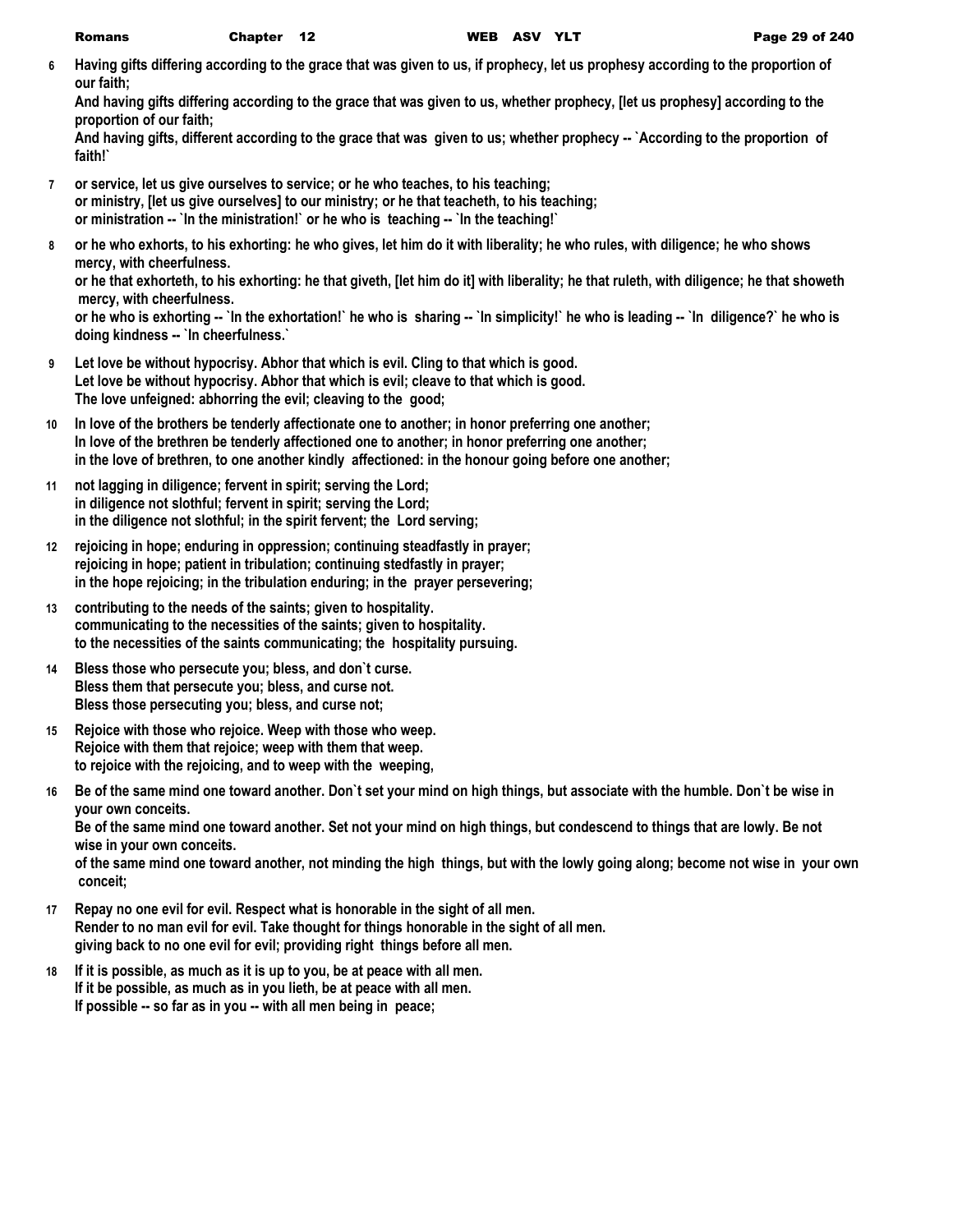**19 Don`t seek revenge yourselves, beloved, but give place to God`s wrath. For it is written, "Vengeance belongs to me; I will repay, says the Lord."**

**Avenge not yourselves, beloved, but give place unto the wrath [of God]: for it is written, Vengeance belongeth unto me; I will recompense, saith the Lord.**

**not avenging yourselves, beloved, but give place to the wrath, for it hath been written, `Vengeance [is] Mine,**

**20 Therefore "If your enemy is hungry, feed him. If he is thirsty, give him a drink. For in doing so, you will heap coals of fire on his head."**

**But if thine enemy hunger, feed him; if he thirst, give him to drink: for in so doing thou shalt heap coals of fire upon his head. I will recompense again, saith the Lord;` if, then, thine enemy doth hunger, feed him; if he doth thirst, give him drink; for this doing, coals of fire thou shalt heap upon his head;**

- **21 Don`t be overcome by evil, but overcome evil with good. Be not overcome of evil, but overcome evil with good. Be not overcome by the evil, but overcome, in the good, the evil.**
- **1 Let every soul be in subjection to the higher authorities, for there is no authority except from God, and those who be are ordained by God.**

**Let every soul be in subjection to the higher powers: for there is no power but of God; and the [powers] that be are ordained of God.**

**Let every soul to the higher authorities be subject, for there is no authority except from God, and the authorities existing are appointed by God,**

**2 Therefore he who resists the authority, withstands the ordinance of God; and those who withstand will receive to themselves judgment.**

**Therefore he that resisteth the power, withstandeth the ordinance of God: and they that withstand shall receive to themselves judgment.**

**so that he who is setting himself against the authority, against God`s ordinance hath resisted; and those resisting, to themselves shall receive judgment.**

**3 For rulers are not a terror to the good work, but to the evil. Do you desire to have no fear of the authority? Do that which is good, and you will have praise from the same,**

**For rulers are not a terror to the good work, but to the evil. And wouldest thou have no fear of the power? do that which is good, and thou shalt have praise from the same:**

**For those ruling are not a terror to the good works, but to the evil; and dost thou wish not to be afraid of the authority? that which is good be doing, and thou shalt have praise from it,**

- **4 for he is a servant of God to you for good. But if you do that which is evil, be afraid, for he doesn`t bear the sword in vain; for he is a minister of God, an avenger for wrath to him who does evil. for he is a minister of God to thee for good. But if thou do that which is evil, be afraid; for he beareth not the sword in vain: for he is a minister of God, an avenger for wrath to him that doeth evil. for of God it is a ministrant to thee for good; and if that which is evil thou mayest do, be fearing, for not in vain doth it bear the sword; for of God it is a ministrant, an avenger for wrath to him who is doing that which is evil.**
- **5 Therefore you need to be in subjection, not only because of the wrath, but also for conscience` sake. Wherefore [ye] must needs be in subjection, not only because of the wrath, but also for conscience` sake. Wherefore it is necessary to be subject, not only because of the wrath, but also because of the conscience,**
- **6 For this reason you also pay taxes, for they are ministers of God`s service, attending continually on this very thing. For this cause ye pay tribute also; for they are ministers of God`s service, attending continually upon this very thing. for because of this also pay ye tribute; for servants of God they are, on this very thing attending continually;**
- **7 Give therefore to everyone what you owe: taxes to whom taxes are due; customs to whom customs; respect to whom respect; honor to whom honor.**

**Render to all their dues: tribute to whom tribute [is due]; custom to whom custom; fear to whom fear; honor to whom honor. render, therefore, to all [their] dues; to whom tribute, the tribute; to whom custom, the custom; to whom fear, the fear; to whom honour, the honour.**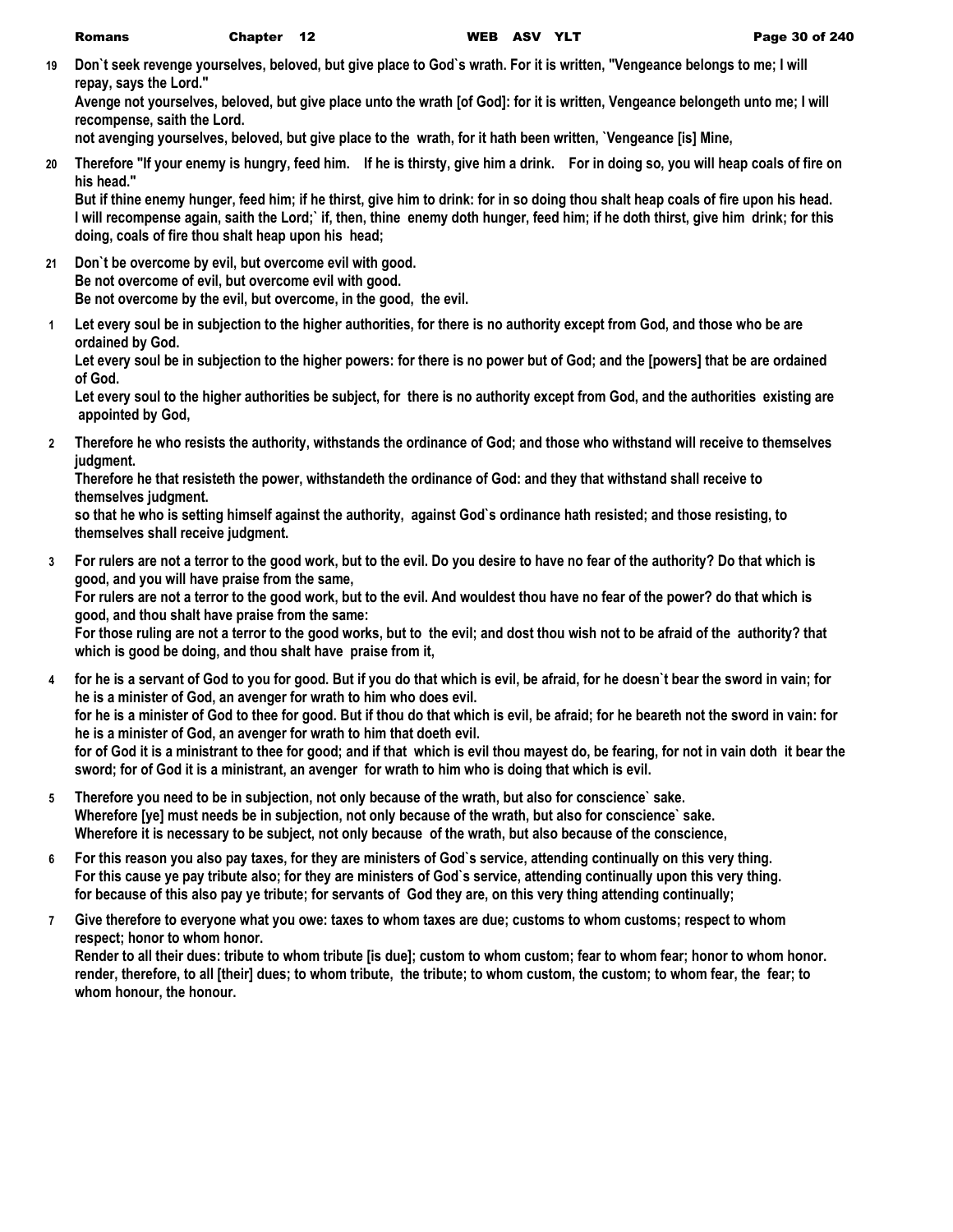| Romans | Chapter |
|--------|---------|
|--------|---------|

- **8 Owe no one anything, except to love one another; for he who loves his neighbor has fulfilled the law. Owe no man anything, save to love one another: for he that loveth his neighbor hath fulfilled the law. To no one owe anything, except to love one another; for he who is loving the other -- law he hath fulfilled,**
- **9 For the commandments, "You shall not commit adultery," "You shall not murder," "You shall not steal," "You shall not give false testimony," "You shall not covet," and whatever other commandments there are, are all summed up in this saying, namely, "You shall love your neighbor as yourself."**

**For this, Thou shalt not commit adultery, Thou shalt not kill, Thou shalt not steal, Thou shalt not covet, and if there be any other commandment, it is summed up in this word, namely, Thou shalt love thy neighbor as thyself.**

**for, `Thou shalt not commit adultery, Thou shalt do no murder, Thou shalt not steal, Thou shalt not bear false testimony, Thou shalt not covet;` and if there is any other command, in this word it is summed up, in this: `Thou shalt love thy neighbor as thyself;`**

- **10 Love doesn`t harm his neighbor. Love therefore is the fulfillment of the law. Love worketh no ill to his neighbor: love therefore is the fulfilment of the law. the love to the neighbor doth work no ill; the love, therefore, [is] the fulness of law.**
- **11 This, knowing the time, that it is already time for you to awake out of sleep, for salvation is now nearer to us than when we first believed.**

**And this, knowing the season, that already it is time for you to awake out of sleep: for now is salvation nearer to us than when we [first] believed.**

**And this, knowing the time, that for us, the hour already [is] to be aroused out of sleep, for now nearer [is] our salvation than when we did believe;**

- **12 The night is far gone, and the day is near. Let`s therefore throw off the works of darkness, and let`s put on the armor of light. The night is far spent, and the day is at hand: let us therefore cast off the works of darkness, and let us put on the armor of the night did advance, and the day came nigh; let us lay aside, therefore, the works of the darkness, and let us put on the armour of the light;**
- **13 Let us walk properly, as in the day; not in reveling and drunkenness, not in sexual promiscuity and lustful acts, and not in strife and jealousy.**

**Let us walk becomingly, as in the day; not in revelling and drunkenness, not in chambering and wantonness, not in strife and jealousy.**

**as in day-time, let us walk becomingly; not in revellings and drunkennesses, not in chamberings and lasciviousnesses, not in strife and emulation;**

- **14 But put on the Lord Jesus Christ, and make no provision for the flesh, for its lusts. But put ye on the Lord Jesus Christ, and make not provision for the flesh, to [fulfil] the lusts [thereof]. but put ye on the Lord Jesus Christ, and for the flesh take no forethought -- for desires.**
- **1 But receive him who is weak in faith, not for judging thoughts. But him that is weak in faith receive ye, [yet] not for decision of scruples. And him who is weak in the faith receive ye -- not to determinations of reasonings;**
- **2 One man has faith to eat all things, but he who is weak eats herbs. One man hath faith to eat all things: but he that is weak eateth herbs. one doth believe that he may eat all things -- and he who is weak doth eat herbs;**
- **3 Don`t let him who eats despise him who doesn`t eat. Don`t let him who doesn`t eat judge him who eats, for God has received him.**

Let not him that eateth set at nought him that eateth not; and let not him that eateth not judge him that eateth: for God hath **received him.**

**let not him who is eating despise him who is not eating: and let not him who is not eating judge him who is eating, for God did receive him.**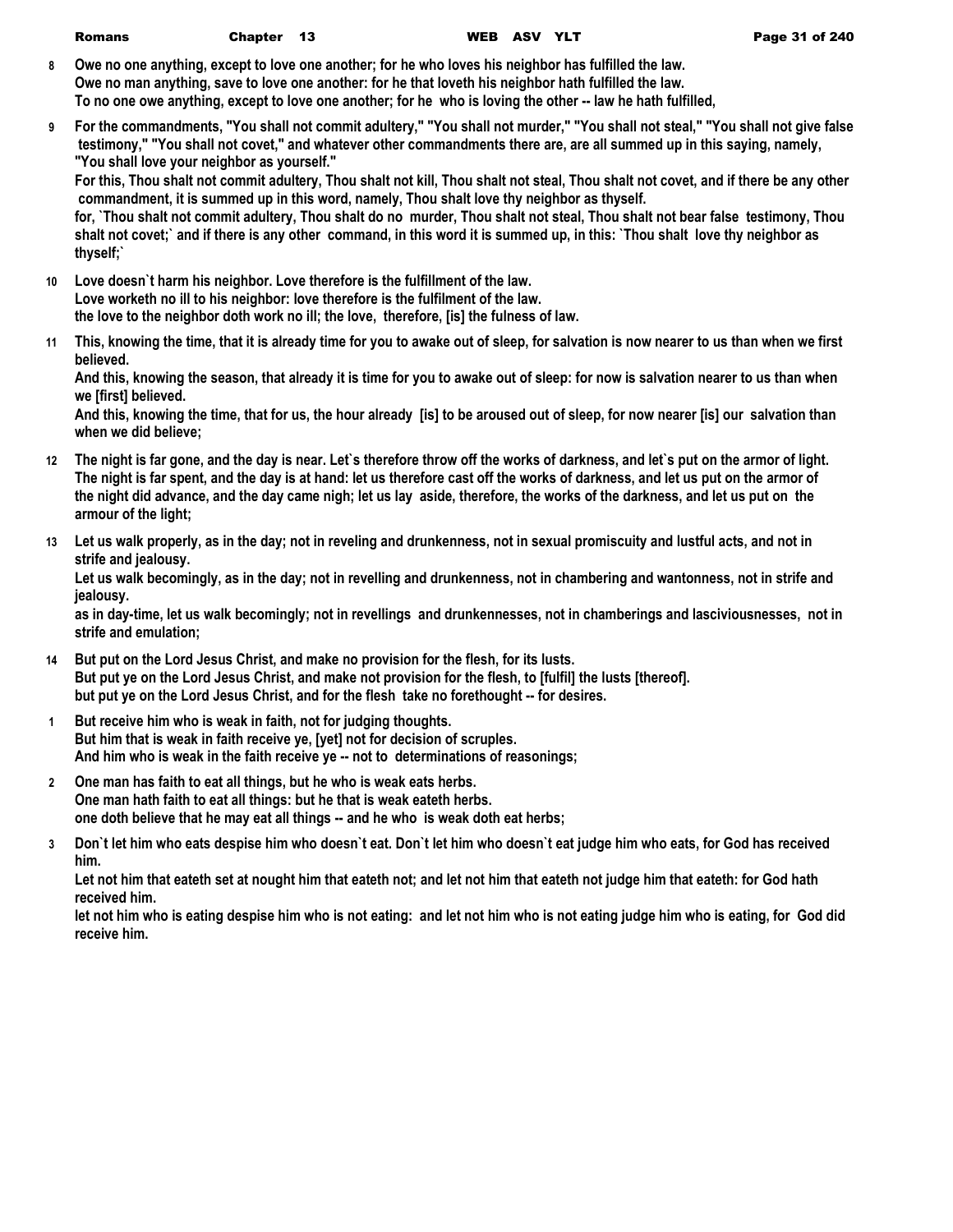**4 Who are you who judge the servant of another? To his own lord he stands or falls. Yes, he will be made to stand, for God has power to make him stand.**

**Who art thou that judgest the servant of another? to his own lord he standeth or falleth. Yea, he shall be made to stand; for the Lord hath power to make him stand.**

**Thou -- who art thou that art judging another`s domestic? to his own master he doth stand or fall; and he shall be made to stand, for God is able to make him stand.**

**5 One man esteems one day above another. Another esteems every day alike. Let each man be fully assured in his own mind. One man esteemeth one day above another: another esteemeth every day [alike]. Let each man be fully assured in his own mind.**

**One doth judge one day above another, and another doth judge every day [alike]; let each in his own mind be fully assured.**

**6 He who observes the day, observes it to the Lord; and he who does not observe the day, to the Lord he does not observe it. He who eats, eats to the Lord, for he gives God thanks. He who doesn`t eat, to the Lord he doesn`t eat, and gives God thanks. He that regardeth the day, regardeth it unto the Lord: and he that eateth, eateth unto the Lord, for he giveth God thanks; and he that eateth not, unto the Lord he eateth not, and giveth God thanks.**

**He who is regarding the day, to the Lord he doth regard [it], and he who is not regarding the day, to the Lord he doth not regard [it]. He who is eating, to the Lord he doth eat, for he doth give thanks to God; and he who is not eating, to the Lord he doth not eat, and doth give thanks to God.**

- **7 For none of us lives to himself, and none dies to himself. For none of us liveth to himself, and none dieth to himself. For none of us to himself doth live, and none to himself doth die;**
- **8 For if we live, we live to the Lord. Or if we die, we die to the Lord. If therefore we live or die, we are the Lord`s. For whether we live, we live unto the Lord; or whether we die, we die unto the Lord: whether we live therefore, or die, we are the Lord`s.**

**for both, if we may live, to the Lord we live; if also we may die, to the Lord we die; both then if we may live, also if we may die, we are the Lord`s;**

- **9 For to this end Christ died, rose, and lived again, that he might be Lord of both the dead and the living. For to this end Christ died and lived [again], that he might be Lord of both the dead and the living. for because of this Christ both died and rose again, and lived again, that both of dead and of living he may be Lord.**
- **10 But you, why do you judge your brother? Or you again, why do you despise your brother? For we will all stand before the judgment seat of Christ.**

**But thou, why dost thou judge thy brother? or thou again, why dost thou set at nought thy brother? for we shall all stand before the judgment-seat of God.**

**And thou, why dost thou judge thy brother? or again, thou, why dost thou set at nought thy brother? for we shall all stand at the tribunal of the Christ;**

- **11 For it is written, "`As I live,` says the Lord, `to me every knee will bow. Every tongue will confess to God.`" For it is written, As I live, saith the Lord, to me every knee shall bow, And every tongue shall confess to God. for it hath been written, `I live! saith the Lord -- to Me bow shall every knee, and every tongue shall confess to God;`**
- **12 So then each one of us will give account of himself to God. So then each one of us shall give account of himself to God. so, then, each of us concerning himself shall give reckoning to God;**
- **13 Therefore Let`s not judge one another any more, but judge this rather, that no man put a stumbling block in his brother`s way, or an occasion of falling.**

**Let us not therefore judge one another any more: but judge ye this rather, that no man put a stumblingblock in his brother`s way, or an occasion of falling.**

**no longer, therefore, may we judge one another, but this judge ye rather, not to put a stumbling-stone before the brother, or an offence.**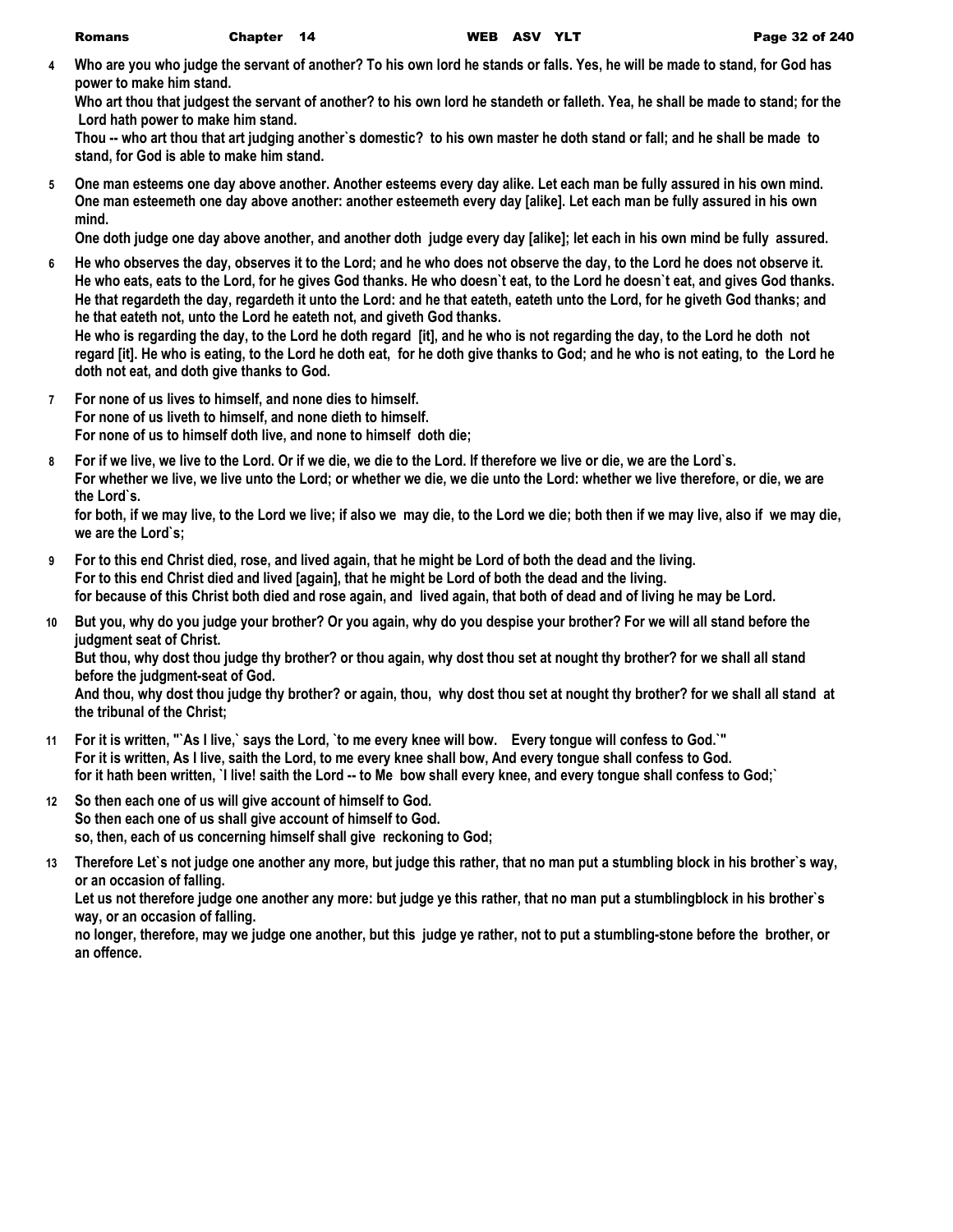**14 I know, and am persuaded in the Lord Jesus, that nothing is unclean of itself; except that to him who considers anything to be unclean, to him it is unclean.**

**I know, and am persuaded in the Lord Jesus, that nothing is unclean of itself: save that to him who accounteth anything to be unclean, to him it is unclean.**

**I have known, and am persuaded, in the Lord Jesus, that nothing [is] unclean of itself, except to him who is reckoning anything to be unclean -- to that one [it is] unclean;**

**15 Yet if because of food your brother is grieved, you walk no longer in love. Don`t destroy with your food him for whom Christ died.**

**For if because of meat thy brother is grieved, thou walkest no longer in love. Destroy not with thy meat him for whom Christ died.**

**and if through victuals thy brother is grieved, no more dost thou walk according to love; do not with thy victuals destroy that one for whom Christ died.**

- **16 Then don`t let your good be slandered, Let not then your good be evil spoken of: Let not, then, your good be evil spoken of,**
- **17 for the kingdom of God is not eating and drinking, but righteousness, peace, and joy in the Holy Spirit. for the kingdom of God is not eating and drinking, but righteousness and peace and joy in the Holy Spirit. for the reign of God is not eating and drinking, but righteousness, and peace, and joy in the Holy Spirit;**
- **18 For he who serves Christ in these things is acceptable to God and approved by men. For he that herein serveth Christ is well-pleasing to God, and approved of men. for he who in these things is serving the Christ, [is] acceptable to God and approved of men.**
- **19 So then, let us follow after things which make for peace, and things whereby we may build one another up. So then let us follow after things which make for peace, and things whereby we may edify one another. So, then, the things of peace may we pursue, and the things of building up one another;**
- **20 Don`t overthrow God`s work for food`s sake. All things indeed are clean, however it is evil for that man who creates a stumbling block by eating.**

**Overthrow not for meat`s sake the work of God. All things indeed are clean; howbeit it is evil for that man who eateth with offence.**

**for the sake of victuals cast not down the work of God; all things, indeed, [are] pure, but evil [is] to the man who is eating through stumbling.**

- **21 It is good not to eat meat, drink wine nor do anything by which your brother stumbles, is offended, or is made weak. It is good not to eat flesh, nor to drink wine, nor [to do anything] whereby thy brother stumbleth. Right [it is] not to eat flesh, nor to drink wine, nor to [do anything] in which thy brother doth stumble, or is made to fall, or is weak.**
- **22 Do you have faith? Have it to yourself before God. Happy is he who doesn`t judge himself in that which he approves. The faith which thou hast, have thou to thyself before God. Happy is he that judgeth not himself in that which he approveth. Thou hast faith! to thyself have [it] before God; happy is he who is not judging himself in what he doth approve,**
- **23 But he who doubts is condemned if he eats, because it isn`t of faith; and whatever is not of faith is sin. But he that doubteth is condemned if he eat, because [he eateth] not of faith; and whatsoever is not of faith is sin. and he who is making a difference, if he may eat, hath been condemned, because [it is] not of faith; and all that [is] not of faith is sin.**
- **1 Now we who are strong ought to bear the weaknesses of the weak, and not to please ourselves. Now we that are strong ought to bear the infirmities of the weak, and not to please ourselves. And we ought -- we who are strong -- to bear the infirmities of the weak, and not to please ourselves;**
- **2 Let each one of us please his neighbor for that which is good, to be building him up. Let each one of us please his neighbor for that which is good, unto edifying. for let each one of us please the neighbor for good, unto edification,**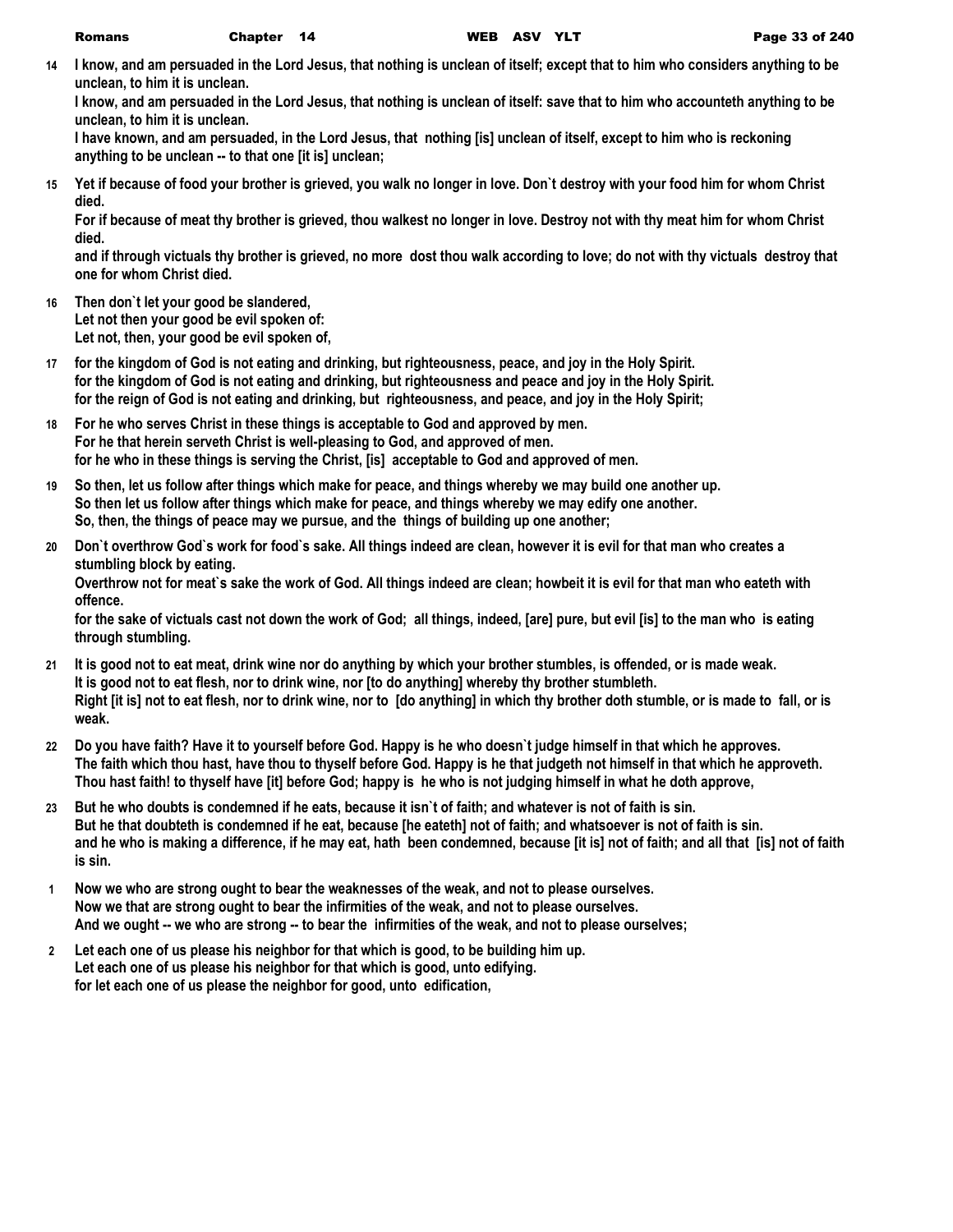| Romans | Chapter |  |
|--------|---------|--|
|--------|---------|--|

- **3 For Christ also didn`t please himself. But, as it is written, "The reproaches of those who reproached you fell on me." For Christ also pleased not himself; but, as it is written, The reproaches of them that reproached thee fell upon me. for even the Christ did not please himself, but, according as it hath been written, `The reproaches of those reproaching Thee fell upon me;`**
- **4 For whatever things were written before were written for our learning, that through patience and through comfort of the scriptures we might have hope. For whatsoever things were written aforetime were written for our learning, that through patience and through comfort of the**

**scriptures we might have hope.**

**for, as many things as were written before, for our instruction were written before, that through the endurance, and the exhortation of the Writings, we might have the hope.**

- **5 Now the God of patience and of comfort grant you to be of the same mind one with another according to Christ Jesus, Now the God of patience and of comfort grant you to be of the same mind one with another according to Christ Jesus: And may the God of the endurance, and of the exhortation, give to you to have the same mind toward one another, according to Christ Jesus;**
- **6 that with one accord you may with one mouth glorify the God and Father of our Lord Jesus Christ. that with one accord ye may with one mouth glorify the God and Father of our Lord Jesus Christ. that with one accord -- with one mouth -- ye may glorify the God and Father of our Lord Jesus Christ;**
- **7 Therefore receive one another, even as Christ also received you, to the glory of God. Wherefore receive ye one another, even as Christ also received you, to the glory of God. wherefore receive ye one another, according as also the Christ did receive us, to the glory of God.**
- **8 Now I say that Christ has been made a minister of the circumcision for the truth of God, that he might confirm the promises given to the fathers,**

**For I say that Christ hath been made a minister of the circumcision for the truth of God, that he might confirm the promises [given] unto the fathers,**

**And I say Jesus Christ to have become a ministrant of circumcision for the truth of God, to confirm the promises to the** 

**9 and that the Gentiles might glorify God for his mercy. As it is written, "Therefore will I give praise to you among the Gentiles, And sing to your name."**

**and that the Gentiles might glorify God for his mercy; as it is written, Therefore will I give praise unto thee among the Gentiles, And sing unto thy name.**

**and the nations for kindness to glorify God, according as it hath been written, `Because of this I will confess to Thee among nations, and to Thy name I will sing praise,`**

- **10 Again he says, "Rejoice, you Gentiles, with his people." And again he saith, Rejoice, ye Gentiles, with his people. and again it saith, `Rejoice ye nations, with His people;`**
- **11 Again, "Praise the Lord, all you Gentiles! Let all the peoples praise him." And again, Praise the Lord, all ye Gentiles; And let all the peoples praise him. and again, `Praise the Lord, all ye nations; and laud Him, all ye peoples;`**
- **12 Again, Isaiah says, "There will be the root of Jesse, He who arises to rule over the Gentiles; On him will the Gentiles hope." And again, Isaiah saith, There shall be the root of Jesse, And he that ariseth to rule over the Gentiles; On him shall the Gentiles hope.**

**and again, Isaiah saith, `There shall be the root of Jesse, and he who is rising to rule nations -- upon him shall nations hope;`**

**13 Now may the God of hope fill you with all joy and peace in believing, that you may abound in hope, in the power of the Holy Spirit.**

**Now the God of hope fill you with all joy and peace in believing, that ye may abound in hope, in the power of the Holy Spirit. and the God of the hope shall fill you with all joy and peace in the believing, for your abounding in the hope in power of the Holy Spirit.**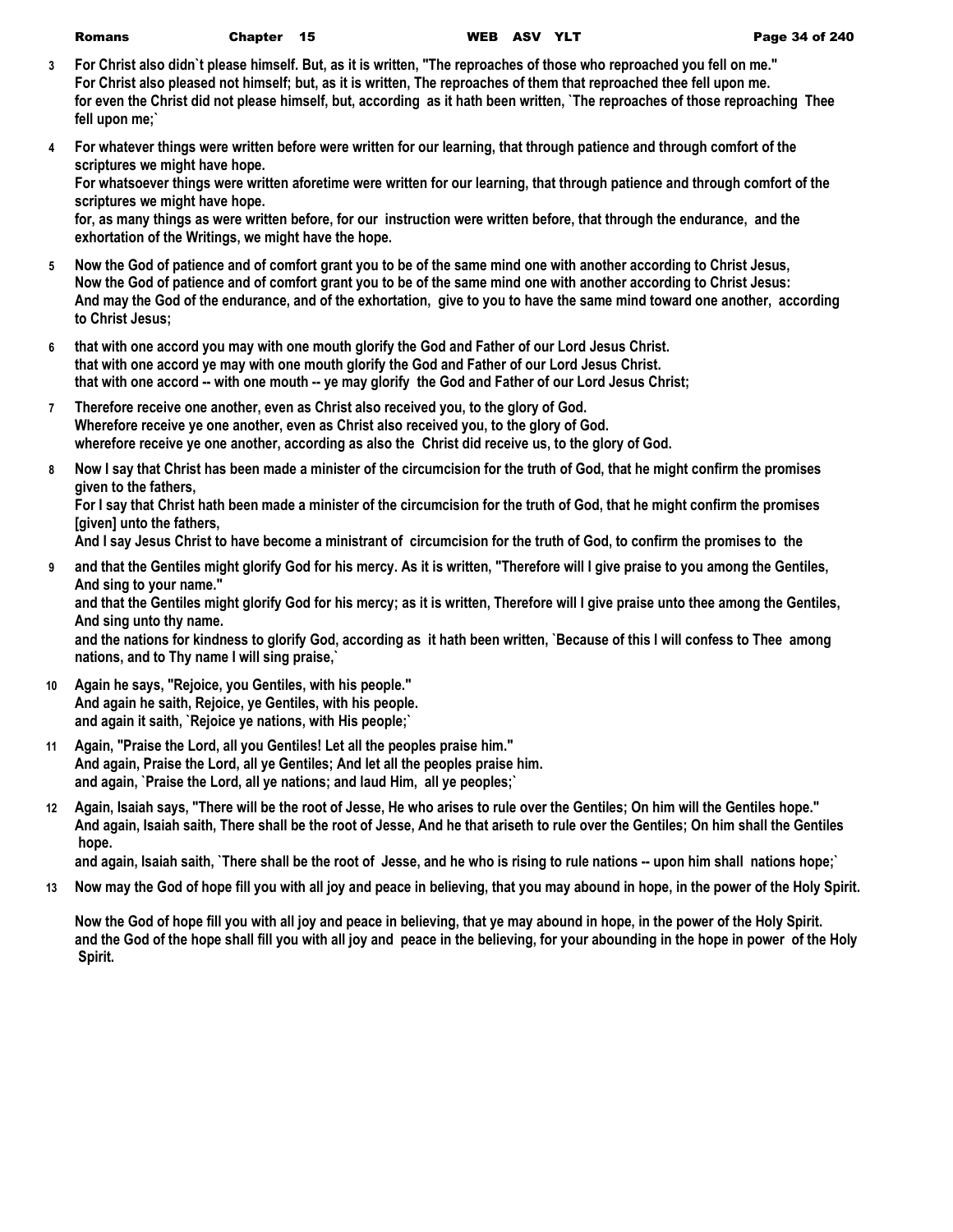**14 I myself am also persuaded about you, my brothers, that you yourselves are full of goodness, filled with all knowledge, able also to admonish others.**

**And I myself also am persuaded of you, my brethren, that ye yourselves are full of goodness, filled with all knowledge, able also to admonish one another.**

**And I am persuaded, my brethren -- I myself also -- concerning you, that ye yourselves also are full of goodness, having been filled with all knowledge, able also one another to admonish;**

**15 But I write the more boldly to you in some measure, as putting you again in memory, because of the grace that was given to me by God,**

**But I write the more boldly unto you in some measure, as putting you again in remembrance, because of the grace that was given me of God,**

**and the more boldly I did write to you, brethren, in part, as putting you in mind, because of the grace that is given to me by God,**

**16 that I should be a servant of Christ Jesus to the Gentiles, serving the gospel of God, that the offering up of the Gentiles might be made acceptable, being sanctified by the Holy Spirit.**

**that I should be a minister of Christ Jesus unto the Gentiles, ministering the gospel of God, that the offering up of the Gentiles might be made acceptable, being sanctified by the Holy Spirit.**

**for my being a servant of Jesus Christ to the nations, acting as priest in the good news of God, that the offering up of the nations may become acceptable, sanctified by the Holy Spirit.**

- **17 I have therefore my boasting in Christ Jesus in things pertaining to God. I have therefore my glorifying in Christ Jesus in things pertaining to God. I have, then, a boasting in Christ Jesus, in the things pertaining to God,**
- **18 For I will not dare to speak of any things except those which Christ worked through me, for the obedience of the Gentiles, by word and deed,**

**For I will not dare to speak of any things save those which Christ wrought through me, for the obedience of the Gentiles, by word and deed,**

**for I will not dare to speak anything of the things that Christ did not work through me, to obedience of nations, by word and deed,**

**19 in the power of signs and wonders, in the power of God`s Spirit; so that from Jerusalem, and around as far as to Illyricum, I have fully preached the gospel of Christ;**

**in the power of signs and wonders, in the power of the Holy Spirit; so that from Jerusalem, and round about even unto Illyricum, I have fully preached the gospel of Christ;**

**in power of signs and wonders, in power of the Spirit of God; so that I, from Jerusalem, and in a circle as far as Illyricum, have fully preached the good news of the Christ;**

**20 yes, making it my aim so to preach the gospel, not where Christ was already named, that I might not build on another man`s foundation.**

**yea, making it my aim so to preach the gospel, not where Christ was [already] named, that I might not build upon another man`s foundation;**

**and so counting it honour to proclaim good news, not where Christ was named -- that upon another`s foundation I might not build --**

- **21 But, as it is written, "They will see, to whom no news of him came. They who haven`t heard will understand." but, as it is written, They shall see, to whom no tidings of him came, And they who have not heard shall understand. but according as it hath been written, `To whom it was not told concerning him, they shall see; and they who have not heard, shall understand.`**
- **22 Therefore also I was hindered these many times from coming to you, Wherefore also I was hindered these many times from coming to you: Wherefore, also, I was hindered many times from coming unto you,**
- **23 but now, no longer having any place in these regions, and having these many years a longing to come to you, but now, having no more any place in these regions, and having these many years a longing to come unto you, and now, no longer having place in these parts, and having a longing to come unto you for many years,**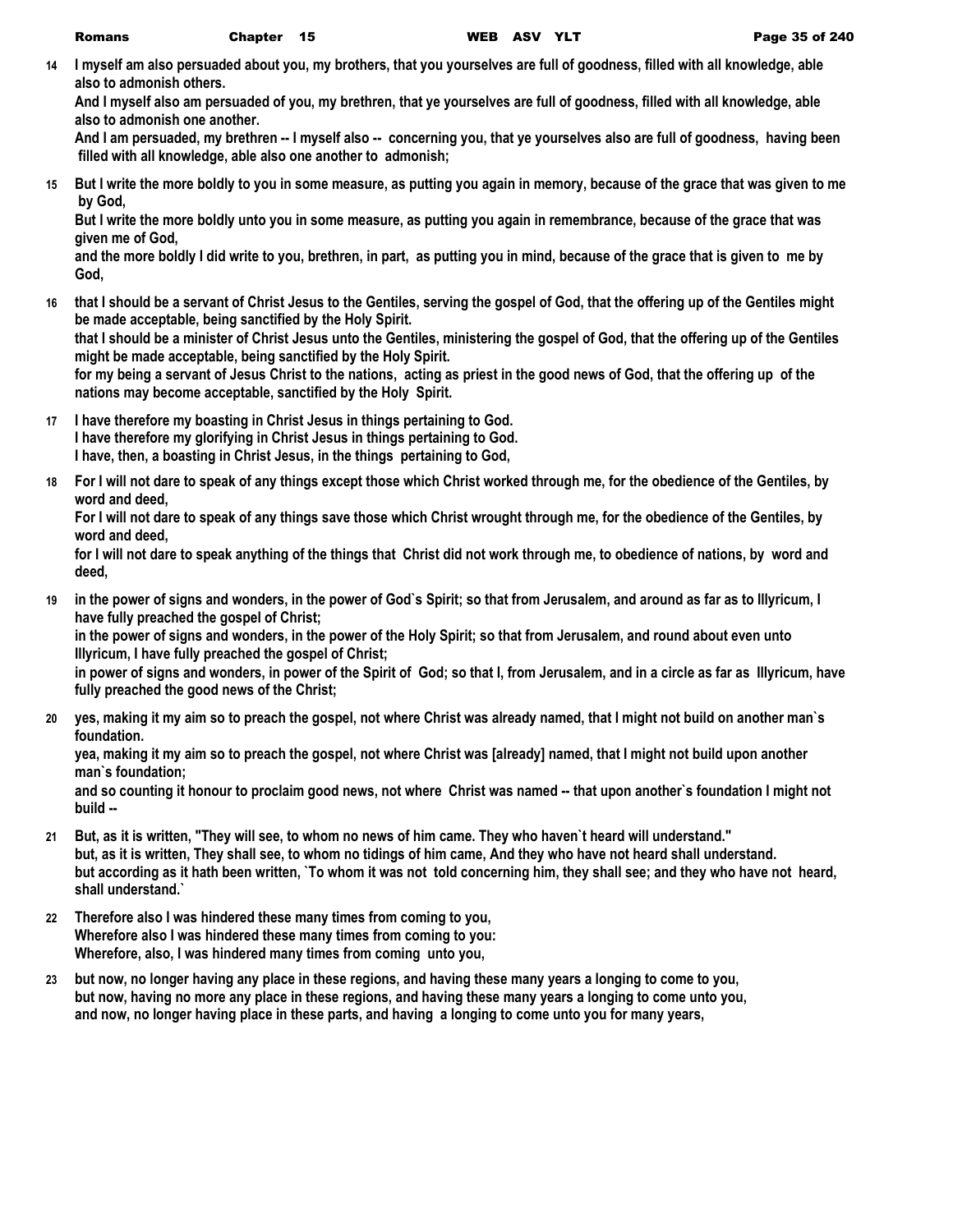**24 whenever I journey to Spain, I will come to you. For I hope to see you on my journey, and to be helped on my way there by you, if first I may enjoy your company for a while.**

**whensoever I go unto Spain (for I hope to see you in my journey, and to be brought on my way thitherward by you, if first in some measure I shall have been satisfied with your company)--**

**when I may go on to Spain I will come unto you, for I hope in going through, to see you, and by you to be set forward thither, if of you first, in part, I shall be filled.**

- **25 But now, I say, I am going to Jerusalem, serving the saints. but now, I [say], I go unto Jerusalem, ministering unto the saints. And, now, I go on to Jerusalem, ministering to the saints;**
- **26 For it has been the good pleasure of Macedonia and Achaia to make a certain contribution for the poor among the saints who are at Jerusalem.**

**For it hath been the good pleasure of Macedonia and Achaia to make a certain contribution for the poor among the saints that are at Jerusalem.**

**for it pleased Macedonia and Achaia well to make a certain contribution for the poor of the saints who [are] in Jerusalem;**

- **27 Yes, it has been their good pleasure, and they are their debtors. For if the Gentiles have been made partakers of their spiritual things, they owe it to them also to serve them in fleshly things. Yea, it hath been their good pleasure; and their debtors they are. For if the Gentiles have been made partakers of their spiritual things, they owe it [to them] also to minister unto them in carnal things. for it pleased well, and their debtors they are, for if in their spiritual things the nations did participate, they ought also, in the fleshly things, to minister to them.**
- **28 When therefore I have accomplished this, and have sealed to them this fruit, I will go on by you to Spain. When therefore I have accomplished this, and have sealed to them this fruit, I will go on by you unto Spain. This, then, having finished, and having sealed to them this fruit, I will return through you, to Spain;**
- **29 I know that, when I come to you, I will come in the fullness of the blessing of the gospel of Christ. And I know that, when I come unto you, I shall come in the fulness of the blessing of Christ. and I have known that coming unto you -- in the fulness of the blessing of the good news of Christ I shall come.**
- **30 Now I beg you, brothers, by our Lord Jesus Christ, and by the love of the Spirit, that you strive together with me in your prayers to God for me,**

**Now I beseech you, brethren, by our Lord Jesus Christ, and by the love of the Spirit, that ye strive together with me in your prayers to God for me;**

**And I call upon you, brethren, through our Lord Jesus Christ, and through the love of the Spirit, to strive together with me in the prayers for me unto God,**

- **31 that I may be delivered from those who are disobedient in Judea, and that my service which I have for Jerusalem may be acceptable to the saints; that I may be delivered from them that are disobedient in Judaea, and [that] my ministration which [I have] for Jerusalem may be acceptable to the saints; that I may be delivered from those not believing in Judea, and that my ministration, that [is] for Jerusalem, may become acceptable to the saints;**
- **32 that I may come to you in joy through the will of God, and together with you, find rest. that I may come unto you in joy through the will of God, and together with you find rest. that in joy I may come unto you, through the will of God, and may be refreshed with you,**
- **33 Now the God of peace be with you all. Amen. Now the God of peace be with you all. Amen. and the God of the peace [be] with you all. Amen.**
- **1 I commend to you Phoebe, our sister, who is a servant of the assembly that is at Cenchreae, I commend unto you Phoebe our sister, who is a servant of the church that is at Cenchreae: And I commend you to Phebe our sister -- being a ministrant of the assembly that [is] in Cenchrea --**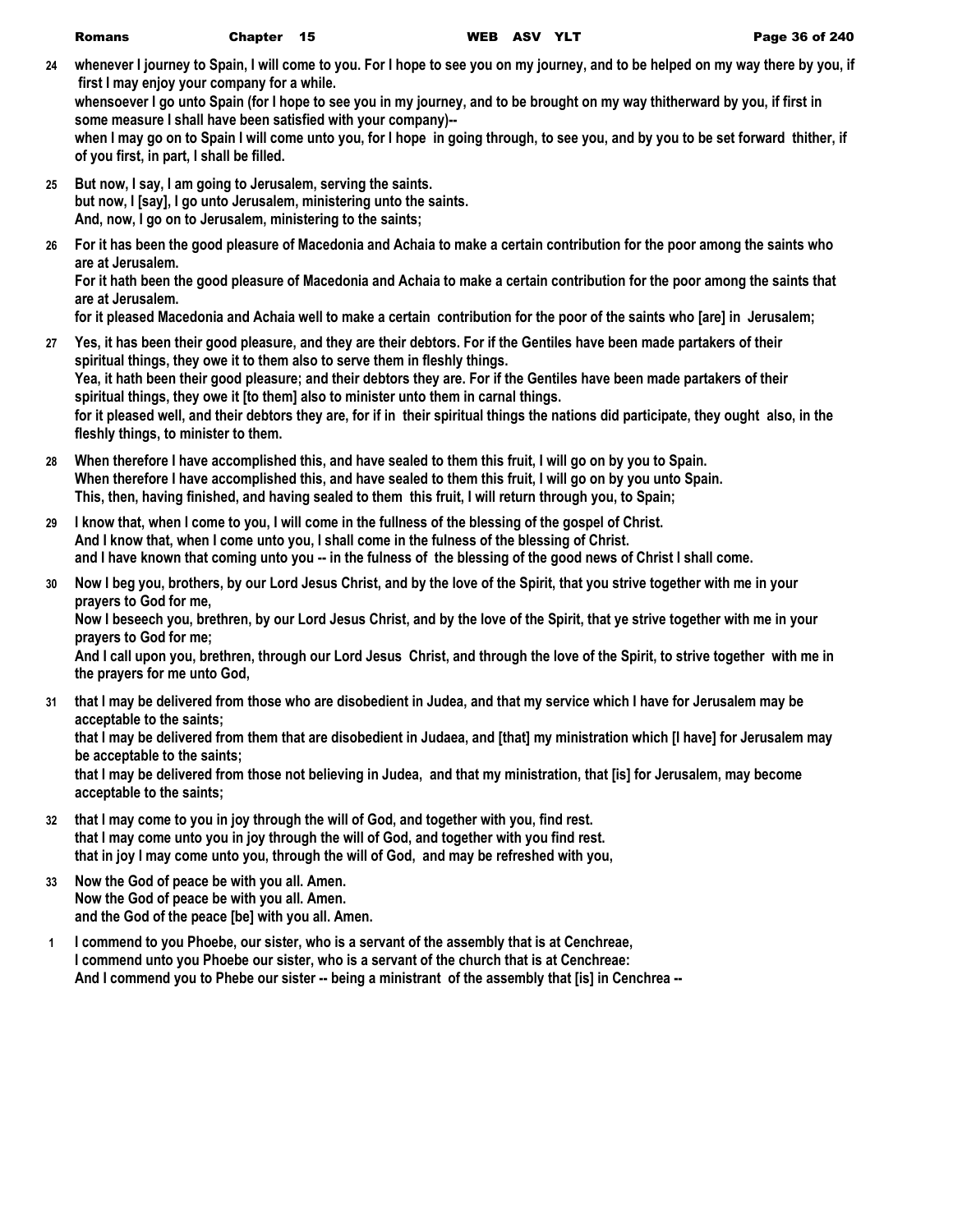| <b>WEB AS</b> | <b>Romans</b> | Chapter 16 |  |  |
|---------------|---------------|------------|--|--|
|---------------|---------------|------------|--|--|

**2 that you receive her in the Lord, in a way worthy of the saints, and that you assist her in whatever matter she may need from you, for she herself also has been a helper of many, and of my own self. that ye receive her in the Lord, worthily of the saints, and that ye assist her in whatsoever matter she may have need of you: for she herself also hath been a helper of many, and of mine own self.**

**that ye may receive her in the Lord, as doth become saints, and may assist her in whatever matter she may have need of you -- for she also became a leader of many, and of myself.**

- **3 Greet Prisca and Aquila, my fellow workers in Christ Jesus, Salute Prisca and Aquila my fellow-workers in Christ Jesus, Salute Priscilla and Aquilas, my fellow-workmen in Christ Jesus --**
- **4 who for my life, laid down their own necks; to whom not only I give thanks, but also all the assemblies of the Gentiles. who for my life laid down their own necks; unto whom not only I give thanks, but also all the churches of the Gentiles: who for my life their own neck did lay down, to whom not only I give thanks, but also all the assemblies of the nations --**
- **5 Greet the assembly that is in their house. Greet Epaenetus, my beloved, who is the first-fruits of Achaia to Christ. and [salute] the church that is in their house. Salute Epaenetus my beloved, who is the first-fruits of Asia unto Christ. and the assembly at their house; salute Epaenetus, my beloved, who is first-fruit of Achaia to Christ.**
- **6 Greet Mary, who labored much for us. Salute Mary, who bestowed much labor on you. Salute Mary, who did labour much for us;**
- **7 Greet Andronicus and Junias, my relatives and my fellow prisoners, who are notable among the apostles, who also have been in Christ before me.**

**Salute Andronicus and Junias, my kinsmen, and my fellow-prisoners, who are of note among the apostles, who also have been in Christ before me.**

**salute Andronicus and Junias, my kindred, and my fellow-captives, who are of note among the apostles, who also have been in Christ before me.**

- **8 Greet Amplias, my beloved in the Lord. Salute Ampliatus my beloved in the Lord. Salute Amplias, my beloved in the Lord;**
- **9 Greet Urbanus, our fellow worker in Christ, and Stachys, my beloved. Salute Urbanus our fellow-worker in Christ, and Stachys my beloved. salute Arbanus, our fellow-workman in Christ, and Stachys, my beloved;**
- **10 Greet Apelles, the approved in Christ. Greet those who are of the household of Aristobulus. Salute Apelles the approved in Christ. Salute them that are of the [household] of Aristobulus. salute Apelles, the approved in Christ; salute those of the [household] of Aristobulus;**
- **11 Greet Herodion, my kinsman. Greet them of the household of Narcissus, who are in the Lord. Salute Herodion my kinsman. Salute them of the [household] of Narcissus, that are in the Lord. salute Herodion, my kinsman; salute those of the [household] of Narcissus, who are in the Lord;**
- **12 Greet Tryphaena and Tryphosa, who labor in the Lord. Greet Persis, the beloved, who labored much in the Lord. Salute Tryphaena and Tryphosa, who labor in the Lord. Salute Persis the beloved, who labored much in the Lord. salute Tryphaena, and Tryphosa, who are labouring in the Lord; salute Persis, the beloved, who did labour much in the Lord.**
- **13 Greet Rufus, the chosen in the Lord, and his mother and mine. Salute Rufus the chosen in the Lord, and his mother and mine. Salute Rufus, the choice one in the Lord, and his mother and mine,**
- **14 Greet Asyncritus, Phlegon, Hermes, Patrobas, Hermas, and the brothers who are with them. Salute Asyncritus, Phlegon, Hermes, Patrobas, Hermas, and the brethren that are with them. salute Asyncritus, Phlegon, Hermas, Patrobas, Hermes, and the brethren with them;**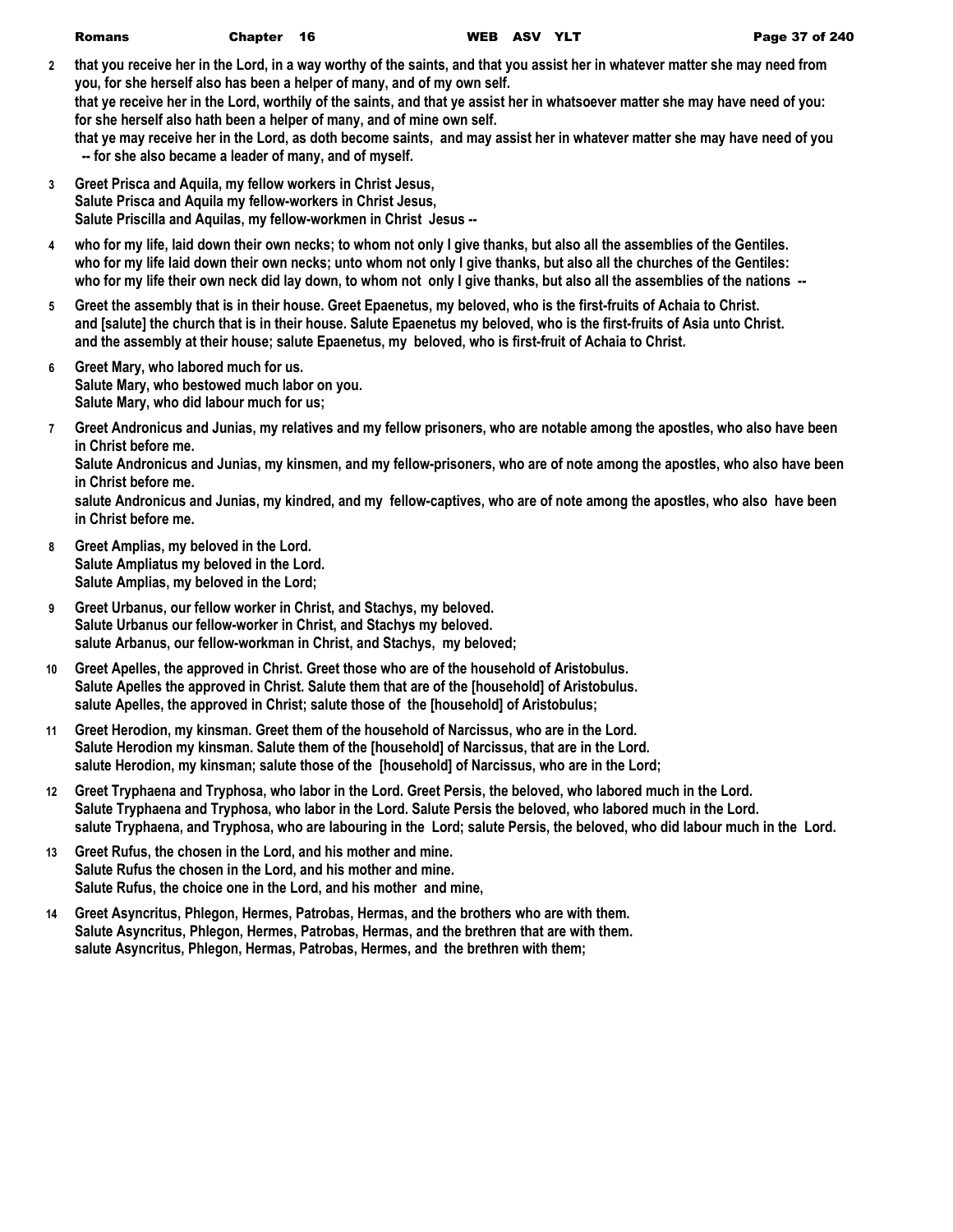- **15 Greet Philologus and Julia, Nereus and his sister, and Olympas, and all the saints who are with them. Salute Philologus and Julia, Nereus and his sister, and Olympas, and all the saints that are with them. salute Philologus, and Julias, Nereus, and his sister, and Olympas, and all the saints with them;**
- **16 Greet one another with a holy kiss. The assemblies of Christ greet you. Salute one another with a holy kiss. All the churches of Christ salute you. salute one another in a holy kiss; the assemblies of Christ do salute you.**
- **17 Now I beg you, brothers, mark those who are causing the divisions and occasions of stumbling, contrary to the doctrine which you learned, and turn away from them.**

**Now I beseech you, brethren, mark them that are causing the divisions and occasions of stumbling, contrary to the doctrine which ye learned: and turn away from them.**

**And I call upon you, brethren, to mark those who the divisions and the stumbling-blocks, contrary to the teaching that ye did learn, are causing, and turn ye away from them;**

- **18 For those who are such don`t serve our Lord, Jesus Christ, but their own belly; and by their smooth and flattering speech, they deceive the hearts of the innocent. For they that are such serve not our Lord Christ, but their own belly; and by their smooth and fair speech they beguile the hearts of the innocent. for such our Lord Jesus Christ do not serve, but their own belly; and through the good word and fair speech they deceive the hearts of the harmless,**
- **19 For your obedience has reached all. I rejoice therefore over you. But I desire to have you wise to that which is good, but innocent to that which is evil.**

**For your obedience is come abroad unto all men. I rejoice therefore over you: but I would have you wise unto that which is good, and simple unto that which is evil.**

**for your obedience did reach to all; I rejoice, therefore, as regards you, and I wish you to be wise, indeed, as to the good, and harmless as to the evil;**

- **20 Now the God of peace will crush Satan under your feet swiftly. The grace of our Lord Jesus Christ be with you. And the God of peace shall bruise Satan under your feet shortly. The grace of our Lord Jesus Christ be with you. and the God of the peace shall bruise the Adversary under your feet quickly; the grace of our Lord Jesus Christ [be] with you. Amen!**
- **21 Timothy, my fellow worker, greets you, as do Lucius, Jason, and Sosipater, my relatives. Timothy my fellow-worker saluteth you; and Lucius and Jason and Sosipater, my kinsmen. Salute you do Timotheus, my fellow-workman, and Lucius, and Jason, and Sosipater, my kindred;**
- **22 I, Tertius, who write the letter, greet you in the Lord. I Tertius, who write the epistle, salute you in the Lord. I Tertius salute you (who wrote the letter) in the Lord;**
- **23 Gaius, my host and host of the whole assembly, greets you. Erastus, the treasurer of the city, greets you, as does Quartus, the brother.**

**Gaius my host, and of the whole church, saluteth you. Erastus the treasurer of the city saluteth you, and Quartus the brother. salute you doth Gaius, my host, and of the whole assembly; salute you doth Erastus, the steward of the city, and Quartus the brother,**

- **24 The grace of our Lord Jesus Christ be with you all! Amen. [The grace of our Lord Jesus Christ be with you all. Amen.] the grace of our Lord Jesus Christ [be] with you all. Amen.**
- **1 Paul, called to be an apostle of Jesus Christ through the will of God, and our brother Sosthenes, Paul, called [to be] an apostle of Jesus Christ through the will of God, and Sosthenes our brother, Paul, a called apostle of Jesus Christ, through the will of God, and Sosthenes the brother,**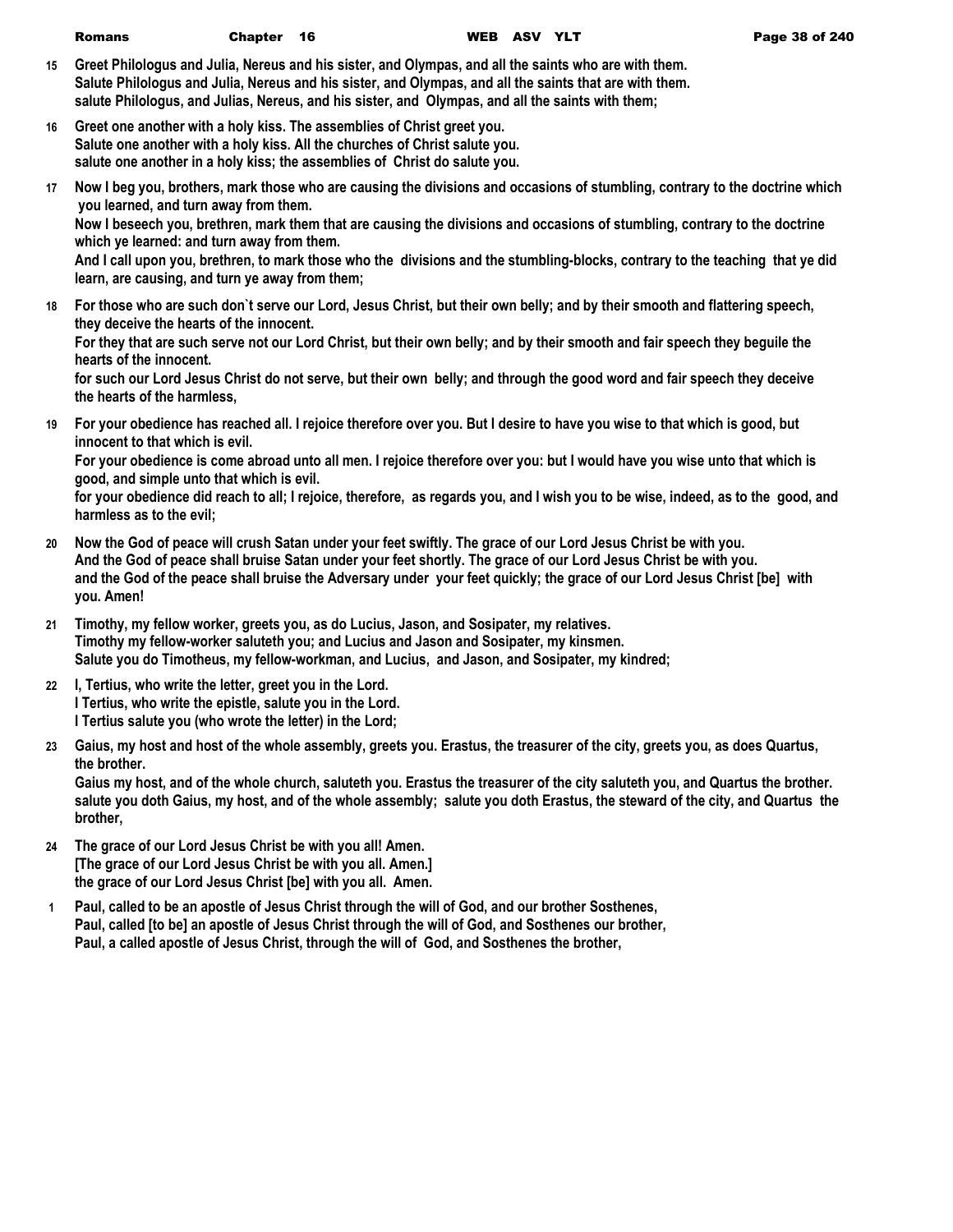- **2 to the assembly of God which is at Corinth; those who are sanctified in Christ Jesus, called to be saints, with all who call on the name of our Lord Jesus Christ in every place, both theirs and ours: unto the church of God which is at Corinth, [even] them that are sanctified in Christ Jesus, called [to be] saints, with all that call upon the name of our Lord Jesus Christ in every place, their [Lord] and ours: to the assembly of God that is in Corinth, to those sanctified in Christ Jesus, called saints, with all those calling upon the name of our Lord Jesus Christ in every place -- both theirs and ours:**
- **3 Grace to you and peace from God our Father and the Lord Jesus Christ. Grace to you and peace from God our Father and the Lord Jesus Christ. Grace to you and peace from God our Father and the Lord Jesus Christ!**
- **4 I always thank my God concerning you, for the grace of God which was given you in Christ Jesus; I thank my God always concerning you, for the grace of God which was given you in Christ Jesus; I give thanks to my God always concerning you for the grace of God that was given to you in Christ Jesus,**
- **5 that in everything you were enriched in him, in all speech and all knowledge; that in everything ye were enriched in him, in all utterance and all knowledge; that in every thing ye were enriched in him, in all discourse and all knowledge,**
- **6 even as the testimony of Christ was confirmed in you: even as the testimony of Christ was confirmed in you: according as the testimony of the Christ was confirmed in you,**
- **7 so that you come behind in no gift; waiting for the revelation of our Lord Jesus Christ; so that ye come behind in no gift; waiting for the revelation of our Lord Jesus Christ; so that ye are not behind in any gift, waiting for the revelation of our Lord Jesus Christ,**
- **8 who will also confirm you until the end, blameless in the day of our Lord Jesus Christ. who shall also confirm you unto the end, [that ye be] unreproveable in the day of our Lord Jesus Christ. who also shall confirm you unto the end -- unblamable in the day of our Lord Jesus Christ;**
- **9 God is faithful, through whom you were called into the fellowship of his Son, Jesus Christ, our Lord. God is faithful, through whom ye were called into the fellowship of his Son Jesus Christ our Lord. faithful [is] God, through whom ye were called to the fellowship of His Son Jesus Christ our Lord.**
- **10 Now I beg you, brothers, through the name of our Lord, Jesus Christ, that you all speak the same thing and that there be no divisions among you, but that you be perfected together in the same mind and in the same judgment. Now I beseech you, brethren, through the name of our Lord Jesus Christ, that ye all speak the same thing and [that] there be no divisions among you; but [that] ye be perfected together in the same mind and in the same judgment. And I call upon you, brethren, through the name of our Lord Jesus Christ, that the same thing ye may all say, and there may not be divisions among you, and ye may be perfected in the same mind, and in the same judgment,**
- **11 For it has been reported to me concerning you, my brothers, by those who are from Chloe`s household, that there are contentions among you. For it hath been signified unto me concerning you, my brethren, by them [that are of the household] of Chloe, that there are contentions among you. for it was signified to me concerning you, my brethren, by those of Chloe, that contentions are among you;**
- **12 Now I mean this, that each one of you says, "I follow Paul," "I follow Apollos," "I follow Cephas," and, "I follow Christ." Now this I mean, that each one of you saith, I am of Paul; and I of Apollos: and I of Cephas; and I of Christ. and I say this, that each one of you saith, `I, indeed, am of Paul` -- `and I of Apollos,` -- `and I of Cephas,` -- `and I of Christ.`**
- **13 Is Christ divided? Was Paul crucified for you? Or were you baptized into the name of Paul? Is Christ divided? was Paul crucified for you? or were ye baptized into the name of Paul? Hath the Christ been divided? was Paul crucified for you? or to the name of Paul were ye baptized;**
- **14 I thank God that I baptized none of you, except Crispus and Gaius, I thank God that I baptized none of you, save Crispus and Gaius; I give thanks to God that no one of you did I baptize, except Crispus and Gaius --**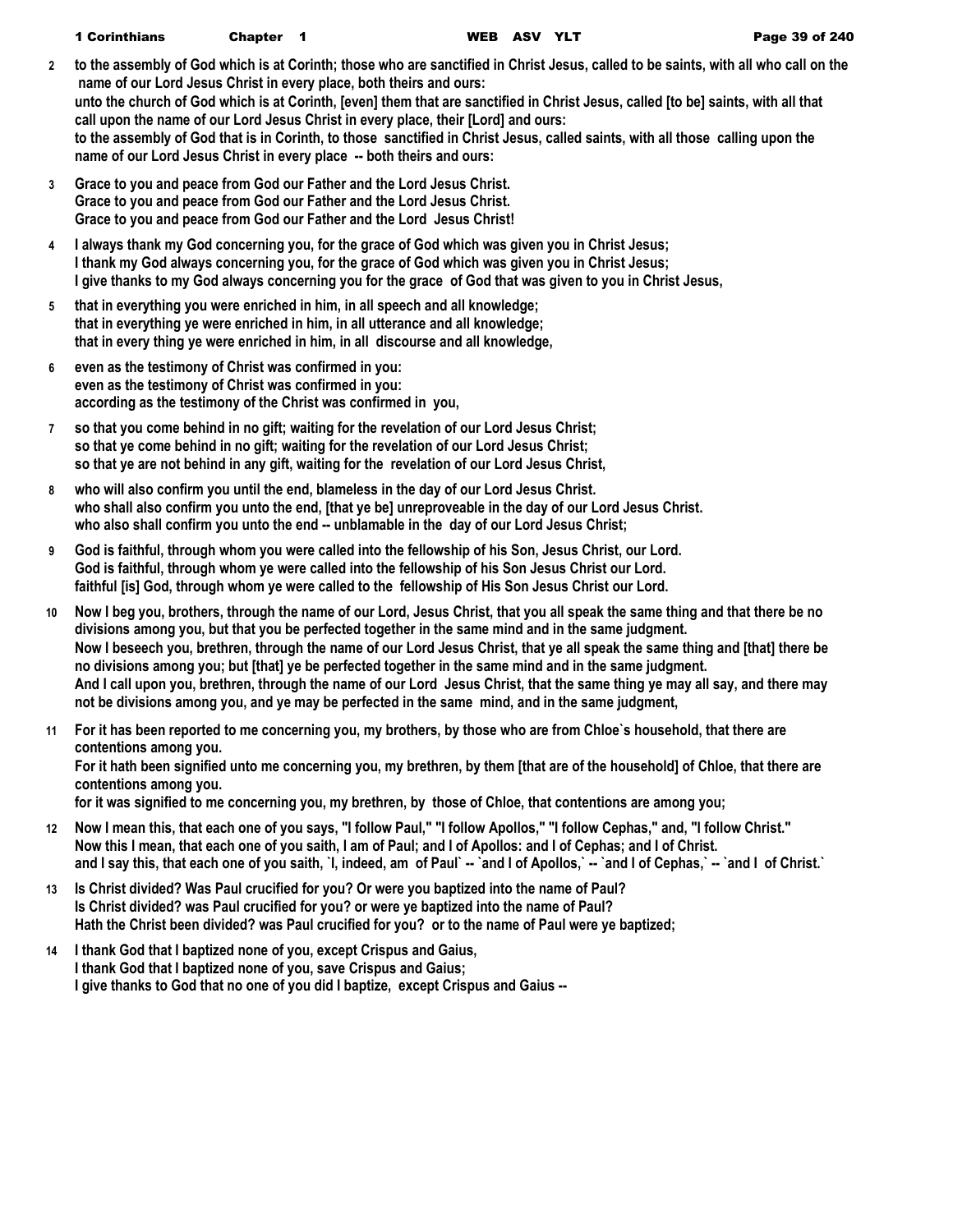**15 so that no one should say that I had baptized you into my own name. lest any man should say that ye were baptized into my name. that no one may say that to my own name I did baptize;**

- **16 (I also baptized the household of Stephanas; besides them, I don`t know whether I baptized any other.) And I baptized also the household of Stephanas: besides, I know not whether I baptized any other. and I did baptize also Stephanas` household -- further, I have not known if I did baptize any other.**
- **17 For Christ sent me not to baptize, but to preach the gospel -- not in wisdom of words, so that the cross of Christ wouldn`t be made void.**

**For Christ sent me not to baptize, but to preach the gospel: not in wisdom of words, lest the cross of Christ should be made void.**

**For Christ did not send me to baptize, but -- to proclaim good news; not in wisdom of discourse, that the cross of the Christ may not be made of none effect;**

- **18 For the word of the cross is foolishness to those who are dying, but to us who are saved it is the power of God. For the word of the cross is to them that perish foolishness; but unto us who are saved it is the power of God. for the word of the cross to those indeed perishing is foolishness, and to us -- those being saved -- it is the power of God,**
- **19 For it is written, "I will destroy the wisdom of the wise, I will bring the discernment of the discerning to nothing." For it is written, I will destroy the wisdom of the wise, And the discernment of the discerning will I bring to nought. for it hath been written, `I will destroy the wisdom of the wise, and the intelligence of the intelligent I will bring to nought;`**
- **20 Where is the wise? Where is the scribe? Where is the lawyer of this world? Hasn`t God made foolish the wisdom of this world? Where is the wise? where is the scribe? where is the disputer of this world? hath not God made foolish the wisdom of the world?**

**where [is] the wise? where the scribe? where a disputer of this age? did not God make foolish the wisdom of this world?**

- **21 For seeing that in the wisdom of God, the world through its wisdom didn`t know God, it was God`s good pleasure through the foolishness of the preaching to save those who believe. For seeing that in the wisdom of God the world through its wisdom knew not God, it was God`s good pleasure through the foolishness of the preaching to save them that believe. for, seeing in the wisdom of God the world through the wisdom knew not God, it did please God through the foolishness of the preaching to save those believing.**
- **22 For Jews ask for signs, Greeks seek after wisdom, Seeing that Jews ask for signs, and Greeks seek after wisdom: Since also Jews ask a sign, and Greeks seek wisdom,**
- **23 but we preach Christ crucified; a stumbling block to Jews, and foolishness to Greeks, but we preach Christ crucified, unto Jews a stumblingblock, and unto Gentiles foolishness; also we -- we preach Christ crucified, to Jews, indeed, a stumbling-block, and to Greeks foolishness,**
- **24 but to those who are called, both Jews and Greeks, Christ is the power of God and the wisdom of God. but unto them that are called, both Jews and Greeks, Christ the power of God, and the wisdom of God. and to those called -- both Jews and Greeks -- Christ the power of God, and the wisdom of God,**
- **25 Because the foolishness of God is wiser than men, and the weakness of God is stronger than men. Because the foolishness of God is wiser than men; and the weakness of God is stronger than men. because the foolishness of God is wiser than men, and the weakness of God is stronger than men;**
- **26 For you see your calling, brothers, that not many are wise according to the flesh, not many mighty, and not many noble; For behold your calling, brethren, that not many wise after the flesh, not many mighty, not many noble, [are called]: for see your calling, brethren, that not many [are] wise according to the flesh, not many mighty, not many noble;**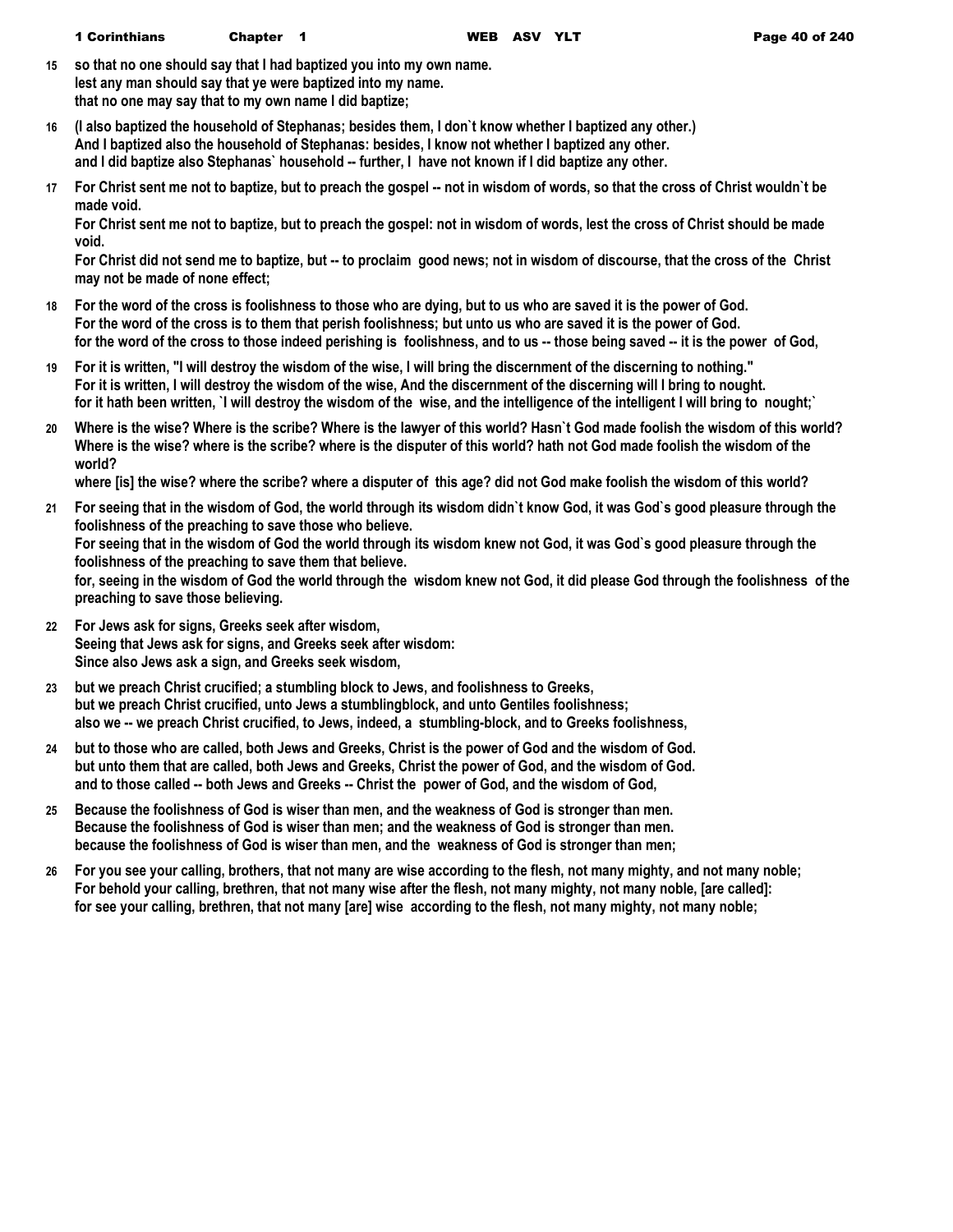**27 but God chose the foolish things of the world that he might put to shame those who are wise. God chose the weak things of the world, that he might put to shame the things that are strong;**

**but God chose the foolish things of the world, that he might put to shame them that are wise; and God chose the weak things of the world, that he might put to shame the things that are strong;**

**but the foolish things of the world did God choose, that the wise He may put to shame; and the weak things of the world did God choose that He may put to shame the strong;**

**28 and God chose the lowly things of the world, and the things that are despised, and the things that are not, that he might bring to nothing the things that are: and the base things of the world, and the things that are despised, did God choose, [yea] and the things that are not, that he might bring to nought the things that are: and the base things of the world, and the things despised did God choose, and the things that are not, that the things that are He may make useless --**

**29 that no flesh should boast before God. that no flesh should glory before God. that no flesh may glory before Him;**

**30 But of him, you are in Christ Jesus, who was made to us wisdom from God, and righteousness and sanctification, and redemption:**

**But of him are ye in Christ Jesus, who was made unto us wisdom from God, and righteousness and sanctification, and redemption:**

**and of Him ye -- ye are in Christ Jesus, who became to us from God wisdom, righteousness also, and sanctification, and redemption,**

- **31 that, according as it is written, "He who boasts, let him boast in the Lord." that, according as it is written, He that glorieth, let him glory in the Lord. that, according as it hath been written, `He who is glorying -- in the Lord let him glory.`**
- **1 When I came to you, brothers, I didn`t come with excellence of speech or of wisdom, proclaiming to you the testimony of God. And I, brethren, when I came unto you, came not with excellency of speech or of wisdom, proclaiming to you the testimony of God.**

**And I, having come unto you, brethren, came -- not in superiority of discourse or wisdom -- declaring to you the testimony of God,**

- **2 For I determined not to know anything among you, except Jesus Christ, and him crucified. For I determined not to know anything among you, save Jesus Christ, and him crucified. for I decided not to know any thing among you, except Jesus Christ, and him crucified;**
- **3 I was with you in weakness, in fear, and in much trembling. And I was with you in weakness, and in fear, and in much trembling. and I, in weakness, and in fear, and in much trembling, was with you;**
- **4 My speech and my preaching were not in persuasive words of human wisdom, but in demonstration of the Spirit and of power, And my speech and my preaching were not in persuasive words of wisdom, but in demonstration of the Spirit and of power: and my word and my preaching was not in persuasive words of human wisdom, but in demonstration of the Spirit and of power --**
- **5 that your faith wouldn`t stand in the wisdom of men, but in the power of God. that your faith should not stand in the wisdom of men, but in the power of God. that your faith may not be in the wisdom of men, but in the power of God.**
- **6 We speak wisdom, however, among those who are full grown; yet a wisdom not of this world, nor of the rulers of this world, who are coming to nothing.**

**We speak wisdom, however, among them that are fullgrown: yet a wisdom not of this world, nor of the rulers of this world, who are coming to nought:**

**And wisdom we speak among the perfect, and wisdom not of this age, nor of the rulers of this age -- of those becoming useless,**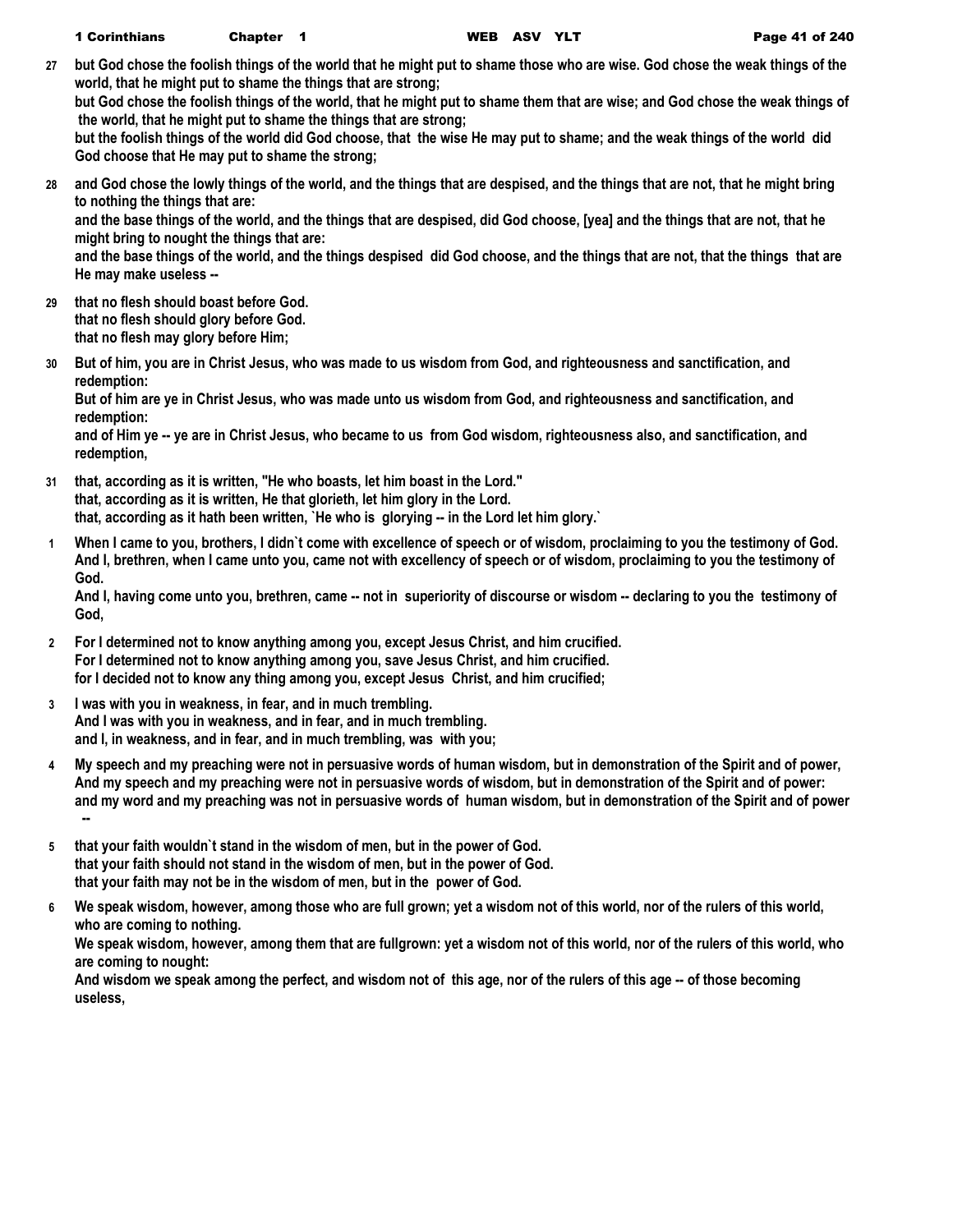**7 But we speak God`s wisdom in a mystery, the wisdom that has been hidden, which God foreordained before the worlds to our glory,**

**but we speak God`s wisdom in a mystery, [even] the [wisdom] that hath been hidden, which God foreordained before the worlds unto our glory:**

**but we speak the hidden wisdom of God in a secret, that God foreordained before the ages to our glory,**

- **8 which none of the rulers of this world has known. For had they known it, they wouldn`t have crucified the Lord of glory. which none of the rulers of this world hath known: for had they known it, they would not have crucified the Lord of glory: which no one of the rulers of this age did know, for if they had known, the Lord of the glory they would not have crucified;**
- **9 But as it is written, "Things which eye didn`t see, and ear didn`t hear, Which didn`t enter into the heart of man, Whatever things God prepared for those who love him." but as it is written, Things which eye saw not, and ear heard not, And [which] entered not into the heart of man, Whatsoever things God prepared for them that love him.**

**but, according as it hath been written, `What eye did not see, and ear did not hear, and upon the heart of man came not up, what God did prepare for those loving Him --`**

- **10 But to us, God revealed them through the Spirit. For the Spirit searches all things, yes, the deep things of God. But unto us God revealed [them] through the Spirit: for the Spirit searcheth all things, yea, the deep things of God. but to us did God reveal [them] through His Spirit, for the Spirit all things doth search, even the depths of God,**
- **11 For who among men knows the things of a man, except the spirit of the man, which is in him? Even so, no one knows the things of God, except God`s Spirit. For who among men knoweth the things of a man, save the spirit of the man, which is in him? even so the things of God none**

**knoweth, save the Spirit of God.**

**for who of men hath known the things of the man, except the spirit of the man that [is] in him? so also the things of God no one hath known, except the Spirit of God.**

**12 But we received, not the spirit of the world, but the Spirit which is from God, that we might know the things that were freely given to us by God.**

**But we received, not the spirit of the world, but the spirit which is from God; that we might know the things that were freely given to us of God.**

**And we the spirit of the world did not receive, but the Spirit that [is] of God, that we may know the things conferred by God on us,**

**13 Which things also we speak, not in words which man`s wisdom teaches, but which the Holy Spirit teaches, comparing spiritual things with spiritual things.**

**Which things also we speak, not in words which man`s wisdom teacheth, but which the Spirit teacheth; combining spiritual things with spiritual [words].**

**which things also we speak, not in words taught by human wisdom, but in those taught by the Holy Spirit, with spiritual things spiritual things comparing,**

- **14 Now the natural man doesn`t receive the things of the God`s Spirit, for they are foolishness to him, and he can`t know them, because they are spiritually discerned. Now the natural man receiveth not the things of the Spirit of God: for they are foolishness unto him; and he cannot know them, because they are spiritually judged. and the natural man doth not receive the things of the Spirit of God, for to him they are foolishness, and he is not able to know [them], because spiritually they are discerned;**
- **15 But he who is spiritual discerns all things, and he himself is judged by no one. But he that is spiritual judgeth all things, and he himself is judged of no man. and he who is spiritual, doth discern indeed all things, and he himself is by no one discerned;**
- **16 "For who has known the mind of the Lord, that he should instruct him?" But we have Christ`s mind. For who hath known the mind of the Lord, that he should instruct him? But we have the mind of Christ. for who did know the mind of the Lord that he shall instruct Him? and we -- we have the mind of Christ.**
- **1 Brothers, I couldn`t speak to you as to spiritual, but as to fleshly, as to babes in Christ. And I, brethren, could not speak unto you as unto spiritual, but as unto carnal, as unto babes in Christ. And I, brethren, was not able to speak to you as to spiritual, but as to fleshly -- as to babes in Christ;**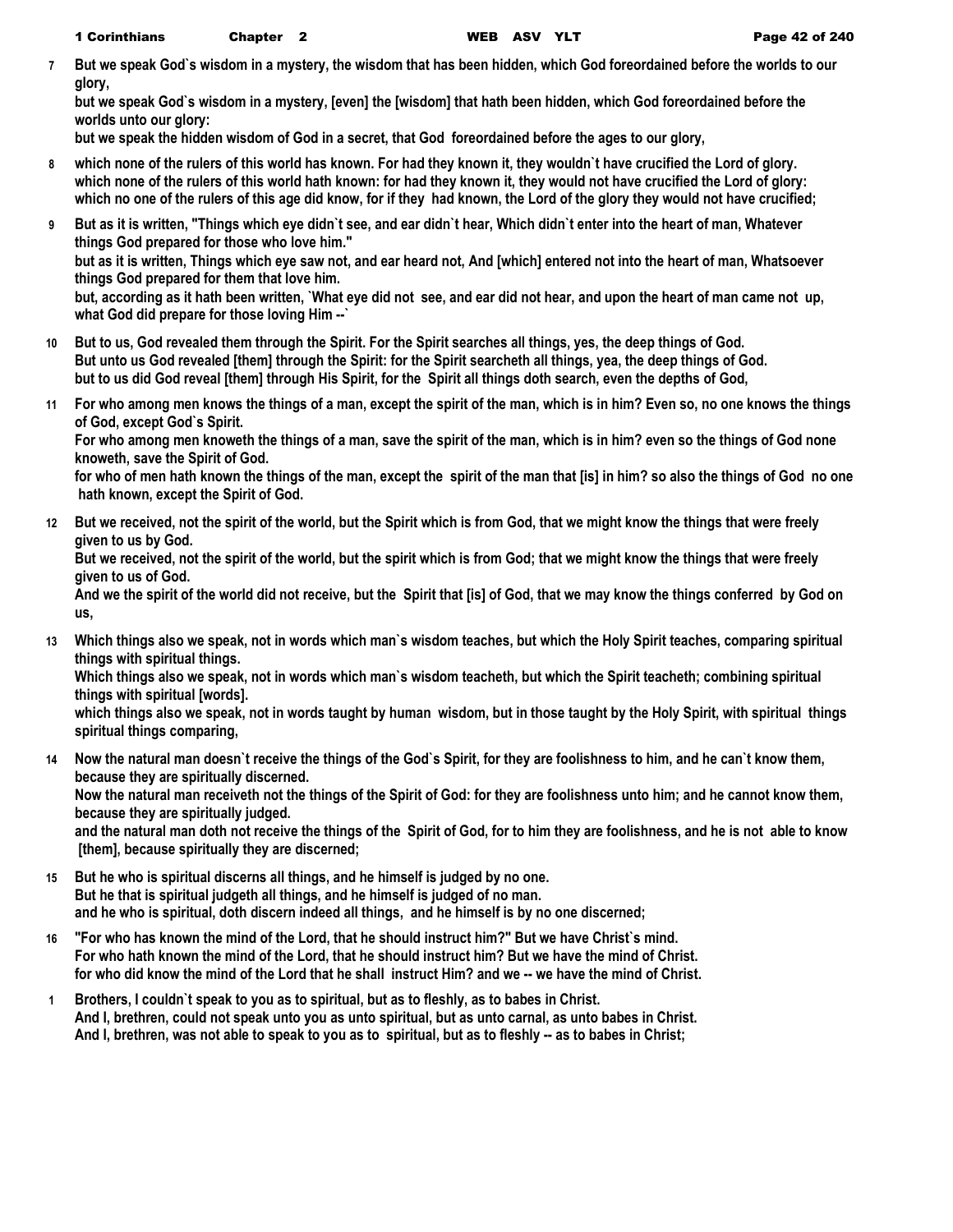|  | <b>1 Corinthians</b> | Chapter 3 |  |  |
|--|----------------------|-----------|--|--|
|--|----------------------|-----------|--|--|

- **2 I fed you with milk, not with meat; for you weren`t yet ready. Indeed, not even now are you ready, I fed you with milk, not with meat; for ye were not yet able [to bear it]: nay, not even now are ye able; with milk I fed you, and not with meat, for ye were not yet able, but not even yet are ye now able,**
- **3 for you are still fleshly. For insofar as there is jealousy, strife, and factions among you, aren`t you fleshly, and don`t you walk in the ways of men?**

**for ye are yet carnal: for whereas there is among you jealousy and strife, are ye not carnal, and do ye not walk after the manner of men?**

**for yet ye are fleshly, for where [there is] among you envying, and strife, and divisions, are ye not fleshly, and in the manner of men do walk?**

- **4 For when one says, "I follow Paul," and another, "I follow Apollos," aren`t you fleshly? For when one saith, I am of Paul; and another, I am of Apollos; are ye not men? for when one may say, `I, indeed, am of Paul;` and another, `I -- of Apollos;` are ye not fleshly?**
- **5 Who then is Apollos, and who is Paul, but servants through whom you believed; and each as the Lord gave to him? What then is Apollos? and what is Paul? Ministers through whom ye believed; and each as the Lord gave to him. Who, then, is Paul, and who Apollos, but ministrants through whom ye did believe, and to each as the Lord gave?**
- **6 I planted. Apollos watered. But God gave the increase. I planted, Apollos watered; but God gave the increase. I planted, Apollos watered, but God was giving growth;**
- **7 So then neither he who plants is anything, nor he who waters, but God who gives the increase. So then neither is he that planteth anything, neither he that watereth; but God that giveth the increase. so that neither is he who is planting anything, nor he who is watering, but He who is giving growth -- God;**
- **8 Now he who plants and he who waters are the same, but each will receive his own reward according to his own labor. Now he that planteth and he that watereth are one: but each shall receive his own reward according to his own labor. and he who is planting and he who is watering are one, and each his own reward shall receive, according to his own labour,**
- **9 For we are God`s fellow workers. You are God`s farming, God`s building. For we are God`s fellow-workers: ye are God`s husbandry, God`s building. for of God we are fellow-workmen; God`s tillage, God`s building ye are.**
- **10 According to the grace of God which was given to me, as a wise master builder I laid a foundation, and another builds on it. But let each man be careful how he builds on it. According to the grace of God which was given unto me, as a wise masterbuilder I laid a foundation; and another buildeth thereon. But let each man take heed how he buildeth thereon. According to the grace of God that was given to me, as a wise master-builder, a foundation I have laid, and another doth build on [it],**
- **11 For no one can lay any other foundation than that which has been laid, which is Jesus Christ. For other foundation can no man lay than that which is laid, which is Jesus Christ. for other foundation no one is able to lay except that which is laid, which is Jesus the Christ;**
- **12 But if anyone builds on the foundation with gold, silver, costly stones, wood, hay, or stubble; But if any man buildeth on the foundation gold, silver, costly stones, wood, hay, stubble; and if any one doth build upon this foundation gold, silver, precious stones, wood, hay, straw --**
- **13 each man`s work will be revealed. For the Day will declare it, because it is revealed in fire; and the fire itself will test what sort of work each man`s work is.**

**each man`s work shall be made manifest: for the day shall declare it, because it is revealed in fire; and the fire itself shall prove each man`s work of what sort it is.**

**of each the work shall become manifest, for the day shall declare [it], because in fire it is revealed, and the work of each, what kind it is, the fire shall prove;**

**14 If any man`s work remains which he built on it, he will receive a reward. If any man`s work shall abide which he built thereon, he shall receive a reward. if of any one the work doth remain that he built on [it], a wage he shall receive;**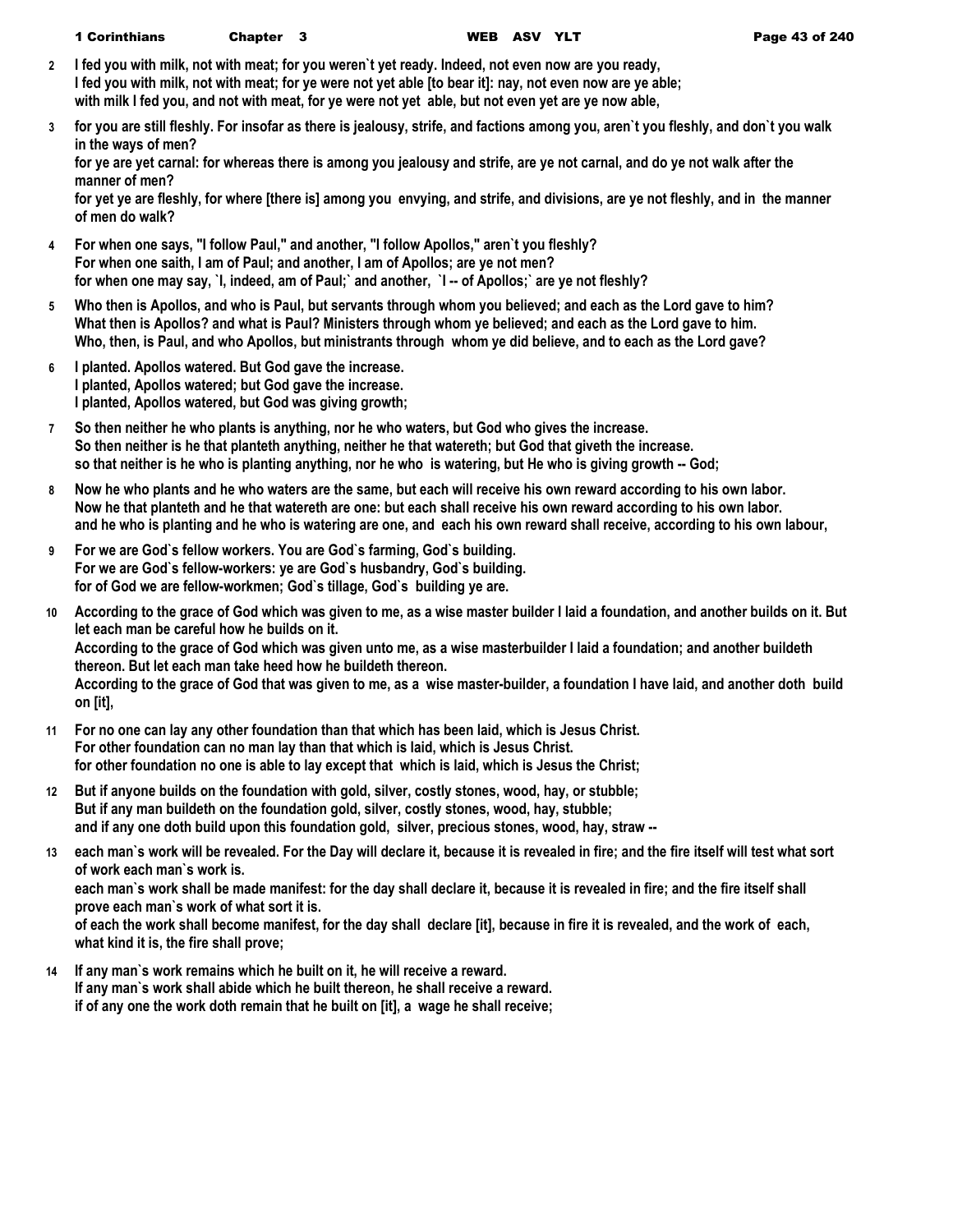1 Corinthians Chapter 3 WEB ASV YLT Page 44 of 240

- **15 If any man`s work is burned, he will suffer loss, but he himself will be saved, but as through fire. If any man`s work shall be burned, he shall suffer loss: but he himself shall be saved; yet so as through fire. if of any the work is burned up, he shall suffer loss; and himself shall be saved, but so as through fire.**
- **16 Don`t you know that you are a temple of God, and that God`s Spirit lives in you? Know ye not that ye are a temple of God, and [that] the Spirit of God dwelleth in you? have ye not known that ye are a sanctuary of God, and the Spirit of God doth dwell in you?**
- **17 If anyone destroys the temple of God, God will destroy him; for God`s temple is holy, which you are. If any man destroyeth the temple of God, him shall God destroy; for the temple of God is holy, and such are ye. if any one the sanctuary of God doth waste, him shall God waste; for the sanctuary of God is holy, the which ye are.**
- **18 Let no one deceive himself. If anyone thinks that he is wise among you in this world, let him become a fool, that he may become wise.**

**Let no man deceive himself. If any man thinketh that he is wise among you in this world, let him become a fool, that he may become wise.**

**Let no one deceive himself; if any one doth seem to be wise among you in this age -- let him become a fool, that he may become wise,**

- **19 For the wisdom of this world is foolishness with God. For it is written, "He has taken the wise in their craftiness." For the wisdom of this world is foolishness with God. For it is written, He that taketh the wise in their craftiness: for the wisdom of this world is foolishness with God, for it hath been written, `Who is taking the wise in their craftiness;`**
- **20 And again, "The Lord knows the reasoning of the wise, that it is worthless." and again, The Lord knoweth the reasonings of the wise that they are vain. and again, `The Lord doth know the reasonings of the wise, that they are vain.`**
- **21 Therefore let no one boast in men. For all things are yours, Wherefore let no one glory in men. For all things are yours; So then, let no one glory in men, for all things are yours,**
- **22 whether Paul, or Apollos, or Cephas, or the world, or life, or death, or things present, or things to come. All are yours, whether Paul, or Apollos, or Cephas, or the world, or life, or death, or things present, or things to come; all are yours; whether Paul, or Apollos, or Cephas, or the world, or life, or death, or things present, or things about to be -- all are yours,**
- **23 and you are Christ`s, and Christ is God`s. and ye are Christ`s; and Christ is God`s. and ye [are] Christ`s, and Christ [is] God`s.**
- **1 So let a man think of us as Christ`s servants, and stewards of God`s mysteries. Let a man so account of us, as of ministers of Christ, and stewards of the mysteries of God. Let a man so reckon us as officers of Christ, and stewards of the secrets of God,**
- **2 Here, moreover, it is required of stewards, that they be found faithful. Here, moreover, it is required in stewards, that a man be found faithful. and as to the rest, it is required in the stewards that one may be found faithful,**
- **3 But with me it is a very small thing that I should be judged by you, or by man`s judgment. Yes, I don`t judge my own self. But with me it is a very small thing that I should be judged of you, or of man`s judgment: yea, I judge not mine own self. and to me it is for a very little thing that by you I may be judged, or by man`s day, but not even myself do I judge,**
- **4 For I know nothing against myself. Yet I am not justified by this, but he who judges me is the Lord. For I know nothing against myself; yet am I not hereby justified: but he that judgeth me is the Lord.** for of nothing to myself have I been conscious, but not in this have I been declared right -- and he who is discerning me is the **Lord:**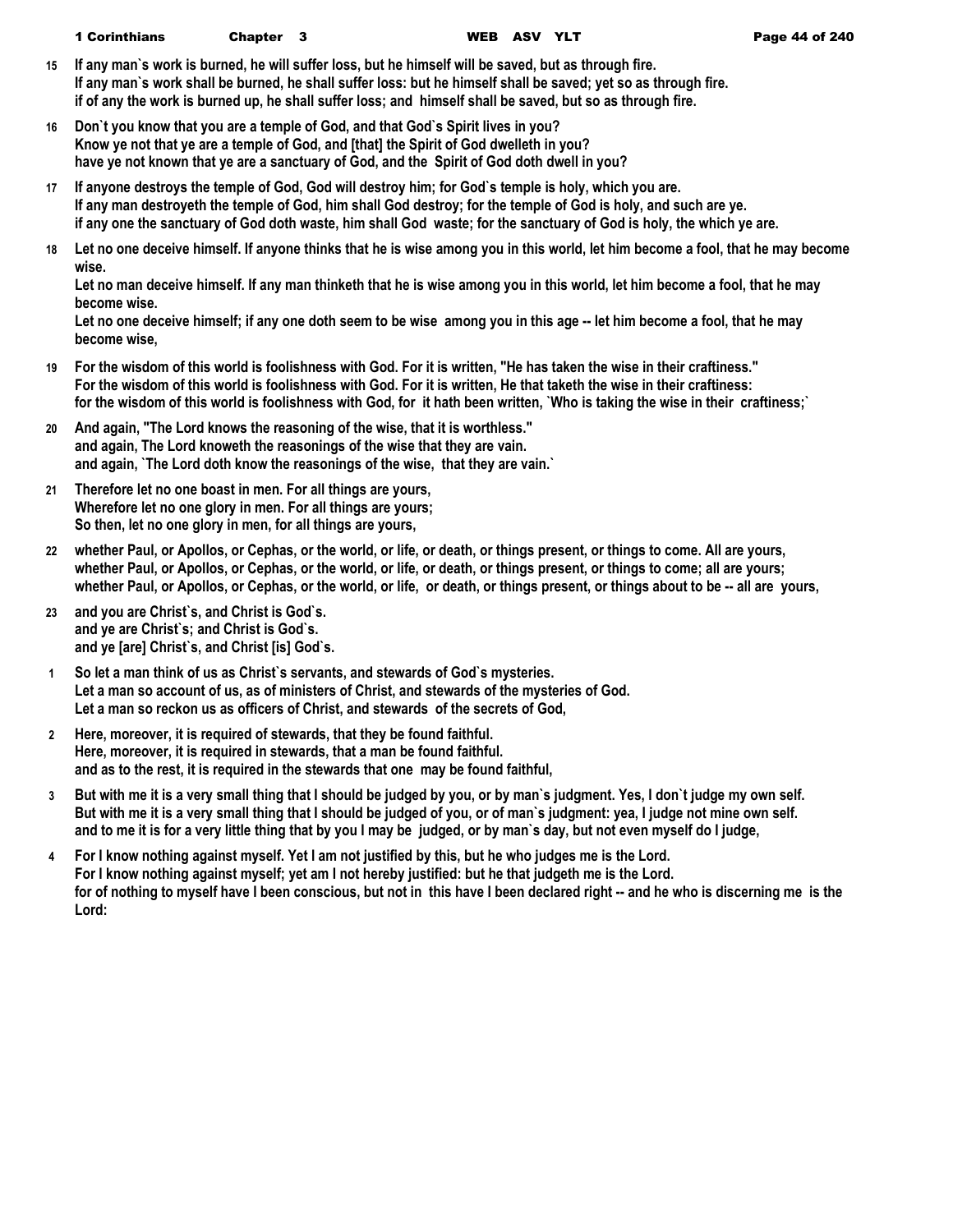- **5 Therefore judge nothing before the time, until the Lord comes, who will both bring to light the hidden things of darkness, and reveal the counsels of the hearts. Then each man will get his praise from God. Wherefore judge nothing before the time, until the Lord come, who will both bring to light the hidden things of darkness, and make manifest the counsels of the hearts; and then shall each man have his praise from God. so, then, nothing before the time judge ye, till the Lord may come, who will both bring to light the hidden things of the darkness, and will manifest the counsels of the hearts, and then the praise shall come to each from God.**
- **6 Now these things, brothers, I have in a figure transferred to myself and Apollos for your sakes, that in us you might learn not to think beyond the things which are written, that none of you be puffed up against one another. Now these things, brethren, I have in a figure transferred to myself and Apollos for your sakes; that in us ye might learn not [to go] beyond the things which are written; that no one of you be puffed up for the one against the other. And these things, brethren, I did transfer to myself and to Apollos because of you, that in us ye may learn not to think above that which hath been written, that ye may not be puffed up one for one against the other,**
- **7 For who makes you different? And what do you have that you didn`t receive? But if you did receive it, why do you boast as if you had not received it?**

**For who maketh thee to differ? and what hast thou that thou didst not receive? but if thou didst receive it, why dost thou glory as if thou hadst not received it?**

**for who doth make thee to differ? and what hast thou, that thou didst not receive? and if thou didst also receive, why dost thou glory as not having received?**

**8 You are already filled. You have already become rich. You have come to reign without us. Yes, and I wish that you did reign, that we also might reign with you.**

**Already are ye filled, already ye are become rich, ye have come to reign without us: yea and I would that ye did reign, that we also might reign with you.**

**Already ye are having been filled, already ye were rich, apart from us ye did reign, and I would also ye did reign, that we also with you may reign together,**

**9 For, I think that God has displayed us, the apostles, last of all, like men sentenced to death. For we are made a spectacle to the world, both to angels and men.**

**For, I think, God hath set forth us the apostles last of all, as men doomed to death: for we are made a spectacle unto the world, both to angels and men.**

**for I think that God did set forth us the apostles last -- as appointed to death, because a spectacle we became to the world, and messengers, and men;**

**10 We are fools for Christ`s sake, but you are wise in Christ. We are weak, but you are strong. You have honor, but we have dishonor.**

**We are fools for Christ`s sake, but ye are wise in Christ; we are weak, but ye are strong; ye have glory, but we have dishonor. we [are] fools because of Christ, and ye wise in Christ; we [are] ailing, and ye strong; ye glorious, and we dishonoured;**

- **11 Even to this present hour we hunger, thirst, are naked, are beaten, and have no certain dwelling place. Even unto this present hour we both hunger, and thirst, and are naked, and are buffeted, and have no certain dwelling-place; unto the present hour we both hunger, and thirst, and are naked, and are buffeted, and wander about,**
- **12 We toil, working with our own hands. Being reviled, we bless. Being persecuted, we endure. and we toil, working with our own hands: being reviled, we bless; being persecuted, we endure; and labour, working with [our] own hands; being reviled, we bless; being persecuted, we suffer;**
- **13 Being defamed, we entreat. We are made as the filth of the world, the dirt wiped off by all, even until now. being defamed, we entreat: we are made as the filth of the world, the offscouring of all things, even until now. being spoken evil of, we entreat; as filth of the world we did become -- of all things an offscouring -- till now.**
- **14 I don`t write these things to shame you, but to admonish you as my beloved children. I write not these things to shame you, but to admonish you as my beloved children. Not [as] putting you to shame do I write these things, but as my beloved children I do admonish,**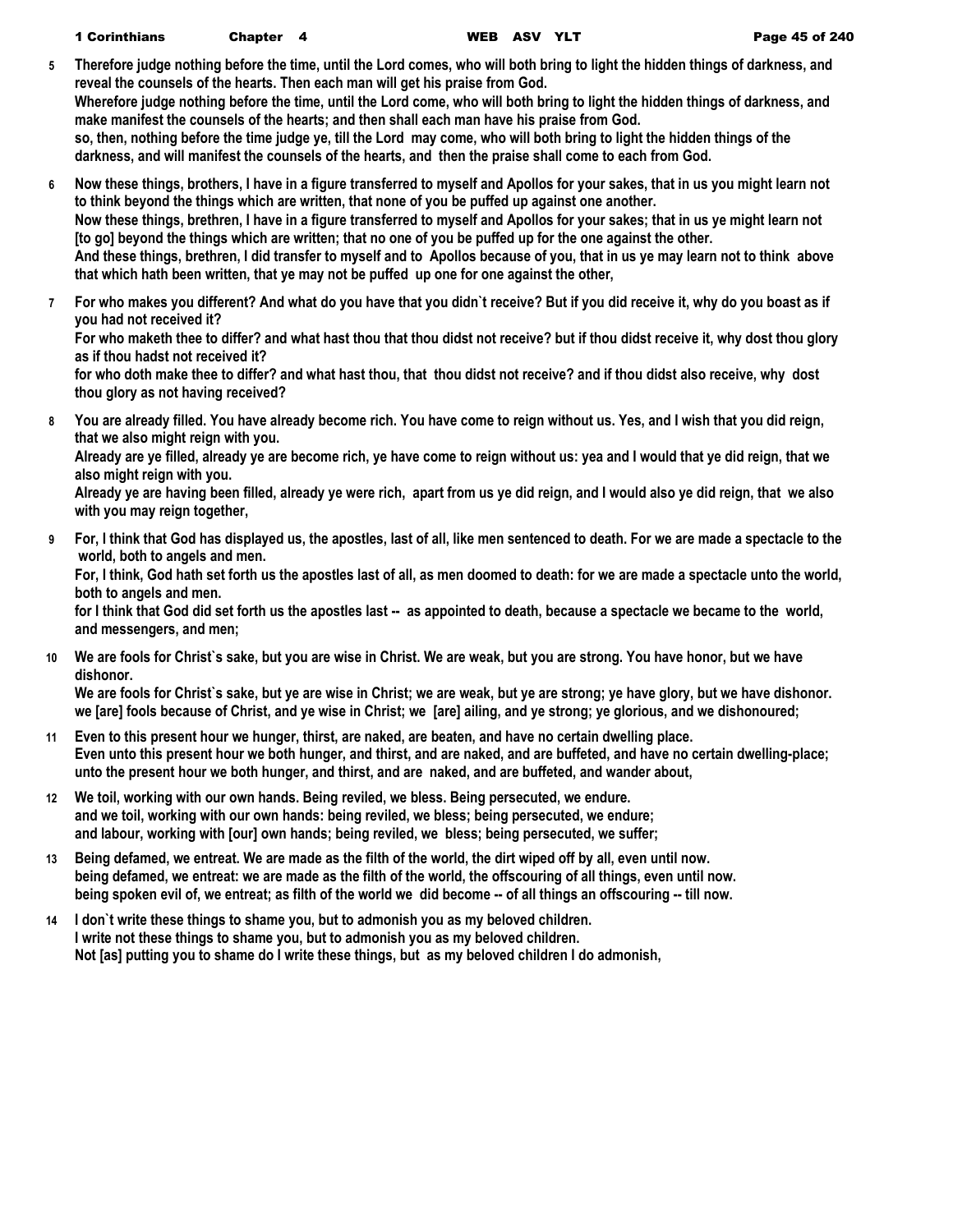**15 For though you have ten thousand tutors in Christ, yet not many fathers. For in Christ Jesus, I became your father through the gospel.**

**For though ye have ten thousand tutors in Christ, yet [have ye] not many fathers; for in Christ Jesus I begat you through the gospel.**

**for if a myriad of child-conductors ye may have in Christ, yet not many fathers; for in Christ Jesus, through the good news, I - - I did beget you;**

- **16 I beg you therefore, be imitators of me. I beseech you therefore, be ye imitators of me. I call upon you, therefore, become ye followers of me;**
- **17 Because of this I have sent Timothy to you, who is my beloved and faithful child in the Lord, who will remind you of my ways which are in Christ, even as I teach everywhere in every assembly. For this cause have I sent unto you Timothy, who is my beloved and faithful child in the Lord, who shall put you in remembrance of my ways which are in Christ, even as I teach everywhere in every church. because of this I sent to you Timotheus, who is my child, beloved and faithful in the Lord, who shall remind you of my ways in Christ, according as everywhere in every assembly I teach.**
- **18 Now some are puffed up, as though I were not coming to you. Now some are puffed up, as though I were not coming to you. And as if I were not coming unto you certain were puffed up;**
- **19 But I will come to you shortly, if the Lord is willing. And I will know, not the word of those who are puffed up, but the power. But I will come to you shortly, if the Lord will; and I will know, not the word of them that are puffed up, but the power. but I will come quickly unto you, if the Lord may will, and I will know not the word of those puffed up, but the power;**
- **20 For the kingdom of God is not in word, but in power. For the kingdom of God is not in word, but in power. for not in word is the reign of God, but in power?**
- **21 What do you want? Will I come to you with a rod, or in love and a spirit of gentleness? What will ye? shall I come unto you with a rod, or in love and a spirit of gentleness? what do ye wish? with a rod shall I come unto you, or in love, with a spirit also of meekness?**
- **1 It is actually reported that there is sexual immorality among you, and such sexual immorality as is not even named among the Gentiles, that one has his father`s wife.**

**It is actually reported that there is fornication among you, and such fornication as is not even among the Gentiles, that one [of you] hath his father`s wife.**

**Whoredom is actually heard of among you, and such whoredom as is not even named among the nations -- as that one hath the wife of the father! --**

- **2 You are puffed up, and didn`t rather mourn, that he who had done this deed might be removed from among you. And ye are puffed up, and did not rather mourn, that he that had done this deed might be taken away from among you. and ye are having been puffed up, and did not rather mourn, that he may be removed out of the midst of you who did this work,**
- **3 For I most assuredly, as being absent in body but present in spirit, have already, as though I were present, judged him who has done this thing.**

**For I verily, being absent in body but present in spirit, have already as though I were present judged him that hath so wrought this thing,**

**for I indeed, as being absent as to the body, and present as to the spirit, have already judged, as being present, him who so wrought this thing:**

**4 In the name of our Lord Jesus Christ, you being gathered together, and my spirit, with the power of our Lord Jesus Christ, in the name of our Lord Jesus, ye being gathered together, and my spirit, with the power of our Lord Jesus, in the name of our Lord Jesus Christ -- ye being gathered together, also my spirit -- with the power of our Lord Jesus Christ,**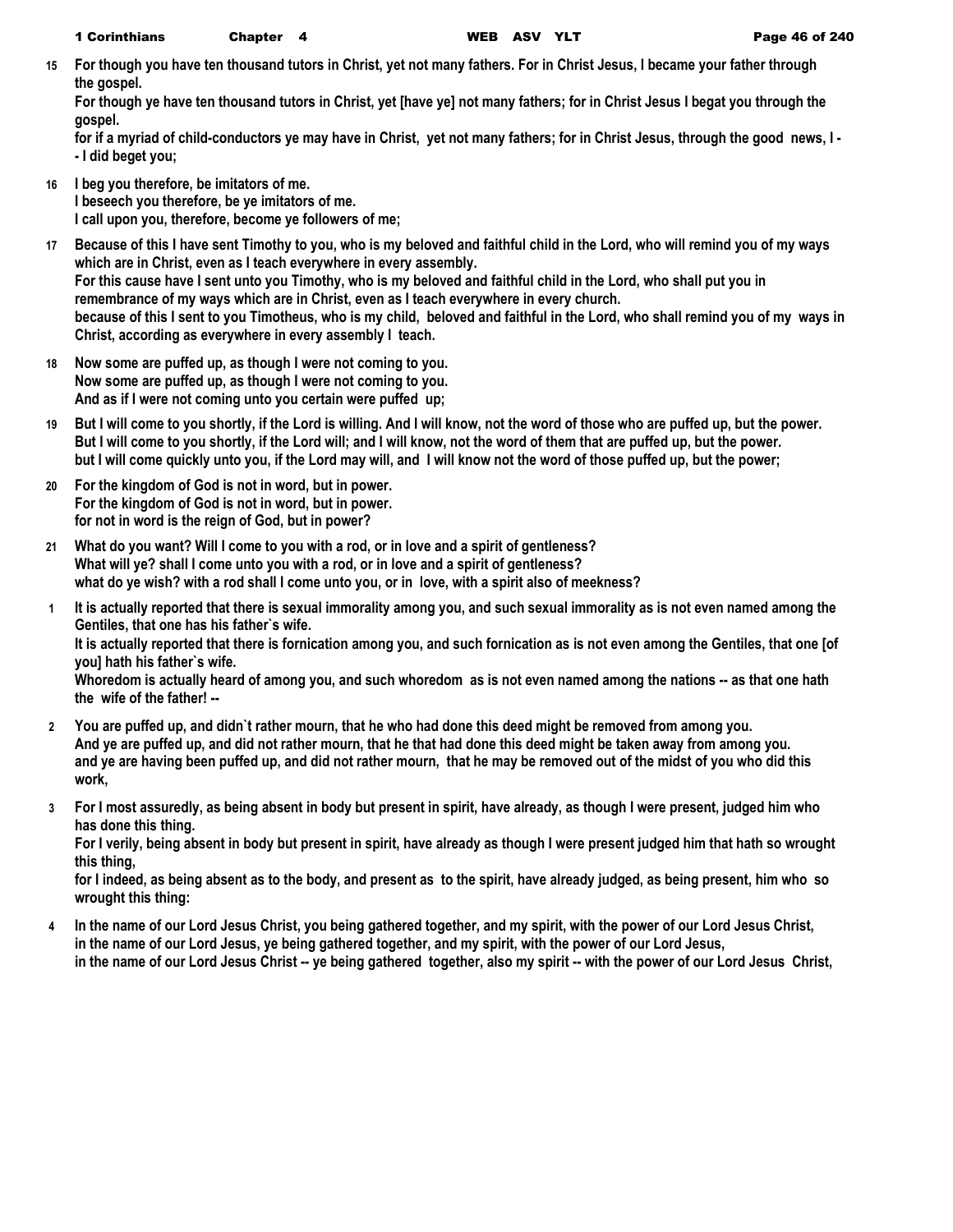| 1 Corinthians | Chapter 5 |  |
|---------------|-----------|--|
|---------------|-----------|--|

- **5 are to deliver such a one to Satan for the destruction of the flesh, that the spirit may be saved in the day of the Lord Jesus. to deliver such a one unto Satan for the destruction of the flesh, that the spirit may be saved in the day of the Lord Jesus. to deliver up such a one to the Adversary for the destruction of the flesh, that the spirit may be saved in the day of the Lord Jesus.**
- **6 Your boasting is not good. Don`t you know that a little yeast leavens the whole lump? Your glorying is not good. Know ye not that a little leaven leaveneth the whole lump? Not good [is] your glorying; have ye not known that a little leaven the whole lump doth leaven?**
- **7 Purge out the old yeast, that you may be a new lump, even as you are unleavened. For indeed Christ, our Passover, has been sacrificed in our place.**

**Purge out the old leaven, that ye may be a new lump, even as ye are unleavened. For our passover also hath been sacrificed, [even] Christ:**

**cleanse out, therefore, the old leaven, that ye may be a new lump, according as ye are unleavened, for also our passover for us was sacrificed -- Christ,**

**8 Therefore let us keep the feast, not with old yeast, neither with the yeast of malice and wickedness, but with the unleavened bread of sincerity and truth.**

**wherefore let us keep the feast, not with old leaven, neither with the leaven of malice and wickedness, but with the unleavened bread of sincerity and truth.**

**so that we may keep the feast, not with old leaven, nor with the leaven of evil and wickedness, but with unleavened food of sincerity and truth.**

- **9 I wrote to you in my letter to have no company with sexual sinners; I wrote unto you in my epistle to have no company with fornicators; I did write to you in the epistle, not to keep company with whoremongers --**
- **10 yet not at all meaning with the sexual sinners of this world, or with the covetous and extortioners, or with idolaters; for then you would have to leave the world.**

**not at all [meaning] with the fornicators of this world, or with the covetous and extortioners, or with idolaters; for then must ye needs go out of the world:**

**and not certainly with the whoremongers of this world, or with the covetous, or extortioners, or idolaters, seeing ye ought then to go forth out of the world --**

- **11 But as it is, I wrote to you not to keep company, if any man who is named a brother is a sexual sinner, or covetous, or an idolater, or a slanderer, or a drunkard, or an extortioner. Don`t even eat with such a person. but as it is, I wrote unto you not to keep company, if any man that is named a brother be a fornicator, or covetous, or an idolater, or a reviler, or a drunkard, or an extortioner; with such a one no, not to eat. and now, I did write to you not to keep company with [him], if any one, being named a brother, may be a whoremonger, or covetous, or an idolater, or a railer, or a drunkard, or an extortioner -- with such a one not even to eat together;**
- **12 For what have I to do with also judging those who are outside? Don`t you judge those who are within? For what have I to do with judging them that are without? Do not ye judge them that are within? for what have I also those without to judge? those within do ye not judge?**
- **13 But those who are outside, God judges. "Put away the wicked man from among yourselves." But them that are without God judgeth. Put away the wicked man from among yourselves. and those without God doth judge; and put ye away the evil from among yourselves.**
- **1 Dare any of you, having a matter against his neighbor, go to law before the unrighteous, and not before the saints? Dare any of you, having a matter against his neighbor, go to law before the unrighteous, and not before the saints? Dare any one of you, having a matter with the other, go to be judged before the unrighteous, and not before the saints?**
- **2 Don`t you know that the saints will judge the world? And if the world is judged by you, are you unworthy to judge the smallest matters?**

**Or know ye not that the saints shall judge the world? and if the world is judged by you, are ye unworthy to judge the smallest matters?**

**have ye not known that the saints shall judge the world? and if by you the world is judged, are ye unworthy of the smaller judgments?**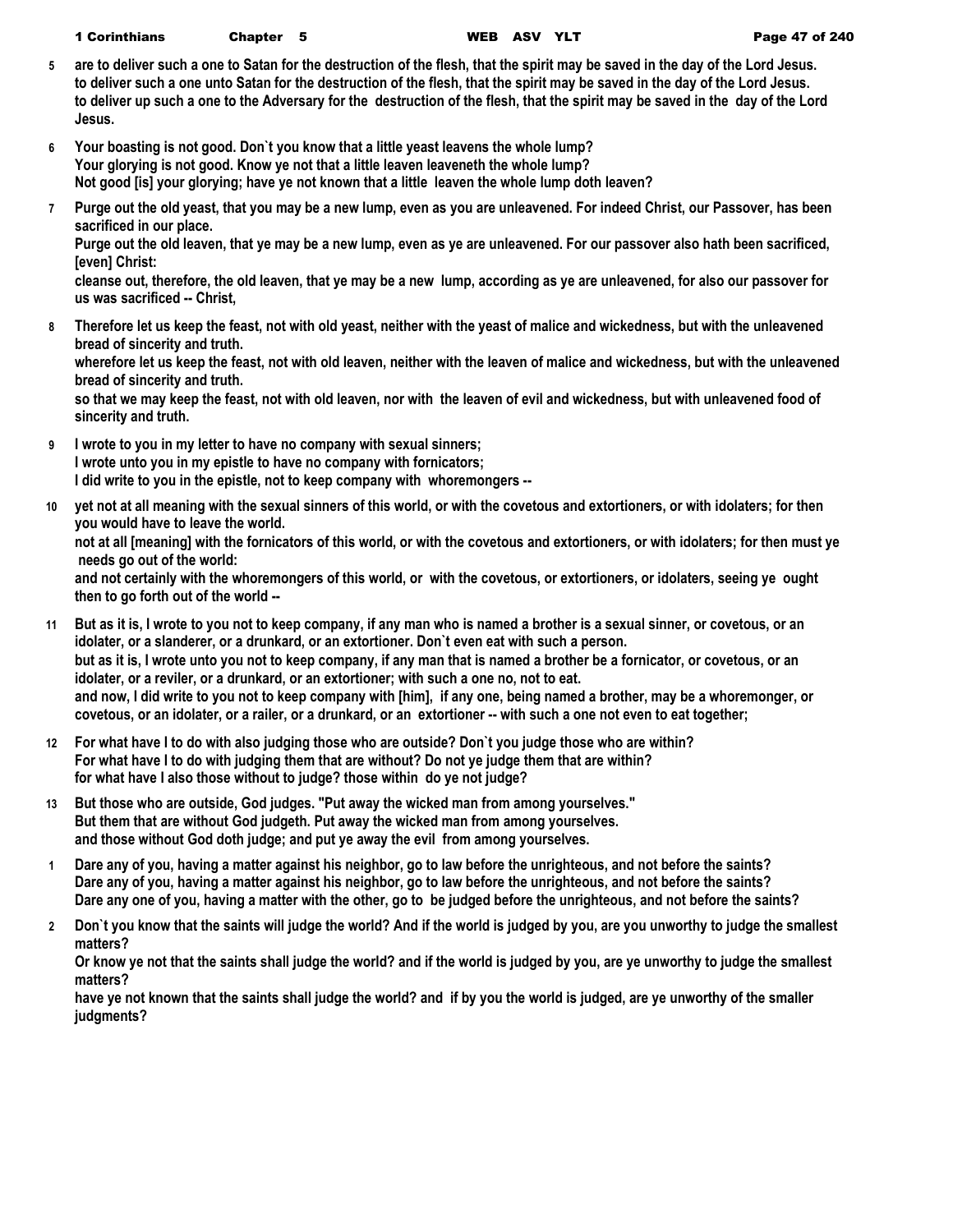- **3 Don`t you know that we will judge angels? How much more, things that pertain to this life? Know ye not that we shall judge angels? how much more, things that pertain to this life? have ye not known that we shall judge messengers? why not then the things of life?**
- **4 If then, you have to judge things pertaining to this life, do you set them to judge who are of no account in the assembly? If then ye have to judge things pertaining to this life, do ye set them to judge who are of no account in the church? of the things of life, indeed, then, if ye may have judgment, those despised in the assembly -- these cause ye to sit;**
- **5 I say this to move you to shame. What, can`t there be one wise man among you who will be able to decide between his brothers;**

**I say [this] to move you to shame. What, cannot there be [found] among you one wise man who shall be able to decide between his brethren,**

**unto your shame I speak: so there is not among you one wise man, not even one, who shall be able to discern in the midst of his brethren!**

- **6 but brother goes to law with brother, and that before unbelievers? but brother goeth to law with brother, and that before unbelievers? but brother with brother doth go to be judged, and this before unbelievers!**
- **7 Therefore it is already altogether a defect in you, that you have lawsuits one with another. Why not rather be wronged? Why not rather be defrauded?**

**Nay, already it is altogether a defect in you, that ye have lawsuits one with another. Why not rather take wrong? why not rather be defrauded?**

**Already, indeed, then, there is altogether a fault among you, that ye have judgments with one another; wherefore do ye not rather suffer injustice? wherefore be ye not rather defrauded?**

- **8 No, but you yourselves do wrong, and defraud, and that against your brothers. Nay, but ye yourselves do wrong, and defraud, and that [your] brethren. but ye -- ye do injustice, and ye defraud, and these -- brethren!**
- **9 Or don`t you know that the unrighteous will not inherit the kingdom of God? Don`t be deceived. Neither the sexually immoral, nor idolaters, nor adulterers, nor male prostitutes, nor homosexuals, Or know ye not that the unrighteous shall not inherit the kingdom of God? Be not deceived: neither fornicators, nor idolaters, nor adulterers, nor effeminate, nor abusers of themselves with men, have ye not known that the unrighteous the reign of God shall not inherit? be not led astray; neither whoremongers, nor idolaters, nor adulterers, nor effeminate, nor sodomites,**
- **10 nor thieves, nor covetous, nor drunkards, nor slanderers, nor extortioners, will inherit the kingdom of God. nor thieves, nor covetous, nor drunkards, nor revilers, nor extortioners, shall inherit the kingdom of God. nor thieves, nor covetous, nor drunkards, nor revilers, nor extortioners, the reign of God shall inherit.**
- **11 Such were some of you, but you were washed. But you were sanctified. But you were justified in the name of the Lord Jesus, and in the Spirit of our God.**

**And such were some of you: but ye were washed, but ye were sanctified, but ye were justified in the name of the Lord Jesus Christ, and in the Spirit of our God.**

**And certain of you were these! but ye were washed, but ye were sanctified, but ye were declared righteous, in the name of the Lord Jesus, and in the Spirit of our God.**

**12 "All things are lawful for me," but not all things are expedient. "All things are lawful for me," but I will not be brought under the power of anything.**

**All things are lawful for me; but not all things are expedient. All things are lawful for me; but I will not be brought under the power of any.**

**All things are lawful to me, but all things are not profitable; all things are lawful to me, but I -- I will not be under authority by any;**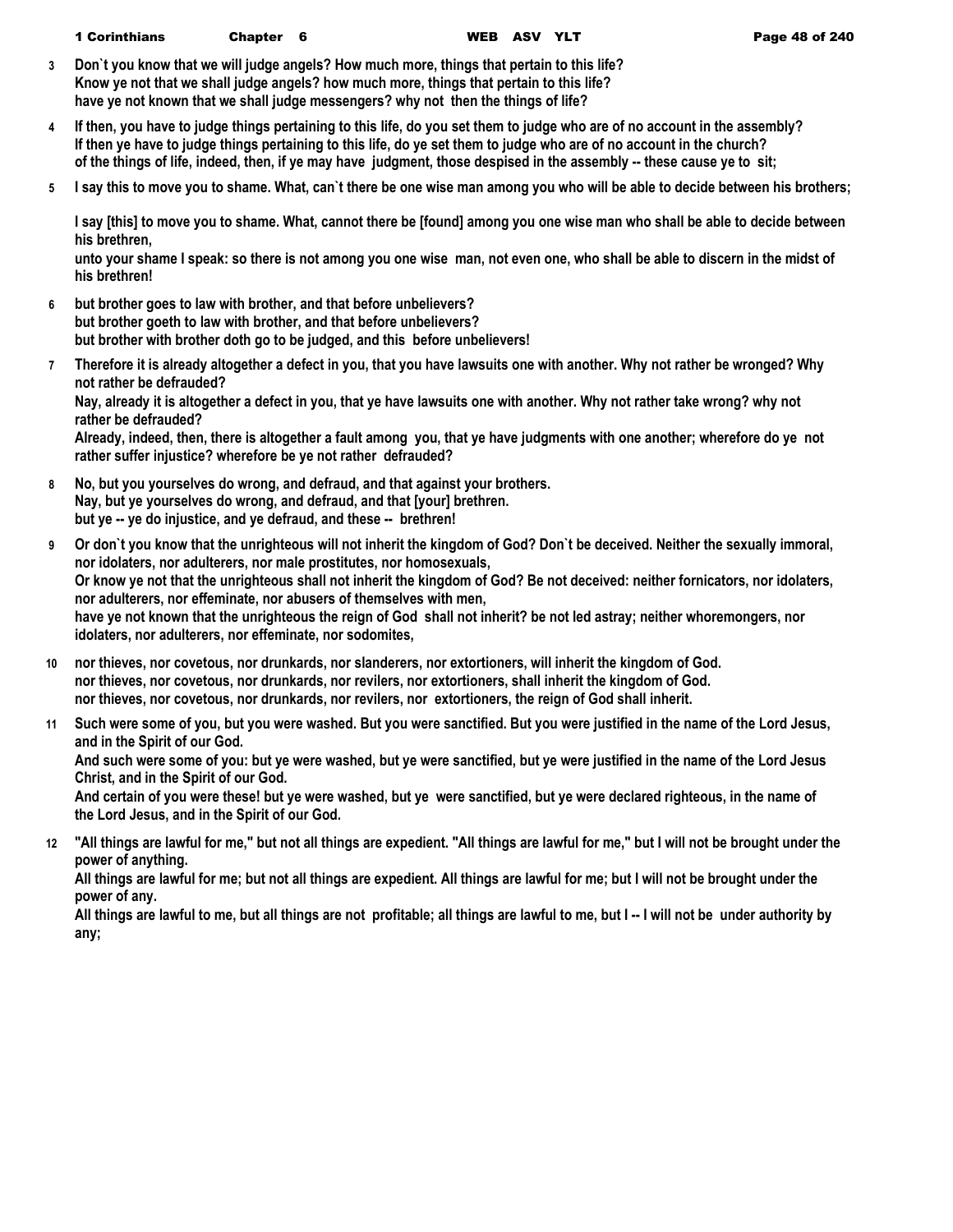**13 "Foods for the belly, and the belly for foods," but God will bring to nothing both it and them. But the body is not for sexual immorality, but for the Lord; and the Lord for the body.**

**Meats for the belly, and the belly for meats: but God shall bring to nought both it and them. But the body is not for fornication, but for the Lord; and the Lord for the body:**

**the meats [are] for the belly, and the belly for the meats. And God both this and these shall make useless; and the body [is] not for whoredom, but for the Lord, and the Lord for the body;**

- **14 Now God raised up the Lord, and will also raise us up by his power. and God both raised the Lord, and will raise up as through his power. and God both the Lord did raise, and us will raise up through His power.**
- **15 Don`t you know that your bodies are members of Christ? Will I then take away the members of Christ, and make them members of a prostitute? Certainly not! Know ye not that your bodies are members of Christ? shall I then take away the members of Christ, and make them members of a harlot? God forbid.**

**Have ye not known that your bodies are members of Christ? having taken, then, the members of the Christ, shall I make [them] members of an harlot? let it be not!**

- **16 Or don`t you know that he who is joined to a prostitute is one body? For, "The two," says he, "will become one flesh." Or know ye not that he that is joined to a harlot is one body? for, The twain, saith he, shall become one flesh.** have ye not known that he who is joined to the harlot is one body? `for they shall be -- saith He -- the two for one flesh.`
- **17 But he who is joined to the Lord is one spirit. But he that is joined unto the Lord is one spirit. And he who is joined to the Lord is one spirit;**
- **18 Flee sexual immorality. "Every sin that a man does is outside the body," but he who commits sexual immorality sins against his own body.**

**Flee fornication. Every sin that a man doeth is without the body; but he that committeth fornication sinneth against his own body.**

**flee the whoredom; every sin -- whatever a man may commit -- is without the body, and he who is committing whoredom, against his own body doth sin.**

**19 Or don`t you know that your body is a temple of the Holy Spirit which is in you, which you have from God? You are not your own,**

**Or know ye not that your body is a temple of the Holy Spirit which is in you, which ye have from God? and ye are not your own; Have ye not known that your body is a sanctuary of the Holy Spirit in you, which ye have from God? and ye are not your own,**

- **20 for you were bought with a price. Therefore glorify God in your body and in your spirit, which are God`s. for ye were bought with a price: glorify God therefore in your body. for ye were bought with a price; glorify, then, God in your body and in your spirit, which are God`s.**
- **1 Now concerning the things about which you wrote to me. It is good for a man not to touch a woman. Now concerning the things whereof ye wrote: It is good for a man not to touch a woman. And concerning the things of which ye wrote to me: good [it is] for a man not to touch a woman,**
- **2 But, because of sexual sins, let each man have his own wife, and let each woman have her own husband. But, because of fornications, let each man have his own wife, and let each woman have her own husband. and because of the whoredom let each man have his own wife, and let each woman have her proper husband;**
- **3 Let the husband render to the wife her due, and likewise also the wife to the husband. Let the husband render unto the wife her due: and likewise also the wife unto the husband. to the wife let the husband the due benevolence render, and in like manner also the wife to the husband;**
- **4 The wife doesn`t have authority over her own body, but the husband. Likewise also the husband doesn`t have power over his own body, but the wife.**

**The wife hath not power over her own body, but the husband: and likewise also the husband hath not power over his own body, but the wife.**

**the wife over her own body hath not authority, but the husband; and, in like manner also, the husband over his own body hath not authority, but the wife.**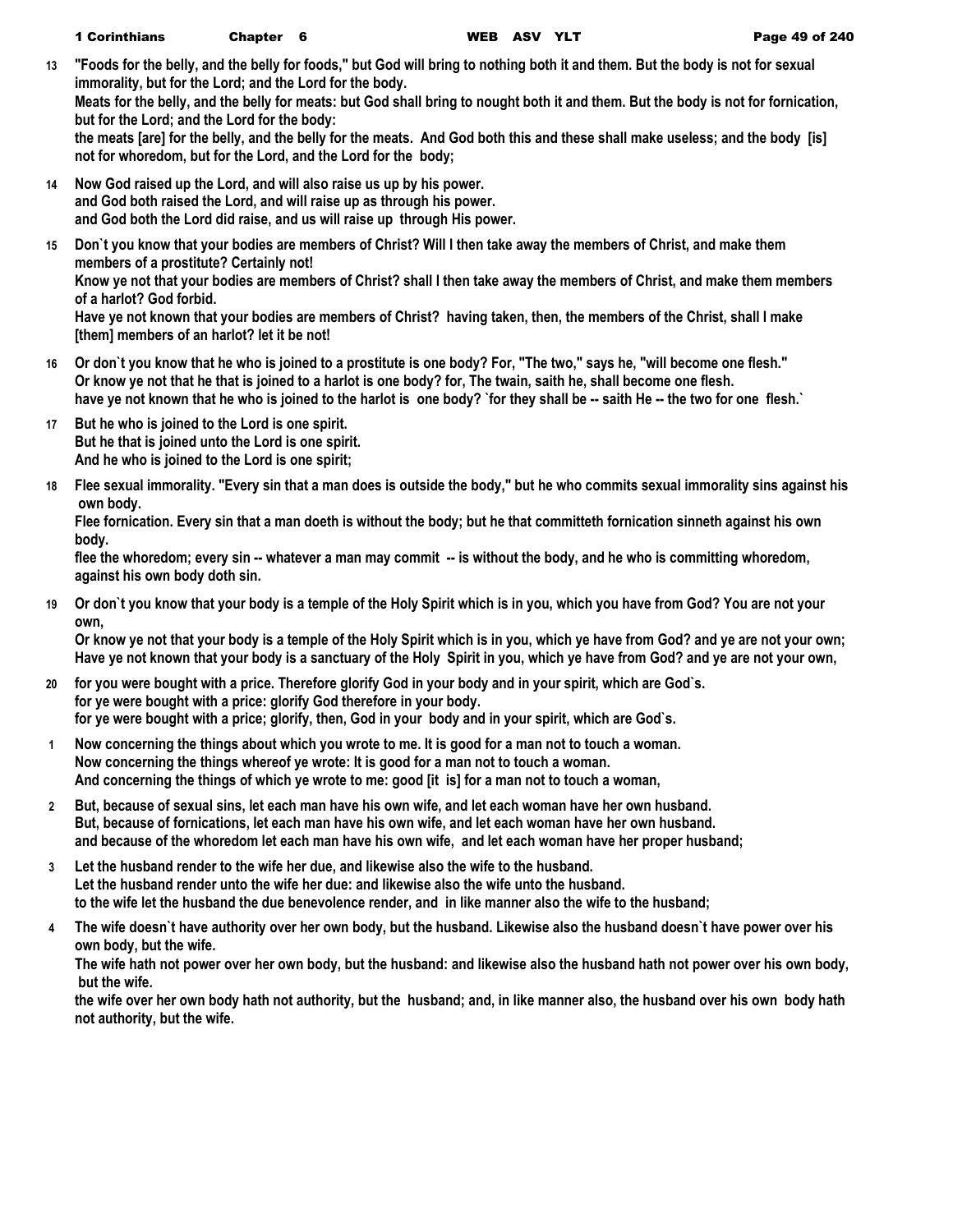- **5 Don`t defraud one another, unless it is by consent for a season, that you may give yourselves to fasting and prayer, and may be together again, that Satan doesn`t tempt you because of your lack of self-control. Defraud ye not one the other, except it be by consent for a season, that ye may give yourselves unto prayer, and may be together again, that Satan tempt you not because of your incontinency. Defraud not one another, except by consent for a time, that ye may be free for fasting and prayer, and again may come together, that the Adversary may not tempt you because of your incontinence;**
- **6 But this I say by way of concession, not of commandment. But this I say by way of concession, not of commandment. and this I say by way of concurrence -- not of command,**
- **7 Yet I wish that all men were like me. However each man has his own gift from God, one of this kind, and another of that kind. Yet I would that all men were even as I myself. Howbeit each man hath his own gift from God, one after this manner, and another after that.**

**for I wish all men to be even as I myself [am]; but each his own gift hath of God, one indeed thus, and one thus.**

- **8 But I say to the unmarried and to widows, it is good for them if they remain even as I am. But I say to the unmarried and to widows, It is good for them if they abide even as I. And I say to the unmarried and to the widows: it is good for them if they may remain even as I [am];**
- **9 But if they don`t have self-control, let them marry. For it`s better to marry than to burn. But if they have not continency, let them marry: for it is better to marry than to burn. and if they have not continence -- let them marry, for it is better to marry than to burn;**
- **10 But to the married I command -- not I, but the Lord -- that the wife not leave her husband But unto the married I give charge, [yea] not I, but the Lord, That the wife depart not from her husband and to the married I announce -- not I, but the Lord -- let not a wife separate from a husband:**
- **11 (but if she departs, let her remain unmarried, or else be reconciled to her husband), and that the husband not leave his wife. (but should she depart, let her remain unmarried, or else be reconciled to her husband); and that the husband leave not his but and if she may separate, let her remain unmarried, or to the husband let her be reconciled, and let not a husband send away a wife.**
- **12 But to the rest I -- not the Lord -- say, if any brother has an unbelieving wife, and she is content to live with him, let him not leave her.**

**But to the rest say I, not the Lord: If any brother hath an unbelieving wife, and she is content to dwell with him, let him not leave her.**

**And to the rest I speak -- not the Lord -- if any brother hath a wife unbelieving, and she is pleased to dwell with him, let him not send her away;**

- **13 The woman who has an unbelieving husband, and he is content to live with her, let her not leave her husband. And the woman that hath an unbelieving husband, and he is content to dwell with her, let her not leave her husband. and a woman who hath a husband unbelieving, and he is pleased to dwell with her, let her not send him away;**
- **14 For the unbelieving husband is sanctified in the wife, and the unbelieving wife is sanctified in the husband. Otherwise your children would be unclean, but now are they holy.**

**For the unbelieving husband is sanctified in the wife, and the unbelieving wife is sanctified in the brother: else were your children unclean; but now are they holy.**

**for the unbelieving husband hath been sanctified in the wife, and the unbelieving wife hath been sanctified in the husband; otherwise your children are unclean, but now they are holy.**

**15 Yet if the unbeliever departs, let there be separation. The brother or the sister is not under bondage in such cases, but God has called us in peace.**

**Yet if the unbelieving departeth, let him depart: the brother or the sister is not under bondage in such [cases]: but God hath called us in peace.**

**And, if the unbelieving doth separate himself -- let him separate himself: the brother or the sister is not under servitude in such [cases], and in peace hath God called us;**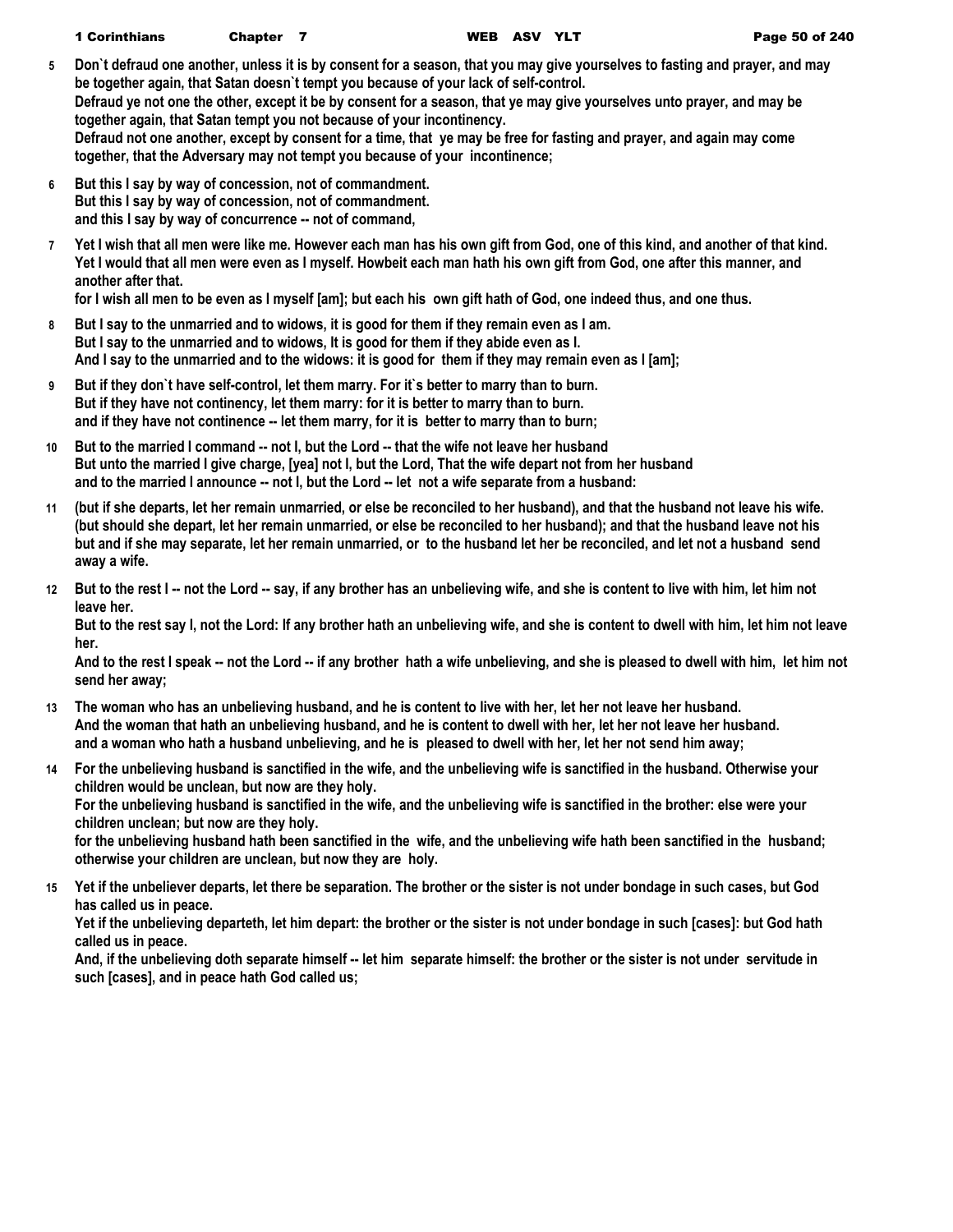**16 For how do you know, wife, whether you will save your husband? Or how do you know, husband, whether you will save your wife?**

**For how knowest thou, O wife, whether thou shalt save thy husband? Or how knowest thou, O husband, whether thou shalt save thy wife?**

**for what, hast thou known, O wife, whether the husband thou shalt save? or what, hast thou known, O husband, whether the wife thou shalt save?**

- **17 Only, as the Lord has distributed to each man, as God has called each, so let him walk. So I command in all the assemblies. Only, as the Lord hath distributed to each man, as God hath called each, so let him walk. And so ordain I in all the churches. if not, as God did distribute to each, as the Lord hath called each -- so let him walk; and thus in all the assemblies do I direct:**
- **18 Was anyone called being circumcised? Let him not become uncircumcised. Has any been called in uncircumcision? Let him not be circumcised.**

**Was any man called being circumcised? Let him not become uncircumcised. Hath any been called in uncircumcision? Let him not be circumcised.**

**being circumcised -- was any one called? let him not become uncircumcised; in uncircumcision was any one called? let him not be circumcised;**

- **19 Circumcision is nothing, and uncircumcision is nothing, but the keeping of the commandments of God. Circumcision is nothing, and uncircumcision is nothing; but the keeping of the commandments of God. the circumcision is nothing, and the uncircumcision is nothing -- but a keeping of the commands of God.**
- **20 Let each man stay in that calling in which he was called. Let each man abide in that calling wherein he was called. Each in the calling in which he was called -- in this let him remain;**
- **21 Were you called being a bondservant? Don`t let that bother you, but if you get an opportunity to become free, use it. Wast thou called being a bondservant? Care not for it: nay, even if thou canst become free, use [it] rather. a servant -- wast thou called? be not anxious; but if also thou art able to become free -- use [it] rather;**
- **22 For he who was called in the Lord being a bondservant is the Lord`s free man. Likewise he who was called being free is Christ`s bondservant.**

**For he that was called in the Lord being a bondservant, is the Lord`s freedman: likewise he that was called being free, is Christ`s bondservant.**

for he who [is] in the Lord -- having been called a servant -- is the Lord`s freedman: in like manner also he the freeman, **having been called, is servant of Christ:**

- **23 You were bought with a price. Don`t become bondservants of men. Ye were bought with a price; become not bondservants of men. with a price ye were bought, become not servants of men;**
- **24 Brothers, let each man, in whatever condition he was called, stay in that condition with God. Brethren, let each man, wherein he was called, therein abide with God. each, in that in which he was called, brethren, in this let him remain with God.**
- **25 Now concerning virgins, I have no commandment from the Lord, but I give my judgment as one who has obtained mercy from the Lord to be trustworthy. Now concerning virgins I have no commandment of the Lord: but I give my judgment, as one that hath obtained mercy of the**

**Lord to be trustworthy.**

**And concerning the virgins, a command of the Lord I have not; and I give judgment as having obtained kindness from the Lord to be faithful:**

- **26 I think that it is good therefore, because of the distress that is on us, that it is good for a man to be as he is. I think therefore that this is good by reason of the distress that is upon us, [namely,] that it is good for a man to be as he is. I suppose, therefore, this to be good because of the present necessity, that [it is] good for a man that the matter be thus: --**
- **27 Are you bound to a wife? Don`t seek to be freed. Are you free from a wife? Don`t seek a wife. Art thou bound unto a wife? Seek not to be loosed. Art thou loosed from a wife? Seek not a wife. Hast thou been bound to a wife? seek not to be loosed; hast thou been loosed from a wife? seek not a wife.**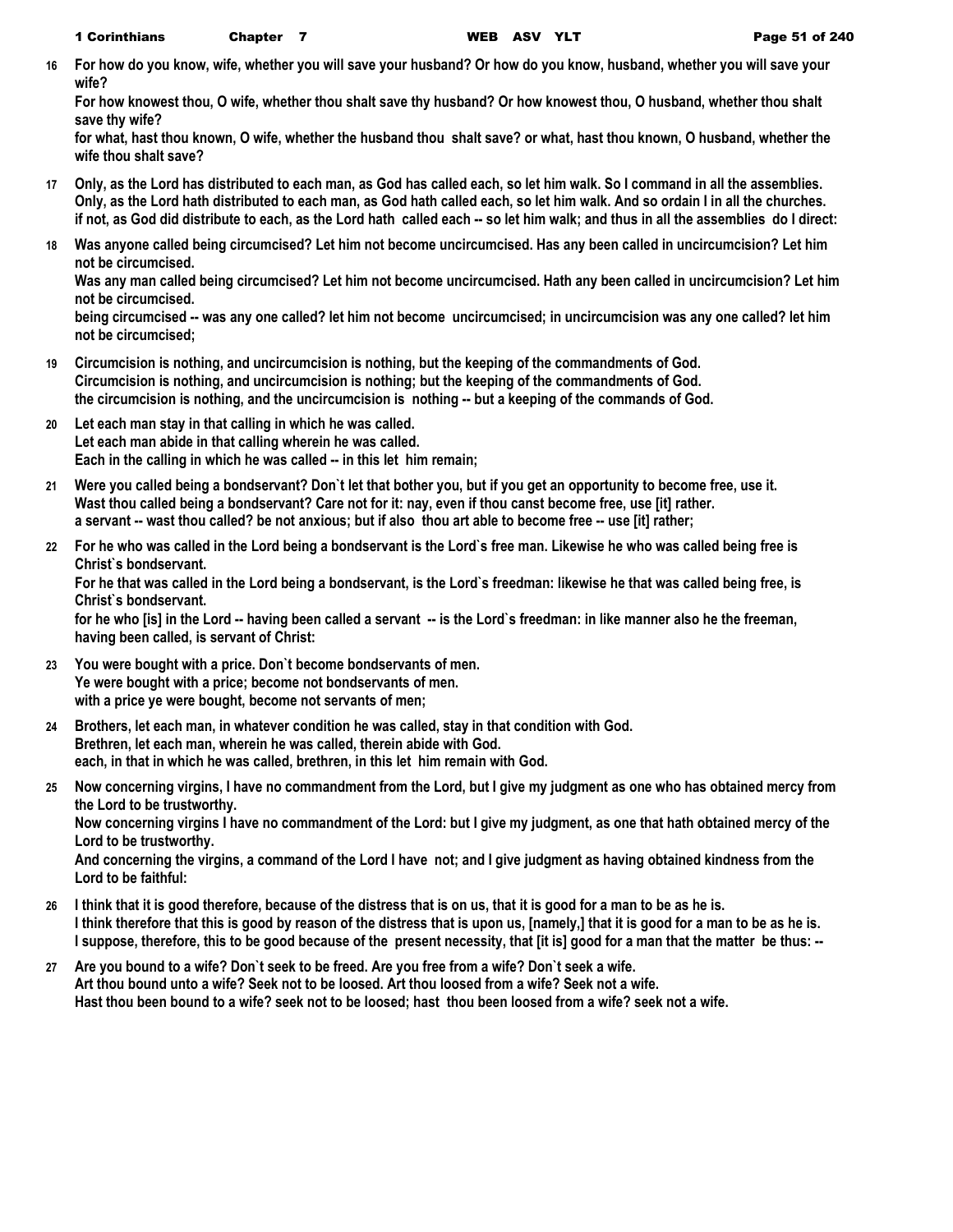**28 But if you marry, you have not sinned. If a virgin marries, she has not sinned. Yet such will have oppression in the flesh, and I want to spare you.**

**But shouldest thou marry, thou hast not sinned; and if a virgin marry, she hath not sinned. Yet such shall have tribulation in the flesh: and I would spare you.**

**But and if thou mayest marry, thou didst not sin; and if the virgin may marry, she did not sin; and such shall have tribulation in the flesh: and I spare you.**

- **29 But I say this, brothers: the time is short, that from now on, both those who have wives may be as though they had none; But this I say, brethren, the time is shortened, that henceforth both those that have wives may be as though they had none; And this I say, brethren, the time henceforth is having been shortened -- that both those having wives may be as not having;**
- **30 and those who weep, as though they didn`t weep; and those who rejoice, as though they didn`t rejoice; and those who buy, as though they didn`t possess;**

**and those that weep, as though they wept not; and those that rejoice, as though they rejoiced not; and those that buy, as though they possessed not;**

**and those weeping, as not weeping; and those rejoicing, as not rejoicing; and those buying, as not possessing;**

- **31 and those who use the world, as not using it to the fullest. For the mode of this world passes away. and those that use the world, as not using it to the full: for the fashion of this world passeth away. and those using this world, as not using [it] up; for passing away is the fashion of this world.**
- **32 But I desire to have you to be free from cares. He who is unmarried is concerned for the things of the Lord, how he may please the Lord;**

**But I would have you to be free from cares. He that is unmarried is careful for the things of the Lord, how he may please the Lord:**

**And I wish you to be without anxiety; the unmarried is anxious for the things of the Lord, how he shall please the Lord;**

- **33 but he who is married is concerned about the things of the world, how he may please his wife. but he that is married is careful for the things of the world, how he may please his wife, and the married is anxious for the things of the world, how he shall please the wife.**
- **34 There is also a difference between a wife and a virgin. The unmarried woman cares about the things of the Lord, that she may be holy both in body and in spirit. But she who is married cares about the things of the world -- how she may please her husband.**

**and is divided. [So] also the woman that is unmarried and the virgin is careful for the things of the Lord, that she may be holy both in body and in spirit: but she that is married is careful for the things of the world, how she may please her husband. The wife and the virgin have been distinguished: the unmarried is anxious for the things of the Lord, that she may be holy both in body and in spirit, and the married is anxious for the things of the world, how she shall please the husband.**

**35 This I say for your own profit; not that I may throw a snare on you, but for that which is appropriate, and that you may attend to the Lord without distraction.**

**And this I say for your own profit; not that I may cast a snare upon you, but for that which is seemly, and that ye may attend upon the Lord without distraction.**

**And this for your own profit I say: not that I may cast a noose upon you, but for the seemliness and devotedness to the Lord, undistractedly,**

**36 But if any man thinks that he is behaving inappropriately toward his virgin, if she is past the flower of her age, and if need so requires, let him do what he desires. He doesn`t sin. Let them marry.**

**But if any man thinketh that he behaveth himself unseemly toward his virgin [daughter], if she be past the flower of her age, and if need so requireth, let him do what he will; he sinneth not; let them marry.**

**and if any one doth think [it] to be unseemly to his virgin, if she may be beyond the bloom of age, and it ought so to be, what he willeth let him do; he doth not sin -- let him marry.**

**37 But he who stands steadfast in his heart, having no necessity, but has power over his own heart, to keep his own virgin, will do well.**

**But he that standeth stedfast in his heart, having no necessity, but hath power as touching in his own heart, to keep his own virgin [daughter], shall do well.**

**And he who hath stood stedfast in the heart -- not having necessity -- and hath authority over his own will, and this he hath determined in his heart -- to keep his own virgin -- doth well;**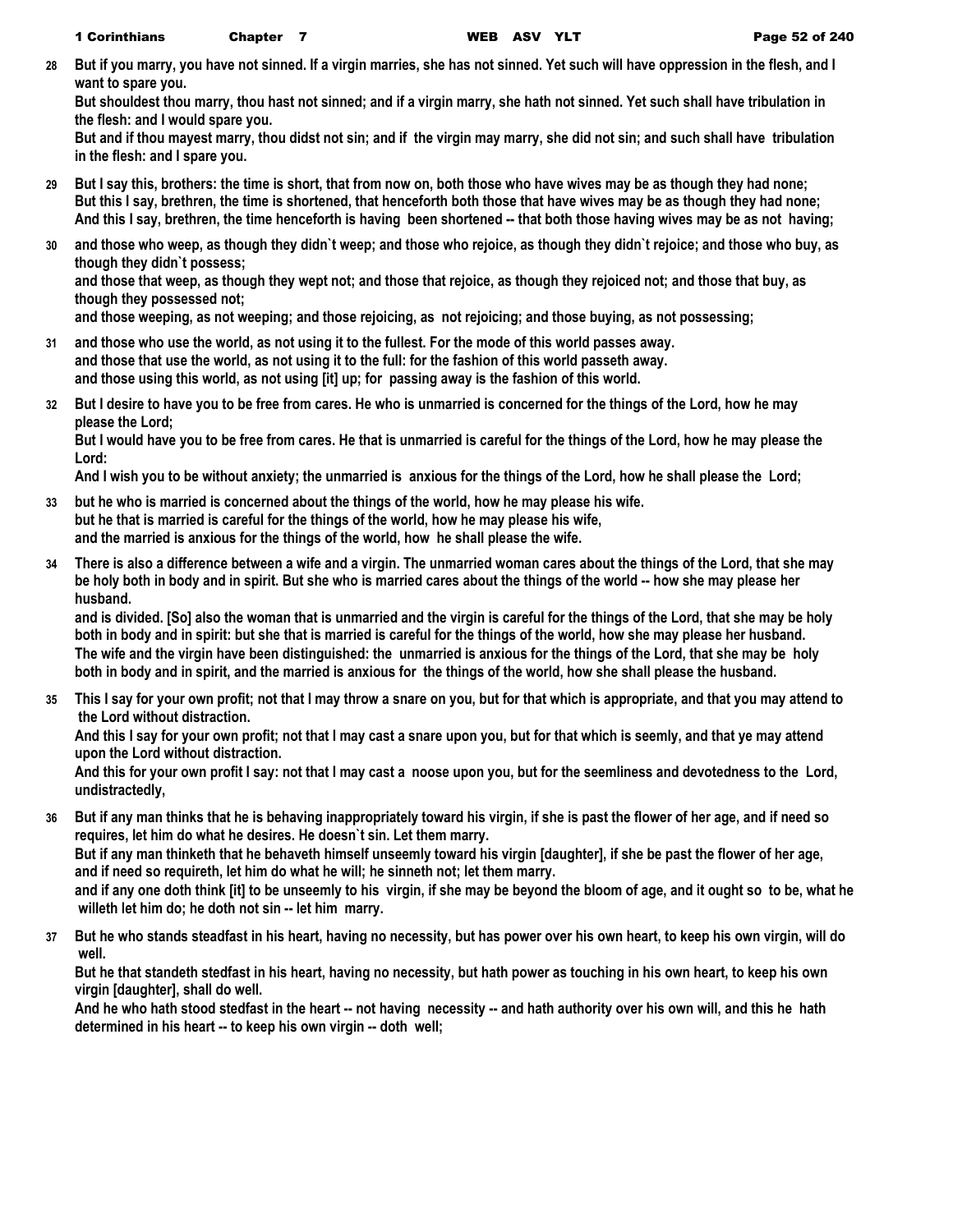**38 So then both he who gives his own virgin in marriage does well, and he who doesn`t give her in marriage will do better. So then both he that giveth his own virgin [daughter] in marriage doeth well; and he that giveth her not in marriage shall do better.**

**so that both he who is giving in marriage doth well, and he who is not giving in marriage doth better.**

**39 A wife is bound by law for so long time as her husband lives; but if the husband is dead, she is free to be married to whoever she desires, only in the Lord.**

**A wife is bound for so long time as her husband liveth; but if the husband be dead, she is free to be married to whom she will; only in the Lord.**

**A wife hath been bound by law as long time as her husband may live, and if her husband may sleep, she is free to be married to whom she will -- only in the Lord;**

- **40 But she is happier if she stays as she is, in my judgment, and I think that I also have God`s Spirit. But she is happier if she abide as she is, after my judgment: and I think that I also have the Spirit of God. and she is happier if she may so remain -- according to my judgment; and I think I also have the Spirit of God.**
- **1 Now concerning things sacrificed to idols: We know that we all have knowledge. Knowledge puffs up, but love builds up. Now concerning things sacrificed to idols: We know that we all have knowledge. Knowledge puffeth up, but love edifieth. And concerning the things sacrificed to idols, we have known that we all have knowledge: knowledge puffeth up, but love buildeth up;**
- **2 But if anyone thinks that he knows anything, he doesn`t yet know as he ought to know. If any man thinketh that he knoweth anything, he knoweth not yet as he ought to know; and if any one doth think to know anything, he hath not yet known anything according as it behoveth [him] to know;**
- **3 But if anyone loves God, the same is known by him. but if any man loveth God, the same is known by him. and if any one doth love God, this one hath been known by Him.**
- **4 Therefore concerning the eating of things sacrificed to idols, we know that no idol is anything in the world, and that there is no other God but one.**

**Concerning therefore the eating of things sacrificed to idols, we know that no idol is [anything] in the world, and that there is no God but one.**

**Concerning the eating then of the things sacrificed to idols, we have known that an idol [is] nothing in the world, and that there is no other God except one;**

**5 For though there are things that are called "gods," whether in the heavens or on earth; as there are many "gods" and many "lords;"**

**For though there be that are called gods, whether in heaven or on earth; as there are gods many, and lords many; for even if there are those called gods, whether in heaven, whether upon earth -- as there are gods many and lords many --**

**6 yet to us there is one God, the Father, of whom are all things, and we to him; and one Lord, Jesus Christ, through whom are all things, and we through him.**

**yet to us there is one God, the Father, of whom are all things, and we unto him; and one Lord, Jesus Christ, through whom are all things, and we through him.**

**yet to us [is] one God, the Father, of whom [are] the all things, and we to Him; and one Lord, Jesus Christ, through whom [are] the all things, and we through Him;**

**7 However, that knowledge isn`t in all men. But some, being used until now to the idol, eat as of a thing sacrificed to an idol, and their conscience, being weak, is defiled. Howbeit there is not in all men that knowledge: but some, being used until now to the idol, eat as [of] a thing sacrificed to an** 

**idol; and their conscience being weak is defiled.**

**but not in all men [is] the knowledge, and certain with conscience of the idol, till now, as a thing sacrificed to an idol do eat [it], and their conscience, being weak, is defiled.**

**8 But food will not commend us to God. For neither, if we don`t eat, are we the worse; nor, if we eat, are we the better. But food will not commend us to God: neither, if we eat not, are we the worse; nor, if we eat, are we the better. But victuals do not commend us to God, for neither if we may eat are we in advance; nor if we may not eat, are we behind;**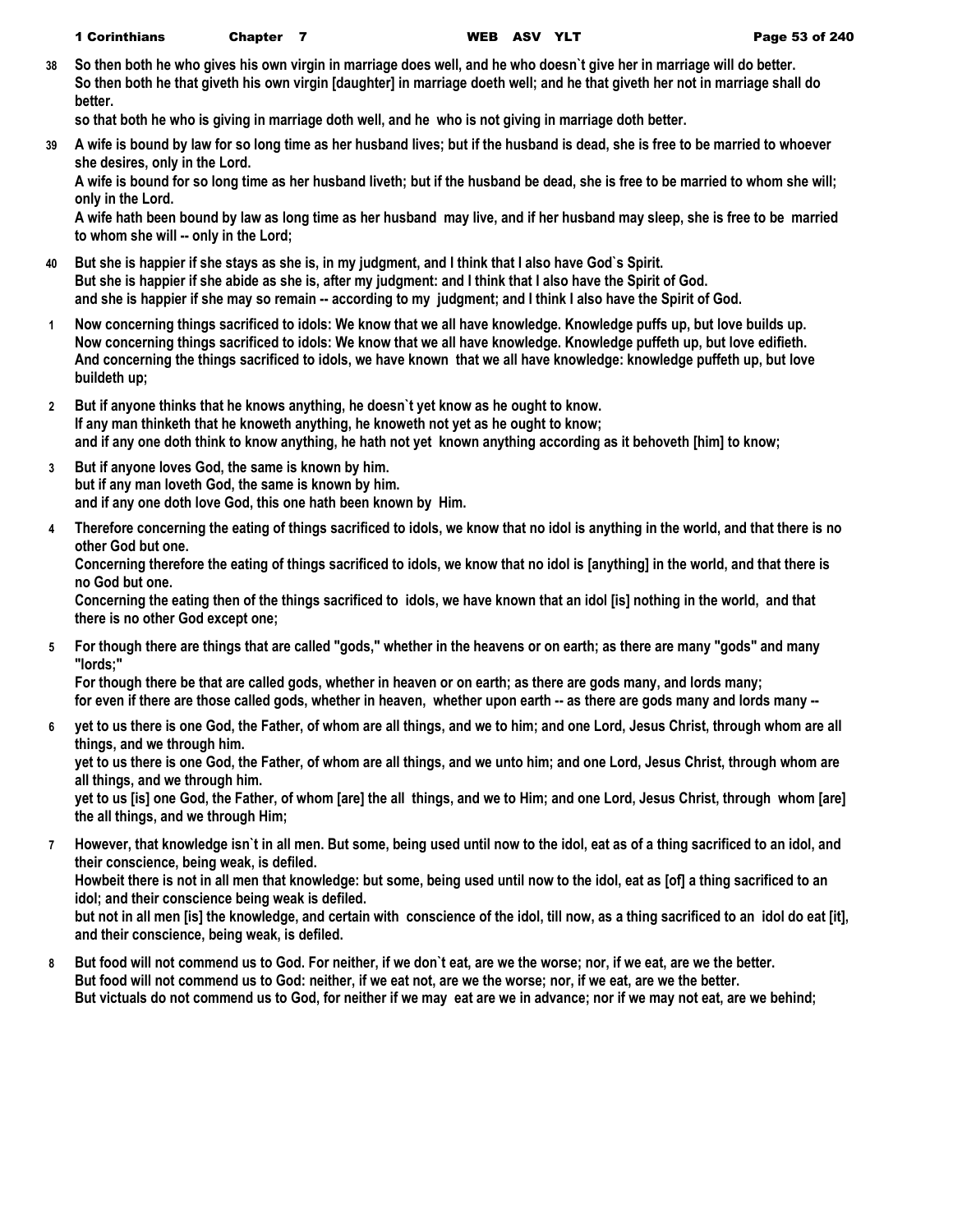- **9 But be careful that by any means this liberty of yours doesn`t become a stumbling block to the weak. But take heed lest by any means this liberty of yours become a stumblingblock to the weak. but see, lest this privilege of yours may become a stumbling-block to the infirm,**
- **10 For if a man sees you who have knowledge sitting in an idol`s temple, won`t his conscience, if he is weak, be emboldened to eat things sacrificed to idols?**

**For if a man see thee who hast knowledge sitting at meat in an idol`s temple, will not his conscience, if he is weak, be emboldened to eat things sacrificed to idols?**

**for if any one may see thee that hast knowledge in an idol`s temple reclining at meat -- shall not his conscience -- he being infirm -- be emboldened to eat the things sacrificed to idols,**

- **11 And through your knowledge, he who is weak perishes, the brother for whose sake Christ died. For through thy knowledge he that is weak perisheth, the brother for whose sake Christ died. and the brother who is infirm shall perish by thy knowledge, because of whom Christ died?**
- **12 Thus, sinning against the brothers, and wounding their conscience when it is weak, you sin against Christ. And thus, sinning against the brethren, and wounding their conscience when it is weak, ye sin against Christ. and thus sinning in regard to the brethren, and smiting their weak conscience -- in regard to Christ ye sin;**
- **13 Therefore, if food causes my brother to stumble, I will eat no meat forevermore, that I don`t cause my brother to stumble. Wherefore, if meat causeth my brother to stumble, I will eat no flesh for evermore, that I cause not my brother to stumble. wherefore, if victuals cause my brother to stumble, I may eat no flesh -- to the age -- that my brother I may not cause to stumble.**
- **1 Am I not free? Am I not an apostle? Haven`t I seen Jesus Christ, our Lord? Aren`t you my work in the Lord? Am I not free? Am I not an apostle? Have I not seen Jesus our Lord? Are not ye my work in the Lord? Am not I an apostle? am not I free? Jesus Christ our Lord have I not seen? my work are not ye in the Lord?**
- **2 If to others I am not an apostle, yet at least I am to you; for you are the seal of my apostleship in the Lord. If to others I am not an apostle, yet at least I am to you; for the seal of mine apostleship are ye in the Lord. if to others I am not an apostle -- yet doubtless to you I am; for the seal of my apostleship are ye in the Lord.**
- **3 My defense to those who examine me is this. My defence to them that examine me is this. My defence to those who examine me in this;**
- **4 Have we no right to eat and to drink? Have we no right to eat and to drink? have we not authority to eat and to drink?**
- **5 Have we no right to take along a wife who is a believer, even as the rest of the apostles, and the brothers of the Lord, and Cephas?**

**Have we no right to lead about a wife that is a believer, even as the rest of the apostles, and the brethren of the Lord, and Cephas?**

**have we not authority a sister -- a wife -- to lead about, as also the other apostles, and the brethren of the Lord, and Cephas?**

- **6 Or have only Barnabas and I no right to not work? Or I only and Barnabas, have we not a right to forbear working? or only I and Barnabas, have we not authority -- not to work?**
- **7 What soldier ever serves at his own expense? Who plants a vineyard, and doesn`t eat of its fruit? Or who feeds a flock, and doesn`t drink from the flock`s milk?**

**What soldier ever serveth at his own charges? who planteth a vineyard, and eateth not the fruit thereof? Or who feedeth a flock, and eateth not of the milk of the flock?**

**who doth serve as a soldier at his own charges at any time? who doth plant a vineyard, and of its fruit doth not eat? or who doth feed a flock, and of the milk of the flock doth not eat?**

**8 Do I speak these things according to the ways of men? Or doesn`t the law also say the same thing? Do I speak these things after the manner of men? or saith not the law also the same? According to man do I speak these things? or doth not also the law say these things?**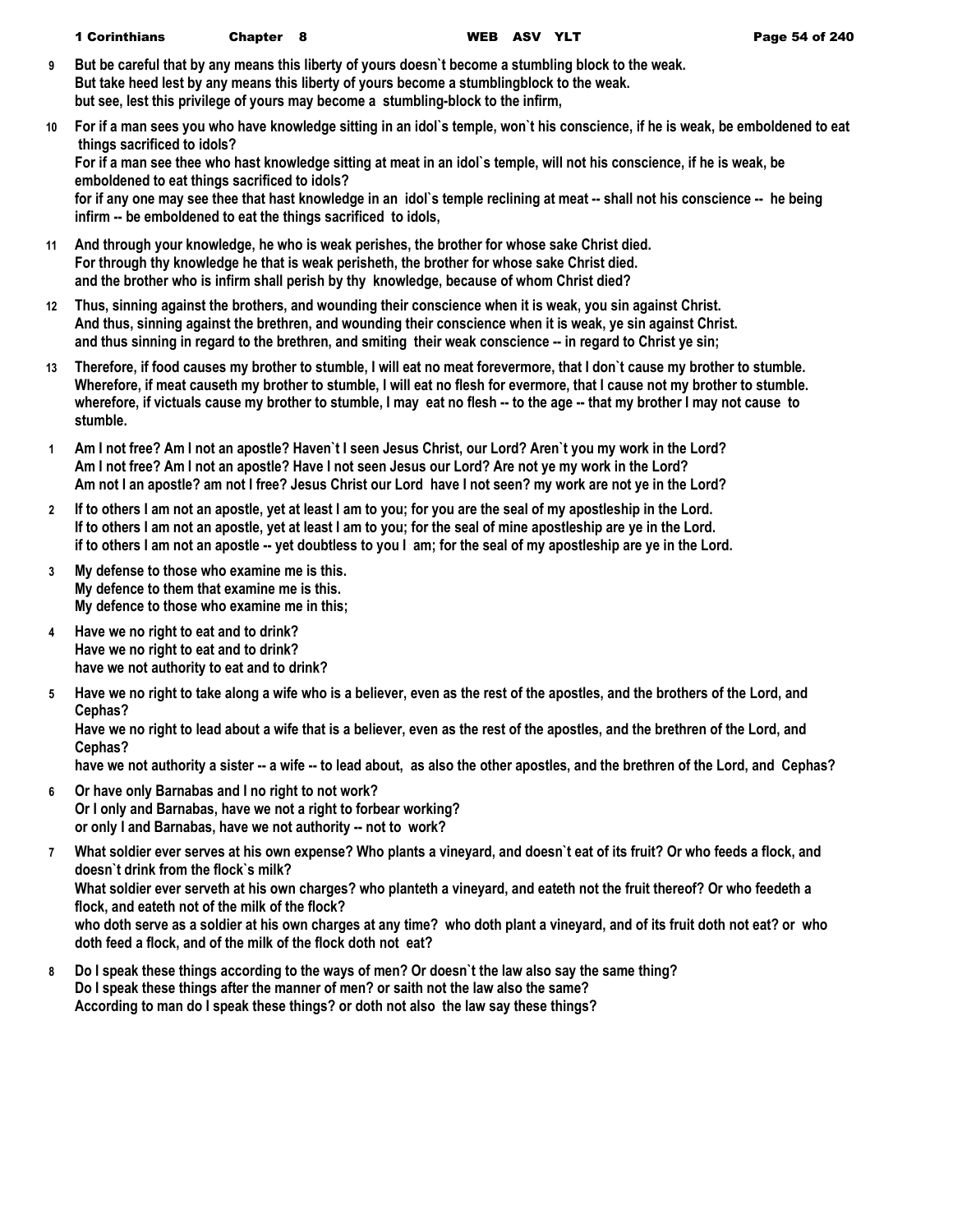| 1 Corinthians | Š<br>Chapter |
|---------------|--------------|
|---------------|--------------|

**9 For it is written in the law of Moses, "You shall not muzzle the ox when he treads out the corn." Is it for the oxen that God cares, For it is written in the law of Moses, Thou shalt not muzzle the ox when he treadeth out the corn. Is it for the oxen that God careth,**

**for in the law of Moses it hath been written, `thou shalt not muzzle an ox treading out corn;` for the oxen doth God care?**

**10 or does he say it assuredly for our sake? Yes, for our sake it was written, because he who plows ought to plow in hope, and he who threshes in hope should partake of his hope. or saith he it assuredly for our sake? Yea, for our sake it was written: because he that ploweth ought to plow in hope, and he that thresheth, [to thresh] in hope of partaking.**

**or because of us by all means doth He say [it]? yes, because of us it was written, because in hope ought the plower to plow, and he who is treading [ought] of his hope to partake in hope.**

- **11 If we sowed to you spiritual things, is it a great thing if we reap your fleshly things? If we sowed unto you spiritual things, is it a great matter if we shall reap your carnal things? If we to you the spiritual things did sow -- great [is it] if we your fleshly things do reap?**
- **12 If others partake of this right over you, don`t we yet more? Nevertheless we did not use this right, but we bear all things, that we may cause no hindrance to the gospel of Christ. If others partake of [this] right over you, do not we yet more? Nevertheless we did not use this right; but we bear all things, that we may cause no hindrance to the gospel of Christ.**

**if others do partake of the authority over you -- not we more? but we did not use this authority, but all things we bear, that we may give no hindrance to the good news of the Christ.**

**13 Don`t you know that those who serve around sacred things eat from the things of the temple, and those who wait on the altar have their portion with the altar?**

**Know ye not that they that minister about sacred things eat [of] the things of the temple, [and] they that wait upon the altar have their portion with the altar?**

**Have ye not known that those working about the things of the temple -- of the temple do eat, and those waiting at the altar - with the altar are partakers?**

- **14 Even so did the Lord ordain that those who proclaim the gospel should live from the gospel. Even so did the Lord ordain that they that proclaim the gospel should live of the gospel. so also did the Lord direct to those proclaiming the good news: of the good news to live.**
- **15 But I have used none of these things, and I don`t write these things that it may be done so in my case; for I would rather die, than that anyone should make my boasting void.**

**But I have used none of these things: and I write not these things that it may be so done in my case; for [it were] good for me rather to die, than that any man should make my glorifying void.**

**And I have used none of these things; neither did I write these things that it may be so done in my case, for [it is] good for me rather to die, than that any one may make my glorying void;**

**16 For if I preach the gospel, I have nothing to boast about; for necessity is laid on me; but woe is to me, if I don`t preach the gospel.**

**For if I preach the gospel, I have nothing to glory of; for necessity is laid upon me; for woe is unto me, if I preach not the gospel. for if I may proclaim good news, it is no glorying for me, for necessity is laid upon me, and wo is to me if I may not proclaim good news;**

- **17 For if I do this of my own will, I have a reward. But if not of my own will, I have a stewardship entrusted to me. For if I do this of mine own will, I have a reward: but if not of mine own will, I have a stewardship intrusted to me. for if willing I do this, I have a reward; and if unwillingly -- with a stewardship I have been entrusted!**
- **18 What then is my reward? That, when I preach the gospel, I may present the gospel of Christ without charge, so as not to abuse my authority in the gospel.**

**What then is my reward? That, when I preach the gospel, I may make the gospel without charge, so as not to use to the full my right in the gospel.**

**What, then, is my reward? -- that proclaiming good news, without charge I shall make the good news of the Christ, not to abuse my authority in the good news;**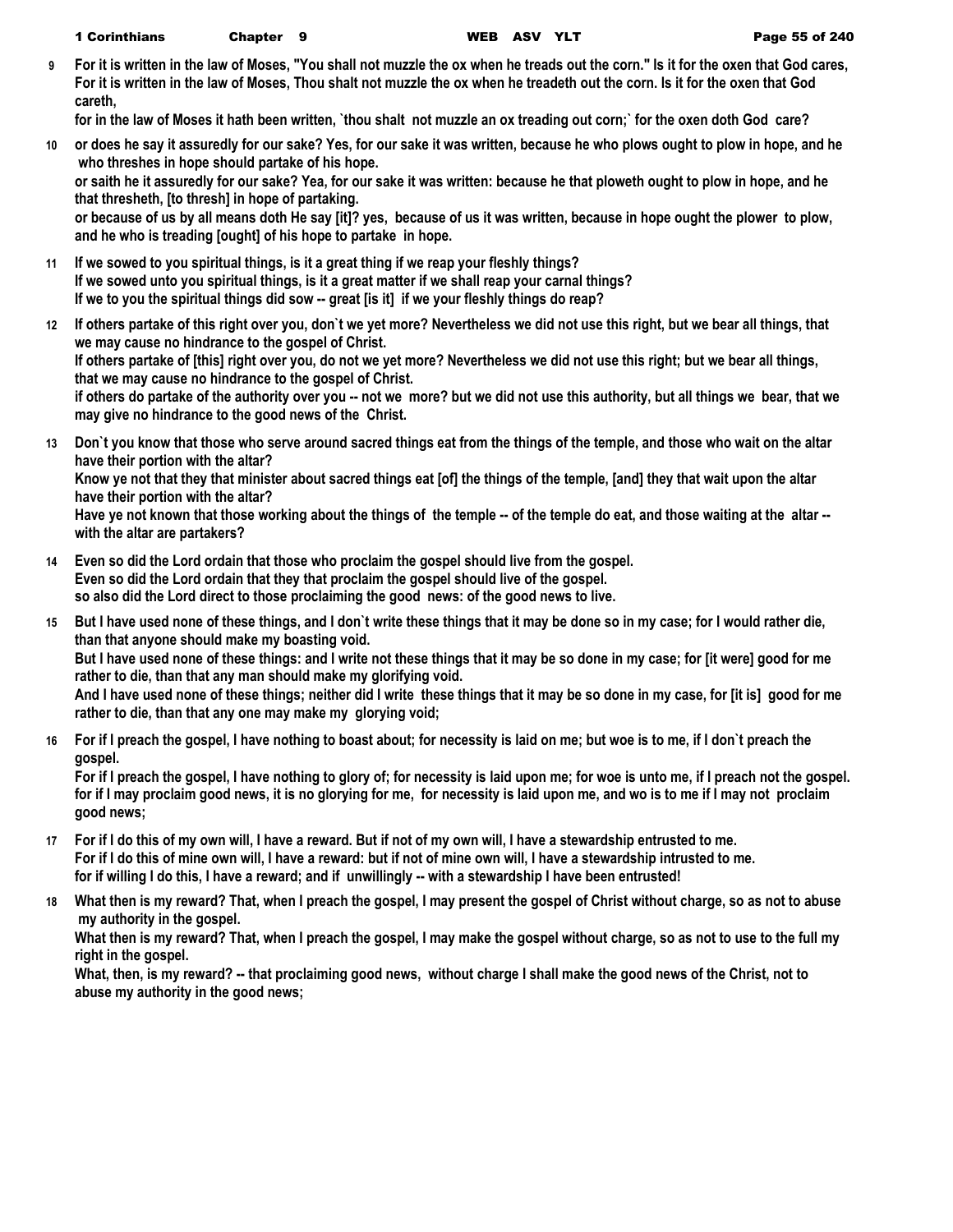- **19 For though I was free from all, I brought myself under bondage to all, that I might gain the more. For though I was free from all [men,] I brought myself under bondage to all, that I might gain the more. for being free from all men, to all men I made myself servant, that the more I might gain;**
- **20 To the Jews I became as a Jew, that I might gain Jews; to those who are under the law, as under the law, that I might gain those who are under the law;**

**And to the Jews I became as a Jew, that I might gain Jews; to them that are under the law, as under the law, not being myself under the law, that I might gain them that are under the law;**

**and I became to the Jews as a Jew, that Jews I might gain; to those under law as under law, that those under law I might gain;**

**21 to those who are without law, as without law (not being without law toward God, but under law toward Christ), that I might win those who are without law.**

**to them that are without law, as without law, not being without law to God, but under law to Christ, that I might gain them that are without law.**

**to those without law, as without law -- (not being without law to God, but within law to Christ) -- that I might gain those without law;**

**22 To the weak I became as weak, that I might gain the weak. I have become all things to all men, that I may by all means save some.**

**To the weak I became weak, that I might gain the weak: I am become all things to all men, that I may by all means save some. I became to the infirm as infirm, that the infirm I might gain; to all men I have become all things, that by all means I may save some.**

- **23 Now I do this for the gospel`s sake, that I may be a joint partaker of it. And I do all things for the gospel`s sake, that I may be a joint partaker thereof. And this I do because of the good news, that a fellow-partaker of it I may become;**
- **24 Don`t you know that those who run in a race all run, but one receives the prize? Run like that, that you may win. Know ye not that they that run in a race run all, but one receiveth the prize? Even so run; that ye may attain. have ye not known that those running in a race -- all indeed run, but one doth receive the prize? so run ye, that ye may obtain;**
- **25 Every man who strives in the games exercises self-control in all things. Now they do it to receive a corruptible crown, but we an incorruptible.**

**And every man that striveth in the games exerciseth self-control in all things. Now they [do it] to receive a corruptible crown; but we an incorruptible.**

**and every one who is striving, is in all things temperate; these, indeed, then, that a corruptible crown they may receive, but we an incorruptible;**

- **26 I therefore run like that, as not uncertainly. I fight like that, as not beating the air, I therefore so run, as not uncertainly; so fight I, as not beating the air: I, therefore, thus run, not as uncertainly, thus I fight, as not beating air;**
- **27 but I beat my body and bring it into submission, for fear that by any means, that after I have preached to others, I myself should be rejected.**

**but I buffet my body, and bring it into bondage: lest by any means, after that I have preached to others, I myself should be rejected.**

**but I chastise my body, and bring [it] into servitude, lest by any means, having preached to others -- I myself may become disapproved.**

- **1 Now I would not have you ignorant, brothers, that our fathers were all under the cloud, and all passed through the sea; For I would not, brethren, have you ignorant, that our fathers were all under the cloud, and all passed through the sea; And I do not wish you to be ignorant, brethren, that all our fathers were under the cloud, and all passed through the sea,**
- **2 and were all baptized to Moses in the cloud and in the sea; and were all baptized unto Moses in the cloud and in the sea; and all to Moses were baptized in the cloud, and in the sea;**
- **3 and all ate the same spiritual food; and did all eat the same spiritual food; and all the same spiritual food did eat,**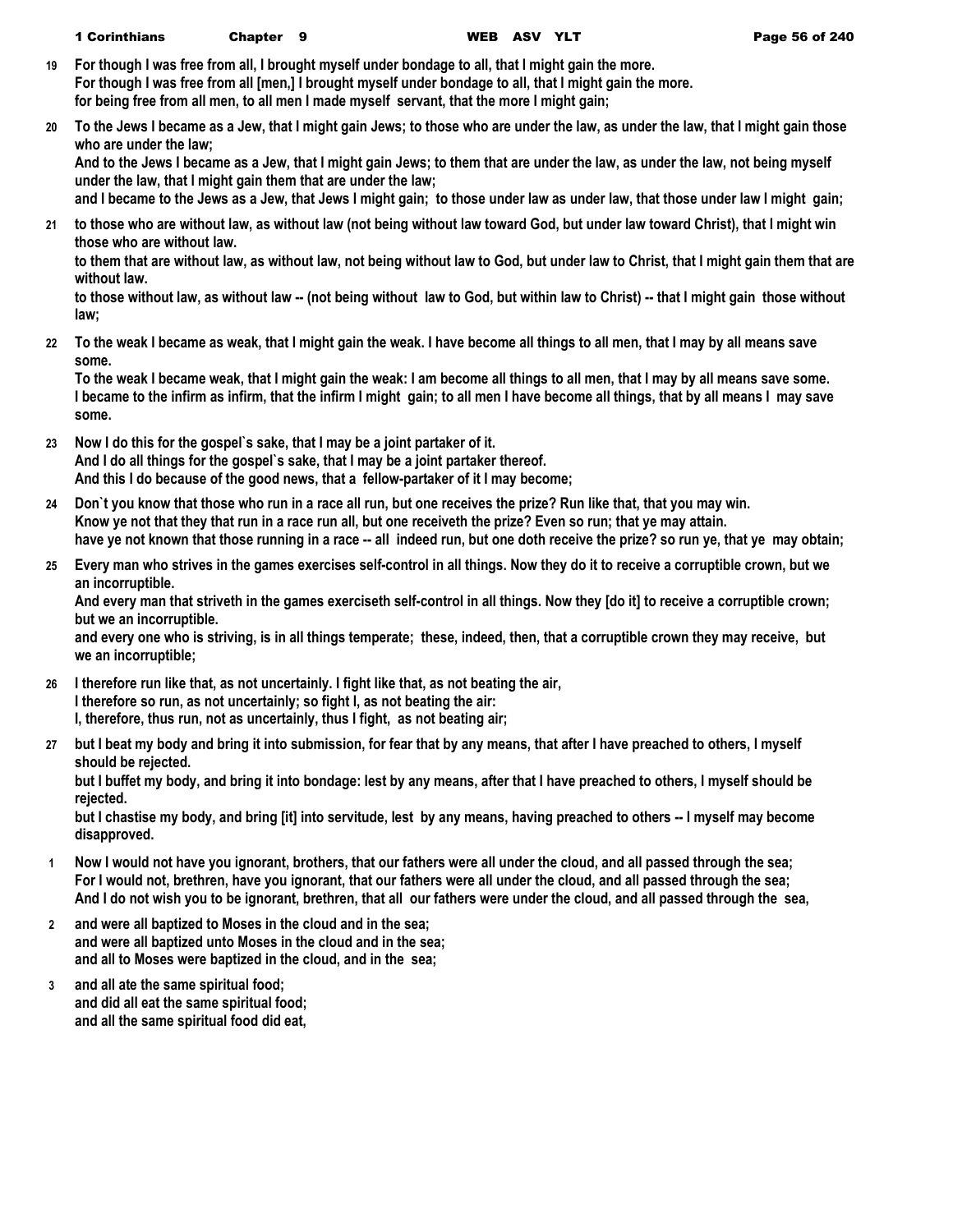| <b>1 Corinthians</b> | Chapter 10 | <b>WEB</b> |  |
|----------------------|------------|------------|--|
|                      |            |            |  |

- **4 and all drank the same spiritual drink. For they drank of a spiritual rock that followed them, and the rock was Christ. and did all drink the same spiritual drink: for they drank of a spiritual rock that followed them: and the rock was Christ. and all the same spiritual drink did drink, for they were drinking of a spiritual rock following them, and the rock was the Christ;**
- **5 However with most of them, God was not well pleased, for they were overthrown in the wilderness. Howbeit with most of them God was not well pleased: for they were overthrown in the wilderness. but in the most of them God was not well pleased, for they were strewn in the wilderness,**
- **6 Now these things were our examples, to the intent we should not lust after evil things, as they also lusted. Now these things were our examples, to the intent we should not lust after evil things, as they also lusted. and those things became types of us, for our not passionately desiring evil things, as also these did desire.**
- **7 Neither be idolaters, as some of them were. As it is written, "The people sat down to eat and drink, and rose up to play." Neither be ye idolaters, as were some of them; as it is written, The people sat down to eat and drink, and rose up to play. Neither become ye idolaters, as certain of them, as it hath been written, `The people sat down to eat and to drink, and stood up to play;`**
- **8 Neither let us commit sexual immorality, as some of them committed, and in one day twenty-three thousand fell. Neither let us commit fornication, as some of them committed, and fell in one day three and twenty thousand. neither may we commit whoredom, as certain of them did commit whoredom, and there fell in one day twenty-three thousand;**
- **9 Neither let us test the Lord, as some of them tested, and perished by the serpents. Neither let us make trial of the Lord, as some of them made trial, and perished by the serpents. neither may we tempt the Christ, as also certain of them did tempt, and by the serpents did perish;**
- **10 Neither grumble, as some of them also grumbled, and perished by the destroyer. Neither murmur ye, as some of them murmured, and perished by the destroyer. neither murmur ye, as also some of them did murmur, and did perish by the destroyer.**
- **11 Now all these things happened to them by way of example, and they were written for our admonition, on whom the ends of the ages have come.**

**Now these things happened unto them by way of example; and they were written for our admonition, upon whom the ends of the ages are come.**

**And all these things as types did happen to those persons, and they were written for our admonition, to whom the end of the ages did come,**

- **12 Therefore let him who thinks he stands be careful that he doesn`t fall. Wherefore let him that thinketh he standeth take heed lest he fall. so that he who is thinking to stand -- let him observe, lest he fall.**
- **13 No temptation has taken you but such as man can bear. God is faithful, who will not allow you to be tempted above what you are able, but will with the temptation make also the way of escape, that you may be able to endure it. There hath no temptation taken you but such as man can bear: but God is faithful, who will not suffer you to be tempted above that ye are able; but will with the temptation make also the way of escape, that ye may be able to endure it. No temptation hath taken you -- except human; and God is faithful, who will not suffer you to be tempted above what ye are able, but He will make, with the temptation, also the outlet, for your being able to bear [it].**
- **14 Therefore, my beloved, flee from idolatry. Wherefore, my beloved, flee from idolatry. Wherefore, my beloved, flee from the idolatry;**
- **15 I speak as to wise men. Judge what I say. I speak as to wise men; judge ye what I say. as to wise men I speak -- judge ye what I say:**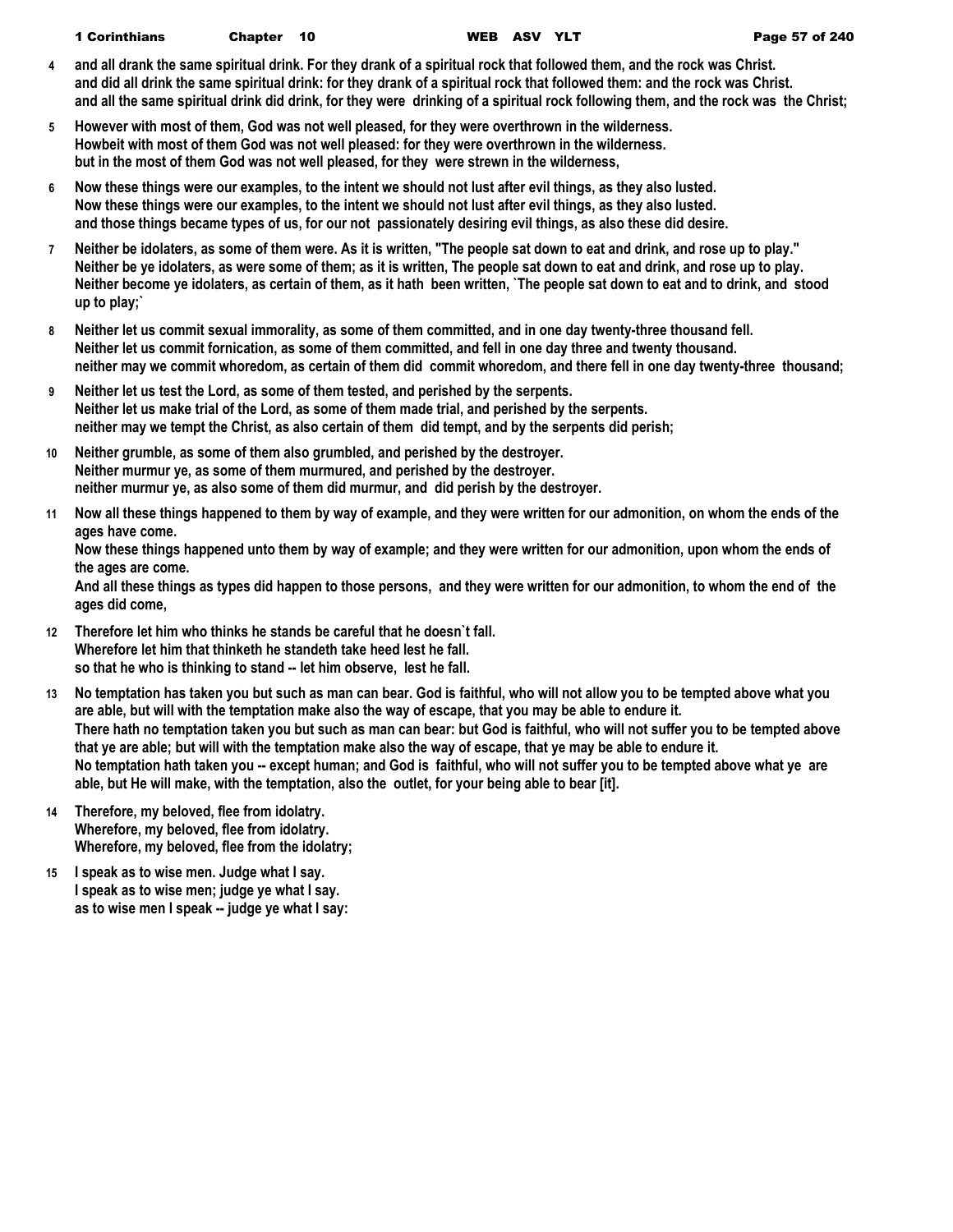**16 The cup of blessing which we bless, isn`t it a communion of the blood of Christ? The bread which we break, isn`t it a communion of the body of Christ?**

**The cup of blessing which we bless, is it not a communion of the blood of Christ? The bread which we break, is it not a communion of the body of Christ?**

**The cup of the blessing that we bless -- is it not the fellowship of the blood of the Christ? the bread that we break -- is it not the fellowship of the body of the Christ?**

- **17 Seeing that we, who are many, are one bread, one body; for we all partake of the one bread. seeing that we, who are many, are one bread, one body: for we are all partake of the one bread. because one bread, one body, are we the many -- for we all of the one bread do partake.**
- **18 Consider Israel after the flesh. Don`t those who eat the sacrifices have communion with the altar? Behold Israel after the flesh: have not they that eat the sacrifices communion with the altar? See Israel according to the flesh! are not those eating the sacrifices in the fellowship of the altar?**
- **19 What am I saying then? That a thing sacrificed to idols is anything, or that an idol is anything? What say I then? that a thing sacrificed to idols is anything, or that an idol is anything? what then do I say? that an idol is anything? or that a sacrifice offered to an idol is anything? --**
- **20 But I say that the things which the Gentiles sacrifice, they sacrifice to demons, and not to God, and I don`t desire that you would have communion with demons.**

**But [I say], that the things which the Gentiles sacrifice, they sacrifice to demons, and not to God: and I would not that ye should have communion with demons.**

[no,] but that the things that the nations sacrifice -- they sacrifice to demons and not to God; and I do not wish you to come **into the fellowship of the demons.**

**21 You can`t both drink the cup of the Lord and the cup of demons. You can`t both partake of the table of the Lord, and of the table of demons.**

**Ye cannot drink the cup of the Lord, and the cup of demons: ye cannot partake of the table of the Lord, and of the table of demons.**

**Ye are not able the cup of the Lord to drink, and the cup of demons; ye are not able of the table of the Lord to partake, and of the table of demons;**

- **22 Or do we provoke the Lord to jealousy? Are we stronger than he? Or do we provoke the Lord to jealousy? are we stronger than he? do we arouse the Lord to jealousy? are we stronger than He?**
- **23 "All things are lawful for me," but not all things are expedient. "All things are lawful for me," but not all things build up. All things are lawful; but not all things are expedient. All things are lawful; but not all things edify. All things to me are lawful, but all things are not profitable; all things to me are lawful, but all things do not build up;**
- **24 Let no one seek his own, but each one his neighbor`s good. Let no man seek his own, but [each] his neighbor`s [good]. let no one seek his own -- but each another`s.**
- **25 Whatever is sold in the butcher shop, eat, asking no question for the sake of conscience, Whatsoever is sold in the shambles, eat, asking no question for conscience` sake, Whatever in the meat-market is sold eat ye, not inquiring, because of the conscience,**
- **26 for "the earth is the Lord`s, and its fullness." for the earth is the Lord`s, and the fulness thereof. for the Lord`s [is] the earth, and its fulness;**
- **27 But if one of those who don`t believe invites you to a meal, and you are inclined to go, eat whatever is set before you, asking no questions for the sake of conscience. If one of them that believe not biddeth you [to a feast], and ye are disposed to go; whatsoever is set before you, eat, asking no question for conscience` sake. and if any one of the unbelieving do call you, and ye wish to go, all that is set before you eat, nothing inquiring, because of the conscience;**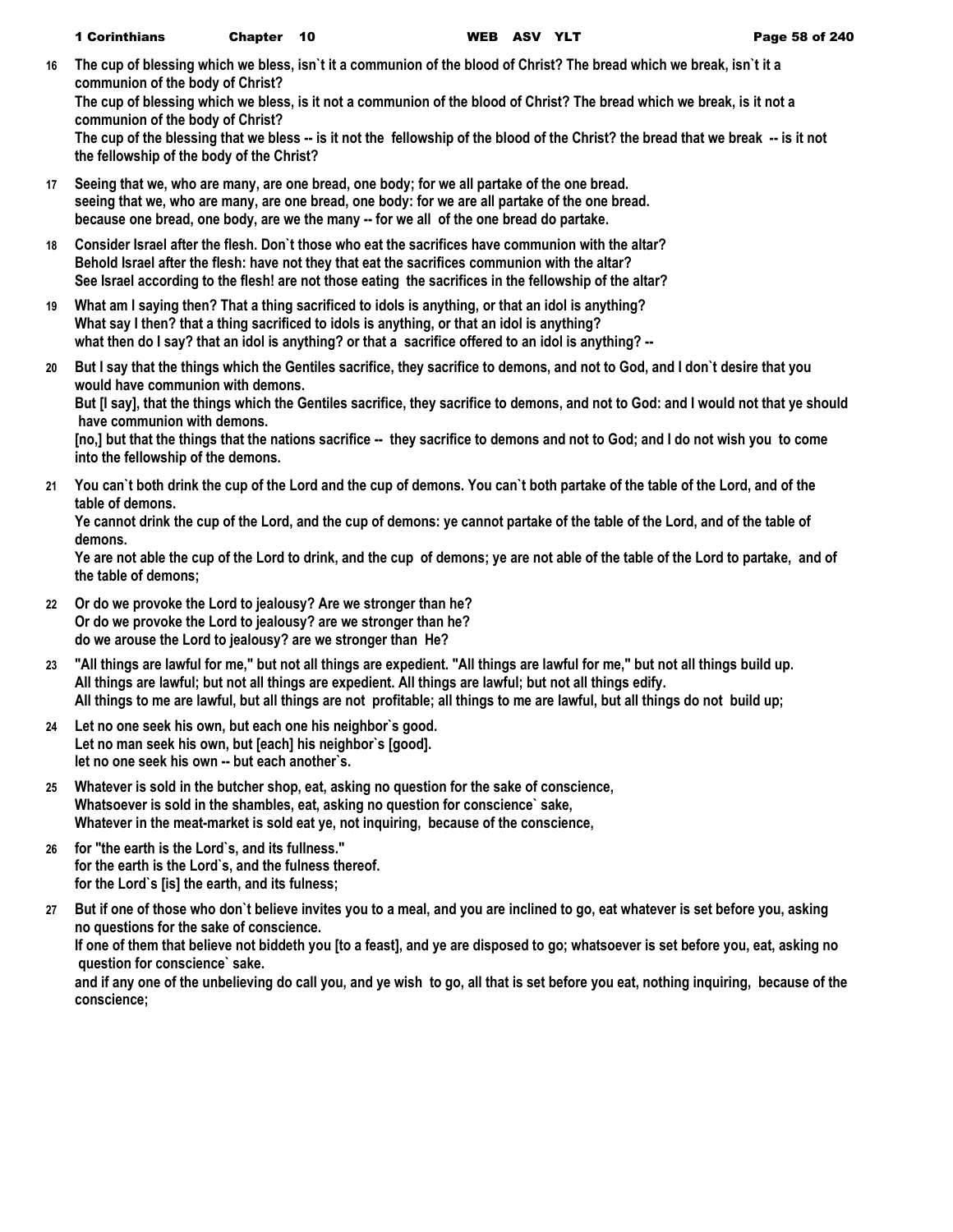- **28 But if anyone says to you, "This was offered to idols," don`t eat it for the sake of the one who told you, and for the sake of conscience. For "the earth is the Lord`s, and all its fullness." But if any man say unto you, This hath been offered in sacrifice, eat not, for his sake that showed it, and for conscience sake: and if any one may say to you, `This is a thing sacrificed to an idol,` -- do not eat, because of that one who shewed [it], and of the conscience, for the Lord`s [is] the earth and its fulness:**
- **29 Conscience, I say, not your own, but the other`s conscience. For why is my liberty judged by another conscience? conscience, I say, not thine own, but the other`s; for why is my liberty judged by another conscience? and conscience, I say, not of thyself, but of the other, for why [is it] that my liberty is judged by another`s conscience?**
- **30 If I partake with thankfulness, why am I denounced for that for which I give thanks? If I partake with thankfulness, why am I evil spoken of for that for which I give thanks? and if I thankfully do partake, why am I evil spoken of, for that for which I give thanks?**
- **31 Whether therefore you eat, or drink, or whatever you do, do all to the glory of God. Whether therefore ye eat, or drink, or whatsoever ye do, do all to the glory of God. Whether, then, ye eat, or drink, or do anything, do all to the glory of God;**
- **32 Give no occasions for stumbling, either to Jews, or to Greeks, or to the assembly of God; Give no occasions of stumbling, either to Jews, or to Greeks, or to the church of God: become offenceless, both to Jews and Greeks, and to the assembly of God;**
- **33 even as I also please all men in all things, not seeking my own profit, but the profit of the many, that they may be saved. even as I also please all men in all things, not seeking mine own profit, but the [profit] of the many, that they may be saved. as I also in all things do please all, not seeking my own profit, but that of many -- that they may be saved.**
- **1 Be imitators of me, even as I also am of Christ. Be ye imitators of me, even as I also am of Christ. Followers of me become ye, as I also [am] of Christ.**
- **2 Now I praise you, brothers, that you remember me in all things, and hold firm the traditions, even as I delivered them to you. Now I praise you that ye remember me in all things, and hold fast the traditions, even as I delivered them to you. And I praise you, brethren, that in all things ye remember me, and according as I did deliver to you, the deliverances ye keep,**
- **3 But I would have you know, that the head of every man is Christ, and the head of the woman is the man, and the head of Christ is God.**

**But I would have you know, that the head of every man is Christ; and the head of the woman is the man; and the head of Christ is God.**

**and I wish you to know that of every man the head is the Christ, and the head of a woman is the husband, and the head of Christ is God.**

- **4 Every man praying or prophesying, having his head covered, dishonors his head. Every man praying or prophesying, having his head covered, dishonoreth his head. Every man praying or prophesying, having the head covered, doth dishonour his head,**
- **5 But every woman praying or prophesying with her head unveiled dishonors her head. For it is one and the same thing as if she were shaved.**

**But every woman praying or prophesying with her head unveiled dishonoreth her head; for it is one and the same thing as if she were shaven.**

**and every woman praying or prophesying with the head uncovered, doth dishonour her own head, for it is one and the same thing with her being shaven,**

**6 For if a woman is not covered, let her also be shorn. But if it is shameful for a woman to be shorn or shaved, let her be For if a woman is not veiled, let her also be shorn: but if it is a shame to a woman to be shorn or shaven, let her be veiled. for if a woman is not covered -- then let her be shorn, and if [it is] a shame for a woman to be shorn or shaven -- let her be covered;**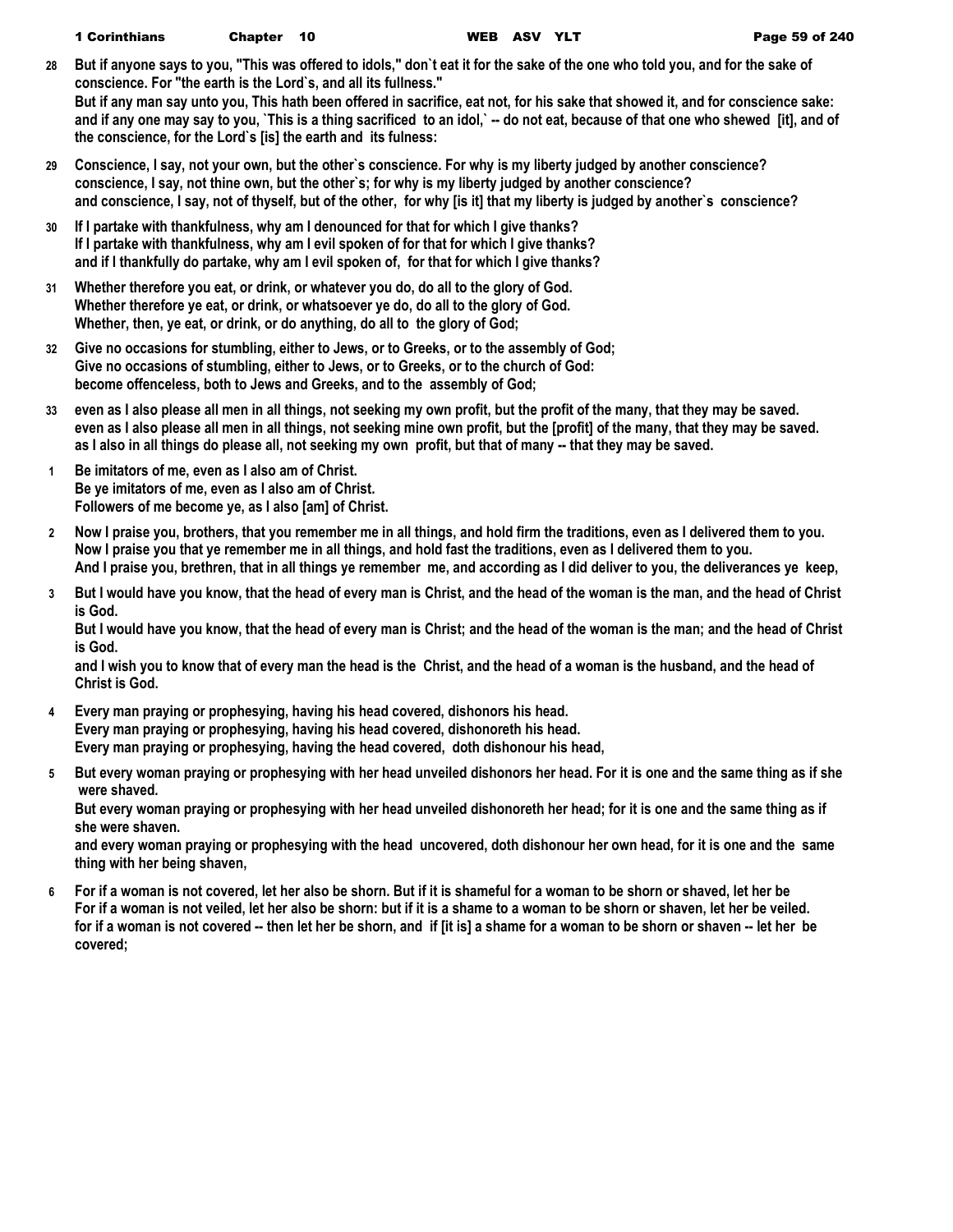**7 For a man indeed ought not to have his head covered, because he is the image and glory of God, but the woman is the glory of the man.**

**For a man indeed ought not to have his head veiled, forasmuch as he is the image and glory of God: but the woman is the glory of the man.**

**for a man, indeed, ought not to cover the head, being the image and glory of God, and a woman is the glory of a man,**

- **8 For man is not from woman, but woman from man; For the man is not of the woman; but the woman of the man: for a man is not of a woman, but a woman [is] of a man,**
- **9 for neither was man created for the woman, but woman for the man. for neither was the man created for the woman; but the woman for the man: for a man also was not created because of the woman, but a woman because of the man;**
- **10 For this cause the woman ought to have authority on her head, because of the angels. for this cause ought the woman to have [a sign of] authority on her head, because of the angels. because of this the woman ought to have [a token of] authority upon the head, because of the messengers;**
- **11 Nevertheless, neither is the woman independent of the man, nor the man independent of the woman, in the Lord. Nevertheless, neither is the woman without the man, nor the man without the woman, in the Lord. but neither [is] a man apart from a woman, nor a woman apart from a man, in the Lord,**
- **12 For as the woman is from the man, so is the man also by the woman; but all things are from God. For as the woman is of the man, so is the man also by the woman; but all things are of God. for as the woman [is] of the man, so also the man [is] through the woman, and the all things [are] of God.**
- **13 Judge for yourselves. Is it appropriate that a woman pray to God unveiled? Judge ye in yourselves: is it seemly that a woman pray unto God unveiled? In your own selves judge ye; is it seemly for a woman uncovered to pray to God?**
- **14 Doesn`t even nature itself teach you that if a man has long hair, it is a dishonor to him? Doth not even nature itself teach you, that, if a man have long hair, it is a dishonor to him? doth not even nature itself teach you, that if a man indeed have long hair, a dishonour it is to him?**
- **15 But if a woman has long hair, it is a glory to her, for her hair is given to her for a covering. But if a woman have long hair, it is a glory to her: for her hair is given her for a covering. and a woman, if she have long hair, a glory it is to her, because the hair instead of a covering hath been given to her;**
- **16 But if any man seems to be contentious, we have no such custom, neither do God`s assemblies. But if any man seemeth to be contentious, we have no such custom, neither the churches of God. and if any one doth think to be contentious, we have no such custom, neither the assemblies of God.**
- **17 But in giving you this command, I don`t praise you, that you come together not for the better but for the worse. But in giving you this charge, I praise you not, that ye come together not for the better but for the worse. And this declaring, I give no praise, because not for the better, but for the worse ye come together;**
- **18 For first of all, when you come together in the assembly, I hear that divisions exist among you, and I partly believe it. For first of all, when ye come together in the church, I hear that divisions exist among you; and I partly believe it. for first, indeed, ye coming together in an assembly, I hear of divisions being among you, and partly I believe [it],**
- **19 For there must be also factions among you, that those who are approved may be revealed among you. For there must be also factions among you, that they that are approved may be made manifest among you. for it behoveth sects also to be among you, that those approved may become manifest among you;**
- **20 When therefore you assemble yourselves together, it is not possible to eat the Lord`s supper. When therefore ye assemble yourselves together, it is not possible to eat the Lord`s supper: ye, then, coming together at the same place -- it is not to eat the Lord`s supper;**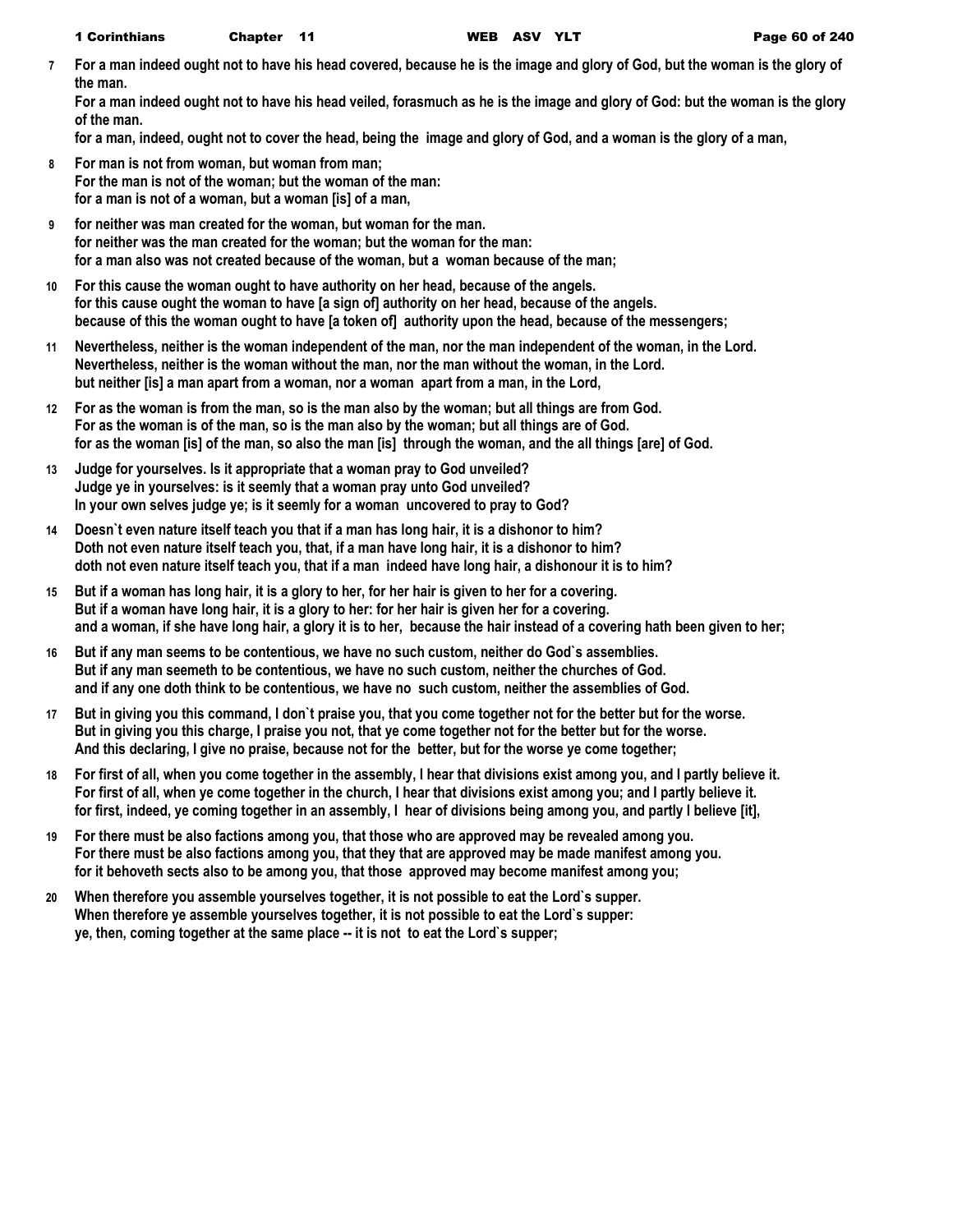- **21 For in your eating each one takes his own supper before others. One is hungry, and another is drunken. for in your eating each one taketh before [other] his own supper; and one is hungry, and another is drunken. for each his own supper doth take before in the eating, and one is hungry, and another is drunk;**
- **22 What, don`t you have houses to eat and to drink in? Or do you despise God`s assembly, and put them to shame who don`t have? What will I tell you? Will I praise you? In this I don`t praise you. What, have ye not houses to eat and to drink in? or despise ye the church of God, and put them to shame that have not? What shall I say to you? shall I praise you? In this I praise you not. why, have ye not houses to eat and to drink in? or the assembly of God do ye despise, and shame those not having? what may I say to you? shall I praise you in this? I do not praise!**
- **23 For I received from the Lord that which also I delivered to you, that the Lord Jesus on the night in which he was betrayed took bread.**

**For I received of the Lord that which also I delivered unto you, that the Lord Jesus in the night in which he was betrayed took bread;**

**For I -- I received from the Lord that which also I did deliver to you, that the Lord Jesus in the night in which he was delivered up, took bread,**

**24 When he had given thanks, he broke it, and said, "Take, eat. This is my body, which is broken for you. Do this in memory of me."**

**and when he had given thanks, he brake it, and said, This is my body, which is for you: this do in remembrance of me. and having given thanks, he brake, and said, `Take ye, eat ye, this is my body, that for you is being broken; this do ye -- to the remembrance of me.`**

**25 In the same way he also took the cup, after supper, saying, "This cup is the new covenant in my blood. Do this, as often as you drink, in memory of me."**

**In like manner also the cup, after supper, saying, This cup is the new covenant in my blood: this do, as often as ye drink [it], in remembrance of me.**

**In like manner also the cup after the supping, saying, `This cup is the new covenant in my blood; this do ye, as often as ye may drink [it] -- to the remembrance of me;`**

- **26 For as often as you eat this bread, and drink this cup, you proclaim the Lord`s death until he comes. For as often as ye eat this bread, and drink the cup, ye proclaim the Lord`s death till he come. for as often as ye may eat this bread, and this cup may drink, the death of the Lord ye do shew forth -- till he may come;**
- **27 Therefore whoever eats this bread or drinks the Lord`s cup in an unworthy manner, will be guilty of the body and the blood of the Lord.**

**Wherefore whosoever shall eat the bread or drink the cup of the Lord in an unworthy manner, shall be guilty of the body and the blood of the Lord.**

**so that whoever may eat this bread or may drink the cup of the Lord unworthily, guilty he shall be of the body and blood of the Lord:**

- **28 But let a man examine himself, and so let him eat of the bread, and drink of the cup. But let a man prove himself, and so let him eat of the bread, and drink of the cup. and let a man be proving himself, and so of the bread let him eat, and of the cup let him drink;**
- **29 For he who eats and drinks in an unworthy manner eats and drinks judgment to himself, if he doesn`t discern the Lord`s body. For he that eateth and drinketh, eateth and drinketh judgment unto himself, if he discern not the body. for he who is eating and drinking unworthily, judgment to himself he doth eat and drink -- not discerning the body of the Lord.**
- **30 For this cause many among you are weak and sickly, and not a few sleep. For this cause many among you are weak and sickly, and not a few sleep. Because of this, among you many [are] weak and sickly, and sleep do many;**
- **31 For if we discerned ourselves, we wouldn`t be judged. But if we discerned ourselves, we should not be judged. for if ourselves we were discerning, we would not be being judged,**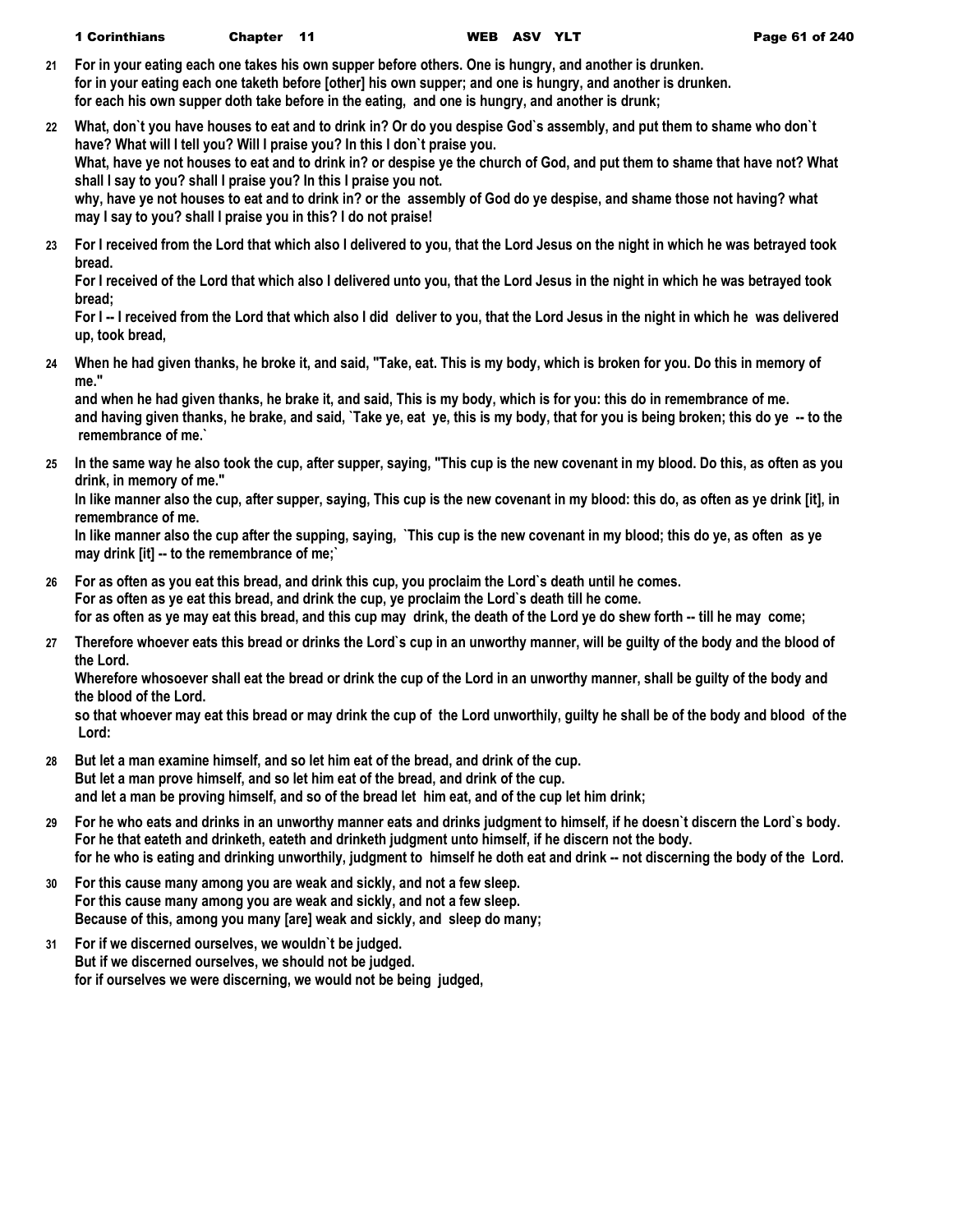- **32 But when we are judged, we are punished by the Lord, that we may not be condemned with the world. But when we are judged, we are chastened of the Lord, that we may not be condemned with the world. and being judged by the Lord, we are chastened, that with the world we may not be condemned;**
- **33 Therefore, my brothers, when you come together to eat, wait one for another. Wherefore, my brethren, when ye come together to eat, wait one for another. so then, my brethren, coming together to eat, for one another wait ye;**
- **34 But if anyone is hungry, let him eat at home, that your coming together may not be to judgment. The rest I will set in order whenever I come.**

**If any man is hungry, let him eat at home; that your coming together be not unto judgment. And the rest will I set in order whensoever I come.**

**and if any one is hungry, at home let him eat, that to judgment ye may not come together; and the rest, whenever I may come, I shall arrange.**

- **1 Now concerning spiritual gifts, brothers, I don`t want you to be ignorant. Now concerning spiritual [gifts], brethren, I would not have you ignorant. And concerning the spiritual things, brethren, I do not wish you to be ignorant;**
- **2 You know that when you were Gentiles, you were led away to those mute idols, however you might be led. Ye know that when ye were Gentiles [ye were] led away unto those dumb idols, howsoever ye might led. ye have known that ye were nations, unto the dumb idols -- as ye were led -- being carried away;**
- **3 Therefore I make known to you that no man speaking by God`s Spirit says, "Jesus is accursed." No one can say, "Jesus is Lord," but by the Holy Spirit. Wherefore I make known unto you, that no man speaking in the Spirit of God saith, Jesus is anathema; and no man can say, Jesus is Lord, but in the Holy Spirit. wherefore, I give you to understand that no one, in the Spirit of God speaking, saith Jesus [is] anathema, and no one is able to say Jesus [is] Lord, except in the Holy Spirit.**
- **4 Now there are various kinds of gifts, but the same Spirit. Now there are diversities of gifts, but the same Spirit. And there are diversities of gifts, and the same Spirit;**
- **5 There are various kinds of service, and the same Lord. And there are diversities of ministrations, and the same Lord. and there are diversities of ministrations, and the same Lord;**
- **6 There are various kinds of workings, but the same God, who works all things in all. And there are diversities of workings, but the same God, who worketh all things in all. and there are diversities of workings, and it is the same God -- who is working the all in all.**
- **7 But to each one is given the manifestation of the Spirit for the profit of all. But to each one is given the manifestation of the Spirit to profit withal. And to each hath been given the manifestation of the Spirit for profit;**
- **8 For to one is given through the Spirit the word of wisdom, and to another the word of knowledge, according to the same Spirit; For to one is given through the Spirit the word of wisdom; and to another the word of knowledge, according to the same Spirit: for to one through the Spirit hath been given a word of wisdom, and to another a word of knowledge, according to the same Spirit;**
- **9 to another faith, by the same Spirit; and to another gifts of healings, by the same Spirit; to another faith, in the same Spirit; and to another gifts of healings, in the one Spirit; and to another faith in the same Spirit, and to another gifts of healings in the same Spirit;**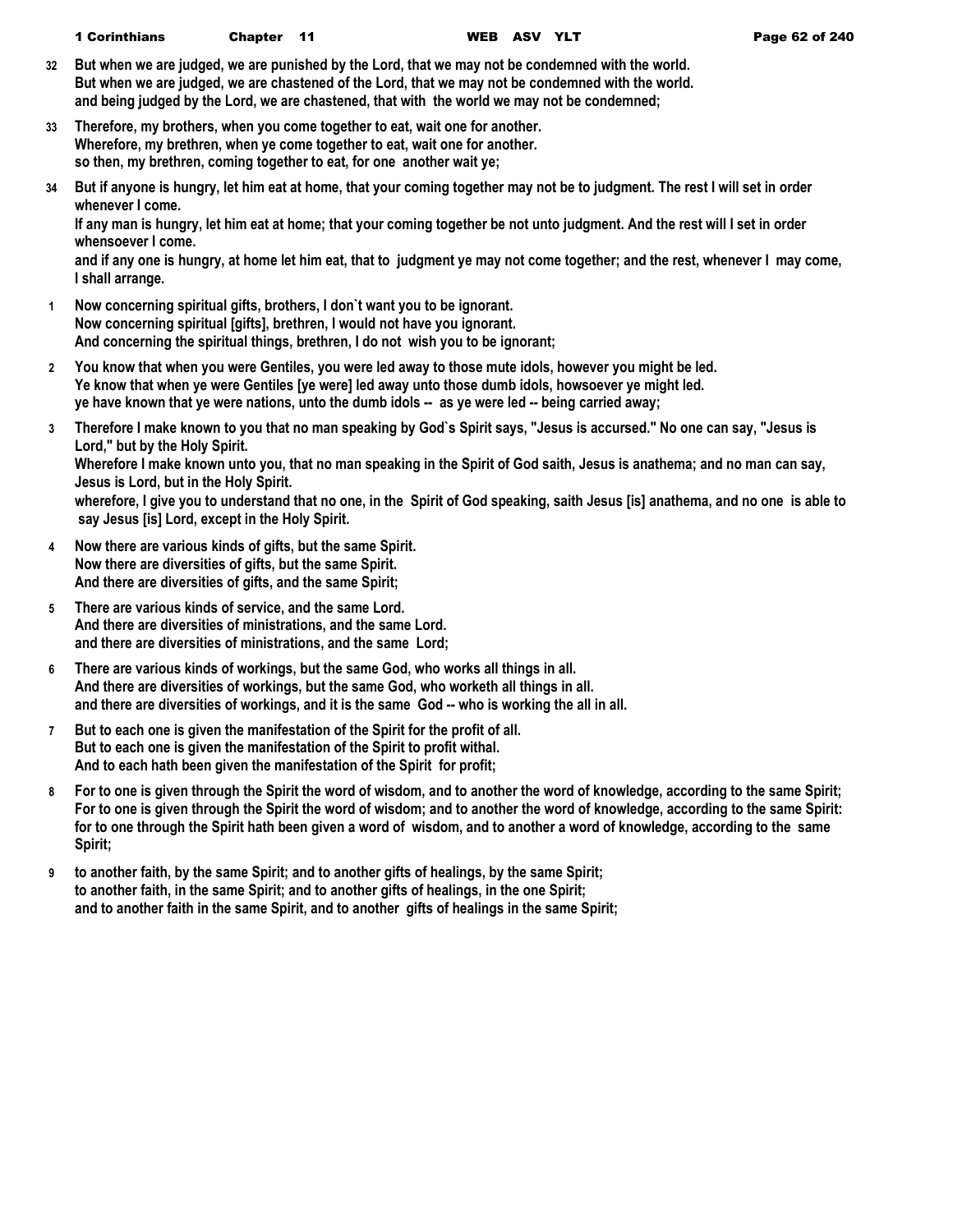- **10 and to another workings of miracles; and to another prophecy; and to another discerning of spirits; to another different kinds of languages; and to another the interpretation of languages. and to another workings of miracles; and to another prophecy; and to another discernings of spirits; to another [divers] kinds of tongues; and to another the interpretation of tongues: and to another in-workings of mighty deeds; and to another prophecy; and to another discernings of spirits; and to another** 
	- **[divers] kinds of tongues; and to another interpretation of tongues:**
- **11 But the one and the same Spirit works all of these, distributing to each one separately as he desires. but all these worketh the one and the same Spirit, dividing to each one severally even as he will. and all these doth work the one and the same Spirit, dividing to each severally as he intendeth.**
- **12 For as the body is one, and has many members, and all the members of the body, being many, are one body; so also is Christ. For as the body is one, and hath many members, and all the members of the body, being many, are one body; so also is Christ. For, even as the body is one, and hath many members, and all the members of the one body, being many, are one body, so also [is] the Christ,**
- **13 For in one Spirit were we all baptized into one body, whether Jews or Greeks, whether bond or free; and were all made to drink into one Spirit.**

**For in one Spirit were we all baptized into one body, whether Jews or Greeks, whether bond or free; and were all made to drink of one Spirit.**

**for also in one Spirit we all to one body were baptized, whether Jews or Greeks, whether servants or freemen, and all into one Spirit were made to drink,**

- **14 For the body is not one member, but many. For the body is not one member, but many. for also the body is not one member, but many;**
- **15 If the foot would say, "Because I`m not the hand, I`m not part of the body," it is not therefore not part of the body. If the foot shall say, Because I am not the hand, I am not of the body; it is not therefore not of the body. if the foot may say, `Because I am not a hand, I am not of the body;` it is not, because of this, not of the body;**
- **16 If the ear would say, "Because I`m not the eye, I`m not part of the body," it`s not therefore not part of the body. And if the ear shall say, Because I am not the eye, I am not of the body; it is not therefore not of the body. and if the ear may say, `Because I am not an eye, I am not of the body;` it is not, because of this, not of the body?**
- **17 If the whole body were an eye, where would the hearing be? If the whole were hearing, where would the smelling be? If the whole body were an eye, where were the hearing? If the whole were hearing, where were the smelling? If the whole body [were] an eye, where the hearing? if the whole hearing, where the smelling?**
- **18 But now God has set the members, each one of them, in the body, just as he desired. But now hath God set the members each one of them in the body, even as it pleased him. and now, God did set the members each one of them in the body, according as He willed,**
- **19 If they were all one member, where would the body be? And if they were all one member, where were the body? and if all were one member, where the body?**
- **20 But now they are many members, but one body. But now they are many members, but one body. and now, indeed, [are] many members, and one body;**
- **21 The eye can`t tell the hand, "I have no need for you," or again the head to the feet, "I have no need for you." And the eye cannot say to the hand, I have no need of thee: or again the head to the feet, I have no need of you. and an eye is not able to say to the hand, `I have no need of thee;` nor again the head to the feet, `I have no need of you.`**
- **22 No, much rather, those members of the body which seem to be weaker are necessary. Nay, much rather, those members of the body which seem to be more feeble are necessary: But much more the members of the body which seem to be more infirm are necessary,**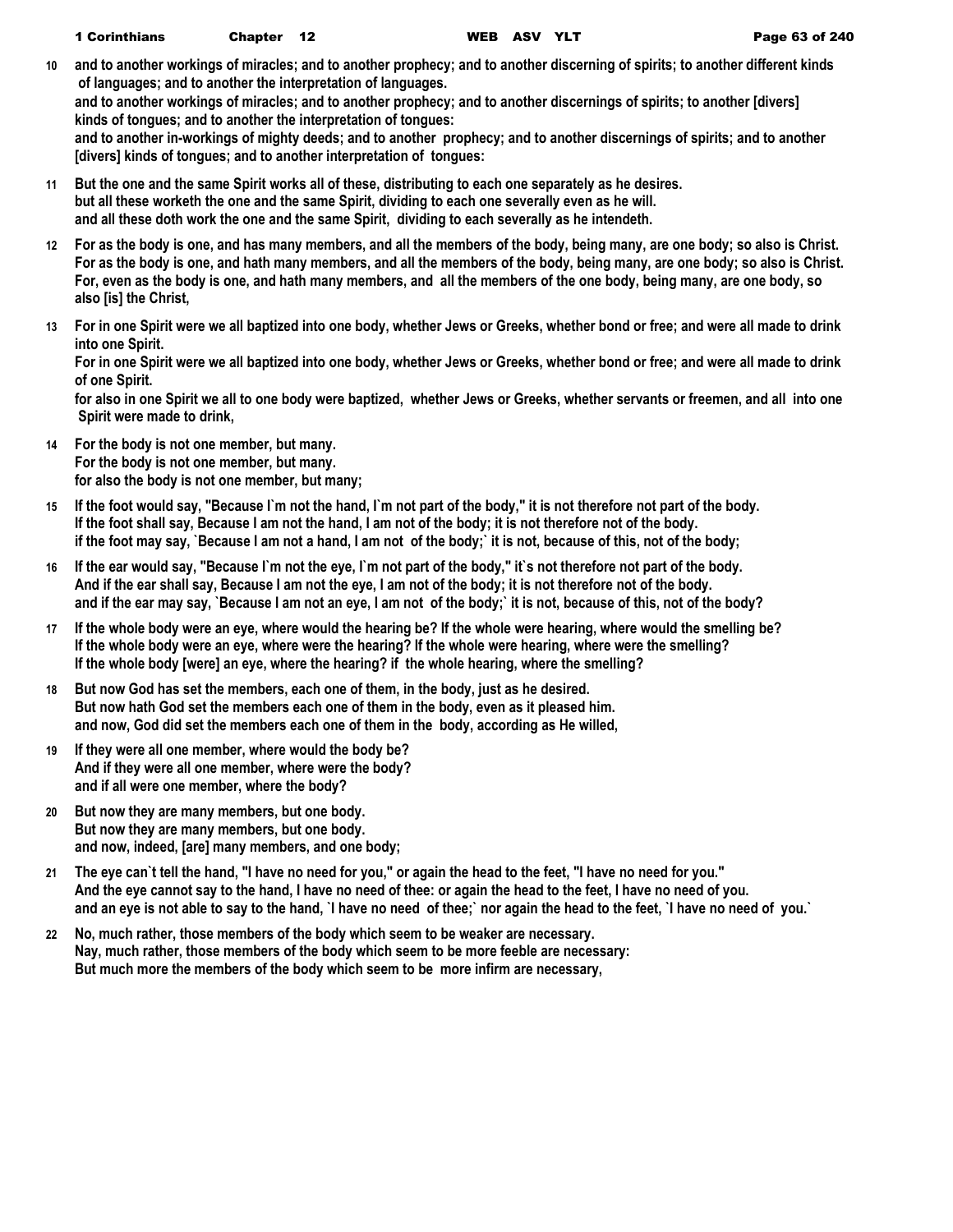**23 Those parts of the body which we think to be less honorable, on those we bestow more abundant honor; and our unpresentable parts have more abundant propriety;**

**and those [parts] of the body, which we think to be less honorable, upon these we bestow more abundant honor; and our uncomely [parts] have more abundant comeliness;**

**and those that we think to be less honourable of the body, around these we put more abundant honour, and our unseemly things have seemliness more abundant,**

**24 whereas our presentable parts have no such need. But God composed the body together, giving more abundant honor to the inferior part,**

**whereas our comely [parts] have no need: but God tempered the body together, giving more abundant honor to that [part] which lacked;**

**and our seemly things have no need; but God did temper the body together, to the lacking part having given more abundant honour,**

- **25 that there should be no division in the body, but that the members should have the same care for one another. that there should be no schism in the body; but [that] the members should have the same care one for another. that there may be no division in the body, but that the members may have the same anxiety for one another,**
- **26 When one member suffers, all the members suffer with it. Or when one member is honored, all the members rejoice with it. And whether one member suffereth, all the members suffer with it; or [one] member is honored, all the members rejoice with it. and whether one member doth suffer, suffer with [it] do all the members, or one member is glorified, rejoice with [it] do all the members;**
- **27 Now you are the body of Christ, and members individually. Now ye are the body of Christ, and severally members thereof. and ye are the body of Christ, and members in particular.**
- **28 God has set some in the assembly, first apostles, secondly prophets, thirdly teachers, then miracle workers, then gifts of healings, helps, governments, and various kinds of languages. And God hath set some in the church, first apostles, secondly prophets, thirdly teachers, then miracles, then gifts of healings, helps, governments, [divers] kinds of tongues. And some, indeed, did God set in the assembly, first apostles, secondly prophets, thirdly teachers, afterwards powers, afterwards gifts of healings, helpings, governings, divers kinds of tongues;**
- **29 Are all apostles? Are all prophets? Are all teachers? Are all miracle workers? Are all apostles? are all prophets? are all teachers? are all [workers of] miracles? [are] all apostles? [are] all prophets? [are] all teachers? [are] all powers?**
- **30 Do all have gifts of healings? Do all speak with various languages? Do all interpret? have all gifts of healings? do all speak with tongues? do all interpret? have all gifts of healings? do all speak with tongues? do all interpret?**
- **31 But desire earnestly the best gifts. Moreover, I show a most excellent way to you. But desire earnestly the greater gifts. And moreover a most excellent way show I unto you. and desire earnestly the better gifts; and yet a far excelling way do I shew to you:**
- **1 If I speak with the languages of men and of angels, but don`t have love, I have become sounding brass, or a clanging cymbal. If I speak with the tongues of men and of angels, but have not love, I am become sounding brass, or a clanging cymbal. If with the tongues of men and of messengers I speak, and have not love, I have become brass sounding, or a cymbal tinkling;**
- **2 If I have the gift of prophecy, and know all mysteries and all knowledge; and if I have all faith, so as to remove mountains, but don`t have love, I am nothing.**

**And if I have [the gift of] prophecy, and know all mysteries and all knowledge; and if I have all faith, so as to remove mountains, but have not love, I am nothing.**

**and if I have prophecy, and know all the secrets, and all the knowledge, and if I have all the faith, so as to remove mountains, and have not love, I am nothing;**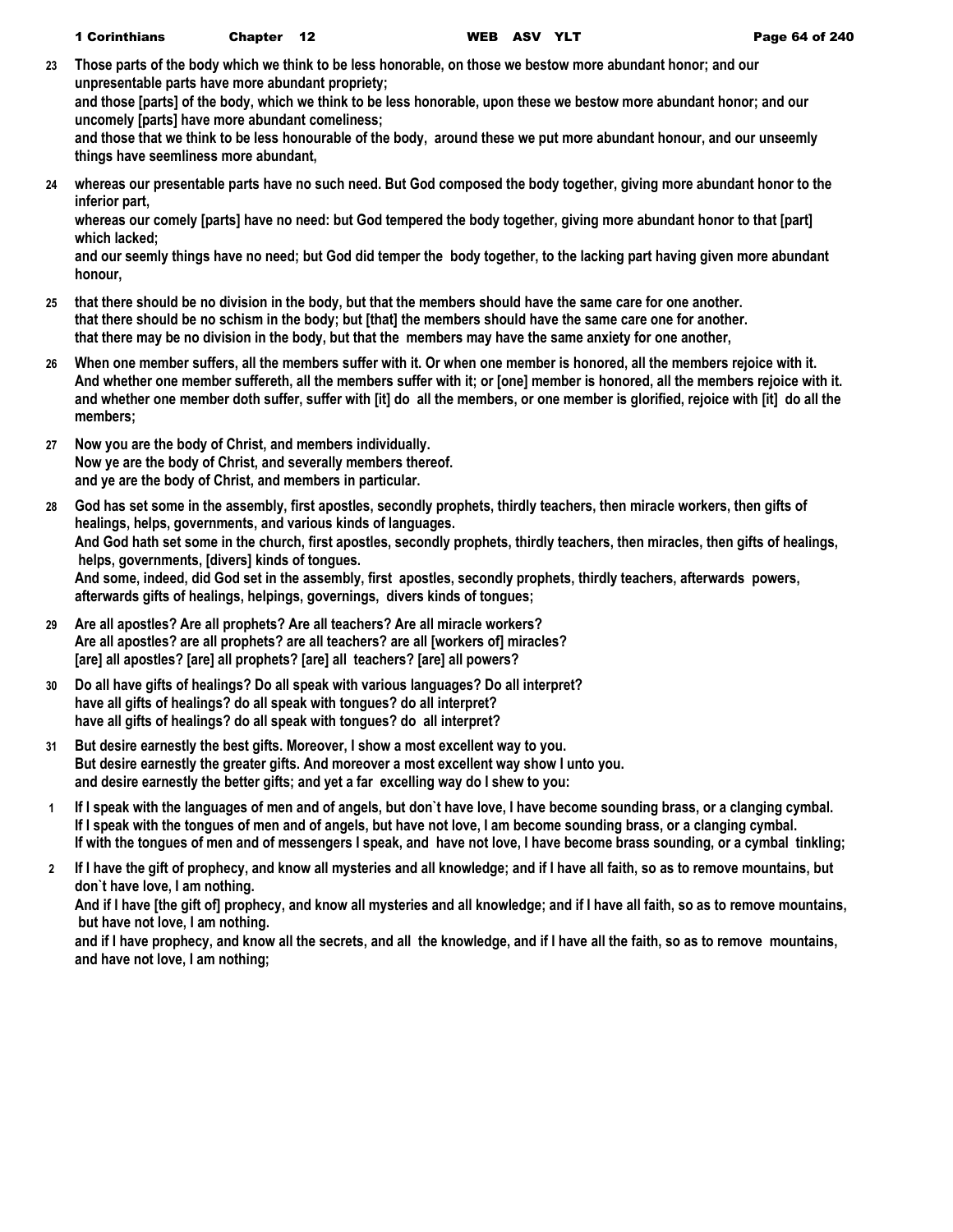| <b>1 Corinthians</b><br><b>WEB ASV</b><br>Chapter 13 |
|------------------------------------------------------|
|------------------------------------------------------|

- **3 If I bestow all my goods to feed the poor, and if I give my body to be burned, but don`t have love, it profits me nothing. And if I bestow all my goods to feed [the poor], and if I give my body to be burned, but have not love, it profiteth me nothing. and if I give away to feed others all my goods, and if I give up my body that I may be burned, and have not love, I am profited nothing.**
- **4 Love is patient and is kind; love doesn`t envy. Love doesn`t brag, is not proud, Love suffereth long, [and] is kind; love envieth not; love vaunteth not itself, is not puffed up, The love is long-suffering, it is kind, the love doth not envy, the love doth not vaunt itself, is not puffed up,**
- **5 doesn`t behave itself inappropriately, doesn`t seek its own way, is not provoked, takes no account of evil; doth not behave itself unseemly, seeketh not its own, is not provoked, taketh not account of evil; doth not act unseemly, doth not seek its own things, is not provoked, doth not impute evil,**
- **6 doesn`t rejoice in unrighteousness, but rejoices with the truth; rejoiceth not in unrighteousness, but rejoiceth with the truth; rejoiceth not over the unrighteousness, and rejoiceth with the truth;**
- **7 bears all things, believes all things, hopes all things, endures all things. beareth all things, believeth all things, hopeth all things, endureth all things. all things it beareth, all it believeth, all it hopeth, all it endureth.**
- **8 Love never fails. But where there are prophecies, they will be done away with. Where there are various languages, they will cease. Where there is knowledge, it will be done away with. Love never faileth: but whether [there be] prophecies, they shall be done away; whether [there be] tongues, they shall cease; whether [there be] knowledge, it shall be done away. The love doth never fail; and whether [there be] prophecies, they shall become useless; whether tongues, they shall cease; whether knowledge, it shall become useless;**
- **9 For we know in part, and we prophesy in part; For we know in part, and we prophesy in part; for in part we know, and in part we prophecy;**
- **10 but when that which is complete has come, then that which is partial will be done away with. but when that which is perfect is come, that which is in part shall be done away. and when that which is perfect may come, then that which [is] in part shall become useless.**
- **11 When I was a child, I spoke as a child, I felt as a child, I thought as a child. Now that I have become a man, I have put away childish things.**

**When I was a child, I spake as a child, I felt as a child, I thought as a child: now that I am become a man, I have put away childish things.**

**When I was a babe, as a babe I was speaking, as a babe I was thinking, as a babe I was reasoning, and when I have become a man, I have made useless the things of the babe;**

**12 For now we see in a mirror, dimly, but then face to face. Now I know in part, but then I will know fully, even as I was also fully known.**

**For now we see in a mirror, darkly; but then face to face: now I know in part; but then shall I know fully even as also I was fully known.**

**for we see now through a mirror obscurely, and then face to face; now I know in part, and then I shall fully know, as also I was known;**

- **13 But now remain faith, hope, and love: these three. The greatest of these is love. But now abideth faith, hope, love, these three; and the greatest of these is love. and now there doth remain faith, hope, love -- these three; and the greatest of these [is] love.**
- **1 Follow after love, and earnestly desire spiritual gifts, but especially that you may prophesy. Follow after love; yet desire earnestly spiritual [gifts], but rather that ye may prophesy. Pursue the love, and seek earnestly the spiritual things, and rather that ye may prophecy,**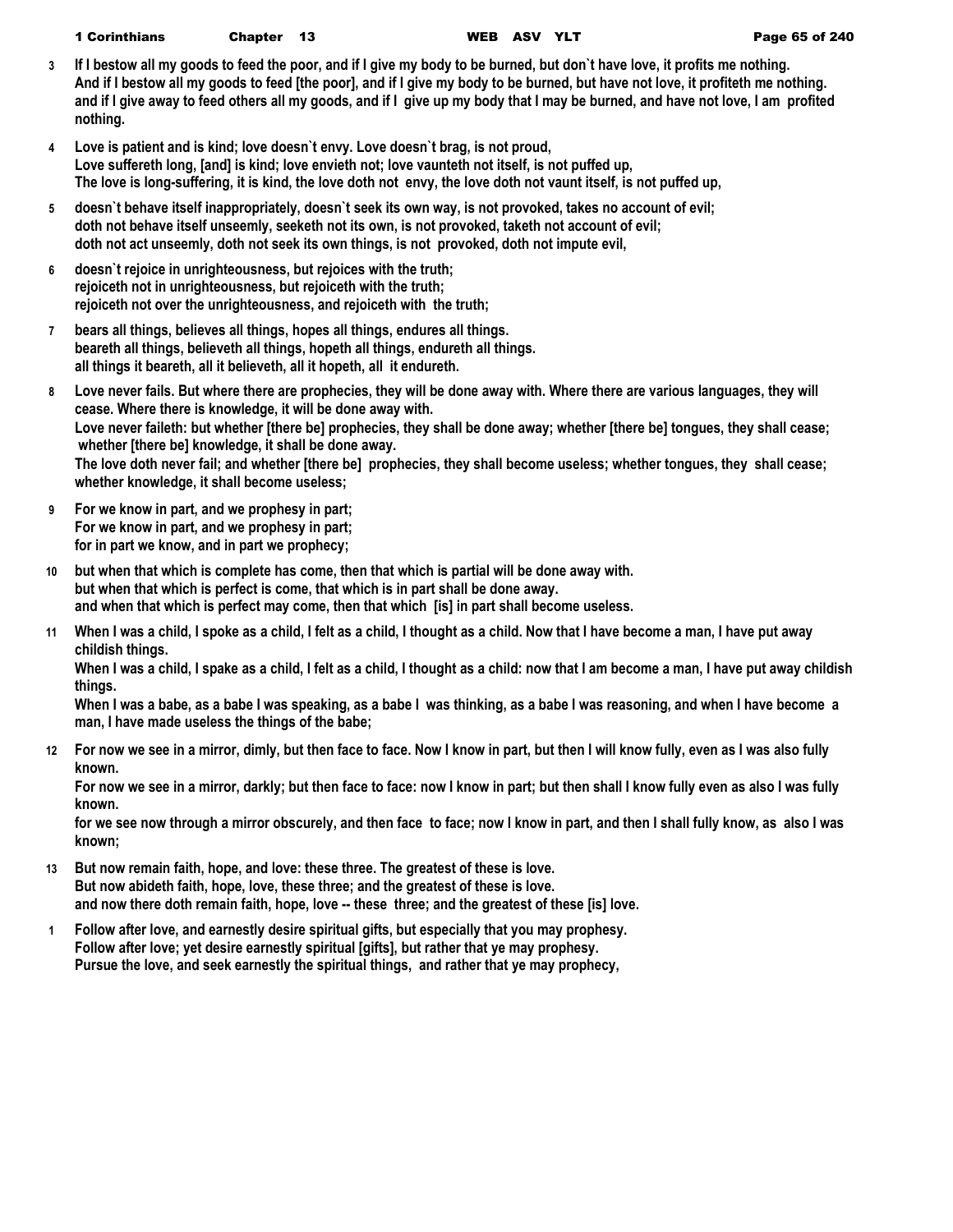**2 For he who speaks in another language speaks not to men, but to God; for no one understands; but in the spirit he speaks mysteries.**

**For he that speaketh in a tongue speaketh not unto men, but unto God; for no man understandeth; but in the spirit he speaketh mysteries.**

**for he who is speaking in an [unknown] tongue -- to men he doth not speak, but to God, for no one doth hearken, and in spirit he doth speak secrets;**

- **3 But he who prophesies speaks to men for their edification, exhortation, and consolation. But he that prophesieth speaketh unto men edification, and exhortation, and consolation. and he who is prophesying to men doth speak edification, and exhortation, and comfort;**
- **4 He who speaks in another language edifies himself, but he who prophesies edifies the assembly. He that speaketh in a tongue edifieth himself; but he that prophesieth edifieth the church. he who is speaking in an [unknown] tongue, himself doth edify, and he who is prophesying, an assembly doth edify;**
- **5 Now I desire to have you all speak with other languages, but rather that you would prophesy. For he is greater who prophesies than he who speaks with other languages, unless he interprets, that the assembly may be built up. Now I would have you all speak with tongues, but rather that ye should prophesy: and greater is he that prophesieth than he that speaketh with tongues, except he interpret, that the church may receive edifying. and I wish you all to speak with tongues, and more that ye may prophecy, for greater is he who is prophesying than he who is speaking with tongues, except one may interpret, that the assembly may receive edification.**
- **6 But now, brothers, if I come to you speaking with other languages, what would I profit you, unless I speak to you either by way of revelation, or of knowledge, or of prophesying, or of teaching? But now, brethren, if I come unto you speaking with tongues, what shall I profit you, unless I speak to you either by way of revelation, or of knowledge, or of prophesying, or of teaching? And now, brethren, if I may come unto you speaking tongues, what shall I profit you, except I shall speak to you either in revelation, or in knowledge, or in prophesying, or in teaching?**
- **7 Even things without life, giving a voice, whether pipe or harp, if they didn`t give a distinction in the sounds, how would it be known what is piped or harped? Even things without life, giving a voice, whether pipe or harp, if they give not a distinction in the sounds, how shall it be known what is piped or harped? yet the things without life giving sound -- whether pipe or harp -- if a difference in the sounds they may not give, how shall be known that which is piped or that which is harped?**
- **8 For if the trumpet gave an uncertain voice, who would prepare himself for war? For if the trumpet give an uncertain voice, who shall prepare himself for war? for if also an uncertain sound a trumpet may give, who shall prepare himself for battle?**
- **9 So also you, unless you uttered by the tongue words easy to understand, how would it be known what is spoken? For you would be speaking into the air.**

**So also ye, unless ye utter by the tongue speech easy to understood, how shall it be known what is spoken? for ye will be speaking into the air.**

**so also ye, if through the tongue, speech easily understood ye may not give -- how shall that which is spoken be known? for ye shall be speaking to air.**

- **10 There are, it may be, so many kinds of voices in the world, and none of them is without meaning. There are, it may be, so many kinds of voices in the world, and no [kind] is without signification. There are, it may be, so many kinds of voices in the world, and none of them is unmeaning,**
- **11 If then I don`t know the meaning of the voice, I would be to him who speaks a foreigner, and he who speaks will be a foreigner to me.**

**If then I know not the meaning of the voice, I shall be to him that speaketh a barbarian, and he that speaketh will be a barbarian unto me.**

**if, then, I do not know the power of the voice, I shall be to him who is speaking a foreigner, and he who is speaking, is to me a foreigner;**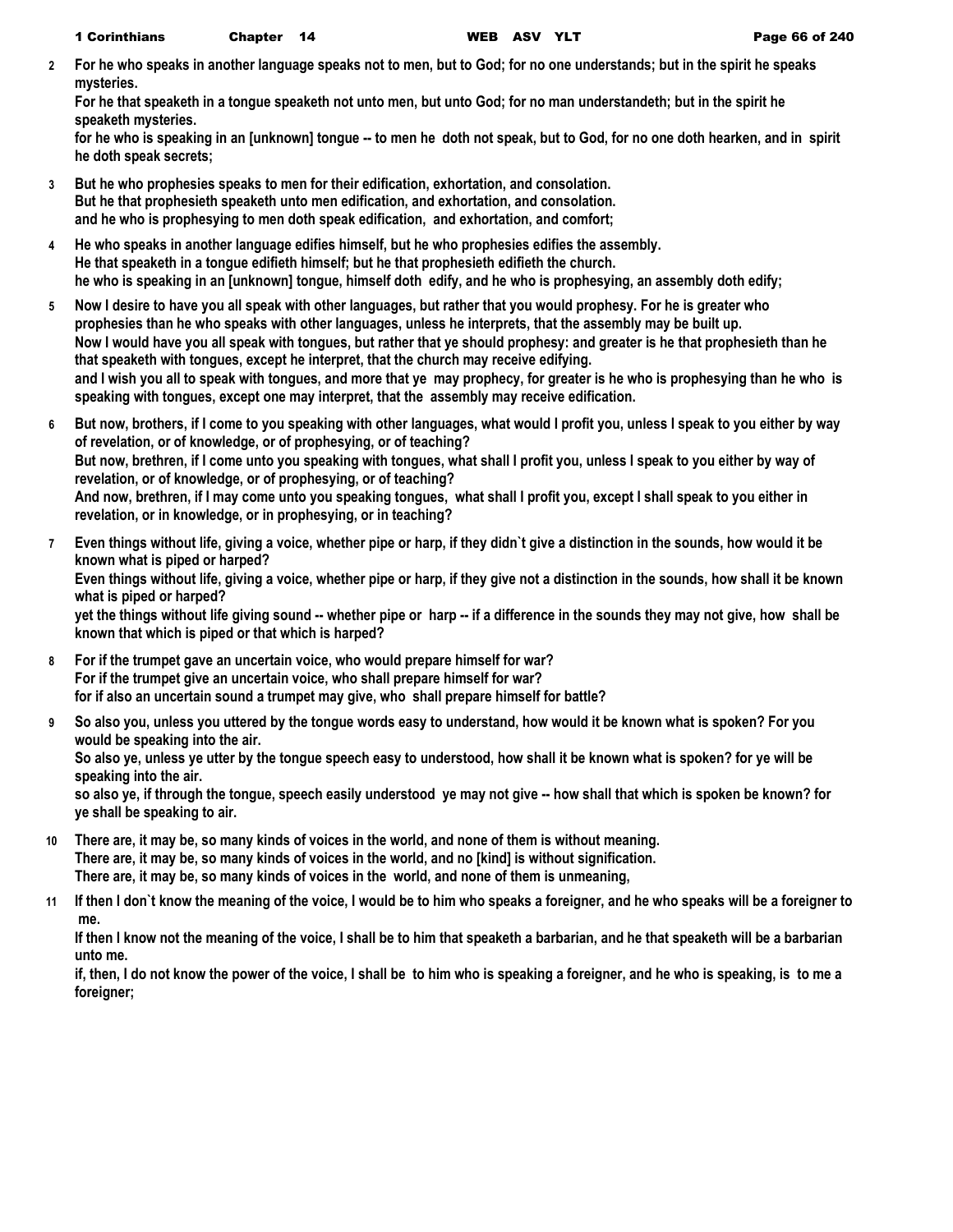- **12 So also you, since you are zealous for spiritual gifts, seek that you may abound to the building up of the assembly. So also ye, since ye are zealous of spiritual [gifts], seek that ye may abound unto the edifying of the church. so also ye, since ye are earnestly desirous of spiritual gifts, for the building up of the assembly seek that ye may abound;**
- **13 Therefore let him who speaks in another language pray that he may interpret. Wherefore let him that speaketh in a tongue pray that he may interpret. wherefore he who is speaking in an [unknown] tongue -- let him pray that he may interpret;**
- **14 For if I pray in another language, my spirit prays, but my understanding is unfruitful. For if I pray in a tongue, my spirit prayeth, but my understanding is unfruitful. for if I pray in an [unknown] tongue, my spirit doth pray, and my understanding is unfruitful.**
- **15 What is it then? I will pray with the spirit, and I will pray with the understanding also. I will sing with the spirit, and I will sing with the understanding also.**

What is it then? I will pray with the spirit, and I will pray with the understanding also: I will sing with the spirit, and I will sing with **the understanding also.**

What then is it? I will pray with the spirit, and I will pray also with the understanding; I will sing psalms with the spirit, and I will **sing psalms also with the understanding;**

**16 Else if you bless with the spirit, how will he who fills the place of the unlearned say the "Amen" at your giving of thanks, seeing he doesn`t know what you say?**

**Else if thou bless with the spirit, how shall he that filleth the place of the unlearned say the Amen at thy giving of thanks, seeing he knoweth not what thou sayest?**

**since, if thou mayest bless with the spirit, he who is filling the place of the unlearned, how shall he say the Amen at thy giving of thanks, since what thou dost say he hath not known?**

- **17 For you most assuredly give thanks well, but the other person is not built up. For thou verily givest thanks well, but the other is not edified. for thou, indeed, dost give thanks well, but the other is not built up!**
- **18 I thank my God, I speak with other languages more than you all. I thank God, I speak with tongues more than you all: I give thanks to my God -- more than you all with tongues speaking --**
- **19 However in the assembly I would rather speak five words with my understanding, that I might instruct others also, than ten thousand words in another language. howbeit in the church I had rather speak five words with my understanding, that I might instruct others also, than ten thousand words in a tongue. but in an assembly I wish to speak five words through my understanding, that others also I may instruct, rather than myriads of words in an [unknown] tongue.**
- **20 Brothers, don`t be children in mind, yet in malice be babies, but in mind be men. Brethren, be not children in mind: yet in malice be ye babes, but in mind be men. Brethren, become not children in the understanding, but in the evil be ye babes, and in the understanding become ye perfect;**
- **21 In the law it is written, "By men of strange languages and by the lips of strangers I will speak to this people. Not even thus will they hear me, says the Lord." In the law it is written, By men of strange tongues and by the lips of strangers will I speak unto this people; and not even thus will they hear me, saith the Lord.**

**in the law it hath been written, that, `With other tongues and with other lips I will speak to this people, and not even so will they hear Me, saith the Lord;`**

**22 Therefore other languages are for a sign, not to those who believe, but to the unbelieving; but prophesying is for a sign, not to the unbelieving, but to those who believe. Wherefore tongues are for a sign, not to them that believe, but to the unbelieving: but prophesying [is for a sign], not to the unbelieving, but to them that believe.**

**so that the tongues are for a sign, not to the believing, but to the unbelieving; and the prophesy [is] not for the unbelieving, but for the believing,**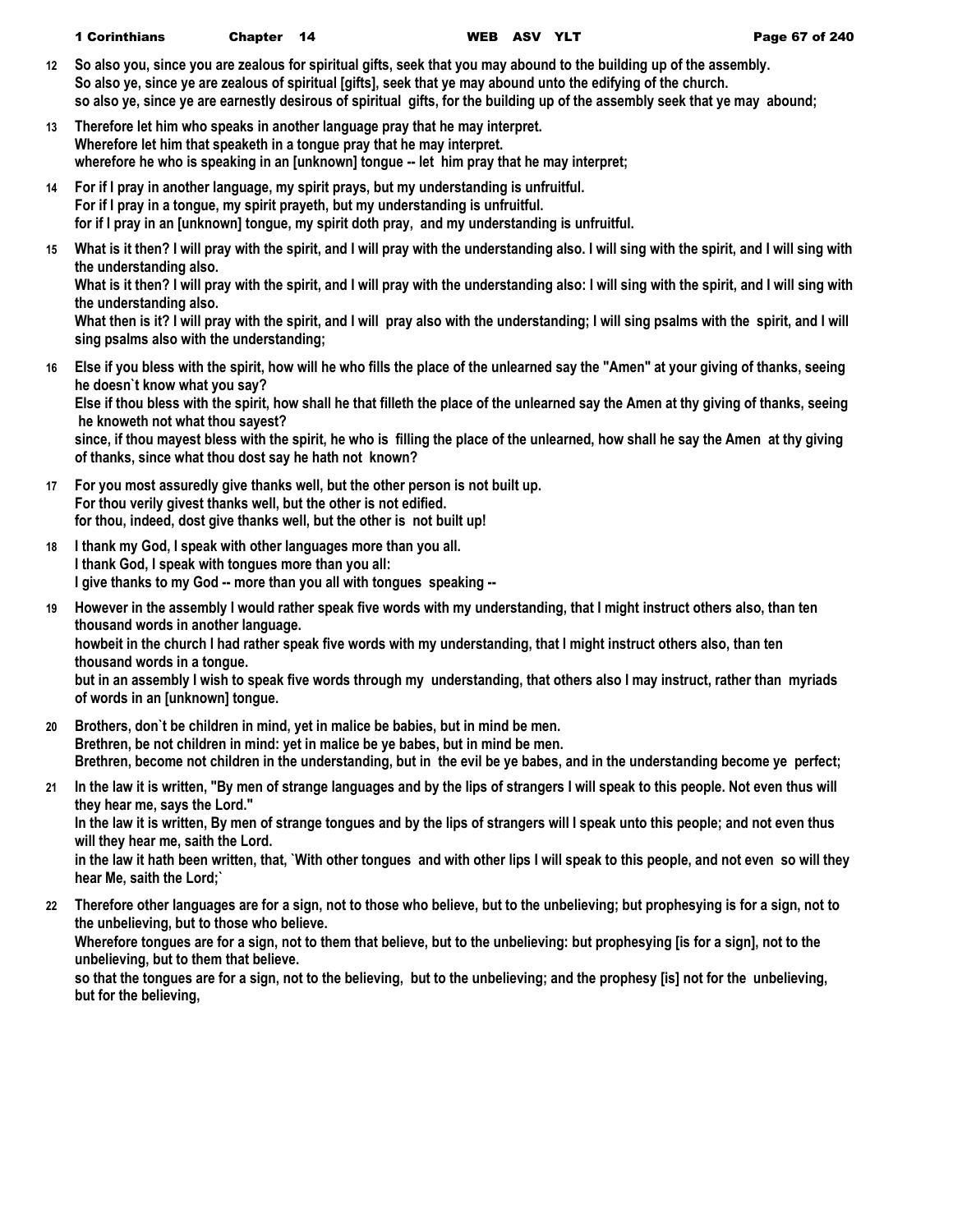**23 If therefore the whole assembly is assembled together and all speak with other languages, and unlearned or unbelieving people come in, won`t they say that you are crazy?**

**If therefore the whole church be assembled together and all speak with tongues, and there come in men unlearned or unbelieving, will they not say that ye are mad?**

**If, therefore, the whole assembly may come together, to the same place, and all may speak with tongues, and there may come in unlearned or unbelievers, will they not say that ye are mad?**

- **24 But if all prophesy, and someone unbelieving or unlearned comes in, he is reproved by all, and he is judged by all. But if all prophesy, and there come in one unbelieving or unlearned, he is reproved by all, he is judged by all; and if all may prophecy, and any one may come in, an unbeliever or unlearned, he is convicted by all, he is discerned by all,**
- **25 And thus the secrets of his heart are revealed. So he will fall down on his face and worship God, declaring that God is among you indeed.**

**the secrets of his heart are made manifest; and so he will fall down on his face and worship God, declaring that God is among you indeed.**

**and so the secrets of his heart become manifest, and so having fallen upon [his] face, he will bow before God, declaring that God really is among you.**

- **26 What is it then, brothers? When you come together, each one of you has a psalm, has a teaching, has a revelation, has another language, has an interpretation. Let all things be done to build each other up. What is it then, brethren? When ye come together, each one hath a psalm, hath a teaching, hath a revelation, hath a tongue, hath an interpretation. Let all things be done unto edifying. What then is it, brethren? whenever ye may come together, each of you hath a psalm, hath a teaching, hath a tongue, hath a revelation, hath an interpretation? let all things be for building up;**
- **27 If any man speaks in another language, let it be two, or at the most three, and in turn; and let one interpret. If any man speaketh in a tongue, [let it be] by two, or at the most three, and [that] in turn; and let one interpret: if an [unknown] tongue any one do speak, by two, or at the most, by three, and in turn, and let one interpret;**
- **28 But if there is no interpreter, let him keep silence in the assembly, and let him speak to himself, and to God. but if there be no interpreter, let him keep silence in the church; and let him speak to himself, and to God. and if there may be no interpreter, let him be silent in an assembly, and to himself let him speak, and to God.**
- **29 Let the prophets speak, two or three, and let the others discern. And let the prophets speak [by] two or three, and let the others discern. And prophets -- let two or three speak, and let the others discern,**
- **30 But if a revelation is made to another sitting by, let the first keep silence. But if a revelation be made to another sitting by, let the first keep silence. and if to another sitting [anything] may be revealed, let the first be silent;**
- **31 For you all can prophesy one by one, that all may learn, and all may be exhorted. For ye all can prophesy one by one, that all may learn, and all may be exhorted; for ye are able, one by one, all to prophesy, that all may learn, and all may be exhorted,**
- **32 The spirits of the prophets are subject to the prophets, and the spirits of the prophets are subject to the prophets; and the spiritual gift of prophets to prophets are subject,**
- **33 for God is not a God of confusion, but of peace. As in all the assemblies of the saints, for God is not [a God] of confusion, but of peace. As in all the churches of the saints, for God is not [a God] of tumult, but of peace, as in all the assemblies of the saints.**
- **34 let your women keep silence in the assemblies, for it is not permitted for them to speak; but let them be in subjection, as the Law also says.**

**let the women keep silence in the churches: for it is not permitted unto them to speak; but let them be in subjection, as also saith the law.**

**Your women in the assemblies let them be silent, for it hath not been permitted to them to speak, but to be subject, as also the law saith;**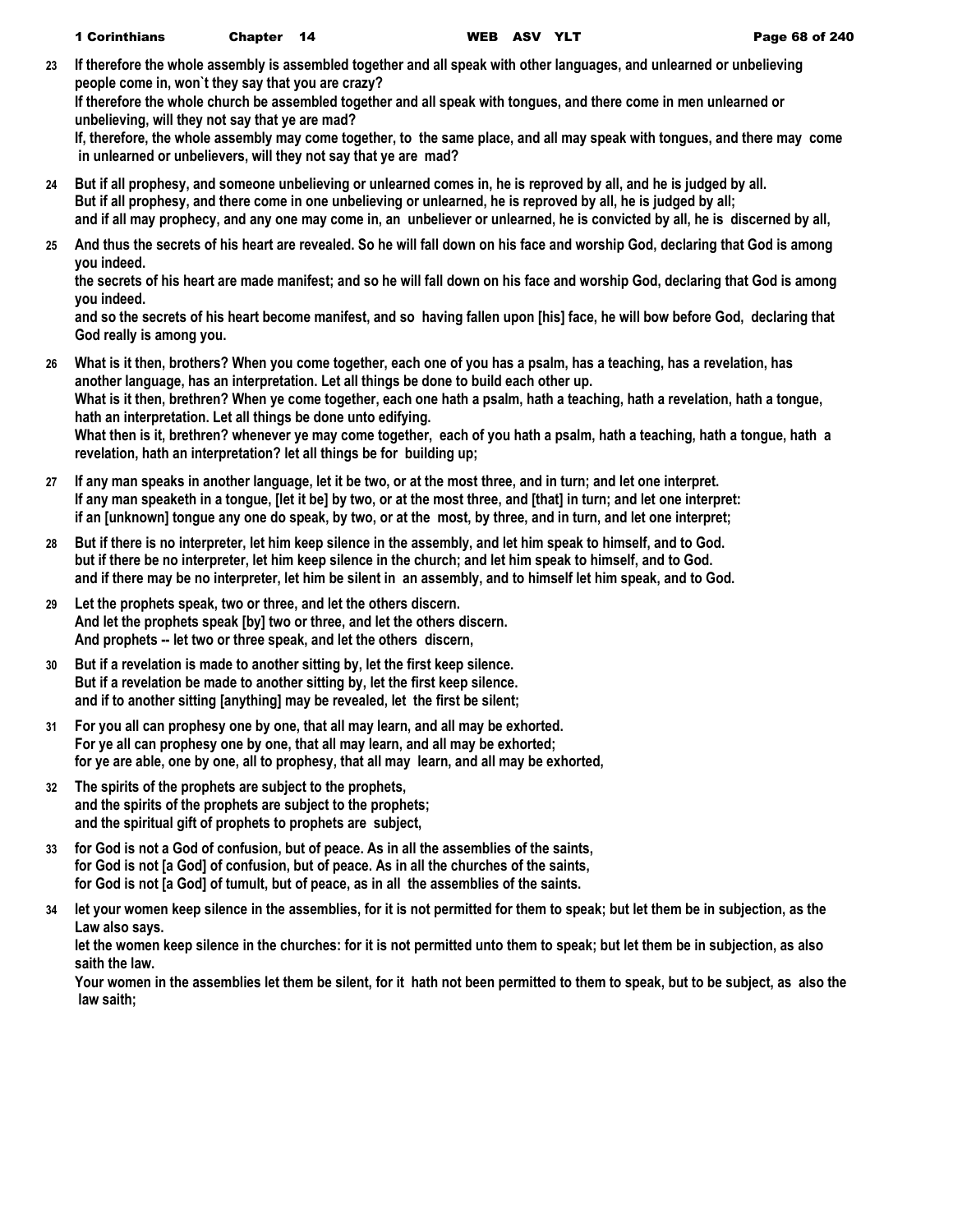**35 If they desire to learn anything, let them ask their own husbands at home, for it is shameful for a woman to chatter in the assembly.**

**And if they would learn anything, let them ask their own husbands at home: for it is shameful for a woman to speak in the church.**

**and if they wish to learn anything, at home their own husbands let them question, for it is a shame to women to speak in an assembly.**

- **36 What? Was it from you that the word of God went forth? Or did it come to you alone? What? was it from you that the word of God went forth? or came it unto you alone? From you did the word of God come forth? or to you alone did it come?**
- **37 If any man thinks himself to be a prophet, or spiritual, let him recognize the things which I write to you, that they are the commandment of the Lord.**

**If any man thinketh himself to be a prophet, or spiritual, let him take knowledge of the things which I write unto you, that they are the commandment of the Lord.**

**if any one doth think to be a prophet, or spiritual, let him acknowledge the things that I write to you -- that of the Lord they are commands;**

- **38 But if anyone is ignorant, let him be ignorant. But if any man is ignorant, let him be ignorant. and if any one is ignorant -- let him be ignorant;**
- **39 Therefore, brothers, desire earnestly to prophesy, and don`t forbid speaking with other languages. Wherefore, my brethren, desire earnestly to prophesy, and forbid not to speak with tongues. so that, brethren, earnestly desire to prophesy, and to speak with tongues do not forbid;**
- **40 Let all things be done decently and in order. But let all things be done decently and in order. let all things be done decently and in order.**
- **1 Now I declare to you, brothers, the gospel which I preached to you, which also you received, in which you also stand, Now I make known unto you brethren, the gospel which I preached unto you, which also ye received, wherein also ye stand, And I make known to you, brethren, the good news that I proclaimed to you, which also ye did receive, in which also ye have stood,**
- **2 by which also you are saved, if you hold firmly the word which I preached to you -- unless you believed in vain. by which also ye are saved, if ye hold fast the word which I preached unto you, except ye believed in vain. through which also ye are being saved, in what words I proclaimed good news to you, if ye hold fast, except ye did believe in vain,**
- **3 For I delivered to you first of all that which also I received: that Christ died for our sins according to the scriptures, For I delivered unto you first of all that which also I received: that Christ died for our sins according to the scriptures; for I delivered to you first, what also I did receive, that Christ died for our sins, according to the Writings,**
- **4 that he was buried, that he was raised on the third day according to the Scriptures, and that he was buried; and that he hath been raised on the third day according to the scriptures; and that he was buried, and that he hath risen on the third day, according to the Writings,**
- **5 and that he appeared to Cephas, then to the twelve. and that he appeared to Cephas; then to the twelve; and that he appeared to Cephas, then to the twelve,**
- **6 Then he appeared to over five hundred brothers at once, most of whom remain until now, but some have also fallen asleep. then he appeared to above five hundred brethren at once, of whom the greater part remain until now, but some are fallen afterwards he appeared to above five hundred brethren at once, of whom the greater part remain till now, and certain also did fall asleep;**
- **7 Then he appeared to James, then to all the apostles, then he appeared to James; then to all the apostles; afterwards he appeared to James, then to all the apostles.**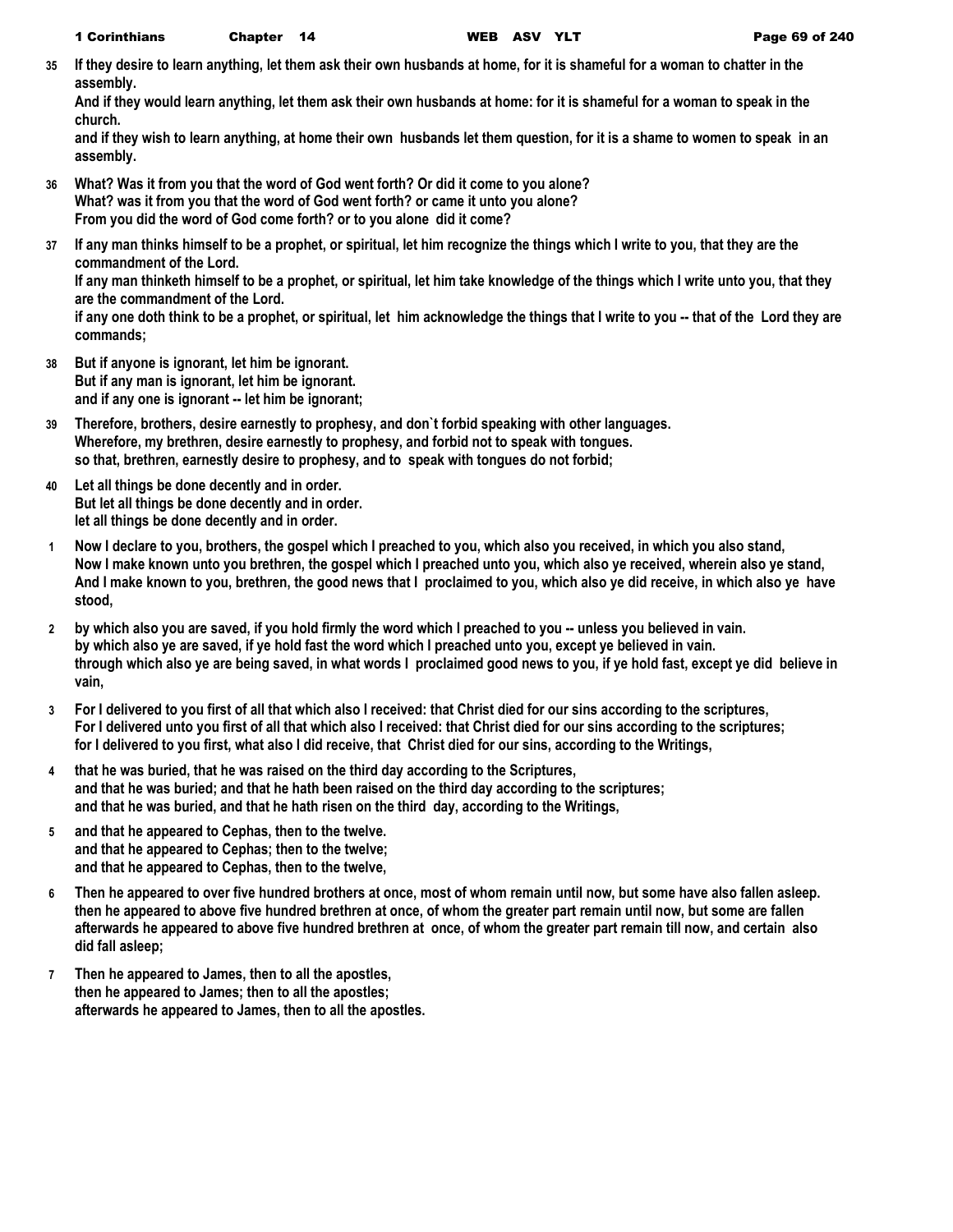- **8 and last of all, as to the child born at the wrong time, he appeared to me also. and last of all, as to the [child] untimely born, he appeared to me also. And last of all -- as to the untimely birth -- he appeared also to me,**
- **9 For I am the least of the apostles, who is not worthy to be called an apostle, because I persecuted the assembly of God. For I am the least of the apostles, that am not meet to be called an apostle, because I persecuted the church of God. for I am the least of the apostles, who am not worthy to be called an apostle, because I did persecute the assembly of God,**
- **10 But by the grace of God I am what I am. His grace which was bestowed on me was not found vain, but I worked more than all of them; yet not I, but the grace of God which was with me. But by the grace of God I am what I am: and his grace which was bestowed upon me was not found vain; but I labored more abundantly than they all: yet not I, but the grace of God which was with me. and by the grace of God I am what I am, and His grace that [is] towards me came not in vain, but more abundantly than they all did I labour, yet not I, but the grace of God that [is] with me;**
- **11 Whether then it is I or they, so we preach, and so you believed. Whether then [it be] I or they, so we preach, and so ye believed. whether, then, I or they, so we preach, and so ye did believe.**
- **12 Now if Christ is preached, that he has been raised from the dead, how do some among you say that there is no resurrection of the dead?**

**Now if Christ is preached that he hath been raised from the dead, how say some among you that there is no resurrection of the dead?**

**And if Christ is preached, that out of the dead he hath risen, how say certain among you, that there is no rising again of dead persons?**

- **13 But if there is no resurrection of the dead, neither has Christ been raised. But if there is no resurrection of the dead, neither hath Christ been raised: and if there be no rising again of dead persons, neither hath Christ risen;**
- **14 If Christ has not been raised, then our preaching is in vain, and your faith also is in vain. and if Christ hath not been raised, then is our preaching vain, your faith also is vain. and if Christ hath not risen, then void [is] our preaching, and void also your faith,**
- **15 Yes, we are found false witnesses of God, because we testified about God that he raised up Christ, whom he didn`t raise up, if it is so that the dead are not raised.**

**Yea, we are found false witnesses of God; because we witnessed of God that he raised up Christ: whom he raised not up, if so be that the dead are not raised.**

**and we also are found false witnesses of God, because we did testify of God that He raised up the Christ, whom He did not raise if then dead persons do not rise;**

- **16 For if the dead aren`t raised, neither has Christ been raised. For if the dead are not raised, neither hath Christ been raised: for if dead persons do not rise, neither hath Christ risen,**
- **17 If Christ has not been raised, your faith is vain; you are still in your sins. and if Christ hath not been raised, your faith is vain; ye are yet in your sins. and if Christ hath not risen, vain is your faith, ye are yet in your sins;**
- **18 Then they also who are fallen asleep in Christ have perished. Then they also that are fallen asleep in Christ have perished. then, also, those having fallen asleep in Christ did perish;**
- **19 If we have only hoped in Christ in this life, we are of all men most pitiable. If we have only hoped in Christ in this life, we are of all men most pitiable. if in this life we have hope in Christ only, of all men we are most to be pitied.**
- **20 But now Christ has been raised from the dead. He became the first fruits of those who are asleep. But now hath Christ been raised from the dead, the firstfruits of them that are asleep. And now, Christ hath risen out of the dead -- the first-fruits of those sleeping he became,**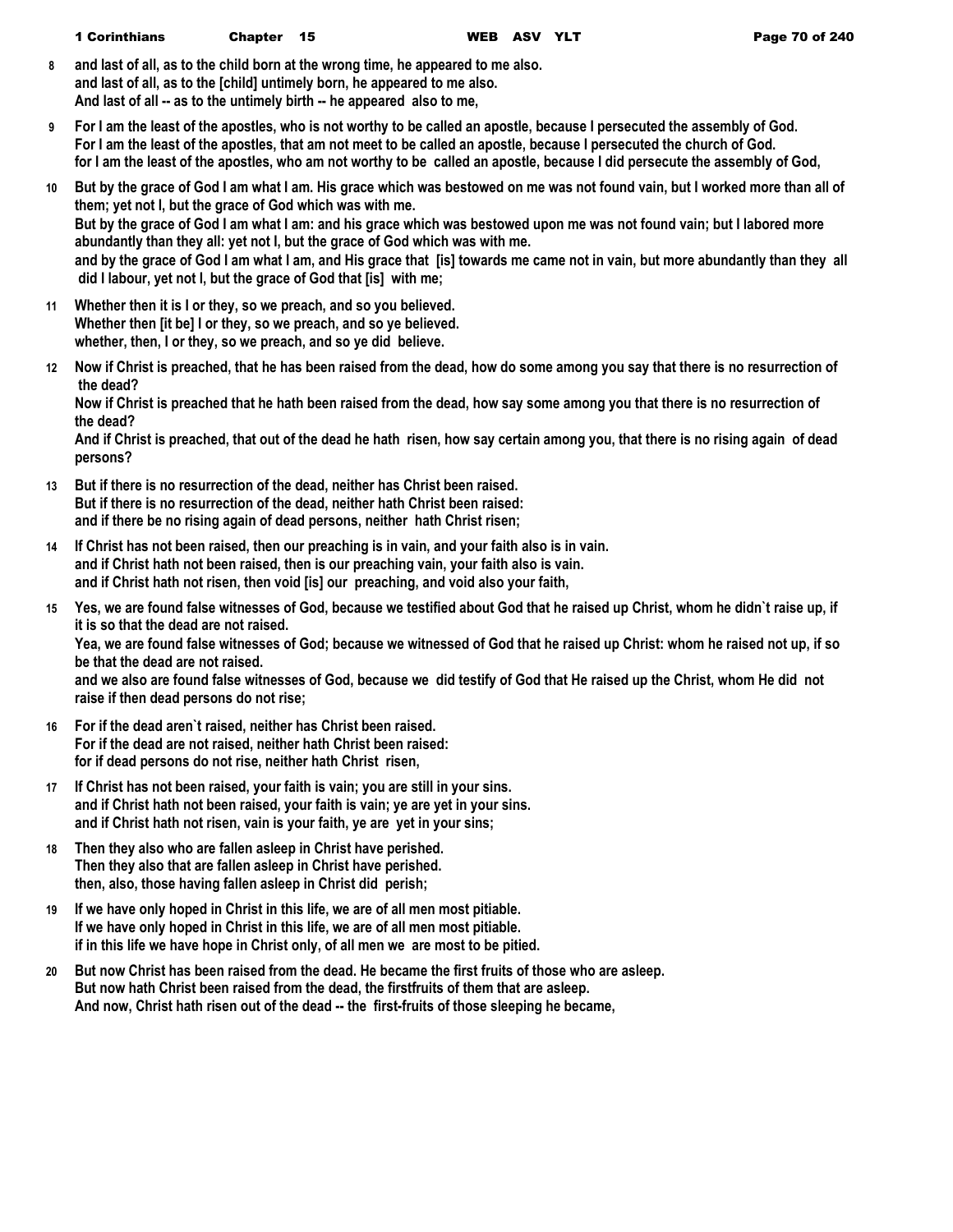- **21 For since death came by man, the resurrection of the dead also came by man. For since by man [came] death, by man [came] also the resurrection of the dead. for since through man [is] the death, also through man [is] a rising again of the dead,**
- **22 For as in Adam all die, so also in Christ all will be made alive. For as in Adam all die, so also in Christ shall all be made alive. for even as in Adam all die, so also in the Christ all shall be made alive,**
- **23 But each in his own order: Christ the first fruits, then those who are Christ`s, at his coming. But each in his own order: Christ the firstfruits; then they that are Christ`s, at his coming. and each in his proper order, a first-fruit Christ, afterwards those who are the Christ`s, in his presence,**
- **24 Then the end comes, when he will deliver up the kingdom to God, even the Father; when he will have abolished all rule and all authority and power.**

**Then [cometh] the end, when he shall deliver up the kingdom to God, even the Father; when he shall have abolished all rule and all authority and power.**

**then -- the end, when he may deliver up the reign to God, even the Father, when he may have made useless all rule, and all authority and power --**

- **25 For he must reign until he has put all his enemies under his feet. For he must reign, till he hath put all his enemies under his feet. for it behoveth him to reign till he may have put all the enemies under his feet --**
- **26 The last enemy that will be abolished is death. The last enemy that shall be abolished is death. the last enemy is done away -- death;**
- **27 For, "He put all things in subjection under his feet." But when he says, "All things are put in subjection," it is evident that he is excepted who subjected all things to him.**

**For, He put all things in subjection under his feet. But when he saith, All things are put in subjection, it is evident that he is excepted who did subject all things unto him.**

**for all things He did put under his feet, and, when one may say that all things have been subjected, [it is] evident that He is excepted who did subject the all things to him,**

**28 When all things have been subjected to him, then the Son will also himself be subjected to him who subjected all things to him, that God may be all in all.**

**And when all things have been subjected unto him, then shall the Son also himself be subjected to him that did subject all things unto him, that God may be all in all.**

**and when the all things may be subjected to him, then the Son also himself shall be subject to Him, who did subject to him the all things, that God may be the all in all.**

- **29 Or else what will they do who are baptized for the dead? If the dead aren`t raised at all, why then are they baptized for the Else what shall they do that are baptized for the dead? If the dead are not raised at all, why then are they baptized for them? Seeing what shall they do who are baptized for the dead, if the dead do not rise at all? why also are they baptized for the dead?**
- **30 Why do we also stand in jeopardy every hour? Why do we also stand in jeopardy every hour? why also do we stand in peril every hour?**
- **31 I die daily, by your boasting which I have in Christ Jesus our Lord. I protest by that glorifying in you, brethren, which I have in Christ Jesus our Lord, I die daily. Every day do I die, by the glorying of you that I have in Christ Jesus our Lord:**
- **32 If I fought with animals at Ephesus like men, what does it profit me? If the dead are not raised, then "let us eat and drink, for tomorrow we die."**

**If after the manner of men I fought with beasts at Ephesus, what doth it profit me? If the dead are not raised, let us eat and drink, for to-morrow we die.**

**if after the manner of a man with wild beasts I fought in Ephesus, what the advantage to me if the dead do not rise? let us eat and drink, for to-morrow we die!**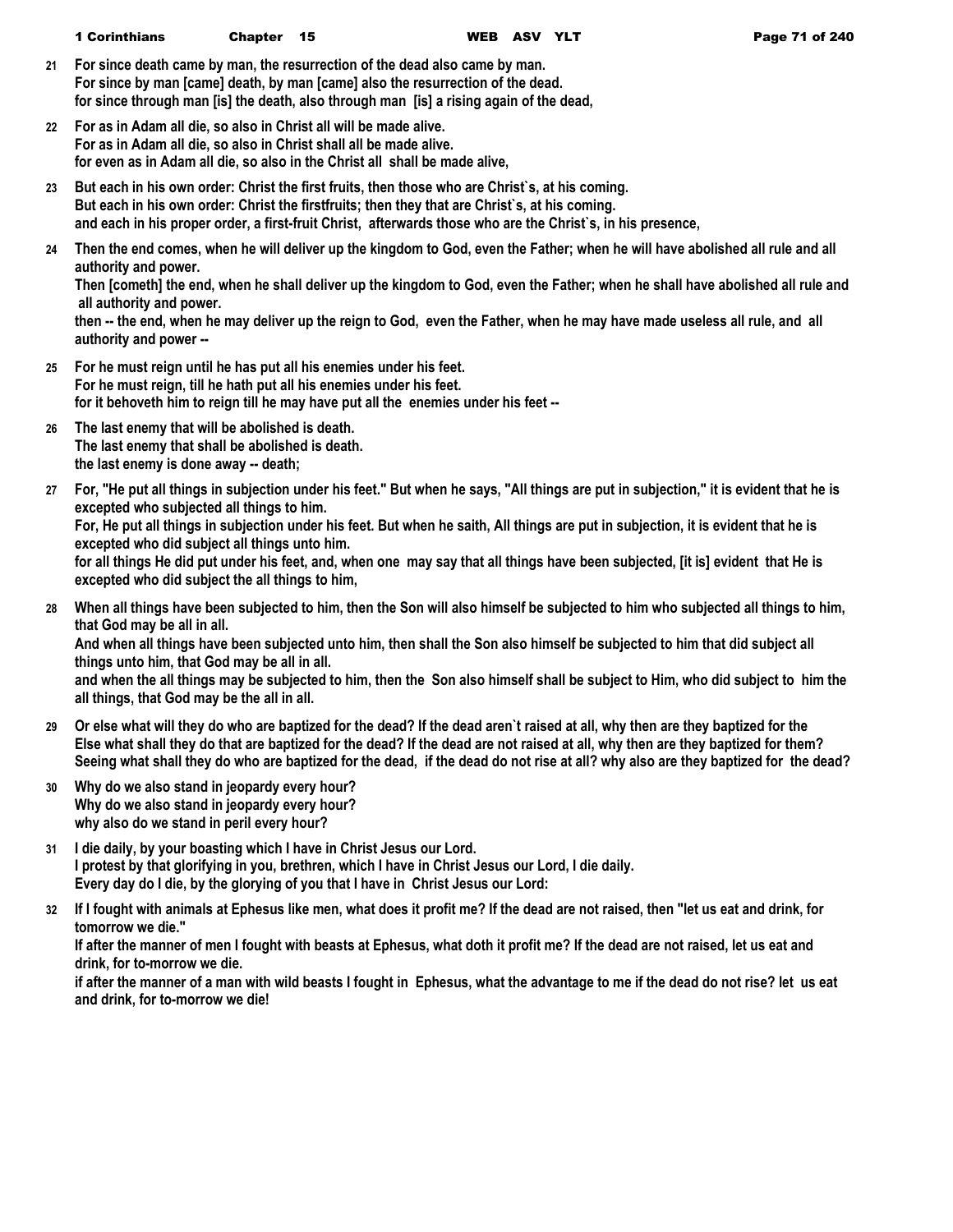**33 Don`t be deceived! "Evil companionships corrupt good morals." Be not deceived: Evil companionships corrupt good morals. Be not led astray; evil communications corrupt good manners;**

- **34 Wake up righteously, and don`t sin, for some have no knowledge of God. I say this to your shame. Awake to soberness righteously, and sin not; for some have no knowledge of God: I speak [this] to move you to shame. awake up, as is right, and sin not; for certain have an ignorance of God; for shame to you I say [it].**
- **35 But some one will say, "How are the dead raised?" and, "With what kind of body do they come?" But some one will say, How are the dead raised? and with what manner of body do they come? But some one will say, `How do the dead rise?**
- **36 You foolish one, that which you yourself sow is not made alive unless it dies. Thou foolish one, that which thou thyself sowest is not quickened except it die: unwise! thou -- what thou dost sow is not quickened except it may die;**
- **37 That which you sow, you don`t sow the body that will be, but a bare grain, maybe of wheat, or of some other kind. and that which thou sowest, thou sowest not the body that shall be, but a bare grain, it may chance of wheat, or of some other kind;**

**and that which thou dost sow, not the body that shall be dost thou sow, but bare grain, it may be of wheat, or of some one of the others,**

- **38 But God gives it a body even as it pleased him, and to each seed a body of its own. but God giveth it a body even as it pleased him, and to each seed a body of its own. and God doth give to it a body according as He willed, and to each of the seeds its proper body.**
- **39 All flesh is not the same flesh, but there is one flesh of men, another flesh of animals, another of fish, and another of birds. All flesh is not the same flesh: but there is one [flesh] of men, and another flesh of beasts, and another flesh of birds, and another of fishes.**

| All flesh [is] not the same flesh, but there is one flesh of men, and another flesh of beasts, and another of fishes, and another |  |
|-----------------------------------------------------------------------------------------------------------------------------------|--|
| of birds;                                                                                                                         |  |

**40 There are also celestial bodies, and terrestrial bodies; but the glory of the celestial differs from that of the terrestrial. There are also celestial bodies, and bodies terrestrial: but the glory of the celestial is one, and the [glory] of the terrestrial is another.**

**and [there are] heavenly bodies, and earthly bodies; but one [is] the glory of the heavenly, and another that of the earthly;**

**41 There is one glory of the sun, another glory of the moon, and another glory of the stars; for one star differs from another star in glory.**

**There is one glory of the sun, and another glory of the moon, and another glory of the stars; for one star differeth from another star in glory.**

**one glory of sun, and another glory of moon, and another glory of stars, for star from star doth differ in glory.**

- **42 So also is the resurrection of the dead. It is sown in corruption; it is raised in incorruption. So also is the resurrection of the dead. It is sown in corruption; it is raised in incorruption: So also [is] the rising again of the dead: it is sown in corruption, it is raised in incorruption;**
- **43 It is sown in dishonor; it is raised in glory. It is sown in weakness; it is raised in power. it is sown in dishonor; it is raised in glory: it is sown in weakness; it is raised in power: it is sown in dishonour, it is raised in glory; it is sown in weakness, it is raised in power;**
- **44 It is sown a natural body; it is raised a spiritual body. If there is a natural body, there is also a spiritual body. it is sown a natural body; it is raised a spiritual body. If there is a natural body, there is also a spiritual [body]. it is sown a natural body, it is raised a spiritual body; there is a natural body, and there is a spiritual body;**
- **45 So also it is written, "The first man, Adam, became a living soul." The last Adam became a life-giving spirit. So also it is written, The first man Adam became a living soul. The last Adam [became] a life-giving spirit. so also it hath been written, `The first man Adam became a living creature,` the last Adam [is] for a life-giving spirit,**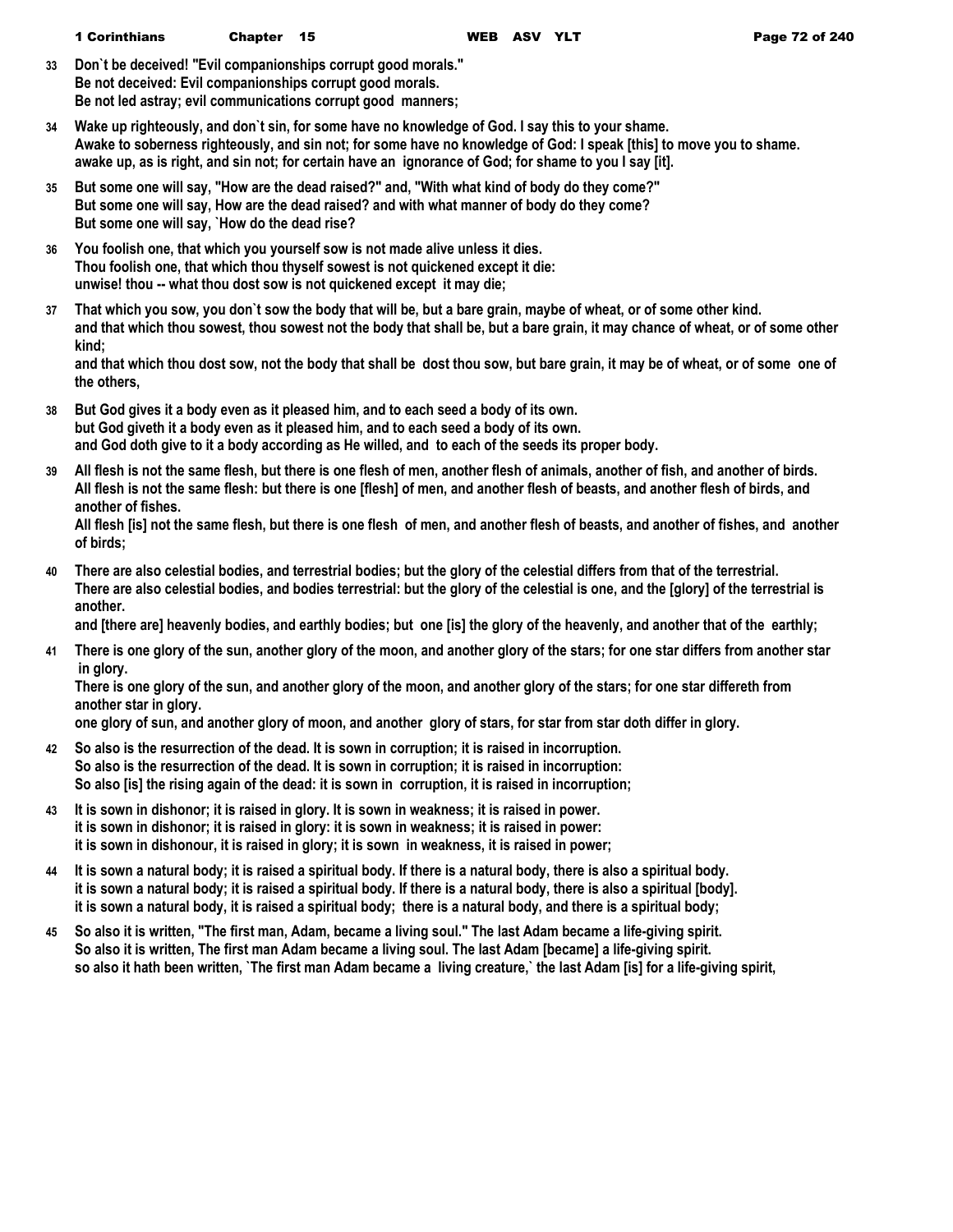- **46 However that which is spiritual isn`t first, but that which is natural, then that which is spiritual. Howbeit that is not first which is spiritual, but that which is natural; then that which is spiritual. but that which is spiritual [is] not first, but that which [was] natural, afterwards that which [is] spiritual.**
- **47 The first man is of the earth, made of dust. The second man is the Lord from heaven. The first man is of the earth, earthy: the second man is of heaven. The first man [is] out of the earth, earthy; the second man [is] the Lord out of heaven;**
- **48 As is the one made of dust, such are those who are also made of dust; and as is the heavenly, such are they also that are heavenly.**

**As is the earthy, such are they also that are earthy: and as is the heavenly, such are they also that are heavenly. as [is] the earthy, such [are] also the earthy; and as [is] the heavenly, such [are] also the heavenly;**

- **49 As we have borne the image of those made of dust, let`s also bear the image of the heavenly. And as we have borne the image of the earthy, we shall also bear the image of the heavenly. and, according as we did bear the image of the earthy, we shall bear also the image of the heavenly.**
- **50 Now I say this, brothers, that flesh and blood can`t inherit the kingdom of God; neither does corruption inherit incorruption. Now this I say, brethren, that flesh and blood cannot inherit the kingdom of God; neither doth corruption inherit incorruption. And this I say, brethren, that flesh and blood the reign of God is not able to inherit, nor doth the corruption inherit the incorruption;**
- **51 Behold, I tell you a mystery. We will not all sleep, but we will all be changed, Behold, I tell you a mystery: We all shall not sleep, but we shall all be changed, lo, I tell you a secret; we indeed shall not all sleep, and we all shall be changed;**
- **52 in a moment, in the twinkling of an eye, at the last trumpet. For the trumpet will sound, and the dead will be raised incorruptible, and we will be changed.**

**in a moment, in the twinkling of an eye, at the last trump: for the trumpet shall sound, and the dead shall be raised incorruptible, and we shall be changed.**

**in a moment, in the twinkling of an eye, in the last trumpet, for it shall sound, and the dead shall be raised incorruptible, and we -- we shall be changed:**

- **53 For this corruptible must put on incorruption, and this mortal must put on immortality. For this corruptible must put on incorruption, and this mortal must put on immortality. for it behoveth this corruptible to put on incorruption, and this mortal to put on immortality;**
- **54 But when this corruptible will have put on incorruption, and this mortal will have put on immortality, then what is written will happen: "Death is swallowed up in victory." But when this corruptible shall have put on incorruption, and this mortal shall have put on immortality, then shall come to pass the saying that is written, Death is swallowed up in victory. and when this corruptible may have put on incorruption, and this mortal may have put on immortality, then shall be brought to pass the word that hath been written, `The Death was swallowed up -- to victory;**
- **55 "Death, where is your sting? Hades, where is your victory?" O death, where is thy victory? O death, where is thy sting? where, O Death, thy sting? where, O Hades, thy victory?`**
- **56 The sting of death is sin, and the power of sin is the law. The sting of death is sin; and the power of sin is the law: and the sting of the death [is] the sin, and the power of the sin the law;**
- **57 But thanks be to God, who gives us the victory through our Lord Jesus Christ. but thanks be to God, who giveth us the victory through our Lord Jesus Christ. and to God -- thanks, to Him who is giving us the victory through our Lord Jesus Christ;**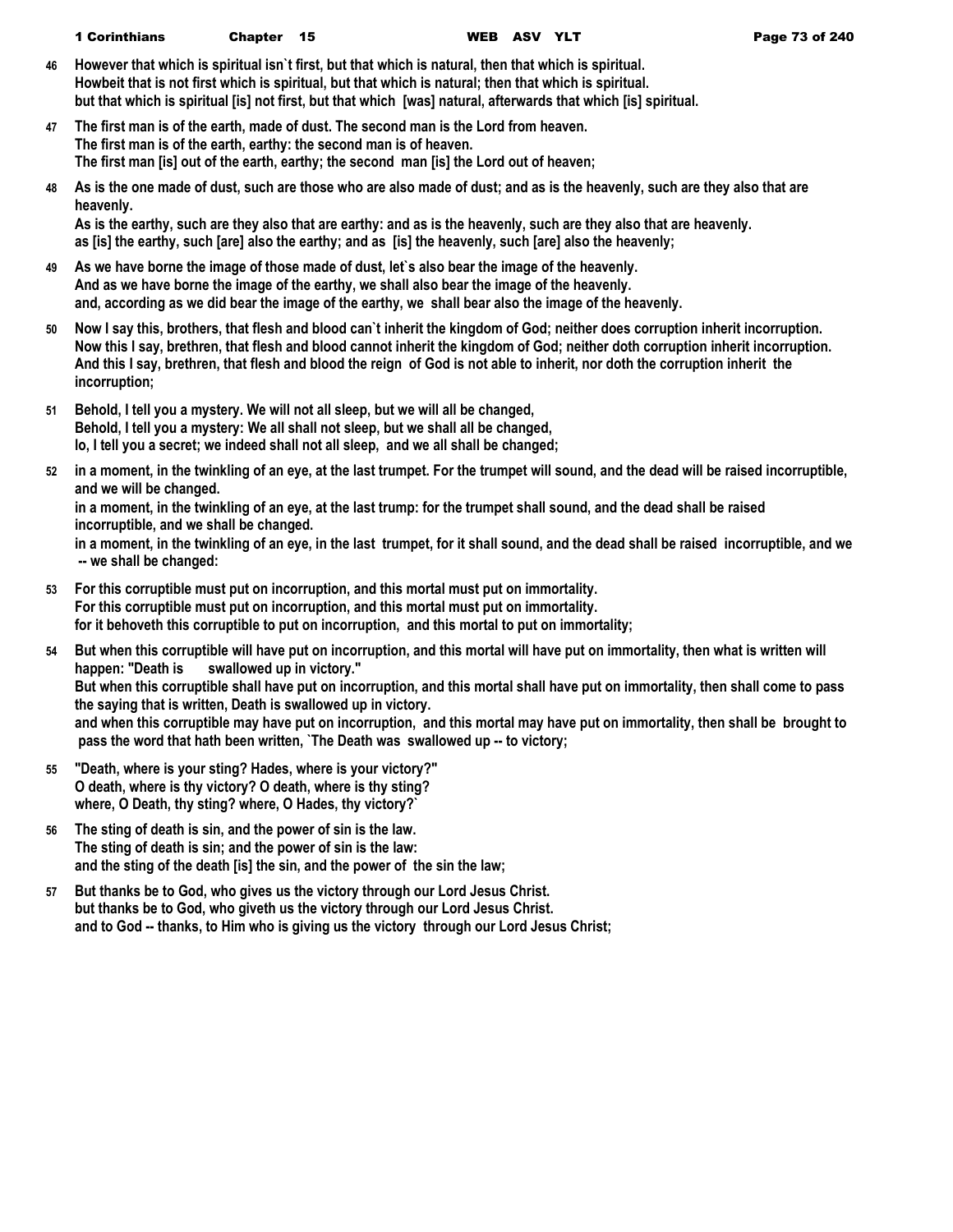**58 Therefore, my beloved brothers, be steadfast, immovable, always abounding in the Lord`s work, because you know that your labor is not in vain in the Lord.**

**Wherefore, my beloved brethren, be ye stedfast, unmoveable, always abounding in the work of the Lord, forasmuch as ye know that your labor is not vain in the Lord.**

**so that, my brethren beloved, become ye stedfast, unmovable, abounding in the work of the Lord at all times, knowing that your labour is not vain in the Lord.**

- **1 Now concerning the collection for the saints, as I commanded the assemblies of Galatia, you do likewise. Now concerning the collection for the saints, as I gave order to the churches of Galatia, so also do ye. And concerning the collection that [is] for the saints, as I directed to the assemblies of Galatia, so also ye -- do ye;**
- **2 On the first day of the week, let each one of you save, as he may prosper, that no collections be made when I come. Upon the first day of the week let each one of you lay by him in store, as he may prosper, that no collections be made when I come.**

**on every first [day] of the week, let each one of you lay by him, treasuring up whatever he may have prospered, that when I may come then collections may not be made;**

- **3 When I arrive, I will send whoever you approve with letters to carry your gracious gift to Jerusalem. And when I arrive, whomsoever ye shall approve, them will I send with letters to carry your bounty unto Jerusalem: and whenever I may come, whomsoever ye may approve, through letters, these I will send to carry your favour to Jerusalem;**
- **4 If it is appropriate for me to go also, they will go with me. and if it be meet for me to go also, they shall go with me. and if it be meet for me also to go, with me they shall go.**
- **5 But I will come to you when I have passed through Macedonia, for I am passing through Macedonia. But I will come unto you, when I shall have passed through Macedonia; for I pass through Macedonia; And I will come unto you, when I pass through Macedonia -- for Macedonia I do pass through --**
- **6 But with you it may be that I will stay, or even winter, that you may send me on my journey wherever I go. but with you it may be that I shall abide, or even winter, that ye may set me forward on my journey whithersoever I go. and with you, it may be, I will abide, or even winter, that ye may send me forward whithersoever I go,**
- **7 For I do not wish to see you now in passing, but I hope to stay a while with you, if the Lord permits. For I do not wish to see you now by the way; for I hope to tarry a while with you, if the Lord permit. for I do not wish to see you now in the passing, but I hope to remain a certain time with you, if the Lord may permit;**
- **8 But I will stay at Ephesus until Pentecost, But I will tarry at Ephesus until Pentecost; and I will remain in Ephesus till the Pentecost,**
- **9 for a great and effective door has opened to me, and there are many adversaries. for a great door and effectual is opened unto me, and there are many adversaries. for a door to me hath been opened -- great and effectual -- and withstanders [are] many.**
- **10 Now if Timothy comes, see that he is with you without fear, for he does the work of the Lord, as I also do. Now if Timothy come, see that he be with you without fear; for he worketh the work of the Lord, as I also do: And if Timotheus may come, see that he may become without fear with you, for the work of the Lord he doth work, even as I,**
- **11 Therefore let no one despise him. But set him forward on his journey in peace, that he may come to me; for I expect him with the brothers.**

**let no man therefore despise him. But set him forward on his journey in peace, that he may come unto me: for I expect him with the brethren.**

**no one, then, may despise him; and send ye him forward in peace, that he may come to me, for I expect him with the brethren;**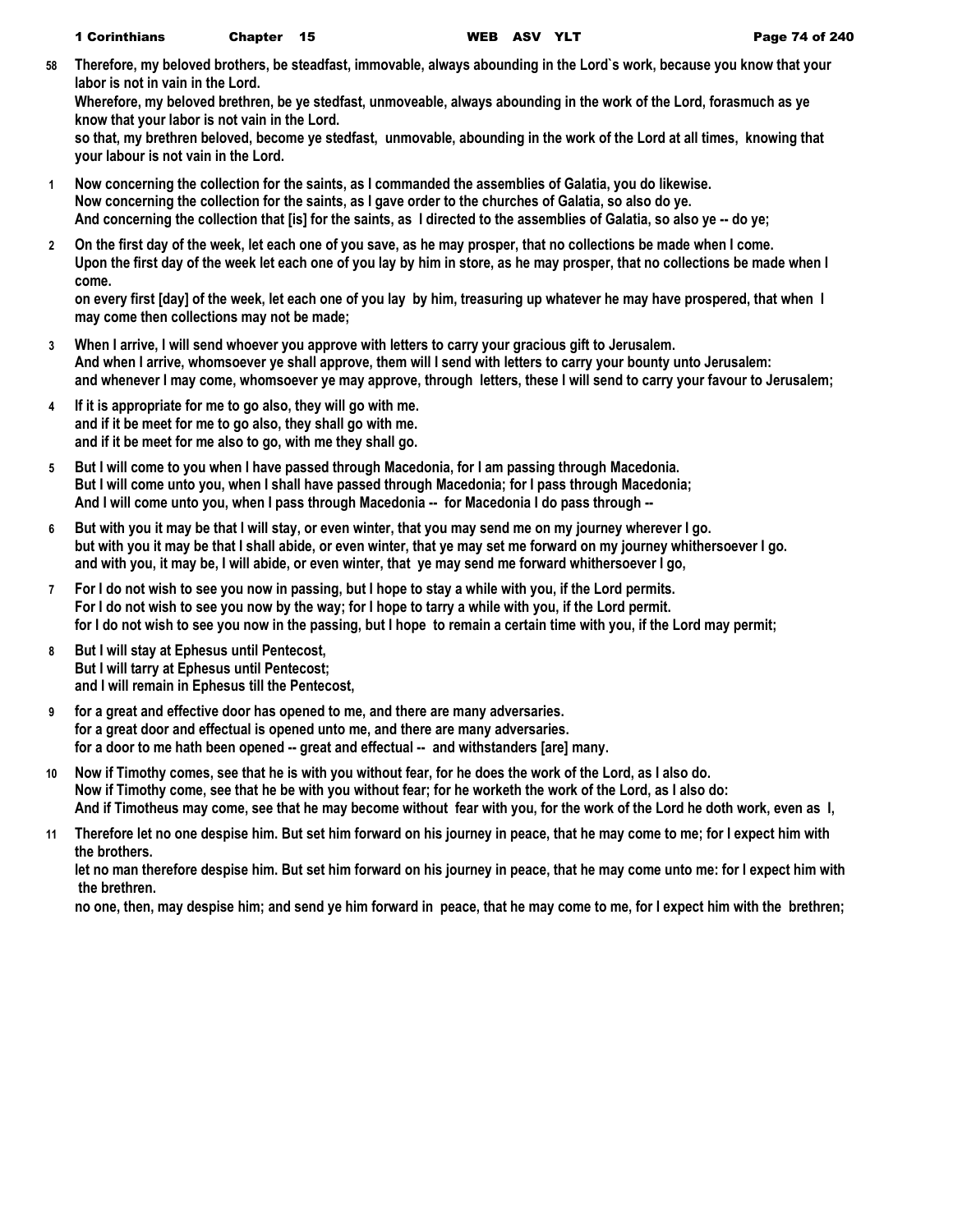**12 But concerning Apollos, the brother, I begged him much to come to you with the brothers; and it was not all his desire to come now; but he will come when he has an opportunity.**

**But as touching Apollos the brother, I besought him much to come unto you with the brethren: and it was not all [his] will to come now; but he will come when he shall have opportunity.**

**and concerning Apollos our brother, much I did entreat him that he may come unto you with the brethren, and it was not at all [his] will that he may come now, and he will come when he may find convenient.**

- **13 Watch! Stand firm in the faith! Be men! Be strong! Watch ye, stand fast in the faith, quit you like men, be strong. Watch ye, stand in the faith; be men, be strong;**
- **14 Let all that you do be done in love. Let all that ye do be done in love. let all your things be done in love.**
- **15 Now I beg you, brothers (you know the house of Stephanas, that it is the first fruits of Achaia, and that they have set themselves to minister to the saints), Now I beseech you, brethren (ye know the house of Stephanas, that it is the firstfruits of Achaia, and that they have set themselves to minister unto the saints), And I entreat you, brethren, ye have known the household of Stephanas, that it is the first-fruit of Achaia, and to the ministration to the saints they did set themselves --**
- **16 that you also be in subjection to such, and to everyone who helps in the work and labors. that ye also be in subjection unto such, and to every one that helpeth in the work and laboreth. that ye also be subject to such, and to every one who is working with [us] and labouring;**
- **17 I rejoice at the coming of Stephanas, Fortunatus, and Achaicus; for that which was lacking on your part, they supplied. And I rejoice at the coming of Stephanas and Fortunatus and Achaicus: for that which was lacking on your part they supplied. and I rejoice over the presence of Stephanas, and Fortunatus, and Achaicus, because the lack of you did these fill up;**
- **18 For they refreshed my spirit and yours. Therefore acknowledge those who are like that. For they refreshed my spirit and yours: acknowledge ye therefore them that are such. for they did refresh my spirit and yours; acknowledge ye, therefore, those who [are] such.**
- **19 The assemblies of Asia greet you. Aquila and Priscilla greet you much in the Lord, together with the assembly that is in their house. The churches of Asia salute you. Aquila and Prisca salute you much in the Lord, with the church that is in their house.**

**Salute you do the assemblies of Asia; salute you much in the Lord do Aquilas and Priscilla, with the assembly in their house;**

- **20 All the brothers greet you. Greet one another with a holy kiss. All the brethren salute you. Salute one another with a holy kiss. salute you do all the brethren; salute ye one another in an holy kiss.**
- **21 This greeting is by me, Paul, with my own hand. The salutation of me Paul with mine own hand. The salutation of [me] Paul with my hand;**
- **22 If any man doesn`t love the Lord Jesus Christ, let him be accursed. Come, Lord! If any man loveth not the Lord, let him be anathema. Maranatha. if any one doth not love the Lord Jesus Christ -- let him be anathema! The Lord hath come!**
- **23 The grace of the Lord Jesus Christ be with you. The grace of the Lord Jesus Christ be with you. The grace of the Lord Jesus Christ [is] with you;**
- **24 My love to all of you in Christ Jesus. Amen. My love be with you all in Christ Jesus. Amen. my love [is] with you all in Christ Jesus. Amen.**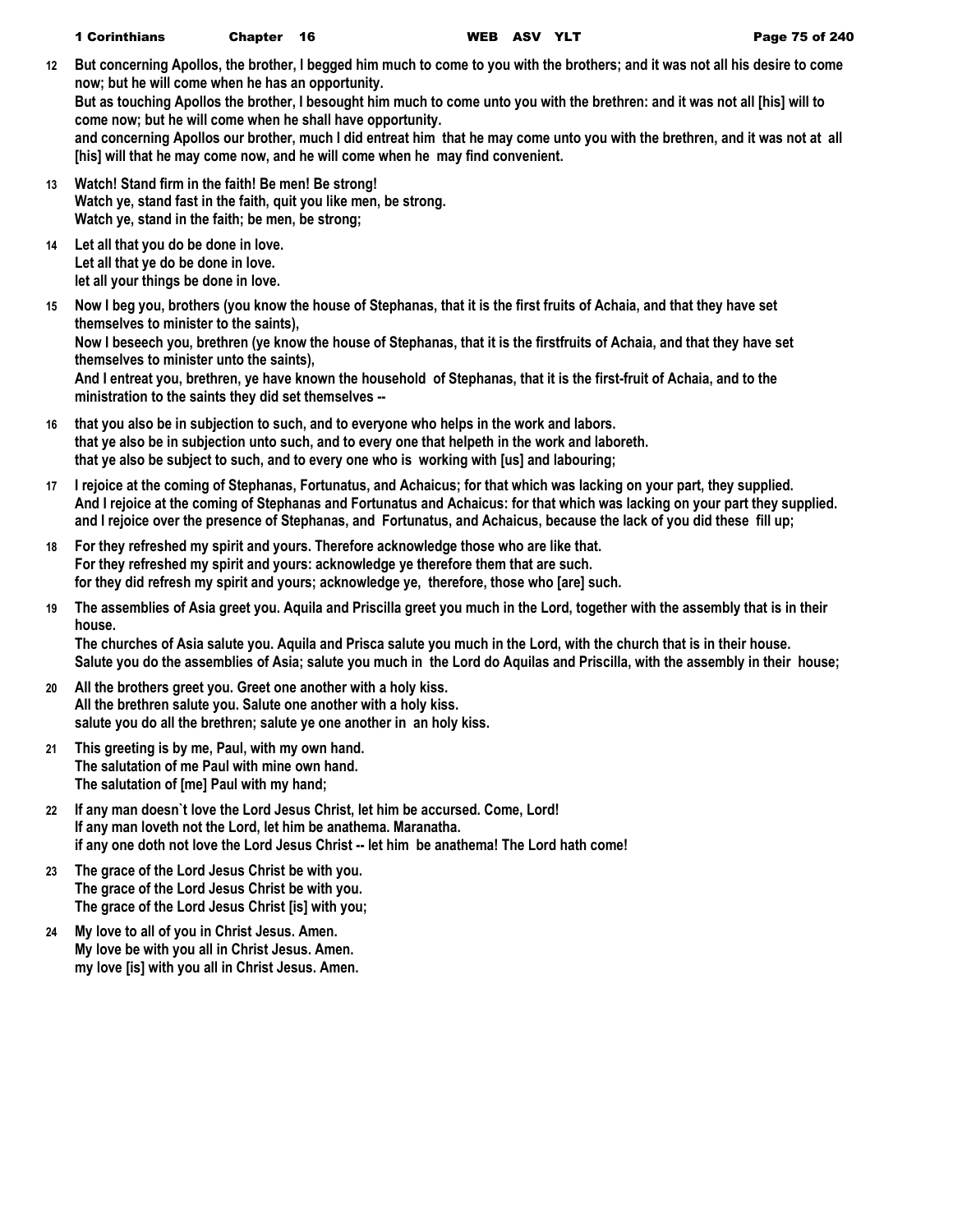**1 Paul, an apostle of Christ Jesus through the will of God, and Timothy our brother, to the assembly of God which is at Corinth, with all the saints who are in the whole of Achaia:**

**Paul, an apostle of Christ Jesus through the will of God, and Timothy our brother, unto the church of God which is at Corinth, with all the saints that are in the whole of Achaia:**

**Paul, an apostle of Jesus Christ, through the will of God, and Timotheus the brother, to the assembly of God that is in Corinth, with all the saints who are in all Achaia:**

- **2 Grace to you and peace from God our Father and the Lord Jesus Christ. Grace to you and peace from God our Father and the Lord Jesus Christ. Grace to you and peace from God our Father, and the Lord Jesus Christ!**
- **3 Blessed be the God and Father of our Lord Jesus Christ, the Father of mercies and God of all comfort; Blessed [be] the God and Father of our Lord Jesus Christ, the Father of mercies and God of all comfort; Blessed [is] God, even the Father of our Lord Jesus Christ, the Father of the mercies, and God of all comfort,**
- **4 who comforts us in all our affliction, that we may be able to comfort those who are in any affliction, through the comfort with which we ourselves are comforted by God. who comforteth us in all our affliction, that we may be able to comfort them that are in any affliction, through the comfort wherewith we ourselves are comforted of God. who is comforting us in all our tribulation, for our being able to comfort those in any tribulation through the comfort with which we are comforted ourselves by God;**
- **5 For as the sufferings of Christ abound to us, even so our comfort also abounds through Christ. For as the sufferings of Christ abound unto us, even so our comfort also aboundeth through Christ. because, as the sufferings of the Christ do abound to us, so through the Christ doth abound also our comfort;**
- **6 But if we are afflicted, it is for your comfort and salvation. If we are comforted, it is for your comfort, which works in the patient enduring of the same sufferings which we also suffer. But whether we are afflicted, it is for your comfort and salvation; or whether we are comforted, it is for your comfort, which worketh in the patient enduring of the same sufferings which we also suffer: and whether we be in tribulation, [it is] for your comfort and salvation, that is wrought in the enduring of the same sufferings that we also suffer; whether we are comforted, [it is] for your comfort and salvation;**
- **7 Our hope for you is steadfast, knowing that, since you are partakers of the sufferings, so also are you of the comfort. and our hope for you is stedfast; knowing that, as ye are partakers of the sufferings, so also are ye of the comfort. and our hope [is] stedfast for you, knowing that even as ye are partakers of the sufferings -- so also of the comfort.**
- **8 For we don`t desire to have you uninformed, brothers, concerning our affliction which happened to us in Asia, that we were weighed down exceedingly, beyond our power, so much that we despaired even of life. For we would not have you ignorant, brethren, concerning our affliction which befell [us] in Asia, that we were weighed down exceedingly, beyond our power, insomuch that we despaired even of life: For we do not wish you to be ignorant, brethren, of our tribulation that happened to us in Asia, that we were exceedingly burdened above [our] power, so that we despaired even of life;**
- **9 Yes, we ourselves have had the sentence of death within ourselves, that we should not trust in ourselves, but in God who raises the dead,**

**yea, we ourselves have had the sentence of death within ourselves, that we should not trust in ourselves, but in God who raiseth the dead:**

**but we ourselves in ourselves the sentence of the death have had, that we may not be trusting on ourselves, but on God, who is raising the dead,**

**10 who delivered us out of so great a death, and does deliver; on whom we have set our hope that he will also still deliver us; who delivered us out of so great a death, and will deliver: on whom we have set our hope that he will also still deliver us; who out of so great a death did deliver us, and doth deliver, in whom we have hoped that even yet He will deliver;**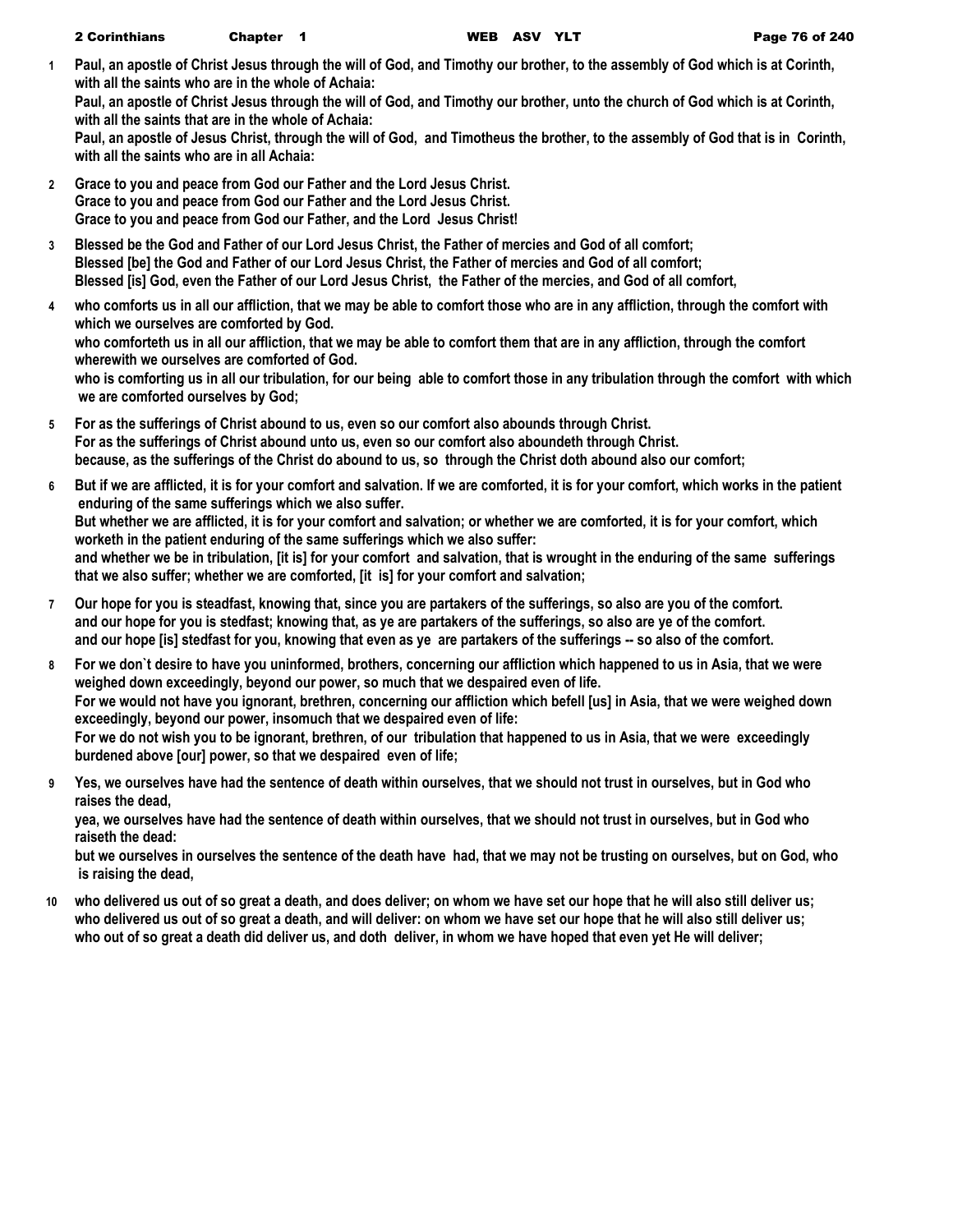**11 you also helping together on our behalf by your supplication; that, for the gift bestowed on us by means of many, thanks may be given by many persons on your behalf.**

**ye also helping together on our behalf by your supplication; that, for the gift bestowed upon us by means of many, thanks may be given by many persons on our behalf.**

**ye working together also for us by your supplication, that the gift through many persons to us, through many may be thankfully acknowledged for us.**

- **12 For our boasting is this: the testimony of our conscience, that in holiness and sincerity of God, not in fleshly wisdom but in the grace of God we behaved ourselves in the world, and more abundantly toward you. For our glorifying is this, the testimony of our conscience, that in holiness and sincerity of God, not in fleshly wisdom but in the grace of God, we behaved ourselves in the world, and more abundantly to you-ward. For our glorying is this: the testimony of our conscience, that in simplicity and sincerity of God, not in fleshly wisdom, but in the grace of God, we did conduct ourselves in the world, and more abundantly toward you;**
- **13 For we write no other things to you, than what you read or even acknowledge, and I hope you will acknowledge to the end; For we write no other things unto you, than what ye read or even acknowledge, and I hope ye will acknowledge unto the end: for no other things do we write to you, but what ye either do read or also acknowledge, and I hope that also unto the end ye shall acknowledge,**
- **14 as also you acknowledged us in part, that we are your boasting, even as you also are ours, in the day of our Lord Jesus. as also ye did acknowledge us in part, that we are your glorying, even as ye also are ours, in the day of our Lord Jesus. according as also ye did acknowledge us in part, that your glory we are, even as also ye [are] ours, in the day of the Lord Jesus;**
- **15 In this confidence, I was determined to come first to you, that you might have a second benefit; And in this confidence I was minded to come first unto you, that ye might have a second benefit; and in this confidence I was purposing to come unto you before, that a second favour ye might have,**
- **16 and by you to pass into Macedonia, and again from Macedonia to come to you, and to be sent forward by you on my journey to Judea.**

**and by you to pass into Macedonia, and again from Macedonia to come unto you, and of you to be set forward on my journey unto Judaea.**

**and through you to pass to Macedonia, and again from Macedonia to come unto you, and by you to be sent forward to Judea.**

- **17 When I therefore was thus determined, did I show fickleness? Or the things that I purpose, do I purpose according to the flesh, that with me there should be the "Yes, yes" and the "No, no?" When I therefore was thus minded, did I show fickleness? or the things that I purpose, do I purpose according to the flesh, that with me there should be the yea yea and the nay nay? This, therefore, counselling, did I then use the lightness; or the things that I counsel, according to the flesh do I counsel, that it may be with me Yes, yes, and No, no?**
- **18 But as God is faithful, our word toward you was not "Yes and no." But as God is faithful, our word toward you is not yea and nay. and God [is] faithful, that our word unto you became not Yes and No,**
- **19 For the Son of God, Jesus Christ, who was preached among you by us, by me, Silvanus, and Timothy, was not "Yes and no," but in him is "Yes."**

**For the Son of God, Jesus Christ, who was preached among you by us, [even] by me and Silvanus and Timothy, was not yea and nay, but in him is yea.**

**for the Son of God, Jesus Christ, among you through us having been preached -- through me and Silvanus and Timotheus - did not become Yes and No, but in him it hath become Yes;**

**20 For however many are the promises of God, in him is the "Yes." Therefore also through him is the "Amen," to the glory of God through us.**

**For how many soever be the promises of God, in him is the yea: wherefore also through him is the Amen, unto the glory of God through us.**

**for as many as [are] promises of God, in him [are] the Yes, and in him the Amen, for glory to God through us;**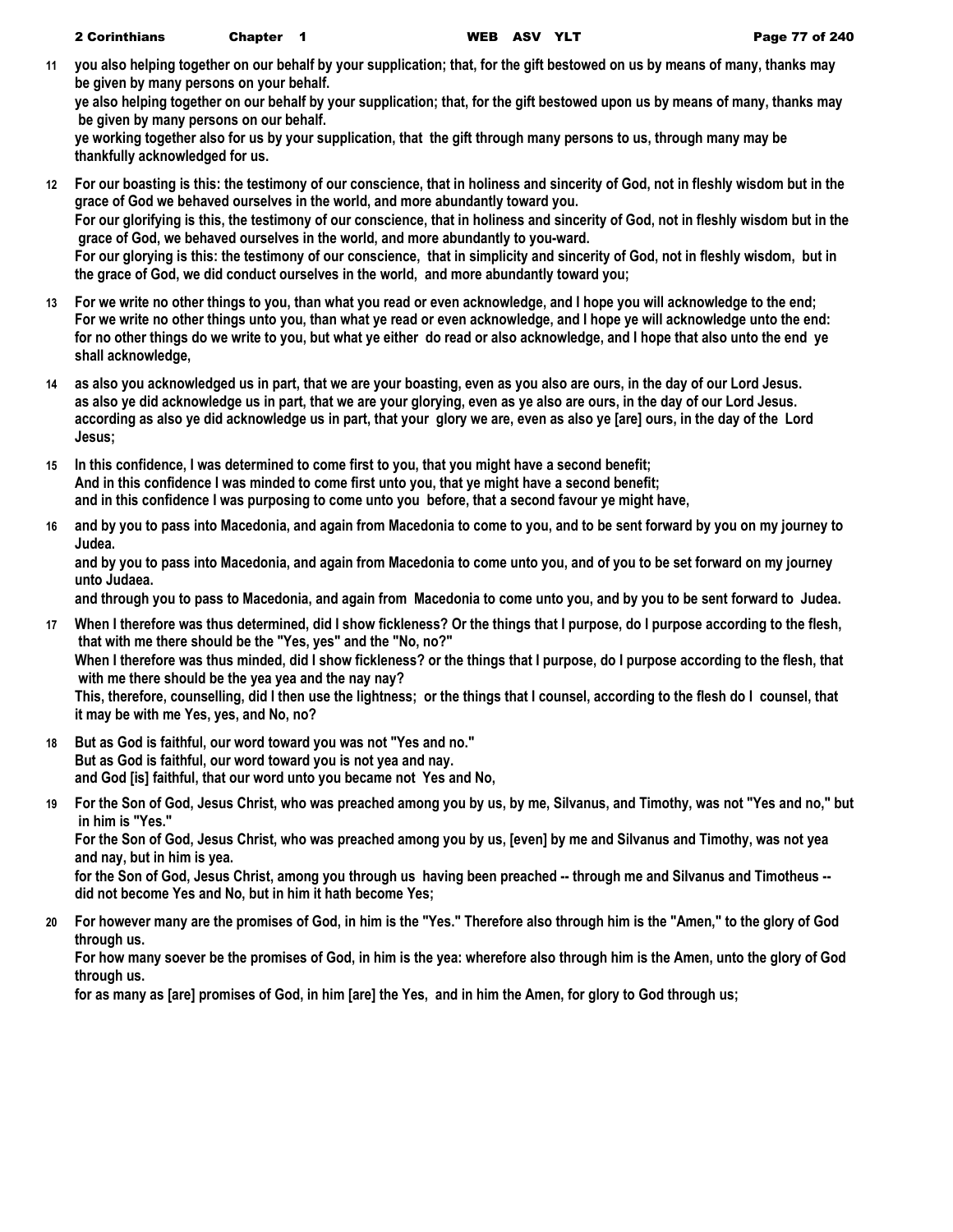- **21 Now he who establishes us with you in Christ, and anointed us, is God; Now he that establisheth us with you in Christ, and anointed us, is God; and He who is confirming you with us into Christ, and did anoint us, [is] God,**
- **22 who also sealed us, and gave us the down payment of the Spirit in our hearts. who also sealed us, and gave [us] the earnest of the Spirit in our hearts. who also sealed us, and gave the earnest of the Spirit in our hearts.**
- **23 But I call God for a witness to my soul, that I didn`t come to Corinth to spare you. But I call God for a witness upon my soul, that to spare you I forbare to come unto Corinth. And I for a witness on God do call upon my soul, that sparing you, I came not yet to Corinth;**
- **24 Not that we have lordship over your faith, but are fellow workers with you for your joy. For you stand firm in faith. Not that we have lordship over your faith, but are helpers of your joy: for in faith ye stand fast. not that we are lords over your faith, but we are workers together with your joy, for by the faith ye stand.**
- **1 But I determined this for myself, that I would not come to you again in sorrow. But I determined this for myself, that I would not come again to you with sorrow. And I decided this to myself, not again to come in sorrow unto you,**
- **2 For if I make you sorry, then who will make me glad but he who is made sorry by me? For if I make you sorry, who then is he that maketh me glad but he that is made sorry by me? for if I make you sorry, then who is he who is making me glad, except he who is made sorry by me?**
- **3 And I wrote this very thing to you, so that, when I came, I wouldn`t have sorrow from them of whom I ought to rejoice; having confidence in you all, that my joy is of you all. And I wrote this very thing, lest, when I came, I should have sorrow from them of whom I ought to rejoice; having confidence in you all, that my joy is [the joy] of you all. and I wrote to you this same thing, that having come, I may not have sorrow from them of whom it behoved me to have joy, having confidence in you all, that my joy is of you all,**
- **4 For out of much affliction and anguish of heart I wrote to you with many tears, not that you should be made sorry, but that you might know the love that I have so abundantly for you. For out of much affliction and anguish of heart I wrote unto you with many tears; not that ye should be made sorry, but that ye might know the love that I have more abundantly unto you. for out of much tribulation and pressure of heart I wrote to you through many tears, not that ye might be made sorry, but that ye might know the love that I have more abundantly toward you.**
- **5 But if any has caused sorrow, he has caused sorrow, not to me, but in part (that I not press too heavily) to you all. But if any hath caused sorrow, he hath caused sorrow, not to me, but in part (that I press not too heavily) to you all. And if any one hath caused sorrow, he hath not caused sorrow to me, but in part, that I may not burden you all;**
- **6 Sufficient to such a one is this punishment which was inflicted by the many; Sufficient to such a one is this punishment which was [inflicted] by the many; sufficient to such a one is this punishment, that [is] by the more part,**
- **7 so that on the contrary you should rather forgive him and comfort him, lest by any means such a one should be swallowed up with his excessive sorrow. so that contrariwise ye should rather forgive him and comfort him, lest by any means such a one should be swallowed up with his overmuch sorrow.**
	- **so that, on the contrary, [it is] rather for you to forgive and to comfort, lest by over abundant sorrow such a one may be swallowed up;**
- **8 Therefore I beg you to confirm your love toward him. Wherefore I beseech you to confirm [your] love toward him. wherefore, I call upon you to confirm love to him,**
- **9 For to this end I also wrote, that I might know the proof of you, whether you are obedient in all things. For to this end also did I write, that I might know the proof of you, whether ye are obedient in all things. for, for this also did I write, that I might know the proof of you, whether in regard to all things ye are obedient.**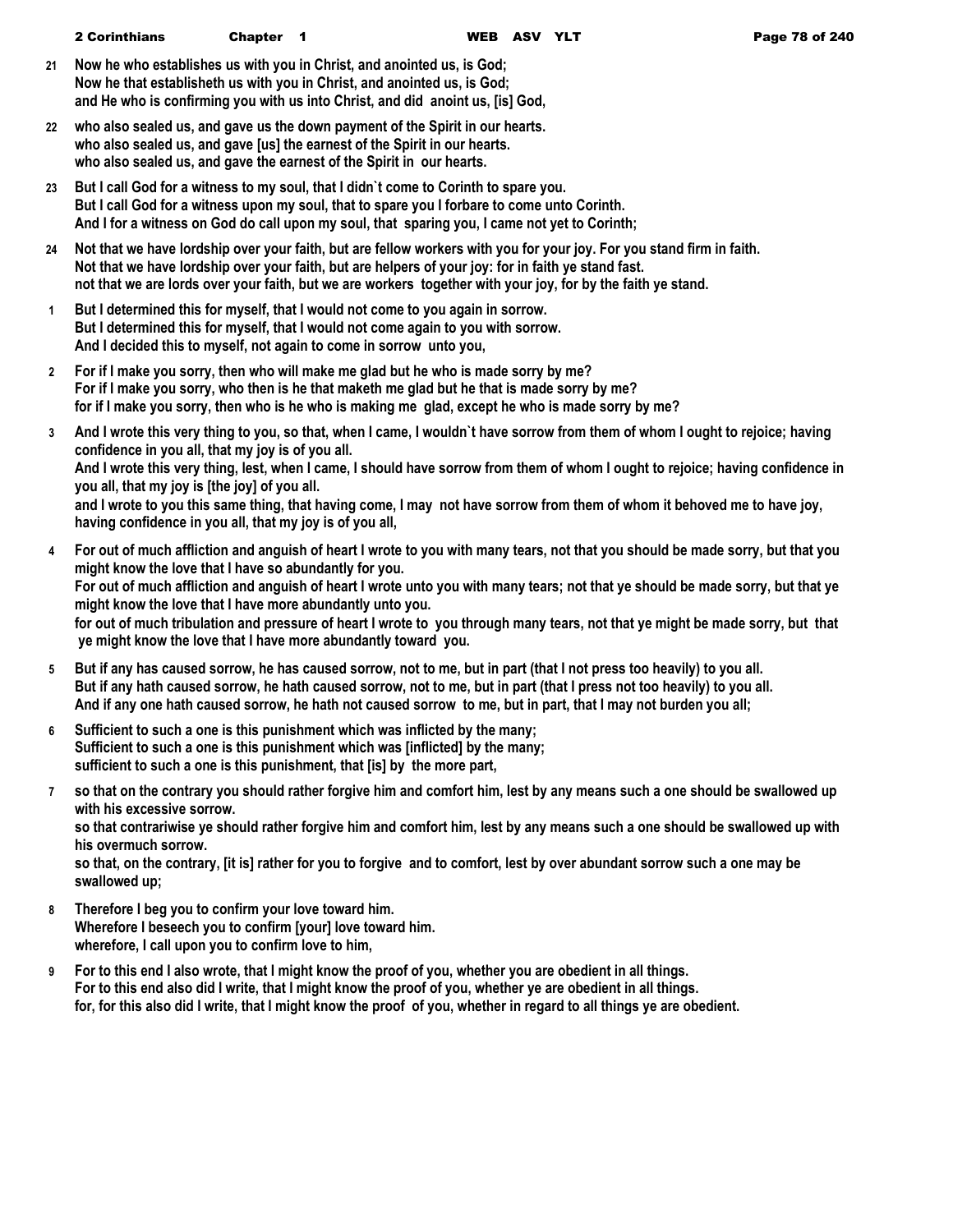**10 Now I also forgive whomever you forgive anything. For if indeed I have forgiven anything, I have forgiven that one for your sakes in the presence of Christ,**

**But to whom ye forgive anything, I [forgive] also: for what I also have forgiven, if I have forgiven anything, for your sakes [have I forgiven it] in the presence of Christ;**

**And to whom ye forgive anything -- I also; for I also, if I have forgiven anything, to whom I have forgiven [it], because of you - in the person of Christ -- [I forgive it,]**

- **11 that no advantage may be gained over us by Satan; for we are not ignorant of his schemes. that no advantage may be gained over us by Satan: for we are not ignorant of his devices. that we may not be over-reached by the Adversary, for of his devices we are not ignorant.**
- **12 Now when I came to Troas for the gospel of Christ, and when a door was opened to me in the Lord, Now when I came to Troas for the gospel of Christ, and when a door was opened unto me in the Lord, And having come to Troas for the good news of the Christ, and a door to me having been opened in the Lord,**
- **13 I had no relief for my spirit, because I didn`t find Titus, my brother, but taking my leave of them, I went forth into Macedonia. I had no relief for my spirit, because I found not Titus my brother: but taking my leave of them, I went forth into Macedonia. I have not had rest to my spirit, on my not finding Titus my brother, but having taken leave of them, I went forth to Macedonia;**
- **14 But thanks be to God, who always leads us in triumph in Christ, and reveals through us the sweet aroma of his knowledge in every place.**

**But thanks be unto God, who always leadeth us in triumph in Christ, and maketh manifest through us the savor of his knowledge in every place.**

**and to God [are] thanks, who at all times is leading us in triumph in the Christ, and the fragrance of His knowledge He is manifesting through us in every place,**

- **15 For we are a sweet aroma of Christ to God, in those who are saved, and in those who perish; For we are a sweet savor of Christ unto God, in them that are saved, and in them that perish; because of Christ a sweet fragrance we are to God, in those being saved, and in those being lost;**
- **16 to the one a stench from death to death; to the other a sweet aroma from life to life. Who is sufficient for these things? to the one a savor from death unto death; to the other a savor from life unto life. And who is sufficient for these things? to the one, indeed, a fragrance of death to death, and to the other, a fragrance of life to life; and for these things who is sufficient?**
- **17 For we are not as so many, peddling the word of God. But as of sincerity, but as of God, in the sight of God, we speak in Christ. For we are not as the many, corrupting the word of God: but as of sincerity, but as of God, in the sight of God, speak we in Christ.**

**for we are not as the many, adulterating the word of God, but as of sincerity -- but as of God; in the presence of God, in Christ we do speak.**

- **1 Are we beginning again to commend ourselves? Or do we need, as do some, letters of commendation to you or from you? Are we beginning again to commend ourselves? or need we, as do some, epistles of commendation to you or from you? Do we begin again to recommend ourselves, except we need, as some, letters of recommendation unto you, or from you?**
- **2 You are our letter, written in our hearts, known and read by all men; Ye are our epistle, written in our hearts, known and read of all men; our letter ye are, having been written in our hearts, known and read by all men,**
- **3 being revealed that you are a letter of Christ, ministered by us, written not with ink, but with the Spirit of the living God; not in tablets of stone, but in tablets that are hearts of flesh. being made manifest that ye are an epistle of Christ, ministered by us, written not with ink, but with the Spirit of the living God; not in tables of stone, but in tables [that are] hearts of flesh. manifested that ye are a letter of Christ ministered by us, written not with ink, but with the Spirit of the living God, not in the tablets of stone, but in fleshy tablets of the heart,**
- **4 Such confidence we have through Christ toward God; And such confidence have we through Christ to God-ward: and such trust we have through the Christ toward God,**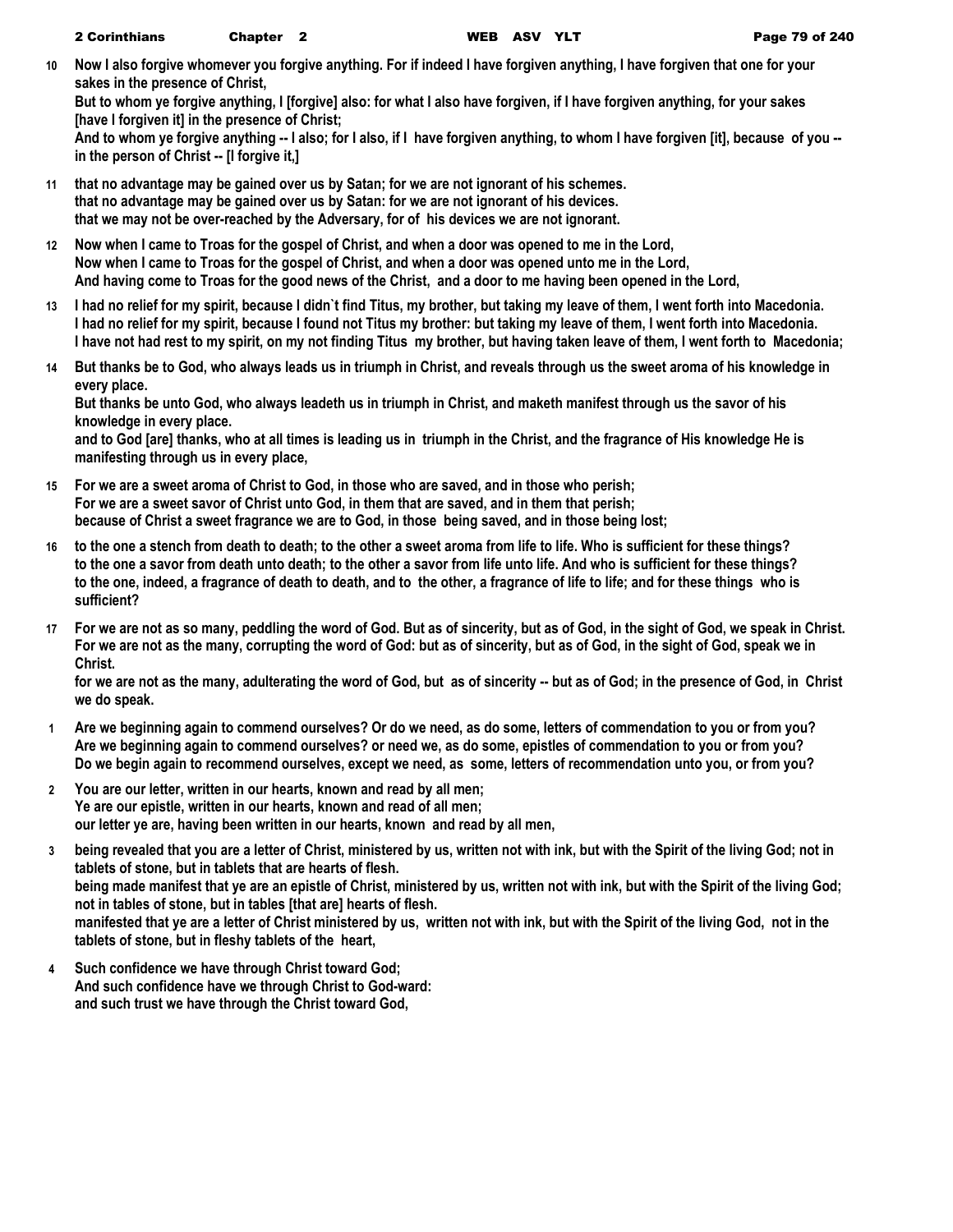- **5 not that we are sufficient of ourselves, to account anything as from ourselves; but our sufficiency is from God; not that we are sufficient of ourselves, to account anything as from ourselves; but our sufficiency is from God; not that we are sufficient of ourselves to think anything, as of ourselves, but our sufficiency [is] of God,**
- **6 who also made us sufficient as servants of a new covenant; not of the letter, but of the spirit. For the letter kills, but the spirit gives life.**

**who also made us sufficient as ministers of a new covenant; not of the letter, but of the spirit: for the letter killeth, but the spirit giveth life.**

**who also made us sufficient [to be] ministrants of a new covenant, not of letter, but of spirit; for the letter doth kill, and the spirit doth make alive.**

- **7 But if the service of death, written engraved on stones, came with glory, so that the children of Israel could not look steadfastly on the face of Moses for the glory of his face; which was passing away: But if the ministration of death, written, [and] engraven on stones, came with glory, so that the children of Israel could not look stedfastly upon the face of Moses for the glory of his face; which [glory] was passing away: and if the ministration of the death, in letters, engraved in stones, came in glory, so that the sons of Israel were not able to look stedfastly to the face of Moses, because of the glory of his face -- which was being made useless,**
- **8 won`t rather service of the spirit be rather with more glory? how shall not rather the ministration of the spirit be with glory? how shall the ministration of the Spirit not be more in glory?**
- **9 For if the service of condemnation has glory, much rather does the service of righteousness exceed in glory. For if the ministration of condemnation hath glory, much rather doth the ministration of righteousness exceed in glory. for if the ministration of the condemnation [is] glory, much more doth the ministration of the righteousness abound in glory;**
- **10 For most assuredly that which has been made glorious has not been made glorious in this respect, by reason of the glory that surpasses.**

**For verily that which hath been made glorious hath not been made glorious in this respect, by reason of the glory that surpasseth.**

**for also even that which hath been glorious, hath not been glorious -- in this respect, because of the superior glory;**

- **11 For if that which passes away was with glory, much more that which remains is in glory. For if that which passeth away [was] with glory, much more that which remaineth [is] in glory. for if that which is being made useless [is] through glory, much more that which is remaining [is] in glory.**
- **12 Having therefore such a hope, we use great boldness of speech, Having therefore such a hope, we use great boldness of speech, Having, then, such hope, we use much freedom of speech,**
- **13 and not as Moses, who put a veil on his face, that the children of Israel wouldn`t look steadfastly on the end of that which was passing away.**

**and [are] not as Moses, [who] put a veil upon his face, that the children of Israel should not look stedfastly on the end of that which was passing away:**

**and [are] not as Moses, who was putting a vail upon his own face, for the sons of Israel not stedfastly to look to the end of that which is being made useless,**

**14 But their minds were hardened, for until this very day at the reading of the old covenant the same veil remains, because in Christ in passes away.**

**but their minds were hardened: for until this very day at the reading of the old covenant the same veil remaineth, it not being revealed [to them] that it is done away in Christ.**

**but their minds were hardened, for unto this day the same vail at the reading of the Old Covenant doth remain unwithdrawn - which in Christ is being made useless --**

**15 But to this day, when Moses is read, a veil lies on their heart. But unto this day, whensoever Moses is read, a veil lieth upon their heart. but till to-day, when Moses is read, a vail upon their heart doth lie,**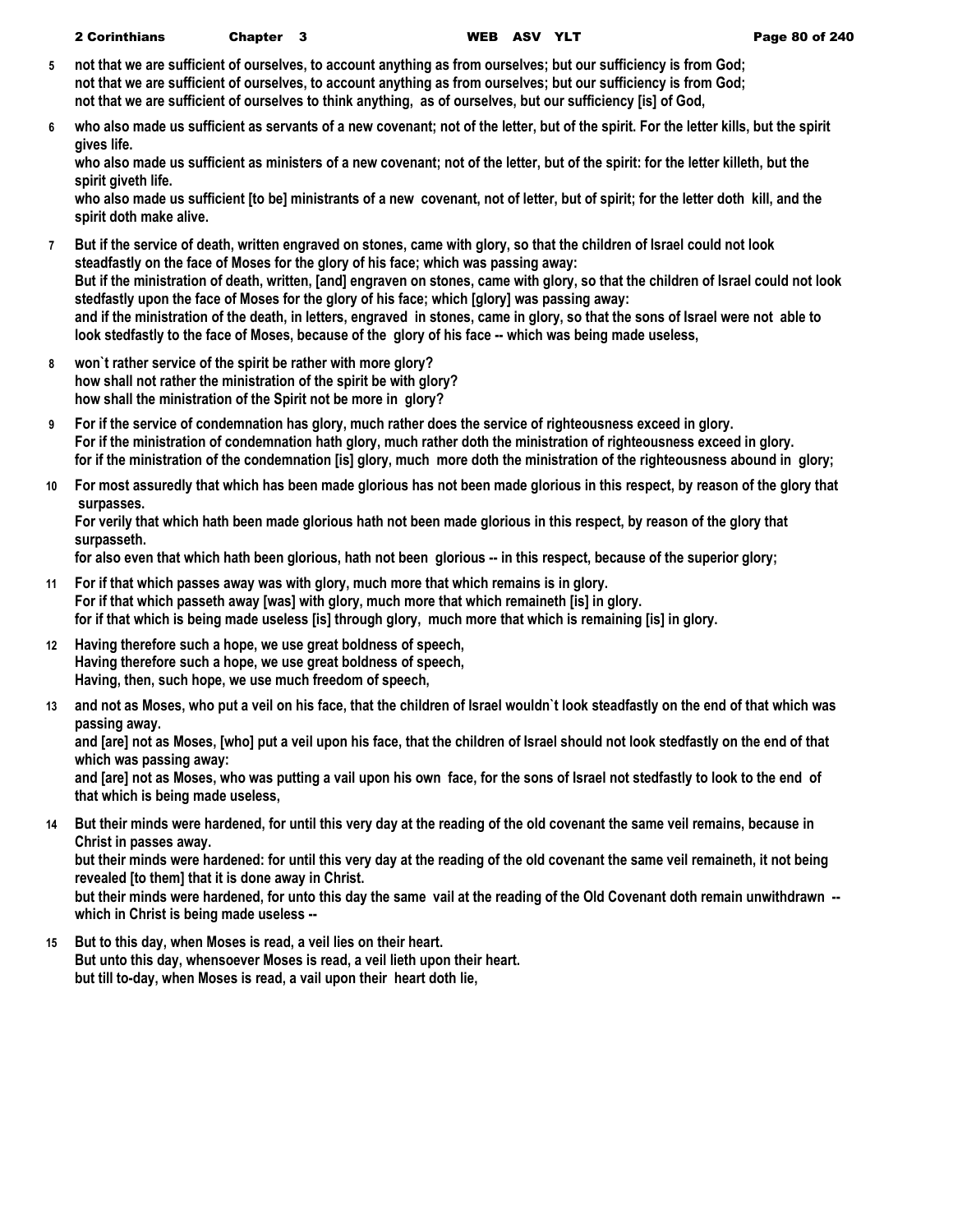- **16 But whenever one turns to the Lord, the veil is taken away. But whensoever it shall turn to the Lord, the veil is taken away. and whenever they may turn unto the Lord, the vail is taken away.**
- **17 Now the Lord is the Spirita and where the Spirit of the Lord is, there is liberty. Now the Lord is the Spirit: and where the Spirit of the Lord is, [there] is liberty. And the Lord is the Spirit; and where the Spirit of the Lord [is], there [is] liberty;**
- **18 But we all, with unveiled face beholding as in a mirror the glory of the Lord, are transformed into the same image from glory to glory, even as from the Lord, the Spirit.**

**But we all, with unveiled face beholding as in a mirror the glory of the Lord, are transformed into the same image from glory to glory, even as from the Lord the Spirit.**

**and we all, with unvailed face, the glory of the Lord beholding in a mirror, to the same image are being transformed, from glory to glory, even as by the Spirit of the Lord.**

- **1 Therefore seeing we have this ministry, even as we obtained mercy, we don`t faint. Therefore seeing we have this ministry, even as we obtained mercy, we faint not: Because of this, having this ministration, according as we did receive kindness, we do not faint,**
- **2 But we have renounced the hidden things of shame, not walking in craftiness, nor handling the word of God deceitfully; but by the manifestation of the truth commending ourselves to every man`s conscience in the sight of God. but we have renounced the hidden things of shame, not walking in craftiness, nor handling the word of God deceitfully; but by the manifestation of the truth commending ourselves to every man`s conscience in the sight of God. but did renounce for ourselves the hidden things of shame, not walking in craftiness, nor deceitfully using the word of God, but by the manifestation of the truth recommending ourselves unto every conscience of men, before God;**
- **3 Even if our gospel is veiled, it is veiled in those who perish; And even if our gospel is veiled, it is veiled in them that perish: and if also our good news is vailed, in those perishing it is vailed,**
- **4 in whom the god of this world has blinded the minds of the unbelieving, that the light of the gospel of the glory of Christ, who is the image of God, should not dawn on them. in whom the god of this world hath blinded the minds of the unbelieving, that the light of the gospel of the glory of Christ, who is the image of God, should not dawn [upon them]. in whom the god of this age did blind the minds of the unbelieving, that there doth not shine forth to them the enlightening of the good news of the glory of the Christ, who is the image of God;**
- **5 For we don`t preach ourselves, but Christ Jesus as Lord, and ourselves as your servants for Jesus` sake. For we preach not ourselves, but Christ Jesus as Lord, and ourselves as your servants for Jesus` sake. for not ourselves do we preach, but Christ Jesus -- Lord, and ourselves your servants because of Jesus;**
- **6 Seeing it is God who said, "Light will shine out of darkness," who shined in our hearts, to give the light of the knowledge of the glory of God in the face of Jesus Christ. Seeing it is God, that said, Light shall shine out of darkness, who shined in our hearts, to give the light of the knowledge of the glory of God in the face of Jesus Christ. because [it is] God who said, Out of darkness light [is] to shine, who did shine in our hearts, for the enlightening of the knowledge of the glory of God in the face of Jesus Christ.**
- **7 But we have this treasure in earthen vessels, that the exceeding greatness of the power may be of God, and not from But we have this treasure in earthen vessels, that the exceeding greatness of the power may be of God, and not from And we have this treasure in earthen vessels, that the excellency of the power may be of God, and not of us;**
- **8 We are pressed on every side, yet not crushed; perplexed, yet not to despair; [we are] pressed on every side, yet not straitened; perplexed, yet not unto despair; on every side being in tribulation, but not straitened; perplexed, but not in despair;**
- **9 pursued, yet not forsaken; struck down, yet not destroyed; pursued, yet not forsaken; smitten down, yet not destroyed; persecuted, but not forsaken; cast down, but not destroyed;**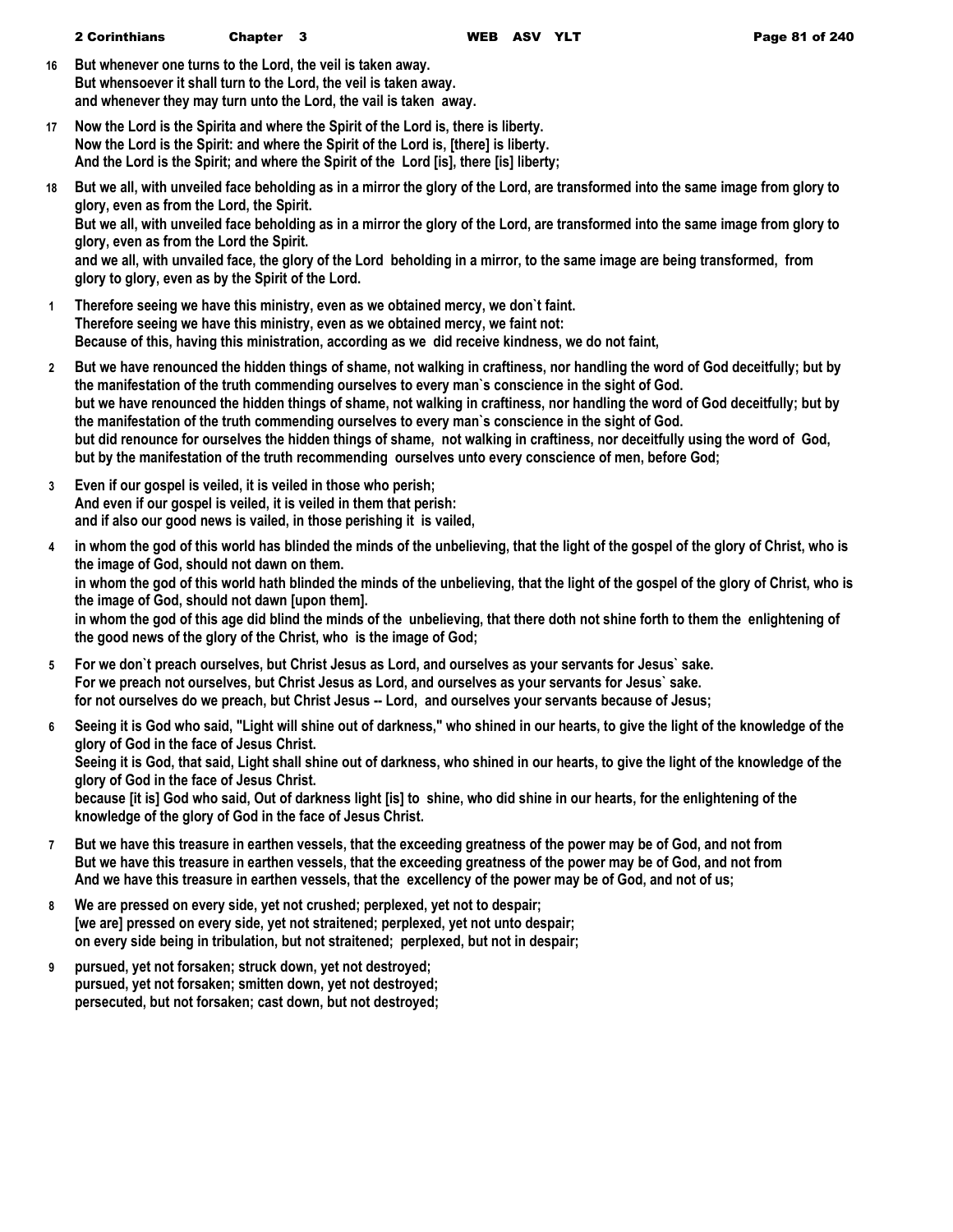- **10 always carrying in the body the putting to death of the Lord Jesus, that the life of Jesus may also be revealed in our body. always bearing about in the body the dying of Jesus, that the life also of Jesus may be manifested in our body. at all times the dying of the Lord Jesus bearing about in the body, that the life also of Jesus in our body may be manifested,**
- **11 For we who live are always delivered to death for Jesus` sake, that the life also of Jesus may be revealed in our mortal flesh. For we who live are always delivered unto death for Jesus` sake, that the life also of Jesus may be manifested in our mortal flesh.**

**for always are we who are living delivered up to death because of Jesus, that the life also of Jesus may be manifested in our dying flesh,**

- **12 So then death works in us, but life in you. So then death worketh in us, but life in you. so that, the death indeed in us doth work, and the life in you.**
- **13 But having the same spirit of faith, according to that which is written, "I believed, and therefore I spoke." We also believe, and therefore also we speak;**

**But having the same spirit of faith, according to that which is written, I believed, and therefore did I speak; we also believe, and therefore also we speak;**

**And having the same spirit of the faith, according to that which hath been written, `I believed, therefore I did speak;` we also do believe, therefore also do we speak;**

- **14 knowing that he who raised the Lord Jesus will raise us also with Jesus, and will present us with you. knowing that he that raised up the Lord Jesus shall raise up us also with Jesus, and shall present us with you. knowing that He who did raise up the Lord Jesus, us also through Jesus shall raise up, and shall present with you,**
- **15 For all things are for your sakes, that the grace, being multiplied through the many, may cause the thanksgiving to abound to the glory of God.**

**For all things [are] for your sakes, that the grace, being multiplied through the many, may cause the thanksgiving to abound unto the glory of God.**

**for the all things [are] because of you, that the grace having been multiplied, because of the thanksgiving of the more, may abound to the glory of God;**

- **16 Therefore we don`t faint, but though our outward man is decaying, yet our inward man is renewed day by day. Wherefore we faint not; but though our outward man is decaying, yet our inward man is renewed day by day. wherefore, we faint not, but if also our outward man doth decay, yet the inward is renewed day by day;**
- **17 For our light affliction, which is for the moment, works for us more and more exceedingly an eternal weight of glory; For our light affliction, which is for the moment, worketh for us more and more exceedingly an eternal weight of glory; for the momentary light matter of our tribulation, more and more exceedingly an age-during weight of glory doth work out for us --**
- **18 while we don`t look at the things which are seen, but at the things which are not seen. For the things which are seen are temporal, but the things which are not seen are eternal. while we look not at the things which are seen, but at the things which are not seen: for the things which are seen are**

**temporal; but the things which are not seen are eternal. we not looking to the things seen, but to the things not seen; for the things seen [are] temporary, but the things not seen [are] age-during.**

**1 For we know that if the earthly house of our tent is dissolved, we have a building from God, a house not made with hands, eternal, in the heavens.**

**For we know that if the earthly house of our tabernacle be dissolved, we have a building from God, a house not made with hands, eternal, in the heavens.**

**For we have known that if our earthly house of the tabernacle may be thrown down, a building from God we have, an house not made with hands -- age-during -- in the heavens,**

**2 For most assuredly in this we groan, longing to be clothed with our habitation which is from heaven; For verily in this we groan, longing to be clothed upon with our habitation which is from heaven: for also in this we groan, with our dwelling that is from heaven earnestly desiring to clothe ourselves,**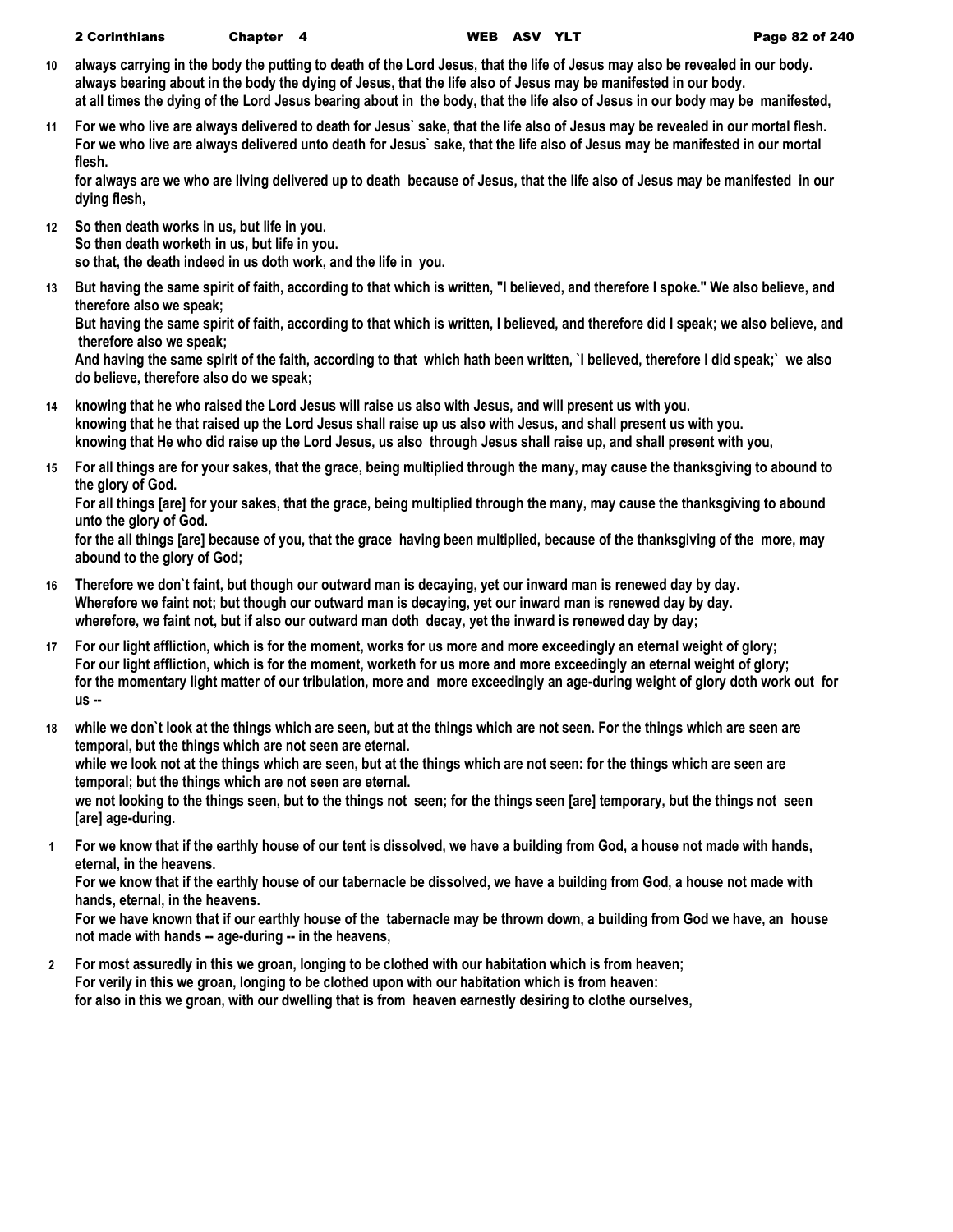**3 if so be that being clothed we will not be found naked. if so be that being clothed we shall not be found naked. if so be that, having clothed ourselves, we shall not be found naked,**

- **4 For indeed we who are in this tent do groan, being burdened; not that we desire to be unclothed, but that we desire to be clothed, that what is mortal may be swallowed up by life. For indeed we that are in this tabernacle do groan, being burdened; not for that we would be unclothed, but that we would be clothed upon, that what is mortal may be swallowed up of life. for we also who are in the tabernacle do groan, being burdened, seeing we wish not to unclothe ourselves, but to clothe ourselves, that the mortal may be swallowed up of the life.**
- **5 Now he who made us for this very thing is God, who also gave to us the down payment of the Spirit. Now he that wrought us for this very thing is God, who gave unto us the earnest of the Spirit. And He who did work us to this self-same thing [is] God, who also did give to us the earnest of the Spirit;**
- **6 Being therefore always of good courage, and knowing that, while we are at home in the body, we are absent from the Lord; Being therefore always of good courage, and knowing that, whilst we are at home in the body, we are absent from the Lord having courage, then, at all times, and knowing that being at home in the body, we are away from home from the Lord, --**
- **7 for we walk by faith, not by sight. (for we walk by faith, not by sight); for through faith we walk, not through sight --**
- **8 We are of good courage, I say, and are willing rather to be absent from the body, and to be at home with the Lord. we are of good courage, I say, and are willing rather to be absent from the body, and to be at home with the Lord. we have courage, and are well pleased rather to be away from the home of the body, and to be at home with the Lord.**
- **9 Therefore also we make it our aim, whether at home or absent, to be well pleasing to him. Wherefore also we make it our aim, whether at home or absent, to be well-pleasing unto him. Wherefore also we are ambitious, whether at home or away from home, to be well pleasing to him,**
- **10 For we must all be revealed before the judgment seat of Christ; that each one may receive the things in the body, according to what he has done, whether good or bad.**

**For we must all be made manifest before the judgment-seat of Christ; that each one may receive the things [done] in the body, according to what he hath done, whether [it be] good or bad.**

**for all of us it behoveth to be manifested before the tribunal of the Christ, that each one may receive the things [done] through the body, in reference to the things that he did, whether good or evil;**

**11 Knowing therefore the fear of the Lord, we persuade men, but we are revealed to God; and I hope that we are revealed also in your consciences.**

**Knowing therefore the fear of the Lord, we persuade men, but we are made manifest unto God; and I hope that we are made manifest also in your consciences.**

**having known, therefore, the fear of the Lord, we persuade men, and to God we are manifested, and I hope also in your consciences to have been manifested;**

- **12 For we are not commending ourselves to you again, but speak as giving you occasion of boasting on our behalf, that you may have something to answer those who boast in appearance, and not in heart. We are not again commending ourselves unto you, but [speak] as giving you occasion of glorying on our behalf, that ye may have wherewith to answer them that glory in appearance, and not in heart. for not again ourselves do we recommend to you, but we are giving occasion to you of glorifying in our behalf, that ye may have [something] in reference to those glorifying in face and not in heart;**
- **13 For if we are beside ourselves, it is for God. Or if we are of sober mind, it is for you. For whether we are beside ourselves, it is unto God; or whether we are of sober mind, it is unto you. for whether we were beside ourselves, [it was] to God; whether we be of sound mind -- [it is] to you,**
- **14 For the love of Christ constrains us; because we judge thus, that one died for all, therefore all died. For the love of Christ constraineth us; because we thus judge, that one died for all, therefore all died; for the love of the Christ doth constrain us, having judged thus: that if one for all died, then the whole died,**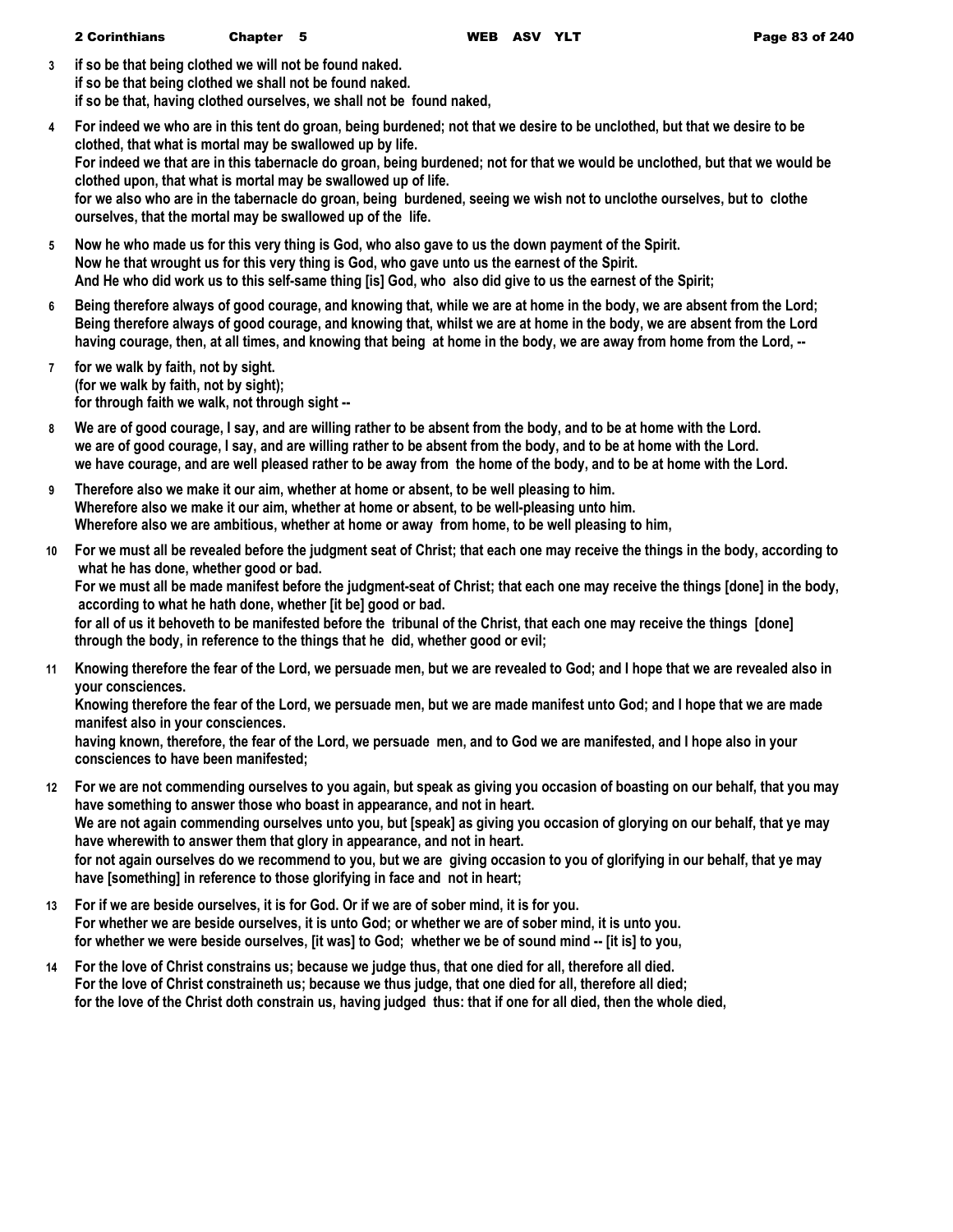**15 He died for all, that those who live should no longer live to themselves, but to him who for their sakes died and rose again. and he died for all, that they that live should no longer live unto themselves, but unto him who for their sakes died and rose again.**

**and for all he died, that those living, no more to themselves may live, but to him who died for them, and was raised again.**

**16 Therefore we know no one after the flesh from now on. Even though we have known Christ after the flesh, yet now we know him so no more.**

**Wherefore we henceforth know no man after the flesh: even though we have known Christ after the flesh, yet now we know [him so] no more.**

**So that we henceforth have known no one according to the flesh, and even if we have known Christ according to the flesh, yet now we know him no more;**

- **17 Therefore if anyone is in Christ, he is a new creation. The old things have passed away. Behold, they have become new. Wherefore if any man is in Christ, [he is] a new creature: the old things are passed away; behold, they are become new. so that if any one [is] in Christ -- [he is] a new creature; the old things did pass away, lo, become new have the all things.**
- **18 But all things are of God, who reconciled us to himself through Jesus Christ, and gave to us the ministry of reconciliation; But all things are of God, who reconciled us to himself through Christ, and gave unto us the ministry of reconciliation; And the all things [are] of God, who reconciled us to Himself through Jesus Christ, and did give to us the ministration of the reconciliation,**
- **19 namely, that God was in Christ reconciling the world to himself, not reckoning to them their trespasses, and having committed to us the word of reconciliation.**

**to wit, that God was in Christ reconciling the world unto himself, not reckoning unto them their trespasses, and having committed unto us the word of reconciliation.**

**how that God was in Christ -- a world reconciling to Himself, not reckoning to them their trespasses; and having put in us the word of the reconciliation,**

**20 We are therefore ambassadors on behalf of Christ, as though God were entreating by us. We beg you on behalf of Christ, be reconciled to God.**

**We are ambassadors therefore on behalf of Christ, as though God were entreating by us: we beseech [you] on behalf of Christ, be ye reconciled to God.**

**in behalf of Christ, then, we are ambassadors, as if God were calling through us, we beseech, in behalf of Christ, `Be ye reconciled to God;`**

- **21 For him who knew no sin he made to be sin on our behalf; so that in him we might become the righteousness of God. Him who knew no sin he made [to be] sin on our behalf; that we might become the righteousness of God in him. for him who did not know sin, in our behalf He did make sin, that we may become the righteousness of God in him.**
- **1 Working together, we entreat also that you not receive the grace of God in vain, And working together [with him] we entreat also that ye receive not the grace of God in vain And working together also we call upon [you] that ye receive not in vain the grace of God --**
- **2 for he says, "At an acceptable time I listened to you, In a day of salvation I helped you." Behold, now is the acceptable time. Behold, now is the day of salvation. (for he saith, At an acceptable time I hearkened unto thee, And in a day of salvation did I succor thee: behold, now is the acceptable time; behold, now is the day of salvation): for He saith, `In an acceptable time I did hear thee, and in a day of salvation I did help thee, lo, now [is] a well-accepted time; lo, now, a day of salvation,` --**
- **3 We give no occasion of stumbling in anything, that our service may not be blamed, giving no occasion of stumbling in anything, that our ministration be not blamed; in nothing giving any cause of offence, that the ministration may be not blamed,**
- **4 but in everything commending ourselves, as servants of God, in great endurance, in afflictions, in hardships, in distresses, but in everything commending ourselves, as ministers of God, in much patience, in afflictions, in necessities, in distresses, but in everything recommending ourselves as God`s ministrants; in much patience, in tribulations, in necessities, in distresses,**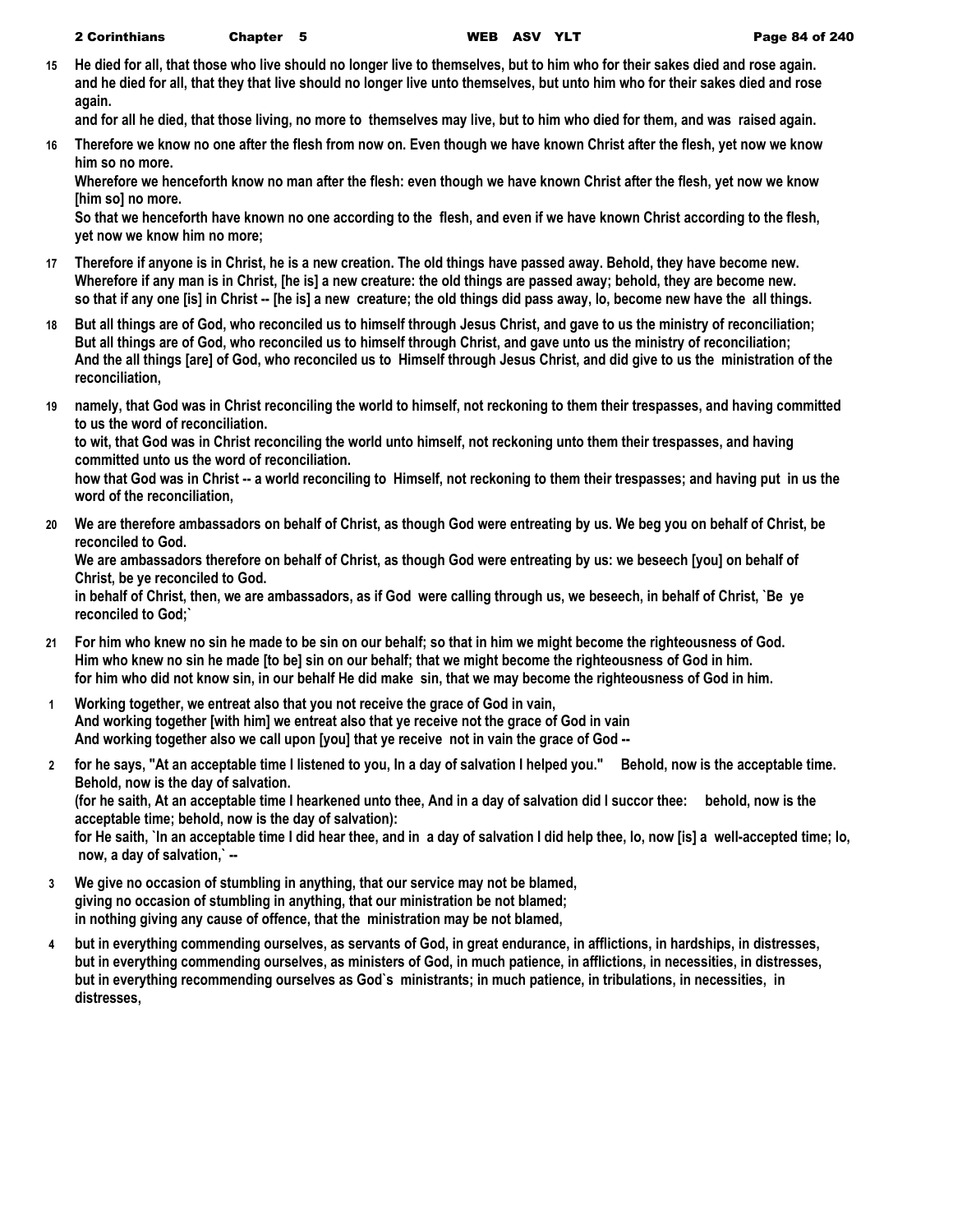- **5 in beatings, in imprisonments, in riots, in labors, in watchings, in fastings; in stripes, in imprisonments, in tumults, in labors, in watchings, in fastings; in stripes, in imprisonments, in insurrections, in labours, in watchings, in fastings,**
- **6 in pureness, in knowledge, in patience, in kindness, in the Holy Spirit, in sincere love, in pureness, in knowledge, in long suffering, in kindness, in the Holy Spirit, in love unfeigned, in pureness, in knowledge, in long-suffering, in kindness, in the Holy Spirit, in love unfeigned,**
- **7 in the word of truth, in the power of God; by the armor of righteousness on the right hand and on the left, in the word of truth, in the power of God; by the armor of righteousness on the right hand and on the left, in the word of truth, in the power of God, through the armour of the righteousness, on the right and on the left,**
- **8 by glory and dishonor, by evil report and good report; as deceivers, and yet true; by glory and dishonor, by evil report and good report; as deceivers, and [yet] true; through glory and dishonour, through evil report and good report, as leading astray, and true;**
- **9 as unknown, and yet well known; as dying, and behold, we live; as punished, and not killed; as unknown, and [yet] well known; as dying, and behold, we live; as chastened, and not killed; as unknown, and recognized; as dying, and lo, we live; as chastened, and not put to death;**
- **10 as sorrowful, yet always rejoicing; as poor, yet making many rich; as having nothing, and yet possessing all things. as sorrowful, yet always rejoicing; as poor, yet making many rich; as having nothing, and [yet] possessing all things. as sorrowful, and always rejoicing; as poor, and making many rich; as having nothing, and possessing all things.**
- **11 Our mouth is open to you, Corinthians. Our heart is enlarged. Our mouth is open unto you, O Corinthians, our heart is enlarged. Our mouth hath been open unto you, O Corinthians, our heart hath been enlarged!**
- **12 You are not restricted by us, but you are restricted by your own affections. Ye are not straitened in us, but ye are straitened in your own affections. ye are not straitened in us, and ye are straitened in your [own] bowels,**
- **13 Now in return, I speak as to my children, you also be enlarged. Now for a recompense in like kind (I speak as unto [my] children), be ye also enlarged. and [as] a recompense of the same kind, (as to children I say [it],) be ye enlarged -- also ye!**
- **14 Don`t be unequally yoked with unbelievers, for what fellowship have righteousness and iniquity? Or what communion has light with darkness? Be not unequally yoked with unbelievers: for what fellowship have righteousness and iniquity? or what communion hath light with darkness?**

**Become not yoked with others -- unbelievers, for what partaking [is there] to righteousness and lawlessness?**

- **15 What agreement has Christ with Belial? Or what portion has a believer with an unbeliever? And what concord hath Christ with Belial? or what portion hath a believer with an unbeliever? and what fellowship to light with darkness? and what concord to Christ with Belial? or what part to a believer with an unbeliever?**
- **16 What agreement has a temple of God with idols? For you are a temple of the living God. Even as God said, "I will dwell in them, and walk in them; and I will be their God, and they will be my people." And what agreement hath a temple of God with idols? for we are a temple of the living God; even as God said, I will dwell in them, and walk in them; and I will be their God, and they shall be my people. and what agreement to the sanctuary of God with idols? for ye are a sanctuary of the living God, according as God said -- `I will dwell in them, and will walk among [them], and I will be their God, and they shall be My people,**
- **17 Therefore, "`Come out from among them, And be separate,` says the Lord, `Touch no unclean thing. I will receive you. Wherefore Come ye out from among them, and be ye separate, saith the Lord, And touch no unclean thing; And I will receive you,**

**wherefore, come ye forth out of the midst of them, and be separated, saith the Lord, and an unclean thing do not touch, and I - - I will receive you,**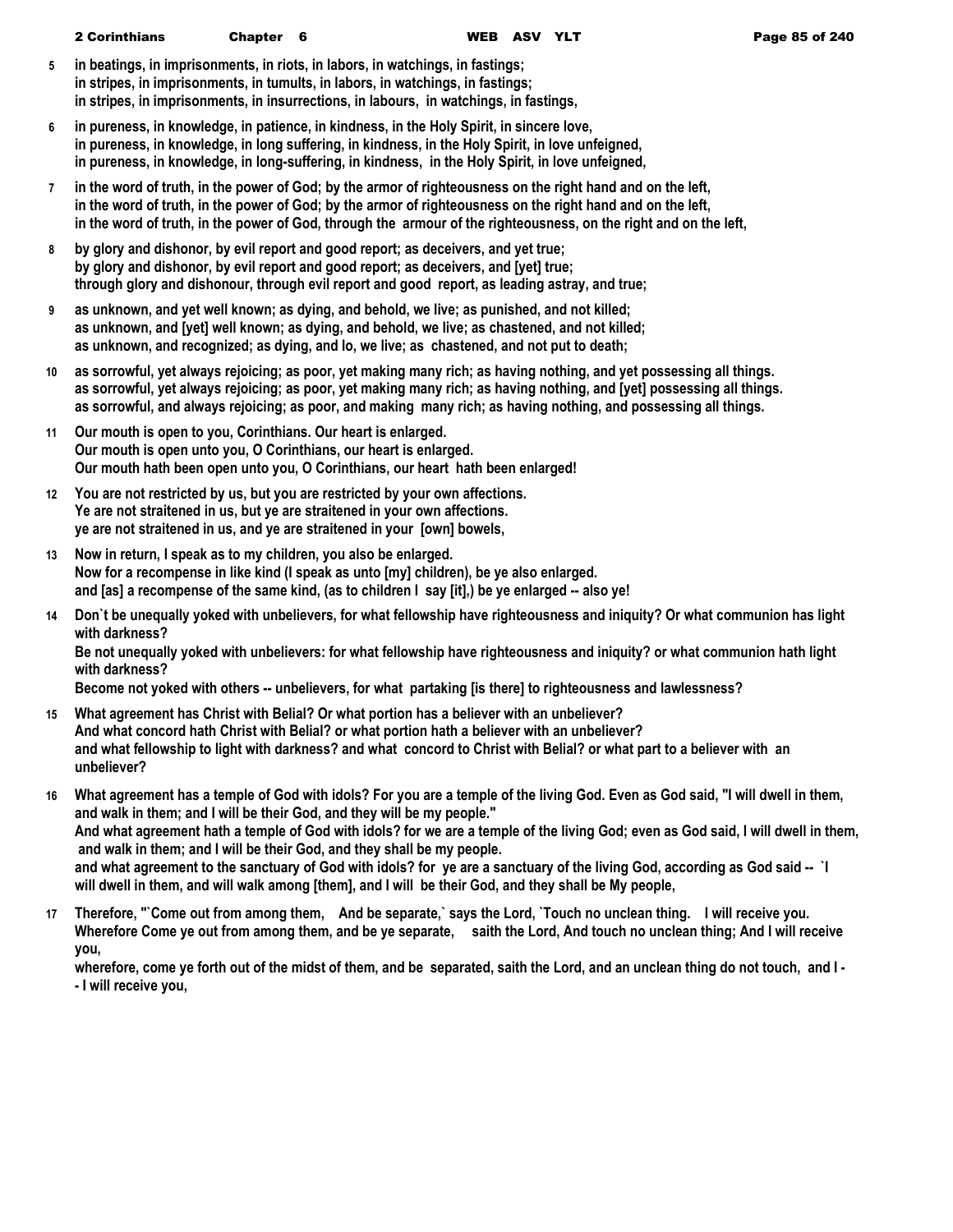| <b>2 Corinthians</b> | Chapter 6 |  |
|----------------------|-----------|--|
|----------------------|-----------|--|

- **18 I will be to you a Father. You will be to me sons and daughters,` says the Lord Almighty." And will be to you a Father, And ye shall be to me sons and daughters, saith the Lord Almighty. and I will be to you for a Father, and ye -- ye shall be to Me for sons and daughters, saith the Lord Almighty.`**
- **1 Having therefore these promises, beloved, let us cleanse ourselves from all defilement of flesh and spirit, perfecting holiness in the fear of God.**

**Having therefore these promises, beloved, let us cleanse ourselves from all defilement of flesh and spirit, perfecting holiness in the fear of God.**

**Having, then, these promises, beloved, may we cleanse ourselves from every pollution of flesh and spirit, perfecting sanctification in the fear of God;**

- **2 Open your hearts to us. We wronged no one. We corrupted no one. We took advantage of no one. Open your hearts to us: we wronged no man, we corrupted no man, we took advantage of no man. receive us; no one did we wrong; no one did we waste; no one did we defraud;**
- **3 I say this not to condemn you, for I have said before, that you are in our hearts to die together and live together. I say it not to condemn [you]: for I have said before, that ye are in our hearts to die together and live together. not to condemn you do I say [it], for I have said before that in our hearts ye are to die with and to live with;**
- **4 Great is my boldness of speech toward you. Great is my boasting on your behalf. I am filled with comfort. I overflow with joy in all our affliction.**

**Great is my boldness of speech toward you, great is my glorying on your behalf: I am filled with comfort, I overflow with joy in all our affliction.**

**great [is] my freedom of speech unto you, great my glory on your behalf; I have been filled with the comfort, I overabound with the joy on all our tribulation,**

**5 For even when we had come into Macedonia, our flesh had no relief, but we were afflicted on every side. Fightings were outside. Fear was inside.**

**For even when we were come into Macedonia our flesh had no relief, but [we were] afflicted on every side; without [were] fightings, within [were] fears.**

**for also we, having come to Macedonia, no relaxation hath our flesh had, but on every side we are in tribulation, without [are] fightings, within -- fears;**

- **6 Nevertheless, he who comforts the lowly, God, comforted us by the coming of Titus; Nevertheless he that comforteth the lowly, [even] God, comforted us by the coming of Titus; but He who is comforting the cast-down -- God -- He did comfort us in the presence of Titus;**
- **7 and not by his coming only, but also by the comfort with which he was comforted in you, while he told us your longing, your mourning, and your zeal for me; so that I rejoiced still more. and not by his coming only, but also by the comfort wherewith he was comforted in you, while he told us your longing, your mourning, your zeal for me; so that I rejoiced yet more. and not only in his presence, but also in the comfort with which he was comforted over you, declaring to us your longing desire, your lamentation, your zeal for me, so that the more I did rejoice,**
- **8 For though I made you sorry with my letter, I do not regret it, though I did regret it. For I see that my letter made you sorry, though just for a while. For though I made you sorry with my epistle, I do not regret it: though I did regret [it] (for I see that that epistle made you sorry, though but for a season),**

**because even if I made you sorry in the letter, I do not repent -- if even I did repent -- for I perceive that the letter, even if for an hour, did make you sorry.**

**9 I now rejoice, not that you were made sorry, but that you were made sorry to repentance. For you were made sorry in a Godly way, that you might suffer loss by us in nothing. I now rejoice, not that ye were made sorry, but that ye were made sorry unto repentance; for ye were made sorry after a godly sort, that ye might suffer loss by us in nothing. I now do rejoice, not that ye were made sorry, but that ye were made sorry to reformation, for ye were made sorry toward God, that in nothing ye might receive damage from us;**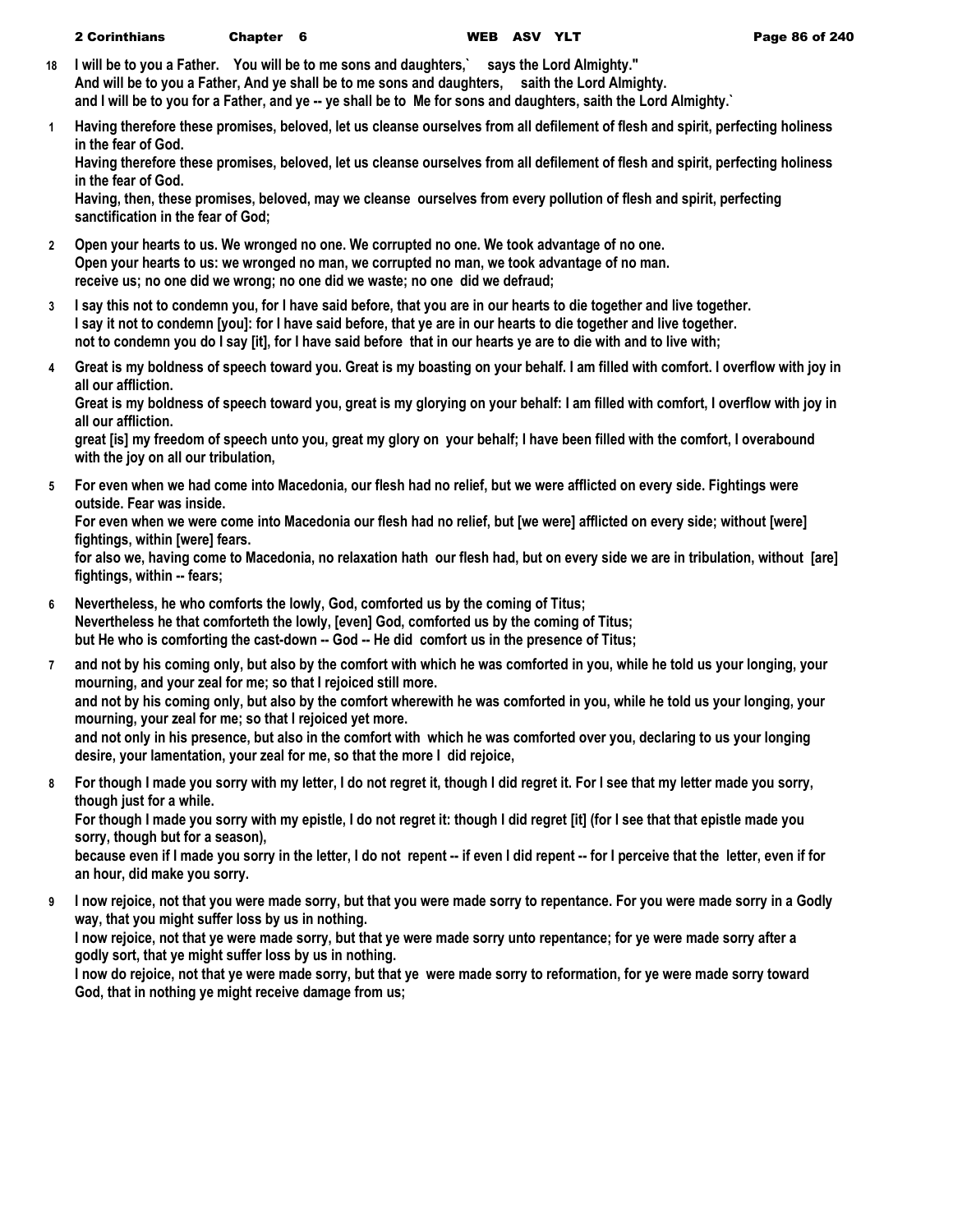|  | <b>2 Corinthians</b> | Chapter |  |
|--|----------------------|---------|--|
|--|----------------------|---------|--|

**10 For Godly sorrow works repentance to salvation, which brings no regret. But the sorrow of the world works death. For godly sorrow worketh repentance unto salvation, [a repentance] which bringeth no regret: but the sorrow of the world worketh death.**

**for the sorrow toward God reformation to salvation not to be repented of doth work, and the sorrow of the world doth work death,**

**11 For behold, this same thing, that you were made sorry in a godly way, what earnest care it worked in you. Yes, what defense, indignation, fear, longing, zeal, and vengeance! In everything you demonstrated yourselves to be pure in the matter. For behold, this selfsame thing, that ye were made sorry after a godly sort, what earnest care it wrought in you, yea what clearing of yourselves, yea what indignation, yea what fear, yea what longing, yea what zeal, yea what avenging! In everything ye approved yourselves to be pure in the matter.**

for, lo, this same thing -- your being made sorry toward God -- how much diligence it doth work in you! but defence, but **displeasure, but fear, but longing desire, but zeal, but revenge; in every thing ye did approve yourselves to be pure in the matter.**

**12 So although I wrote to you, I wrote not for his cause that did the wrong, nor for his cause that suffered the wrong, but that your earnest care for us might be revealed in you in the sight of God.**

**So although I wrote unto you, I [wrote] not for his cause that did the wrong, nor for his cause that suffered the wrong, but that your earnest care for us might be made manifest unto you in the sight of God.**

**If, then, I also wrote to you -- not for his cause who did wrong, nor for his cause who did suffer wrong, but for our diligence in your behalf being manifested unto you before God --**

**13 Therefore we have been comforted. In our comfort we rejoiced the more exceedingly for the joy of Titus, because his spirit has been refreshed by you all.**

**Therefore we have been comforted: And in our comfort we joyed the more exceedingly for the joy of Titus, because his spirit hath been refreshed by you all.**

**because of this we have been comforted in your comfort, and more abundantly the more did we rejoice in the joy of Titus, that his spirit hath been refreshed from you all;**

**14 For if in anything I have boasted to him on your behalf, I was not put to shame. But as we spoke all things to you in truth, so our glorying also which I made before Titus was found to be truth. For if in anything I have gloried to him on your behalf, I was not put to shame; but as we spake all things to you in truth, so our** 

**glorying also which I made before Titus was found to be truth.**

**because if anything to him in your behalf I have boasted, I was not put to shame; but as all things in truth we did speak to you, so also our boasting before Titus became truth,**

**15 His affection is more abundantly toward you, while he remembers all of your obedience, how with fear and trembling you received him.**

**And his affection is more abundantly toward you, while he remembereth the obedience of you all, how with fear and trembling ye received him.**

**and his tender affection is more abundantly toward you, remembering the obedience of you all, how with fear and trembling ye did receive him;**

- **16 I rejoice that in everything I am of good courage concerning you. I rejoice that in everything I am of good courage concerning you. I rejoice, therefore, that in everything I have courage in you.**
- **1 Moreover, brothers, we make known to you the grace of God which has been given in the assemblies of Macedonia; Moreover, brethren, we make known to you the grace of God which hath been given in the churches of Macedonia; And we make known to you, brethren, the grace of God, that hath been given in the assemblies of Macedonia,**
- **2 how that in much proof of affliction the abundance of their joy and their deep poverty abounded to the riches of their liberality. how that in much proof of affliction the abundance of their joy and their deep poverty abounded unto the riches of their liberality.**

**because in much trial of tribulation the abundance of their joy, and their deep poverty, did abound to the riches of their liberality;**

**3 For according to their power, I testify, yes and beyond their power, they gave of their own accord, For according to their power, I bear witness, yea and beyond their power, [they gave] of their own accord, because, according to [their] power, I testify, and above [their] power, they were willing of themselves,**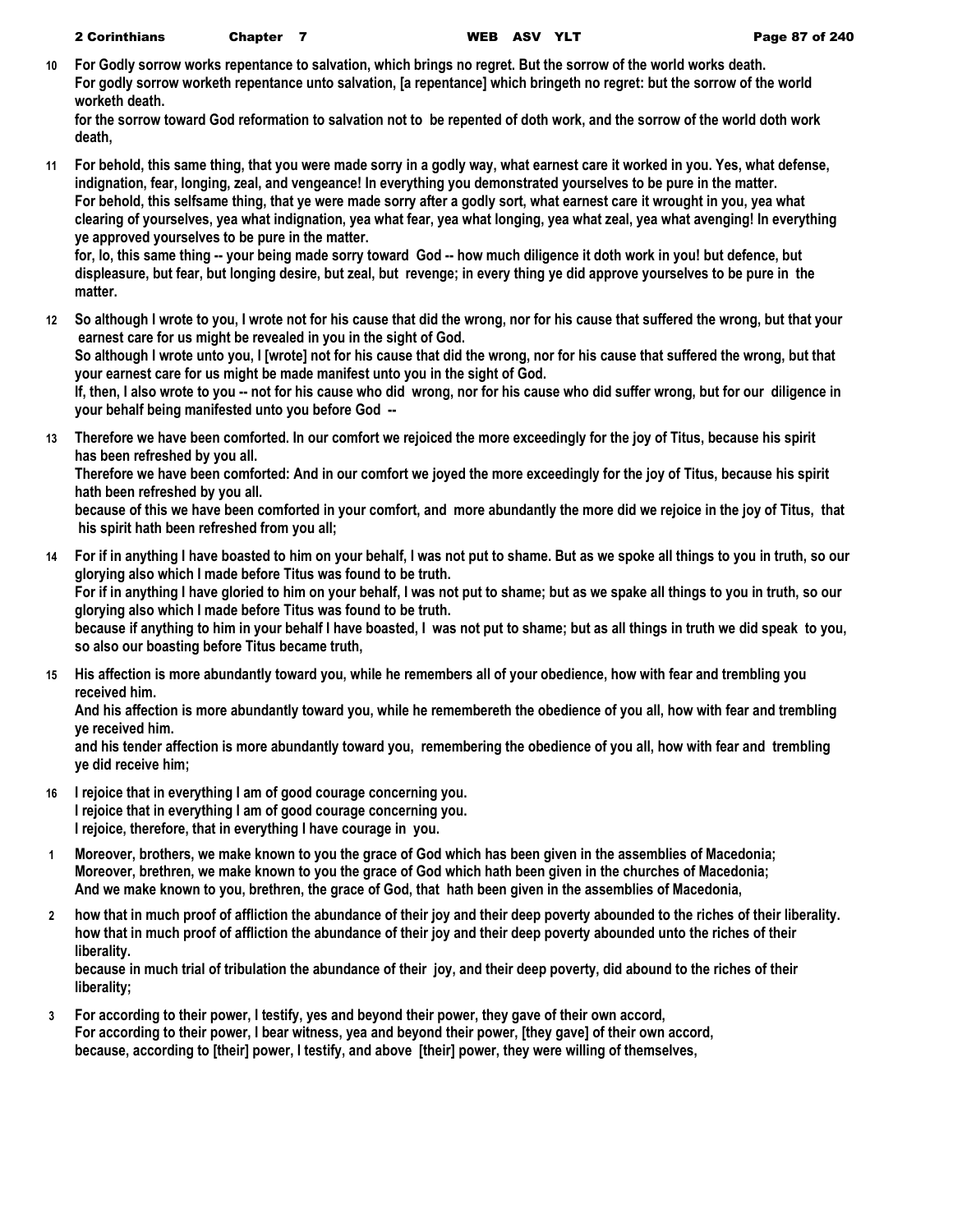- **4 begging us with much entreaty in regard to this grace and the fellowship in the service to the saints. beseeching us with much entreaty in regard of this grace and the fellowship in the ministering to the saints: with much entreaty calling on us to receive the favour and the fellowship of the ministration to the saints,**
- **5 This was not as we had hoped, but first they gave their own selves to the Lord, and to us through the will of God. and [this], not as we had hoped, but first they gave their own selves to the Lord, and to us through the will of God. and not according as we expected, but themselves they did give first to the Lord, and to us, through the will of God,**
- **6 Insomuch that we exhorted Titus, that as he made a beginning before, so he would also complete in you this grace. Insomuch that we exhorted Titus, that as he made a beginning before, so he would also complete in you this grace also. so that we exhorted Titus, that, according as he did begin before, so also he may finish to you also this favour,**
- **7 But as you abound in everything, in faith, utterance, knowledge, all earnestness, and in your love to us, see that you also abound in this grace.**

**But as ye abound in everything, [in] faith, and utterance, and knowledge, and [in] all earnestness, and [in] your love to us, [see] that ye abound in this grace also.**

**but even as in every thing ye do abound, in faith, and word, and knowledge, and all diligence, and in your love to us, that also in this grace ye may abound;**

- **8 I speak not by way of commandment, but as proving through the earnestness of others the sincerity also of your love. I speak not by way of commandment, but as proving through the earnestness of others the sincerity also of your love. not according to command do I speak, but because of the diligence of others, and of your love proving the genuineness,**
- **9 For you know the grace of our Lord Jesus Christ, that, though he was rich, yet for your sakes he became poor, that you through his poverty might become rich. For ye know the grace of our Lord Jesus Christ, that, though he was rich, yet for your sakes he became poor, that ye through his poverty might become rich.**

**for ye know the grace of our Lord Jesus Christ, that because of you he became poor -- being rich, that ye by that poverty may become rich.**

**10 I give a judgment in this: for this is expedient for you, who were the first to start a year ago, not only to do, but also to be willing.**

**And herein I give [my] judgment: for this is expedient for you, who were the first to make a beginning a year ago, not only to do, but also to will.**

**and an opinion in this do I give: for this to you [is] expedient, who not only to do, but also to will, did begin before -- a year ago,**

**11 But now complete the doing also, that as there was the readiness to be willing, so there may be the completion also out of your ability.**

**But now complete the doing also; that as [there was] the readiness to will, so [there may be] the completion also out of your ability.**

**and now also finish doing [it], that even as [there is] the readiness of the will, so also the finishing, out of that which ye have,**

- **12 For if the readiness is there, it is acceptable according to what you have, not according to what you don`t have. For if the readiness is there, [it is] acceptable according as [a man] hath, not according as [he] hath not. for if the willing mind is present, according to that which any one may have it is well-accepted, not according to that which he hath not;**
- **13 For this is not that others may be eased and you distressed, For [I say] not [this] that others may be eased [and] ye distressed; for not that for others release, and ye pressured, [do I speak,]**
- **14 but for equality. Your abundance at this present time supplies their lack, that their abundance also may become a supply for your lack; that there may be equality. but by equality: your abundance [being a supply] at this present time for their want, that their abundance also may become [a supply] for your want; that there may be equality: but by equality, at the present time your abundance -- for their want, that also their abundance may be for your want, that there may be equality,**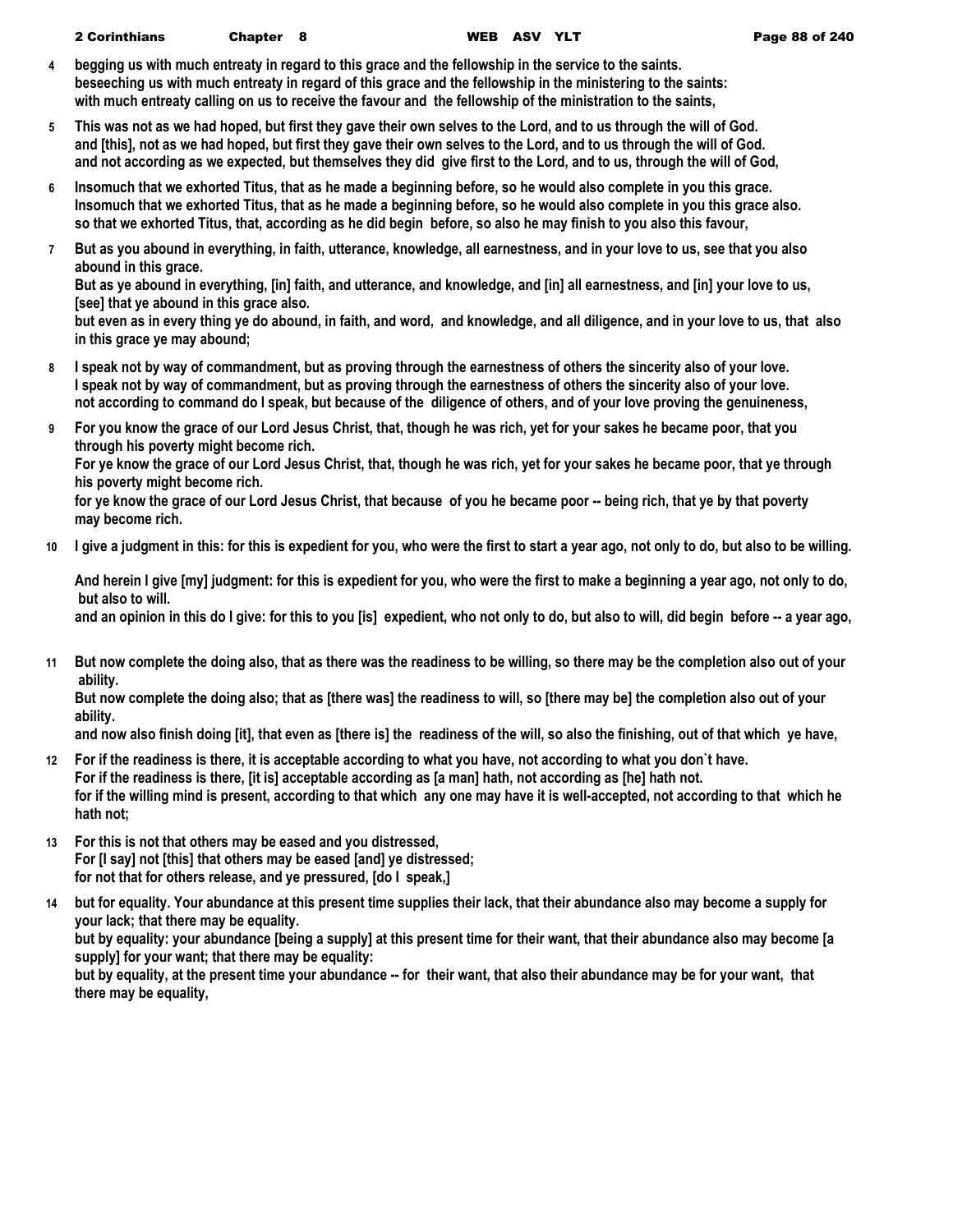| <b>2 Corinthians</b><br>Chapter 8 |  | WEB ASV YLT |  |
|-----------------------------------|--|-------------|--|
|-----------------------------------|--|-------------|--|

- **15 As it is written, "He who gathered much had nothing left over, and he who gathered little had no lack." as it is written, He that [gathered] much had nothing over; and he that [gathered] little had no lack. according as it hath been written, `He who [did gather] much, had nothing over; and he who [did gather] little, had no lack.`**
- **16 But thanks be to God, who puts the same earnest care for you into the heart of Titus. But thanks be to God, who putteth the same earnest care for you into the heart of Titus. And thanks to God, who is putting the same diligence for you in the heart of Titus,**
- **17 For he indeed accepted our exhortation, but being himself very earnest, he went forth to you of his own accord. For he accepted indeed our exhortation; but being himself very earnest, he went forth unto you of his own accord. because indeed the exhortation he accepted, and being more diligent, of his own accord he went forth unto you,**
- **18 We have sent together with him the brother whose praise in the gospel is known through all the assemblies. And we have sent together with him the brother whose praise in the gospel [is spread] through all the churches; and we sent with him the brother, whose praise in the good news [is] through all the assemblies,**
- **19 Not only so, but who was also appointed by the assemblies to travel with us in this grace, which is served by us to the glory of the Lord himself, and to show our readiness. and not only so, but who was also appointed by the churches to travel with us in [the matter of] this grace, which is ministered by us to the glory of the Lord, and [to show] our readiness: and not only so, but who was also appointed by vote by the assemblies, our fellow-traveller, with this favour that is ministered by us, unto the glory of the same Lord, and your willing mind;**
- **20 We are avoiding this, that any man should blame us in concerning this bounty which is served by us. Avoiding this, that any man should blame us in [the matter of] this bounty which is ministered by us: avoiding this, lest any one may blame us in this abundance that is ministered by us,**
- **21 Having regard for honorable things, not only in the sight of the Lord, but also in the sight of men. for we take thought for things honorable, not only in the sight of the Lord, but also in the sight of men. providing right things, not only before the Lord, but also before men;**
- **22 We have sent with them our brother, whom we have many times proved earnest in many things, but now much more earnest, by reason of the great confidence which he has in you. and we have sent with them our brother, whom we have many times proved earnest in many things, but now much more earnest, by reason of the great confidence which [he hath] in you. and we sent with them our brother, whom we proved in many things many times being diligent, and now much more diligent, by the great confidence that is toward you,**
- **23 As for Titus, he is my partner and fellow worker toward you. As for our brothers, they are the messengers of the assemblies, the glory of Christ.**

**Whether [any inquire] about Titus, [he is] my partner and [my] fellow-worker to you-ward, or our brethren, [they are] the messengers of the churches, [they are] the glory of Christ.**

**whether -- about Titus -- my partner and towards you fellow-worker, whether -- our brethren, apostles of assemblies -- glory of Christ;**

- **24 Therefore show the proof of your love to them in front of the assemblies, and of our boasting on your behalf. Show ye therefore unto them in the face of the churches the proof of your love, and of our glorying on your behalf. the shewing therefore of your love, and of our boasting on your behalf, to them shew ye, even in the face of the assemblies.**
- **1 It is indeed unnecessary for me to write to you concerning the service to the saints, For as touching the ministering to the saints, it is superfluous for me to write to you: For, indeed, concerning the ministration that [is] for the saints, it is superfluous for me to write to you,**
- **2 for I know your readiness, of which I boast on your behalf to them of Macedonia, that Achaia has been prepared for a year past. Your zeal has stirred up very many of them. for I know your readiness, of which I glory on your behalf to them of Macedonia, that Achaia hath been prepared for a year past; and your zeal hath stirred up very many of them.**

**for I have known your readiness of mind, which in your behalf I boast of to Macedonians, that Achaia hath been prepared a year ago, and the zeal of you did stir up the more part,**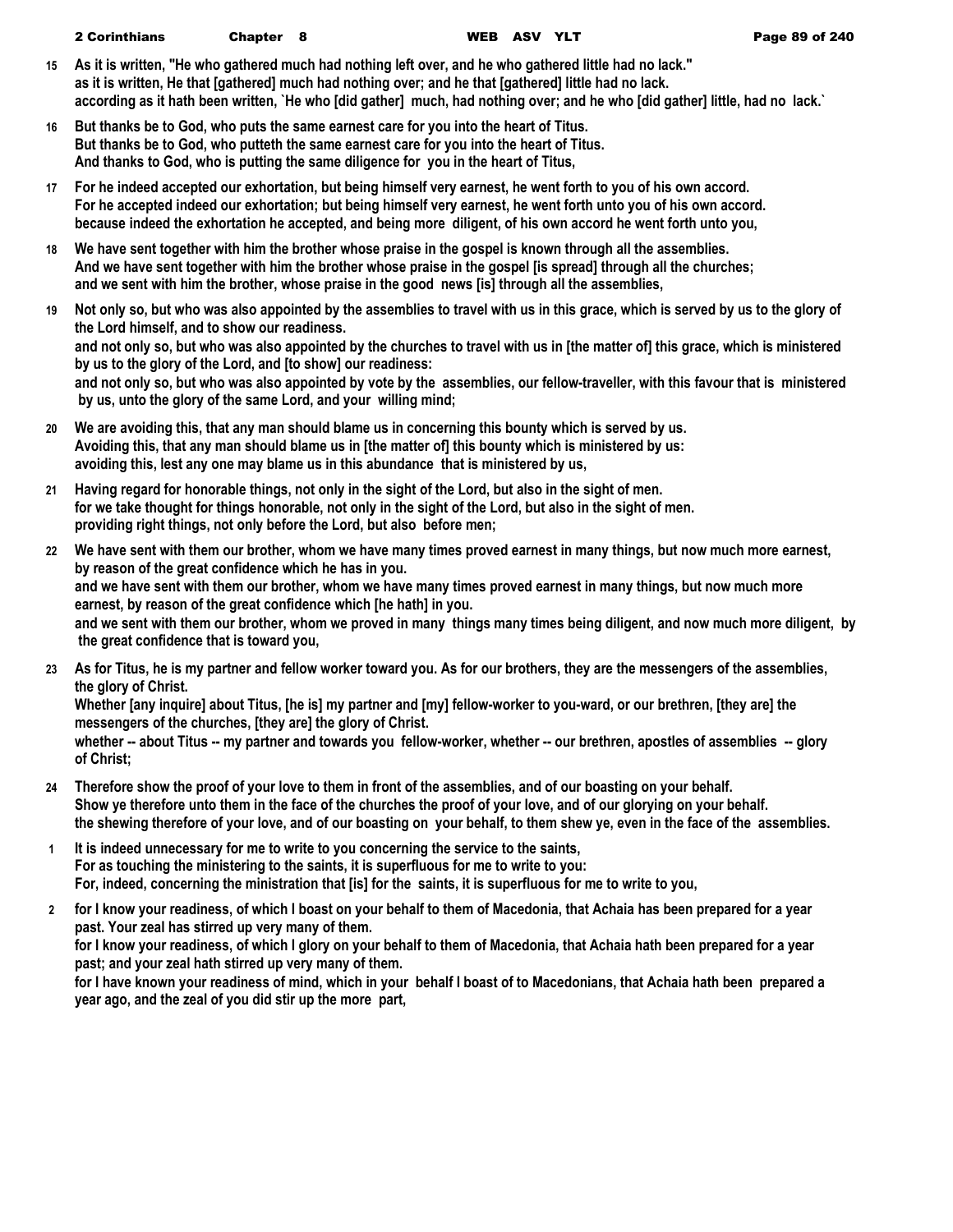**3 But I have sent the brothers, that our glorying on your behalf may not be made void in this respect, that, even as I said, you may be prepared,**

**But I have sent the brethren, that our glorying on your behalf may not be made void in this respect; that, even as I said, ye may be prepared:**

**and I sent the brethren, that our boasting on your behalf may not be made vain in this respect; that, according as I said, ye may be ready,**

**4 so that I won`t by any means, if there come with me any of Macedonia and find you unprepared, we (to say nothing of you) should be put to shame in this confident boasting.**

**lest by any means, if there come with me any of Macedonia and find you unprepared, we (that we say not, ye) should be put to shame in this confidence.**

lest if Macedonians may come with me, and find you unprepared, we -- we may be put to shame (that we say not -- ye) in this **same confidence of boasting.**

- **5 I thought it necessary therefore to entreat the brothers that they would go before to you, and arrange ahead of time the generous gift that you promised before, that the same might be ready as a matter of generosity, and not of greediness. I thought it necessary therefore to entreat the brethren, that they would go before unto you, and make up beforehand your aforepromised bounty, that the same might be ready as a matter of bounty, and not of extortion. Necessary, therefore, I thought [it] to exhort the brethren, that they may go before to you, and may make up before your formerly announced blessing, that this be ready, as a blessing, and not as covetousness.**
- **6 Remember this: he who sows sparingly will also reap sparingly. He who sows bountifully will also reap bountifully. But this [I say,] He that soweth sparingly shall reap also sparingly; and he that soweth bountifully shall reap also bountifully. And this: He who is sowing sparingly, sparingly also shall reap; and he who is sowing in blessings, in blessings also shall reap;**
- **7 Let each man give according as he has determined in his heart; not grudgingly, or under compulsion; for God loves a cheerful giver.**

**[Let] each man [do] according as he hath purposed in his heart: not grudgingly, or of necessity: for God loveth a cheerful each one, according as he doth purpose in heart, not out of sorrow or out of necessity, for a cheerful giver doth God love,**

**8 God is able to make all grace abound to you, that you, always having all sufficiency in everything, may abound to every good work.**

**And God is able to make all grace abound unto you; that ye, having always all sufficiency in everything, may abound unto every good work:**

**and God [is] able all grace to cause to abound to you, that in every thing always all sufficiency having, ye may abound to every good work,**

- **9 As it is written, "He has scattered abroad, he has given to the poor. His righteousness remains forever." as it is written, He hath scattered abroad, he hath given to the poor; His righteousness abideth for ever. (according as it hath been written, `He dispersed abroad, he gave to the poor, his righteousness doth remain to the age,`)**
- **10 Now may he who supplies seed to the sower and bread for food, supply and multiply your seed for sowing, and increase the fruits of your righteousness;**

**And he that supplieth seed to the sower and bread for food, shall supply and multiply your seed for sowing, and increase the fruits of your righteousness:**

**and may He who is supplying seed to the sower, and bread for food, supply and multiply your seed sown, and increase the fruits of your righteousness,**

- **11 you being enriched in everything to all liberality, which works through us thanksgiving to God. ye being enriched in everything unto all liberality, which worketh through us thanksgiving to God. in every thing being enriched to all liberality, which doth work through us thanksgiving to God,**
- **12 For this service of giving that you perform not only makes up for lack among the saints, but abounds also through many givings of thanks to God;**

**For the ministration of this service not only filleth up the measure of the wants of the saints, but aboundeth also through many thanksgivings unto God;**

**because the ministration of this service not only is supplying the wants of the saints, but is also abounding through many thanksgivings to God,**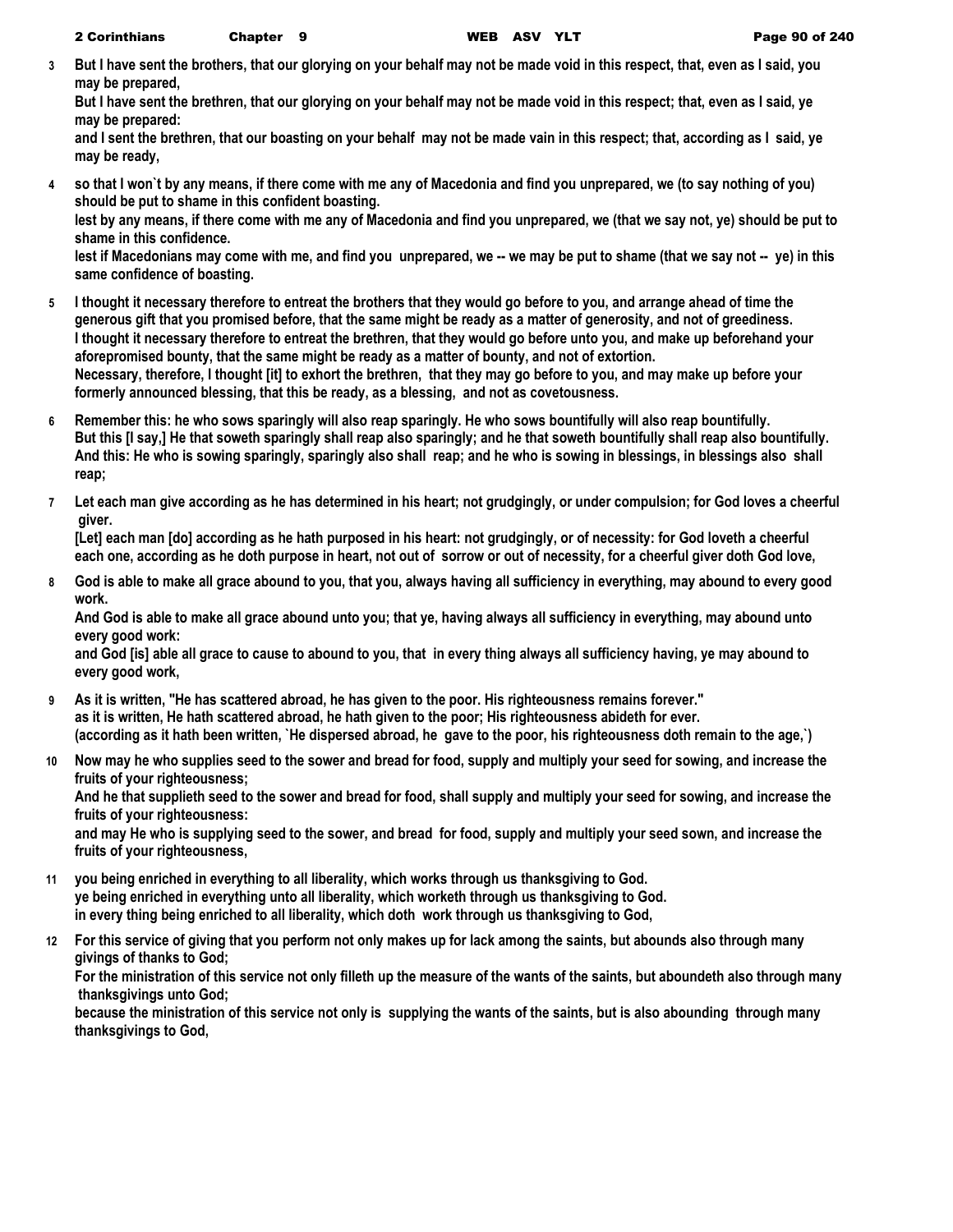**13 seeing that through the proof given by this service, they glorify God for the obedience of your confession to the gospel of Christ, and for the liberality of your contribution to them and to all;**

**seeing that through the proving [of you] by this ministration they glorify God for the obedience of your confession unto the gospel of Christ, and for the liberality of [your] contribution unto them and unto all;**

**through the proof of this ministration glorifying God for the subjection of your confession to the good news of the Christ, and [for] the liberality of the fellowship to them and to all,**

- **14 while they themselves also, with supplication on your behalf, yearn for you by reason of the exceeding grace of God in you. while they themselves also, with supplication on your behalf, long after you by reason of the exceeding grace of God in you. and by their supplication in your behalf, longing after you because of the exceeding grace of God upon you;**
- **15 Thanks be to God for his unspeakable gift! Thanks be to God for his unspeakable gift. thanks also to God for His unspeakable gift!**
- **1 Now I Paul, myself, entreat you by the humility and gentleness of Christ; I who in your presence am lowly among you, but being absent am of good courage toward you. Now I Paul myself entreat you by the meekness and gentleness of Christ, I who in your presence am lowly among you, but being absent am of good courage toward you:** And I, Paul, myself, do call upon you -- through the meekness and gentleness of the Christ -- who in presence, indeed [am] **humble among you, and being absent, have courage toward you,**
- **2 Yes, I beg you, that I may not, when present, show courage with the confidence with which I count to be bold against some, who count of us as if we walked according to the flesh. yea, I beseech you, that I may not when present show courage with the confidence wherewith I count to be bold against some, who count of us as if we walked according to the flesh.**

**and I beseech [you], that, being present, I may not have courage, with the confidence with which I reckon to be bold against certain reckoning us as walking according to the flesh;**

- **3 For though we walk in the flesh, we don`t wage war according to the flesh; For though we walk in the flesh, we do not war according to the flesh for walking in the flesh, not according to the flesh do we war,**
- **4 for the weapons of our warfare are not of the flesh, but mighty before God to the throwing down of strongholds, (for the weapons of our warfare are not of the flesh, but mighty before God to the casting down of strongholds), for the weapons of our warfare [are] not fleshly, but powerful to God for bringing down of strongholds,**
- **5 throwing down imaginations and every high thing that is exalted against the knowledge of God, and bringing every thought into captivity to the obedience of Christ; casting down imaginations, and every high thing that is exalted against the knowledge of God, and bringing every thought into captivity to the obedience of Christ;**

**reasonings bringing down, and every high thing lifted up against the knowledge of God, and bringing into captivity every thought to the obedience of the Christ,**

- **6 and being in readiness to avenge all disobedience, when your obedience will be made full. and being in readiness to avenge all disobedience, when your obedience shall be made full. and being in readiness to avenge every disobedience, whenever your obedience may be fulfilled.**
- **7 Do you look at things only as they appear in front of your face? If anyone trusts in himself that he is Christ`s, let him consider this again with himself, that, even as he is Christ`s, so also we are Christ`s. Ye look at the things that are before your face. If any man trusteth in himself that he is Christ`s, let him consider this again with himself, that, even as he is Christ`s, so also are we.**

**The things in presence do ye see? if any one hath trusted in himself to be Christ`s, this let him reckon again from himself, that according as he is Christ`s, so also we [are] Christ`s;**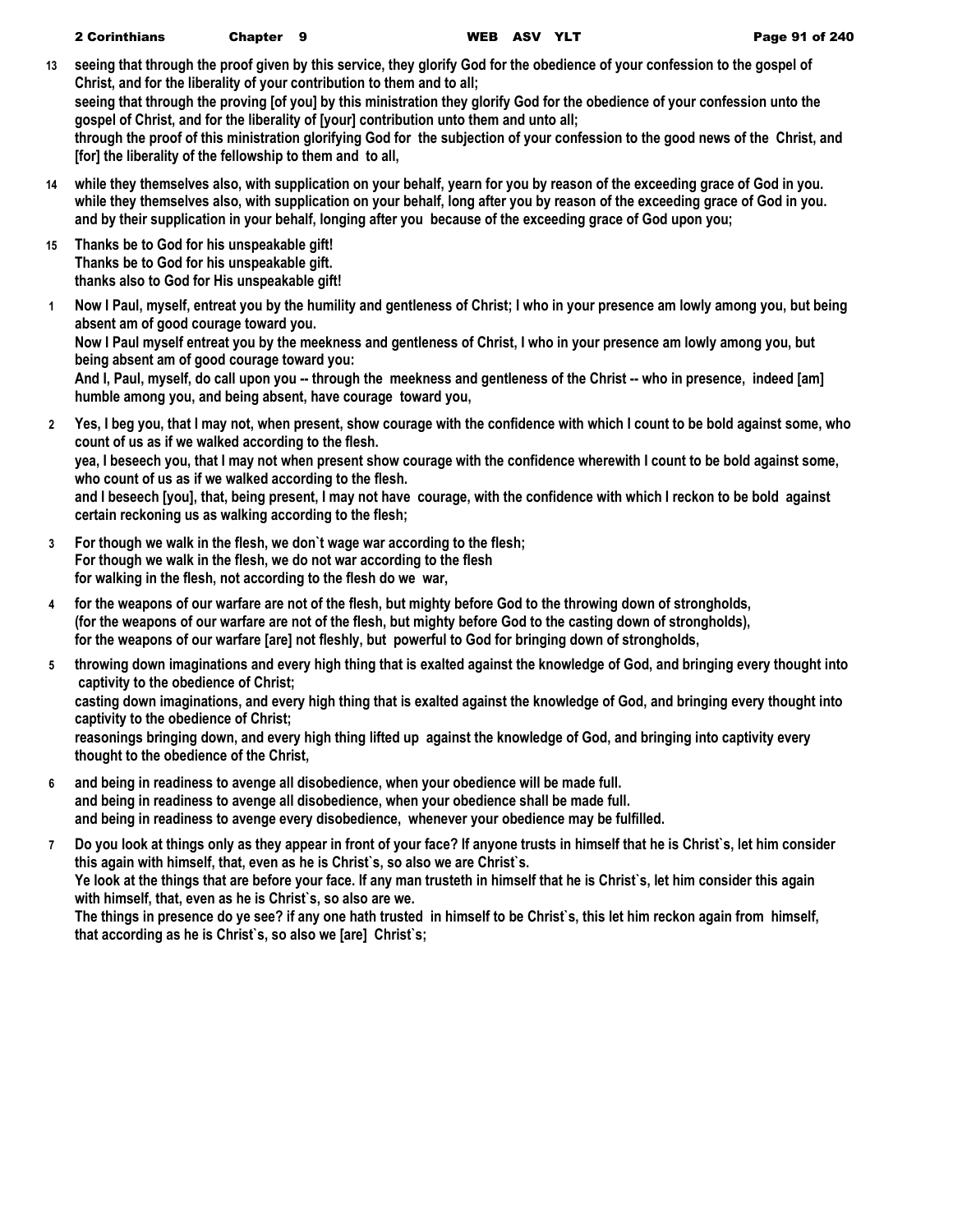**8 For though I should boast somewhat abundantly concerning our authority, (which the Lord gave for building you up, and not for casting you down) I will not be put to shame,**

**For though I should glory somewhat abundantly concerning our authority (which the Lord gave for building you up, and not for casting you down), I shall not be put to shame:**

**for even if also anything more abundantly I shall boast concerning our authority, that the Lord gave us for building up, and not for casting you down, I shall not be ashamed;**

- **9 that I may not seem as if I desire to terrify you by my letters. that I may not seem as if I would terrify you by my letters. that I may not seem as if I would terrify you through the letters,**
- **10 For, "His letters," they say, "are weighty and strong, but his bodily presence is weak, and his speech is despised. For, His letters, they say, are weighty and strong; but his bodily presence is weak, and his speech of no account. `because the letters indeed -- saith one -- [are] weighty and strong, and the bodily presence weak, and the speech**
- **11 Let such a person consider this, that what we are in word by letters when we are absent, such are we also in deed when we are present.**

**Let such a one reckon this, that, what we are in word by letters when we are absent, such [are we] also in deed when we are present.**

**This one -- let him reckon thus: that such as we are in word, through letters, being absent, such also, being present, [we are] in deed.**

- **12 For we are not bold to number or compare ourselves with some of those who commend themselves. But they themselves, measuring themselves by themselves, and comparing themselves with themselves, are without understanding. For we are not bold to number or compare ourselves with certain of them that commend themselves: but they themselves, measuring themselves by themselves, and comparing themselves with themselves, are without understanding. For we do not make bold to rank or to compare ourselves with certain of those commending themselves, but they, among themselves measuring themselves, and comparing themselves with themselves, are not wise,**
- **13 But we will not boast beyond proper limits, but within the boundaries with which God appointed to us, which reach even to you. But we will not glory beyond [our] measure, but according to the measure of the province which God apportioned to us as a measure, to reach even unto you. and we in regard to the unmeasured things will not boast ourselves, but after the measure of the line that the God of measure**

 **did appoint to us -- to reach even unto you;**

**14 For we don`t stretch ourselves too much, as though we didn`t reach to you. For we came even as far as to you in the gospel of Christ,**

**For we stretch not ourselves overmuch, as though we reached not unto you: for we came even as far as unto you in the gospel of Christ:**

**for not as not reaching to you do we stretch ourselves overmuch, for even unto you did we come in the good news of the Christ,**

**15 not boasting beyond proper limits in other men`s labors, but having hope that as your faith grows, we will be magnified in you according to our boundaries to abundance, not glorying beyond [our] measure, [that is,] in other men`s labors; but having hope that, as your faith groweth, we shall be magnified in you according to our province unto [further] abundance,**

**not boasting of the things not measured, in other men`s labours, and having hope -- your faith increasing -- in you to be enlarged, according to our line -- into abundance,**

**16 so as to preach the gospel even to the parts beyond you, not to boast in what someone else has already done. so as to preach the gospel even unto the parts beyond you, [and] not to glory in another`s province in regard of things ready to our hand.**

**in the [places] beyond you to proclaim good news, not in another`s line in regard to the things made ready, to boast;**

**17 But "he who boasts, let him boast in the Lord." But he that glorieth, let him glory in the Lord. and he who is boasting -- in the Lord let him boast;**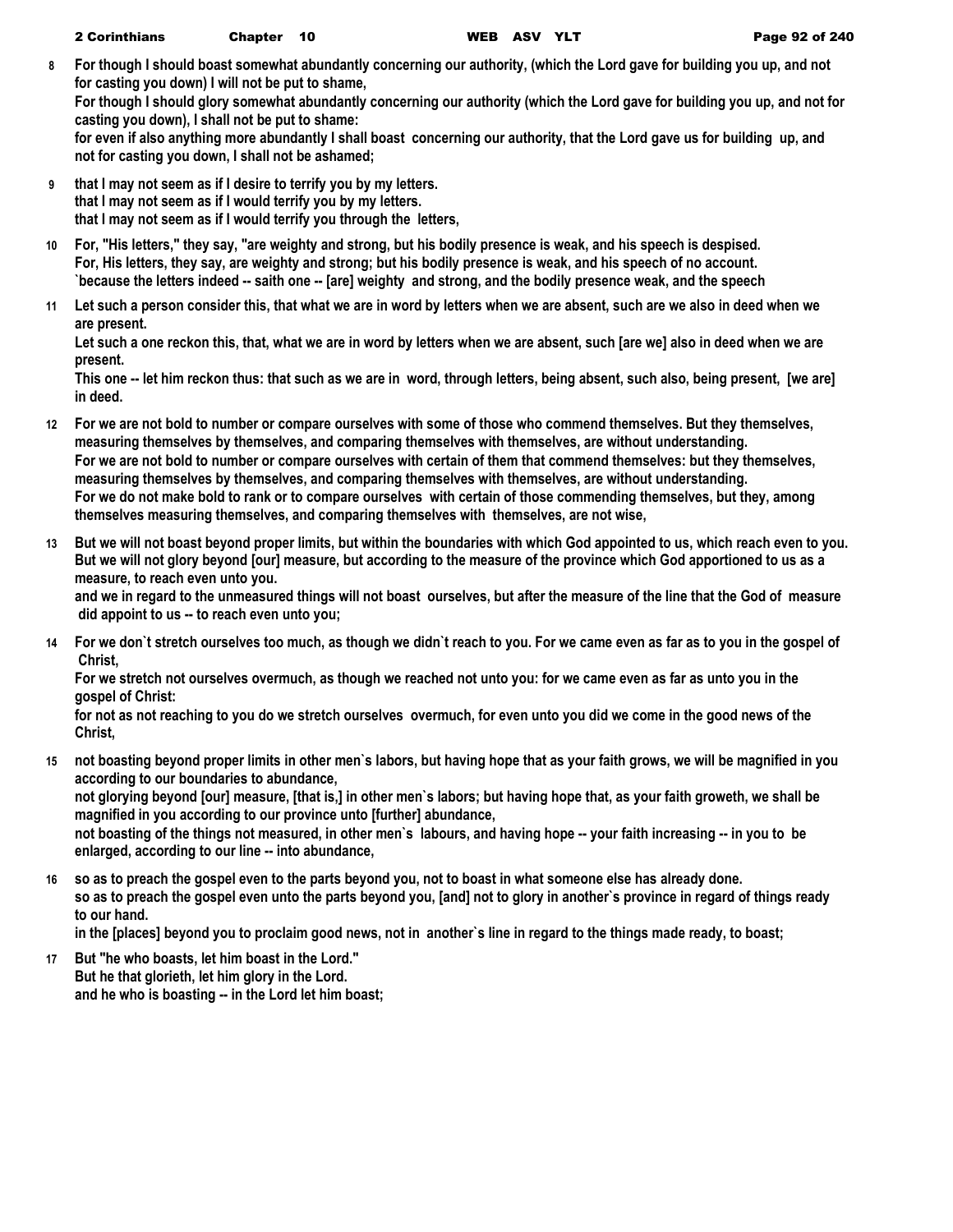- **18 For it isn`t he who commends himself who is approved, but whom the Lord commends. For not he that commendeth himself is approved, but whom the Lord commendeth. for not he who is commending himself is approved, but he whom the Lord doth commend.**
- **1 I wish that you would bear with me in a little foolishness, but indeed you do bear with me. Would that ye could bear with me in a little foolishness: but indeed ye do bear with me. O that ye were bearing with me a little of the folly, but ye also do bear with me:**
- **2 For I am jealous over you with a godly jealousy. For I married you to one husband, that I might present you as a pure virgin to Christ.**

**For I am jealous over you with a godly jealousy: for I espoused you to one husband, that I might present you [as] a pure virgin to Christ.**

**for I am zealous for you with zeal of God, for I did betroth you to one husband, a pure virgin, to present to Christ,**

**3 But I am afraid that by any means, as the serpent deceived Eve in his craftiness, your minds might be corrupted from the simplicity that is toward Christ.**

**But I fear, lest by any means, as the serpent beguiled Eve in his craftiness, your minds should be corrupted from the simplicity and the purity that is toward Christ.**

**and I fear, lest, as the serpent did beguile Eve in his subtilty, so your minds may be corrupted from the simplicity that [is] in the Christ;**

- **4 For if he who comes preaches another Jesus, whom we did not preach, or if you receive a different spirit, which you did not receive, or a different gospel, which you did not accept, you put up with that well enough. For if he that cometh preacheth another Jesus, whom we did not preach, or [if] ye receive a different spirit, which ye did not receive, or a different gospel, which ye did not accept, ye do well to bear with [him]. for if, indeed, he who is coming doth preach another Jesus whom we did not preach, or another Spirit ye receive which ye did not receive, or other good news which ye did not accept -- well were ye bearing [it],**
- **5 For I reckon that I am not at all behind the very best apostles. For I reckon that I am not a whit behind the very chiefest apostles. for I reckon that I have been nothing behind the very chiefest apostles,**
- **6 But though I am unskilled in speech, yet I am not unskilled in knowledge. No, in every way we have been revealed to you in all things.**

**But though [I be] rude in speech, yet [am I] not in knowledge; nay, in every way have we made [this] manifest unto you in all things.**

**and even if unlearned in word -- yet not in knowledge, but in every thing we were made manifest in all things to you.**

- **7 Or did I commit a sin in humbling myself that you might be exalted, because I preached to you God`s gospel for nothing? Or did I commit a sin in abasing myself that ye might be exalted, because I preached to you the gospel of God for nought? The sin did I do -- myself humbling that ye might be exalted, because freely the good news of God I did proclaim to you?**
- **8 I robbed other assemblies, taking wages from them that I might serve you. I robbed other churches, taking wages [of them] that I might minister unto you; other assemblies I did rob, having taken wages, for your ministration;**
- **9 When I was present with you and was in need, I wasn`t a burden on anyone, for the brothers, when they came from Macedonia, supplied the measure of my need. In everything I kept myself from being burdensome to you, and I will continue to do so. and when I was present with you and was in want, I was not a burden on any man; for the brethren, when they came from Macedonia, supplied the measure of my want; and in everything I kept myself from being burdensome unto you, and [so] will I keep [myself].**

**and being present with you, and having been in want, I was chargeable to no one, for my lack did the brethren supply -- having come from Macedonia -- and in everything burdenless to you I did keep myself, and will keep.**

**10 As the truth of Christ is in me, no one will stop me from this boasting in the regions of Achaia. As the truth of Christ is in me, no man shall stop me of this glorying in the regions of Achaia. The truth of Christ is in me, because this boasting shall not be stopped in regard to me in the regions of Achaia;**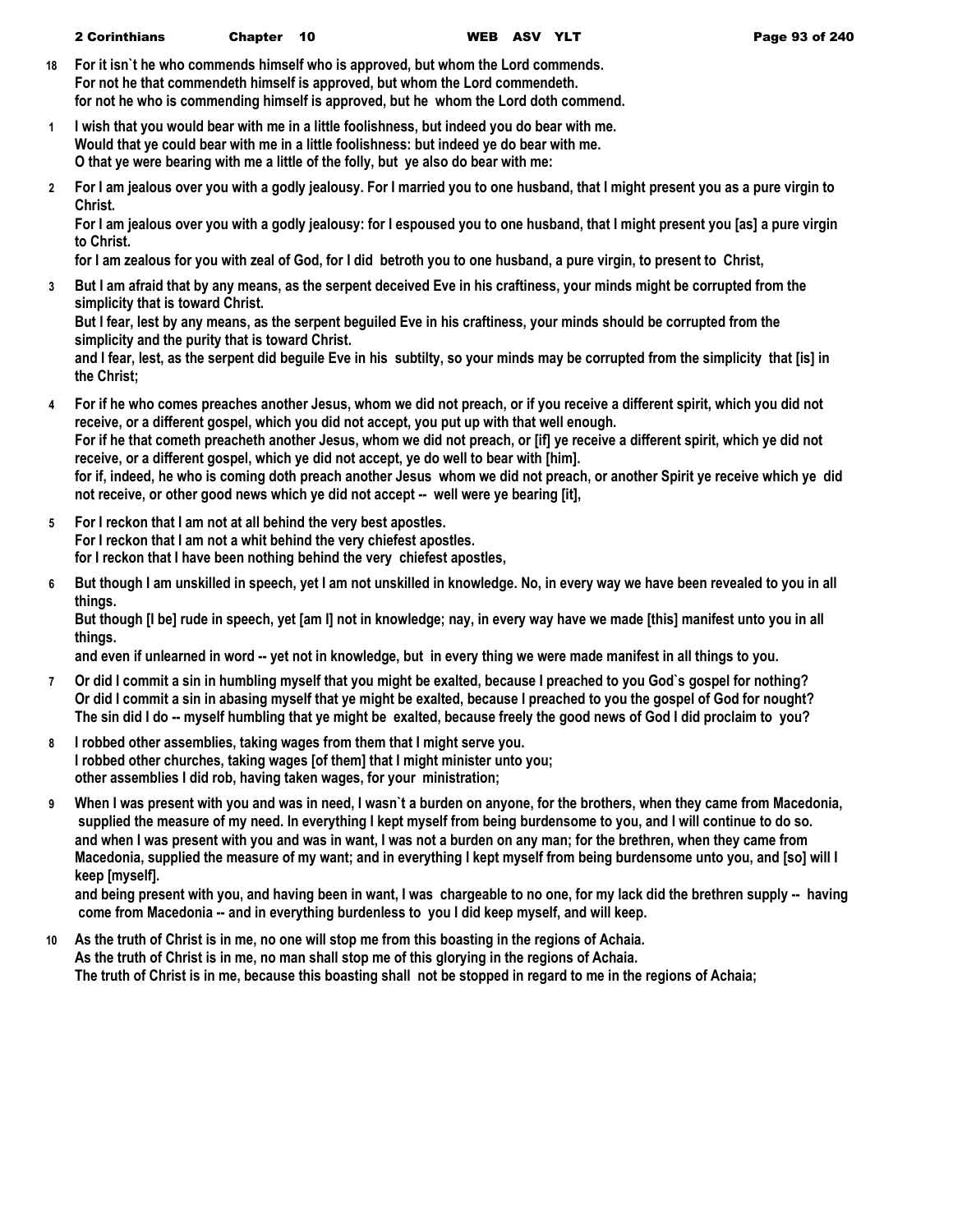- **11 Why? Because I don`t love you? God knows. Wherefore? because I love you not? God knoweth. wherefore? because I do not love you? God hath known!**
- **12 But what I do, that I will do, that I may cut off occasion from them that desire an occasion, that in which they boast, they may be found even as we.**

**But what I do, that I will do, that I may cut off occasion from them that desire an occasion; that wherein they glory, they may be found even as we.**

**and what I do, I also will do, that I may cut off the occasion of those wishing an occasion, that in that which they boast they may be found according as we also;**

- **13 For such men are false apostles, deceitful workers, masquerading as Christ`s apostles. For such men are false apostles, deceitful workers, fashioning themselves into apostles of Christ. for those such [are] false apostles, deceitful workers, transforming themselves into apostles of Christ,**
- **14 No wonder, for even Satan masquerades as an angel of light. And no marvel; for even Satan fashioneth himself into an angel of light. and no wonder -- for even the Adversary doth transform himself into a messenger of light;**
- **15 It is no great thing therefore if his ministers also masquerade as servants of righteousness, whose end will be according to their works.**

**It is no great thing therefore if his ministers also fashion themselves as ministers of righteousness, whose end shall be according to their works.**

**no great thing, then, if also his ministrants do transform themselves as ministrants of righteousness -- whose end shall be according to their works.**

- **16 I say again, let no one think me foolish. But if so, yet receive me as foolish, that I also may boast a little. I say again, let no man think me foolish; but if [ye do], yet as foolish receive me, that I also may glory a little. Again I say, may no one think me to be a fool; and if otherwise, even as a fool receive me, that I also a little may boast.**
- **17 That which I speak, I don`t speak after the Lord, but as in foolishness, in this confidence of boasting. That which I speak, I speak not after the Lord, but as in foolishness, in this confidence of glorying. That which I speak, I speak not according to the Lord, but as in foolishness, in this the confidence of boasting;**
- **18 Seeing that many boast after the flesh, I will also boast. Seeing that many glory after the flesh, I will glory also. since many boast according to the flesh, I also will boast:**
- **19 For you bear with the foolish gladly, being wise. For ye bear with the foolish gladly, being wise [yourselves]. for gladly do ye bear with the fools -- being wise,**
- **20 For you bear with a man, if he brings you into bondage, if he devours you, if he takes you captive, if he exalts himself, if he strikes you on the face. For ye bear with a man, if he bringeth you into bondage, if he devoureth you, if he taketh you [captive], if he exalteth himself, if he smiteth you on the face.**

**for ye bear, if any one is bringing you under bondage, if any one doth devour, if any one doth take away, if any one doth exalt himself, if any one on the face doth smite you;**

**21 I speak by way of disparagement, as though we had been weak. Yet however any is bold (I speak in foolishness), I am bold also. I speak by way of disparagement, as though we had been weak. Yet whereinsoever any is bold (I speak in foolishness), I am bold also.**

**in reference to dishonour I speak, how that we were weak, and in whatever any one is bold -- in foolishness I say [it] -- I also am bold.**

**22 Are they Hebrews? So am I. Are they Israelites? So am I. Are they the seed of Abraham? So am I. Are they Hebrews? so am I. Are they Israelites? so am I. Are they the seed of Abraham? so am I. Hebrews are they? I also! Israelites are they? I also! seed of Abraham are they? I also!**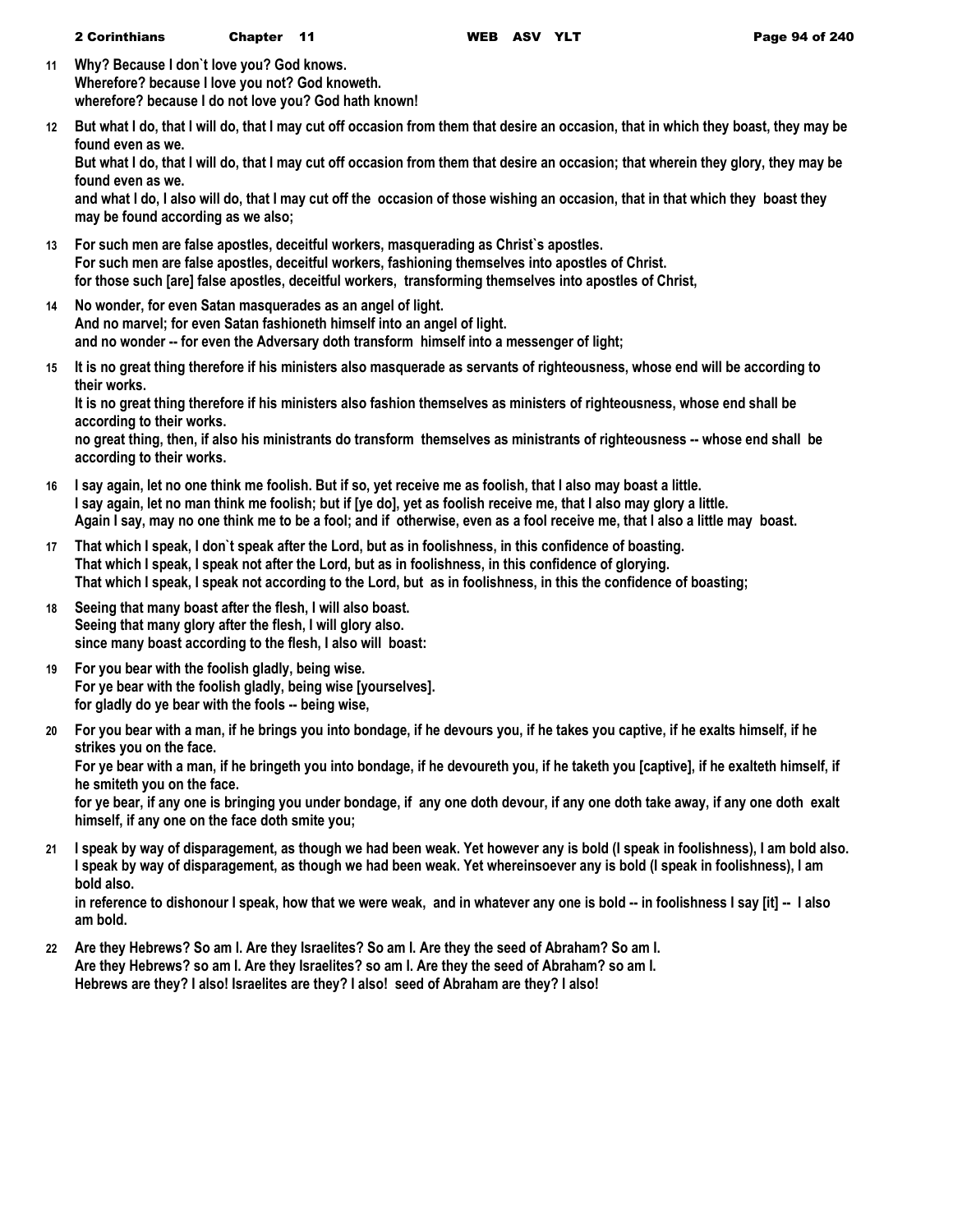- **23 Are they servants of Christ? (I speak as one beside himself) I am more so; in labors more abundantly, in prisons more abundantly, in stripes above measure, in deaths often. Are they ministers of Christ? (I speak as one beside himself) I more; in labors more abundantly, in prisons more abundantly, in stripes above measure, in deaths oft. ministrants of Christ are they? -- as beside myself I speak -- I more; in labours more abundantly, in stripes above measure, in prisons more frequently, in deaths many times;**
- **24 Five times from the Jews I received forty stripes minus one. Of the Jews five times received I forty [stripes] save one. from Jews five times forty [stripes] save one I did receive;**
- **25 Three times I was beaten with rods. Once I was stoned. Three times I suffered shipwreck. I have been a night and a day in the deep.**

**Thrice was I beaten with rods, once was I stoned, thrice I suffered shipwreck, a night and a day have I been in the deep; thrice was I beaten with rods, once was I stoned, thrice was I shipwrecked, a night and a day in the deep I have passed;**

- **26 I have been in travels often, perils of rivers, perils of robbers, perils from my countrymen, perils from the Gentiles, perils in the city, perils in the wilderness, perils in the sea, perils among false brothers; [in] journeyings often, [in] perils of rivers, [in] perils of robbers, [in] perils from [my] countrymen, [in] perils from the Gentiles, [in] perils in the city, [in] perils in the wilderness, [in] perils in the sea, [in] perils among false brethren; journeyings many times, perils of rivers, perils of robbers, perils from kindred, perils from nations, perils in city, perils in wilderness, perils in sea, perils among false brethren;**
- **27 labor and travail, in watchings often, in hunger and thirst, in fastings often, and in cold and nakedness. [in] labor and travail, in watchings often, in hunger and thirst, in fastings often, in cold and nakedness. in laboriousness and painfulness, in watchings many times, in hunger and thirst, in fastings many times, in cold and nakedness;**
- **28 Besides those things that are outside, there is that which presses on me daily, anxiety for all the assemblies. Besides those things that are without, there is that which presseth upon me daily, anxiety for all the churches. apart from the things without -- the crowding upon me that is daily -- the care of all the assemblies.**
- **29 Who is weak, and I am not weak? Who is caused to stumble, and I don`t burn? Who is weak, and I am not weak? who is caused to stumble, and I burn not? Who is infirm, and I am not infirm? who is stumbled, and I am not fired;**
- **30 If I must boast, I will boast of the things that concern my weakness. If I must needs glory, I will glory of the things that concern my weakness. if to boast it behoveth [me], of the things of my infirmity I will boast;**
- **31 The God and Father of the Lord Jesus, he who is blessed forevermore, knows that I don`t lie. The God and Father of the Lord Jesus, he who is blessed for evermore knoweth that I lie not. the God and Father of our Lord Jesus Christ -- who is blessed to the ages -- hath known that I do not lie! --**
- **32 In Damascus the governor under Aretas the king guarded the city of the Damascenes in order to take me. In Damascus the governor under Aretas the king guarded the city of the Damascenes in order to take me: In Damascus the ethnarch of Aretas the king was watching the city of the Damascenes, wishing to seize me,**
- **33 Through a window I was let down in a basket by the wall, and escaped his hands. and through a window was I let down in a basket by the wall, and escaped his hands. and through a window in a rope basket I was let down, through the wall, and fled out of his hands.**
- **1 It is doubtless not profitable for me to boast. I will come to visions and revelations of the Lord. I must needs glory, though it is not expedient; but I will come to visions and revelations of the Lord. To boast, really, is not profitable for me, for I will come to visions and revelations of the Lord.**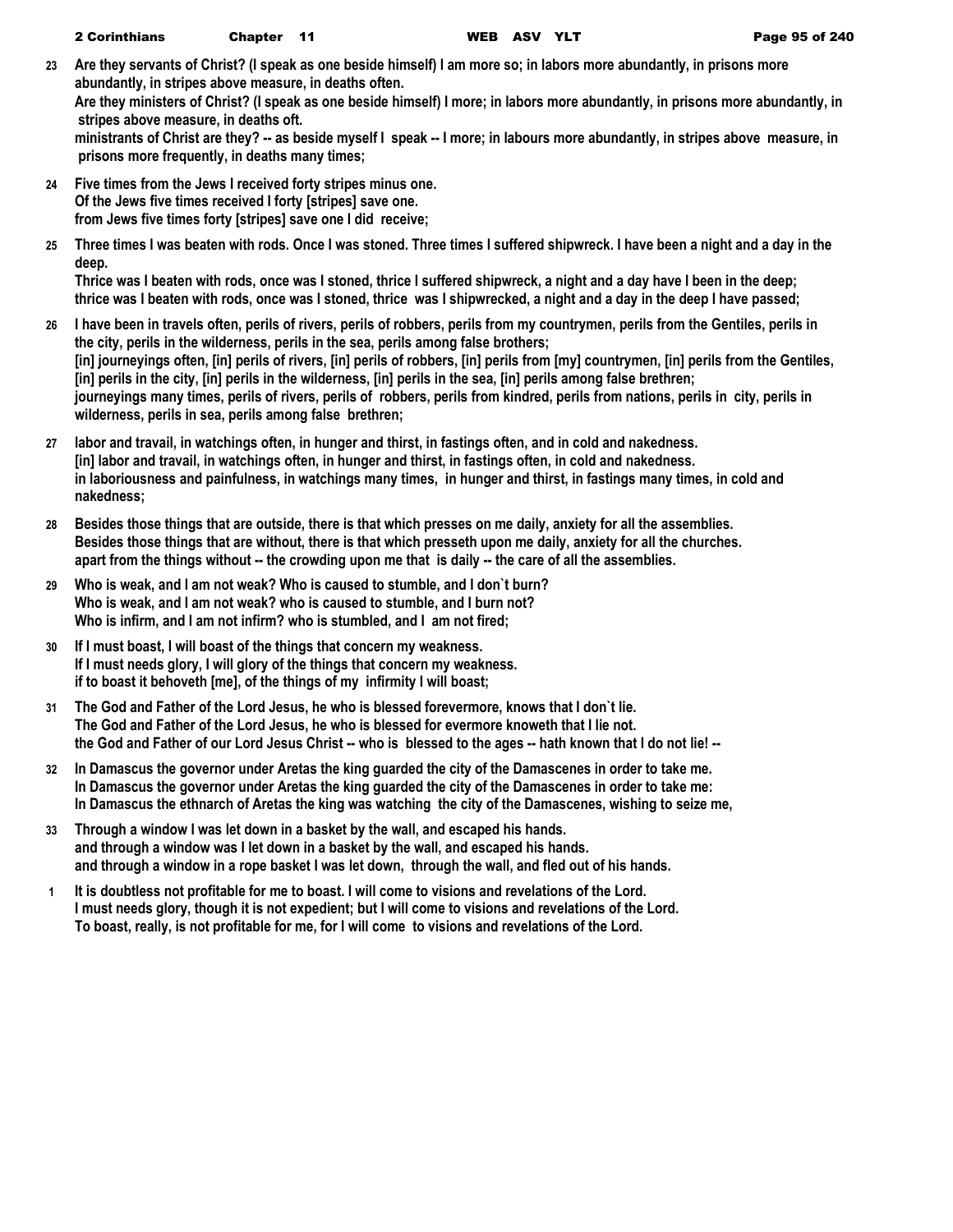**2 I know a man in Christ, fourteen years ago (whether in the body, I don`t know, or whether out of the body, I don`t know; God knows), such a one caught up into the third heaven.**

**I know a man in Christ, fourteen years ago (whether in the body, I know not; or whether out of the body, I know not; God knoweth), such a one caught up even to the third heaven.**

**I have known a man in Christ, fourteen years ago -- whether in the body I have not known, whether out of the body I have not known, God hath known -- such an one being caught away unto the third heaven;**

- **3 I know such a man (whether in the body, or apart from the body, I don`t know; God knows), And I know such a man (whether in the body, or apart from the body, I know not; God knoweth), and I have known such a man -- whether in the body, whether out of the body, I have not known, God hath known, --**
- **4 how he was caught up into Paradise, and heard unspeakable words, which it is not lawful for a man to utter. how that he was caught up into Paradise, and heard unspeakable words, which it is not lawful for a man to utter. that he was caught away to the paradise, and heard unutterable sayings, that it is not possible for man to speak.**
- **5 On behalf of such a one I will boast, but on my own behalf I will not boast, except in my weaknesses. On behalf of such a one will I glory: but on mine own behalf I will not glory, save in [my] weaknesses. Of such an one I will boast, and of myself I will not boast, except in my infirmities,**
- **6 For if I would desire to boast, I will not be foolish; for I will speak the truth. But I forbear, so that no man may account of me above that which he sees in me, or hears from me. For if I should desire to glory, I shall not be foolish; for I shall speak the truth: but I forbear, lest any man should account of me above that which he seeth me [to be], or heareth from me. for if I may wish to boast, I shall not be a fool, for truth I will say; but I forebear, lest any one in regard to me may think anything above what he doth see me, or doth hear anything of me;**
- **7 By reason of the exceeding greatness of the revelations, that I should not be exalted excessively, there was given to me a thorn in the flesh, a messenger of Satan to buffet me, that I should not be exalted excessively. And by reason of the exceeding greatness of the revelations, that I should not be exalted overmuch, there was given to me a thorn in the flesh, a messenger of Satan to buffet me, that I should not be exalted overmuch. and that by the exceeding greatness of the revelations I might not be exalted overmuch, there was given to me a thorn in the flesh, a messenger of the Adversary, that he might buffet me, that I might not be exalted overmuch.**
- **8 Concerning this thing, I begged the Lord three times that it might depart from me. Concerning this thing I besought the Lord thrice, that it might depart from me. Concerning this thing thrice the Lord did I call upon, that it might depart from me,**
- **9 He has said to me, "My grace is sufficient for you, for my power is made perfect in weakness." Most gladly therefore will I rather glory in my weaknesses, that the power of Christ may rest on me. And he hath said unto me, My grace is sufficient for thee: for [my] power is made perfect in weakness. Most gladly therefore will I rather glory in my weaknesses, that the power of Christ may rest upon me. and He said to me, `Sufficient for thee is My grace, for My power in infirmity is perfected;` most gladly, therefore, will I rather boast in my infirmities, that the power of the Christ may rest on me:**
- **10 Therefore I take pleasure in weaknesses, in injuries, in necessities, in persecutions, in distresses, for Christ`s sake. For when I am weak, then am I strong. Wherefore I take pleasure in weaknesses, in injuries, in necessities, in persecutions, in distresses, for Christ`s sake: for when I am weak, then am I strong.** wherefore I am well pleased in infirmities, in damages, in necessities, in persecutions, in distresses -- for Christ; for **whenever I am infirm, then I am powerful;**
- **11 I have become foolish. You compelled me, for I ought to have been commended by you, for in nothing was I behind the very best apostles, though I am nothing. I am become foolish: ye compelled me; for I ought to have been commended of you: for in nothing was I behind the very chiefest apostles, though I am nothing. I have become a fool -- boasting; ye -- ye did compel me; for I ought by you to have been commended, for in nothing was I behind the very chiefest apostles -- even if I am nothing.**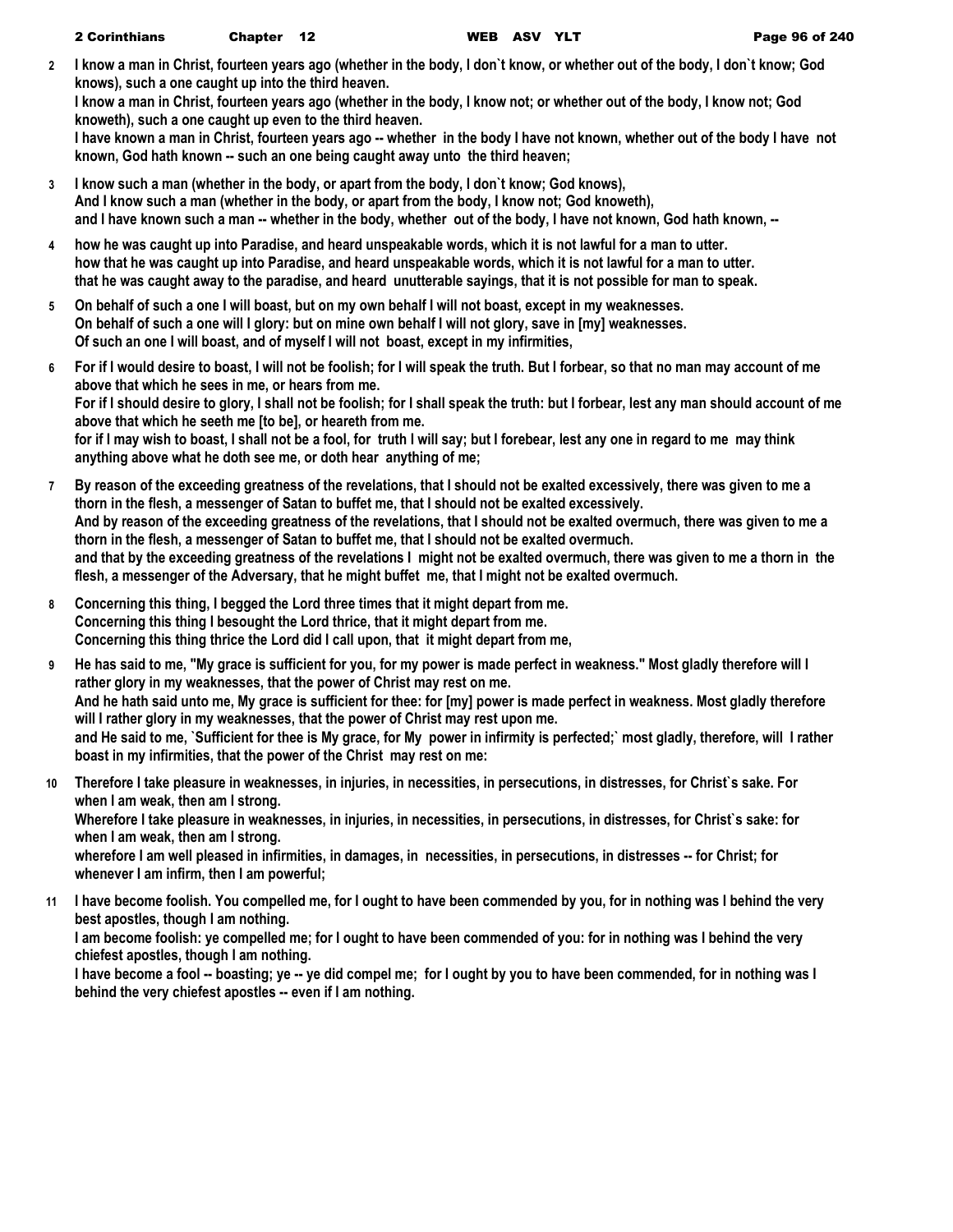- **12 Truly the signs of an apostle were worked among you in all patience, by signs and wonders and mighty works. Truly the signs of an apostle were wrought among you in all patience, by signs and wonders and mighty works. The signs, indeed, of the apostle were wrought among you in all patience, in signs, and wonders, and mighty deeds,**
- **13 For what is there in which you were made inferior to the rest of the assemblies, unless it is that I myself was not a burden to you? Forgive me this wrong.**

**For what is there wherein ye were made inferior to the rest of the churches, except [it be] that I myself was not a burden to you? forgive me this wrong.**

**for what is there in which ye were inferior to the rest of the assemblies, except that I myself was not a burden to you? forgive me this injustice!**

- **14 Behold, this is the third time I am ready to come to you, and I will not be a burden to you; for I seek not your possessions, but you. For the children ought not to save up for the parents, but the parents for the children. Behold, this is the third time I am ready to come to you; and I will not be a burden to you: for I seek not yours, but you: for the children ought not to lay up for the parents, but the parents for the children. Lo, a third time I am ready to come unto you, and I will not be a burden to you, for I seek not yours, but you, for the children ought not for the parents to lay up, but the parents for the children,**
- **15 I will most gladly spend and be spent for your souls. If I love you more abundantly, am I loved the less? And I will most gladly spend and be spent for your souls. If I love you more abundantly, am I loved the less? and I most gladly will spend and be entirely spent for your souls, even if, more abundantly loving you, less I am loved.**
- **16 But be it so, I did not myself burden you. But, being crafty, I caught you with deception. But be it so, I did not myself burden you; but, being crafty, I caught you with guile. And be it [so], I -- I did not burden you, but being crafty, with guile I did take you;**
- **17 Did I take advantage of you by anyone of them whom I have sent to you? Did I take advantage of you by any one of them whom I have sent unto you? any one of those whom I have sent unto you -- by him did I take advantage of you?**
- **18 I exhorted Titus, and I sent the brother with him. Did Titus take any advantage of you? Didn`t we walk in the same spirit? Didn`t we walk in the same steps?**

**I exhorted Titus, and I sent the brother with him. Did Titus take any advantage of you? walked we not in the same spirit? [walked we] not in the same steps?**

**I entreated Titus, and did send with [him] the brother; did Titus take advantage of you? in the same spirit did we not walk? - did we not in the same steps?**

**19 Again, do you think that we are excusing ourselves to you? In the sight of God we speak in Christ. But all things, beloved, are for your edifying.**

**Ye think all this time that we are excusing ourselves unto you. In the sight of God speak we in Christ. But all things, beloved, [are] for your edifying.**

**Again, think ye that to you we are making defence? before God in Christ do we speak; and the all things, beloved, [are] for your up-building,**

**20 For I am afraid that by any means, when I come, I might find you not the way I want to, and that I might be found by you as you don`t desire; that by any means there would be strife, jealousy, outbursts of anger, factions, slander, whisperings, proud thoughts, riots;**

**For I fear, lest by any means, when I come, I should find you not such as I would, and should myself be found of you such as ye would not; lest by any means [there should be] strife, jealousy, wraths, factions, backbitings, whisperings, swellings, tumults;**

**for I fear lest, having come, not such as I wish I may find you, and I -- I may be found by you such as ye do not wish, lest there be strifes, envyings, wraths, revelries, evil-speakings, whisperings, puffings up, insurrections,**

**21 that again when I come my God would humble me before you, and I would mourn for many of those who have sinned before now, and not repented of the uncleanness and sexual immorality and lustfulness which they committed. lest again when I come my God should humble me before you, and I should mourn for many of them that have sinned heretofore, and repented not of the uncleanness and fornication and lasciviousness which they committed. lest again having come, my God may humble me in regard to you, and I may bewail many of those having sinned before, and not having reformed concerning the uncleanness, and whoredom, and lasciviousness, that they did practise.**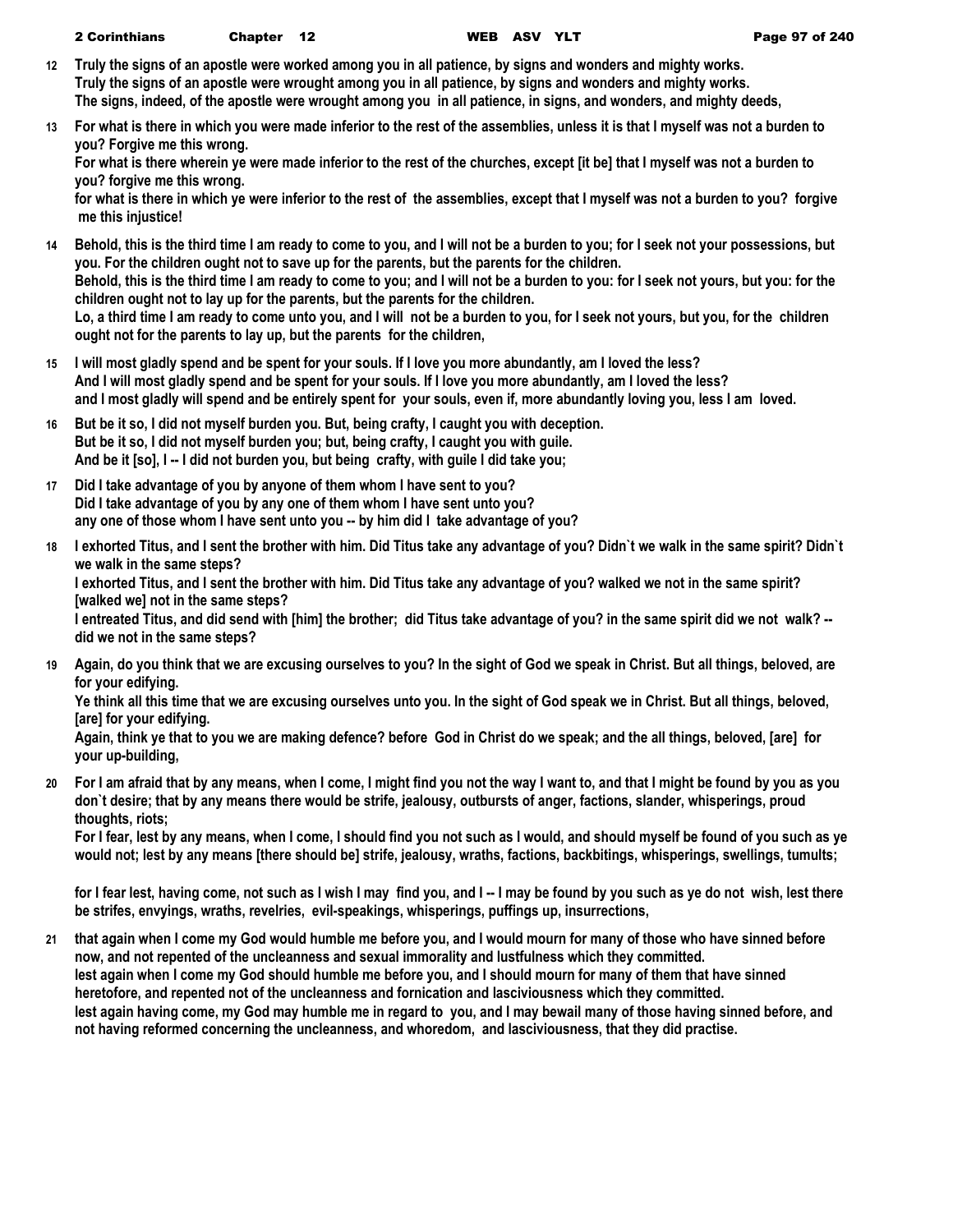| <b>2 Corinthians</b><br>Chapter 13 | WEB A |
|------------------------------------|-------|
|------------------------------------|-------|

- **1 This is the third time I am coming to you. "At the mouth of two or three witnesses shall every word established." This is the third time I am coming to you. At the mouth of two witnesses or three shall every word established. This third time do I come unto you; on the mouth of two witnesses or three shall every saying be established;**
- **2 I have said beforehand, and I do say beforehand, as when I was present the second time, so now, being absent, I write to those who have sinned before now, and to all the rest, that, if I come again, I will not spare; I have said beforehand, and I do say beforehand, as when I was present the second time, so now, being absent, to them that have sinned heretofore, and to all the rest, that, if I come again, I will not spare; I have said before, and I say [it] before, as being present, the second time, and being absent, now, do I write to those having sinned before, and to all the rest, that if I come again, I will not spare,**
- **3 seeing that you seek a proof of Christ that speaks in me; who toward you is not weak, but is powerful in you. seeing that ye seek a proof of Christ that speaketh in me; who to you-ward is not weak, but is powerful in you: since a proof ye seek of the Christ speaking in me, who to you is not infirm, but is powerful in you,**
- **4 For he was crucified through weakness, yet he lives through the power of God. For we also are weak in him, but we will live with him through the power of God toward you. for he was crucified through weakness, yet he liveth through the power of God. For we also are weak in him, but we shall live with him through the power of God toward you. for even if he was crucified from infirmity, yet he doth live from the power of God; for we also are weak in him, but we shall live with him from the power of God toward you.**
- **5 Test your own selves, whether you are in the faith. Test your own selves. Or don`t you know as to your own selves, that Jesus Christ is in you? Unless indeed you are reprobate. Try your own selves, whether ye are in the faith; prove your own selves. Or know ye not as to your own selves, that Jesus**

**Christ is in you? unless indeed ye be reprobate. Your ownselves try ye, if ye are in the faith; your ownselves prove ye; do ye not know your ownselves, that Jesus Christ is in**

 **you, if ye be not in some respect disapproved of?**

- **6 But I hope that you will know that we aren`t reprobate. But I hope that ye shall know that we are not reprobate. and I hope that ye shall know that we -- we are not disapproved of;**
- **7 Now I pray to God that you do no evil; not that we may appear approved, but that you may do that which is honorable, though we are as reprobate.**

**Now we pray to God that ye do no evil; not that we may appear approved, but that ye may do that which is honorable, though we be as reprobate.**

**and I pray before God that ye do no evil, not that we may appear approved, but that ye may do that which is right, and we may be as disapproved;**

- **8 For we can do nothing against the truth, but for the truth. For we can do nothing against the truth, but for the truth. for we are not able to do anything against the truth, but for the truth;**
- **9 For we rejoice when we are weak and you are strong. This we also pray for, even your perfecting. For we rejoice, when we are weak, and ye are strong: this we also pray for, even your perfecting. for we rejoice when we may be infirm, and ye may be powerful; and this also we pray for -- your perfection!**
- **10 For this cause I write these things while absent, that I may not deal sharply when present, according to the authority which the Lord gave me for building up, and not for tearing down.**

**For this cause I write these things while absent, that I may not when present deal sharply, according to the authority which the Lord gave me for building up, and not for casting down.**

**because of this, these things -- being absent -- I write, that being present, I may not treat [any] sharply, according to the authority that the Lord did give me for building up, and not for casting down.**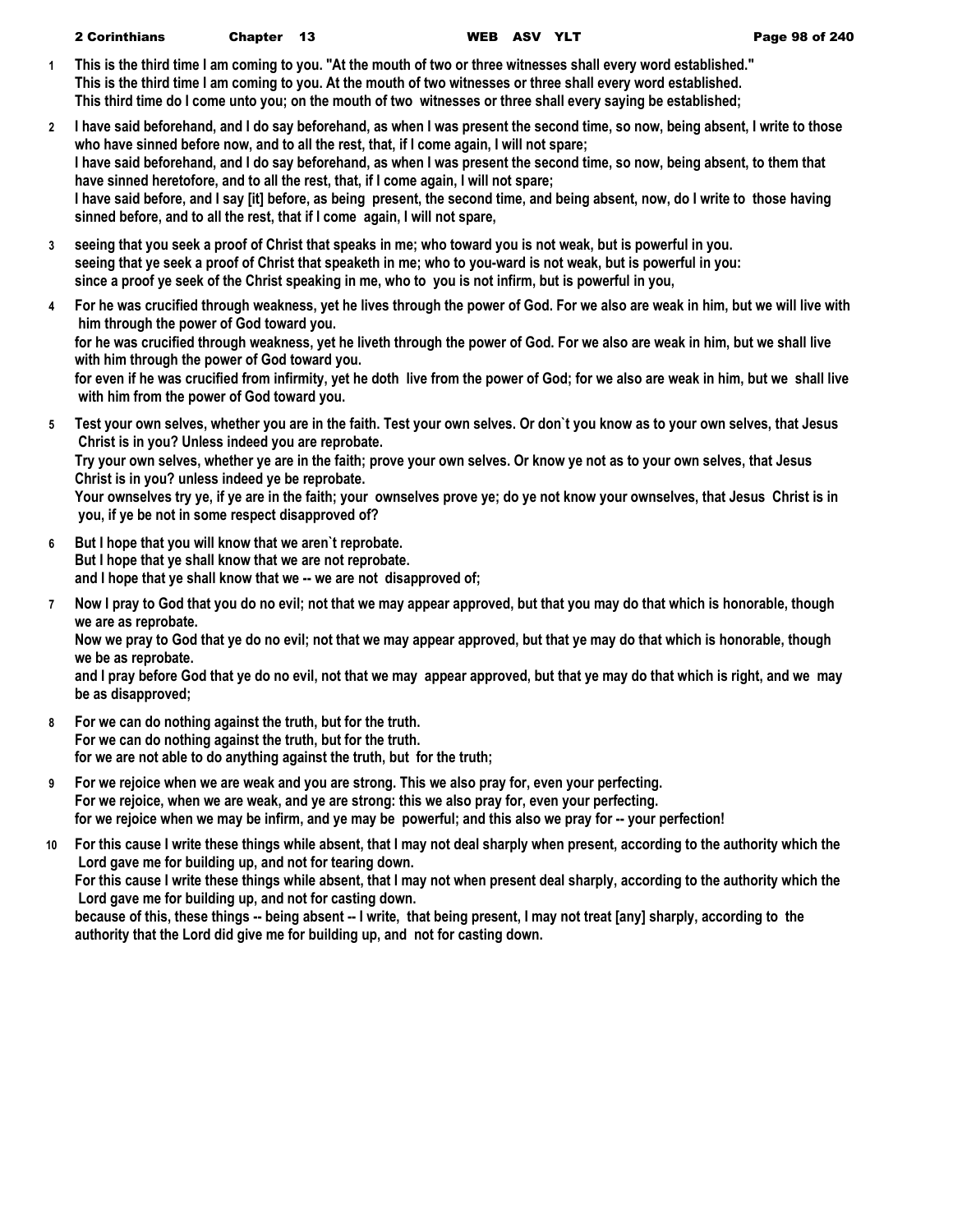**11 Finally, brothers, rejoice. Be perfected, be comforted, be of the same mind, live in peace, and the God of love and peace will be with you.**

**Finally, brethren, farewell. Be perfected; be comforted; be of the same mind; live in peace: and the God of love and peace shall be with you.**

**Henceforth, brethren, rejoice; be made perfect, be comforted, be of the same mind, be at peace, and the God of the love and peace shall be with you;**

- **12 Greet one another with a holy kiss. Salute one another with a holy kiss. salute one another in an holy kiss;**
- **13 All the saints greet you. All the saints salute you. salute you do all the saints;**
- **14 The grace of the Lord Jesus Christ, the love of God, and the communion of the Holy Spirit, be with you all. The grace of the Lord Jesus Christ, and the love of God, and the communion of the Holy Spirit, be with you all. the grace of the Lord Jesus Christ, and the love of God, and the fellowship of the Holy Spirit, [is] with you all! Amen.**
- **1 Paul, an apostle (not from men, neither through man, but through Jesus Christ, and God the Father, who raised him from the dead),**

**Paul, an apostle (not from men, neither through man, but through Jesus Christ, and God the Father, who raised him from the dead),**

**Paul, an apostle -- not from men, nor through man, but through Jesus Christ, and God the Father, who did raise him out of the dead --**

- **2 and all the brothers who are with me, to the assemblies of Galatia: and all the brethren that are with me, unto the churches of Galatia: and all the brethren with me, to the assemblies of Galatia:**
- **3 Grace to you and peace from God the Father, and our Lord Jesus Christ, Grace to you and peace from God the Father, and our Lord Jesus Christ, Grace to you, and peace from God the Father, and our Lord Jesus Christ,**
- **4 who gave himself for our sins, that he might deliver us out of this present evil age, according to the will of our God and Father - who gave himself for our sins, that he might deliver us out of this present evil world, according to the will of our God and Father:**

**who did give himself for our sins, that he might deliver us out of the present evil age, according to the will of God even our Father,**

- **5 to whom be the glory forever and ever. Amen. to whom [be] the glory for ever and ever. Amen. to whom [is] the glory to the ages of the ages. Amen.**
- **6 I marvel that you are so quickly deserting him who called you in the grace of Christ to a different gospel; I marvel that ye are so quickly removing from him that called you in the grace of Christ unto a different gospel; I wonder that ye are so quickly removed from Him who did call you in the grace of Christ to another good news;**
- **7 and there isn`t another gospel. Only there are some who trouble you, and want to pervert the gospel of Christ. which is not another [gospel] only there are some that trouble you, and would pervert the gospel of Christ. that is not another, except there be certain who are troubling you, and wishing to pervert the good news of the Christ;**
- **8 But even though we, or an angel from heaven, should preach to you any gospel other than that which we preached to you, let him be cursed.**

**But though we, or an angel from heaven, should preach unto you any gospel other than that which we preached unto you, let him be anathema.**

**but even if we or a messenger out of heaven may proclaim good news to you different from what we did proclaim to you - anathema let him be!**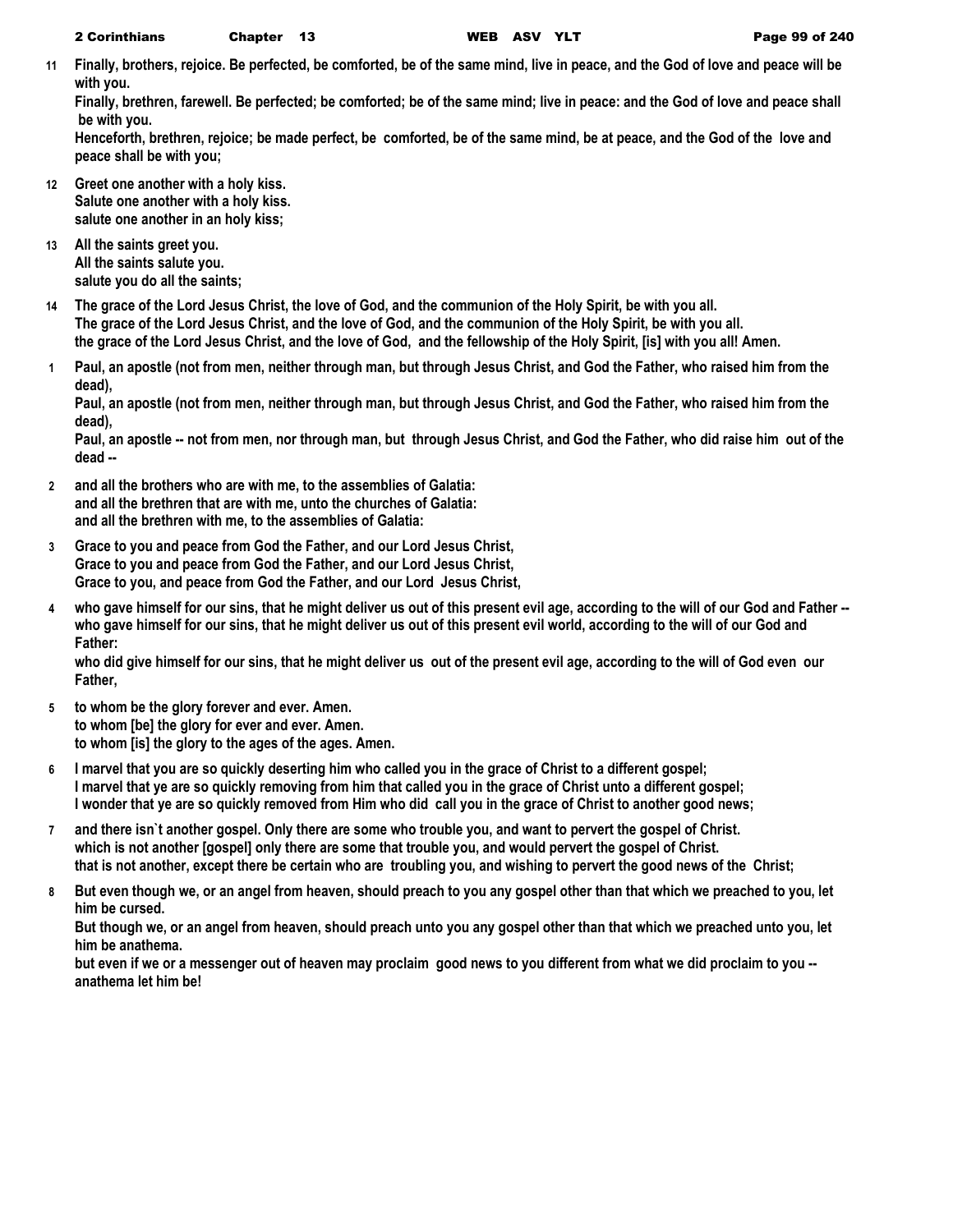**9 As we have said before, so I now say again: if any man preaches to you any gospel other than that which you received, let him be cursed.**

**As we have said before, so say I now again, if any man preacheth unto you any gospel other than that which ye received, let him be anathema.**

**as we have said before, and now say again, If any one to you may proclaim good news different from what ye did receive - anathema let him be!**

**10 For am I now seeking the favor of men, or of God? Or am I striving to please men? For if I were still pleasing men, I wouldn`t be a servant of Christ.**

**For am I now seeking the favor of men, or of God? or am I striving to please men? if I were still pleasing men, I should not be a servant of Christ.**

**for now men do I persuade, or God? or do I seek to please men? for if yet men I did please -- Christ`s servant I should not be.**

- **11 But I make known to you, brothers, concerning the gospel which was preached by me, that it is not according to man. For I make known to you, brethren, as touching the gospel which was preached by me, that it is not after man. And I make known to you, brethren, the good news that were proclaimed by me, that it is not according to man,**
- **12 For neither did I receive it from man, nor was I taught it, but it came to me through revelation of Jesus Christ. For neither did I receive it from man, nor was I taught it, but [it came to me] through revelation of Jesus Christ. for neither did I from man receive it, nor was I taught [it], but through a revelation of Jesus Christ,**
- **13 For you have heard of my way of living in time past in the Jews` religion, how that beyond measure I persecuted the assembly of God, and ravaged it.**

**For ye have heard of my manner of life in time past in the Jews` religion, how that beyond measure I persecuted the church of God, and made havoc of it:**

**for ye did hear of my behaviour once in Judaism, that exceedingly I was persecuting the assembly of God, and wasting it,**

**14 I advanced in the Jews` religion beyond many of my own age among my countrymen, being more exceedingly zealous for the traditions of my fathers.**

**and I advanced in the Jews` religion beyond many of mine own age among my countrymen, being more exceedingly zealous for the traditions of my fathers.**

**and I was advancing in Judaism above many equals in age in mine own race, being more abundantly zealous of my fathers` deliverances,**

- **15 But when it was the good pleasure of God, who separated me from my mother`s womb, and called me through his grace, But when it was the good pleasure of God, who separated me, [even] from my mother`s womb, and called me through his and when God was well pleased -- having separated me from the womb of my mother, and having called [me] through His grace --**
- **16 to reveal his Son in me, that I might preach him among the Gentiles, I didn`t immediately confer with flesh and blood, to reveal his Son in me, that I might preach him among the Gentiles; straightway I conferred not with flesh and blood: to reveal His Son in me, that I might proclaim him good news among the nations, immediately I conferred not with flesh and blood,**
- **17 nor did I go up to Jerusalem to those who were apostles before me, but I went away into Arabia. Then I returned to Damascus. neither went I up to Jerusalem to them that were apostles before me: but I went away into Arabia; and again I returned unto Damascus.**

**nor did I go up to Jerusalem unto those who were apostles before me, but I went away to Arabia, and again returned to Damascus,**

- **18 Then after three years I went up to Jerusalem to visit Peter, and stayed with him fifteen days. Then after three years I went up to Jerusalem to visit Cephas, and tarried with him fifteen days. then, after three years I went up to Jerusalem to enquire about Peter, and remained with him fifteen days,**
- **19 But of the other apostles I saw no one, except James, the Lord`s brother. But other of the apostles saw I none, save James the Lord`s brother. and other of the apostles I did not see, except James, the brother of the Lord.**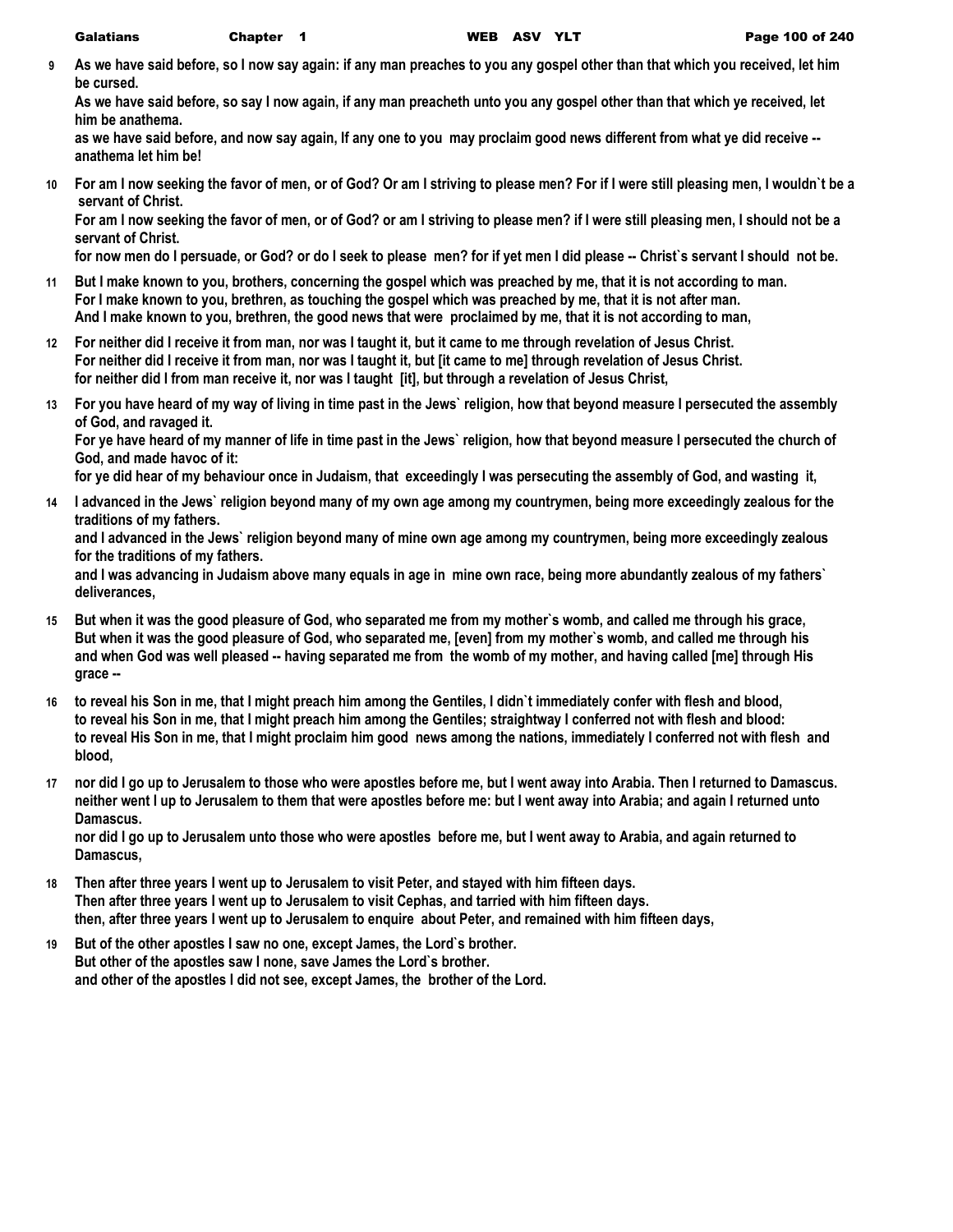- **20 Now about the things which I write to you, behold, before God, I`m not lying. Now touching the things which I write unto you, behold, before God, I lie not. And the things that I write to you, lo, before God -- I lie not;**
- **21 Then I came to the regions of Syria and Cilicia. Then I came unto the regions of Syria and Cilicia. then I came to the regions of Syria and of Cilicia,**
- **22 I was still unknown by face to the assemblies of Judea which were in Christ, And I was still unknown by face unto the churches of Judaea which were in Christ: and was unknown by face to the assemblies of Judea, that [are] in Christ,**
- **23 but they only heard: "He who once persecuted us now preaches the faith that he once tried to destroy." but they only heard say, He that once persecuted us now preacheth the faith of which he once made havoc; and only they were hearing, that `he who is persecuting us then, doth now proclaim good news -- the faith that then he was wasting;`**
- **24 They glorified God in me. and they glorified God in me. and they were glorifying God in me.**
- **1 Then after a period of fourteen years I went up again to Jerusalem with Barnabas, taking Titus also with me. Then after the space of fourteen years I went up again to Jerusalem with Barnabas, taking Titus also with me. Then, after fourteen years again I went up to Jerusalem with Barnabas, having taken with me also Titus;**
- **2 I went up by revelation, and I laid before them the gospel which I preach among the Gentiles, but privately before those who were respected, for fear that I might be running, or had run, in vain. And I went up by revelation; and I laid before them the gospel which I preach among the Gentiles but privately before them who were of repute, lest by any means I should be running, or had run, in vain. and I went up by revelation, and did submit to them the good news that I preach among the nations, and privately to those esteemed, lest in vain I might run or did run;**
- **3 But not even Titus, who was with me, being a Greek, was compelled to be circumcised. But not even Titus who was with me, being a Greek, was compelled to be circumcised: but not even Titus, who [is] with me, being a Greek, was compelled to be circumcised --**
- **4 This was because of the false brothers secretly brought in, who stole in to spy out our liberty which we have in Christ Jesus, that they might bring us into bondage; and that because of the false brethren privily brought in, who came in privily to spy out our liberty which we have in Christ Jesus, that they might bring us into bondage:**

**and [that] because of the false brethren brought in unawares, who did come in privily to spy out our liberty that we have in Christ Jesus, that us they might bring under bondage,**

- **5 to whom we gave no place in the way of subjection, not for an hour, that the truth of the gospel might continue with you. to whom we gave place in the way of subjection, no, not for an hour; that the truth of the gospel might continue with you. to whom not even for an hour we gave place by subjection, that the truth of the good news might remain to you.**
- **6 But from those who were reputed to be important (whatever they were, it makes no difference to me; God doesn`t show partiality to man) -- they, I say, who were respected imparted nothing to me, But from those who were reputed to be somewhat (whatsoever they were, it maketh no matter to me: God accepteth not man`s person)-- they, I say, who were of repute imparted nothing to me: And from those who were esteemed to be something -- whatever they were then, it maketh no difference to me -- the face of man God accepteth not, for -- to me those esteemed did add nothing,**
- **7 but to the contrary, when they saw that I had been entrusted with the gospel for the uncircumcision, even as Peter with the gospel for the circumcision but contrariwise, when they saw that I had been intrusted with the gospel of the uncircumcision, even as Peter with [the gospel] of the circumcision but, on the contrary, having seen that I have been entrusted with the good news of the uncircumcision, as Peter with [that] of the circumcision,**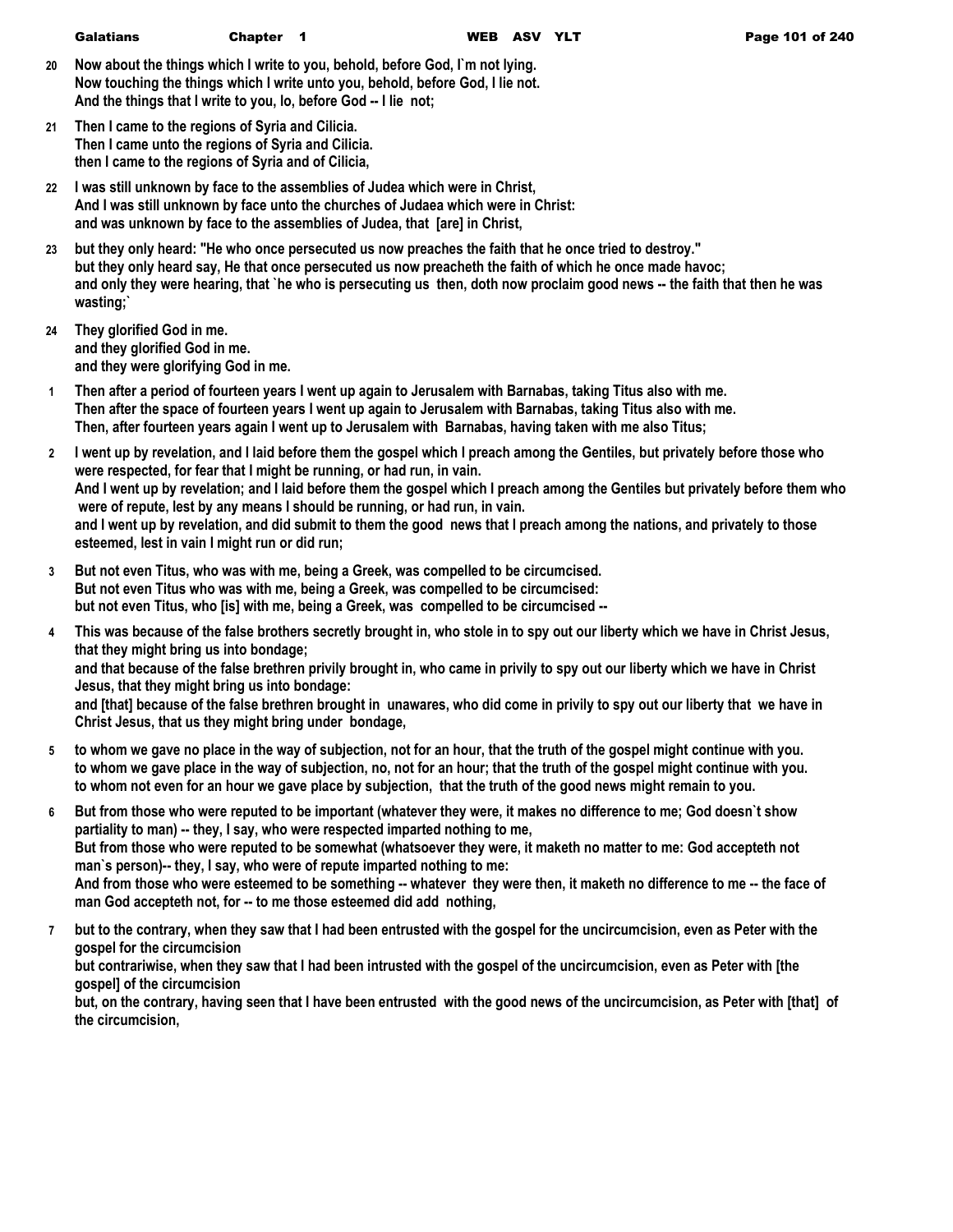| <b>Galatians</b> | Chapter <sub>2</sub> | <b>WEB ASV</b> |  |
|------------------|----------------------|----------------|--|
|                  |                      |                |  |

- **8 (for he who appointed Peter to the apostleship of the circumcision appointed me also to the Gentiles); (for he that wrought for Peter unto the apostleship of the circumcision wrought for me also unto the Gentiles); for He who did work with Peter to the apostleship of the circumcision, did work also in me in regard to the nations,**
- **9 and when they perceived the grace that was given to me, James and Cephas and John, they who were reputed to be pillars, gave to me and Barnabas the right hand of fellowship, that we should go to the Gentiles, and they to the circumcision. and when they perceived the grace that was given unto me, James and Cephas and John, they who were reputed to be pillars, gave to me and Barnabas the right hands of fellowship, that we should go unto the Gentiles, and they unto the circumcision; and having known the grace that was given to me, James, and Cephas, and John, who were esteemed to be pillars, a right hand of fellowship they did give to me, and to Barnabas, that we to the nations, and they to the circumcision [may go],**
- **10 They only asked us to remember the poor -- which very thing I was also zealous to do. only [they would] that we should remember the poor; which very thing I was also zealous to do. only, of the poor that we should be mindful, which also I was diligent -- this very thing -- to do.**
- **11 But when Peter came to Antioch, I resisted him to the face, because he stood condemned. But when Cephas came to Antioch, I resisted him to the face, because he stood condemned. And when Peter came to Antioch, to the face I stood up against him, because he was blameworthy,**
- **12 For before some people came from James, he ate with the Gentiles. But when they came, he drew back and separated himself, fearing those who were of the circumcision. For before that certain came from James, he ate with the Gentiles; but when they came, he drew back and separated himself, fearing them that were of the circumcision. for before the coming of certain from James, with the nations he was eating, and when they came, he was withdrawing and separating himself, fearing those of the circumcision,**
- **13 The rest of the Jews joined him in his hypocrisy; so much that even Barnabas was carried away with their hypocrisy. And the rest of the Jews dissembled likewise with him; insomuch that even Barnabas was carried away with their and dissemble with him also did the other Jews, so that also Barnabas was carried away by their dissimulation.**
- **14 But when I saw that they didn`t walk uprightly according to the truth of the gospel, I said to Cephas before them all, "If you, being a Jew, live as the Gentiles do, and not as the Jews do, why do you compel the Gentiles to live as the Jews do? But when I saw that they walked not uprightly according to the truth of the gospel, I said unto Cephas before [them] all, If thou, being a Jew, livest as do the Gentiles, and not as do the Jews, how compellest thou the Gentiles to live as do the Jews? But when I saw that they are not walking uprightly to the truth of the good news, I said to Peter before all, `If thou, being a Jew, in the manner of the nations dost live, and not in the manner of the Jews, how the nations dost thou compel to Judaize?**
- **15 "We, being Jews by nature, and not Gentile sinners, We being Jews by nature, and not sinners of the Gentiles, we by nature Jews, and not sinners of the nations,**
- **16 yet knowing that a man is not justified by the works of the law but through the faith of Jesus Christ, even we believed in Christ Jesus, that we might be justified by faith in Christ, and not by the works of the law, because no flesh will be justified by the works of the law.**

**yet knowing that a man is not justified by the works of the law but through faith in Jesus Christ, even we believed on Christ Jesus, that we might be justified by faith in Christ, and not by the works of the law: because by the works of the law shall no flesh be justified.**

**having known also that a man is not declared righteous by works of law, if not through the faith of Jesus Christ, also we in Christ Jesus did believe, that we might be declared righteous by the faith of Christ, and not by works of law, wherefore declared righteous by works of law shall be no flesh.`**

- **17 But if, while we sought to be justified in Christ, we ourselves also were found sinners, is Christ a servant of sin? God forbid! But if, while we sought to be justified in Christ, we ourselves also were found sinners, is Christ a minister of sin? God forbid. And if, seeking to be declared righteous in Christ, we ourselves also were found sinners, [is] then Christ a ministrant of sin? let it not be!**
- **18 For if I build up again those things which I destroyed, I prove myself a law-breaker. For if I build up again those things which I destroyed, I prove myself a transgressor. for if the things I threw down, these again I build up, a transgressor I set myself forth;**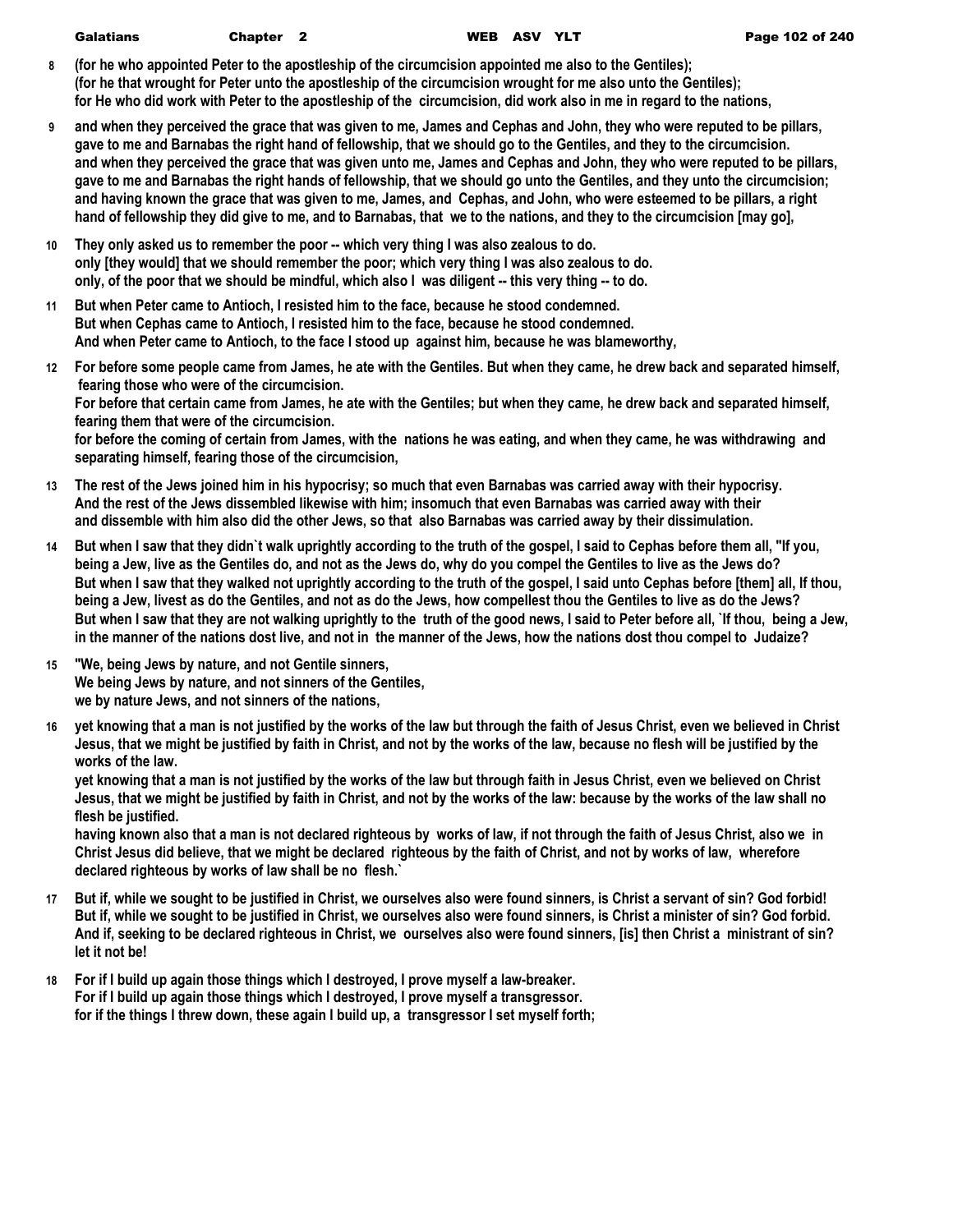|--|

- **19 For I, through the law, died to the law, that I might live to God. For I through the law died unto the law, that I might live unto God. for I through law, did die, that to God I may live;**
- **20 I have been crucified with Christ, and it is no longer I that live, but Christ living in me. That life which I now live in the flesh, I live by faith in the Son of God, who loved me, and gave himself up for me. I have been crucified with Christ; and it is no longer I that live, but Christ living in me: and that [life] which I now live in the flesh I live in faith, [the faith] which is in the Son of God, who loved me, and gave himself up for me.** with Christ I have been crucified, and live no more do I, and Christ doth live in me; and that which I now live in the flesh -- in the **faith I live of the Son of God, who did love me and did give himself for me;**
- **21 I don`t make void the grace of God. For if righteousness is through the law, then Christ died for nothing!" I do not make void the grace of God: for if righteousness is through the law, then Christ died for nought. I do not make void the grace of God, for if righteousness [be] through law -- then Christ died in vain.**
- **1 Foolish Galatians, who has bewitched you not to obey the truth, before whose eyes Jesus Christ was openly set forth among you as crucified?**

**O foolish Galatians, who did bewitch you, before whose eyes Jesus Christ was openly set forth crucified? O thoughtless Galatians, who did bewitch you, not to obey the truth -- before whose eyes Jesus Christ was described before among you crucified?**

- **2 I just want to learn this from you. Did you receive the Spirit by the works of the law, or by hearing of faith? This only would I learn from you. Received ye the Spirit by the works of the law, or by the hearing of faith? this only do I wish to learn from you -- by works of law the Spirit did ye receive, or by the hearing of faith?**
- **3 Are you so foolish? Having begun in the Spirit, are you now completed in the flesh? Are ye so foolish? having begun in the Spirit, are ye now perfected in the flesh? so thoughtless are ye! having begun in the Spirit, now in the flesh do ye end?**
- **4 Did you suffer so many things in vain, if it is indeed in vain? Did ye suffer so many things in vain? if it be indeed in vain. so many things did ye suffer in vain! if, indeed, even in vain.**
- **5 He therefore that supplies the Spirit to you, and works miracles among you, does he do it by the works of the law, or by hearing of faith? He therefore that supplieth to you the Spirit, and worketh miracles among you, [doeth he it] by the works of the law, or by the**

**hearing of faith?**

**He, therefore, who is supplying to you the Spirit, and working mighty acts among you -- by works of law or by the hearing of faith [is it]?**

- **6 Even as Abraham "believed God, and it was counted to him for righteousness." Even as Abraham believed God, and it was reckoned unto him for righteousness. according as Abraham did believe God, and it was reckoned to him -- to righteousness;**
- **7 Know therefore that those who are of faith, the same are sons of Abraham. Know therefore that they that are of faith, the same are sons of Abraham. know ye, then, that those of faith -- these are sons of Abraham,**
- **8 The scripture, foreseeing that God would justify the Gentiles by faith, preached the gospel beforehand to Abraham, saying, "In you will all the nations be blessed."**

**And the scripture, foreseeing that God would justify the Gentiles by faith, preached the gospel beforehand unto Abraham, [saying,] In thee shall all the nations be blessed.**

**and the Writing having foreseen that by faith God doth declare righteous the nations did proclaim before the good news to Abraham --**

**9 So then, those who are of faith are blessed with the faithful Abraham. So then they that are of faith are blessed with the faithful Abraham. `Blessed in thee shall be all the nations;` so that those of faith are blessed with the faithful Abraham,**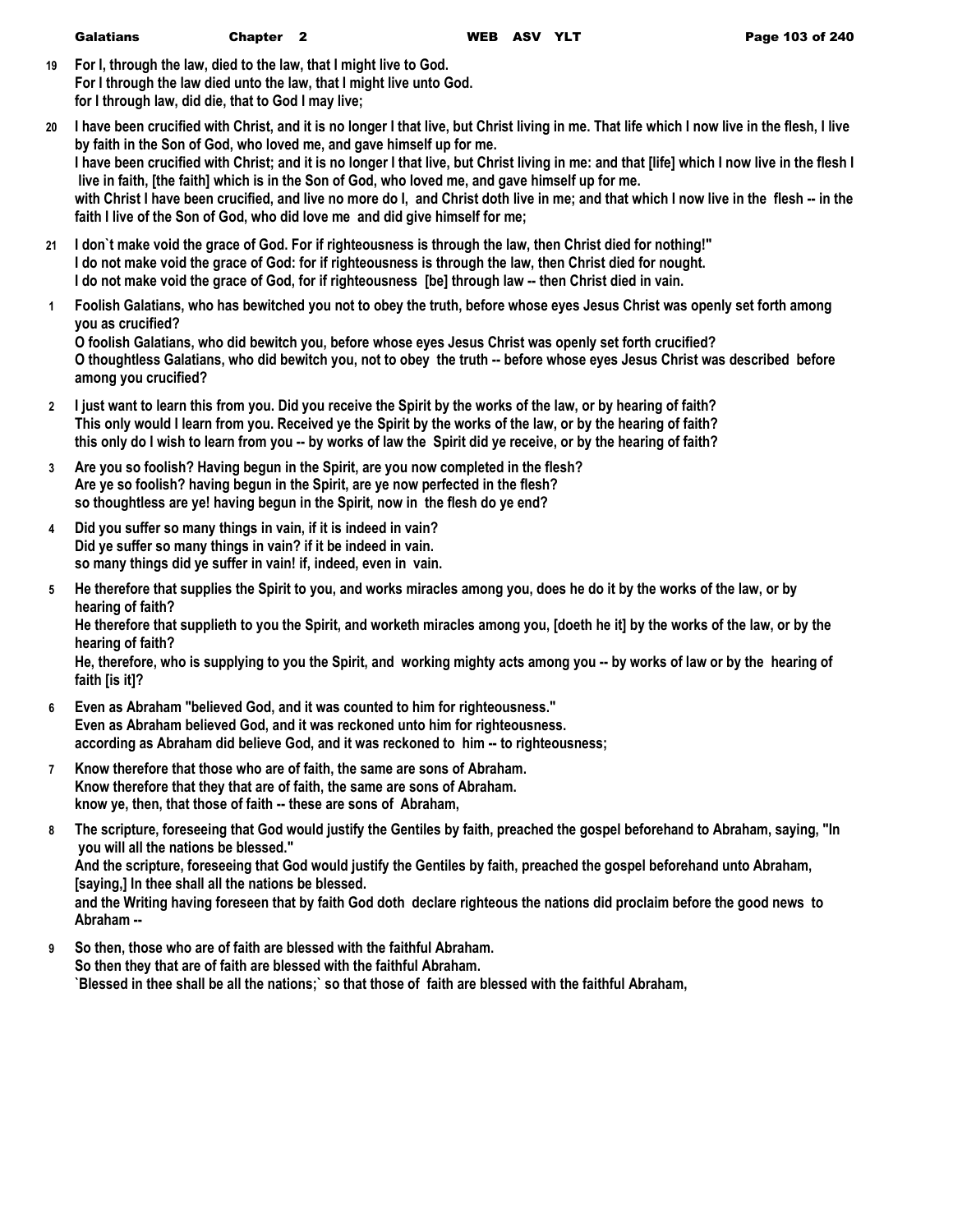**10 For as many as are of the works of the law are under a curse. For it is written, "Cursed is everyone who doesn`t continue in all things that are written in the book of the law, to do them."**

**For as many as are of the works of the law are under a curse: for it is written, Cursed is every one who continueth not in all things that are written in the book of the law, to do them.**

**for as many as are of works of law are under a curse, for it hath been written, `Cursed [is] every one who is not remaining in all things that have been written in the Book of the Law -- to do them,`**

- **11 Now that no man is justified by the law before God is evident, for, "The righteous will live by faith." Now that no man is justified by the law before God, is evident: for, The righteous shall live by faith; and that in law no one is declared righteous with God, is evident, because `The righteous by faith shall live;`**
- **12 The law is not of faith, but, "He that does them will live in them." and the law is not of faith; but, He that doeth them shall live in them. and the law is not by faith, but -- `The man who did them shall live in them.`**
- **13 Christ redeemed us from the curse of the law, having become a curse for us. For it is written, "Cursed is everyone who hangs on a tree,"**

**Christ redeemed us from the curse of the law, having become a curse for us; for it is written, Cursed is every one that hangeth on a tree:**

**Christ did redeem us from the curse of the law, having become for us a curse, for it hath been written, `Cursed is every one who is hanging on a tree,`**

**14 that the blessing of Abraham might come on the Gentiles through Christ Jesus; that we might receive the promise of the Spirit through faith.**

**that upon the Gentiles might come the blessing of Abraham in Christ Jesus; that we might receive the promise of the Spirit through faith.**

**that to the nations the blessing of Abraham may come in Christ Jesus, that the promise of the Spirit we may receive through the faith.**

**15 Brothers, I speak like men. Though it is only a man`s covenant, yet when it has been confirmed, no one makes it void, or adds to it.**

**Brethren, I speak after the manner of men: Though it be but a man`s covenant, yet when it hath been confirmed, no one maketh it void, or addeth thereto.**

**Brethren, as a man I say [it], even of man a confirmed covenant no one doth make void or doth add to,**

**16 Now the promises were spoken to Abraham and to his seed. He doesn`t say, "To seeds," as of many, but as of one, "To your seed," which is Christ.**

**Now to Abraham were the promises spoken, and to his seed. He saith not, And to seeds, as of many; but as of one, And to thy seed, which is Christ.**

**and to Abraham were the promises spoken, and to his seed; He doth not say, `And to seeds,` as of many, but as of one, `And to thy seed,` which is Christ;**

**17 Now I say this. A covenant confirmed beforehand by God in Christ, the law, which came four hundred and thirty years after, does not annul, so as to make the promise of no effect. Now this I say: A covenant confirmed beforehand by God, the law, which came four hundred and thirty years after, doth not disannul, so as to make the promise of none effect.**

**and this I say, A covenant confirmed before by God to Christ, the law, that came four hundred and thirty years after, doth not set aside, to make void the promise,**

- **18 For if the inheritance is of the law, it is no more of promise; but God has granted it to Abraham by promise. For if the inheritance is of the law, it is no more of promise: but God hath granted it to Abraham by promise. for if by law [be] the inheritance, [it is] no more by promise, but to Abraham through promise did God grant [it].**
- **19 What then is the law? It was added because of transgressions, until the seed should come to whom the promise has been made. It was ordained through angels by the hand of a mediator. What then is the law? It was added because of transgressions, till the seed should come to whom the promise hath been made; [and it was] ordained through angels by the hand of a mediator. Why, then, the law? on account of the transgressions it was added, till the seed might come to which the promise hath been made, having been set in order through messengers in the hand of a mediator --**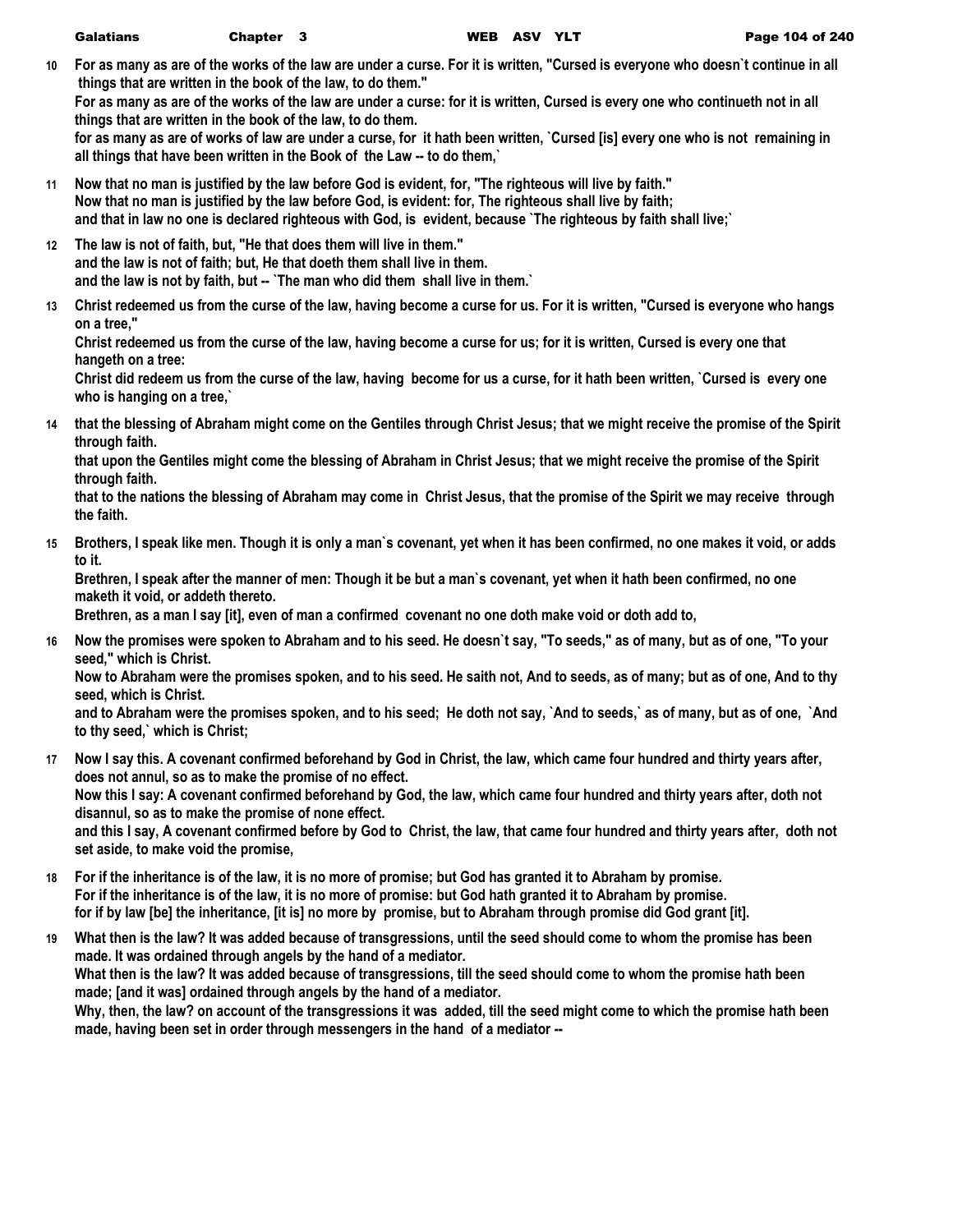| Galatians | Chapter 3 |  |  |
|-----------|-----------|--|--|
|-----------|-----------|--|--|

- **20 Now a mediator is not between one, but God is one. Now a mediator is not [a mediator] of one; but God is one. and the mediator is not of one, and God is one --**
- **21 Is the law then against the promises of God? Certainly not! For if there had been a law given which could make alive, most assuredly righteousness would have been of the law. Is the law then against the promises of God? God forbid: for if there had been a law given which could make alive, verily righteousness would have been of the law. the law, then, [is] against the promises of God? -- let it not be! for if a law was given that was able to make alive, truly by law there would have been the righteousness,**
- **22 But the scriptures shut up all things under sin, that the promise by faith in Jesus Christ might be given to those who believe. But the scriptures shut up all things under sin, that the promise by faith in Jesus Christ might be given to them that believe. but the Writing did shut up the whole under sin, that the promise by faith of Jesus Christ may be given to those believing.**
- **23 But before faith came, we were kept in custody under the law, shut up to the faith which should afterwards be revealed. But before faith came, we were kept in ward under the law, shut up unto the faith which should afterwards be revealed. And before the coming of the faith, under law we were being kept, shut up to the faith about to be revealed,**
- **24 So that the law has become our tutor to bring us to Christ, that we might be justified by faith. So that the law is become our tutor [to bring us] unto Christ, that we might be justified by faith. so that the law became our child-conductor -- to Christ, that by faith we may be declared righteous,**
- **25 But now that faith is come, we are no longer under a tutor. But now faith that is come, we are no longer under a tutor. and the faith having come, no more under a child-conductor are we,**
- **26 For you are all sons of God, through faith in Christ Jesus. For ye are all sons of God, through faith, in Christ Jesus. for ye are all sons of God through the faith in Christ Jesus,**
- **27 For as many of you as were baptized into Christ have put on Christ. For as many of you as were baptized into Christ did put on Christ. for as many as to Christ were baptized did put on Christ;**
- **28 There is neither Jew nor Greek, there is neither slave nor free man, there is neither male nor female; for you are all one in Christ Jesus.**

**There can be neither Jew nor Greek, there can be neither bond nor free, there can be no male and female; for ye all are one [man] in Christ Jesus.**

**there is not here Jew or Greek, there is not here servant nor freeman, there is not here male and female, for all ye are one in Christ Jesus;**

- **29 If you are Christ`s, then you are Abraham`s seed, heirs according to promise. And if ye are Christ`s, then are ye Abraham`s seed, heirs according to promise. and if ye [are] of Christ then of Abraham ye are seed, and according to promise -- heirs.**
- **1 But I say that so long as the heir is a child, he is no different from a bondservant, though he is lord of all; But I say that so long as the heir is a child, he differeth nothing from a bondservant though he is lord of all; And I say, so long time as the heir is a babe, he differeth nothing from a servant -- being lord of all,**
- **2 but is under guardians and stewards until the day appointed by the father. but is under guardians and stewards until the day appointed of the father. but is under tutors and stewards till the time appointed of the father,**
- **3 So we also, when we were children, were held in bondage under the elements of the world. So we also, when we were children, were held in bondage under the rudiments of the world: so also we, when we were babes, under the elements of the world were in servitude,**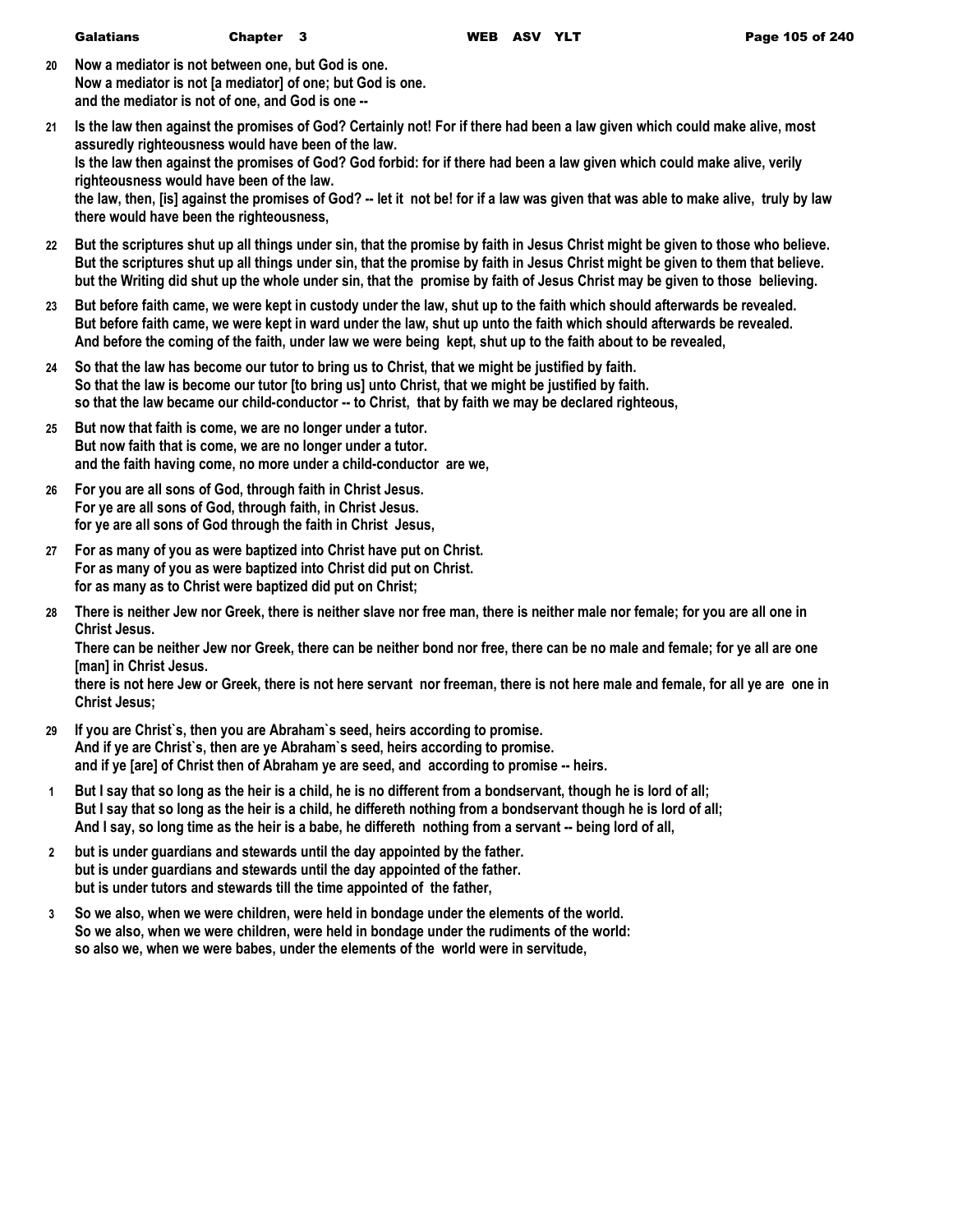- **4 But when the fullness of the time came, God sent forth his Son, born to a woman, born under the law, but when the fulness of the time came, God sent forth his Son, born of a woman, born under the law, and when the fulness of time did come, God sent forth His Son, come of a woman, come under law,**
- **5 that he might redeem those who were under the law, that we might receive the adoption of sons. that he might redeem them that were under the law, that we might receive the adoption of sons. that those under law he may redeem, that the adoption of sons we may receive;**
- **6 Because you are sons, God sent forth the Spirit of his Son into our hearts, crying, "Abba! Father!" And because ye are sons, God sent forth the Spirit of his Son into our hearts, crying, Abba, Father. and because ye are sons, God did send forth the spirit of His Son into your hearts, crying, `Abba, Father!`**
- **7 So you are no longer a bondservant, but a son; and if a son, then an heir of God through Christ. So that thou art no longer a bondservant, but a son; and if a son, then an heir through God. so that thou art no more a servant, but a son, and if a son, also an heir of God through Christ.**
- **8 However at that time, not knowing God, you were in bondage to those who by nature are no gods. Howbeit at that time, not knowing God, ye were in bondage to them that by nature are no gods: But then, indeed, not having known God, ye were in servitude to those not by nature gods,**
- **9 But now that you have come to know God, or rather to be known by God, why do you turn back again to the weak and miserable elements, to which you desire to be in bondage all over again? but now that ye have come to know God, or rather to be known by God, how turn ye back again to the weak and beggarly rudiments, whereunto ye desire to be in bondage over again? and now, having known God -- and rather being known by God -- how turn ye again unto the weak and poor elements to which anew ye desire to be in servitude?**
- **10 You observe days, months, seasons, and years. Ye observe days, and months, and seasons, and years. days ye observe, and months, and times, and years!**
- **11 I am afraid for you, that I might have wasted my labor for you. I am afraid of you, lest by any means I have bestowed labor upon you in vain. I am afraid of you, lest in vain I did labour toward you.**
- **12 I beg you, brothers, become as I am, for I also have become as you are. You did me no wrong, I beseech you, brethren, become as I [am], for I also [am become] as ye [are]. Ye did me no wrong: Become as I [am] -- because I also [am] as ye brethren, I beseech you; to me ye did no hurt,**
- **13 but you know that because of weakness of the flesh I preached the gospel to you the first time. but ye know that because of an infirmity of the flesh I preached the gospel unto you the first time: and ye have known that through infirmity of the flesh I did proclaim good news to you at the first,**
- **14 That which was a temptation to you in my flesh, you didn`t despise nor reject; but you received me as an angel of God, even as Christ Jesus. and that which was a temptation to you in my flesh ye despised not, nor rejected; but ye received me as an angel of God, [even] as Christ Jesus.**

**and my trial that [is] in my flesh ye did not despise nor reject, but as a messenger of God ye did receive me -- as Christ** 

**15 What has become of the blessing you enjoyed? For I testify to you that, if possible, you would have plucked out your eyes and given them to me.**

**Where then is that gratulation of yourselves? for I bear you witness, that, if possible, ye would have plucked out your eyes and given them to me.**

**what then was your happiness? for I testify to you, that if possible, your eyes having plucked out, ye would have given to me;**

**16 So then, have I become your enemy by telling you the truth? So then am I become your enemy, by telling you the truth? so that your enemy have I become, being true to you?**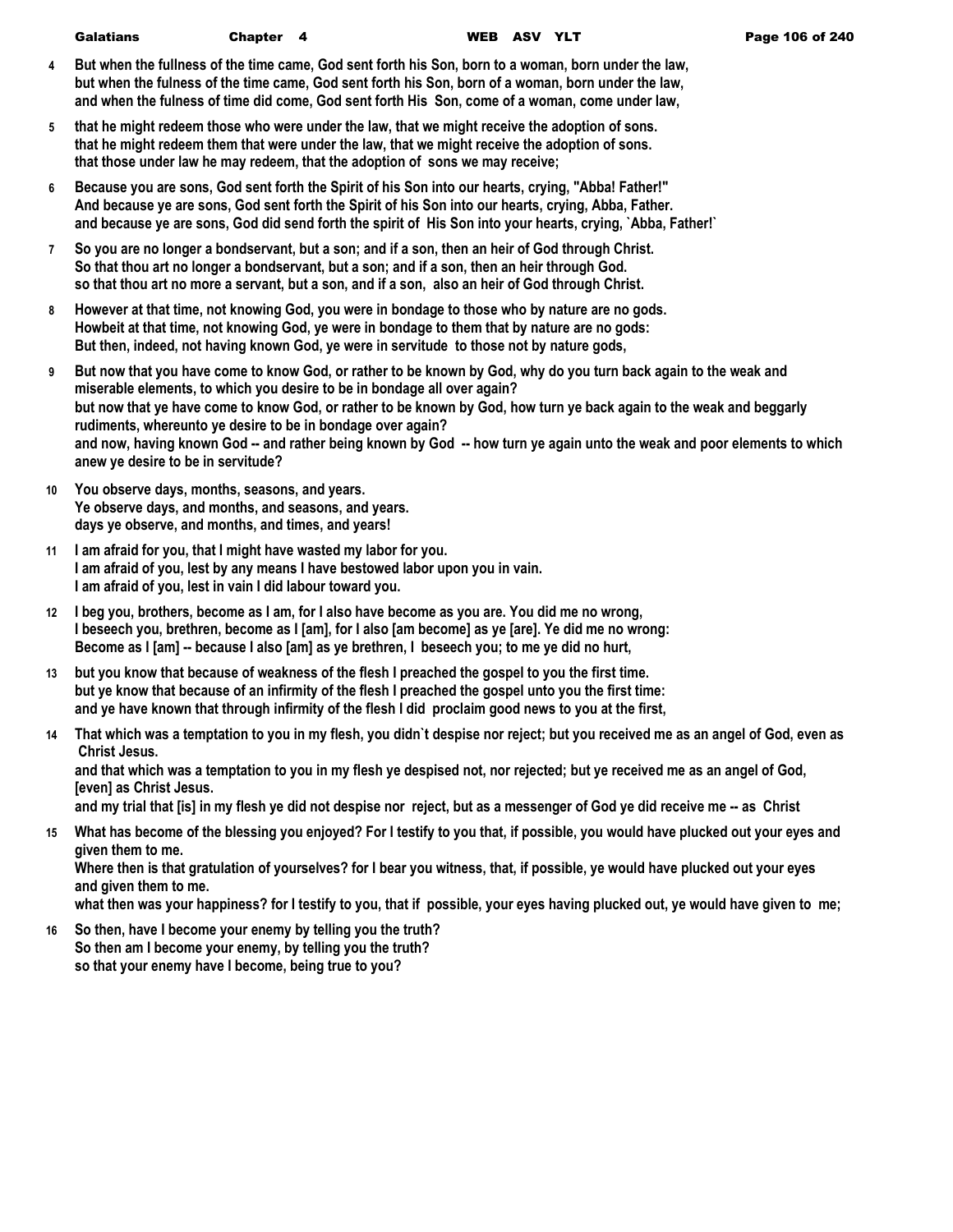- **17 They zealously seek you in no good way. No, they desire to alienate you, that you may seek them. They zealously seek you in no good way; nay, they desire to shut you out, that ye may seek them. they are zealous for you -- [yet] not well, but they wish to shut us out, that for them ye may be zealous;**
- **18 But it is always good to be zealous in a good cause, and not only when I am present with you. But it is good to be zealously sought in a good matter at all times, and not only when I am present with you. and [it is] good to be zealously regarded, in what is good, at all times, and not only in my being present with you;**
- **19 My little children, of whom I am again in travail until Christ is formed in you-- My little children, of whom I am again in travail until Christ be formed in you- my little children, of whom again I travail in birth, till Christ may be formed in you,**
- **20 but I could wish to be present with you now, and to change my tone, for I am perplexed about you. but I could wish to be present with you now, and to change my tone; for I am perplexed about you. and I was wishing to be present with you now, and to change my voice, because I am in doubt about you.**
- **21 Tell me, you that desire to be under the law, don`t you listen to the law? Tell me, ye that desire to be under the law, do ye not hear the law? Tell me, ye who are willing to be under law, the law do ye not hear?**
- **22 For it is written that Abraham had two sons, one by the handmaid, and one by the free woman. For it is written, that Abraham had two sons, one by the handmaid, and one by the freewoman. for it hath been written, that Abraham had two sons, one by the maid-servant, and one by the free-woman,**
- **23 However, the son by the handmaid was born according to the flesh, but the son by the free woman was born through promise. Howbeit the [son] by the handmaid is born after the flesh; but the [son] by the freewoman [is born] through promise. but he who [is] of the maid-servant, according to flesh hath been, and he who [is] of the free-woman, through the promise;**
- **24 These things contain an allegory, for these are two covenants. One is from Mount Sinai, bearing children to bondage, which is Hagar.**

**Which things contain an allegory: for these [women] are two covenants; one from mount Sinai, bearing children unto bondage, which is Hagar.**

**which things are allegorized, for these are the two covenants: one, indeed, from mount Sinai, to servitude bringing forth, which is Hagar;**

- **25 Now this Hagar is Mount Sinai in Arabia, and answers to the Jerusalem that exists now, for she is in bondage with her children. Now this Hagar is mount Sinai in Arabia and answereth to the Jerusalem that now is: for she is in bondage with her children. for this Hagar is mount Sinai in Arabia, and doth correspond to the Jerusalem that now [is], and is in servitude with her children,**
- **26 But the Jerusalem that is above is free, which is our mother. But the Jerusalem that is above is free, which is our mother. and the Jerusalem above is the free-woman, which is mother of us all,**
- **27 For it is written, "Rejoice, you barren who don`t bear. Break forth and shout, you that don`t travail. For more are the children of the desolate than of her who has the husband." For it is written, Rejoice, thou barren that bearest not; Break forth and cry, thou that travailest not: For more are the children of the desolate than of her that hath the husband. for it hath been written, `Rejoice, O barren, who art not bearing; break forth and cry, thou who art not travailing, because many [are] the children of the desolate -- more than of her having the husband.`**
- **28 Now we, brothers, as Isaac was, are children of promise. Now we, brethren, as Isaac was, are children of promise. And we, brethren, as Isaac, are children of promise,**
- **29 But as then, he who was born according to the flesh persecuted him who was born according to the Spirit, so also it is now. But as then he that was born after the flesh persecuted him [that was born] after the Spirit, so also it is now. but as then he who was born according to the flesh did persecute him according to the spirit, so also now;**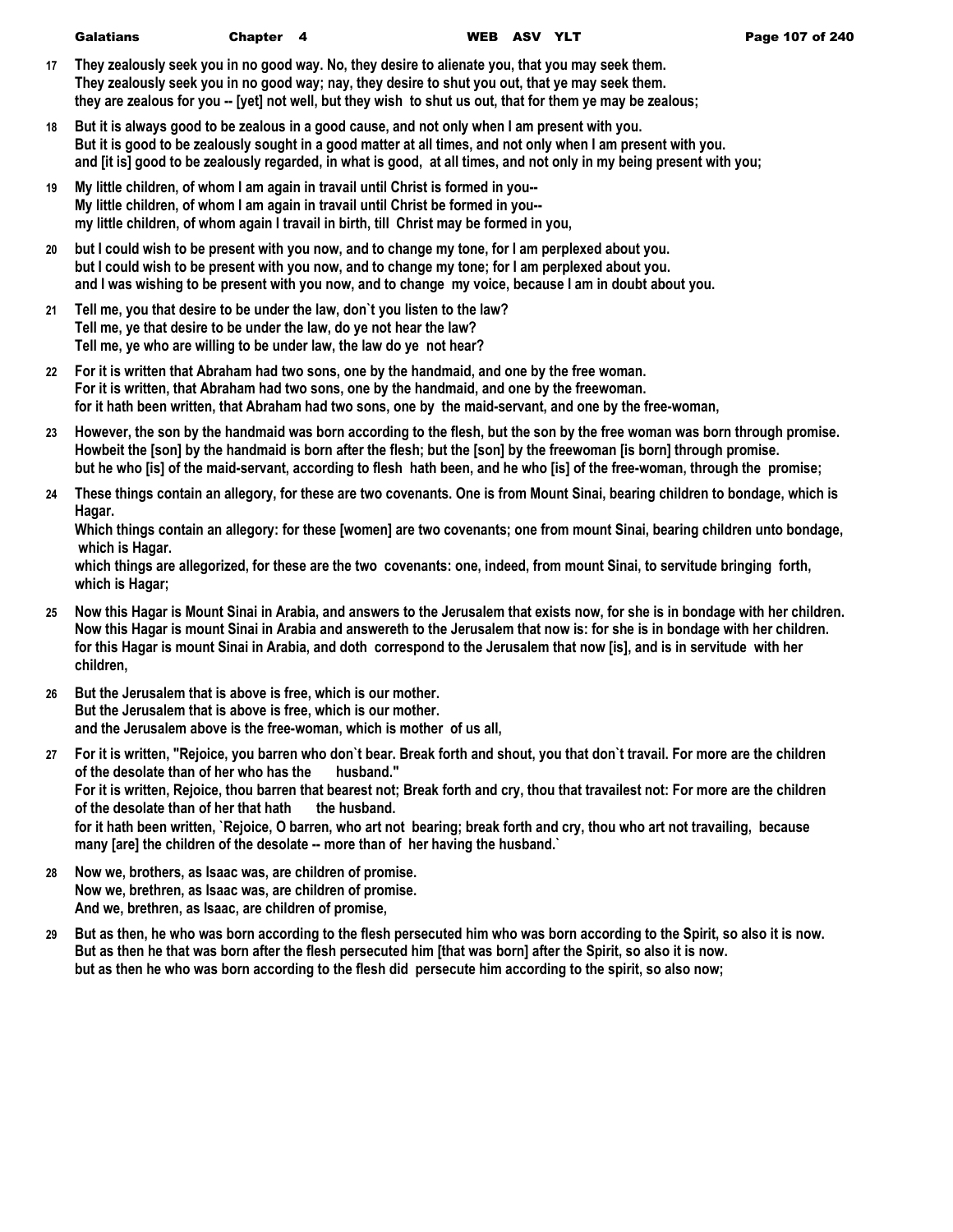| <b>Galatians</b> | Chapter 4 | <b>WEB</b> |
|------------------|-----------|------------|
|------------------|-----------|------------|

**30 However what does the scripture say? "Throw out the handmaid and her son, for the son of the handmaid will not inherit with the son of the free woman."**

**Howbeit what saith the scripture? Cast out the handmaid and her son: for the son of the handmaid shall not inherit with the son of the freewoman.**

**but what saith the Writing? `Cast forth the maid-servant and her son, for the son of the maid-servant may not be heir with the son of the free-woman;`**

- **31 Therefore, brothers, we are not children of a handmaid, but of the free woman. Wherefore, brethren, we are not children of a handmaid, but of the freewoman. then, brethren, we are not a maid-servant`s children, but the free-woman`s.**
- **1 Stand firm therefore in the liberty by which Christ has made us free, and don`t be entangled again with a yoke of bondage. For freedom did Christ set us free: stand fast therefore, and be not entangled again in a yoke of bondage. In the freedom, then, with which Christ did make you free -- stand ye, and be not held fast again by a yoke of servitude;**
- **2 Behold, I, Paul, tell you that if you receive circumcision, Christ will profit you nothing. Behold, I Paul say unto you, that, if ye receive circumcision, Christ will profit you nothing. lo, I Paul do say to you, that if ye be circumcised, Christ shall profit you nothing;**
- **3 Yes, I testify again to every man who receives circumcision, that he is a debtor to do the whole law. Yea, I testify again to every man that receiveth circumcision, that he is a debtor to do the whole law. and I testify again to every man circumcised, that he is a debtor to do the whole law;**
- **4 You are alienated from Christ, you desire to be justified by the law. You have fallen away from grace. Ye are severed from Christ, ye would be justified by the law; ye are fallen away from grace. ye were freed from the Christ, ye who in law are declared righteous; from the grace ye fell away;**
- **5 For we, through the Spirit, by faith wait for the hope of righteousness. For we through the Spirit by faith wait for the hope of righteousness. for we by the Spirit, by faith, a hope of righteousness do wait for,**
- **6 For in Christ Jesus neither circumcision amounts to anything, nor uncircumcision, but faith working through love. For in Christ Jesus neither circumcision availeth anything, nor uncircumcision; but faith working through love. for in Christ Jesus neither circumcision availeth anything, nor uncircumcision, but faith through love working.**
- **7 You were running well! Who interfered with you that you should not obey the truth? Ye were running well; who hindered you that ye should not obey the truth? Ye were running well; who did hinder you -- not to obey the truth?**
- **8 This persuasion is not from him who calls you. This persuasion [came] not of him that calleth you. the obedience [is] not of him who is calling you!**
- **9 A little yeast grows through the whole lump. A little leaven leaveneth the whole lump. a little leaven the whole lump doth leaven;**
- **10 I have confidence toward you in the Lord that you will think no other way. But he who troubles you will bear his judgment, whoever he is.**

**I have confidence to you-ward in the Lord, that ye will be none otherwise minded: but he that troubleth you shall bear his judgment, whosoever he be.**

**I have confidence in regard to you in the Lord, that ye will be none otherwise minded; and he who is troubling you shall bear the judgment, whoever he may be.**

**11 But I, brothers, if I still preach circumcision, why am I still persecuted? Then the stumbling-block of the cross has been removed.**

**But I, brethren, if I still preach circumcision, why am I still persecuted? then hath the stumbling-block of the cross been done away.**

**And I, brethren, if uncircumcision I yet preach, why yet am I persecuted? then hath the stumbling-block of the cross been done away;**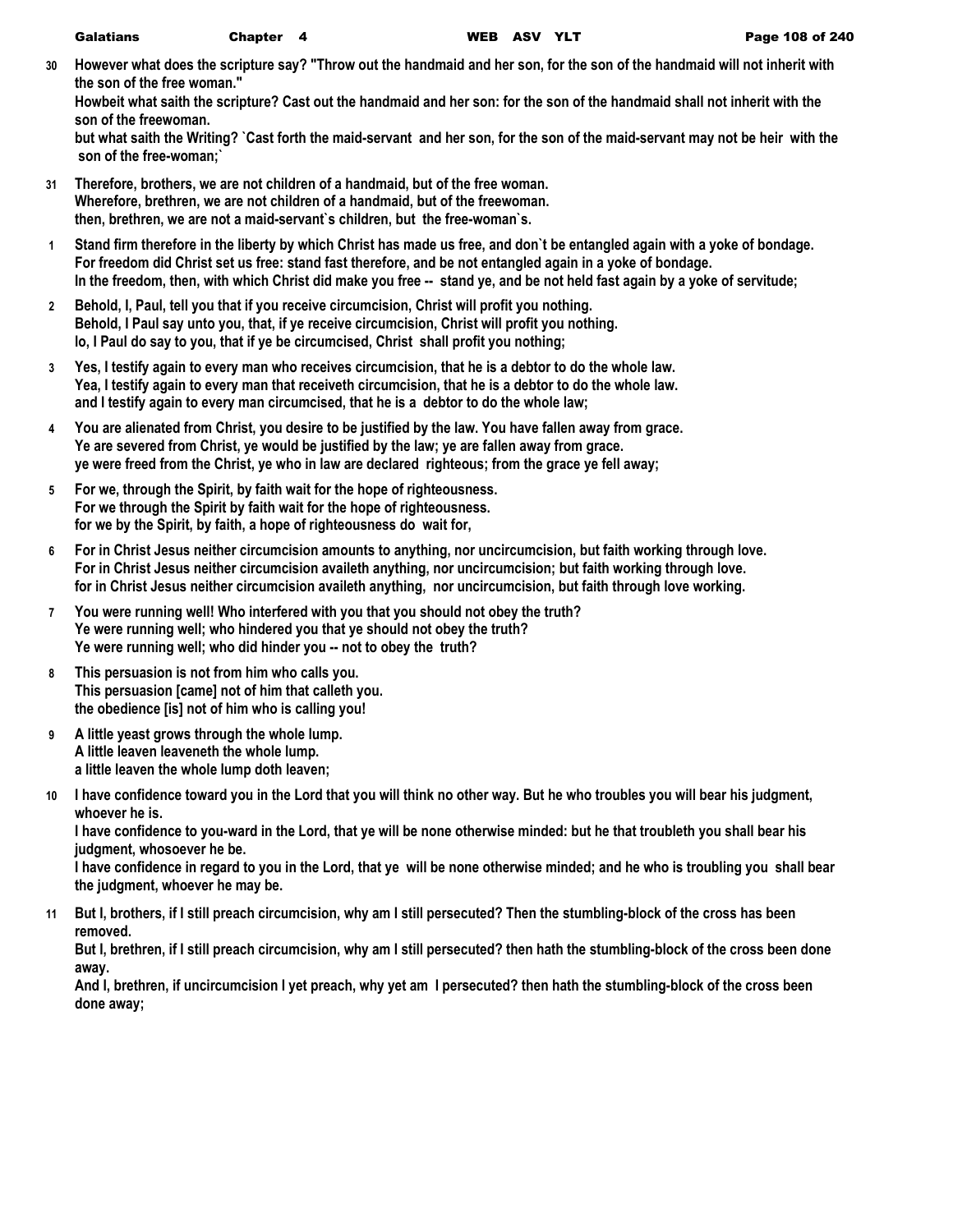| <b>Galatians</b> | Chapter 5 |  |
|------------------|-----------|--|
|------------------|-----------|--|

- **12 I wish that those who disturb you would cut themselves off. I would that they that unsettle you would even go beyond circumcision. O that even they would cut themselves off who are unsettling you!**
- **13 For you, brothers, were called for freedom. Only don`t use your freedom for gain to the flesh, but through love be servants to one another.**

**For ye, brethren, were called for freedom; only [use] not your freedom for an occasion to the flesh, but through love be servants one to another.**

**For ye -- to freedom ye were called, brethren, only not the freedom for an occasion to the flesh, but through the love serve ye one another,**

- **14 For the whole law is fulfilled in one word, in this: "You shall love your neighbor as yourself." For the whole law is fulfilled in one word, [even] in this: Thou shalt love thy neighbor as thyself. for all the law in one word is fulfilled -- in this: `Thou shalt love thy neighbor as thyself;`**
- **15 But if you bite and devour one another, be careful that you don`t consume one another. But if ye bite and devour one another, take heed that ye be not consumed one of another. and if one another ye do bite and devour, see -- that ye may not by one another be consumed.**
- **16 But I say, walk by the Spirit, and you won`t fulfill the lust of the flesh. But I say, walk by the Spirit, and ye shall not fulfil the lust of the flesh. And I say: In the Spirit walk ye, and the desire of the flesh ye may not complete;**
- **17 For the flesh lusts against the Spirit, and the Spirit against the flesh; for these are contrary the one to the other, that you may not do the things that you desire. For the flesh lusteth against the Spirit, and the Spirit against the flesh; for these are contrary the one to the other; that ye may not do the things that ye would. for the flesh doth desire contrary to the Spirit, and the Spirit contrary to the flesh, and these are opposed one to another, that the things that ye may will -- these ye may not do;**
- **18 But if you are led by the Spirit, you are not under the law. But if ye are led by the Spirit, ye are not under the law. and if by the Spirit ye are led, ye are not under law.**
- **19 Now the works of the flesh are obvious, which are: adultery, sexual immorality, uncleanness, lustfulness, Now the works of the flesh are manifest, which are [these]: fornication, uncleanness, lasciviousness, And manifest also are the works of the flesh, which are: Adultery, whoredom, uncleanness, lasciviousness,**
- **20 idolatry, sorcery, hatred, strife, jealousies, outbursts of anger, rivalries, divisions, heresies, idolatry, sorcery, enmities, strife, jealousies, wraths, factions, divisions, parties, idolatry, witchcraft, hatred, strifes, emulations, wraths, rivalries, dissensions, sects,**
- **21 envyings, murders, drunkenness, orgies, and things like these; of which I forewarn you, even as I did forewarn you, that those who practice such things will not inherit the kingdom of God. envyings, drunkenness, revellings, and such like; of which I forewarn you, even as I did forewarn you, that they who practise such things shall not inherit the kingdom of God. envyings, murders, drunkennesses, revellings, and such like, of which I tell you before, as I also said before, that those doing such things the reign of God shall not inherit.**
- **22 But the fruit of the Spirit is love, joy, peace, patience, kindness, goodness, faithfulness, But the fruit of the Spirit is love, joy, peace, longsuffering, kindness, goodness, faithfulness, And the fruit of the Spirit is: Love, joy, peace, long-suffering, kindness, goodness, faith,**
- **23 gentleness, and self-control. Against such things there is no law. meekness, self-control; against such there is no law. meekness, temperance: against such there is no law;**
- **24 Those who belong to Christ Jesus have crucified the flesh with its passions and lusts. And they that are of Christ Jesus have crucified the flesh with the passions and the lusts thereof. and those who are Christ`s, the flesh did crucify with the affections, and the desires;**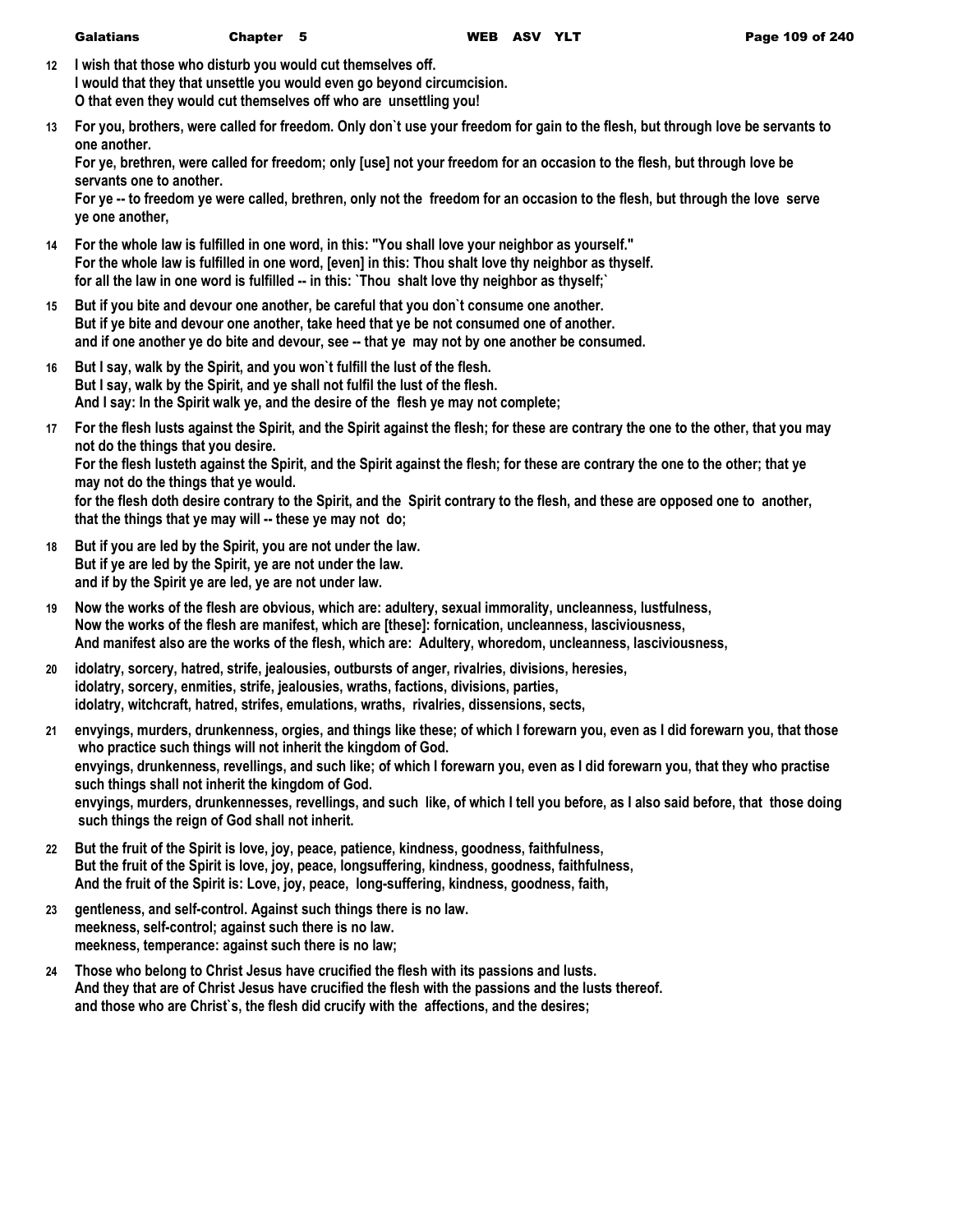|              | <b>Galatians</b>                                                                                                                                                                                                                                                                                  | Chapter 5 | WEB ASV YLT |  | Page 110 of 240                                                                                                                                                                                                                                                                                                                                                                                |
|--------------|---------------------------------------------------------------------------------------------------------------------------------------------------------------------------------------------------------------------------------------------------------------------------------------------------|-----------|-------------|--|------------------------------------------------------------------------------------------------------------------------------------------------------------------------------------------------------------------------------------------------------------------------------------------------------------------------------------------------------------------------------------------------|
| 25           | If we live by the Spirit, let's also walk by the Spirit.<br>If we live by the Spirit, by the Spirit let us also walk.<br>if we may live in the Spirit, in the Spirit also we may walk;                                                                                                            |           |             |  |                                                                                                                                                                                                                                                                                                                                                                                                |
| 26           | Let's not become conceited, provoking one another, and envying one another.<br>Let us not become vainglorious, provoking one another, envying one another.<br>let us not become vain-glorious -- one another provoking, one another envying!                                                      |           |             |  |                                                                                                                                                                                                                                                                                                                                                                                                |
| $\mathbf{1}$ | to yourself so that you also aren't tempted.<br>looking to thyself, lest thou also be tempted.<br>considering thyself -- lest thou also may be tempted;                                                                                                                                           |           |             |  | Brothers, even if a man is caught in some fault, you who are spiritual must restore such a one in a spirit of gentleness; looking<br>Brethren, even if a man be overtaken in any trespass, ye who are spiritual, restore such a one in a spirit of gentleness;<br>Brethren, if a man also may be overtaken in any trespass, ye who [are] spiritual restore such a one in a spirit of meekness, |
| $\mathbf{2}$ | Bear one another's burdens, and so fulfill the law of Christ.<br>Bear ye one another's burdens, and so fulfil the law of Christ.<br>of one another the burdens bear ye, and so fill up the law of the Christ,                                                                                     |           |             |  |                                                                                                                                                                                                                                                                                                                                                                                                |
| 3            | For if a man thinks himself to be something when he is nothing, he deceives himself.<br>For if a man thinketh himself to be something when he is nothing, he deceiveth himself.<br>for if any one doth think [himself] to be something -- being nothing -- himself he doth deceive;               |           |             |  |                                                                                                                                                                                                                                                                                                                                                                                                |
| 4            | But let each man test his own work, and then he will take pride in himself and not in his neighbor.<br>other,                                                                                                                                                                                     |           |             |  | But let each man prove his own work, and then shall he have his glorying in regard of himself alone, and not of his neighbor.<br>and his own work let each one prove, and then in regard to himself alone the glorying he shall have, and not in regard to the                                                                                                                                 |
| 5            | For each man will bear his own burden.<br>For each man shall bear his own burden.<br>for each one his own burden shall bear.                                                                                                                                                                      |           |             |  |                                                                                                                                                                                                                                                                                                                                                                                                |
| 6            | But let him who is taught in the word share all good things with him who teaches.<br>But let him that is taught in the word communicate unto him that teacheth in all good things.<br>And let him who is instructed in the word share with him who is instructing -- in all good things.          |           |             |  |                                                                                                                                                                                                                                                                                                                                                                                                |
| 7            | Don't be deceived. God is not mocked, for whatever a man sows, that will he also reap.<br>Be not deceived; God is not mocked: for whatsoever a man soweth, that shall he also reap.<br>Be not led astray; God is not mocked; for what a man may sow -- that also he shall reap,                   |           |             |  |                                                                                                                                                                                                                                                                                                                                                                                                |
| 8            | eternal life.                                                                                                                                                                                                                                                                                     |           |             |  | For he who sows to his own flesh will from the flesh reap corruption. But he who sows to the Spirit will from the Spirit reap                                                                                                                                                                                                                                                                  |
|              | reap eternal life.                                                                                                                                                                                                                                                                                |           |             |  | For he that soweth unto his own flesh shall of the flesh reap corruption; but he that soweth unto the Spirit shall of the Spirit<br>because he who is sowing to his own flesh, of the flesh shall reap corruption; and he who is sowing to the Spirit, of the Spirit                                                                                                                           |
|              | shall reap life age-during;                                                                                                                                                                                                                                                                       |           |             |  |                                                                                                                                                                                                                                                                                                                                                                                                |
| 9            | Let us not be weary in doing good, for we will reap in due season, if we don't give up.<br>And let us not be weary in well-doing: for in due season we shall reap, if we faint not.<br>and in the doing good we may not be faint-hearted, for at the proper time we shall reap -- not desponding; |           |             |  |                                                                                                                                                                                                                                                                                                                                                                                                |
| 10           | household of the faith.                                                                                                                                                                                                                                                                           |           |             |  | So then, as we have opportunity, let us work that which is good toward all men, and especially toward those who are of the                                                                                                                                                                                                                                                                     |
|              |                                                                                                                                                                                                                                                                                                   |           |             |  | So then as we have opportunity let us work that which is good toward all men, and especially toward them that are of the                                                                                                                                                                                                                                                                       |

**So then, as we have opportunity, let us work that which is good toward all men, and especially toward them that are of the household of the faith.**

**therefore, then, as we have opportunity, may we work the good to all, and especially unto those of the household of the faith.**

**11 See with what large letters I write to you with my own hand. See with how large letters I write unto you with mine own hand. Ye see in how large letters I have written to you with my own hand;**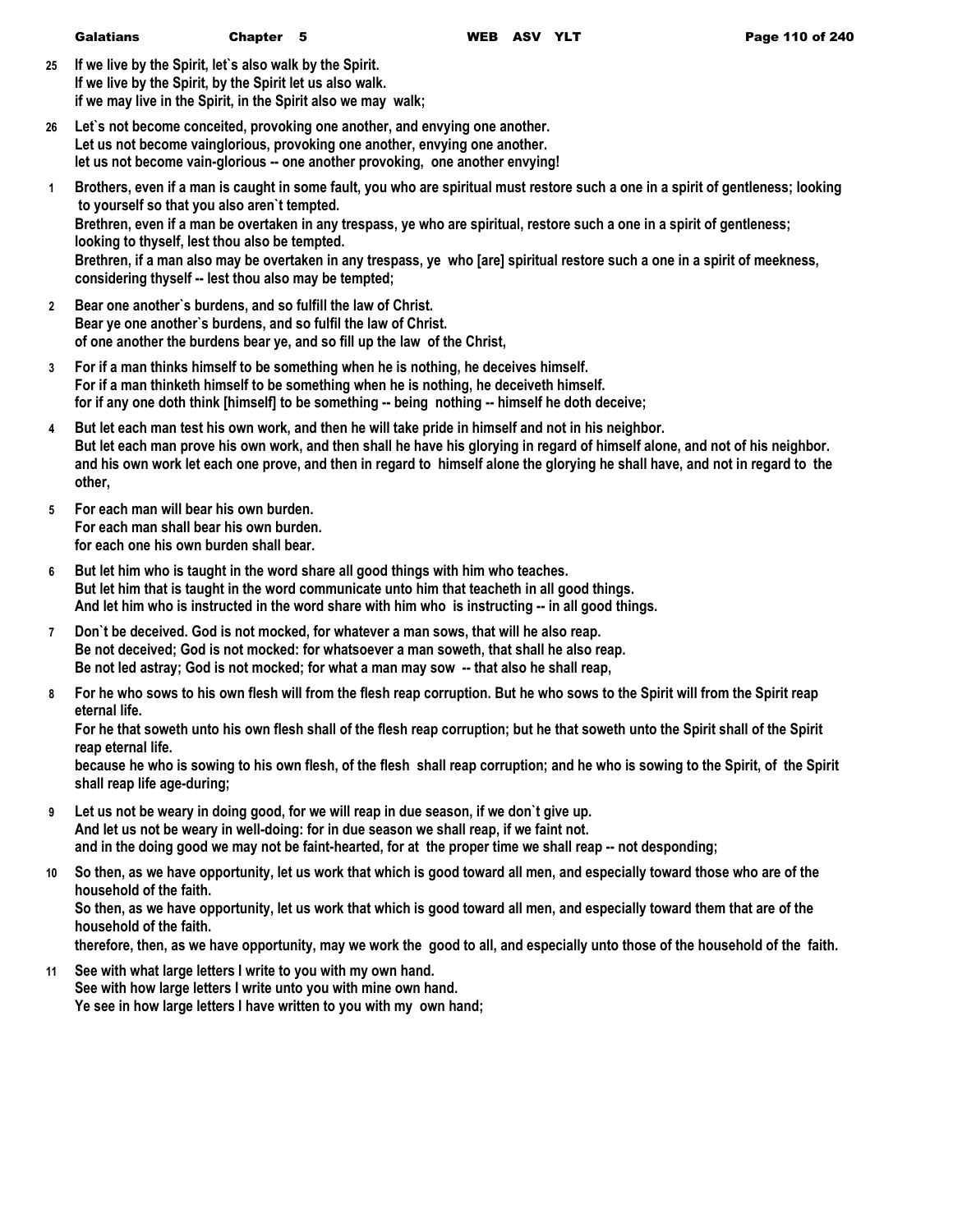**12 As many as desire to look good in the flesh, they compel you to be circumcised; only that they may not be persecuted for the cross of Christ.**

**As many as desire to make a fair show in the flesh, they compel you to be circumcised; only that they may not be persecuted for the cross of Christ.**

as many as are willing to make a good appearance in the flesh, these constrain you to be circumcised -- only that for the **cross of the Christ they may not be persecuted,**

**13 For even they who receive circumcision don`t keep the law themselves, but they desire to have you circumcised, that they may boast in your flesh.**

**For not even they who receive circumcision do themselves keep the law; but they desire to have you circumcised, that they may glory in your flesh.**

**for neither do those circumcised themselves keep the law, but they wish you to be circumcised, that in your flesh they may glory.**

**14 But far be it from me to boast, except in the cross of our Lord Jesus Christ, through which the world has been crucified to me, and I to the world.**

**But far be it from me to glory, save in the cross of our Lord Jesus Christ, through which the world hath been crucified unto me, and I unto the world.**

**And for me, let it not be -- to glory, except in the cross of our Lord Jesus Christ, through which to me the world hath been crucified, and I to the world;**

- **15 For neither is circumcision anything, nor uncircumcision, but a new creation. For neither is circumcision anything, nor uncircumcision, but a new creature. for in Christ Jesus neither circumcision availeth anything, nor uncircumcision, but a new creation;**
- **16 As many as will walk by this rule, peace and mercy be on them, and on God`s Israel. And as many as shall walk by this rule, peace [be] upon them, and mercy, and upon the Israel of God. and as many as by this rule do walk -- peace upon them, and kindness, and on the Israel of God!**
- **17 From now on, let no one cause me any trouble, for I bear the marks of Jesus branded on my body. Henceforth, let no man trouble me; for I bear branded on my body the marks of Jesus. Henceforth, let no one give me trouble, for I the scars of the Lord Jesus in my body do bear.**
- **18 The grace of our Lord Jesus Christ be with your spirit, brothers. Amen. The grace of our Lord Jesus Christ be with your spirit, brethren. Amen. The grace of our Lord Jesus Christ [is] with your spirit, brethren! Amen.**
- **1 Paul, an apostle of Christ Jesus through the will of God, to the saints who are at Ephesus, and the faithful in Christ Jesus: Paul, an apostle of Christ Jesus through the will of God, to the saints that are at Ephesus, and the faithful in Christ Jesus: Paul, an apostle of Jesus Christ through the will of God, to the saints who are in Ephesus, and to the faithful in Christ Jesus:**
- **2 Grace to you and peace from God our Father and the Lord, Jesus Christ. Grace to you and peace from God our Father and the Lord Jesus Christ. Grace to you, and peace from God our Father, and the Lord Jesus Christ!**
- **3 Blessed be the God and Father of our Lord, Jesus Christ, who has blessed us with every spiritual blessing in the heavenly places in Christ; Blessed [be] the God and Father of our Lord Jesus Christ, who hath blessed us with every spiritual blessing in the heavenly**

**[places] in Christ:**

**Blessed [is] the God and Father of our Lord Jesus Christ, who did bless us in every spiritual blessing in the heavenly places in Christ,**

- **4 even as he chose us in him before the foundation of the world, that we would be holy and without blemish before him in love; even as he chose us in him before the foundation of the world, that we should be holy and without blemish before him in love: according as He did choose us in him before the foundation of the world, for our being holy and unblemished before Him, in love,**
- **5 having predestined us for adoption as sons through Jesus Christ to himself, according to the good pleasure of his desire, having foreordained us unto adoption as sons through Jesus Christ unto himself, according to the good pleasure of his will, having foreordained us to the adoption of sons through Jesus Christ to Himself, according to the good pleasure of His will,**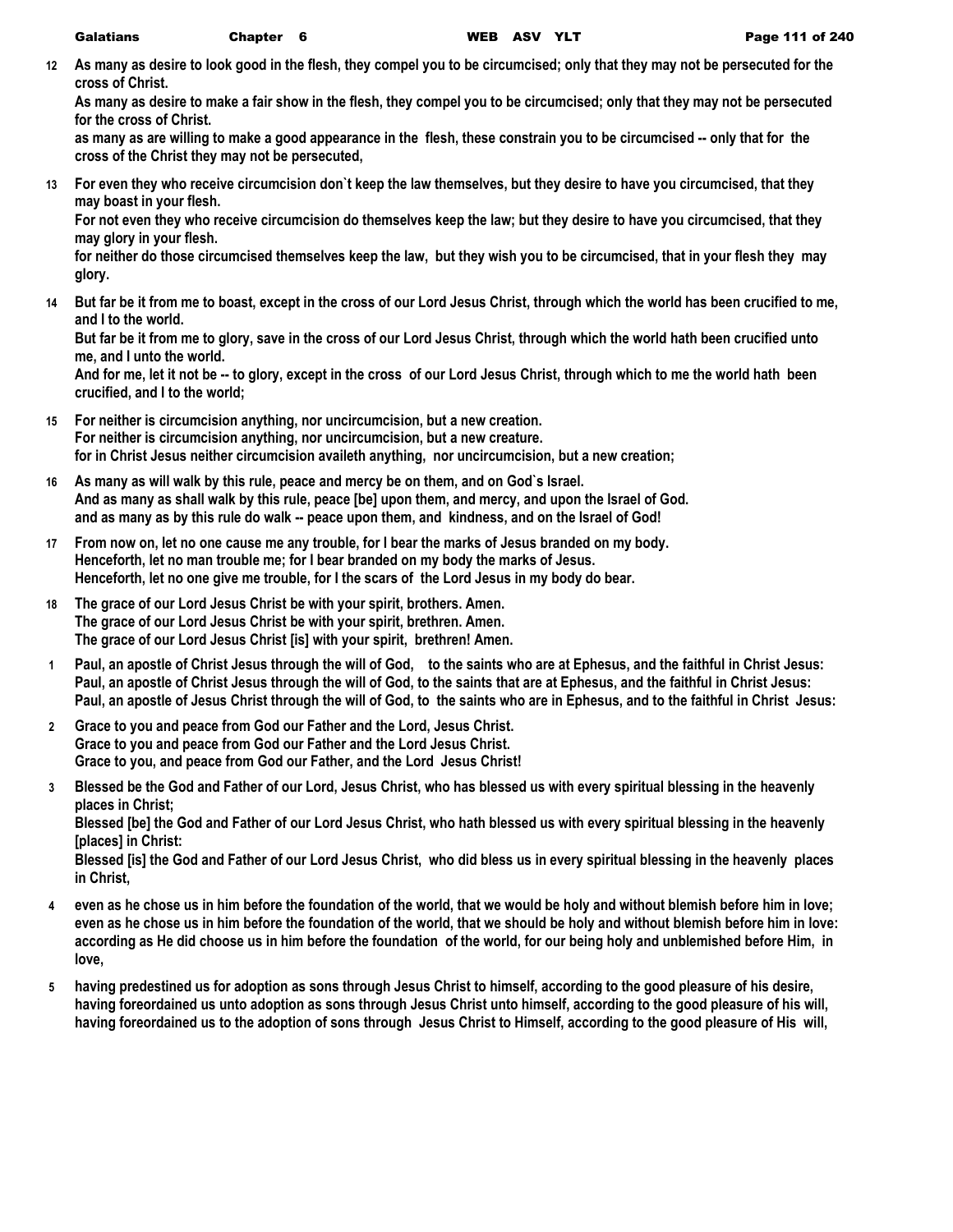- **6 to the praise of the glory of his grace, which he freely bestowed on us in the Beloved, to the praise of the glory of his grace, which he freely bestowed on us in the Beloved: to the praise of the glory of His grace, in which He did make us accepted in the beloved,**
- **7 in whom we have our redemption through his blood, the forgiveness of our trespasses, according to the riches of his grace, in whom we have our redemption through his blood, the forgiveness of our trespasses, according to the riches of his grace, in whom we have the redemption through his blood, the remission of the trespasses, according to the riches of His grace,**
- **8 which he made to abound toward us in all wisdom and prudence, which he made to abound toward us in all wisdom and prudence, in which He did abound toward us in all wisdom and prudence,**
- **9 making known to us the mystery of his will, according to his good pleasure which he purposed in him making known unto us the mystery of his will, according to his good pleasure which he purposed in him having made known to us the secret of His will, according to His good pleasure, that He purposed in Himself,**
- **10 to an administration of the fullness of the times, to sum up all things in Christ, the things in the heavens, and the things on the earth, in him;**

**unto a dispensation of the fulness of the times, to sum up all things in Christ, the things in the heavens, and the things upon the earth; in him, [I say,]**

**in regard to the dispensation of the fulness of the times, to bring into one the whole in the Christ, both the things in the heavens, and the things upon the earth -- in him;**

**11 in whom also we were made a heritage, having been foreordained according to the purpose of him who works all things after the counsel of his will;**

**in whom also we were made a heritage, having been foreordained according to the purpose of him who worketh all things after the counsel of his will;**

**in whom also we did obtain an inheritance, being foreordained according to the purpose of Him who the all things is working according to the counsel of His will,**

- **12 to the end that we should be to the praise of his glory, we who had before hoped in Christ: to the end that we should be unto the praise of his glory, we who had before hoped in Christ: for our being to the praise of His glory, [even] those who did first hope in the Christ,**
- **13 in whom you also, having heard the word of the truth, the gospel of your salvation, -- in whom, having also believed, you were sealed with the Holy Spirit of promise,**

**in whom ye also, having heard the word of the truth, the gospel of your salvation,-- in whom, having also believed, ye were sealed with the Holy Spirit of promise,**

**in whom ye also, having heard the word of the truth -- the good news of your salvation -- in whom also having believed, ye were sealed with the Holy Spirit of the promise,**

- **14 who is a pledge of our inheritance, to the redemption of God`s own possession, to the praise of his glory. which is an earnest of our inheritance, unto the redemption of [God`s] own possession, unto the praise of his glory. which is an earnest of our inheritance, to the redemption of the acquired possession, to the praise of His glory.**
- **15 For this cause I also, having heard of the faith in the Lord Jesus which is among you, and the love which you have toward all the saints,**

**For this cause I also, having heard of the faith in the Lord Jesus which is among you, and the love which [ye show] toward all the saints,**

**Because of this I also, having heard of your faith in the Lord Jesus, and the love to all the saints,**

**16 don`t cease to give thanks for you, making mention in my prayers, cease not to give thanks for you, making mention [of you] in my prayers; do not cease giving thanks for you, making mention of you in my prayers,**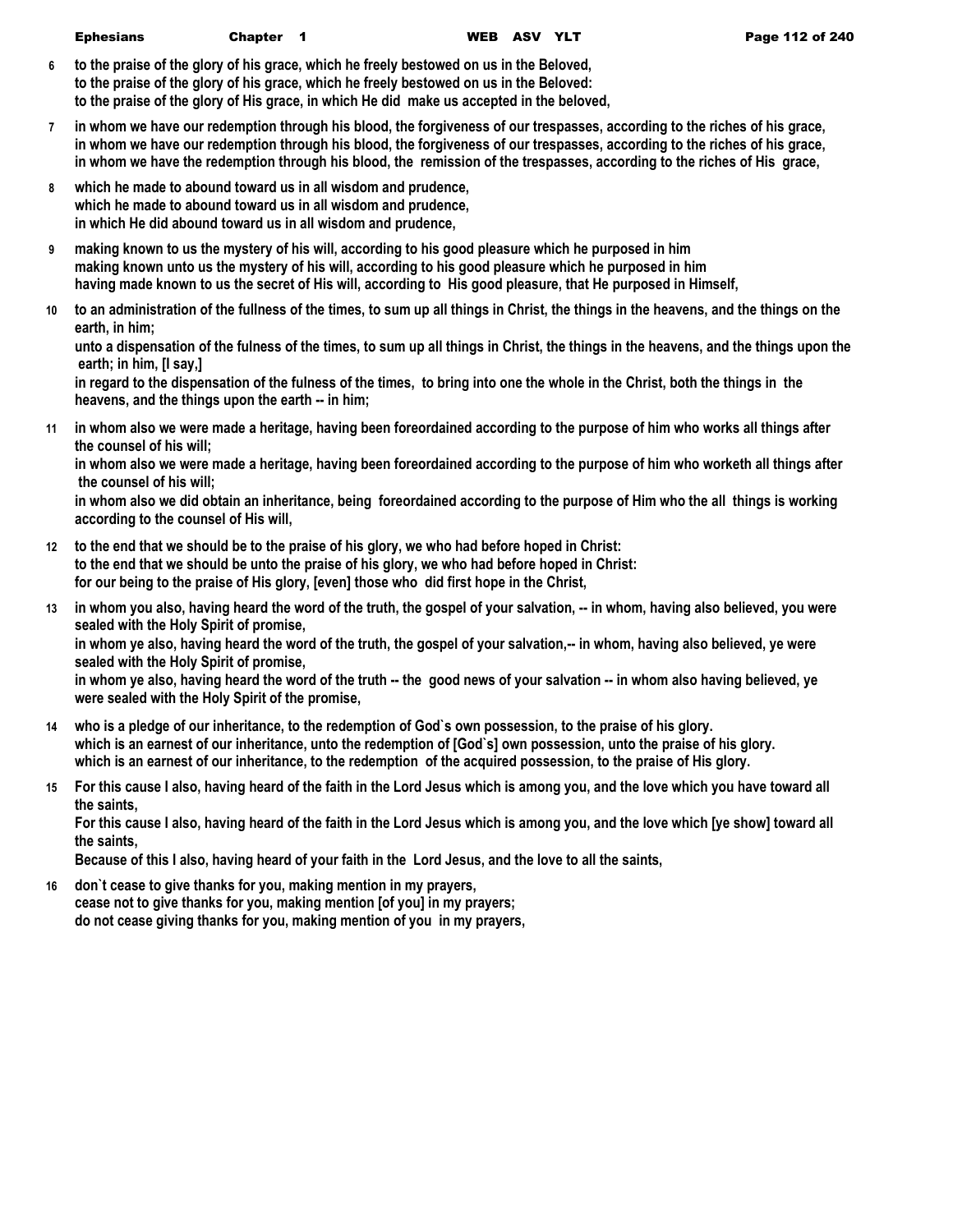**17 that the God of our Lord Jesus Christ, the Father of glory, may give to you a spirit of wisdom and revelation in the knowledge of him;**

**that the God of our Lord Jesus Christ, the Father of glory, may give unto you a spirit of wisdom and revelation in the knowledge of him;**

**that the God of our Lord Jesus Christ, the Father of the glory, may give to you a spirit of wisdom and revelation in the recognition of him,**

**18 having the eyes of your hearts enlightened, that you may know what is the hope of his calling, what are the riches of the glory of his inheritance in the saints,**

**having the eyes of your heart enlightened, that ye may know what is the hope of his calling, what the riches of the glory of his inheritance in the saints,**

**the eyes of your understanding being enlightened, for your knowing what is the hope of His calling, and what the riches of the glory of His inheritance in the saints,**

- **19 and what is the exceeding greatness of his power toward us who believe, according to that working of the strength of his might and what the exceeding greatness of his power to us-ward who believe, according to that working of the strength of his might and what the exceeding greatness of His power to us who are believing, according to the working of the power of His might,**
- **20 which he worked in Christ, when he raised him from the dead, and made him to sit at his right hand in the heavenly places, which he wrought in Christ, when he raised him from the dead, and made him to sit at his right hand in the heavenly [places], which He wrought in the Christ, having raised him out of the dead, and did set [him] at His right hand in the heavenly [places],**
- **21 far above all rule, and authority, and power, and dominion, and every name that is named, not only in this world, but also in that which is to come.**

**far above all rule, and authority, and power, and dominion, and every name that is named, not only in this world, but also in that which is to come:**

**far above all principality, and authority, and might, and lordship, and every name named, not only in this age, but also in the coming one;**

- **22 He put all things in subjection under his feet, and gave him to be head over all things to the assembly, and he put all things in subjection under his feet, and gave him to be head over all things to the church, and all things He did put under his feet, and did give him -- head over all things to the assembly,**
- **23 which is his body, the fullness of him who fills all in all. which is his body, the fulness of him that filleth all in all. which is his body, the fulness of Him who is filling the all in all,**
- **1 You were made alive when you were dead through your trespasses and sins, And you [did he make alive,] when ye were dead through your trespasses and sins, Also you -- being dead in the trespasses and the sins,**
- **2 in which you once walked according to the course of this world, according to the prince of the powers of the air, of the spirit who now works in the sons of disobedience; wherein ye once walked according to the course of this world, according to the prince of the powers of the air, of the spirit that now worketh in the sons of disobedience; in which once ye did walk according to the age of this world, according to the ruler of the authority of the air, of the spirit that is now working in the sons of disobedience,**
- **3 among whom we also all once lived in the lust of our flesh, doing the desires of the flesh and of the mind, and were by nature children of wrath, even as the rest. among whom we also all once lived in the lust of our flesh, doing the desires of the flesh and of the mind, and were by nature children of wrath, even as the rest:--**

**among whom also we all did walk once in the desires of our flesh, doing the wishes of the flesh and of the thoughts, and were by nature children of wrath -- as also the others,**

**4 But God, being rich in mercy, for his great love with which he loved us, but God, being rich in mercy, for his great love wherewith he loved us, and God, being rich in kindness, because of His great love with which He loved us,**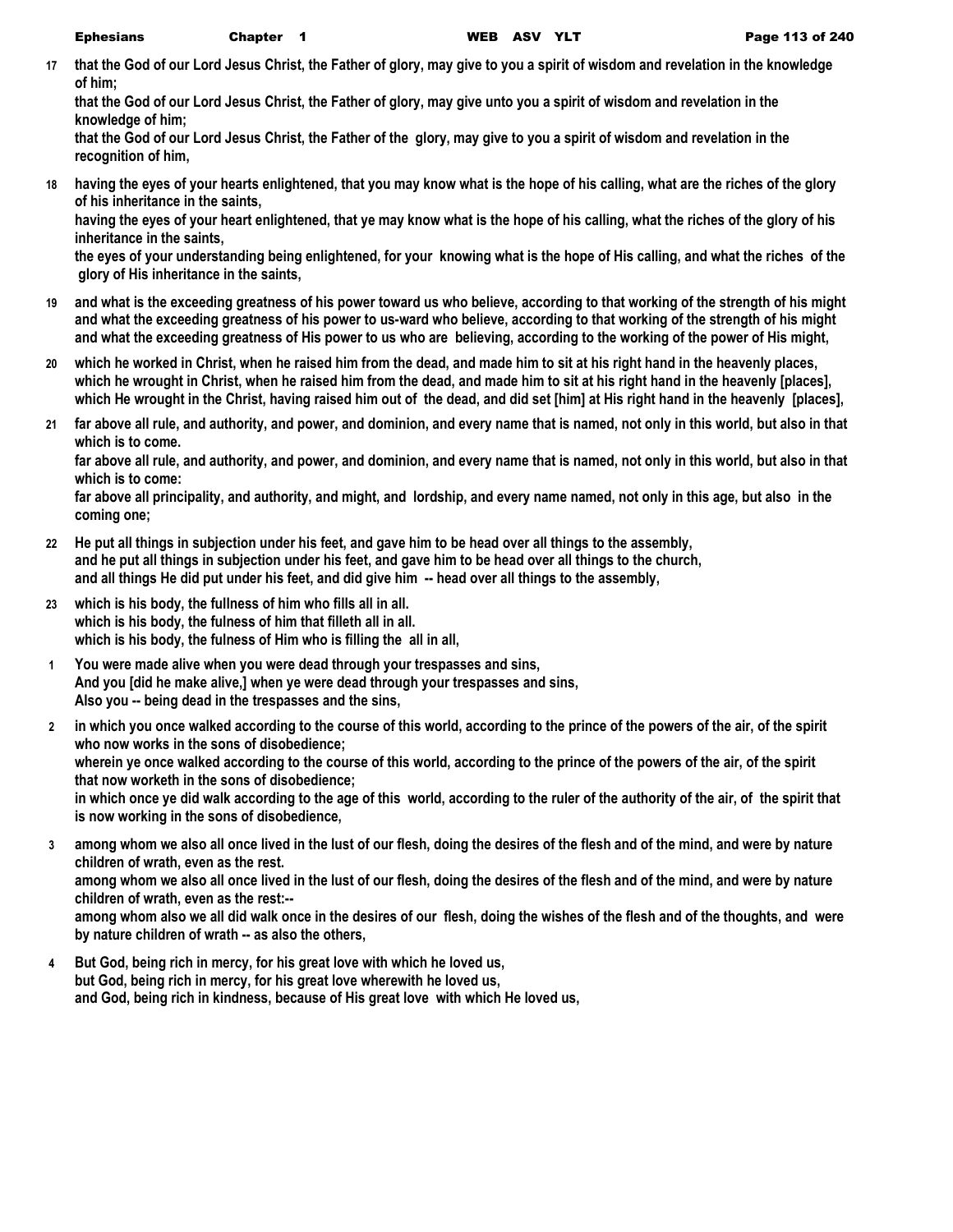- **5 even when we were dead through our trespasses, made us alive together with Christ (by grace have you been saved), even when we were dead through our trespasses, made us alive together with Christ (by grace have ye been saved), even being dead in the trespasses, did make us to live together with the Christ, (by grace ye are having been saved,)**
- **6 and raised us up with him, and made us to sit with him in the heavenly places in Christ Jesus, and raised us up with him, and made us to sit with him in the heavenly [places], in Christ Jesus: and did raise [us] up together, and did seat [us] together in the heavenly [places] in Christ Jesus,**
- **7 that in the ages to come he might show the exceeding riches of his grace in kindness toward us in Christ Jesus; that in the ages to come he might show the exceeding riches of his grace in kindness toward us in Christ Jesus: that He might show, in the ages that are coming, the exceeding riches of His grace in kindness toward us in Christ Jesus,**
- **8 for by grace you have been saved through faith, and that not of yourselves; it is the gift of God, for by grace have ye been saved through faith; and that not of yourselves, [it is] the gift of God; for by grace ye are having been saved, through faith, and this not of you -- of God the gift,**
- **9 not of works, that no one would boast. not of works, that no man should glory. not of works, that no one may boast;**
- **10 For we are his workmanship, created in Christ Jesus for good works, which God prepared before that we would walk in them. For we are his workmanship, created in Christ Jesus for good works, which God afore prepared that we should walk in them. for of Him we are workmanship, created in Christ Jesus to good works, which God did before prepare, that in them we may walk.**
- **11 Therefore remember that once you, the Gentiles in the flesh, who are called "uncircumcision" by that which is called "circumcision," (in the flesh, made by hands); Wherefore remember, that once ye, the Gentiles in the flesh, who are called Uncircumcision by that which is called Circumcision, in the flesh, made by hands; Wherefore, remember, that ye [were] once the nations in the flesh, who are called Uncircumcision by that called Circumcision in the flesh made by hands,**
- **12 that you were at that time separate from Christ, alienated from the commonwealth of Israel, and strangers from the covenants of the promise, having no hope and without God in the world. that ye were at that time separate from Christ, alienated from the commonwealth of Israel, and strangers from the covenants of the promise, having no hope and without God in the world. that ye were at that time apart from Christ, having been alienated from the commonwealth of Israel, and strangers to the covenants of the promise, having no hope, and without God, in the world;**
- **13 But now in Christ Jesus you who once were far off are made near in the blood of Christ. But now in Christ Jesus ye that once were far off are made nigh in the blood of Christ. and now, in Christ Jesus, ye being once afar off became nigh in the blood of the Christ,**
- **14 For he is our peace, who made both one, and broke down the middle wall of partition, For he is our peace, who made both one, and brake down the middle wall of partition, for he is our peace, who did make both one, and the middle wall of the enclosure did break down,**
- **15 having abolished in the flesh the hostility, the law of commandments contained in ordinances, that he might create in himself one new man of the two, making peace; having abolished in the flesh the enmity, [even] the law of commandments [contained] in ordinances; that he might create in himself of the two one new man, [so] making peace;**

**the enmity in his flesh, the law of the commands in ordinances having done away, that the two he might create in himself into one new man, making peace,**

**16 and might reconcile them both in one body to God through the cross, having killed the hostility thereby. and might reconcile them both in one body unto God through the cross, having slain the enmity thereby: and might reconcile both in one body to God through the cross, having slain the enmity in it,**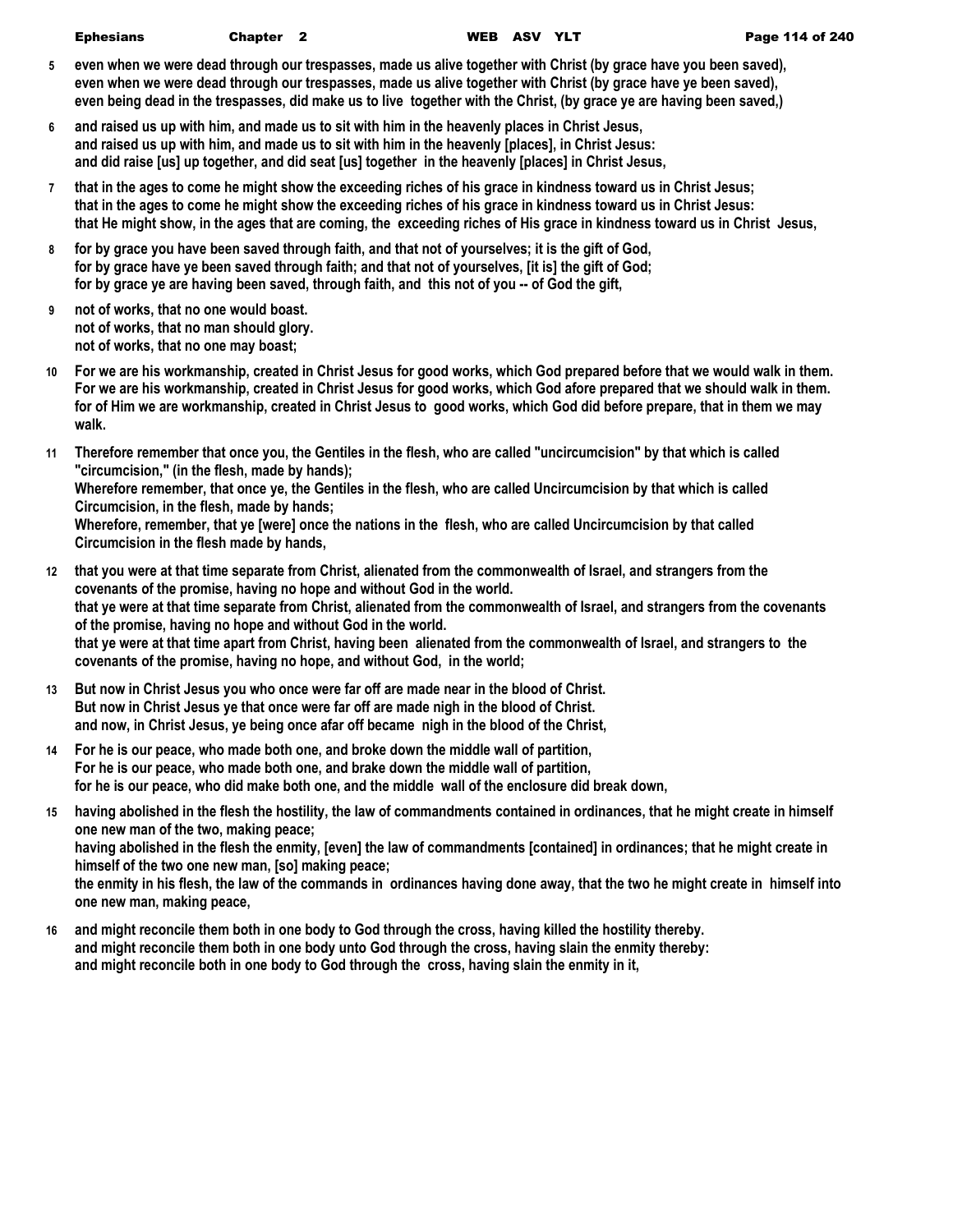- **17 He came and preached peace to you who were far off, and peace to those who were near. and he came and preached peace to you that were far off, and peace to them that were nigh: and having come, he did proclaim good news -- peace to you -- the far-off and the nigh,**
- **18 For through him we both have our access in one Spirit to the Father. for through him we both have our access in one Spirit unto the Father. because through him we have the access -- we both -- in one Spirit unto the Father.**
- **19 So then you are no longer strangers and sojourners, but you are fellow citizens with the saints, and of the household of God, So then ye are no more strangers and sojourners, but ye are fellow-citizens with the saints, and of the household of God, Then, therefore, ye are no more strangers and foreigners, but fellow-citizens of the saints, and of the household of God,**
- **20 being built on the foundation of the apostles and prophets, Christ Jesus himself being the chief cornerstone; being built upon the foundation of the apostles and prophets, Christ Jesus himself being the chief corner stone; being built upon the foundation of the apostles and prophets, Jesus Christ himself being chief corner-[stone],**
- **21 in whom the whole building, fitted together, grows into a holy temple in the Lord; in whom each several building, fitly framed together, groweth into a holy temple in the Lord; in whom all the building fitly framed together doth increase to an holy sanctuary in the Lord,**
- **22 in whom you also are built together for a habitation of God in the Spirit. in whom ye also are builded together for a habitation of God in the Spirit. in whom also ye are builded together, for a habitation of God in the Spirit.**
- **1 For this cause I, Paul, am the prisoner of Christ Jesus on behalf of you Gentiles, For this cause I Paul, the prisoner of Christ Jesus in behalf of you Gentiles,-- For this cause, I Paul, the prisoner of Christ Jesus for you the nations,**
- **2 if it is so that you have heard of the administration of that grace of God which was given me toward you; if so be that ye have heard of the dispensation of that grace of God which was given me to you-ward; if, indeed, ye did hear of the dispensation of the grace of God that was given to me in regard to you,**
- **3 how that by revelation the mystery was made known to me, as I wrote before in few words, how that by revelation was made known unto me the mystery, as I wrote before in few words, that by revelation He made known to me the secret, according as I wrote before in few [words] --**
- **4 whereby, when you read, you can perceive my understanding in the mystery of Christ; whereby, when ye read, ye can perceive my understanding in the mystery of Christ; in regard to which ye are able, reading [it], to understand my knowledge in the secret of the Christ,**
- **5 which in other generations was not made known to the sons of men, as it has now been revealed to his holy apostles and prophets in the Spirit;**

**which in other generation was not made known unto the sons of men, as it hath now been revealed unto his holy apostles and prophets in the Spirit;**

**which in other generations was not made known to the sons of men, as it was now revealed to His holy apostles and prophets in the Spirit --**

**6 that the Gentiles are fellow heirs, and fellow members of the body, and fellow partakers of the promise in Christ Jesus through the gospel,**

**[to wit], that the Gentiles are fellow-heirs, and fellow-members of the body, and fellow-partakers of the promise in Christ Jesus through the gospel,**

**that the nations be fellow-heirs, and of the same body, and partakers of His promise in the Christ, through the good news,**

**7 whereof I was made a servant, according to the gift of that grace of God which was given me according to the working of his power.**

**whereof I was made a minister, according to the gift of that grace of God which was given me according to the working of his power.**

**of which I became a ministrant, according to the gift of the grace of God that was given to me, according to the working of His power;**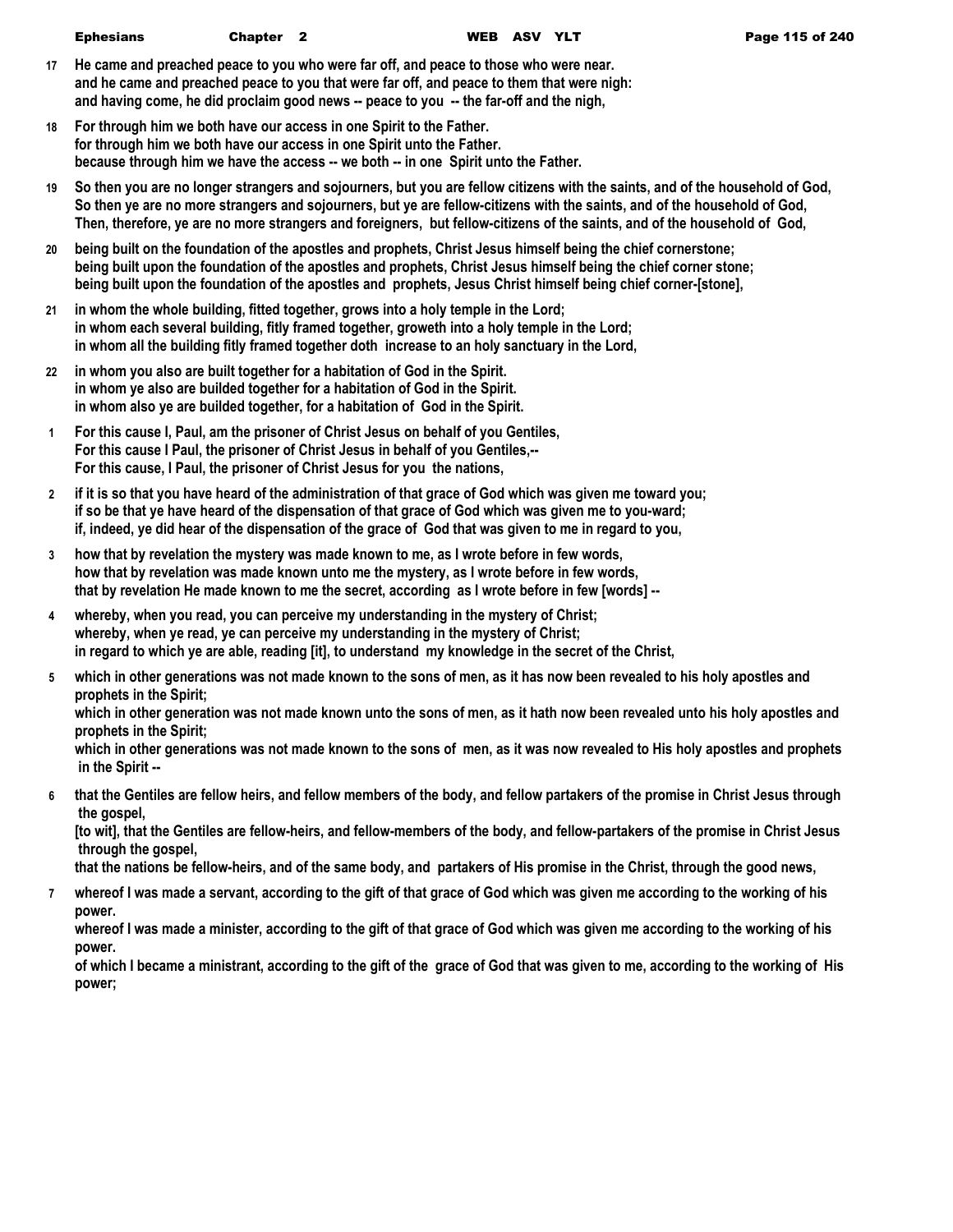**8 To me, the very least of all saints, was this grace given, to preach to the Gentiles the unsearchable riches of Christ, Unto me, who am less than the least of all saints, was this grace given, to preach unto the Gentiles the unsearchable riches of Christ;**

to me -- the less than the least of all the saints -- was given this grace, among the nations to proclaim good news -- the **untraceable riches of the Christ,**

**9 and to make all men see what is the administration of the mystery which for ages has been hidden in God, who created all things through Jesus Christ;**

**and to make all men see what is the dispensation of the mystery which for ages hath been hid in God who created all things; and to cause all to see what [is] the fellowship of the secret that hath been hid from the ages in God, who the all things did create by Jesus Christ,**

**10 to the intent that now through the assembly the manifold wisdom of God might be made known to the principalities and the powers in the heavenly places,**

**to the intent that now unto the principalities and the powers in the heavenly [places] might be made known through the church the manifold wisdom of God,**

**that there might be made known now to the principalities and the authorities in the heavenly [places], through the assembly, the manifold wisdom of God,**

- **11 according to the eternal purpose which he purposed in Christ Jesus, our Lord; according to the eternal purpose which he purposed in Christ Jesus our Lord: according to a purpose of the ages, which He made in Christ Jesus our Lord,**
- **12 in whom we have boldness and access in confidence through our faith in him. in whom we have boldness and access in confidence through our faith in him. in whom we have the freedom and the access in confidence through the faith of him,**
- **13 Therefore I ask that you may not lose heart at my troubles for you, which are your glory. Wherefore I ask that ye may not faint at my tribulations for you, which are your glory. wherefore, I ask [you] not to faint in my tribulations for you, which is your glory.**
- **14 For this cause, I bow my knees to the Father of our Lord, Jesus Christ, For this cause I bow my knees unto the Father, For this cause I bow my knees unto the Father of our Lord Jesus Christ,**
- **15 from whom every family in heaven and on earth is named, from whom every family in heaven and on earth is named, of whom the whole family in the heavens and on earth is named,**
- **16 that he would grant you, according to the riches of his glory, that you may be strengthened with power through his Spirit in the inward man;**

**that he would grant you, according to the riches of his glory, that ye may be strengthened with power through his Spirit in the inward man;**

**that He may give to you, according to the riches of His glory, with might to be strengthened through His Spirit, in regard to the inner man,**

- **17 that Christ may dwell in your hearts through faith; to the end that you, being rooted and grounded in love, that Christ may dwell in your hearts through faith; to the end that ye, being rooted and grounded in love, that the Christ may dwell through the faith in your hearts, in love having been rooted and founded,**
- **18 may be strengthened to comprehend with all the saints what is the breadth and length and height and depth, may be strong to apprehend with all the saints what is the breadth and length and height and depth, that ye may be in strength to comprehend, with all the saints, what [is] the breadth, and length, and depth, and height,**
- **19 and to know Christ`s love which surpasses knowledge, that you may be filled to all the fullness of God. and to know the love of Christ which passeth knowledge, that ye may be filled unto all the fulness of God. to know also the love of the Christ that is exceeding the knowledge, that ye may be filled -- to all the fulness of God;**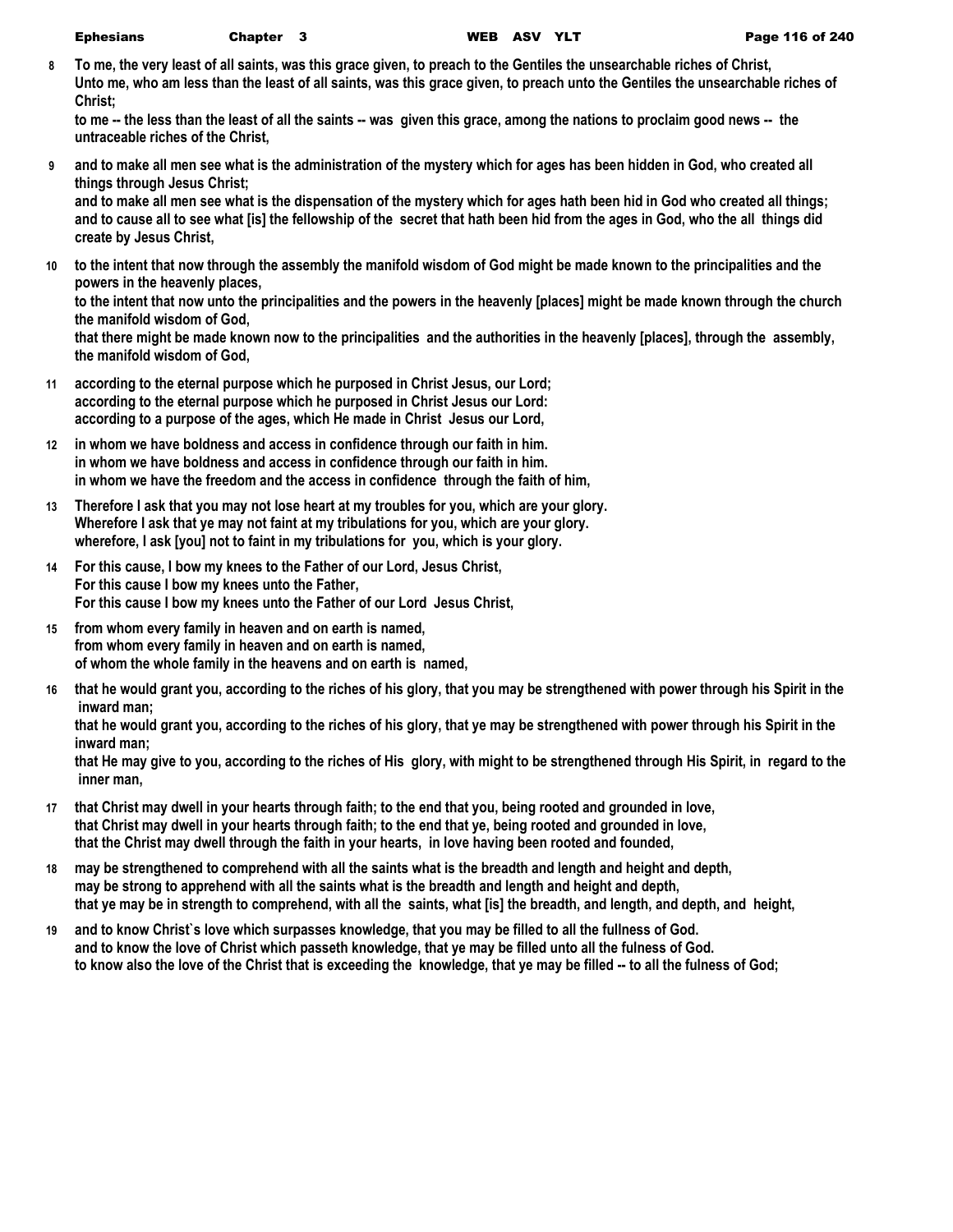| <b>Ephesians</b> | Chapte |
|------------------|--------|
|------------------|--------|

- **20 Now to him who is able to do exceedingly abundantly above all that we ask or think, according to the power that works in us, Now unto him that is able to do exceeding abundantly above all that we ask or think, according to the power that worketh in us, and to Him who is able above all things to do exceeding abundantly what we ask or think, according to the power that is working in us,**
- **21 to him be the glory in the assembly and in Christ Jesus to all generations forever and ever. Amen. unto him [be] the glory in the church and in Christ Jesus unto all generations for ever and ever. Amen. to Him [is] the glory in the assembly in Christ Jesus, to all the generations of the age of the ages. Amen.**
- **1 I therefore, the prisoner in the Lord, beg you to walk worthily of the calling with which you were called, I therefore, the prisoner in the Lord, beseech you to walk worthily of the calling wherewith ye were called, Call upon you, then, do I -- the prisoner of the Lord -- to walk worthily of the calling with which ye were called,**
- **2 with all lowliness and humility, with longsuffering, bearing with one another in love; with all lowliness and meekness, with longsuffering, forbearing one another in love; with all lowliness and meekness, with long-suffering, forbearing one another in love,**
- **3 being eager to keep the unity of the Spirit in the bond of peace. giving diligence to keep the unity of the Spirit in the bond of peace. being diligent to keep the unity of the Spirit in the bond of the peace;**
- **4 There is one body, and one Spirit, even as you also were called in one hope of your calling; [There is] one body, and one Spirit, even as also ye were called in one hope of your calling; one body and one Spirit, according as also ye were called in one hope of your calling;**
- **5 one Lord, one faith, one baptism, one Lord, one faith, one baptism, one Lord, one faith, one baptism,**
- **6 one God and Father of all, who is over all, and through all, and in us all. one God and Father of all, who is over all, and through all, and in all. one God and Father of all, who [is] over all, and through all, and in you all,**
- **7 But to each one of us was the grace given according to the measure of the gift of Christ. But unto each one of us was the grace given according to the measure of the gift of Christ. and to each one of you was given the grace, according to the measure of the gift of Christ,**
- **8 Therefore he says, "When he ascended on high, he led captivity captive, and gave gifts to men." Wherefore he saith, When he ascended on high, he led captivity captive, And gave gifts unto men. wherefore, he saith, `Having gone up on high he led captive captivity, and gave gifts to men,` --**
- **9 Now this, "He ascended," what is it but that he also first descended into the lower parts of the earth? (Now this, He ascended, what is it but that he also descended into the lower parts of the earth? and that, he went up, what is it except that he also went down first to the lower parts of the earth?**
- **10 He who descended is the same also who ascended far above all the heavens, that he might fill all things. He that descended is the same also that ascended far above all the heavens, that he might fill all things.) he who went down is the same also who went up far above all the heavens, that He may fill all things --**
- **11 He gave some to be apostles; and some, prophets; and some, evangelists; and some, shepherds and teachers; And he gave some [to be] apostles; and some, prophets; and some, evangelists; and some, pastors and teachers; and He gave some [as] apostles, and some [as] prophets, and some [as] proclaimers of good news, and some [as] shepherds and teachers,**
- **12 for the perfecting of the saints, to the work of serving, to the building up of the body of Christ; for the perfecting of the saints, unto the work of ministering, unto the building up of the body of Christ: unto the perfecting of the saints, for a work of ministration, for a building up of the body of the Christ,**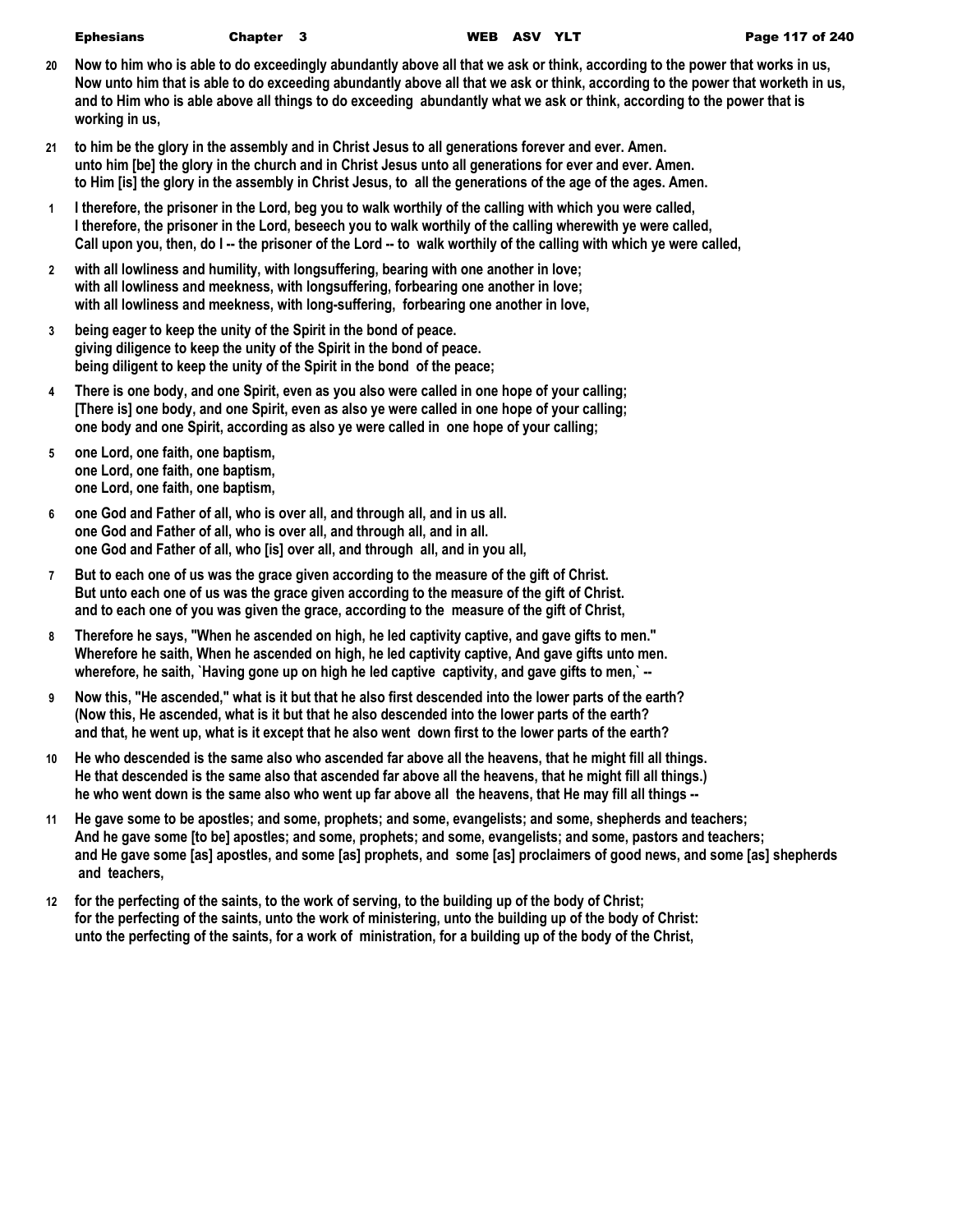**13 until we all attain to the unity of the faith, and of the knowledge of the Son of God, to a full grown man, to the measure of the stature of the fullness of Christ;**

**till we all attain unto the unity of the faith, and of the knowledge of the Son of God, unto a fullgrown man, unto the measure of the stature of the fulness of Christ:**

**till we may all come to the unity of the faith and of the recognition of the Son of God, to a perfect man, to a measure of stature of the fulness of the Christ,**

- **14 that we may no longer be children, tossed back and forth and carried about with every wind of doctrine, by the trickery of men, in craftiness, after the wiles of error; that we may be no longer children, tossed to and fro and carried about with every wind of doctrine, by the sleight of men, in craftiness, after the wiles of error; that we may no more be babes, tossed and borne about by every wind of the teaching, in the sleight of men, in craftiness, unto the artifice of leading astray,**
- **15 but speaking truth in love, we may grow up in all things into him, who is the head, Christ; but speaking truth in love, we may grow up in all things into him, who is the head, [even] Christ; and, being true in love, we may increase to Him [in] all things, who is the head -- the Christ;**
- **16 from whom all the body, being fitted and knit together through that which every joint supplies, according to the working in measure of each individual part, makes the body increase to the building up of itself in love. from whom all the body fitly framed and knit together through that which every joint supplieth, according to the working in [due] measure of each several part, maketh the increase of the body unto the building up of itself in love. from whom the whole body, being fitly joined together and united, through the supply of every joint, according to the working in the measure of each single part, the increase of the body doth make for the building up of itself in love.**
- **17 This I say therefore, and testify in the Lord, that you no longer walk as the rest of the Gentiles also walk, in the vanity of their mind,**

**This I say therefore, and testify in the Lord, that ye no longer walk as the Gentiles also walk, in the vanity of their mind, This, then, I say, and I testify in the Lord; ye are no more to walk, as also the other nations walk, in the vanity of their mind,**

- **18 being darkened in their understanding, alienated from the life of God, because of the ignorance that is in them, because of the hardening of their hearts; being darkened in their understanding, alienated from the life of God, because of the ignorance that is in them, because of the hardening of their heart; being darkened in the understanding, being alienated from the life of God, because of the ignorance that is in them, because of the hardness of their heart,**
- **19 who having become callous gave themselves up to lust, to work all uncleanness with greediness. who being past feeling gave themselves up to lasciviousness, to work all uncleanness with greediness. who, having ceased to feel, themselves did give up to the lasciviousness, for the working of all uncleanness in greediness;**
- **20 But you did not learn Christ that way; But ye did not so learn Christ; and ye did not so learn the Christ,**
- **21 if indeed you heard him, and were taught in him, even as truth is in Jesus: if so be that ye heard him, and were taught in him, even as truth is in Jesus: if so be ye did hear him, and in him were taught, as truth is in Jesus;**
- **22 that you put away, as concerning your former way of life, the old man, that grows corrupt after the lusts of deceit; that ye put away, as concerning your former manner of life, the old man, that waxeth corrupt after the lusts of deceit; ye are to put off concerning the former behaviour the old man, that is corrupt according to the desires of the deceit,**
- **23 and that you be renewed in the spirit of your mind, and that ye be renewed in the spirit of your mind, and to be renewed in the spirit of your mind,**
- **24 and put on the new man, that like God has been created in righteousness and holiness of truth. and put on the new man, that after God hath been created in righteousness and holiness of truth. and to put on the new man, which, according to God, was created in righteousness and kindness of the truth.**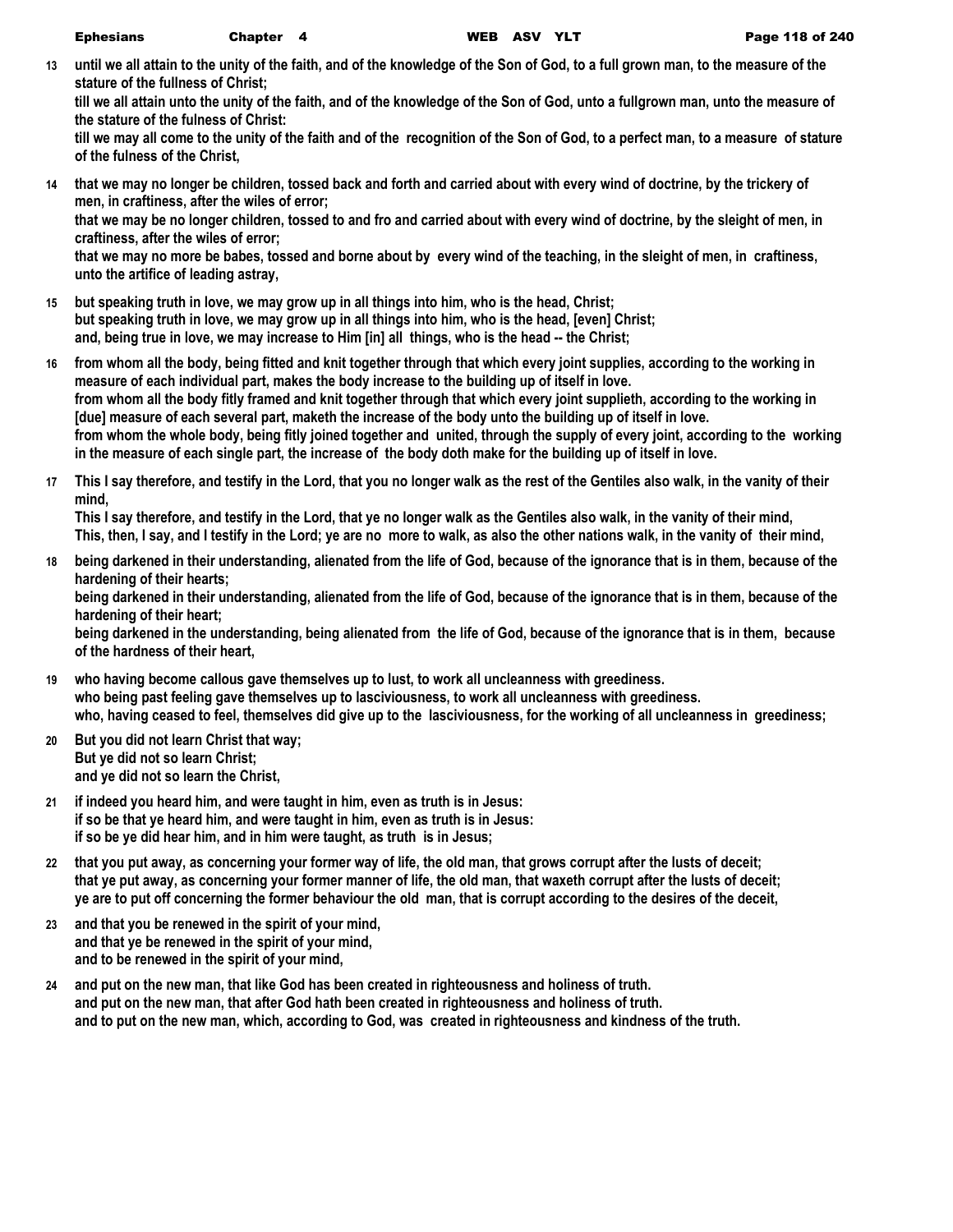- **25 Therefore, putting away falsehood, speak truth each one with his neighbor. For we are members one of another. Wherefore, putting away falsehood, speak ye truth each one with his neighbor: for we are members one of another. Wherefore, putting away the lying, speak truth each with his neighbour, because we are members one of another;**
- **26 "Be angry, and don`t sin." Don`t let the sun go down on your wrath, Be ye angry, and sin not: let not the sun go down upon your wrath: be angry and do not sin; let not the sun go down upon your wrath,**
- **27 neither give place to the devil. neither give place to the devil. neither give place to the devil;**
- **28 Let him who stole steal no more; but rather let him labor, working with his hands the thing that is good, that he may have something to give to him who has need.**

**Let him that stole steal no more: but rather let him labor, working with his hands the thing that is good, that he may have whereof to give to him that hath need.**

**whoso is stealing let him no more steal, but rather let him labour, working the thing that is good with the hands, that he may have to impart to him having need.**

**29 Let no corrupt speech proceed out of your mouth, but such as is good for building up as the need may be, that it may give grace to those who hear.**

**Let no corrupt speech proceed out of your mouth, but such as is good for edifying as the need may be, that it may give grace to them that hear.**

**Let no corrupt word out of your mouth go forth, but what is good unto the needful building up, that it may give grace to the hearers;**

- **30 Don`t grieve the Holy Spirit of God, in whom you were sealed to the day of redemption. And grieve not the Holy Spirit of God, in whom ye were sealed unto the day of redemption. and make not sorrowful the Holy Spirit of God, in which ye were sealed to a day of redemption.**
- **31 Let all bitterness, wrath, anger, outcry, and slander, be put away from you, with all malice. Let all bitterness, and wrath, and anger, and clamor, and railing, be put away from you, with all malice: Let all bitterness, and wrath, and anger, and clamour, and evil-speaking, be put away from you, with all malice,**
- **32 Be kind to one another, tenderhearted, forgiving each other, just as God also in Christ forgave you. and be ye kind one to another, tenderhearted, forgiving each other, even as God also in Christ forgave you. and become one to another kind, tender-hearted, forgiving one another, according as also God in Christ did forgive you.**
- **1 Be therefore imitators of God, as beloved children. Be ye therefore imitators of God, as beloved children; Become, then, followers of God, as children beloved,**
- **2 Walk in love, even as Christ also loved you, and gave himself up for us, an offering and a sacrifice to God for a sweet-smelling fragrance.**

**and walk in love, even as Christ also loved you, and gave himself up for us, an offering and a sacrifice to God for an odor of a sweet smell.**

**and walk in love, as also the Christ did love us, and did give himself for us, an offering and a sacrifice to God for an odour of a sweet smell,**

- **3 But sexual immorality, and all uncleanness, or covetousness, let it not even be mentioned among you, as becomes saints; But fornication, and all uncleanness, or covetousness, let it not even be named among you, as becometh saints; and whoredom, and all uncleanness, or covetousness, let it not even be named among you, as becometh saints;**
- **4 nor filthiness, nor foolish talking, or jesting, which are not appropriate; but rather giving of thanks. nor filthiness, nor foolish talking, or jesting, which are not befitting: but rather giving of thanks. also filthiness, and foolish talking, or jesting, -- the things not fit -- but rather thanksgiving;**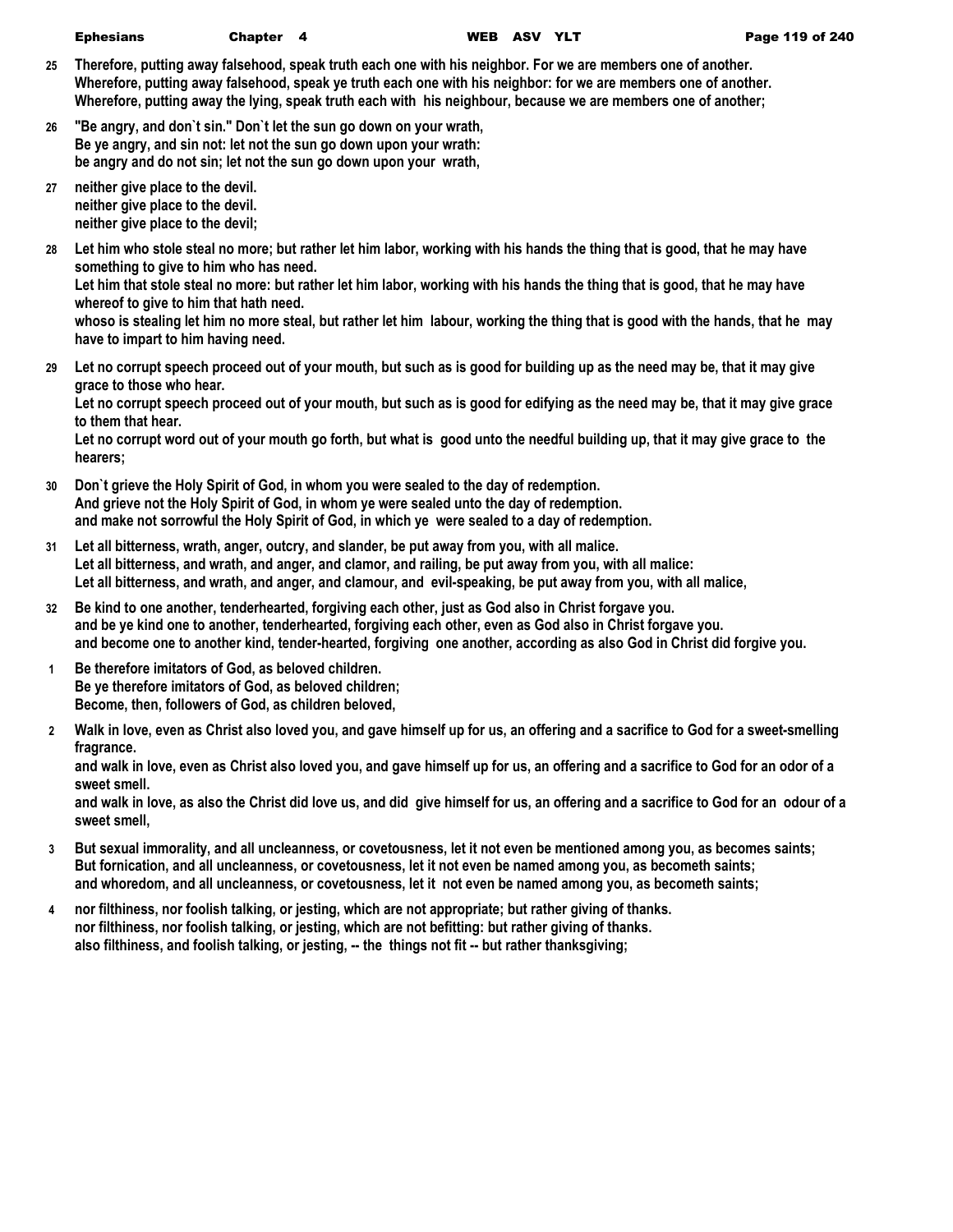| <b>Ephesians</b> | Chapter 5 |  |
|------------------|-----------|--|
|------------------|-----------|--|

- **5 Know this for sure, that no sexually immoral person, nor unclean person, nor covetous man, who is an idolater, has any inheritance in the kingdom of Christ and God. For this ye know of a surety, that no fornicator, nor unclean person, nor covetous man, who is an idolater, hath any inheritance in the kingdom of Christ and God. for this ye know, that every whoremonger, or unclean, or covetous person, who is an idolater, hath no inheritance in the reign of the Christ and God.**
- **6 Let no man deceive you with empty words. For because of these things, the wrath of God comes on the sons of disobedience. Let no man deceive you with empty words: for because of these things cometh the wrath of God upon the sons of Let no one deceive you with vain words, for because of these things cometh the anger of God upon the sons of the disobedience,**
- **7 Don`t be therefore partakers with them. Be not ye therefore partakers with them; become not, then, partakers with them,**
- **8 For you were once darkness, but are now light in the Lord. Walk as children of light, For ye were once darkness, but are now light in the Lord: walk as children of light for ye were once darkness, and now light in the Lord; as children of light walk ye,**
- **9 for the fruit of the Spirit is in all goodness and righteousness and truth, (for the fruit of the light is in all goodness and righteousness and truth), for the fruit of the Spirit [is] in all goodness, and righteousness, and truth,**
- **10 proving what is well-pleasing to the Lord. proving what is well-pleasing unto the Lord; proving what is well-pleasing to the Lord,**
- **11 Have no fellowship with the unfruitful works of darkness, but rather even reprove them. and have no fellowship with the unfruitful works of darkness, but rather even reprove them; and have no fellowship with the unfruitful works of the darkness and rather even convict,**
- **12 For the things which are done by them in secret, it is a shame even to speak of. for the things which are done by them in secret it is a shame even to speak of. for the things in secret done by them it is a shame even to speak of,**
- **13 But all things, when they are reproved, are revealed by the light, for everything that is revealed is light. But all things when they are reproved are made manifest by the light: for everything that is made manifest is light. and all the things reproved by the light are manifested, for everything that is manifested is light;**
- **14 Therefore he says, "Awake, you who sleep, and arise from the dead, and Christ will shine on you." Wherefore [he] saith, Awake, thou that sleepest, and arise from the dead, and Christ shall shine upon thee. wherefore he saith, `Arouse thyself, thou who art sleeping, and arise out of the dead, and the Christ shall shine upon thee.`**
- **15 Therefore watch carefully how you walk, not as unwise, but as wise; Look therefore carefully how ye walk, not as unwise, but as wise; See, then, how exactly ye walk, not as unwise, but as wise,**
- **16 redeeming the time, because the days are evil. redeeming the time, because the days are evil. redeeming the time, because the days are evil;**
- **17 Therefore don`t be foolish, but understand what the will of the Lord is. Wherefore be ye not foolish, but understand what the will of the Lord is. because of this become not fools, but -- understanding what [is] the will of the Lord,**
- **18 Don`t be drunken with wine, in which is an abandoned life, but be filled with the Spirit, And be not drunken with wine, wherein is riot, but be filled with the Spirit; and be not drunk with wine, in which is dissoluteness, but be filled in the Spirit,**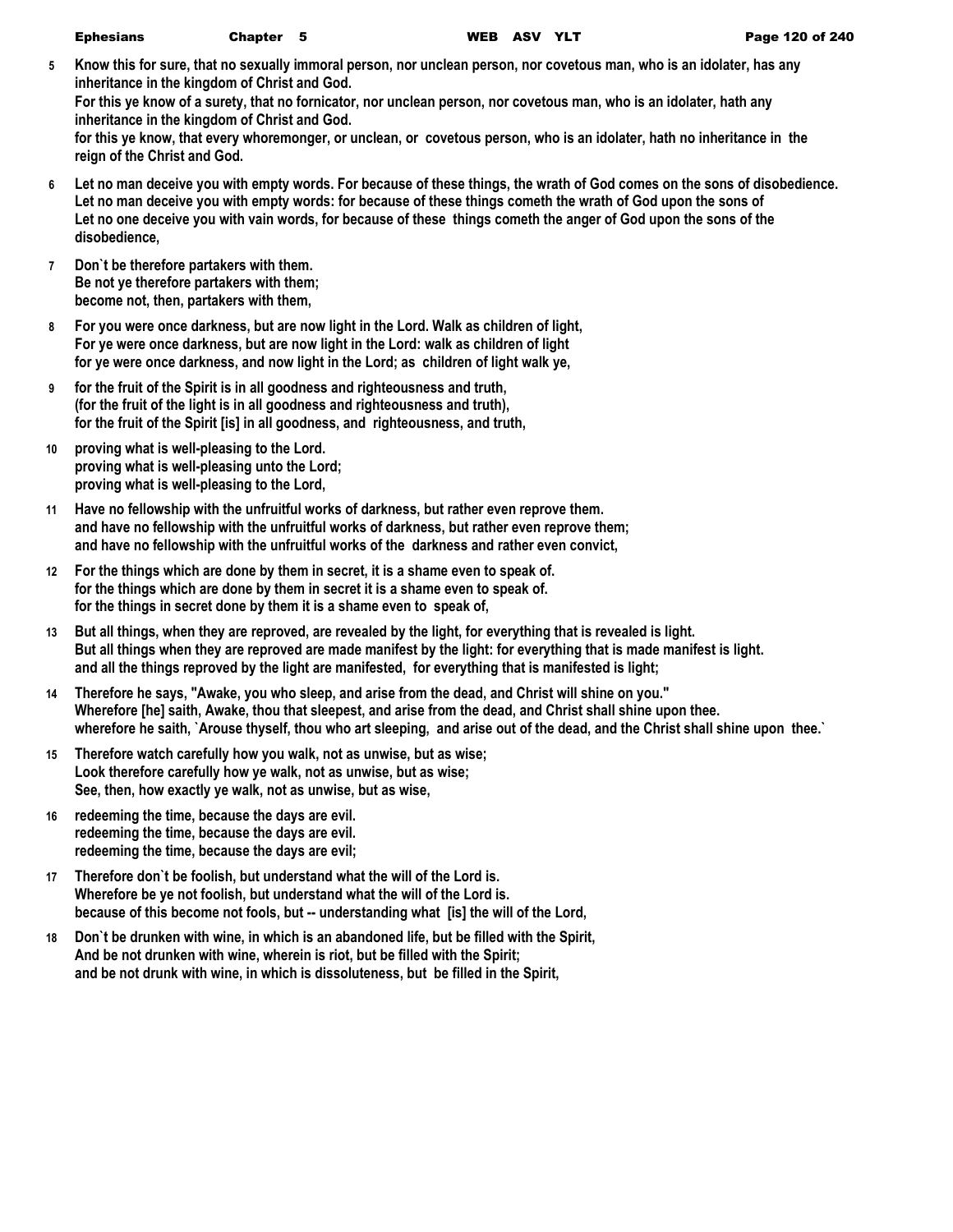- **19 speaking to one another in psalms, hymns, and spiritual songs; singing, and singing praises in your heart to the Lord; speaking one to another in psalms and hymns and spiritual songs, singing and making melody with your heart to the Lord; speaking to yourselves in psalms and hymns and spiritual songs, singing and making melody in your heart to the Lord,**
- **20 giving thanks always for all things in the name of our Lord, Jesus Christ, to God, even the Father; giving thanks always for all things in the name of our Lord Jesus Christ to God, even the Father; giving thanks always for all things, in the name of our Lord Jesus Christ, to the God and Father;**
- **21 subjecting yourselves one to another in the fear of Christ. subjecting yourselves one to another in the fear of Christ. subjecting yourselves to one another in the fear of God.**
- **22 Wives, be subject to your own husbands, as to the Lord. Wives, [be in subjection] unto your own husbands, as unto the Lord. The wives! to your own husbands subject yourselves, as to the Lord,**
- **23 For the husband is the head of the wife, and Christ also is the head of the assembly, being himself the savior of the body. For the husband is the head of the wife, and Christ also is the head of the church, [being] himself the saviour of the body. because the husband is head of the wife, as also the Christ [is] head of the assembly, and he is saviour of the body,**
- **24 But as the assembly is subject to Christ, so let the wives also be to their husbands in everything. But as the church is subject to Christ, so [let] the wives also [be] to their husbands in everything. but even as the assembly is subject to Christ, so also [are] the wives to their own husbands in everything.**
- **25 Husbands, love your wives, even as Christ also loved the assembly, and gave himself up for it; Husbands, love your wives, even as Christ also loved the church, and gave himself up for it; The husbands! love your own wives, as also the Christ did love the assembly, and did give himself for it,**
- **26 that he might sanctify it, having cleansed it by the washing of water with the word, that he might sanctify it, having cleansed it by the washing of water with the word, that he might sanctify it, having cleansed [it] with the bathing of the water in the saying,**
- **27 that he might present the assembly to himself gloriously, not having spot or wrinkle or any such thing; but that it should be holy and without blemish. that he might present the church to himself a glorious [church], not having spot or wrinkle or any such thing; but that it should be holy and without blemish. that he might present it to himself the assembly in glory, not having spot or wrinkle, or any of such things, but that it may be holy and unblemished;**
- **28 Even so ought husbands also to love their own wives as their own bodies. He who loves his own wife loves himself. Even so ought husbands also to love their own wives as their own bodies. He that loveth his own wife loveth himself: so ought the husbands to love their own wives as their own bodies: he who is loving his own wife -- himself he doth love;**
- **29 For no man ever hated his own flesh; but nourishes and cherishes it, even as Christ also the assembly; for no man ever hated his own flesh; but nourisheth and cherisheth it, even as Christ also the church; for no one ever his own flesh did hate, but doth nourish and cherish it, as also the Lord -- the assembly,**
- **30 because we are members of his body, of his flesh and bones. because we are members of his body. because members we are of his body, of his flesh, and of his bones;**
- **31 "For this cause a man will leave his father and mother, and will be joined to his wife. The two will become one flesh." For this cause shall a man leave his father and mother, and shall cleave to his wife; and the two shall become one flesh. `for this cause shall a man leave his father and mother, and shall be joined to his wife, and they shall be -- the two -- for one flesh;`**
- **32 This mystery is great, but I speak in regard of Christ and of the assembly. This mystery is great: but I speak in regard of Christ and of the church. this secret is great, and I speak in regard to Christ and to the assembly;**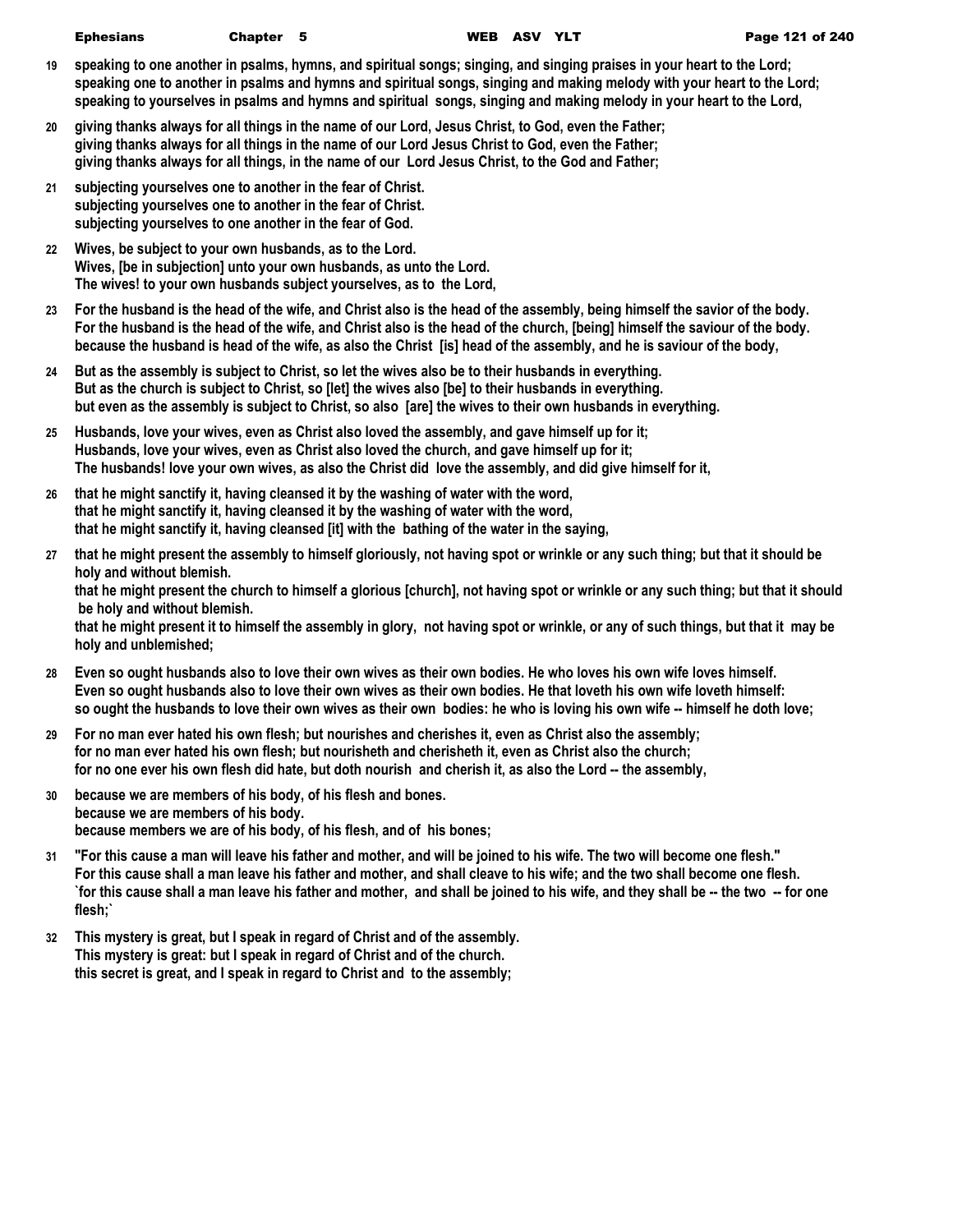- **33 Nevertheless each of you must also love his own wife even as himself; and let the wife see that she respects her husband. Nevertheless do ye also severally love each one his own wife even as himself; and [let] the wife [see] that she fear her but ye also, every one in particular -- let each his own wife so love as himself, and the wife -- that she may reverence the husband.**
- **1 Children, obey your parents in the Lord, for this is right. Children, obey your parents in the Lord: for this is right. The children! obey your parents in the Lord, for this is righteous;**
- **2 "Honor your father and mother," which is the first commandment with a promise: Honor thy father and mother (which is the first commandment with promise), honour thy father and mother,**
- **3 "that it may be well with you, and you may live long on the earth." that it may be well with thee, and thou mayest live long on the earth. which is the first command with a promise, `That it may be well with thee, and thou mayest live a long time upon the land.`**
- **4 You fathers, don`t provoke your children to wrath, but nurture them in the discipline and instruction of the Lord. And, ye fathers, provoke not your children to wrath: but nurture them in the chastening and admonition of the Lord. And the fathers! provoke not your children, but nourish them in the instruction and admonition of the Lord.**
- **5 Servants, be obedient to those who according to the flesh are your masters, with fear and trembling, in singleness of your heart, as to Christ;**

**Servants, be obedient unto them that according to the flesh are your masters, with fear and trembling, in singleness of your heart, as unto Christ;**

**The servants! obey the masters according to the flesh with fear and trembling, in the simplicity of your heart, as to the** 

**6 not in the way of service only when eyes are on you, as men-pleasers; but as servants of Christ, doing the will of God from the heart;**

**not in the way of eyeservice, as men-pleasers; but as servants of Christ, doing the will of God from the heart; not with eye-service as men-pleasers, but as servants of the Christ, doing the will of God out of soul,**

- **7 with good will doing service, as to the Lord, and not to men; with good will doing service, as unto the Lord, and not unto men: with good-will serving, as to the Lord, and not to men,**
- **8 knowing that whatever good thing each one does, he will receive the same again from the Lord, whether he is bound or free. knowing that whatsoever good thing each one doeth, the same shall he receive again from the Lord, whether [he be] bond or free.**

**having known that whatever good thing each one may do, this he shall receive from the Lord, whether servant or freeman.**

**9 You masters, do the same things to them, and give up threatening, knowing that he who is both their Master and yours is in heaven, and there is no partiality with him.**

**And, ye masters, do the same things unto them, and forbear threatening: knowing that he who is both their Master and yours is in heaven, and there is no respect of persons with him.**

**And the masters! the same things do ye unto them, letting threatening alone, having known that also your Master is in the heavens, and acceptance of persons is not with him.**

- **10 Finally, be strong in the Lord, and in the strength of his might. Finally, be strong in the Lord, and in the strength of his might. As to the rest, my brethren, be strong in the Lord, and in the power of his might;**
- **11 Put on the whole armor of God, that you may be able to stand against the wiles of the devil. Put on the whole armor of God, that ye may be able to stand against the wiles of the devil. put on the whole armour of God, for your being able to stand against the wiles of the devil,**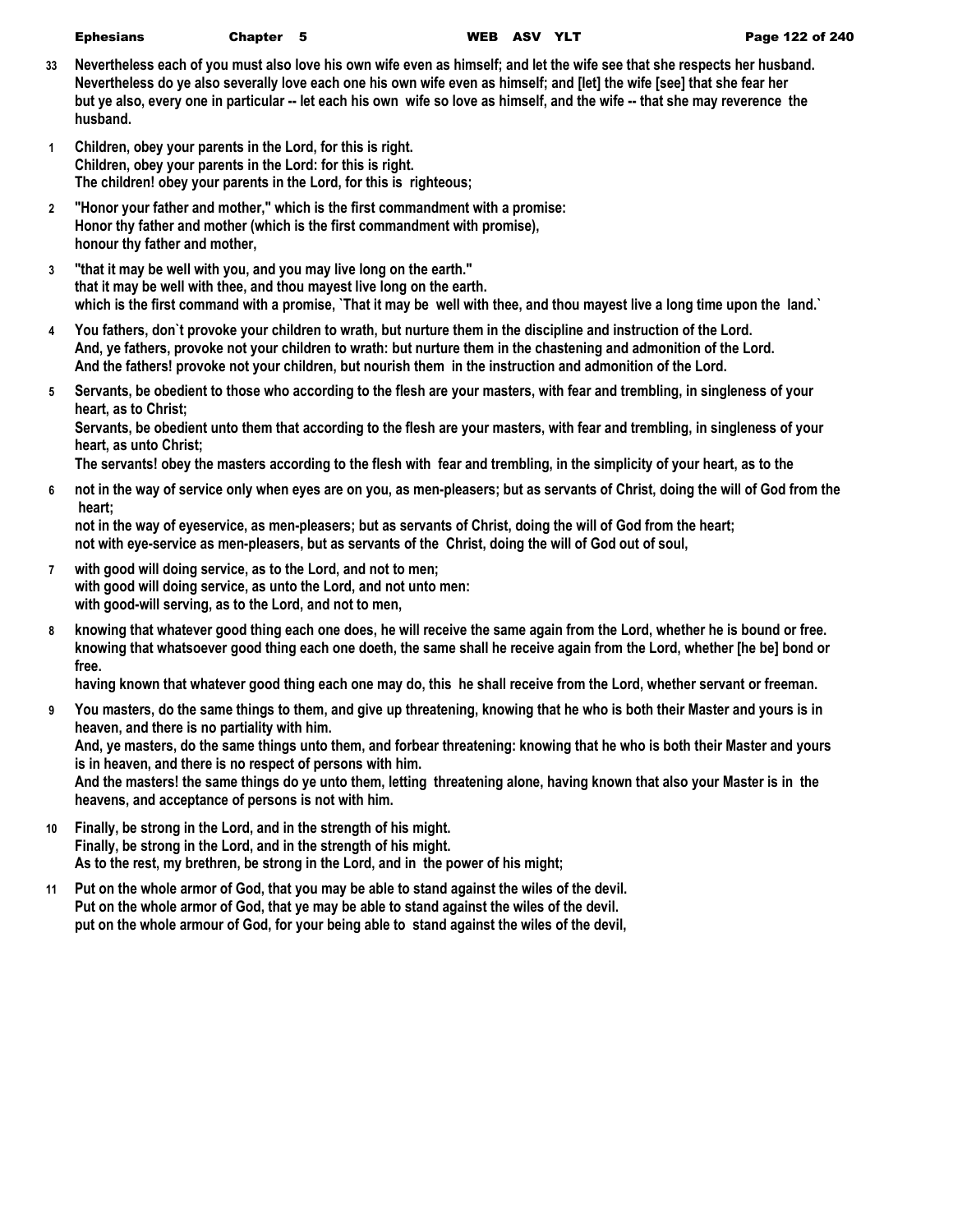| <b>Ephesians</b> | <b>Chapte</b> |
|------------------|---------------|
|                  |               |

- **12 For our wrestling is not against flesh and blood, but against the principalities, against the powers, against the world`s rulers of the darkness of this age, and against the spiritual hosts of wickedness in the heavenly places. For our wrestling is not against flesh and blood, but against the principalities, against the powers, against the world-rulers of this darkness, against the spiritual [hosts] of wickedness in the heavenly [places]. because we have not the wrestling with blood and flesh, but with the principalities, with the authorities, with the world-rulers of the darkness of this age, with the spiritual things of the evil in the heavenly places;**
- **13 Therefore, put on the whole armor of God, that you may be able to withstand in the evil day, and, having done all, to stand. Wherefore take up the whole armor of God, that ye may be able to withstand in the evil day, and, having done all, to stand. because of this take ye up the whole armour of God, that ye may be able to resist in the day of the evil, and all things having done -- to stand.**
- **14 Stand therefore, having the utility belt of truth buckled around your waist, and having put on the breastplate of righteousness, Stand therefore, having girded your loins with truth, and having put on the breastplate of righteousness, Stand, therefore, having your loins girt about in truth, and having put on the breastplate of the righteousness,**
- **15 and having fitted your feet with the preparation of the gospel of peace; and having shod your feet with the preparation of the gospel of peace; and having the feet shod in the preparation of the good-news of the peace;**
- **16 above all, taking up the shield of faith, with which you will be able to quench all the fiery darts of the evil one. withal taking up the shield of faith, wherewith ye shall be able to quench all the fiery darts of the evil [one]. above all, having taken up the shield of the faith, in which ye shall be able all the fiery darts of the evil one to quench,**
- **17 Take the helmet of salvation, and the sword of the Spirit, which is the word of God; And take the helmet of salvation, and the sword of the Spirit, which is the word of God: and the helmet of the salvation receive, and the sword of the Spirit, which is the saying of God,**
- **18 with all prayer and requests, praying at all times in the Spirit, and being watchful to this end in all perseverance and requests for all the saints:**

**with all prayer and supplication praying at all seasons in the Spirit, and watching thereunto in all perseverance and supplication for all the saints,**

**through all prayer and supplication praying at all times in the Spirit, and in regard to this same, watching in all perseverance and supplication for all the saints --**

**19 On my behalf, that utterance may be given to me in opening my mouth, to make known with boldness the mystery of the gospel, And on my behalf, that utterance may be given unto me in opening my mouth, to make known with boldness the mystery of the gospel,**

**and in behalf of me, that to me may be given a word in the opening of my mouth, in freedom, to make known the secret of the good news,**

- **20 for which I am an ambassador in chains; that in it I may speak boldly, as I ought to speak. for which I am an ambassador in chains; that in it I may speak boldly, as I ought to speak. for which I am an ambassador in a chain, that in it I may speak freely -- as it behoveth me to speak.**
- **21 But that you also may know my affairs, how I am doing, Tychicus, the beloved brother and faithful servant in the Lord, will make known to you all things; But that ye also may know my affairs, how I do, Tychicus, the beloved brother and faithful minister in the Lord, shall make**

**known to you all things: And that ye may know -- ye also -- the things concerning me -- what I do, all things make known to you shall Tychicus, the beloved brother and faithful ministrant in the Lord,**

- **22 whom I have sent to you for this very purpose, that you may know our state, and that he may comfort your hearts. whom I have sent unto you for this very purpose, that ye may know our state, and that he may comfort your hearts. whom I did send unto you for this very thing, that ye might know the things concerning us, and that he might comfort your hearts.**
- **23 Peace be to the brothers, and love with faith, from God the Father and the Lord Jesus Christ. Peace be to the brethren, and love with faith, from God the Father and the Lord Jesus Christ. Peace to the brethren, and love, with faith, from God the Father, and the Lord Jesus Christ!**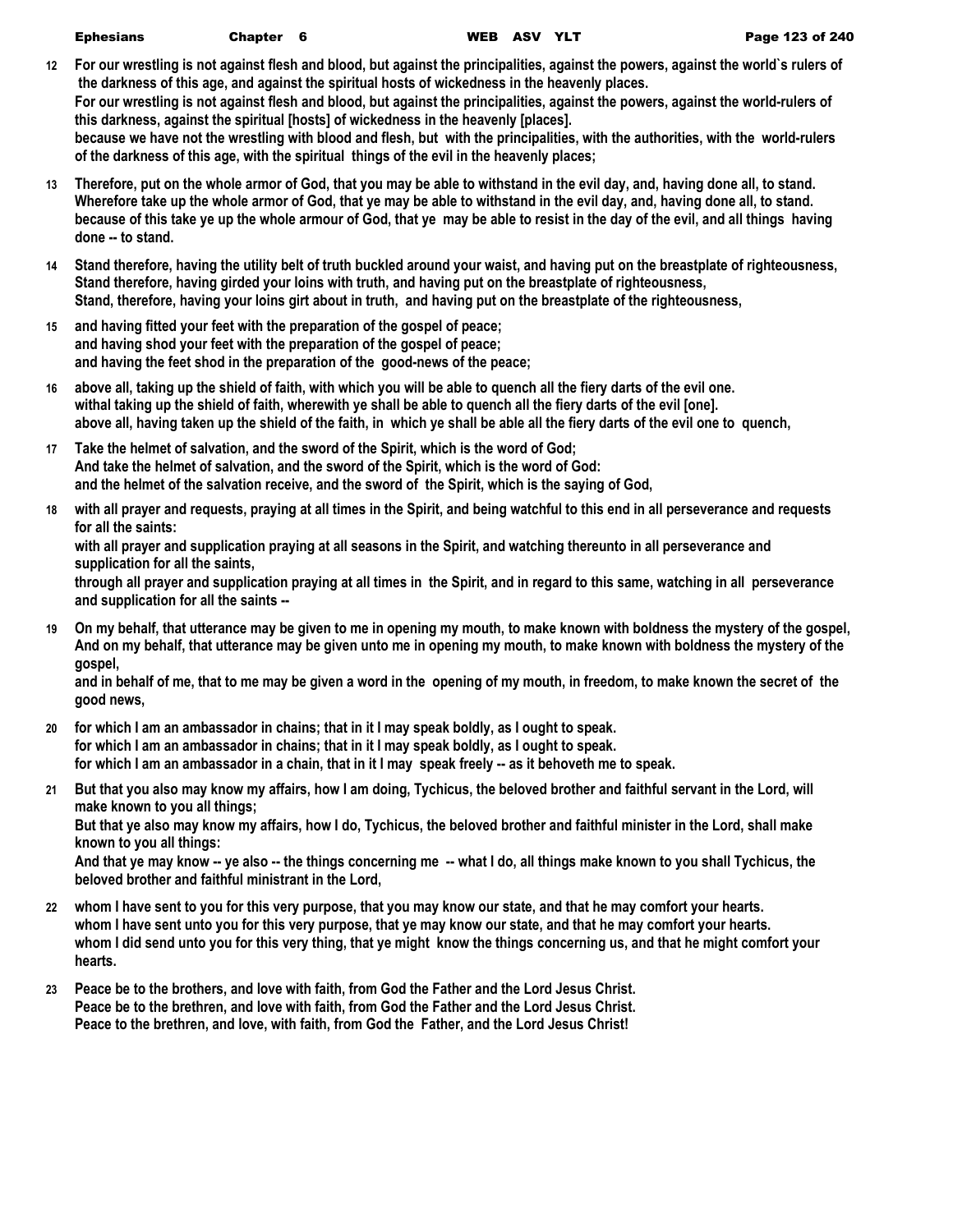- **24 Grace be with all those who love our Lord Jesus Christ with incorruptible love. Grace be with all them that love our Lord Jesus Christ with [a love] incorruptible. The grace with all those loving our Lord Jesus Christ -- undecayingly! Amen.**
- **1 Paul and Timothy, servants of Christ Jesus; To all the saints in Christ Jesus who are at Philippi, with the overseers and deacons:**

**Paul and Timothy, servants of Christ Jesus, to all the saints in Christ Jesus that are at Philippi, with the bishops and deacons: Paul and Timotheus, servants of Jesus Christ, to all the saints in Christ Jesus who are in Philippi, with overseers and ministrants;**

- **2 Grace to you, and peace from God, our Father, and the Lord, Jesus Christ. Grace to you and peace from God our Father and the Lord Jesus Christ. Grace to you, and peace from God our Father, and the Lord Jesus Christ.**
- **3 I thank my God whenever I remember you, I thank my God upon all my remembrance of you, I give thanks to my God upon all the remembrance of you,**
- **4 always in every request of mine on behalf of you all making my requests with joy, always in every supplication of mine on behalf of you all making my supplication with joy, always, in every supplication of mine for you all, with joy making the supplication,**
- **5 for your fellowship in furtherance of the gospel from the first day until now; for your fellowship in furtherance of the gospel from the first day until now; for your contribution to the good news from the first day till now,**
- **6 being confident of this very thing, that he who began a good work in you will complete it until the day of Jesus Christ. being confident of this very thing, that he who began a good work in you will perfect it until the day of Jesus Christ: having been confident of this very thing, that He who did begin in you a good work, will perform [it] till a day of Jesus Christ,**
- **7 It is even right for me to think this way on behalf of all of you, because I have you in my heart, inasmuch as, both in my bonds and in the defense and confirmation of the gospel, you all are partakers with me of grace. even as it is right for me to be thus minded on behalf of you all, because I have you in my heart, inasmuch as, both in my bonds and in the defence and confirmation of the gospel, ye all are partakers with me of grace. according as it is righteous for me to think this in behalf of you all, because of my having you in the heart, both in my bonds, and [in] the defence and confirmation of the good news, all of you being fellow-partakers with me of grace.**
- **8 For God is my witness, how I long after all of you in the tender mercies of Christ Jesus. For God is my witness, how I long after you all in the tender mercies of Christ Jesus. For God is my witness, how I long for you all in the bowels of Jesus Christ,**
- **9 This I pray, that your love may abound yet more and more in knowledge and all discernment; And this I pray, that your love may abound yet more and more in knowledge and all discernment; and this I pray, that your love yet more and more may abound in full knowledge, and all judgment,**
- **10 so that you may approve the things that are excellent; that you may be sincere and without offense to the day of Christ; so that ye may approve the things that are excellent; that ye may be sincere and void of offence unto the day of Christ; for your proving the things that differ, that ye may be pure and offenceless -- to a day of Christ,**
- **11 being filled with the fruits of righteousness, which are through Jesus Christ, to the glory and praise of God. being filled with the fruits of righteousness, which are through Jesus Christ, unto the glory and praise of God. being filled with the fruit of righteousness, that [is] through Jesus Christ, to the glory and praise of God.**
- **12 Now I desire to have you know, brothers, that the things which happened to me have turned out rather to the progress of the gospel;**

**Now I would have you know, brethren, that the things [which happened] unto me have fallen out rather unto the progress of the gospel;**

**And I wish you to know, brethren, that the things concerning me, rather to an advancement of the good news have come,**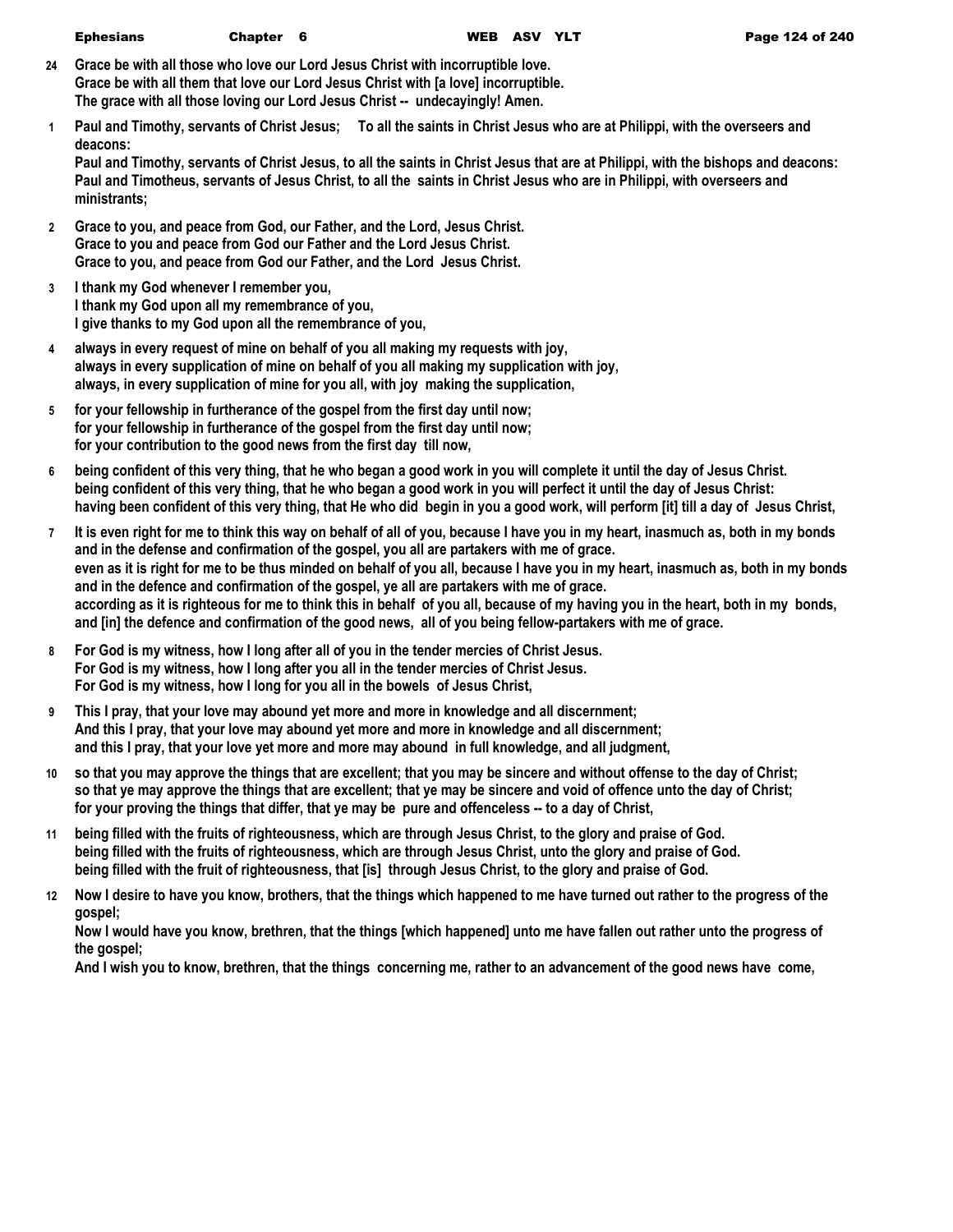| <b>Philippians</b> | Chapte |
|--------------------|--------|
|--------------------|--------|

- **13 so that my bonds became revealed in Christ throughout the whole praetorian guard, and to all the rest; so that my bonds became manifest in Christ throughout the whole praetorian guard, and to all the rest; so that my bonds have become manifest in Christ in the whole praetorium, and to the other places -- all,**
- **14 and that most of the brothers in the Lord, being confident through my bonds, are more abundantly bold to speak the word of God without fear.**

**and that most of the brethren in the Lord, being confident through my bonds, are more abundantly bold to speak the word of God without fear.**

**and the greater part of the brethren in the Lord, having confidence by my bonds, are more abundantly bold -- fearlessly to speak the word.**

- **15 Some indeed preach Christ even out of envy and strife, and some also out of good will. Some indeed preach Christ even of envy and strife; and some also of good will: Certain, indeed, even through envy and contention, and certain also through good-will, do preach the Christ;**
- **16 The former preach Christ from selfish ambition, not sincerely, thinking that they add affliction to my chains; the one [do it] of love, knowing that I am set for the defence of the gospel; the one, indeed, of rivalry the Christ do proclaim, not purely, supposing to add affliction to my bonds,**
- **17 but the latter out of love, knowing that I am appointed for the defense of the gospel. but the other proclaim Christ of faction, not sincerely, thinking to raise up affliction for me in my bonds. and the other out of love, having known that for defence of the good news I am set:**
- **18 What does it matter? Only that in every way, whether in pretense or in truth, Christ is proclaimed. I rejoice in this, yes, and will rejoice.**

**What then? only that in every way, whether in pretence or in truth, Christ is proclaimed; and therein I rejoice, yea, and will rejoice.**

**what then? in every way, whether in pretence or in truth, Christ is proclaimed -- and in this I rejoice, yea, and shall rejoice.**

- **19 For I know that this will turn out to my salvation, through your supplication and the supply of the Spirit of Jesus Christ, For I know that this shall turn out to my salvation, through your supplication and the supply of the Spirit of Jesus Christ, For I have known that this shall fall out to me for salvation, through your supplication, and the supply of the Spirit of Christ Jesus,**
- **20 according to my earnest expectation and hope, that I will in no way be put to shame, but with all boldness, as always, now also Christ will be magnified in my body, whether by life, or by death. according to my earnest expectation and hope, that in nothing shall I be put to shame, but [that] with all boldness, as always, [so] now also Christ shall be magnified in my body, whether by life, or by death. according to my earnest expectation and hope, that in nothing I shall be ashamed, and in all freedom, as always, also now Christ shall be magnified in my body, whether through life or through death,**
- **21 For to me to live is Christ, and to die is gain. For to me to live is Christ, and to die is gain. for to me to live [is] Christ, and to die gain.**
- **22 But if to live in the flesh, this will bring fruit from my work; then I don`t make known what I will choose. But if to live in the flesh, --[if] this shall bring fruit from my work, then what I shall choose I know not. And if to live in the flesh [is] to me a fruit of work, then what shall I choose? I know not;**
- **23 But I am in a dilemma between the two, having the desire to depart and be with Christ, for that is very far better. But I am in a strait betwixt the two, having the desire to depart and be with Christ; for it is very far better: for I am pressed by the two, having the desire to depart, and to be with Christ, for it is far better,**
- **24 Yet, to remain in the flesh is more needful for your sake. yet to abide in the flesh is more needful for your sake. and to remain in the flesh is more necessary on your account,**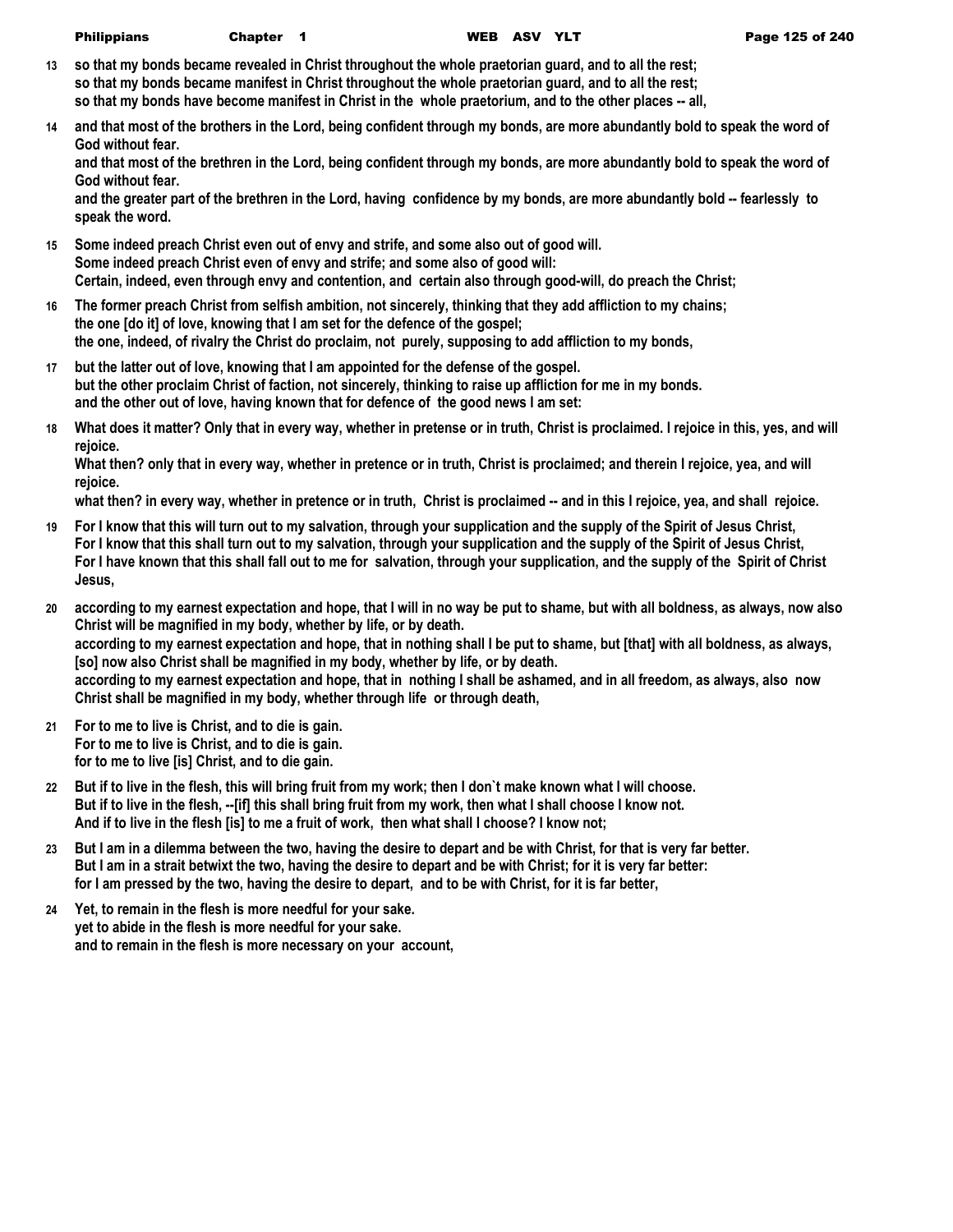| <b>Philippians</b> | Ch: |
|--------------------|-----|
|--------------------|-----|

Philippians Chapter 1 WEB ASV YLT Page 126 of 240

- **25 Having this confidence, I know that I will remain, yes, and remain with you all, for your progress and joy in the faith, And having this confidence, I know that I shall abide, yea, and abide with you all, for your progress and joy in the faith; and of this being persuaded, I have known that I shall remain and continue with you all, to your advancement and joy of the faith,**
- **26 that your rejoicing may abound in Christ Jesus in me through my presence with you again. that your glorying may abound in Christ Jesus in me through my presence with you again. that your boasting may abound in Christ Jesus in me through my presence again to you.**
- **27 Only let your manner of life be worthy of the gospel of Christ, that, whether I come and see you or am absent, I may hear of your state, that you stand firm in one spirit, with one soul striving for the faith of the gospel; Only let your manner of life be worthy of the gospel of Christ: that, whether I come and see you and be absent, I may hear of your state, that ye stand fast in one spirit, with one soul striving for the faith of the gospel; Only worthily of the good news of the Christ conduct ye yourselves, that, whether having come and seen you, whether being absent I may hear of the things concerning you, that ye stand fast in one spirit, with one soul, striving together for the faith of the good news,**
- **28 and in nothing frightened by the adversaries, which is for them a proof of destruction, but to you of salvation, and that from God.**

**and in nothing affrighted by the adversaries: which is for them an evident token of perdition, but of your salvation, and that from God;**

**and not terrified in anything by those opposing, which to them indeed is a token of destruction, and to you of salvation, and that from God;**

- **29 Because it has been granted to you on behalf of Christ, not only to believe in him, but also to suffer on his behalf, because to you it hath been granted in the behalf of Christ, not only to believe on him, but also to suffer in his behalf: because to you it was granted, on behalf of Christ, not only to believe in him, but also on behalf of him to suffer;**
- **30 having the same conflict which you saw in me, and now hear is in me. having the same conflict which ye saw in me, and now hear to be in me. the same conflict having, such as ye saw in me, and now hear of in me.**
- **1 If there is therefore any exhortation in Christ, if any consolation of love, if any fellowship of the Spirit, if any tender mercies and compassion,**

**If there is therefore any exhortation in Christ, if any consolation of love, if any fellowship of the Spirit, if any tender mercies and compassions,**

**If, then, any exhortation [is] in Christ, if any comfort of love, if any fellowship of spirit, if any bowels and mercies,**

- **2 make my joy full, that you be of the same mind, having the same love, being of one accord, of one mind; make full my joy, that ye be of the same mind, having the same love, being of one accord, of one mind; fulfil ye my joy, that ye may mind the same thing -- having the same love -- of one soul -- minding the one thing,**
- **3 doing nothing through rivalry or through conceit, but in humility, each counting others better than himself; [doing] nothing through faction or through vainglory, but in lowliness of mind each counting other better than himself; nothing in rivalry or vain-glory, but in humility of mind one another counting more excellent than yourselves --**
- **4 each of you not just looking to his own things, but each of you also to the things of others. not looking each of you to his own things, but each of you also to the things of others. each not to your own look ye, but each also to the things of others.**
- **5 Have this in your mind, which was also in Christ Jesus, Have this mind in you, which was also in Christ Jesus: For, let this mind be in you that [is] also in Christ Jesus,**
- **6 who, existing in the form of God, didn`t consider it robbery to be equal with God, who, existing in the form of God, counted not the being on an equality with God a thing to be grasped, who, being in the form of God, thought [it] not robbery to be equal to God,**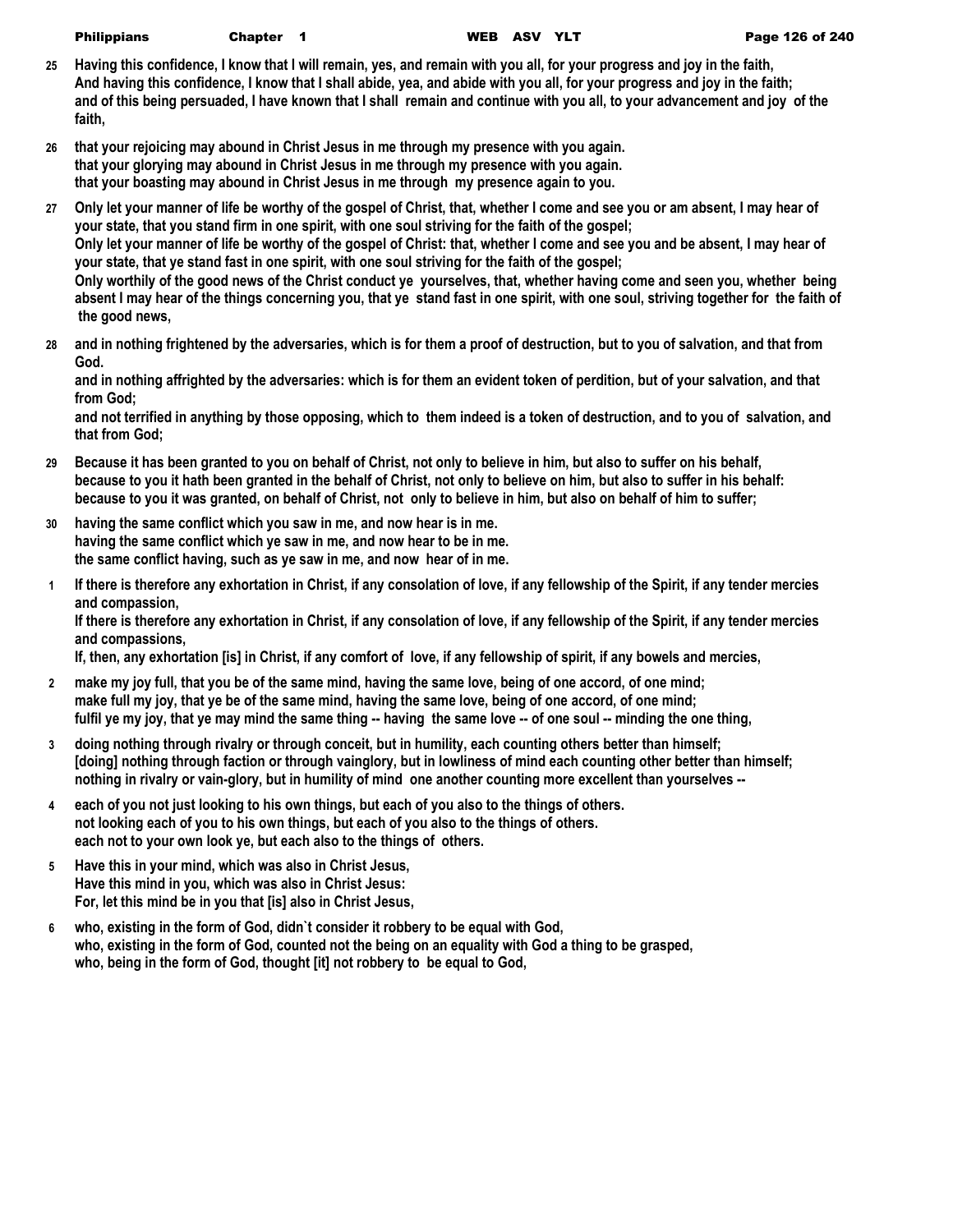- **7 but emptied himself, taking the form of a servant, being made in the likeness of men. but emptied himself, taking the form of a servant, being made in the likeness of men; but did empty himself, the form of a servant having taken, in the likeness of men having been made,**
- **8 Being found in human form, he humbled himself, becoming obedient to death, yes, the death of the cross. and being found in fashion as a man, he humbled himself, becoming obedient [even] unto death, yea, the death of the cross. and in fashion having been found as a man, he humbled himself, having become obedient unto death -- death even of a cross,**
- **9 Therefore God also highly exalted him, and gave to him the name which is above every name; Wherefore also God highly exalted him, and gave unto him the name which is above every name; wherefore, also, God did highly exalt him, and gave to him a name that [is] above every name,**
- **10 that at the name of Jesus every knee would bow, of those in heaven, those on earth, and those under the earth, that in the name of Jesus every knee should bow, of [things] in heaven and [things] on earth and [things] under the earth, that in the name of Jesus every knee may bow -- of heavenlies, and earthlies, and what are under the earth --**
- **11 and that every tongue would confess that Jesus Christ is Lord, to the glory of God, the Father. and that every tongue should confess that Jesus Christ is Lord, to the glory of God the Father. and every tongue may confess that Jesus Christ [is] Lord, to the glory of God the Father.**
- **12 So then, my beloved, even as you have always obeyed, not only in my presence, but now much more in my absence, work out your own salvation with fear and trembling. So then, my beloved, even as ye have always obeyed, not as in my presence only, but now much more in my absence, work out your own salvation with fear and trembling; So that, my beloved, as ye always obey, not as in my presence only, but now much more in my absence, with fear and trembling your own salvation work out,**
- **13 For it is God who works in you both to will and to work, for his good pleasure. for it is God who worketh in you both to will and to work, for his good pleasure. for God it is who is working in you both to will and to work for His good pleasure.**
- **14 Do all things without murmurings and disputes, Do all things without murmurings and questionings: All things do without murmurings and reasonings,**
- **15 that you may become blameless and harmless, children of God without blemish in the midst of a crooked and perverse generation, among whom you are seen as lights in the world, that ye may become blameless and harmless, children of God without blemish in the midst of a crooked and perverse generation, among whom ye are seen as lights in the world, that ye may become blameless and harmless, children of God, unblemished in the midst of a generation crooked and perverse, among whom ye do appear as luminaries in the world,**
- **16 holding up the word of life; that I may have something to boast in the day of Christ, that I didn`t run in vain nor labor in vain. holding forth the word of life; that I may have whereof to glory in the day of Christ, that I did not run in vain neither labor in vain. the word of life holding forth, for rejoicing to me in regard to a day of Christ, that not in vain did I run, nor in vain did I labour;**
- **17 Yes, and if I am poured out on the sacrifice and service of your faith, I rejoice, and rejoice with you all. Yea, and if I am offered upon the sacrifice and service of your faith, I joy, and rejoice with you all: but if also I am poured forth upon the sacrifice and service of your faith, I rejoice and joy with you all,**
- **18 In the same way, you also rejoice, and rejoice with me. and in the same manner do ye also joy, and rejoice with me. because of this do ye also rejoice and joy with me.**
- **19 But I hope in the Lord Jesus to send Timothy to you soon, that I also may be cheered up when I know how you are doing. But I hope in the Lord Jesus to send Timothy shortly unto you, that I also may be of good comfort, when I know your state. And I hope, in the Lord Jesus, Timotheus to send quickly to you, that I also may be of good spirit, having known the things concerning you,**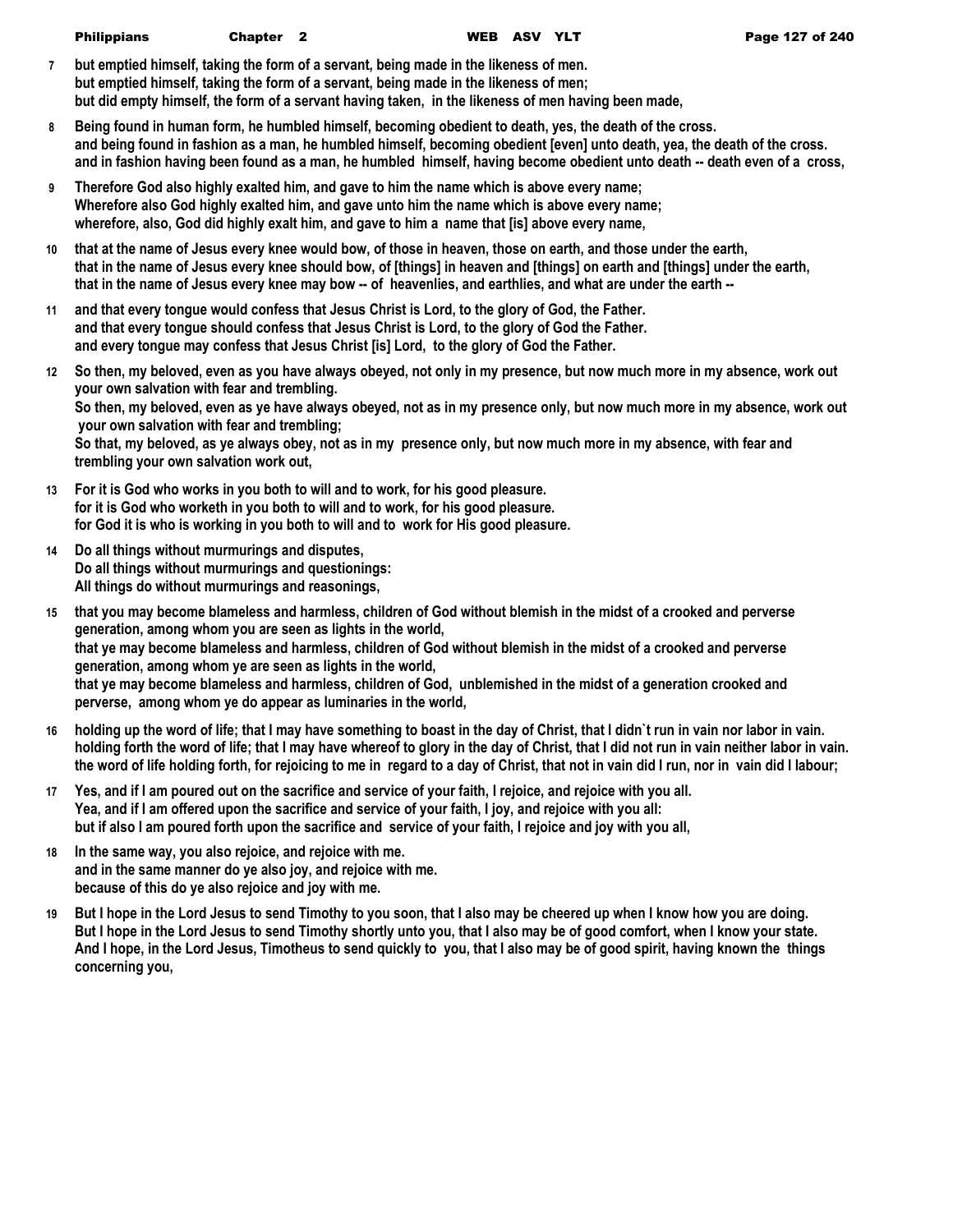- **20 For I have no one else like-minded, who will truly care about you. For I have no man likeminded, who will care truly for your state. for I have no one like-minded, who sincerely for the things concerning you will care,**
- **21 For they all seek their own, not the things of Jesus Christ. For they all seek their own, not the things of Jesus Christ. for the whole seek their own things, not the things of the Christ Jesus,**
- **22 But you know the proof of him, that, as a child serves a father, so he served with me in furtherance of the gospel. But ye know the proof of him, that, as a child [serveth] a father, [so] he served with me in furtherance of the gospel. and the proof of him ye know, that as a child [serveth] a father, with me he did serve in regard to the good news;**
- **23 Therefore I hope to send him at once, as soon as I see how it will go with me. Him therefore I hope to send forthwith, so soon as I shall see how it will go with me: him, indeed, therefore, I hope to send, when I may see through the things concerning me -- immediately;**
- **24 But I trust in the Lord that I myself also will come shortly. but I trust in the Lord that I myself also shall come shortly. and I trust in the Lord that I myself also shall quickly come.**
- **25 But I counted it necessary to send to you Epaphroditus, my brother, fellow worker, fellow soldier, and your messenger and minister to my need; But I counted it necessary to send to you Epaphroditus, my brother and fellow-worker and fellow-soldier, and your messenger**

 **and minister to my need;**

**And I thought [it] necessary Epaphroditus -- my brother, and fellow-workman, and fellow-soldier, and your apostle and servant to my need -- to send unto you,**

- **26 since he longed for you all, and was very troubled, because you had heard that he was sick. since he longed after you all, and was sore troubled, because ye had heard that he was sick: seeing he was longing after you all, and in heaviness, because ye heard that he ailed,**
- **27 For indeed he was sick, nearly to death, but God had mercy on him; and not on him only, but on me also, that I might not have sorrow on sorrow.**

**for indeed he was sick nigh unto death: but God had mercy on him; and not on him only, but on me also, that I might not have sorrow upon sorrow.**

**for he also ailed nigh to death, but God did deal kindly with him, and not with him only, but also with me, that sorrow upon sorrow I might not have.**

**28 I have sent him therefore the more diligently, that, when you see him again, you may rejoice, and that I may be the less sorrowful.**

**I have sent him therefore the more diligently, that, when ye see him again, ye may rejoice, and that I may be the less sorrowful. The more eagerly, therefore, I did send him, that having seen him again ye may rejoice, and I may be the less sorrowful;**

- **29 Receive him therefore in the Lord with all joy, and hold such in honor, Receive him therefore in the Lord with all joy; and hold such in honor: receive him, therefore, in the Lord, with all joy, and hold such in honour,**
- **30 because for the work of Christ he came near to death, risking his life to supply that which was lacking in your service toward me.**

**because for the work of Christ he came nigh unto death, hazarding his life to supply that which was lacking in your service toward me.**

**because on account of the work of the Christ he drew near to death, having hazarded the life that he might fill up your deficiency of service unto me.**

**1 Finally, my brothers, rejoice in the Lord. To write the same things to you, to me indeed is not tiresome, but for you it is safe. Finally, my brethren, rejoice in the Lord. To write the same things to you, to me indeed is not irksome, but for you it is safe. As to the rest, my brethren, rejoice in the Lord; the same things to write to you to me indeed is not tiresome, and for you [is] sure;**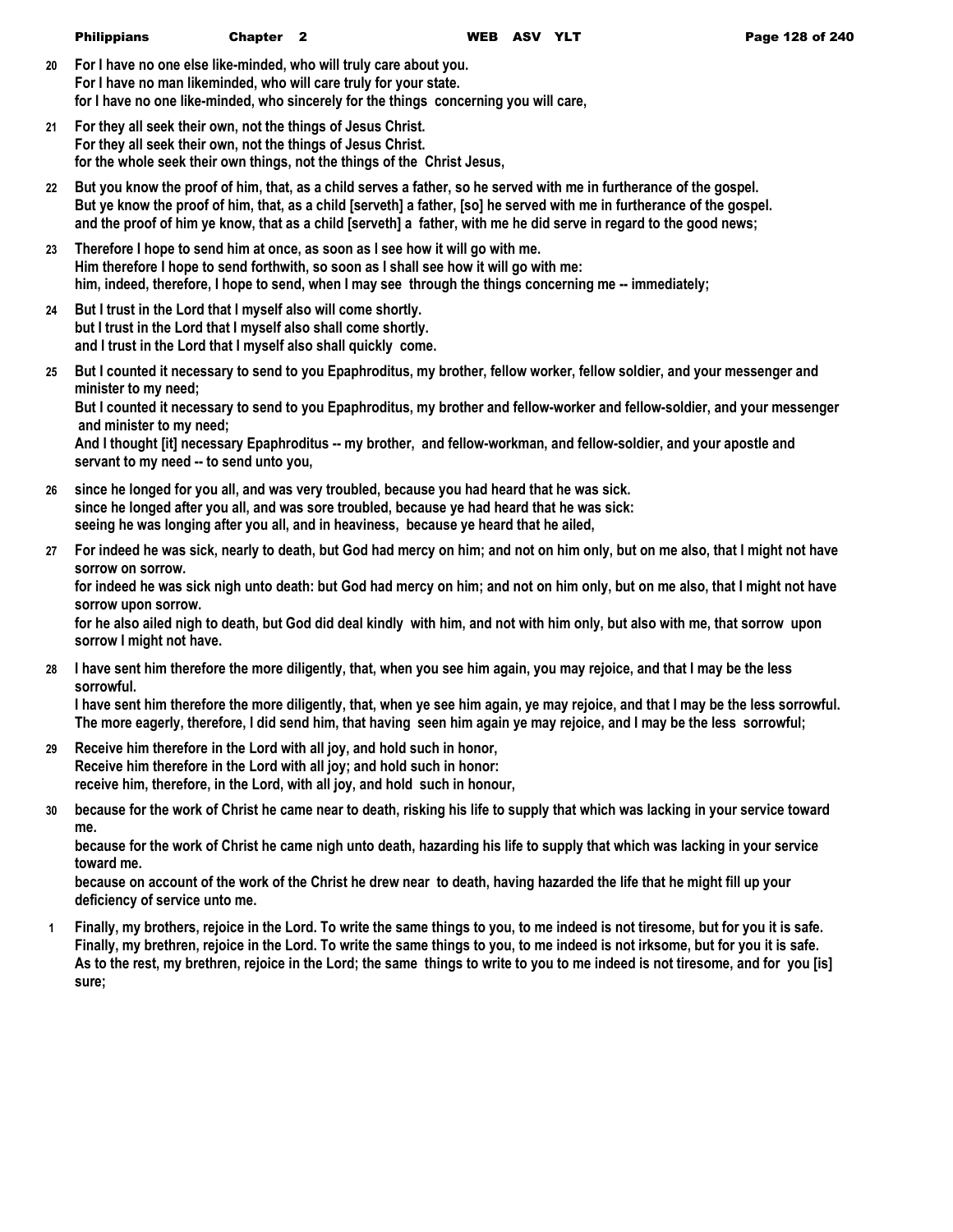- **2 Beware of the dogs, beware of the evil workers, beware of the false circumcision. Beware of the dogs, beware of the evil workers, beware of the concision: look to the dogs, look to the evil-workers, look to the concision;**
- **3 For we are the circumcision, who worship God in the Spirit, and rejoice in Christ Jesus, and have no confidence in the flesh; for we are the circumcision, who worship by the Spirit of God, and glory in Christ Jesus, and have no confidence in the flesh: for we are the circumcision, who by the Spirit are serving God, and glorying in Christ Jesus, and in flesh having no trust,**
- **4 though I myself might have confidence even in the flesh. If any other man thinks that he has confidence in the flesh, I yet more: though I myself might have confidence even in the flesh: if any other man thinketh to have confidence in the flesh, I yet more: though I also have [cause of] trust in flesh. If any other one doth think to have trust in flesh, I more;**
- **5 circumcised the eighth day, of the stock of Israel, of the tribe of Benjamin, a Hebrew of Hebrews; concerning the law, a Pharisee;**

**circumcised the eighth day, of the stock of Israel, of the tribe of Benjamin, a Hebrew of Hebrews; as touching the law, a Pharisee;**

**circumcision on the eighth day! of the race of Israel! of the tribe of Benjamin! a Hebrew of Hebrews! according to law a Pharisee!**

- **6 concerning zeal, persecuting the assembly; concerning the righteousness which is in the law, found blameless. as touching zeal, persecuting the church; as touching the righteousness which is in the law, found blameless. according to zeal persecuting the assembly! according to righteousness that is in law becoming blameless!**
- **7 However, what things were gain to me, these have I counted loss for Christ. Howbeit what things were gain to me, these have I counted loss for Christ. But what things were to me gains, these I have counted, because of the Christ, loss;**
- **8 Yes most assuredly, and I count all things to be loss for the excellency of the knowledge of Christ Jesus, my Lord, for whom I suffered the loss of all things, and count them nothing but refuse, that I may gain Christ Yea verily, and I count all things to be loss for the excellency of the knowledge of Christ Jesus my Lord: for whom I suffered the loss of all things, and do count them but refuse, that I may gain Christ, yes, indeed, and I count all things to be loss, because of the excellency of the knowledge of Christ Jesus my Lord, because of whom of the all things I suffered loss, and do count them to be refuse, that Christ I may gain, and be found in him,**
- **9 and be found in him, not having a righteousness of my own, that which is of the law, but that which is through faith in Christ, the righteousness which is from God by faith;**

**and be found in him, not having a righteousness of mine own, [even] that which is of the law, but that which is through faith in Christ, the righteousness which is from God by faith:**

**not having my righteousness, which [is] of law, but that which [is] through faith of Christ -- the righteousness that is of God by the faith,**

**10 that I may know him, and the power of his resurrection, and the fellowship of his sufferings, becoming conformed to his death; that I may know him, and the power of his resurrection, and the fellowship of his sufferings, becoming conformed unto his death;**

**to know him, and the power of his rising again, and the fellowship of his sufferings, being conformed to his death,**

- **11 if by any means I may attain to the resurrection from the dead. if by any means I may attain unto the resurrection from the dead. if anyhow I may attain to the rising again of the dead.**
- **12 Not that I have already obtained, or am already made perfect; but I press on, if it is so that I may take hold of that for which also I was laid hold of by Christ Jesus.**

**Not that I have already obtained, or am already made perfect: but I press on, if so be that I may lay hold on that for which also I was laid hold on by Christ Jesus.**

**Not that I did already obtain, or have been already perfected; but I pursue, if also I may lay hold of that for which also I was laid hold of by the Christ Jesus;**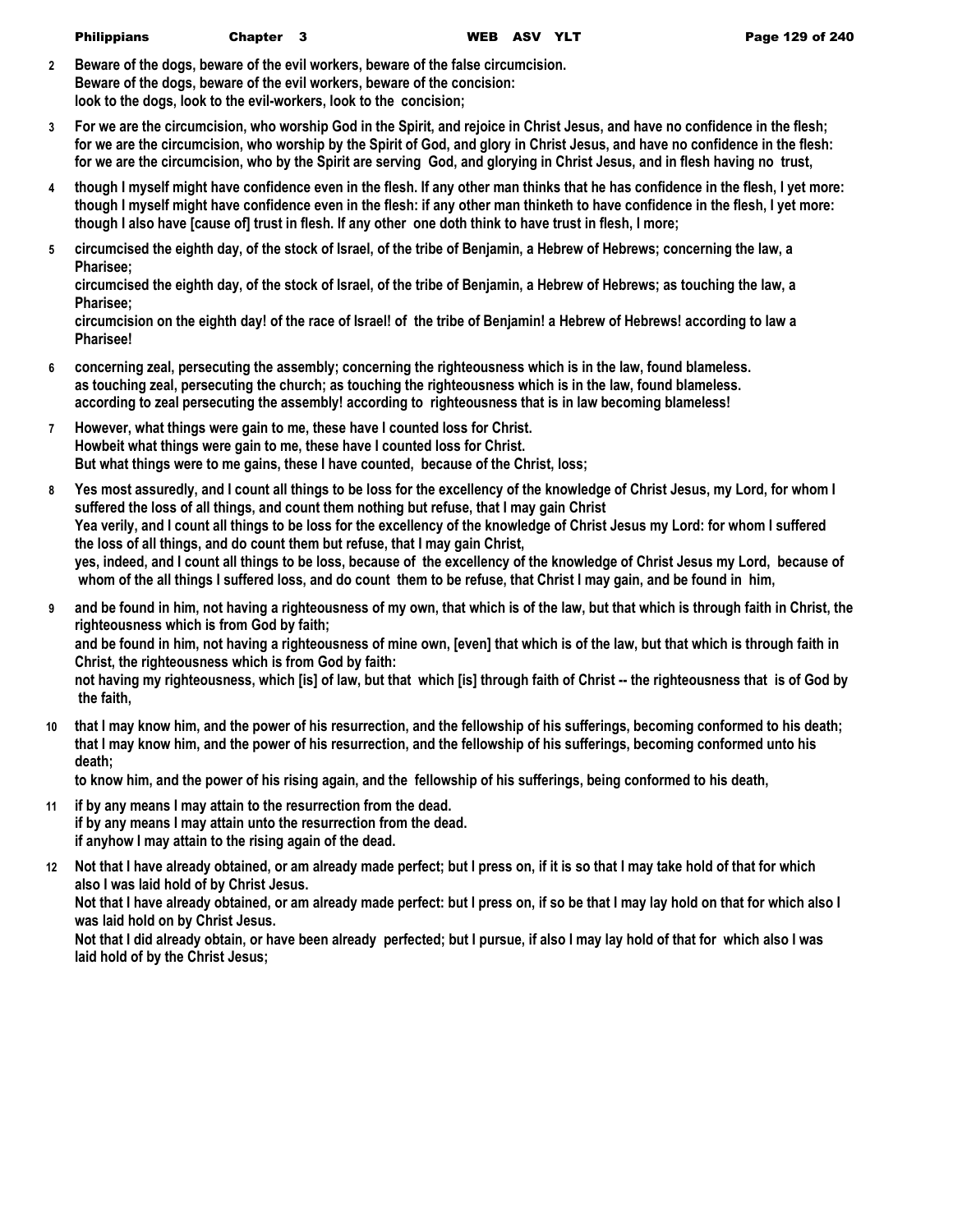**13 Brothers, I don`t regard myself as yet having laid hold, but one thing I do. Forgetting the things which are behind, and stretching forward to the things which are before,**

**Brethren, I could not myself yet to have laid hold: but one thing [I do], forgetting the things which are behind, and stretching forward to the things which are before,**

**brethren, I do not reckon myself to have laid hold; and one thing -- the things behind indeed forgetting, and to the things before stretching forth --**

- **14 I press on toward the goal to the prize of the high calling of God in Christ Jesus. I press on toward the goal unto the prize of the high calling of God in Christ Jesus. to the mark I pursue for the prize of the high calling of God in Christ Jesus.**
- **15 Let us therefore, as many as are perfect, think this way. If in anything you think otherwise, this God will also reveal that to you. Let us therefore, as many as are perfect, be thus minded: and if in anything ye are otherwise minded, this also shall God reveal unto you:**

**As many, therefore, as [are] perfect -- let us think this, and if [in] anything ye think otherwise, this also shall God reveal to** 

- **16 Nevertheless, to the extent that we have already attained, let us walk by the same rule. Let us be of the same mind. only, whereunto we have attained, by that same [rule] let us walk. but to what we have come -- by the same rule walk, the same thing think;**
- **17 Brothers, be imitators together of me, and note those who walk this way, even as you have us for an example. Brethren, be ye imitators together of me, and mark them that so walk even as ye have us for an ensample. become followers together of me, brethren, and observe those thus walking, according as ye have us -- a pattern;**
- **18 For many walk, of whom I told you often, and now tell you even weeping, as the enemies of the cross of Christ, For many walk, of whom I told you often, and now tell you even weeping, [that they are] the enemies of the cross of Christ:** for many walk of whom many times I told you -- and now also weeping tell -- the enemies of the cross of the Christ!
- **19 whose end is destruction, whose god is the belly, and whose glory is in their shame, who think about earthly things. whose end is perdition, whose god is the belly, and [whose] glory is in their shame, who mind earthly things. whose end [is] destruction, whose god [is] the belly, and whose glory [is] in their shame, who the things on earth are minding.**
- **20 For our citizenship is in heaven, from where we also wait for a Savior, the Lord, Jesus Christ; For our citizenship is in heaven; whence also we wait for a Saviour, the Lord Jesus Christ: For our citizenship is in the heavens, whence also a Saviour we await -- the Lord Jesus Christ --**
- **21 who will change the body of our humiliation to be conformed to the body of his glory, according to the working whereby he is able even to subject all things to himself. who shall fashion anew the body of our humiliation, [that it may be] conformed to the body of his glory, according to the working whereby he is able even to subject all things unto himself. who shall transform the body of our humiliation to its becoming conformed to the body of his glory, according to the working of his power, even to subject to himself the all things.**
- **1 Therefore, my brothers, beloved and longed for, my joy and crown, so stand firm in the Lord, my beloved. Wherefore, my brethren beloved and longed for, my joy and crown, so stand fast in the Lord, my beloved. So then, my brethren, beloved and longed for, my joy and crown, so stand ye in the Lord, beloved.**
- **2 I exhort Euodia, and I exhort Syntyche, to think the same way in the Lord. I exhort Euodia, and I exhort Syntyche, to be of the same mind in the Lord. Euodia I exhort, and Syntyche I exhort, to be of the same mind in the Lord;**
- **3 Yes, I beg you also, true yoke-fellow, help these women, for they labored with me in the gospel, with Clement also, and the rest of my fellow workers, whose names are in the book of life.**

**Yea, I beseech thee also, true yokefellow, help these women, for they labored with me in the gospel, with Clement also, and the rest of my fellow-workers, whose names are in the book of life.**

**and I ask also thee, genuine yoke-fellow, be assisting those women who in the good news did strive along with me, with Clement also, and the others, my fellow-workers, whose names [are] in the book of life.**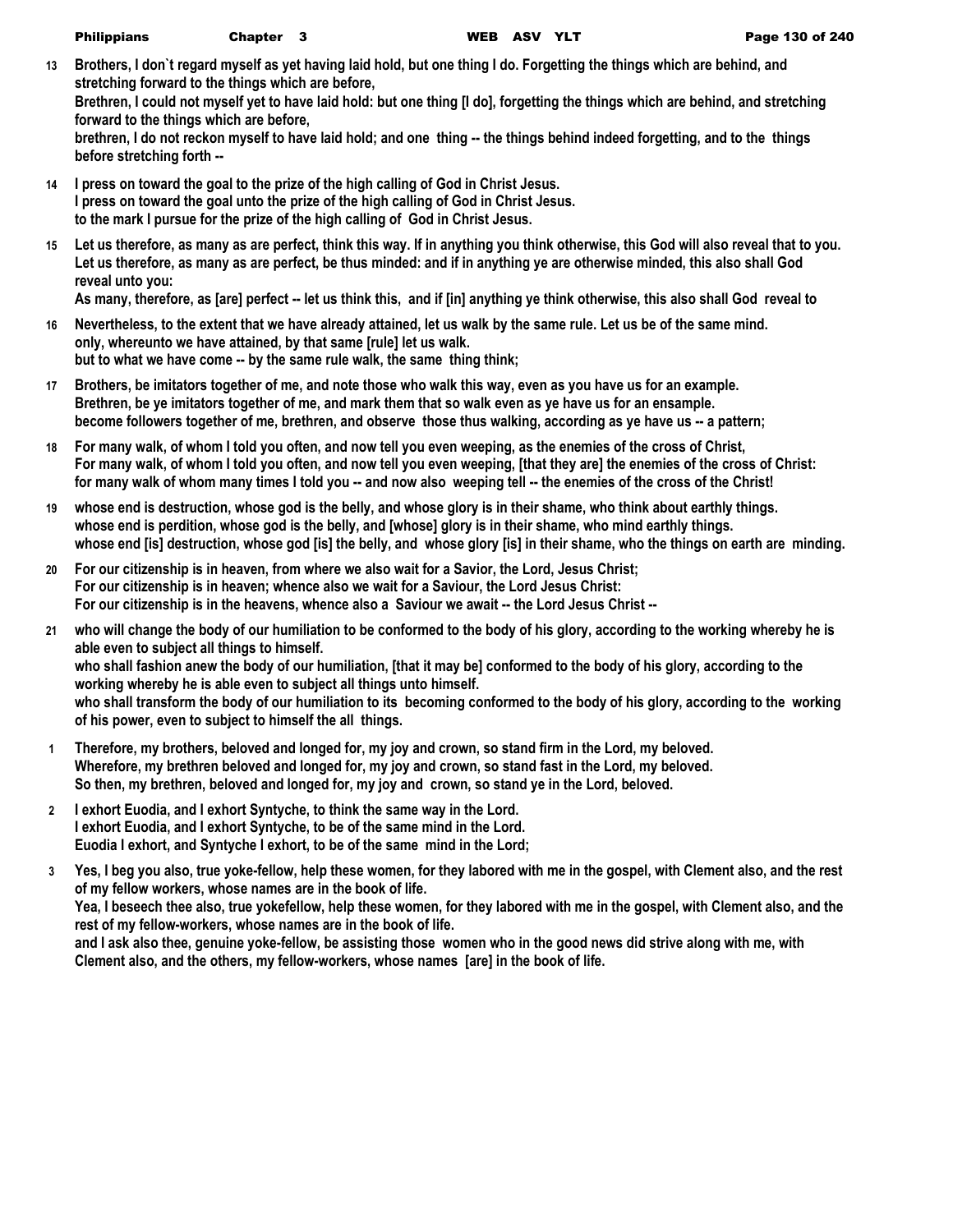- **4 Rejoice in the Lord always. Again I will say, Rejoice! Rejoice in the Lord always: again I will say, Rejoice. Rejoice in the Lord always; again I will say, rejoice;**
- **5 Let your mildness be known to all men. The Lord is at hand. Let your forbearance be known unto all men. The Lord is at hand. let your forbearance be known to all men; the Lord [is] near;**
- **6 In nothing be anxious, but in everything, by prayer and petition with thanksgiving, let your requests be made known to God. In nothing be anxious; but in everything by prayer and supplication with thanksgiving let your requests be made known unto God.**

**for nothing be anxious, but in everything by prayer, and by supplication, with thanksgiving, let your requests be made known unto God;**

- **7 The peace of God, which passes all understanding, will guard your hearts and your thoughts in Christ Jesus. And the peace of God, which passeth all understanding, shall guard your hearts and your thoughts in Christ Jesus. and the peace of God, that is surpassing all understanding, shall guard your hearts and your thoughts in Christ Jesus.**
- **8 Finally, brothers, whatever things are true, whatever things are honorable, whatever things are just, whatever things are pure, whatever things are lovely, whatever things are of good report; if there is any virtue, and if there is any praise, think about these things.**

**Finally, brethren, whatsoever things are true, whatsoever things are honorable, whatsoever things are just, whatsoever things are pure, whatsoever things are lovely, whatsoever things are of good report; if there be any virtue, and if there be any praise, think on these things.**

**As to the rest, brethren, as many things as are true, as many as [are] grave, as many as [are] righteous, as many as [are] pure, as many as [are] lovely, as many as [are] of good report, if any worthiness, and if any praise, these things think upon;**

**9 The things which you learned, received, heard, and saw in me: do these things, and the God of peace will be with you. The things which ye both learned and received and heard and saw in me, these things do: and the God of peace shall be with you.**

**the things that also ye did learn, and receive, and hear, and saw in me, those do, and the God of the peace shall be with you.**

**10 But I rejoice in the Lord greatly, that now at length you have revived your thought for me; in which you did indeed take thought, but you lacked opportunity.**

**But I rejoice in the Lord greatly, that now at length ye have revived your thought for me; wherein ye did indeed take thought, but ye lacked opportunity.**

**And I rejoiced in the Lord greatly, that now at length ye flourished again in caring for me, for which also ye were caring, and lacked opportunity;**

- **11 Not that I speak in respect to lack, for I have learned in whatever state I am, to be content in it. Not that I speak in respect of want: for I have learned, in whatsoever state I am, therein to be content. not that in respect of want I say [it], for I did learn in the things in which I am -- to be content;**
- **12 I know how to be humbled, and I know also how to abound. In everything and in all things have I learned the secret both to be filled and to be hungry, both to abound and to be in need. I know how to be abased, and I know also how to abound: in everything and in all things have I learned the secret both to be filled and to be hungry, both to abound and to be in want. I have known both to be abased, and I have known to abound; in everything and in all things I have been initiated, both to be full and to be hungry, both to abound and to be in want.**
- **13 I can do all things through Christ, who strengthens me. I can do all things in him that strengtheneth me. For all things I have strength, in Christ`s strengthening me;**
- **14 However you did well that you had fellowship with my affliction. Howbeit ye did well that ye had fellowship with my affliction. but ye did well, having communicated with my tribulation;**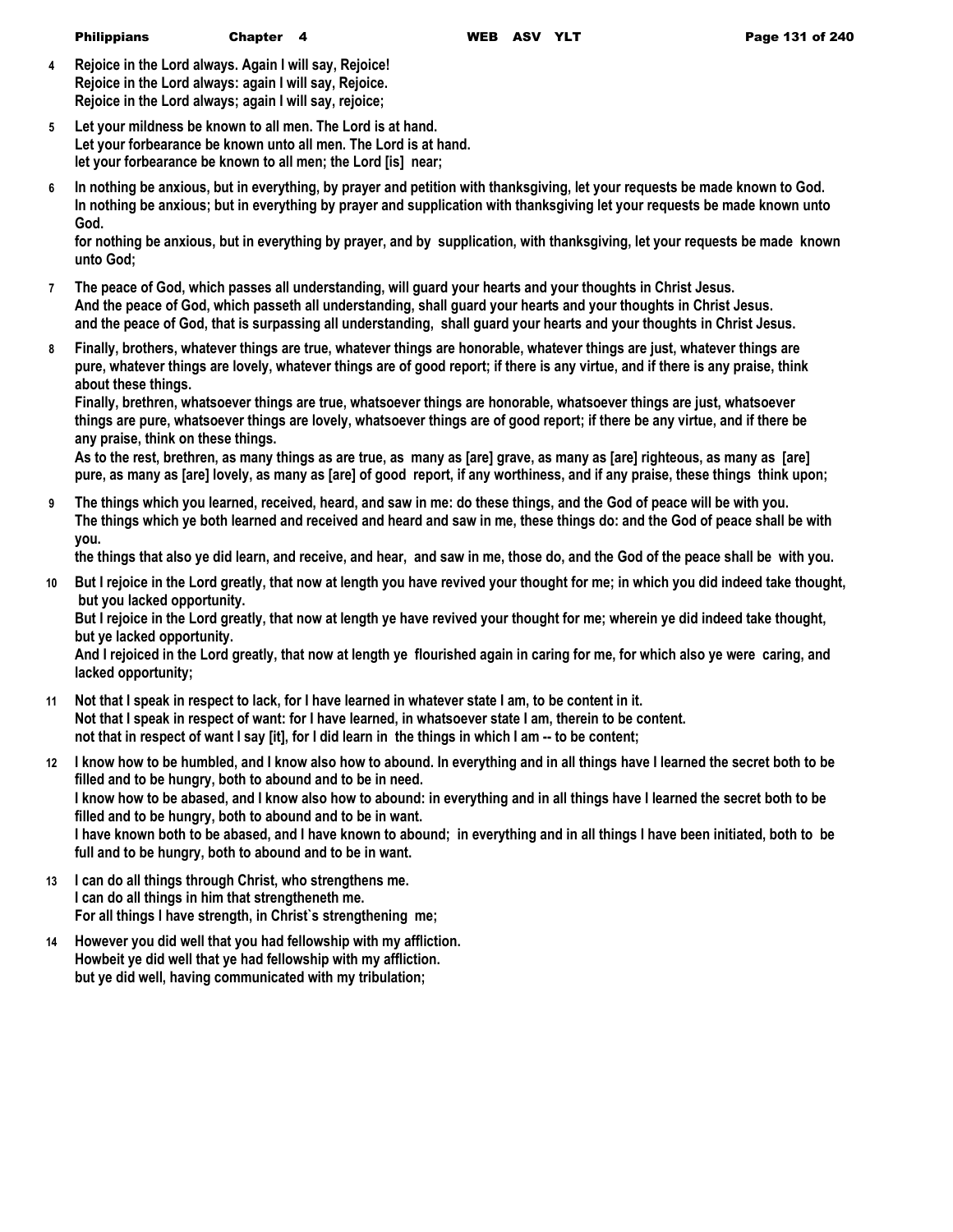| <b>Philippians</b> | Chapter 4 | WEI |
|--------------------|-----------|-----|
|                    |           |     |

- **15 You yourselves also know, you Philippians, that in the beginning of the gospel, when I departed from Macedonia, no assembly had fellowship with me in the matter of giving and receiving but you only. And ye yourselves also know, ye Philippians, that in the beginning of the gospel, when I departed from Macedonia, no church had fellowship with me in the matter of giving and receiving but ye only; and ye have known, even ye Philippians, that in the beginning of the good news when I went forth from Macedonia, no assembly did communicate with me in regard to giving and receiving except ye only;**
- **16 For even in Thessalonica you sent once and again to my need. for even in Thessalonica ye sent once and again unto my need. because also in Thessalonica, both once and again to my need ye sent;**
- **17 Not that I seek for the gift, but I seek for the fruit that increases to your account. Not that I seek for the gift; but I seek for the fruit that increaseth to your account. not that I seek after the gift, but I seek after the fruit that is overflowing to your account;**
- **18 But I have all things, and abound. I am filled, having received from Epaphroditus the things that came from you, a sweetsmelling fragrance, an acceptable and well-pleasing sacrifice to God. But I have all things, and abound: I am filled, having received from Epaphroditus the things [that came] from you, and odor of a sweet smell, a sacrifice acceptable, well-pleasing to God.** and I have all things, and abound; I am filled, having received from Epaphroditus the things from you -- an odour of a sweet **smell -- a sacrifice acceptable, well-pleasing to God:**
- **19 My God will supply every need of yours according to his riches in glory in Christ Jesus. And my God shall supply every need of yours according to his riches in glory in Christ Jesus. and my God shall supply all your need, according to His riches in glory in Christ Jesus;**
- **20 Now to our God and Father be the glory forever and ever. Amen. Now unto our God and Father [be] the glory for ever and ever. Amen. and to God, even our Father, [is] the glory -- to the ages of the ages. Amen.**
- **21 Greet every saint in Christ Jesus. The brothers who are with me greet you. Salute every saint in Christ Jesus. The brethren that are with me salute you. Salute ye every saint in Christ Jesus; there salute you the brethren with me;**
- **22 All the saints greet you, especially those who are of Caesar`s household. All the saints salute you, especially they that are of Caesar`s household. there salute you all the saints, and specially those of Caesar`s house;**
- **23 The grace of the Lord Jesus Christ be with you all. The grace of the Lord Jesus Christ be with your spirit. the grace of our Lord Jesus Christ [is] with you all. Amen.**
- **1 Paul, an apostle of Christ Jesus through the will of God, and Timothy our brother, Paul, an apostle of Christ Jesus through the will of God, and Timothy our brother, Paul, an apostle of Jesus Christ through the will of God, and Timotheus the brother,**
- **2 To the saints and faithful brothers in Christ [who are] at Colossae: Grace to you and peace from God, our Father, and the Lord, Jesus Christ. To the saints and faithful brethren in Christ [that are] at Colossae: Grace to you and peace from God our Father.**
	- **to the saints in Colossae, and to the faithful brethren in Christ: Grace to you, and peace from God our Father, and the Lord Jesus Christ!**
- **3 We give thanks to God, the Father of our Lord, Jesus Christ, praying always for you, We give thanks to God the Father of our Lord Jesus Christ, praying always for you, We give thanks to the God and Father of our Lord Jesus Christ, always praying for you,**
- **4 having heard of your faith in Christ Jesus, and of the love which you have toward all the saints, having heard of your faith in Christ Jesus, and of the love which ye have toward all the saints, having heard of your faith in Christ Jesus, and of the love that [is] to all the saints,**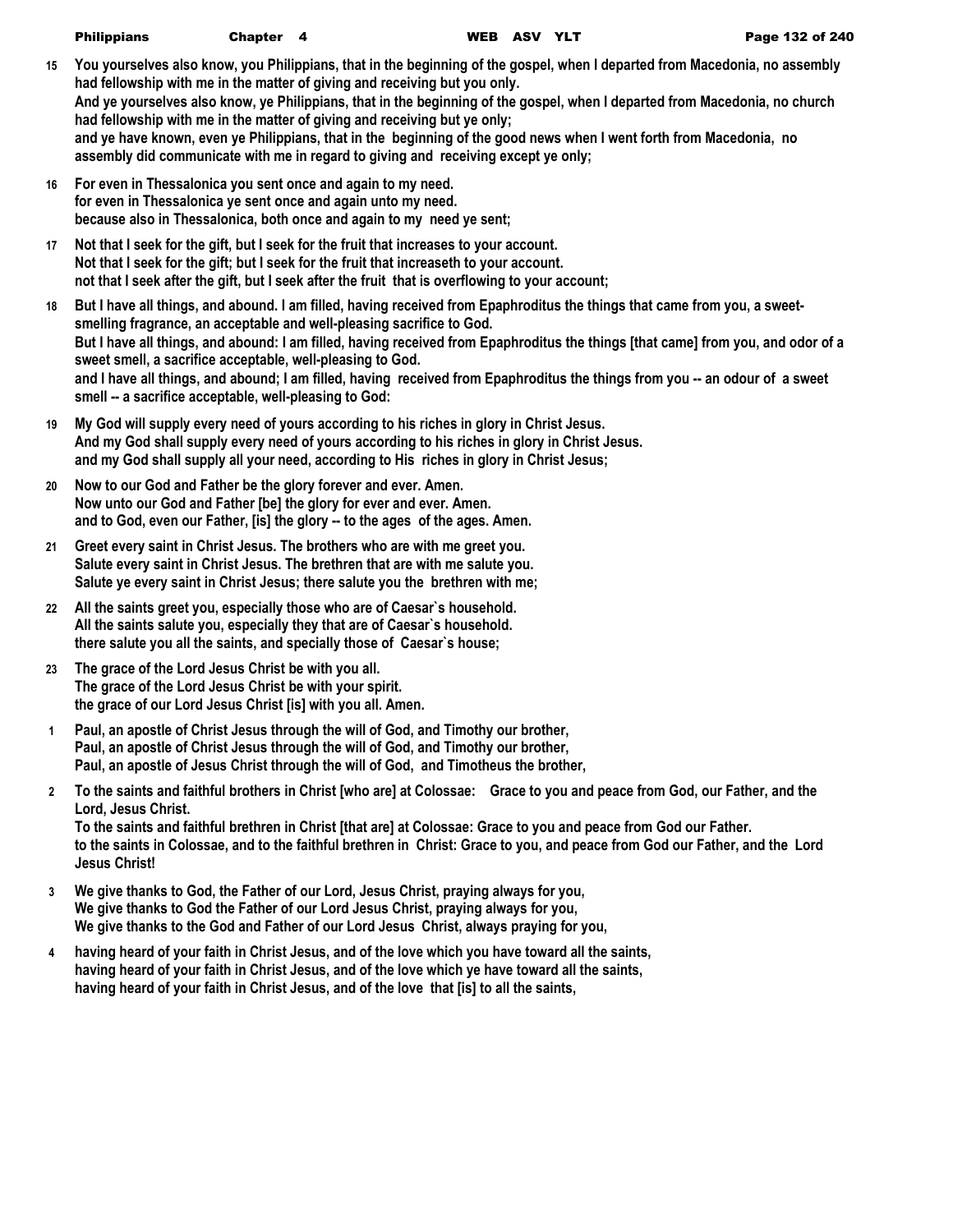- **5 because of the hope which is laid up for you in the heavens, whereof you heard before in the word of the truth of the gospel, because of the hope which is laid up for you in the heavens, whereof ye heard before in the word of the truth of the gospel, because of the hope that is laid up for you in the heavens, which ye heard of before in the word of the truth of the good news,**
- **6 which has come to you; even as it is also in all the world bearing fruit and increasing, as it does in you also, since the day you heard and knew the grace of God in truth; which is come unto you; even as it is also in all the world bearing fruit and increasing, as [it doth] in you also, since the day ye heard and knew the grace of God in truth; which is present to you, as also in all the world, and is bearing fruit, as also in you, from the day in which ye heard, and knew the grace of God in truth;**
- **7 even as you learned of Epaphras our beloved fellow-servant, who is a faithful minister of Christ on our behalf, even as ye learned of Epaphras our beloved fellow-servant, who is a faithful minister of Christ on our behalf, as ye also learned from Epaphras, our beloved fellow-servant, who is for you a faithful ministrant of the Christ,**
- **8 who also declared to us your love in the Spirit. who also declared unto us your love in the Spirit. who also did declare to us your love in the Spirit.**
- **9 For this cause, we also, since the day we heard this, haven`t ceased to pray and make requests for you, that you may be filled with the knowledge of his will in all spiritual wisdom and understanding, For this cause we also, since the day we heard [it], do not cease to pray and make request for you, that ye may be filled with the knowledge of his will in all spiritual wisdom and understanding, Because of this, we also, from the day in which we heard, do not cease praying for you, and asking that ye may be filled with the full knowledge of His will in all wisdom and spiritual understanding,**
- **10 to walk worthily of the Lord, to please him in all respects, bearing fruit in every good work, and increasing in the knowledge of God;**

**to walk worthily of the Lord unto all pleasing, bearing fruit in every good work, and increasing in the knowledge of God; to your walking worthily of the Lord to all pleasing, in every good work being fruitful, and increasing to the knowledge of God,**

- **11 strengthened with all power, according to the might of his glory, to all patience and perseverance with joy; strengthened with all power, according to the might of his glory, unto all patience and longsuffering with joy; in all might being made mighty according to the power of His glory, to all endurance and long-suffering with joy.**
- **12 giving thanks to the Father, who made us fit to be partakers of the inheritance of the saints in light; giving thanks unto the Father, who made us meet to be partakers of the inheritance of the saints in light; Giving thanks to the Father who did make us meet for the participation of the inheritance of the saints in the light,**
- **13 who delivered us out of the power of darkness, and translated us into the kingdom of the Son of his love; who delivered us out of the power of darkness, and translated us into the kingdom of the Son of his love; who did rescue us out of the authority of the darkness, and did translate [us] into the reign of the Son of His love,**
- **14 in whom we have our redemption through his blood, the forgiveness of our sins; in whom we have our redemption, the forgiveness of our sins: in whom we have the redemption through his blood, the forgiveness of the sins,**
- **15 who is the image of the invisible God, the firstborn of all creation. who is the image of the invisible God, the firstborn of all creation; who is the image of the invisible God, first-born of all creation,**
- **16 For in him were all things created, in the heavens and on the earth, things visible and things invisible, whether thrones or dominions or principalities or powers; all things have been created through him, and to him. for in him were all things created, in the heavens and upon the earth, things visible and things invisible, whether thrones or dominions or principalities or powers; all things have been created through him, and unto him; because in him were the all things created, those in the heavens, and those upon the earth, those visible, and those invisible, whether thrones, whether lordships, whether principalities, whether authorities; all things through him, and for him, have been created,**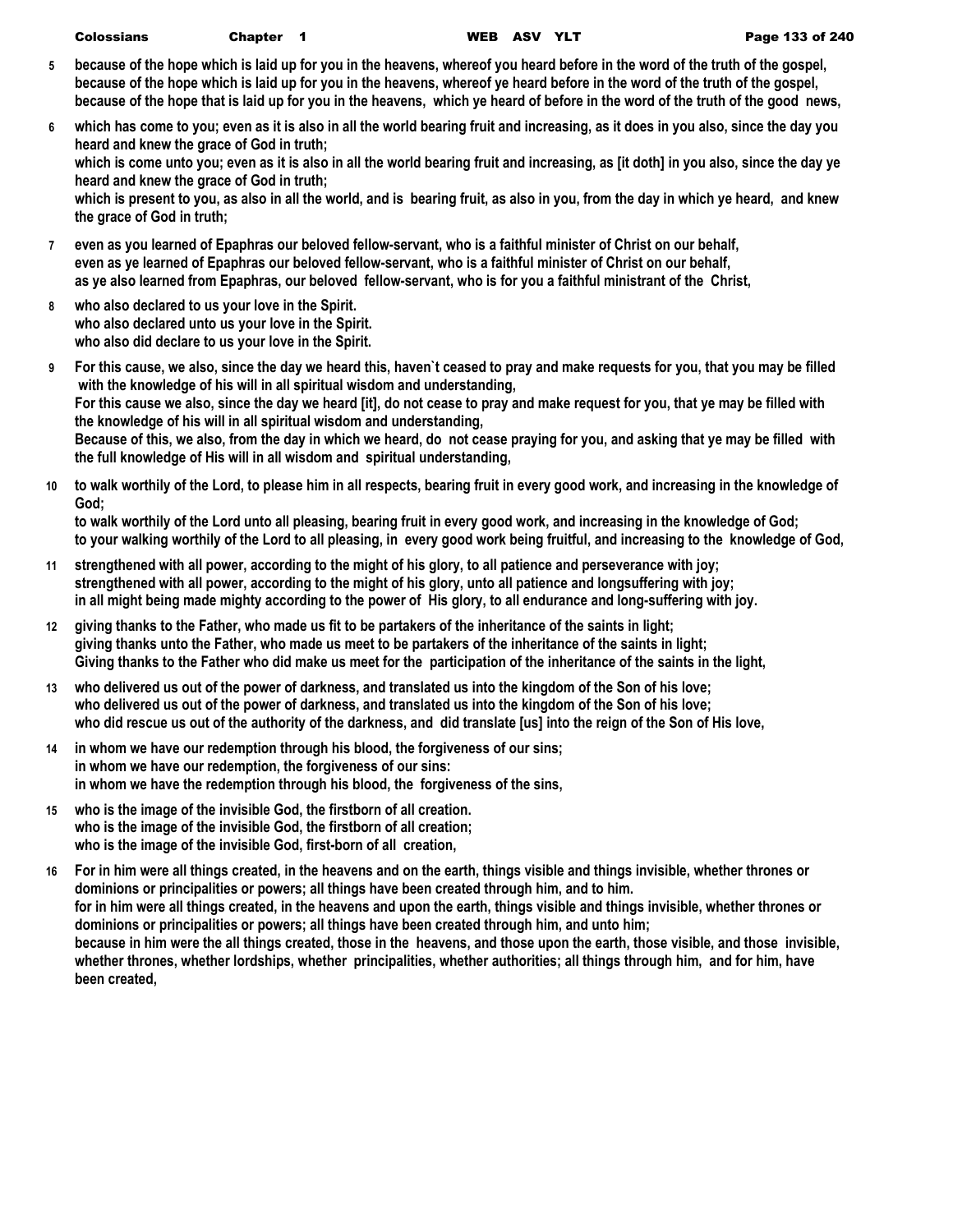- **17 He is before all things, and in him all things are held together. and he is before all things, and in him all things consist. and himself is before all, and the all things in him have consisted.**
- **18 He is the head of the body, the assembly, who is the beginning, the firstborn from the dead; that in all things he might have the preeminence.**

**And he is the head of the body, the church: who is the beginning, the firstborn from the dead; that in all things he might have the preeminence.**

**And himself is the head of the body -- the assembly -- who is a beginning, a first-born out of the dead, that he might become in all [things] -- himself -- first,**

- **19 For all the fullness was pleased to dwell in him; For it was the good pleasure [of the Father] that in him should all the fulness dwell; because in him it did please all the fulness to tabernacle,**
- **20 and through him to reconcile all things to himself, having made peace through the blood of his cross. Through him, I say, whether things on the earth, or things in the heavens. and through him to reconcile all things unto himself, having made peace through the blood of his cross; through him, [I say], whether things upon the earth, or things in the heavens. and through him to reconcile the all things to himself -- having made peace through the blood of his cross -- through him, whether the things upon the earth, whether the things in the heavens.**
- **21 You, being in past times alienated and enemies in your mind in your evil works, And you, being in time past alienated and enemies in your mind in your evil works, And you -- once being alienated, and enemies in the mind, in the evil works, yet now did he reconcile,**
- **22 yet now he has reconciled in the body of his flesh through death, to present you holy and without blemish and blameless before him,**

**yet now hath he reconciled in the body of his flesh through death, to present you holy and without blemish and unreproveable before him:**

**in the body of his flesh through the death, to present you holy, and unblemished, and unblameable before himself,**

- **23 if it is so that you continue in the faith, grounded and steadfast, and not moved away from the hope of the gospel which you heard, which was preached in all creation under heaven; of which I, Paul, was made a servant. if so be that ye continue in the faith, grounded and stedfast, and not moved away from the hope of the gospel which ye heard, which was preached in all creation under heaven; whereof I Paul was made a minister. if also ye remain in the faith, being founded and settled, and not moved away from the hope of the good news, which ye heard, which was preached in all the creation that [is] under the heaven, of which I became -- I Paul -- a ministrant.**
- **24 Now I rejoice in my sufferings for your sake, and fill up on my part that which is lacking of the afflictions of Christ in my flesh for his body`s sake, which is the assembly; Now I rejoice in my sufferings for your sake, and fill up on my part that which is lacking of the afflictions of Christ in my flesh for his body`s sake, which is the church; I now rejoice in my sufferings for you, and do fill up the things lacking of the tribulations of the Christ in my flesh for his body, which is the assembly,**
- **25 of which I was made a servant, according to the stewardship of God which was given me toward you, to fulfill the word of God, whereof I was made a minister, according to the dispensation of God which was given me to you-ward, to fulfil the word of God, of which I -- I did become a ministrant according to the dispensation of God, that was given to me for you, to fulfil the word of God,**
- **26 the mystery which has been hidden for ages and generations. But now it has been revealed to his saints, [even] the mystery which hath been hid for ages and generations: but now hath it been manifested to his saints, the secret that hath been hid from the ages and from the generations, but now was manifested to his saints,**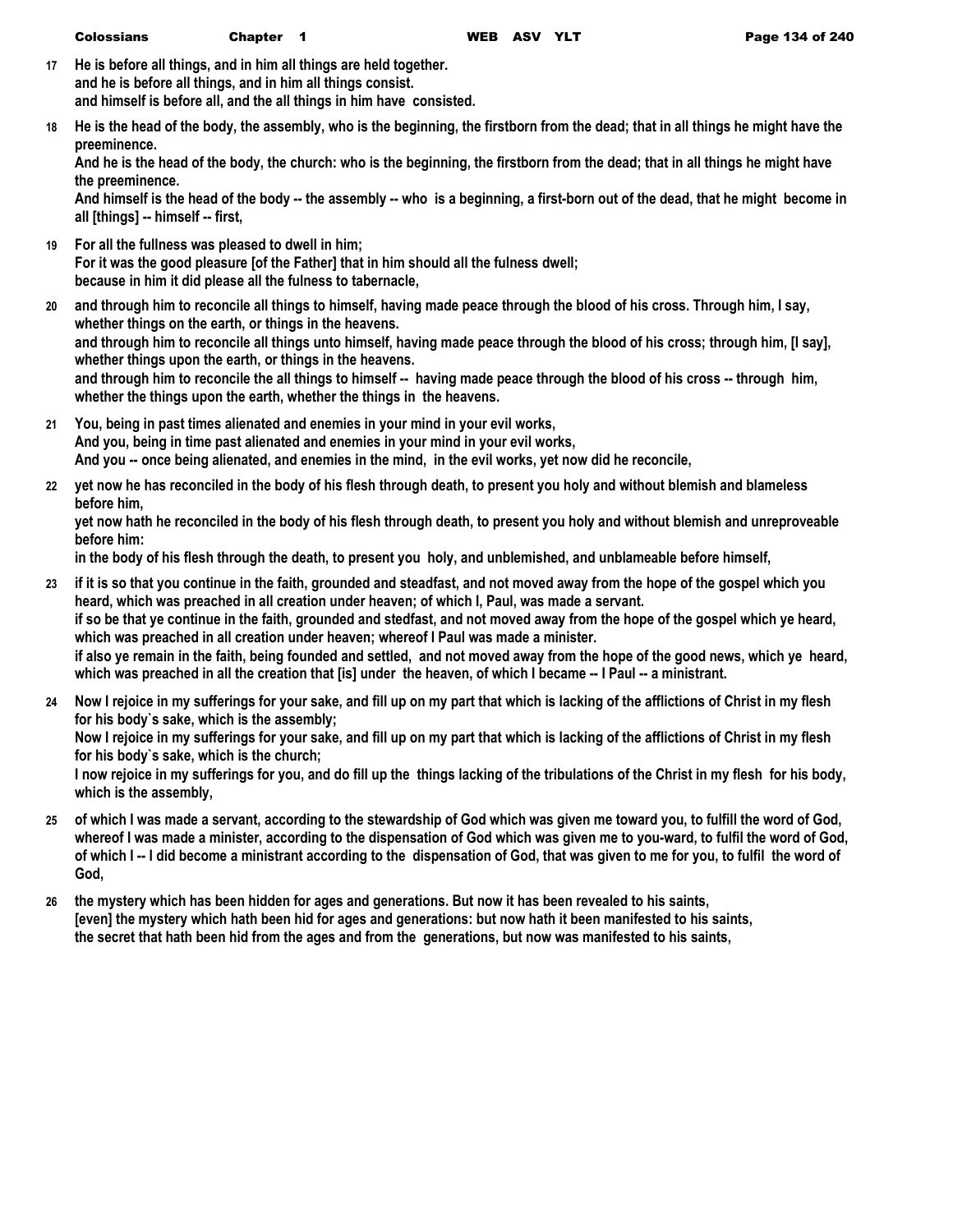**27 to whom God was pleased to make known what are the riches of the glory of this mystery among the Gentiles, who is Christ in you, the hope of glory;**

**to whom God was pleased to make known what is the riches of the glory of this mystery among the Gentiles, which is Christ in you, the hope of glory:**

**to whom God did will to make known what [is] the riches of the glory of this secret among the nations -- which is Christ in you, the hope of the glory,**

**28 whom we proclaim, admonishing every man and teaching every man in all wisdom, that we may present every man perfect in Christ;**

**whom we proclaim, admonishing every man and teaching every man in all wisdom, that we may present every man perfect in Christ;**

**whom we proclaim, warning every man, and teaching every man, in all wisdom, that we may present every man perfect in Christ Jesus,**

- **29 for which I also labor, striving according to his working, which works in me mightily. whereunto I labor also, striving according to his working, which worketh in me mightily. for which also I labour, striving according to his working that is working in me in power.**
- **1 For I desire to have you know how greatly I strive for you, and for them at Laodicea, and for as many as have not seen my face in the flesh;**

**For I would have you know how greatly I strive for you, and for them at Laodicea, and for as many as have not seen my face in the flesh;**

**For I wish you to know how great a conflict I have for you and those in Laodicea, and as many as have not seen my face in the flesh,**

- **2 that their hearts may be comforted, they being knit together in love, and to all riches of the full assurance of understanding, that they may know the mystery of God, both of the Father and of Christ, that their hearts may be comforted, they being knit together in love, and unto all riches of the full assurance of understanding, that they may know the mystery of God, [even] Christ, that their hearts may be comforted, being united in love, and to all riches of the full assurance of the understanding, to the full knowledge of the secret of the God and Father, and of the Christ,**
- **3 in whom are all the treasures of wisdom and knowledge hidden. in whom are all the treasures of wisdom and knowledge hidden. in whom are all the treasures of the wisdom and the knowledge hid,**
- **4 This I say that no one may delude you with persuasiveness of speech. This I say, that no one may delude you with persuasiveness of speech. and this I say, that no one may beguile you in enticing words,**
- **5 For though I am absent in the flesh, yet am I with you in the spirit, rejoicing and seeing your order, and the steadfastness of your faith in Christ.**

**For though I am absent in the flesh, yet am I with you in the spirit, joying and beholding your order, and the stedfastness of your faith in Christ.**

**for if even in the flesh I am absent -- yet in the spirit I am with you, joying and beholding your order, and the stedfastness of your faith in regard to Christ;**

- **6 As therefore you received Christ Jesus, the Lord, walk in him, As therefore ye received Christ Jesus the Lord, [so] walk in him, as, then, ye did receive Christ Jesus the Lord, in him walk ye,**
- **7 rooted and built up in him, and established in your faith, even as you were taught, abounding in it in thanksgiving. rooted and builded up in him, and established in your faith, even as ye were taught, abounding in thanksgiving. being rooted and built up in him, and confirmed in the faith, as ye were taught -- abounding in it in thanksgiving.**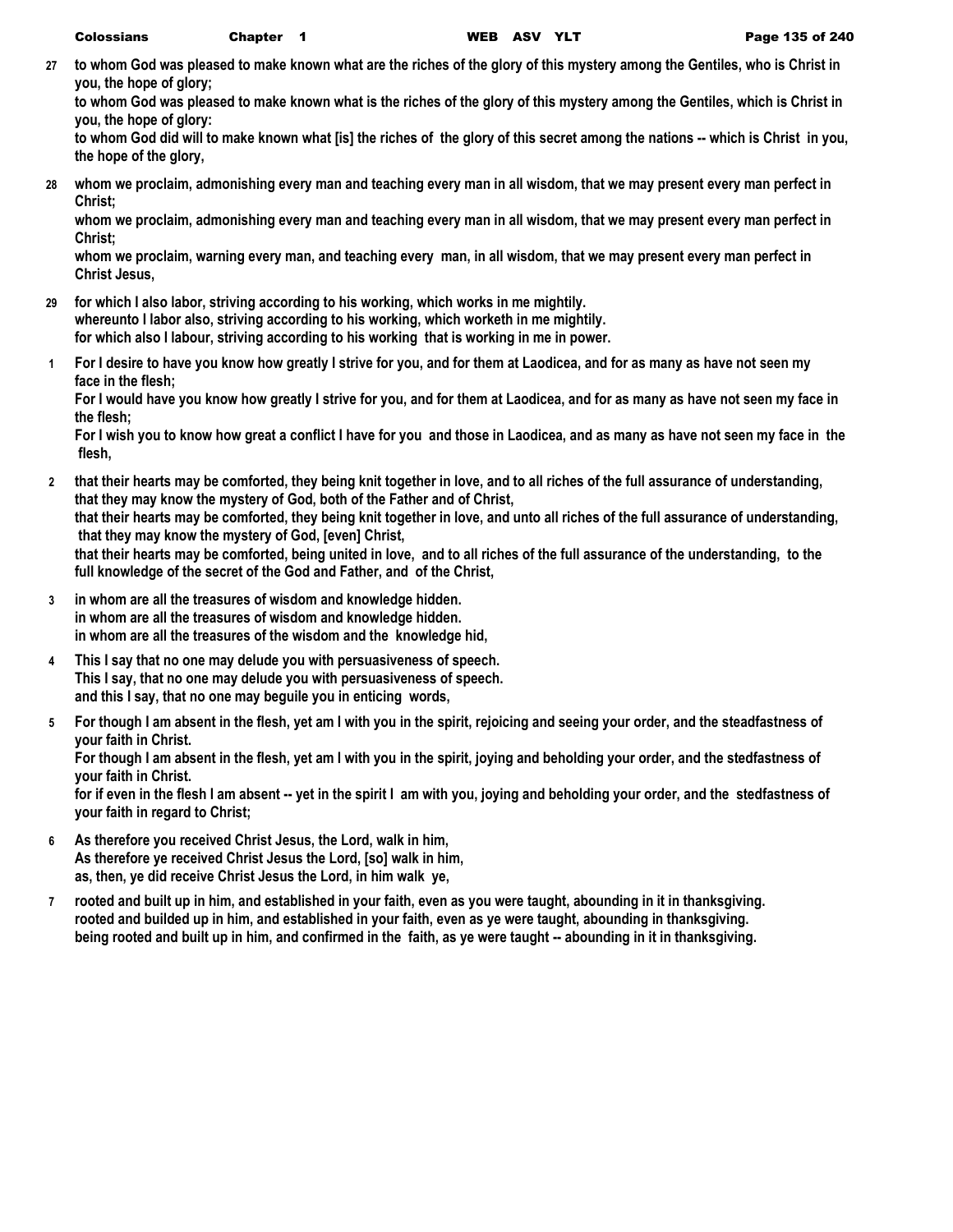**8 Be careful that you don`t let anyone rob you through his philosophy and vain deceit, after the tradition of men, after the elements of the world, and not after Christ.**

**Take heed lest there shall be any one that maketh spoil of you through his philosophy and vain deceit, after the tradition of men, after the rudiments of the world, and not after Christ:**

**See that no one shall be carrying you away as spoil through the philosophy and vain deceit, according to the deliverance of men, according to the rudiments of the world, and not according to Christ,**

- **9 For in him all the fullness of the Godhead dwells bodily, for in him dwelleth all the fulness of the Godhead bodily, because in him doth tabernacle all the fulness of the Godhead bodily,**
- **10 and in him you are made full, who is the head of all principality and power; and in him ye are made full, who is the head of all principality and power: and ye are in him made full, who is the head of all principality and authority,**
- **11 in whom you were also circumcised with a circumcision not made with hands, in the putting off of the body of the sins of the flesh, in the circumcision of Christ; in whom ye were also circumcised with a circumcision not made with hands, in the putting off of the body of the flesh, in the**

**circumcision of Christ; in whom also ye were circumcised with a circumcision not made with hands, in the putting off of the body of the sins of the flesh in the circumcision of the Christ,**

**12 having been buried with him in baptism, in which you were also raised with him through faith in the working of God, who raised him from the dead.**

**having been buried with him in baptism, wherein ye were also raised with him through faith in the working of God, who raised him from the dead.**

**being buried with him in the baptism, in which also ye rose with [him] through the faith of the working of God, who did raise him out of the dead.**

**13 You were dead through your trespasses and the uncircumcision of your flesh. He made you alive together with him, having forgiven us all our trespasses;**

**And you, being dead through your trespasses and the uncircumcision of your flesh, you, [I say], did he make alive together with him, having forgiven us all our trespasses;**

**And you -- being dead in the trespasses and the uncircumcision of your flesh -- He made alive together with him, having forgiven you all the trespasses,**

**14 having blotted out the bond written in ordinances that was against us, which was contrary to us: and he has taken it out that way, nailing it to the cross;**

**having blotted out the bond written in ordinances that was against us, which was contrary to us: and he hath taken it out that way, nailing it to the cross;**

**having blotted out the handwriting in the ordinances that is against us, that was contrary to us, and he hath taken it out of the way, having nailed it to the cross;**

- **15 having stripped the principalities and the powers, he made a show of them openly, triumphing over them in it. having despoiled the principalities and the powers, he made a show of them openly, triumphing over them in it. having stripped the principalities and the authorities, he made a shew of them openly -- having triumphed over them in it.**
- **16 Let no man therefore judge you in eating, or in drinking, or with respect to a feast day or a new moon or a Sabbath day, Let no man therefore judge you in meat, or in drink, or in respect of a feast day or a new moon or a sabbath day: Let no one, then, judge you in eating or in drinking, or in respect of a feast, or of a new moon, or of sabbaths,**
- **17 which are a shadow of the things to come; but the body is Christ`s. which are a shadow of the things to come; but the body is Christ`s. which are a shadow of the coming things, and the body [is] of the Christ;**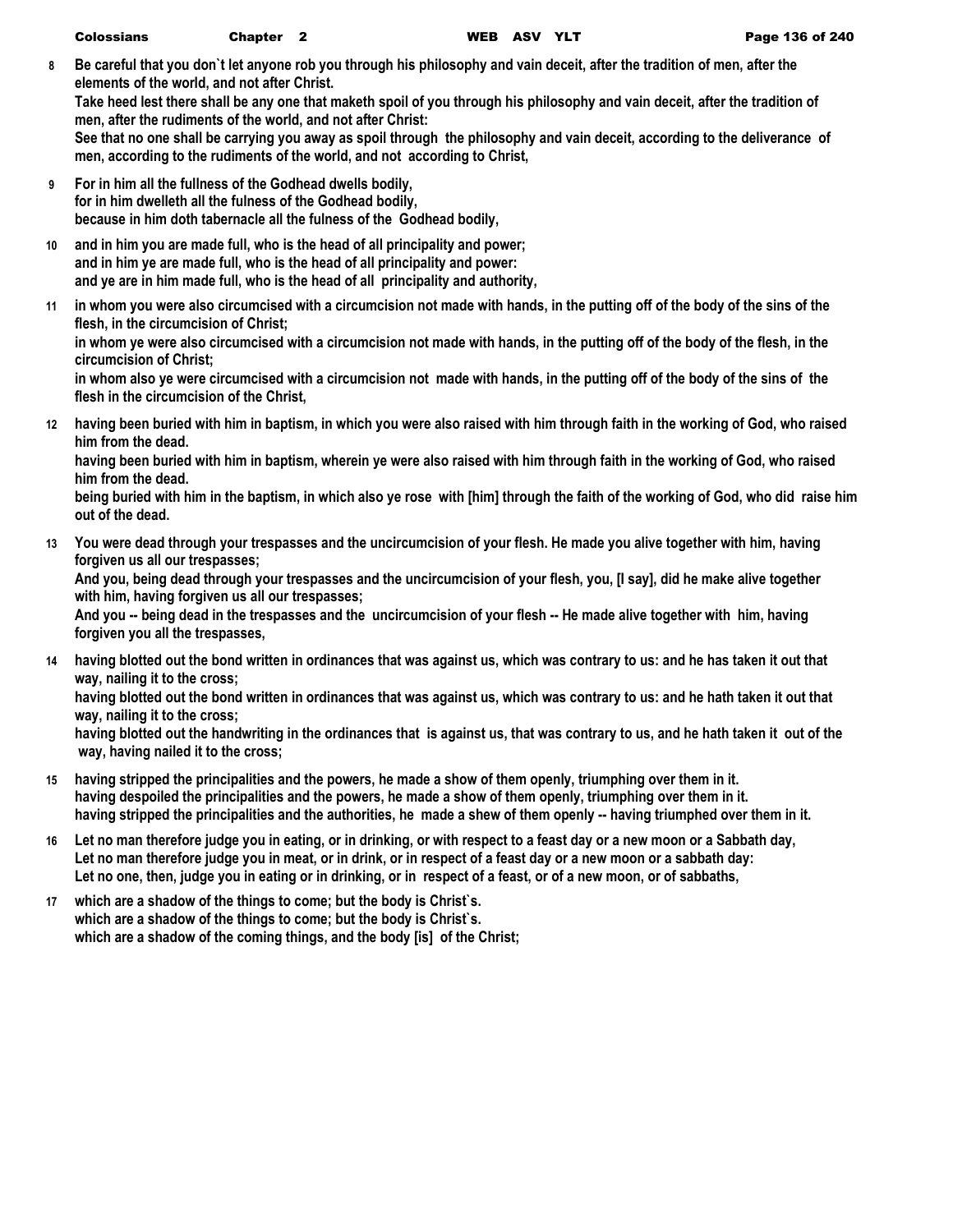**18 Let no man rob you of your prize by a voluntary humility and worshipping of the angels, dwelling in the things which he has not seen, vainly puffed up by his fleshly mind,**

**Let no man rob you of your prize by a voluntary humility and worshipping of the angels, dwelling in the things which he hath seen, vainly puffed up by his fleshly mind,**

**let no one beguile you of your prize, delighting in humble-mindedness and [in] worship of the messengers, intruding into the things he hath not seen, being vainly puffed up by the mind of his flesh,**

**19 and not holding firmly to the Head, from whom all the body, being supplied and knit together through the joints and ligaments, grows with God`s growth.**

**and not holding fast the Head, from whom all the body, being supplied and knit together through the joints and bands, increasing with the increase of God.**

**and not holding the head, from which all the body -- through the joints and bands gathering supply, and being knit together - may increase with the increase of God.**

**20 If you died with Christ from the elements of the world, why, as though living in the world, do you subject yourselves to ordinances,**

**If ye died with Christ from the rudiments of the world, why, as though living in the world, do ye subject yourselves to ordinances,**

**If, then, ye did die with the Christ from the rudiments of the world, why, as living in the world, are ye subject to ordinances?**

- **21 "Don`t handle, nor taste, nor touch" Handle not, nor taste, nor touch -- thou mayest not touch, nor taste, nor handle --**
- **22 (all which things are to perish with the using), after the precepts and doctrines of men? (all which things are to perish with the using), after the precepts and doctrines of men? which are all for destruction with the using, after the commands and teachings of men,**
- **23 Which things indeed appear like wisdom in self-imposed worship, and humility, and severity to the body; but aren`t of any value against the indulgence of the flesh. Which things have indeed a show of wisdom in will-worship, and humility, and severity to the body; [but are] not of any value against the indulgence of the flesh. which are, indeed, having a matter of wisdom in will-worship, and humble-mindedness, and neglecting of body -- not in any honour, unto a satisfying of the flesh.**
- **1 If then you were raised together with Christ, seek the things that are above, where Christ is, seated on the right hand of God. If then ye were raised together with Christ, seek the things that are above, where Christ is, seated on the right hand of God. If, then, ye were raised with the Christ, the things above seek ye, where the Christ is, on the right hand of God seated,**
- **2 Set your mind on the things that are above, not on the things that are on the earth. Set your mind on the things that are above, not on the things that are upon the earth. the things above mind ye, not the things upon the earth,**
- **3 For you died, and your life is hidden with Christ in God. For ye died, and your life is hid with Christ in God. for ye did die, and your life hath been hid with the Christ in God;**
- **4 When Christ, our life, is revealed, then you will also be revealed with him in glory. When Christ, [who is] our life, shall be manifested, then shall ye also with him be manifested in glory. when the Christ -- our life -- may be manifested, then also we with him shall be manifested in glory.**
- **5 Put to death therefore your members which are on the earth: sexual immorality, uncleanness, passion, evil desire, and covetousness, which is idolatry;**

**Put to death therefore your members which are upon the earth: fornication, uncleanness, passion, evil desire, and covetousness, which is idolatry;**

**Put to death, then, your members that [are] upon the earth -- whoredom, uncleanness, passion, evil desire, and the covetousness, which is idolatry --**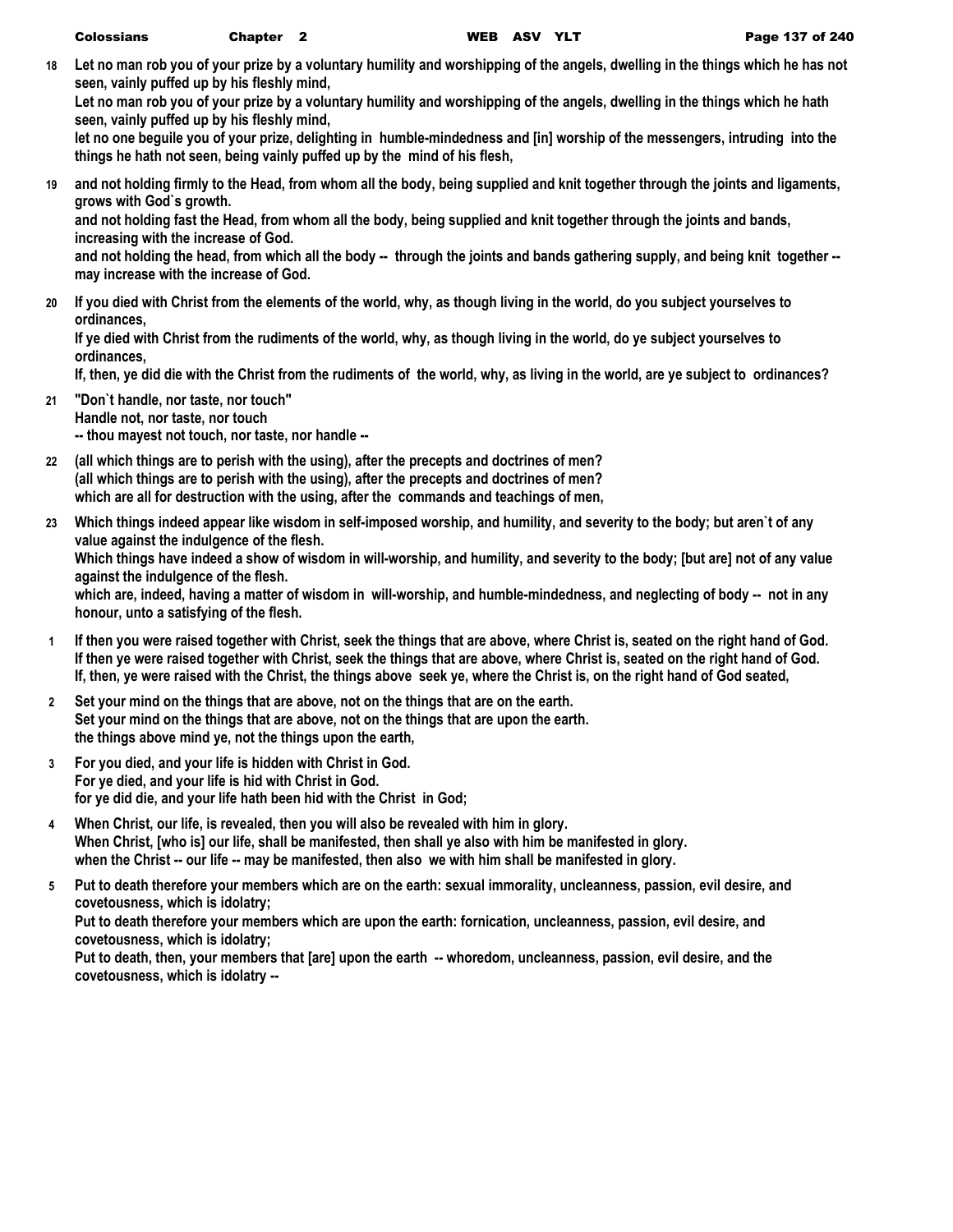- **6 for which things` sake the wrath of God comes on the sons of disobedience. for which things` sake cometh the wrath of God upon the sons of disobedience: because of which things cometh the anger of God upon the sons of the disobedience,**
- **7 You also once walked in those, when you lived in these things; wherein ye also once walked, when ye lived in these things; in which also ye -- ye did walk once, when ye lived in them;**
- **8 but now you also put them all away: anger, wrath, malice, slander, and shameful speaking out of your mouth. but now do ye also put them all away: anger, wrath, malice, railing, shameful speaking out of your mouth: but now put off, even ye, the whole -- anger, wrath, malice, evil-speaking, filthy talking -- out of your mouth.**
- **9 Don`t lie to one another, seeing that you have put off the old man with his doings, lie not one to another; seeing that ye have put off the old man with his doings, Lie not one to another, having put off the old man with his practices,**
- **10 and have put on the new man, that is being renewed in knowledge after the image of his Creator, and have put on the new man, that is being renewed unto knowledge after the image of him that created him: and having put on the new, which is renewed in regard to knowledge, after the image of Him who did create him;**
- **11 where there can`t be Greek and Jew, circumcision and uncircumcision, barbarian, Scythian, bondservant, freeman; but Christ is all, and in all.**

**where there cannot be Greek and Jew, circumcision and uncircumcision, barbarian, Scythian, bondman, freeman; but Christ is all, and in all.**

**where there is not Greek and Jew, circumcision and uncircumcision, foreigner, Scythian, servant, freeman -- but the all and in all -- Christ.**

- **12 Put on therefore, as God`s elect, holy and beloved, a heart of compassion, kindness, lowliness, humility, and perseverance; Put on therefore, as God`s elect, holy and beloved, a heart of compassion, kindness, lowliness, meekness, longsuffering; Put on, therefore, as choice ones of God, holy and beloved, bowels of mercies, kindness, humble-mindedness, meekness, long-suffering,**
- **13 bearing with one another, and forgiving each other, if any man has a complaint against any; even as the Lord forgave you, so also do.**

**forbearing one another, and forgiving each other, if any man have a complaint against any; even as the Lord forgave you, so also do ye:**

**forbearing one another, and forgiving each other, if any one with any one may have a quarrel, as also the Christ did forgive you -- so also ye;**

- **14 Above all these things, walk in love, which is the bond of perfection. and above all these things [put on] love, which is the bond of perfectness. and above all these things, [have] love, which is a bond of the perfection,**
- **15 Let the peace of Christ rule in your hearts, to which also you were called in one body. Be thankful. And let the peace of Christ rule in your hearts, to the which also ye were called in one body; and be ye thankful. and let the peace of God rule in your hearts, to which also ye were called in one body, and become thankful.**
- **16 Let the word of Christ dwell in you richly; in all wisdom teaching and admonishing one another with psalms, hymns, and spiritual songs, singing with grace in your hearts to God. Let the word of Christ dwell in you richly; in all wisdom teaching and admonishing one another with psalms [and] hymns [and] spiritual songs, singing with grace in your hearts unto God. Let the word of Christ dwell in you richly, in all wisdom, teaching and admonishing each other, in psalms, and hymns, and**

**spiritual songs, in grace singing in your hearts to the Lord;**

**17 Whatever you do, in word or in deed, do all in the name of the Lord Jesus, giving thanks to God, the Father, through him. And whatsoever ye do, in word or in deed, [do] all in the name of the Lord Jesus, giving thanks to God the Father through him. and all, whatever ye may do in word or in work, [do] all things in the name of the Lord Jesus -- giving thanks to the God and Father, through him.**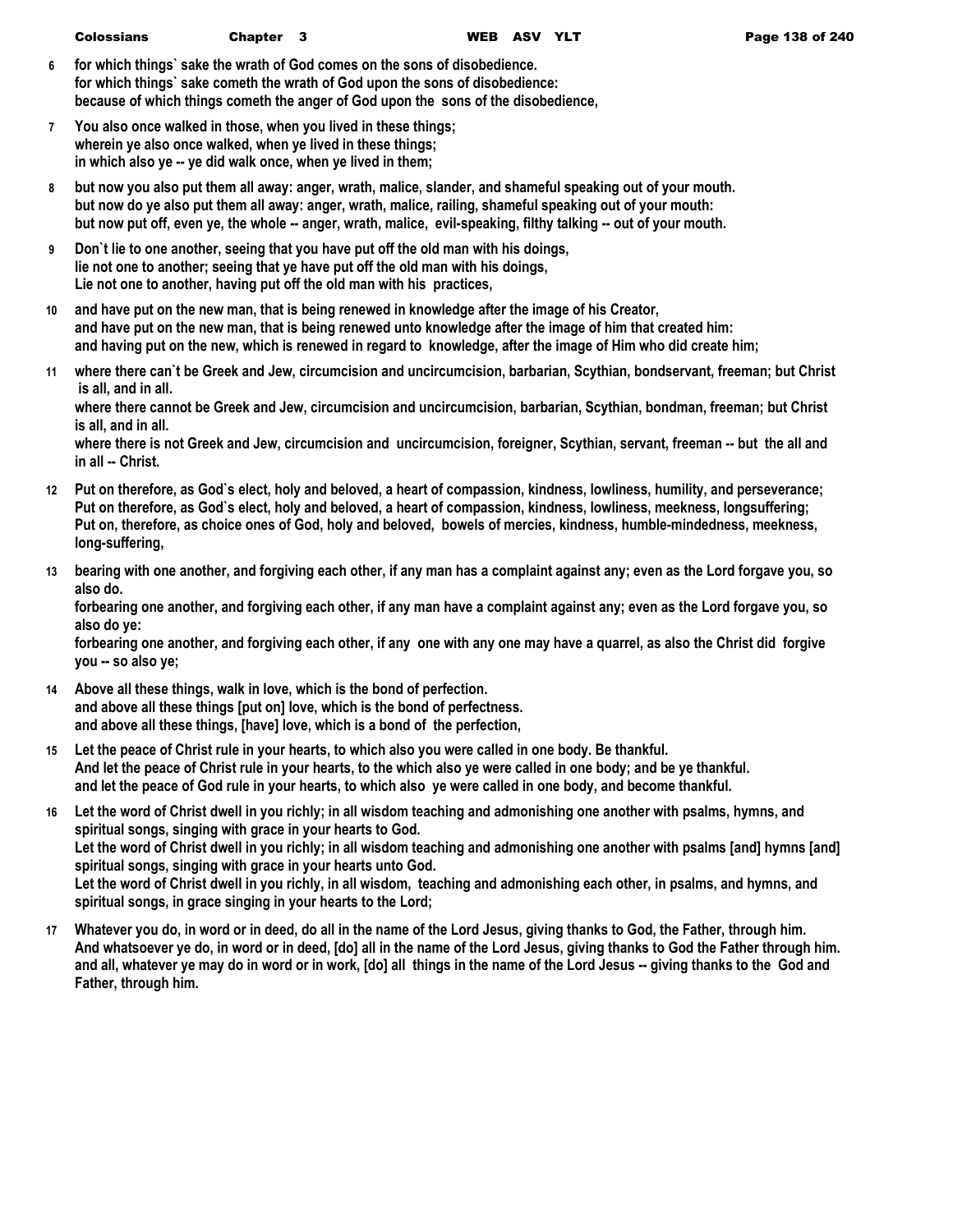- **18 Wives, be in subjection to your husbands, as is fitting in the Lord. Wives, be in subjection to your husbands, as is fitting in the Lord. The wives! be subject to your own husbands, as is fit in the Lord;**
- **19 Husbands, love your wives, and don`t be bitter against them. Husbands, love your wives, and be not bitter against them. the husbands! love your wives, and be not bitter with them;**
- **20 Children, obey your parents in all things, for this pleases the Lord. Children, obey your parents in all things, for this is well-pleasing in the Lord. the children! obey the parents in all things, for this is well-pleasing to the Lord;**
- **21 Fathers, don`t provoke your children, so that they won`t be discouraged. Fathers, provoke not your children, that they be not discouraged. the fathers! vex not your children, lest they be discouraged.**
- **22 Servants, obey in all things those who are your masters according to the flesh, not just when they are looking, as menpleasers, but in singleness of heart, fearing the Lord. Servants, obey in all things them that are your masters according to the flesh; not with eye-service, as men-pleasers, but in singleness of heart, fearing the Lord: The servants! obey in all things those who are masters according to the flesh, not in eye-service as men-pleasers, but in simplicity of heart, fearing God;**
- **23 Whatever you do, work heartily, as for the Lord, and not for men, whatsoever ye do, work heartily, as unto the Lord, and not unto men; and all, whatever ye may do -- out of soul work -- as to the Lord, and not to men,**
- **24 knowing that from the Lord you will receive the reward of the inheritance; for you serve the Lord, Christ. knowing that from the Lord ye shall receive the recompense of the inheritance: ye serve the Lord Christ. having known that from the Lord ye shall receive the recompense of the inheritance -- for the Lord Christ ye serve;**
- **25 For he who does wrong will receive again for the wrong that he has done, and there is no partiality. For he that doeth wrong shall receive again for the wrong that he hath done: and there is no respect of persons. and he who is doing unrighteously shall receive what he did unrighteously, and there is no acceptance of persons.**
- **1 Masters, give to your servants that which is just and equal, knowing that you also have a Master in heaven. Masters, render unto your servants that which is just and equal; knowing that ye also have a Master in heaven. The masters! that which is righteous and equal to the servants give ye, having known that ye also have a Master in the heavens.**
- **2 Continue steadfastly in prayer, watching therein with thanksgiving; Continue stedfastly in prayer, watching therein with thanksgiving; In the prayer continue ye, watching in it in thanksgiving;**
- **3 praying together for us also, that God may open to us a door for the word, to speak the mystery of Christ, for which I am also in bonds;**

**withal praying for us also, that God may open unto us a door for the word, to speak the mystery of Christ, for which I am also in bonds;**

**praying at the same time also for us, that God may open to us a door for the word, to speak the secret of the Christ, because of which also I have been bound,**

- **4 that I may reveal it as I ought to speak. that I may make it manifest, as I ought to speak. that I may manifest it, as it behoveth me to speak;**
- **5 Walk in wisdom toward those who are outside, redeeming the time. Walk in wisdom toward them that are without, redeeming the time. in wisdom walk ye toward those without, the time forestalling;**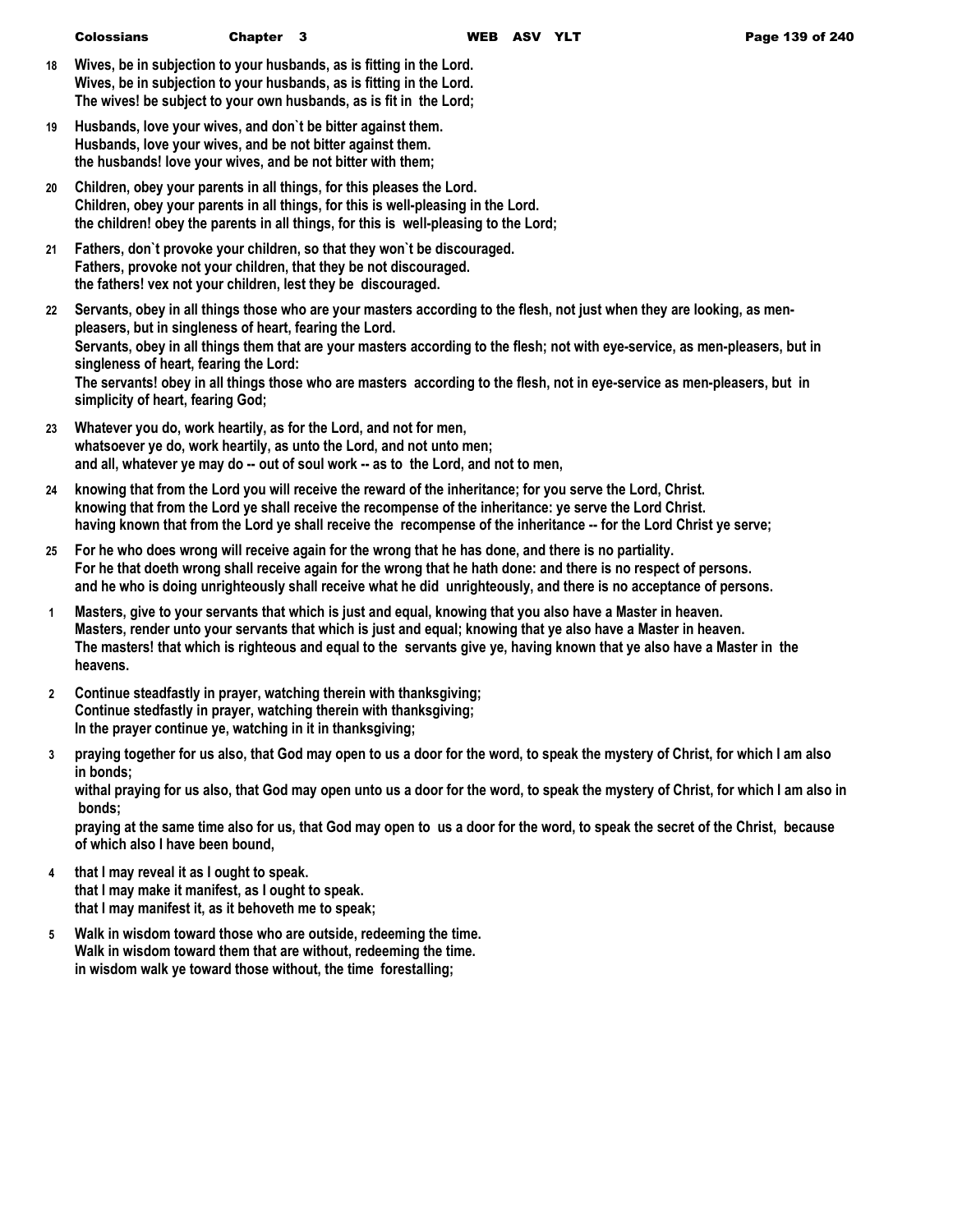- **6 Let your speech always be with grace, seasoned with salt, that you may know how you ought to answer each one. Let your speech be always with grace, seasoned with salt, that ye may know how ye ought to answer each one. your word always in grace -- with salt being seasoned -- to know how it behoveth you to answer each one.**
- **7 All my affairs will be made known to you by Tychicus, the beloved brother, faithful servant, and fellow bondservant in the Lord. All my affairs shall Tychicus make known unto you, the beloved brother and faithful minister and fellow-servant in the Lord: All the things concerning me make known to you shall Tychicus -- the beloved brother, and faithful ministrant, and fellowservant in the Lord --**
- **8 I am sending him to you for this very purpose, that he may know your circumstances and comfort your hearts, whom I have sent you for this very purpose, that ye may know our state, and that he may comfort your hearts; whom I did send unto you for this very thing, that he might know the things concerning you, and might comfort your hearts,**
- **9 together with Onesimus, the faithful and beloved brother, who is one of you. They will make known to you all things that are going on here.**

**together with Onesimus, the faithful and beloved brother, who is one of you. They shall make known unto you all things that [are done] here.**

**with Onesimus the faithful and beloved brother, who is of you; all things to you shall they make known that [are] here.**

- **10 Aristarchus, my fellow prisoner greets you, and Mark, the cousin of Barnabas (concerning whom you received commandments, "if he comes to you, receive him"), Aristarchus my fellow-prisoner saluteth you, and Mark, the cousin of Barnabas (touching whom ye received commandments; if he come unto you, receive him), Salute you doth Aristarchus, my fellow-captive, and Marcus, the nephew of Barnabas, (concerning whom ye did receive commands -- if he may come unto you receive him,)**
- **11 and Jesus who is called Justus, who are of the circumcision. These are my only fellow workers to the kingdom of God, men who have been a comfort to me. and Jesus that is called Justus, who are of the circumcision: these only [are my] fellow-workers unto the kingdom of God, men that have been a comfort unto me. and Jesus who is called Justus, who are of the circumcision: these only [are] fellow-workers for the reign of God who did become a comfort to me.**
- **12 Epaphras, who is one of you, a servant of Christ Jesus, salutes you, always striving for you in his prayers, that you may stand perfect and complete in all the will of God. Epaphras, who is one of you, a servant of Christ Jesus, saluteth you, always striving for you in his prayers, that ye may stand perfect and fully assured in all the will of God. Salute you doth Epaphras, who [is] of you, a servant of Christ, always striving for you in the prayers, that ye may stand perfect and made full in all the will of God,**
- **13 For I testify about him, that he has great zeal for you, and for those in Laodicea, and for those in Hierapolis. For I bear him witness, that he hath much labor for you, and for them in Laodicea, and for them in Hierapolis. for I do testify to him, that he hath much zeal for you, and those in Laodicea, and those in Hierapolis.**
- **14 Luke, the beloved physician, and Demas greet you. Luke, the beloved physician, and Demas salute you. Salute you doth Lukas, the beloved physician, and Demas;**
- **15 Greet the brothers who are in Laodicea, and Nymphas, and the assembly that is in his house. Salute the brethren that are in Laodicea, and Nymphas, and the church that is in their house. salute ye those in Laodicea -- brethren, and Nymphas, and the assembly in his house;**
- **16 When this letter has been read among you, cause it to be read also in the assembly of the Laodiceans; and that you also read the letter from Laodicea.**

**And when this epistle hath been read among you, cause that it be read also in the church of the Laodiceans; and that ye also read the epistle from Laodicea.**

**and when the epistle may be read with you, cause that also in the assembly of the Laodiceans it may be read, and the [epistle] from Laodicea that ye also may read;**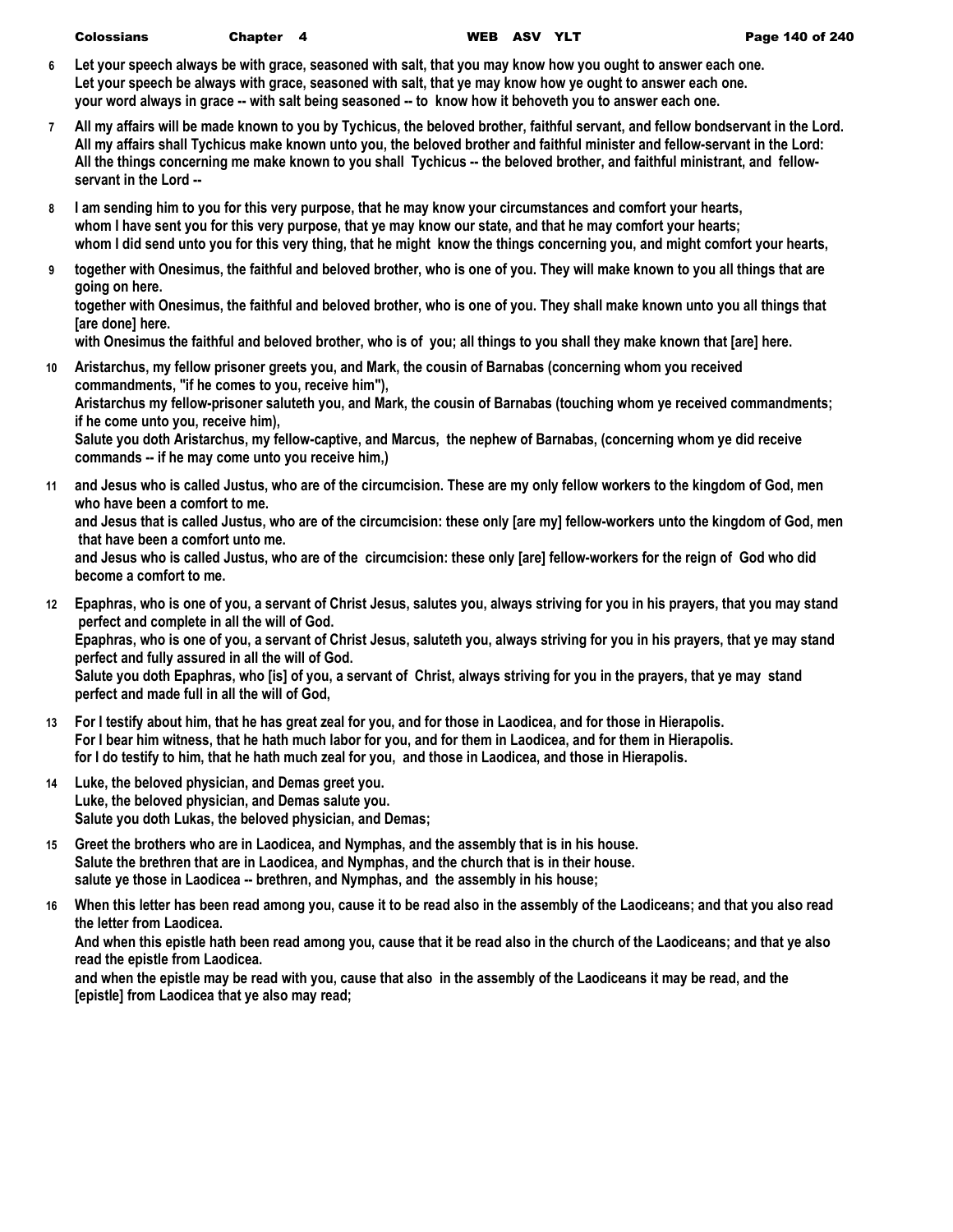- **17 Tell Archippus, "Take heed to the ministry which you have received in the Lord, that you fulfill it." And say to Archippus, Take heed to the ministry which thou hast received in the Lord, that thou fulfil it. and say to Archippus, `See to the ministration that thou didst receive in the Lord, that thou mayest fulfil it.`**
- **18 The salutation of me, Paul, with my own hand. Remember my bonds. Grace be with you. The salutation of me Paul with mine own hand. Remember my bonds. Grace be with you. The salutation by the hand of me, Paul; remember my bonds; the grace [is] with you. Amen.**
- **1 Paul, Silvanus, and Timothy, To the assembly of the Thessalonians in God the Father and the Lord Jesus Christ: Grace to you and peace from God our Father and the Lord Jesus Christ. Paul, and Silvanus, and Timothy, unto the church of the Thessalonians in God the Father and the Lord Jesus Christ: Grace to you and peace. Paul, and Silvanus, and Timotheus, to the assembly of Thessalonians in God the Father, and the Lord Jesus Christ: Grace to you, and peace, from God our Father, and the Lord Jesus Christ!**
- **2 We always give thanks to God for all of you, mentioning you in our prayers, We give thanks to God always for you all, making mention [of you] in our prayers; We give thanks to God always for you all, making mention of you in our prayers,**
- **3 remembering without ceasing your work of faith and labor of love and patience of hope in our Lord Jesus Christ, before our God and Father.**

**remembering without ceasing your work of faith and labor of love and patience of hope in our Lord Jesus Christ, before our God and Father;**

**unceasingly remembering of you the work of the faith, and the labour of the love, and the endurance of the hope, of our Lord Jesus Christ, in the presence of our God and Father,**

- **4 We know, brothers loved by God, that you are chosen, knowing, brethren beloved of God, your election, having known, brethren beloved, by God, your election,**
- **5 and that our gospel came to you not in word only, but also in power, and in the Holy Spirit, and with much assurance. You know what kind of men we showed ourselves to be among you for your sake. how that our gospel came not unto you in word only, but also in power, and in the Holy Spirit, and [in] much assurance; even as ye know what manner of men we showed ourselves toward you for your sake. because our good news did not come to you in word only, but also in power, and in the Holy Spirit, and in much assurance, even as ye have known of what sort we became among you because of you,**
- **6 You became imitators of us, and of the Lord, having received the word in much affliction, with joy of the Holy Spirit, And ye became imitators of us, and of the Lord, having received the word in much affliction, with joy of the Holy Spirit; and ye -- ye did become imitators of us, and of the Lord, having received the word in much tribulation, with joy of the Holy Spirit,**
- **7 so that you became an example to all who believe in Macedonia and in Achaia. so that ye became an ensample to all that believe in Macedonia and in Achaia. so that ye became patterns to all those believing in Macedonia and Achaia,**
- **8 For from you has sounded forth the word of the Lord, not only in Macedonia and Achaia, but in every place your faith toward God has gone forth; so that we need not to say anything. For from you hath sounded forth the word of the Lord, not only in Macedonia and Achaia, but in every place your faith to Godward is gone forth; so that we need not to speak anything. for from you hath sounded forth the word of the Lord, not only in Macedonia and Achaia, but also in every place your faith toward God did go forth, so that we have no need to say anything,**
- **9 For they themselves report concerning us what kind of a reception we had from you; and how you turned to God from idols, to serve a living and true God,**

**For they themselves report concerning us what manner of entering in we had unto you; and how ye turned unto God from idols, to serve a living and true God,**

**for they themselves concerning us do declare what entrance we had unto you, and how ye did turn unto God from the idols, to serve a living and true God,**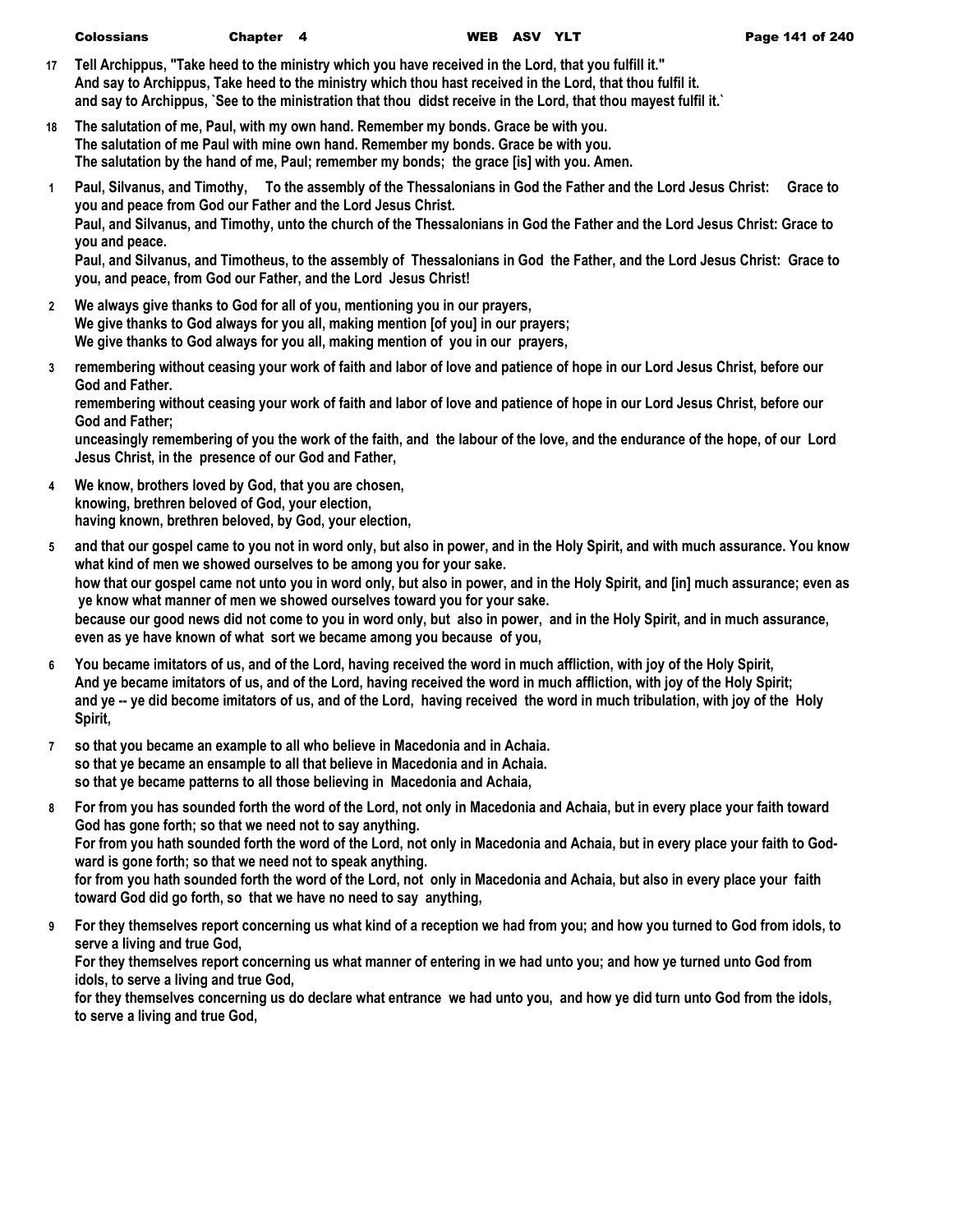- **10 and to wait for his Son from heaven, whom he raised from the dead -- Jesus, who delivers us from the wrath to come. and to wait for his Son from heaven, whom he raised from the dead, [even] Jesus, who delivereth us from the wrath to come.** and to wait for His Son from the heavens, whom He did raise out of the dead -- Jesus, who is rescuing us from the anger that **is coming.**
- **1 For you yourselves know, brothers, our visit to you hasn`t been found vain, For yourselves, brethren, know our entering in unto you, that it hath not been found vain: For yourselves have known, brethren, our entrance in unto you, that it did not become vain,**
- **2 but having suffered before and been shamefully treated, as you know, at Philippi, we grew bold in our God to tell you the gospel of God in much conflict.**

**but having suffered before and been shamefully treated, as ye know, at Philippi, we waxed bold in our God to speak unto you the gospel of God in much conflict.**

**but having both suffered before, and having been injuriously treated (as ye have known) in Philippi, we were bold in our God to speak unto you the good news of God in much conflict,**

- **3 For our exhortation is not of error, nor of uncleanness, nor in deception. For our exhortation [is] not of error, nor of uncleanness, nor in guile: for our exhortation [is] not out of deceit, nor out of uncleanness, nor in guile,**
- **4 But even as we have been approved by God to be entrusted with the gospel, so we speak; not as pleasing men, but God, who tests our hearts.**

**but even as we have been approved of God to be intrusted with the gospel, so we speak; not as pleasing men, but God who proveth our hearts.**

**but as we have been approved by God to be entrusted with the good news, so we speak, not as pleasing men, but God, who is proving our hearts,**

- **5 For neither were we at any time found using words of flattery, as you know, nor a cloak of covetousness (God is witness), For neither at any time were we found using words of flattery, as ye know, nor a cloak of covetousness, God is witness; for at no time did we come with speech of flattery, (as ye have known,) nor in a pretext for covetousness, (God [is] witness!)**
- **6 nor seeking glory from men (neither from you nor from others), when we might have claimed authority as apostles of Christ. nor seeking glory of men, neither from you nor from others, when we might have claimed authority as apostles of Christ. nor seeking of men glory, neither from you nor from others, being able to be burdensome, as Christ`s apostles.**
- **7 But we were gentle in the midst of you, as when a nurse cherishes her own children. But we were gentle in the midst of you, as when a nurse cherisheth her own children: But we became gentle in your midst, as a nurse may cherish her own children,**
- **8 Even so, affectionately longing for you, we were well pleased to impart to you, not the gospel of God only, but also our own souls, because you had become very dear to us. even so, being affectionately desirous of you, we were well pleased to impart unto you, not the gospel of God only, but also our own souls, because ye were become very dear to us. so being desirous of you, we are well-pleased to impart to you not only the good news of God, but also our own souls, because beloved ye have become to us,**
- **9 For you remember, brothers, our labor and travail. Working night and day, that we might not burden any of you, we preached to you the gospel of God.**

**For ye remember, brethren, our labor and travail: working night and day, that we might not burden any of you, we preached unto you the gospel of God.**

**for ye remember, brethren, our labour and travail, for, night and day working not to be a burden upon any of you, we did preach to you the good news of God;**

**10 You are witnesses with God, how holy, righteously, and blamelessly we behaved ourselves toward you who believe. Ye are witnesses, and God [also], how holily and righteously and unblameably we behaved ourselves toward you that believe: ye [are] witnesses -- God also -- how kindly and righteously, and blamelessly to you who believe we became,**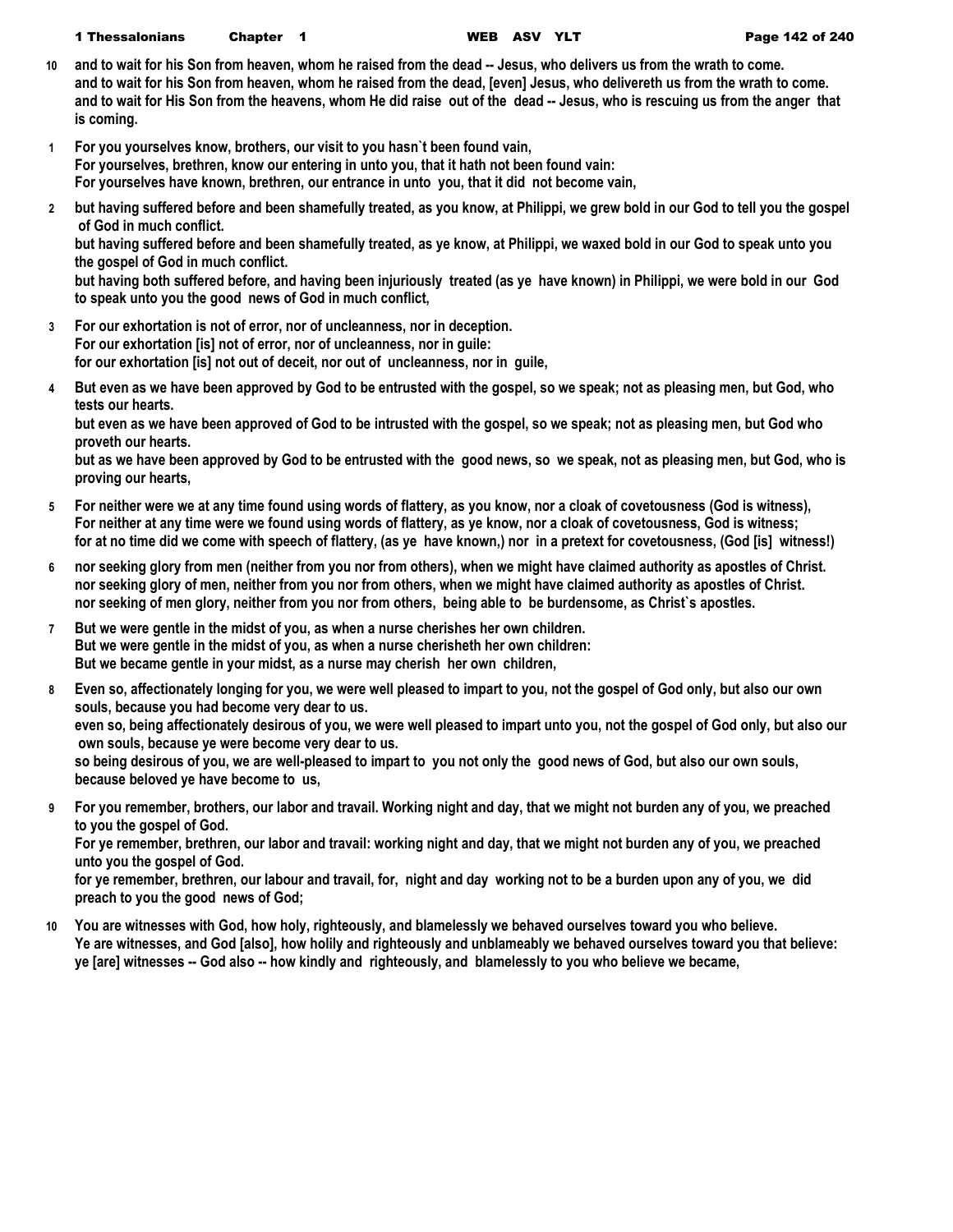1 Thessalonians Chapter 2 WEB ASV YLT Page 143 of 240

**11 As you know how we exhorted, comforted, and implored everyone of you, as a father does his own children, as ye know how we [dealt with] each one of you, as a father with his own children, exhorting you, and encouraging [you], and testifying,**

**even as ye have known, how each one of you, as a father his own children, we are exhorting you, and comforting, and testifying,**

- **12 to the end that you should walk worthily of God, who calls you into his own kingdom and glory. to the end that ye should walk worthily of God, who calleth you into his own kingdom and glory. for your walking worthily of God, who is calling you to His own reign and glory.**
- **13 For this cause we also thank God without ceasing, that, when you received from us the word of the message of God, you accepted it not as the word of men, but, as it is in truth, the word of God, which also works in you who believe. And for this cause we also thank God without ceasing, that, when ye received from us the word of the message, [even the word] of God, ye accepted [it] not [as] the word of men, but, as it is in truth, the word of God, which also worketh in you that believe.**

**Because of this also, we -- we do give thanks to God continually, that, having received the word of hearing from us of God, ye accepted, not the word of man, but as it is truly, the word of God, who also doth work in you who believe;**

- **14 For you, brothers, became imitators of the assemblies of God which are in Judea in Christ Jesus; for you also suffered the same things from your own countrymen, even as they did from the Jews; For ye, brethren, became imitators of the churches of God which are in Judaea in Christ Jesus: for ye also suffered the same things of your own countrymen, even as they did of the Jews; for ye became imitators, brethren, of the assemblies of God that are in Judea in Christ Jesus, because such things ye suffered, even ye, from your own countrymen, as also they from the Jews,**
- **15 who killed the Lord Jesus and the prophets, and drove us out, and didn`t please God, and are contrary to all men; who both killed the Lord Jesus and the prophets, and drove out us, and pleased not God, and are contrary to all men; who did both put to death the Lord Jesus and their own prophets, and did persecute us, and God they are not pleasing, and to all men [are] contrary,**
- **16 forbidding us to speak to the Gentiles that they may be saved; to fill up their sins always. But wrath has come on them to the uttermost.**

**forbidding us to speak to the Gentiles that they may be saved; to fill up their sins always: but the wrath is come upon them to the uttermost.**

**forbidding us to speak to the nations that they might be saved, to fill up their sins always, but the anger did come upon them - - to the end!**

**17 But we, brothers, being bereaved of you for a short season, in presence, not in heart, tried even harder to see your face with great desire,**

**But we, brethren, being bereaved of you for a short season, in presence not in heart, endeavored the more exceedingly to see your face with great desire:**

**And we, brethren, having been taken from you for the space of an hour -- in presence, not in heart -- did hasten the more abundantly to see your face in much desire,**

- **18 because we wanted to come to you -- indeed, I, Paul, once and again -- but Satan hindered us. because we would fain have come unto you, I Paul once and again; and Satan hindered us. wherefore we wished to come unto you, (I indeed Paul,) both once and again, and the Adversary did hinder us;**
- **19 For what is our hope, or joy, or crown of rejoicing? Isn`t it even you, before our Lord Jesus at his coming? For what is our hope, or joy, or crown of glorying? Are not even ye, before our Lord Jesus at his coming? for what [is] our hope, or joy, or crown of rejoicing? are not even ye before our Lord Jesus Christ in his presence?**
- **20 For you are our glory and our joy. For ye are our glory and our joy. for ye are our glory and joy.**
- **1 Therefore, when we couldn`t stand it any longer, we thought it good to be left behind at Athens alone, Wherefore when we could no longer forbear, we thought it good to be left behind at Athens alone; Wherefore no longer forbearing, we thought good to be left in Athens alone,**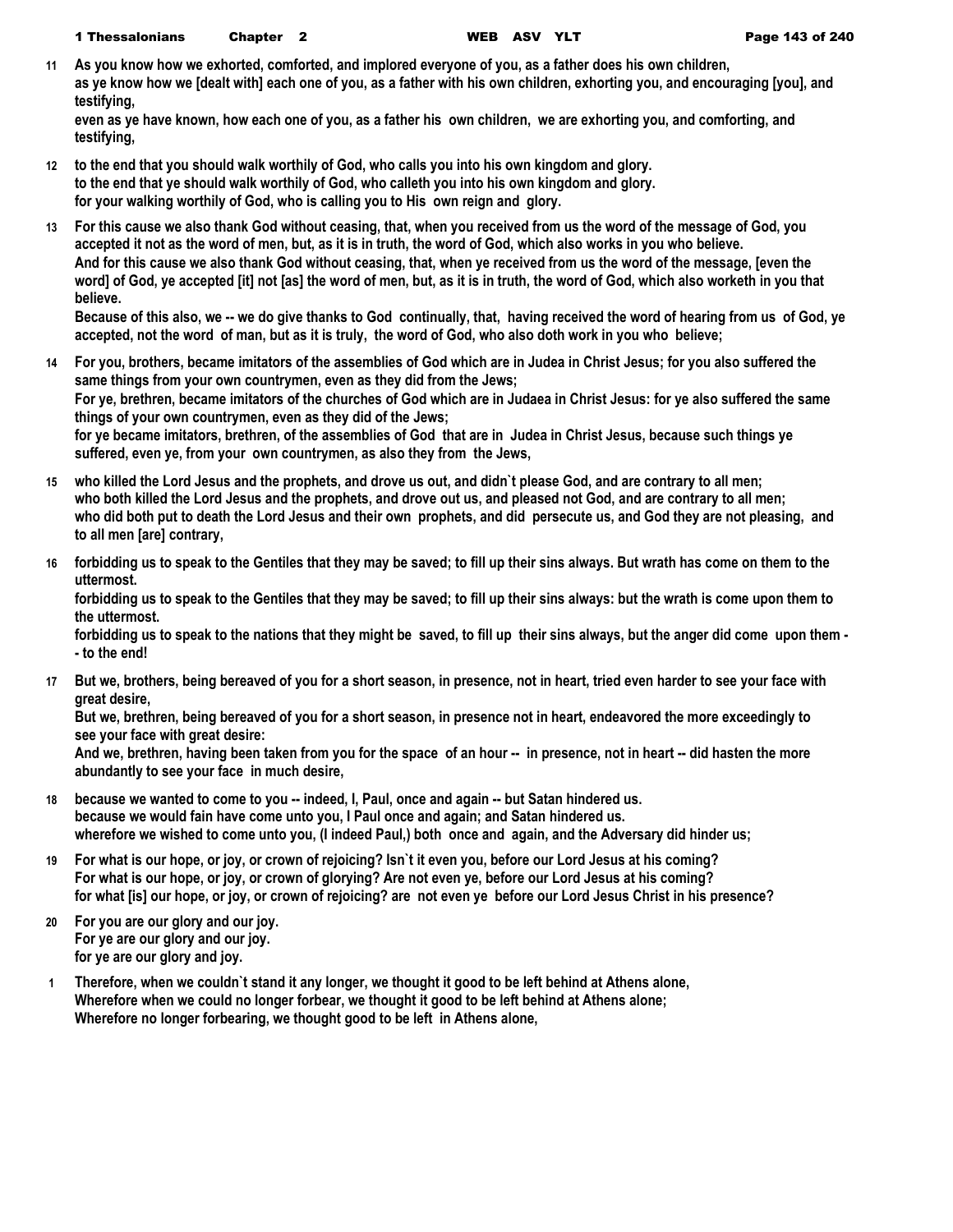**2 and sent Timothy, our brother and God`s servant in the gospel of Christ, to establish you, and to comfort you concerning your faith;**

**and sent Timothy, our brother and God`s minister in the gospel of Christ, to establish you, and to comfort [you] concerning your faith;**

**and did send Timotheus -- our brother, and a ministrant of God, and our fellow-workman in the good news of the Christ -- to establish you, and to comfort you concerning your faith,**

- **3 that no one be moved by these afflictions. For you know that we are appointed to this task. that no man be moved by these afflictions; for yourselves know that hereunto we are appointed. that no one be moved in these tribulations, for yourselves have known that for this we are set,**
- **4 For most assuredly, when we were with you, we told you beforehand that we are to suffer affliction, even as it happened, and you know.**

**For verily, when we were with you, we told you beforehand that we are to suffer affliction; even as it came to pass, and ye for even when we were with you, we said to you beforehand, that we are about to suffer tribulation, as also it did come to pass, and ye have known [it];**

- **5 For this cause I also, when I couldn`t stand it any longer, sent that I might know your faith, for fear that by any means the tempter had tempted you, and our labor would have been in vain. For this cause I also, when I could no longer forbear, sent that I might know your faith, lest by any means the tempter had tempted you, and our labor should be in vain. because of this also, I, no longer forbearing, did send to know your faith, lest he who is tempting did tempt you, and in vain might be our labour.**
- **6 But when Timothy came just now to us from you, and brought us glad news of your faith and love, and that you have good memories of us always, longing to see us, even as we also long to see you; But when Timothy came even now unto us from you, and brought us glad tidings of your faith and love, and that ye have good remembrance of us always, longing to see us, even as we also [to see] you; And now Timotheus having come unto us from you, and having declared good news to us of your faith and love, and that ye have a good remembrance of us always, desiring much to see us, as we also [to see] you,**
- **7 for this cause, brothers, we were comforted over you in all our distress and affliction through your faith. for this cause, brethren, we were comforted over you in all our distress and affliction through your faith: because of this we were comforted, brethren, over you, in all our tribulation and necessity, through your faith,**
- **8 For now we live, if you stand fast in the Lord. for now we live, if ye stand fast in the Lord. because now we live, if ye may stand fast in the Lord;**
- **9 For what thanksgiving can we render again to God for you, for all the joy with which we rejoice for your sakes before our God; For what thanksgiving can we render again unto God for you, for all the joy wherewith we joy for your sakes before our God; for what thanks are we able to recompense to God for you, for all the joy with which we do joy because of you in the presence of our God?**
- **10 night and day praying exceedingly that we may see your face, and may perfect that which is lacking in your faith? night and day praying exceedingly that we may see your face, and may perfect that which is lacking in your faith? night and day exceedingly beseeching, that we might see your face, and perfect the things lacking in your faith.**
- **11 Now may our God and Father himself, and our Lord Jesus Christ, direct our way to you; Now may our God and Father himself, and our Lord Jesus, direct our way unto you: And our God and Father Himself, and our Lord Jesus Christ, direct our way unto you,**
- **12 and the Lord make you to increase and abound in love one toward another, and toward all men, even as we also do toward and the Lord make you to increase and abound in love one toward another, and toward all men, even as we also [do] toward you;**

**and you the Lord cause to increase and to abound in the love to one another, and to all, even as we also to you,**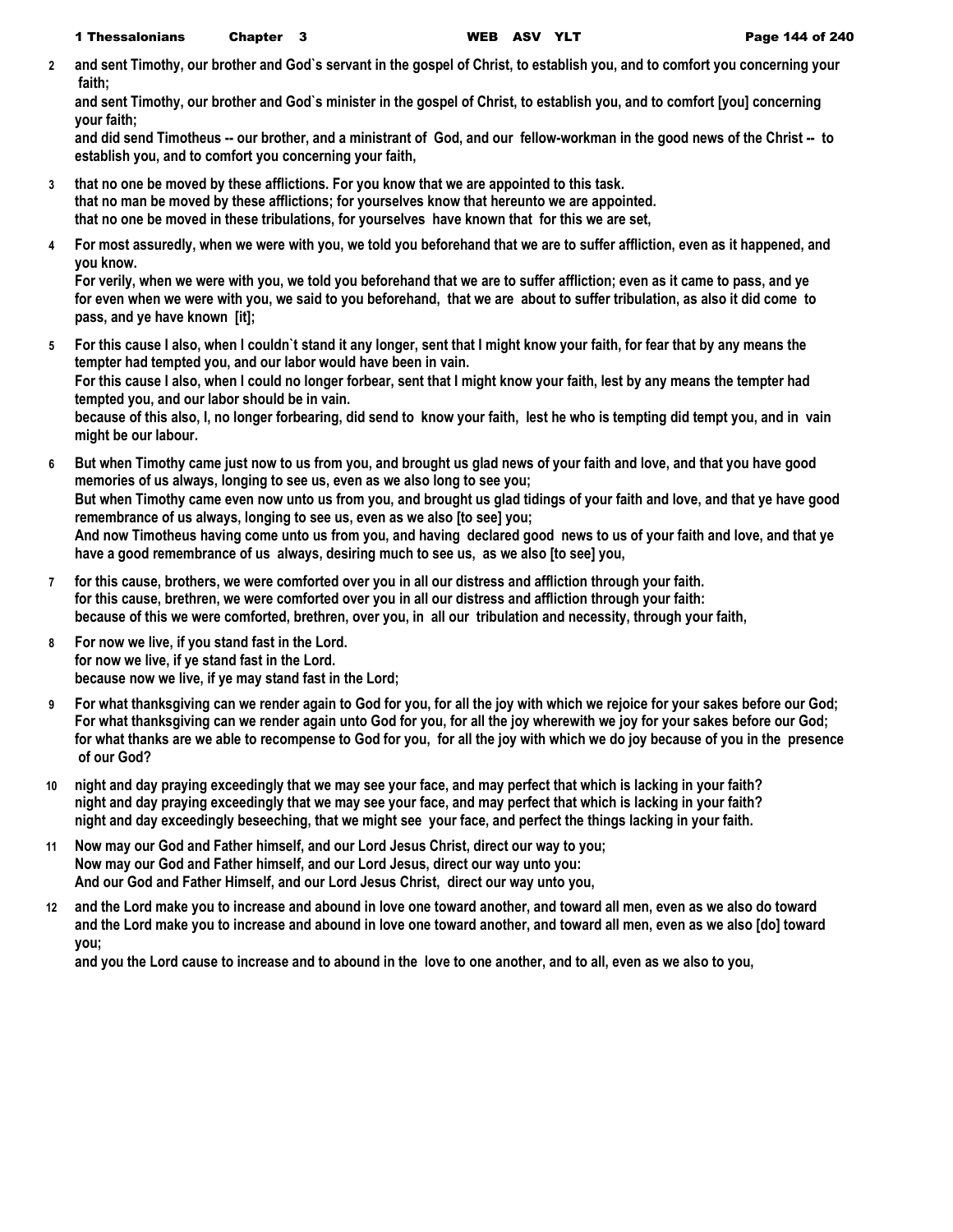**13 to the end he may establish your hearts blameless in holiness before our God and Father, at the coming of our Lord Jesus with all his saints.**

**to the end he may establish your hearts unblameable in holiness before our God and Father, at the coming of our Lord Jesus with all his saints.**

**to the establishing your hearts blameless in sanctification before our God and Father, in the presence of our Lord Jesus Christ with all His saints.**

- **1 Finally then, brothers, we beg and exhort you in the Lord Jesus, that, as you received from us how you ought to walk and to please God, -- that you abound more and more. Finally then, brethren, we beseech and exhort you in the Lord Jesus, that, as ye received of us how ye ought to walk and to please God, even as ye do walk, --that ye abound more and more. As to the rest, then, brethren, we request you, and call upon you in the Lord Jesus, as ye did receive from us how it behoveth you to walk and to please God, that ye may abound the more,**
- **2 For you know what charge we gave you through the Lord Jesus. For ye know what charge we gave you through the Lord Jesus. for ye have known what commands we gave you through the Lord Jesus,**
- **3 For this is the will of God: your sanctification, that you abstain from sexual immorality, For this is the will of God, [even] your sanctification, that ye abstain from fornication; for this is the will of God -- your sanctification; that ye abstain from the whoredom,**
- **4 that each one of you know how to possess himself of his own vessel in sanctification and honor, that each one of you know how to possess himself of his own vessel in sanctification and honor, that each of you know his own vessel to possess in sanctification and honour,**
- **5 not in the passion of lust, even as the Gentiles who don`t know God; not in the passion of lust, even as the Gentiles who know not God; not in the affection of desire, as also the nations that were not knowing God,**
- **6 that no one should take advantage of and wrong a brother or sister in this matter; because the Lord is an avenger in all these things, as also we forewarned you and testified. that no man transgress, and wrong his brother in the matter: because the Lord is an avenger in all these things, as also we forewarned you and testified. that no one go beyond and defraud in the matter his brother, because an avenger [is] the Lord of all these, as also we spake before to you and testified,**
- **7 For God called us not for uncleanness, but in sanctification. For God called us not for uncleanness, but in sanctification. for God did not call us on uncleanness, but in sanctification;**
- **8 Therefore he who rejects, doesn`t reject man, but God, who has also given his Holy Spirit to you. Therefore he that rejecteth, rejecteth not man, but God, who giveth his Holy Spirit unto you. he, therefore, who is despising -- doth not despise man, but God, who also did give His Holy Spirit to us.**
- **9 But concerning brotherly love, you have no need that one write to you. For you yourselves are taught by God to love one another,**

**But concerning love of the brethren ye have no need that one write unto you: for ye yourselves are taught of God to love one another;**

**And concerning the brotherly love, ye have no need of [my] writing to you, for ye yourselves are God-taught to love one another,**

**10 for indeed you do it toward all the brothers who are in all Macedonia. But we exhort you, brothers, that you abound more and more;**

**for indeed ye do it toward all the brethren that are in all Macedonia. But we exhort you, brethren, that ye abound more and for ye do it also to all the brethren who [are] in all Macedonia; and we call upon you, brethren, to abound still more,**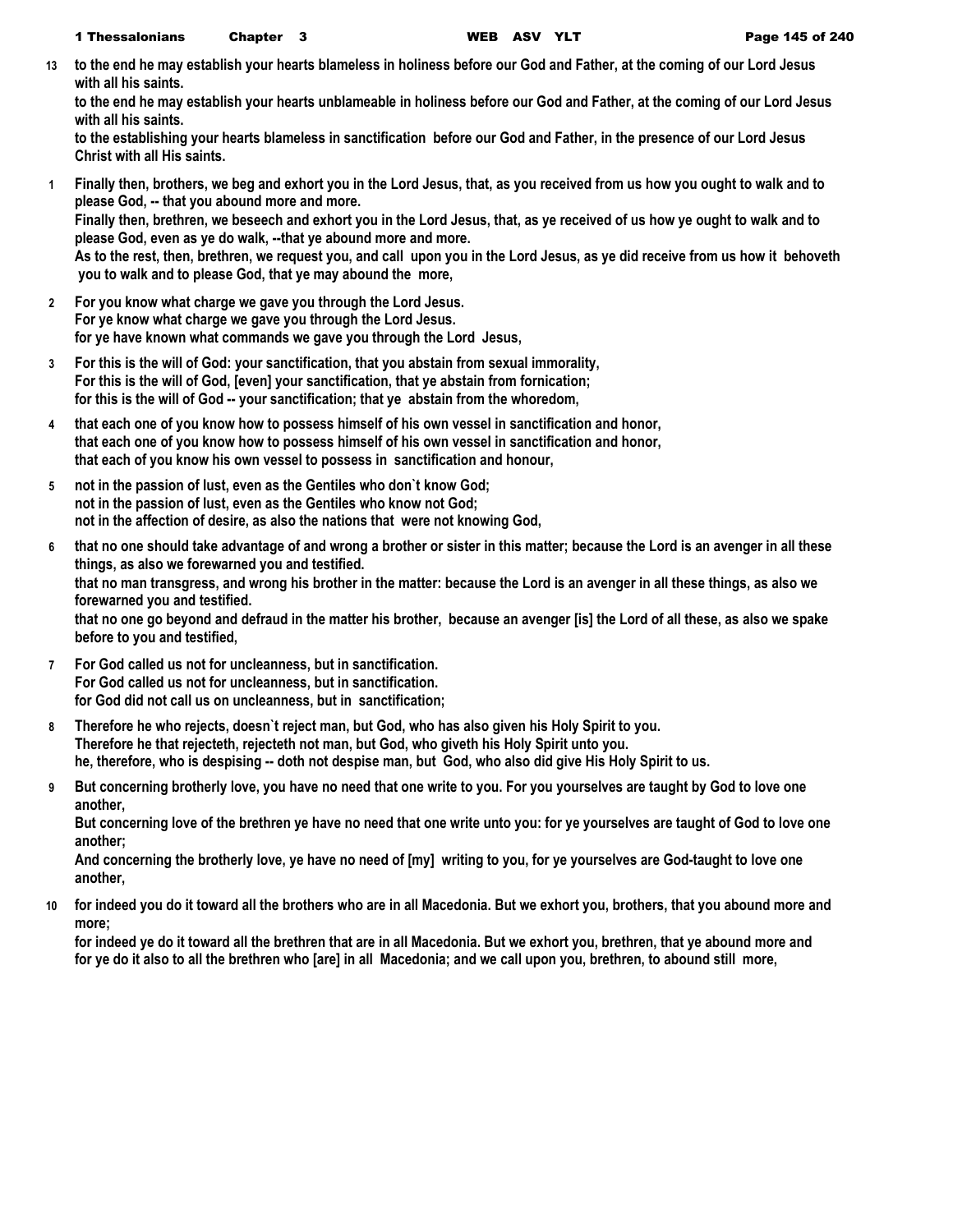**11 and that you make it your ambition to lead a quiet life, and to do your own business, and to work with your own hands, even as we charged you;**

**and that ye study to be quiet, and to do your own business, and to work with your hands, even as we charged you; and to study to be quiet, and to do your own business, and to work with your own hands, as we did command you,**

- **12 that you may walk properly toward those who are outside, and may have need of nothing. that ye may walk becomingly toward them that are without, and may have need of nothing. that ye may walk becomingly unto those without, and may have lack of nothing.**
- **13 But we don`t want you to be ignorant, brothers, concerning those who have fallen asleep, so that you don`t grieve like the rest, who have no hope.**

**But we would not have you ignorant, brethren, concerning them that fall asleep; that ye sorrow not, even as the rest, who have no hope.**

**And I do not wish you to be ignorant, brethren, concerning those who have fallen asleep, that ye may not sorrow, as also the rest who have not hope,**

- **14 For if we believe that Jesus died and rose again, even so those who have fallen asleep in Jesus will God bring with him. For if we believe that Jesus died and rose again, even so them also that are fallen asleep in Jesus will God bring with him. for if we believe that Jesus died and rose again, so also God those asleep through Jesus he will bring with him,**
- **15 For this we tell you by the word of the Lord, that we who are alive, who are left to the coming of the Lord, will in no way precede those who have fallen asleep.**

**For this we say unto you by the word of the Lord, that we that are alive, that are left unto the coming of the Lord, shall in no wise precede them that are fallen asleep.**

**for this to you we say in the word of the Lord, that we who are living -- who do remain over to the presence of the Lord -- may not precede those asleep,**

**16 For the Lord himself will descend from heaven with a shout, with the voice of the archangel, and with God`s trumpet. The dead in Christ will rise first,**

**For the Lord himself shall descend from heaven, with a shout, with the voice of the archangel, and with the trump of God: and the dead in Christ shall rise first;**

**because the Lord himself, in a shout, in the voice of a chief-messenger, and in the trump of God, shall come down from heaven, and the dead in Christ shall rise first,**

**17 then we who are alive, who are left, will be caught up together with them in the clouds, to meet the Lord in the air. So we will be with the Lord forever.**

**then we that are alive, that are left, shall together with them be caught up in the clouds, to meet the Lord in the air: and so shall we ever be with the Lord.**

**then we who are living, who are remaining over, together with them shall be caught away in clouds to meet the Lord in air, and so always with the Lord we shall be;**

- **18 Therefore comfort one another with these words. Wherefore comfort one another with these words. so, then, comfort ye one another in these words.**
- **1 But concerning the times and the seasons, brothers, you have no need that anything be written to you. But concerning the times and the seasons, brethren, ye have no need that aught be written unto you. And concerning the times and the seasons, brethren, ye have no need of my writing to you,**
- **2 For you yourselves know well that the day of the Lord comes like a thief in the night. For yourselves know perfectly that the day of the Lord so cometh as a thief in the night. for yourselves have known thoroughly that the day of the Lord as a thief in the night doth so come,**
- **3 For when they are saying, "Peace and safety," then sudden destruction will come on them, like birth pains on a pregnant woman; and they will in no way escape. When they are saying, Peace and safety, then sudden destruction cometh upon them, as travail upon a woman with child; and they shall in no wise escape. for when they may say, Peace and surety, then sudden destruction doth stand by them, as the travail [doth] her who is with child, and they shall not escape;**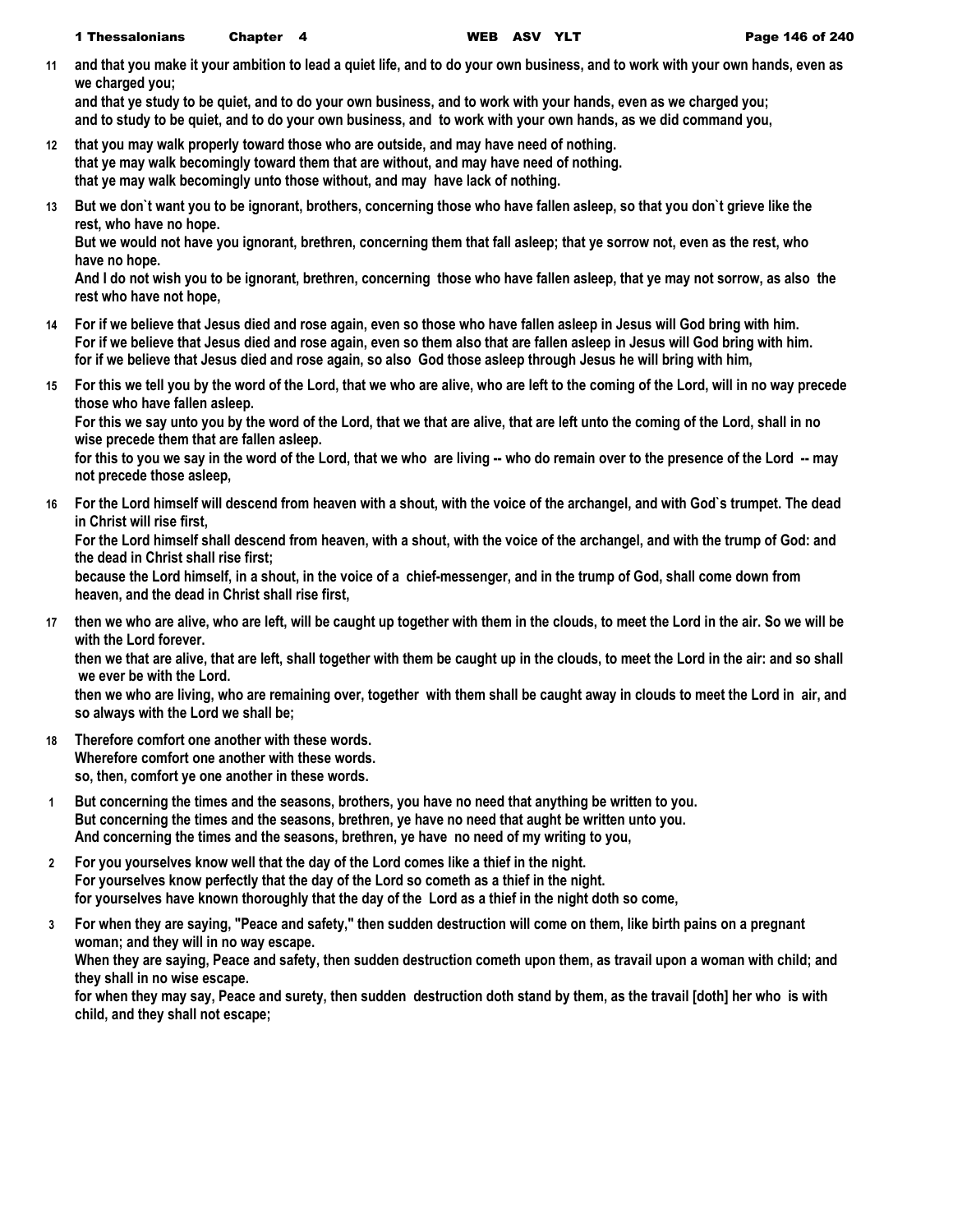- **4 But you, brothers, aren`t in darkness, that the day should overtake you like a thief. But ye, brethren, are not in darkness, that that day should overtake you as a thief: and ye, brethren, are not in darkness, that the day may catch you as a thief;**
- **5 You are all sons of light, and sons of the day. We don`t belong to the night, nor to darkness, for ye are all sons of light, and sons of the day: we are not of the night, nor of darkness; all ye are sons of light, and sons of day; we are not of night, nor of darkness,**
- **6 so then let`s not sleep, as the rest do, but let us watch and be sober. so then let us not sleep, as do the rest, but let us watch and be sober. so, then, we may not sleep as also the others, but watch and be sober,**
- **7 For those who sleep, sleep in the night, and those who are drunken are drunken in the night. For they that sleep sleep in the night: and they that are drunken are drunken in the night. for those sleeping, by night do sleep, and those making themselves drunk, by night are drunken,**
- **8 But let us, since we belong to the day, be sober, putting on the breastplate of faith and love, and, for a helmet, the hope of salvation.**

**But let us, since we are of the day, be sober, putting on the breastplate of faith and love; and for a helmet, the hope of and we, being of the day -- let us be sober, putting on a breastplate of faith and love, and an helmet -- a hope of salvation,**

- **9 For God didn`t appoint us to wrath, but to the obtaining of salvation through our Lord Jesus Christ, For God appointed us not into wrath, but unto the obtaining of salvation through our Lord Jesus Christ, because God did not appoint us to anger, but to the acquiring of salvation through our Lord Jesus Christ,**
- **10 who died for us, that, whether we wake or sleep, we should live together with him. who died for us, that, whether we wake or sleep, we should live together with him. who did die for us, that whether we wake -- whether we sleep -- together with him we may live;**
- **11 Therefore exhort one another, and build each other up, even as you also do. Wherefore exhort one another, and build each other up, even as also ye do. wherefore, comfort ye one another, and build ye up, one the one, as also ye do.**
- **12 But we beg you, brothers, to know those who labor among you, and are over you in the Lord, and admonish you, But we beseech you, brethren, to know them that labor among you, and are over you in the Lord, and admonish you; And we ask you, brethren, to know those labouring among you, and leading you in the Lord, and admonishing you,**
- **13 and to respect and honor them in love for their work`s sake. Be at peace among yourselves. and to esteem them exceeding highly in love for their work`s sake. Be at peace among yourselves. and to esteem them very abundantly in love, because of their work; be at peace among yourselves;**
- **14 We exhort you, brothers, admonish the disorderly, encourage the fainthearted, support the weak, be patient toward all. And we exhort you, brethren, admonish the disorderly, encourage the fainthearted, support the weak, be longsuffering toward all.**

**and we exhort you, brethren, admonish the disorderly, comfort the feeble-minded, support the infirm, be patient unto all;**

- **15 See that no one returns evil for evil to anyone, but always follow after that which is good, towards one another, and towards all. See that none render unto any one evil for evil; but always follow after that which is good, one toward another, and toward all. see no one evil for evil may render to any one, but always that which is good pursue ye, both to one another and to all;**
- **16 Rejoice always. Rejoice always; always rejoice ye;**
- **17 Pray without ceasing. pray without ceasing; continually pray ye;**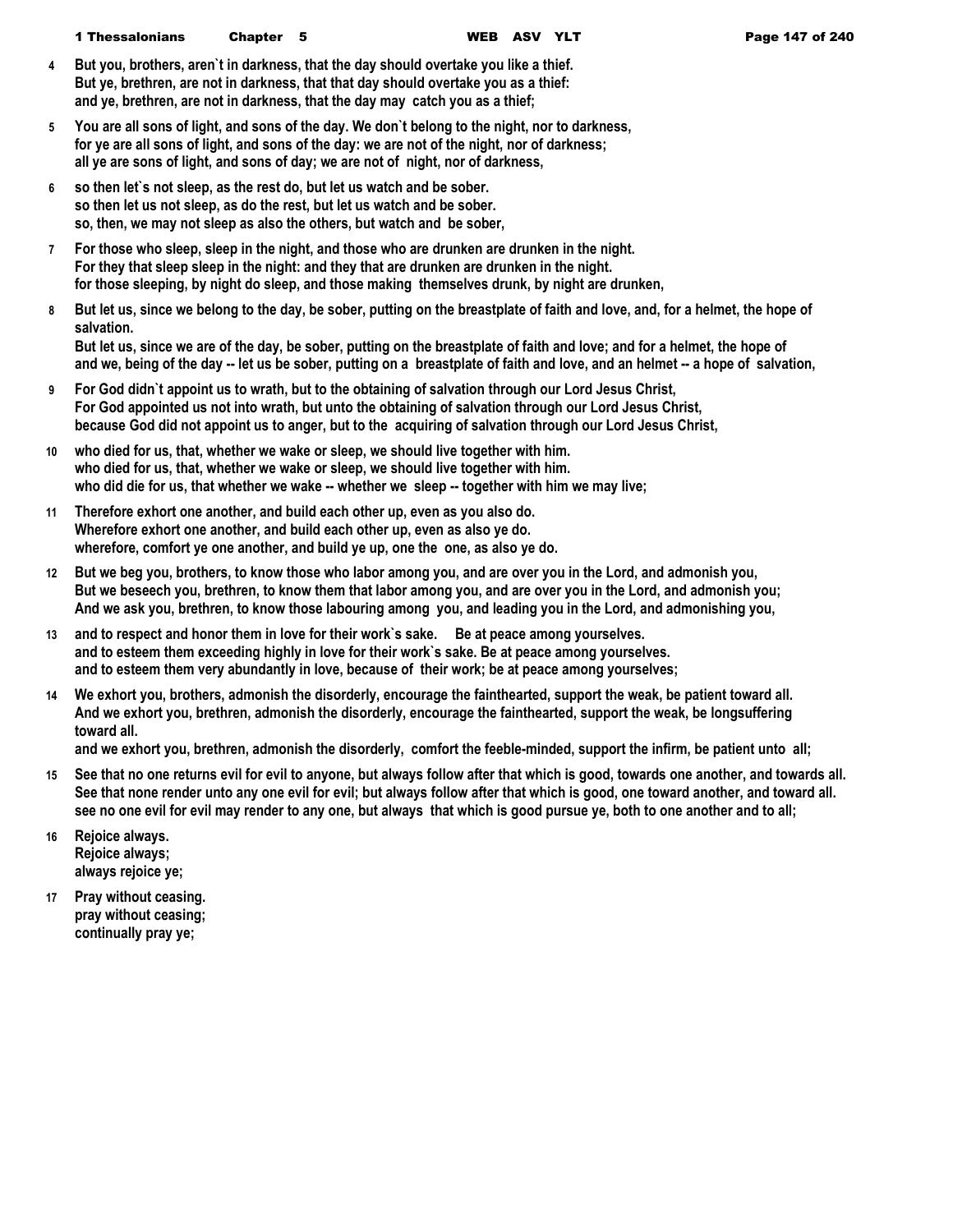- **18 In everything give thanks, for this is the will of God in Christ Jesus toward you. in everything give thanks: for this is the will of God in Christ Jesus to you-ward. in every thing give thanks, for this [is] the will of God in Christ Jesus in regard to you.**
- **19 Don`t quench the Spirit. Quench not the Spirit; The Spirit quench not;**
- **20 Don`t despise prophesies. despise not prophesyings; prophesyings despise not;**
- **21 Test all things, and hold firmly that which is good. prove all things; hold fast that which is good; all things prove; that which is good hold fast;**
- **22 Abstain from every form of evil. abstain from every form of evil. from all appearance of evil abstain ye;**

**23 May the God of peace himself sanctify you completely. May your whole spirit, soul, and body be preserved blameless at the coming of our Lord Jesus Christ. And the God of peace himself sanctify you wholly; and may your spirit and soul and body be preserved entire, without blame at the coming of our Lord Jesus Christ. and the God of the peace Himself sanctify you wholly, and may your whole spirit, and soul, and body, be preserved unblameably in the presence of our Lord Jesus Christ;**

- **24 Faithful is he who calls you, who will also do it. Faithful is he that calleth you, who will also do it. stedfast is He who is calling you, who also will do [it].**
- **25 Brothers, pray for us. Brethren, pray for us. Brethren, pray for us;**
- **26 Greet all the brothers with a holy kiss. Salute all the brethren with a holy kiss. salute all the brethren in an holy kiss;**
- **27 I solemnly charge you by the Lord that this letter be read to all the holy brothers. I adjure you by the Lord that this epistle be read unto all the brethren. I charge you [by] the Lord, that the letter be read to all the holy brethren;**
- **28 The grace of our Lord Jesus Christ be with you. Amen. The grace of our Lord Jesus Christ be with you. the grace of our Lord Jesus Christ [is] with you! Amen.**
- **1 Paul, Silvanus, and Timothy, To the assembly of the Thessalonians in God, our Father, and the Lord Jesus Christ: Paul, and Silvanus, and Timothy, unto the church of the Thessalonians in God our Father and the Lord Jesus Christ; Paul, and Silvanus, and Timotheus, to the assembly of Thessalonians in God our Father, and the Lord Jesus Christ:**
- **2 Grace to you and peace from God our Father and the Lord Jesus Christ. Grace to you and peace from God the Father and the Lord Jesus Christ. Grace to you, and peace, from God our Father, and the Lord Jesus Christ!**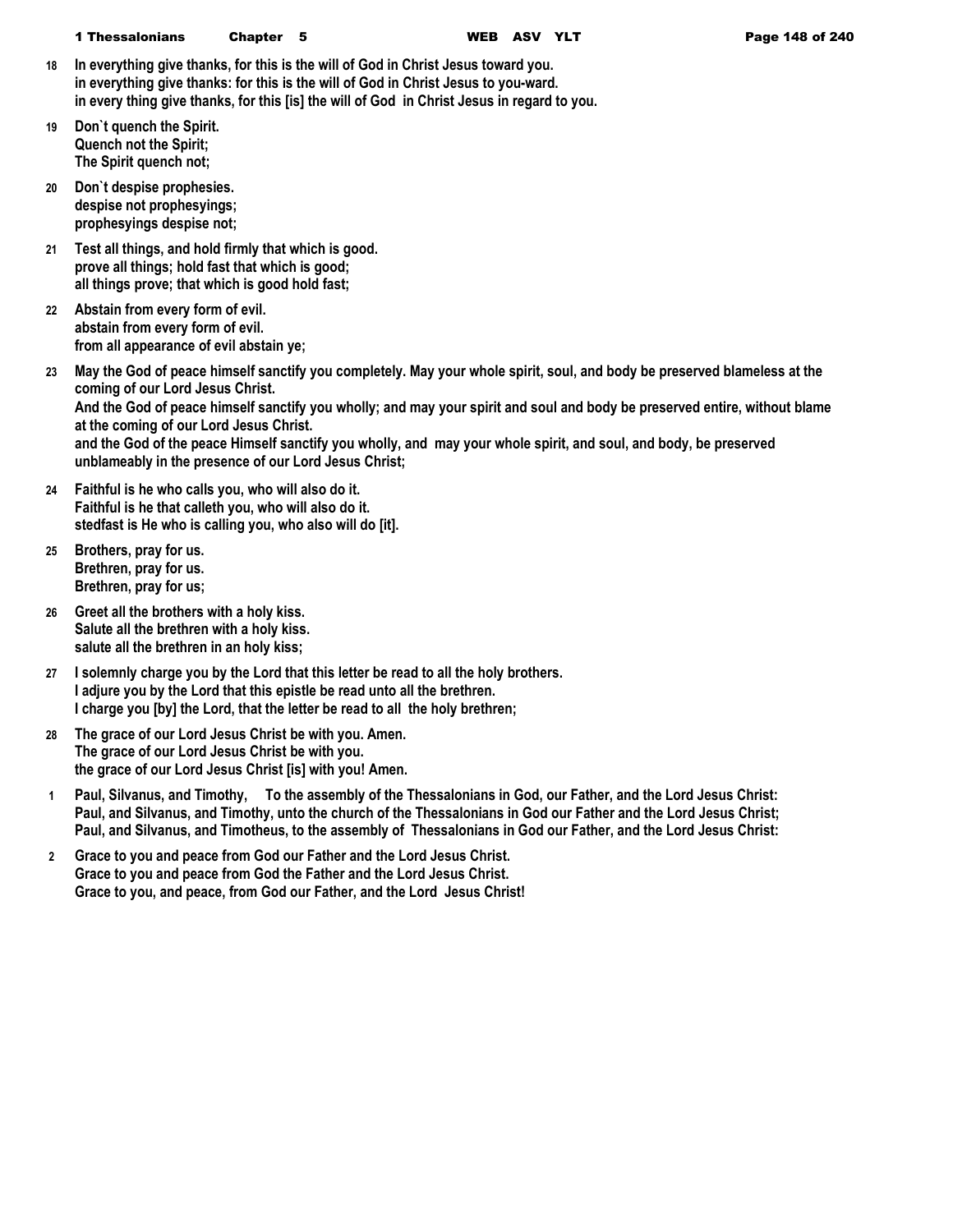- **3 We are bound to always give thanks to God for you, brothers, even as it is appropriate, because your faith grows exceedingly, and the love of each and every one of you towards one another abounds; We are bound to give thanks to God always to you, brethren, even as it is meet, for that your faith growth exceedingly, and the love of each one of you all toward one another aboundeth; We ought to give thanks to God always for you, brethren, as it is meet, because increase greatly doth your faith, and abound doth the love of each one of you all, to one another;**
- **4 so that we ourselves boast about you in the assemblies of God for your patience and faith in all your persecutions and in the afflictions which you endure. so that we ourselves glory in you in the churches of God for your patience and faith in all your persecutions and in the afflictions which ye endure;**
	- **so that we ourselves do glory in you in the assemblies of God, for your endurance and faith in all your persecutions and tribulations that ye bear;**
- **5 This is an obvious sign of the righteous judgment of God, to the end that you may be counted worthy of the kingdom of God, for which you also suffer.**

**[which is] a manifest token of the righteous judgment of God; to the end that ye may be counted worthy of the kingdom of God, for which ye also suffer:**

**a token of the righteous judgment of God, for your being counted worthy of the reign of God, for which also ye suffer,**

- **6 Since it is a righteous thing with God to repay affliction to those who afflict you, if so be that it is righteous thing with God to recompense affliction to them that afflict you, since [it is] a righteous thing with God to give back to those troubling you -- trouble,**
- **7 and to give relief to you that are afflicted with us, when the Lord Jesus is revealed from heaven with his mighty angels in flaming fire,**

**and to you that are afflicted rest with us, at the revelation of the Lord Jesus from heaven with the angels of his power in flaming fire,**

**and to you who are troubled -- rest with us in the revelation of the Lord Jesus from heaven, with messengers of his power,**

- **8 giving vengeance to those who don`t know God, and to those who don`t obey the gospel of our Lord Jesus, rendering vengeance to them that know not God, and to them that obey not the gospel of our Lord Jesus: in flaming fire, giving vengeance to those not knowing God, and to those not obeying the good news of our Lord Jesus Christ;**
- **9 who will pay the penalty: eternal destruction from the face of the Lord and from the glory of his might, who shall suffer punishment, [even] eternal destruction from the face of the Lord and from the glory of his might, who shall suffer justice -- destruction age-during -- from the face of the Lord, and from the glory of his strength,**
- **10 when he comes to be glorified in his saints, and to be admired among all those who have believed (because our testimony to you was believed) in that day.**

**when he shall come to be glorified in his saints, and to be marvelled at in all them that believed (because our testimony unto you was believed) in that day.**

**when He may come to be glorified in his saints, and to be wondered at in all those believing -- because our testimony was believed among you -- in that day;**

**11 To this end we also pray always for you, that our God may count you worthy of your calling, and fulfill every desire of goodness and work of faith, with power;**

**To which end we also pray always for you, that our God may count you worthy of your calling, and fulfil every desire of goodness and [every] work of faith, with power;**

**for which also we do pray always for you, that our God may count you worthy of the calling, and may fulfil all the good pleasure of goodness, and the work of the faith in power,**

**12 that the name of our Lord Jesus may be glorified in you, and you in him, according to the grace of our God and the Lord Jesus Christ.**

**that the name of our Lord Jesus may be glorified in you, and ye in him, according to the grace of our God and the Lord Jesus Christ.**

**that the name of our Lord Jesus Christ may be glorified in you, and ye in him, according to the grace of our God and Lord Jesus Christ.**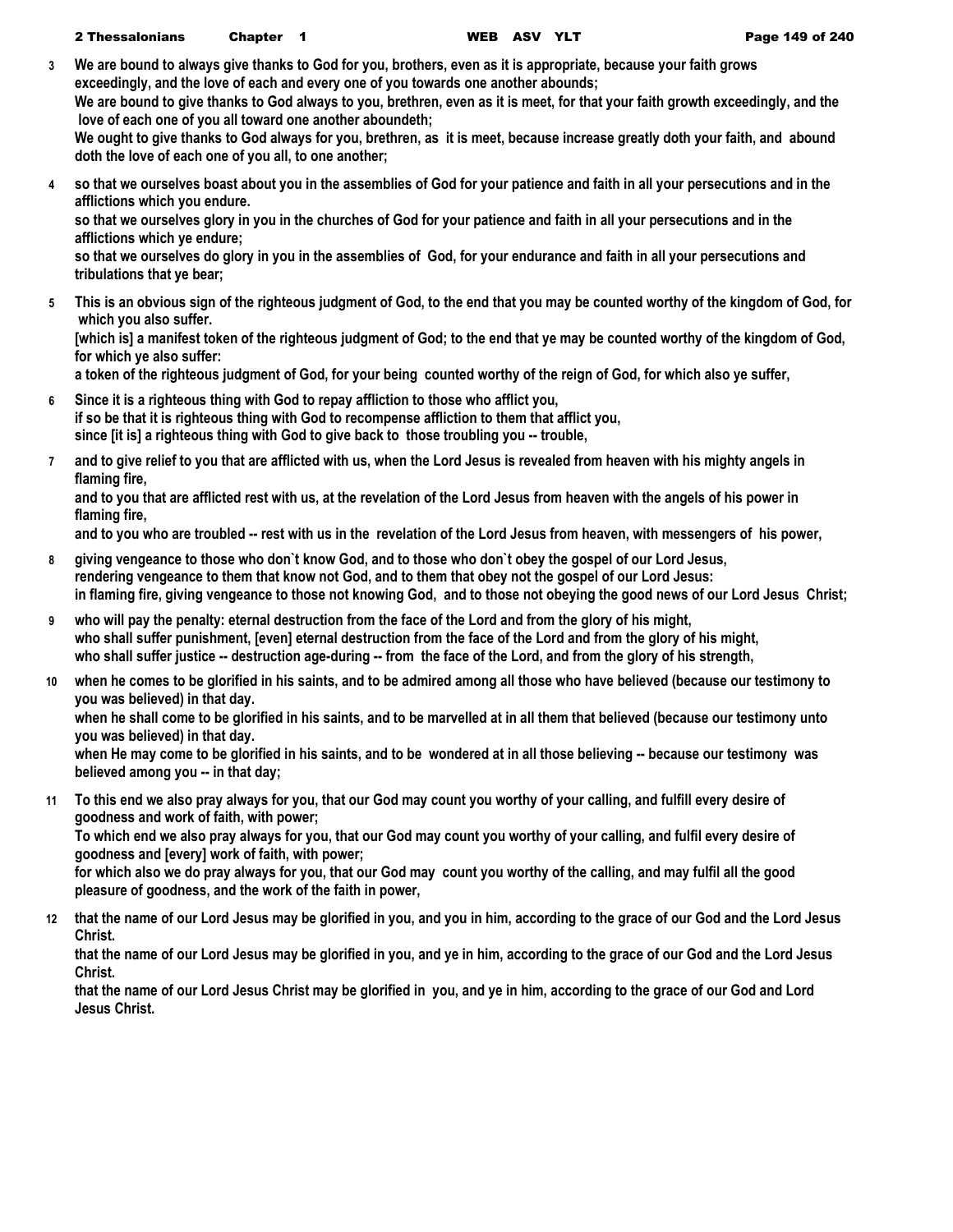- **1 Now we beg you, brothers, concerning the coming of our Lord Jesus Christ, and our gathering together to him, Now we beseech you, brethren, touching the coming of our Lord Jesus Christ, and our gathering together unto him; And we ask you, brethren, in regard to the presence of our Lord Jesus Christ, and of our gathering together unto him,**
- **2 to the end that you won`t be quickly shaken in your mind, nor yet be troubled, either by spirit, or by word, or by letter as from us, saying that the day of Christ had come.**

**to the end that ye be not quickly shaken from your mind, nor yet be troubled, either by spirit, or by word, or by epistle as from us, as that the day of the Lord is just at hand;**

**that ye be not quickly shaken in mind, nor be troubled, neither through spirit, neither through word, neither through letters as through us, as that the day of Christ hath arrived;**

**3 Let no one deceive you in any way. For it will not be, unless the falling away comes first, and the man of sin is revealed, the son of destruction,**

**let no man beguile you in any wise: for [it will not be,] except the falling away come first, and the man of sin be revealed, the son of perdition,**

let not any one deceive you in any manner, because -- if the falling away may not come first, and the man of sin be revealed -**the son of the destruction,**

**4 he who opposes and exalts himself against all that is called God or that is worshipped; so that he sits as God in the temple of God, setting himself up as God. he that opposeth and exalteth himself against all that is called God or that is worshipped; so that he sitteth in the temple of** 

**God, setting himself forth as God.**

**who is opposing and is raising himself up above all called God or worshipped, so that he in the sanctuary of God as God hath sat down, shewing himself off that he is God -- [the day doth not come].**

- **5 Don`t you remember that, when I was still with you, I told you these things? Remember ye not, that, when I was yet with you, I told you these things? Do ye not remember that, being yet with you, these things I said to you?**
- **6 Now you know what is restraining him, to the end that he may be revealed in his own season. And now ye know that which restraineth, to the end that he may be revealed in his own season. and now, what is keeping down ye have known, for his being revealed in his own time,**
- **7 For the mystery of lawlessness does already work. Only there is one who restrains now, until he is taken out of the way. For the mystery of lawlessness doth already work: only [there is] one that restraineth now, until he be taken out of the way.** for the secret of the lawlessness doth already work, only he who is keeping down now [will hinder] -- till he may be out of the **way,**
- **8 Then will the lawless one be revealed, whom the Lord will kill with the breath of his mouth, and bring to nothing by the brightness of his coming;**

**And then shall be revealed the lawless one, whom the Lord Jesus shall slay with the breath of his mouth, and bring to nought by the manifestation of his coming;**

**and then shall be revealed the Lawless One, whom the Lord shall consume with the spirit of his mouth, and shall destroy with the manifestation of his presence,**

- **9 even he whose coming is according to the working of Satan with all power and signs and lying wonders, [even he], whose coming is according to the working of Satan with all power and signs and lying wonders, [him,] whose presence is according to the working of the Adversary, in all power, and signs, and lying wonders,**
- **10 and with all deception of wickedness for those who are being lost, because they didn`t receive the love of the truth, that they might be saved.**

**and with all deceit of unrighteousness for them that perish; because they received not the love of the truth, that they might be saved.**

**and in all deceitfulness of the unrighteousness in those perishing, because the love of the truth they did not receive for their being saved,**

**11 Because of this, God sends them a working of error, that they should believe a lie; And for this cause God sendeth them a working of error, that they should believe a lie: and because of this shall God send to them a working of delusion, for their believing the lie,**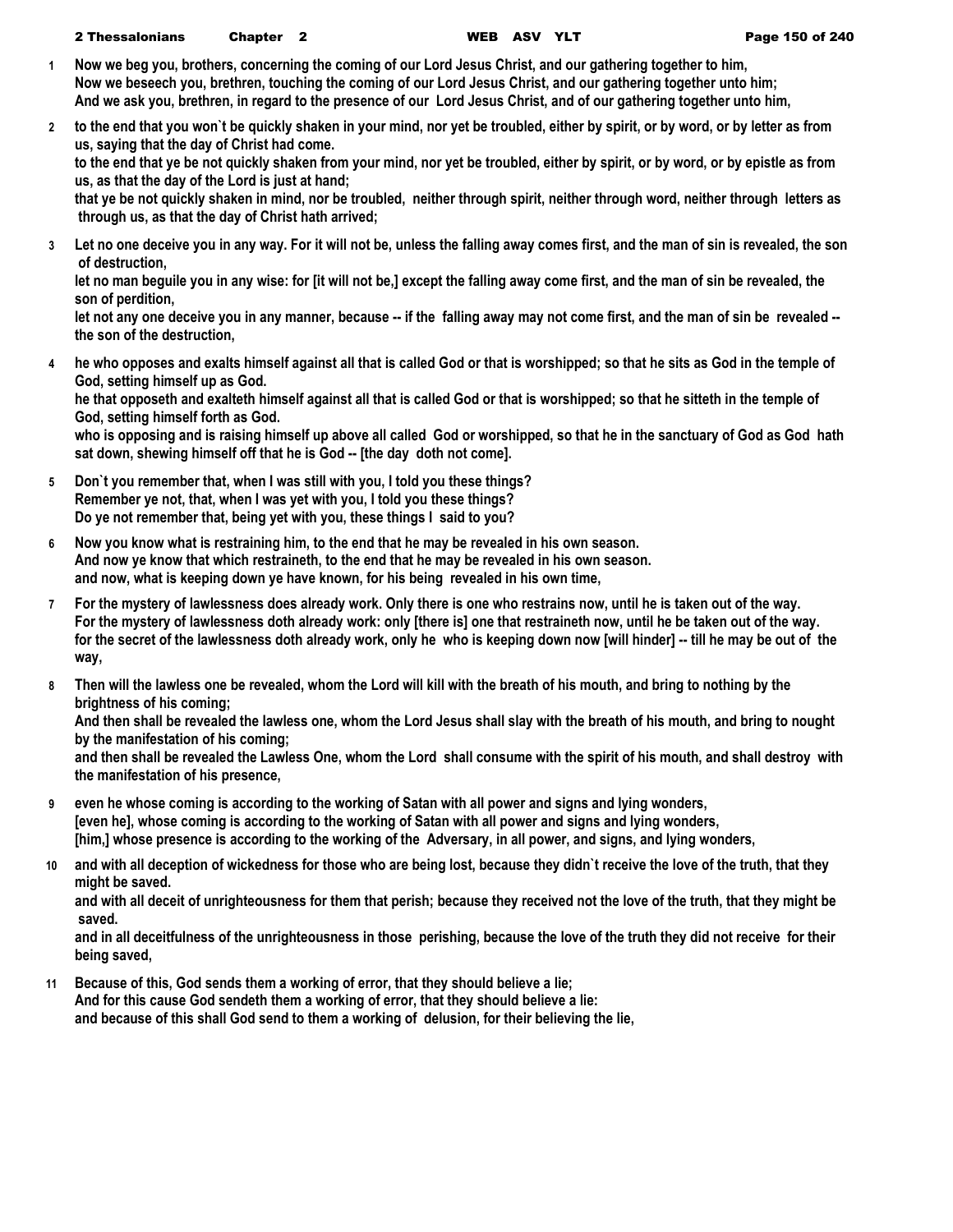- **12 that they all might be judged who didn`t believe the truth, but had pleasure in unrighteousness. that they all might be judged who believed not the truth, but had pleasure in unrighteousness. that they may be judged -- all who did not believe the truth, but were well pleased in the unrighteousness.**
- **13 But we are bound to always give thanks to God for you, brothers loved by the Lord, because God chose you from the beginning for salvation in sanctification of the Spirit and belief of the truth; But we are bound to give thanks to God always for you, brethren beloved of the Lord, for that God chose you from the beginning unto salvation in sanctification of the Spirit and belief of the truth: And we -- we ought to give thanks to God always for you, brethren, beloved by the Lord, that God did choose you from the beginning to salvation, in sanctification of the Spirit, and belief of the truth,**
- **14 whereunto he called you through our gospel, to the obtaining of the glory of our Lord Jesus Christ. whereunto he called you through our gospel, to the obtaining of the glory of our Lord Jesus Christ. to which He did call you through our good news, to the acquiring of the glory of our Lord Jesus Christ;**
- **15 So then, brothers, stand firm, and hold the traditions which you were taught by us, whether by word, or by letter. So then, brethren, stand fast, and hold the traditions which ye were taught, whether by word, or by epistle of ours. so, then, brethren, stand ye fast, and hold the deliverances that ye were taught, whether through word, whether through our letter;**
- **16 Now our Lord Jesus Christ himself, and God, our Father, who loved us and gave us eternal comfort and good hope through grace,**

**Now our Lord Jesus Christ himself, and God our Father who loved us and gave us eternal comfort and good hope through grace,**

**and may our Lord Jesus Christ himself, and our God and Father, who did love us, and did give comfort age-during, and good hope in grace,**

- **17 comfort your hearts and establish you in every good work and word. comfort your hearts and establish them in every good work and word. comfort your hearts, and establish you in every good word and work.**
- **1 Finally, brothers, pray for us, that the word of the Lord may run and be glorified, even as also with you; Finally, brethren, pray for us, that the word of the Lord may run and be glorified, even as also [it is] with you; As to the rest, pray ye, brethren, concerning us, that the word of the Lord may run and may be glorified, as also with you,**
- **2 and that we may be delivered from unreasonable and evil men; for not all have faith. and that we may be delivered from unreasonable and evil men; for all have not faith. and that we may be delivered from the unreasonable and evil men, for the faith [is] not of all;**
- **3 But the Lord is faithful, who will establish you, and guard you from the evil one. But the Lord is faithful, who shall establish you, and guard you from the evil [one]. and stedfast is the Lord, who shall establish you, and shall guard [you] from the evil;**
- **4 We have confidence in the Lord concerning you, that you both do and will do the things which we command. And we have confidence in the Lord touching you, that ye both do and will do the things which we command. and we have confidence in the Lord touching you, that the things that we command you ye both do and will do;**
- **5 May the Lord direct your hearts into the love of God, and into the patience of Christ. And the Lord direct your hearts into the love of God, and into the patience of Christ. and the Lord direct your hearts to the love of God, and to the endurance of the Christ.**
- **6 Now we command you, brothers, in the name of our Lord Jesus Christ, that you withdraw yourselves from every brother who walks in rebellion, and not after the tradition which they received from us. Now we command you, brethren, in the name of our Lord Jesus Christ, that ye withdraw yourselves from every brother that walketh disorderly, and not after the tradition which they received of us. And we command you, brethren, in the name of our Lord Jesus Christ, to withdraw yourselves from every brother disorderly walking, and not after the deliverance that ye received from us,**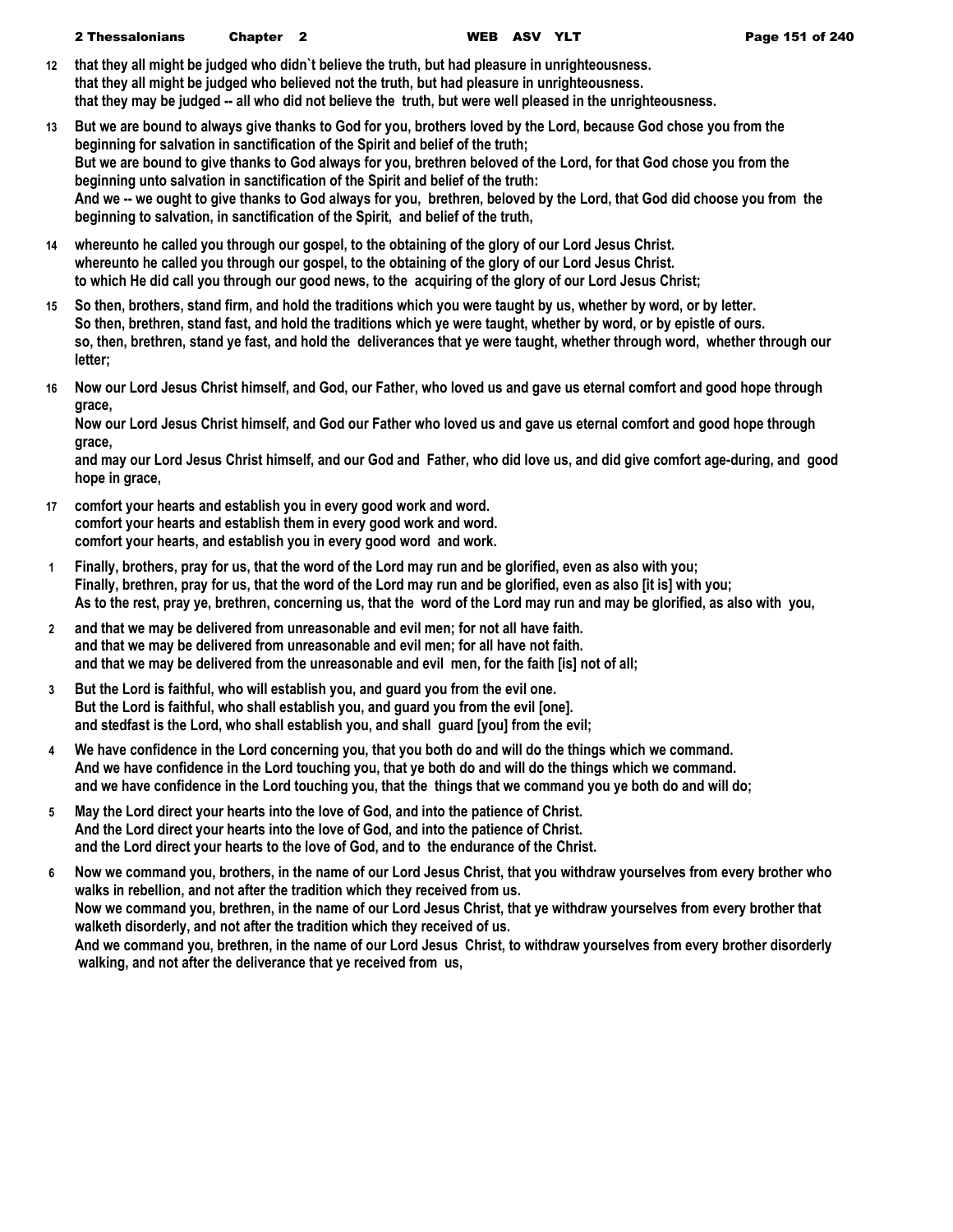- **7 For you know how you ought to imitate us. For we didn`t behave ourselves rebelliously among you, For yourselves know how ye ought to imitate us: for we behaved not ourselves disorderly among you; for yourselves have known how it behoveth [you] to imitate us, because we did not act disorderly among you;**
- **8 neither did we eat bread for nothing from any man`s hand, but in labor and travail, working night and day, that we might not burden any of you;**

**neither did we eat bread for nought at any man`s hand, but in labor and travail, working night and day, that we might not burden any of you:**

**nor for nought did we eat bread of any one, but in labour and in travail, night and day working, not to be chargeable to any of you;**

- **9 not because we don`t have the right, but to make ourselves an example to you, that you should imitate us. not because we have not the right, but to make ourselves and ensample unto you, that ye should imitate us. not because we have not authority, but that ourselves a pattern we might give to you, to imitate us;**
- **10 For even when we were with you, we commanded you this: "If anyone will not work, neither let him eat." For even when we were with you, this we commanded you, If any will not work, neither let him eat. for even when we were with you, this we did command you, that if any one is not willing to work, neither let him eat,**
- **11 For we hear of some who walk among you in rebellion, who don`t work at all, but are busybodies. For we hear of some that walk among you disorderly, that work not at all, but are busybodies. for we hear of certain walking among you disorderly, nothing working, but over working,**
- **12 Now those who are that way, we command and exhort in the Lord Jesus Christ, that with quietness they work, and eat their own bread.**

**Now them that are such we command and exhort in the Lord Jesus Christ, that with quietness they work, and eat their own bread.**

**and such we command and exhort through our Lord Jesus Christ, that with quietness working, their own bread they may eat;**

- **13 But you, brothers, don`t be weary in doing well. But ye, brethren, be not weary in well-doing. and ye, brethren, may ye not be weary doing well,**
- **14 If any man doesn`t obey our word by this letter, note that man, that you have no company with him, to the end that he may be ashamed.**

**And if any man obeyeth not our word by this epistle, note that man, that ye have no company with him, to the end that he may be ashamed.**

**and if any one do not obey our word through the letter, this one note ye, and have no company with him, that he may be ashamed,**

- **15 Don`t count him as an enemy, but admonish him as a brother. And [yet] count him not as an enemy, but admonish him as a brother. and as an enemy count [him] not, but admonish ye [him] as a brother;**
- **16 Now may the Lord of peace himself give you peace at all times in all ways. The Lord be with you all. Now the Lord of peace himself give you peace at all times in all ways. The Lord be with you all. and may the Lord of the peace Himself give to you the peace always in every way; the Lord [is] with you all!**
- **17 The greeting of me, Paul, with my own hand, which is the sign in every letter. This is how I write. The salutation of me Paul with mine own hand, which is the token in every epistle: so I write. The salutation by the hand of me, Paul, which is a sign in every letter; thus I write;**
- **18 The grace of our Lord Jesus Christ be with you all. Amen. The grace of our Lord Jesus Christ be with you all. the grace of our Lord Jesus Christ [is] with you all! Amen.**
- **1 Paul, an apostle of Christ Jesus according to the commandment of God, our Savior, and Christ Jesus, our hope; Paul, an apostle of Christ Jesus according to the commandment of God our Saviour, and Christ Jesus our hope; Paul, an apostle of Jesus Christ, according to a command of God our Saviour, and of the Lord Jesus Christ our hope,**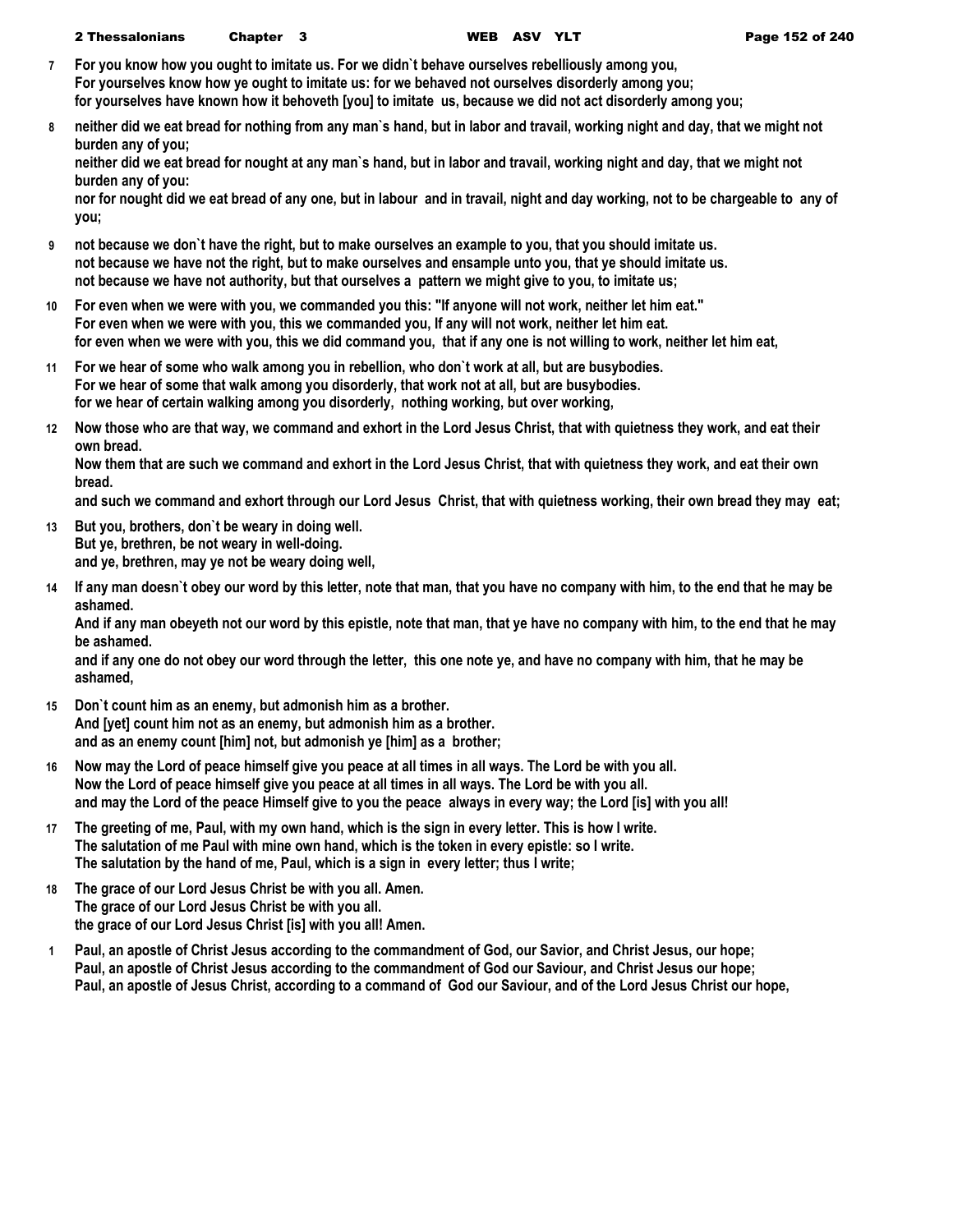- **2 to Timothy, my true child in faith: Grace, mercy, and peace, from God our Father, and Christ Jesus, our Lord. unto Timothy, my true child in faith: Grace, mercy, peace, from God the Father and Christ Jesus our Lord. to Timotheus -- genuine child in faith: Grace, kindness, peace, from God our Father, and Christ Jesus our Lord,**
- **3 As I exhorted you to stay at Ephesus, when I was going into Macedonia, that you might charge certain men not to teach a different doctrine,**

**As I exhorted thee to tarry at Ephesus, when I was going into Macedonia, that thou mightest charge certain men not to teach a different doctrine,**

**according as I did exhort thee to remain in Ephesus -- I going on to Macedonia -- that thou mightest charge certain not to teach any other thing,**

**4 neither to pay attention to myths and endless genealogies, which cause disputes, rather than God`s stewardship, which is in faith --**

**neither to give heed to fables and endless genealogies, which minister questionings, rather than a dispensation of God which is in faith; [so do I now].**

**nor to give heed to fables and endless genealogies, that cause questions rather than the building up of God that is in faith: --**

- **5 But the end of the charge is love, out of a pure heart and a good conscience and unfeigned faith; But the end of the charge is love out of a pure heart and a good conscience and faith unfeigned: And the end of the charge is love out of a pure heart, and of a good conscience, and of faith unfeigned,**
- **6 from which things some, having missed the mark, have turned aside to vain talking; from which things some having swerved have turned aside unto vain talking; from which certain, having swerved, did turn aside to vain discourse,**
- **7 desiring to be teachers of the law, though they understand neither what they say, nor about what they strongly affirm. desiring to be teachers of the law, though they understand neither what they say, nor whereof they confidently affirm. willing to be teachers of law, not understanding either the things they say, nor concerning what they asseverate,**
- **8 But we know that the law is good, if a man uses it lawfully, But we know that the law is good, if a man use it lawfully, and we have known that the law [is] good, if any one may use it lawfully;**
- **9 as knowing this, that law is not made for a righteous man, but for the lawless and insubordinate, for the ungodly and sinners, for the unholy and profane, for murderers of fathers and murderers of mothers, for manslayers,** as knowing this, that law is not made for a righteous man, but for the lawless and unruly, for the ungodly and sinners, for the **unholy and profane, for murderers of fathers and murderers of mothers, for manslayers, having known this, that for a righteous man law is not set, but for lawless and insubordinate persons, ungodly and sinners, impious and profane, parricides and matricides, men-slayers,**
- **10 for the sexually immoral, for homosexuals, for slave-traders, for liars, for perjurers, and for any other thing contrary to the sound doctrine;**

**for fornicators, for abusers of themselves with men, for menstealers, for liars, for false swearers, and if there be any other thing contrary to the sound doctrine;**

**whoremongers, sodomites, men-stealers, liars, perjured persons, and if there be any other thing that to sound doctrine is adverse,**

- **11 according to the gospel of the glory of the blessed God, which was committed to my trust. according to the gospel of the glory of the blessed God, which was committed to my trust. according to the good news of the glory of the blessed God, with which I was entrusted.**
- **12 And I thank him who enabled me, Christ Jesus, our Lord, because he counted me faithful, appointing me to service; I thank him that enabled me, [even] Christ Jesus our Lord, for that he counted me faithful, appointing me to [his] service; And I give thanks to him who enabled me -- Christ Jesus our Lord -- that he did reckon me stedfast, having put [me] to the ministration,**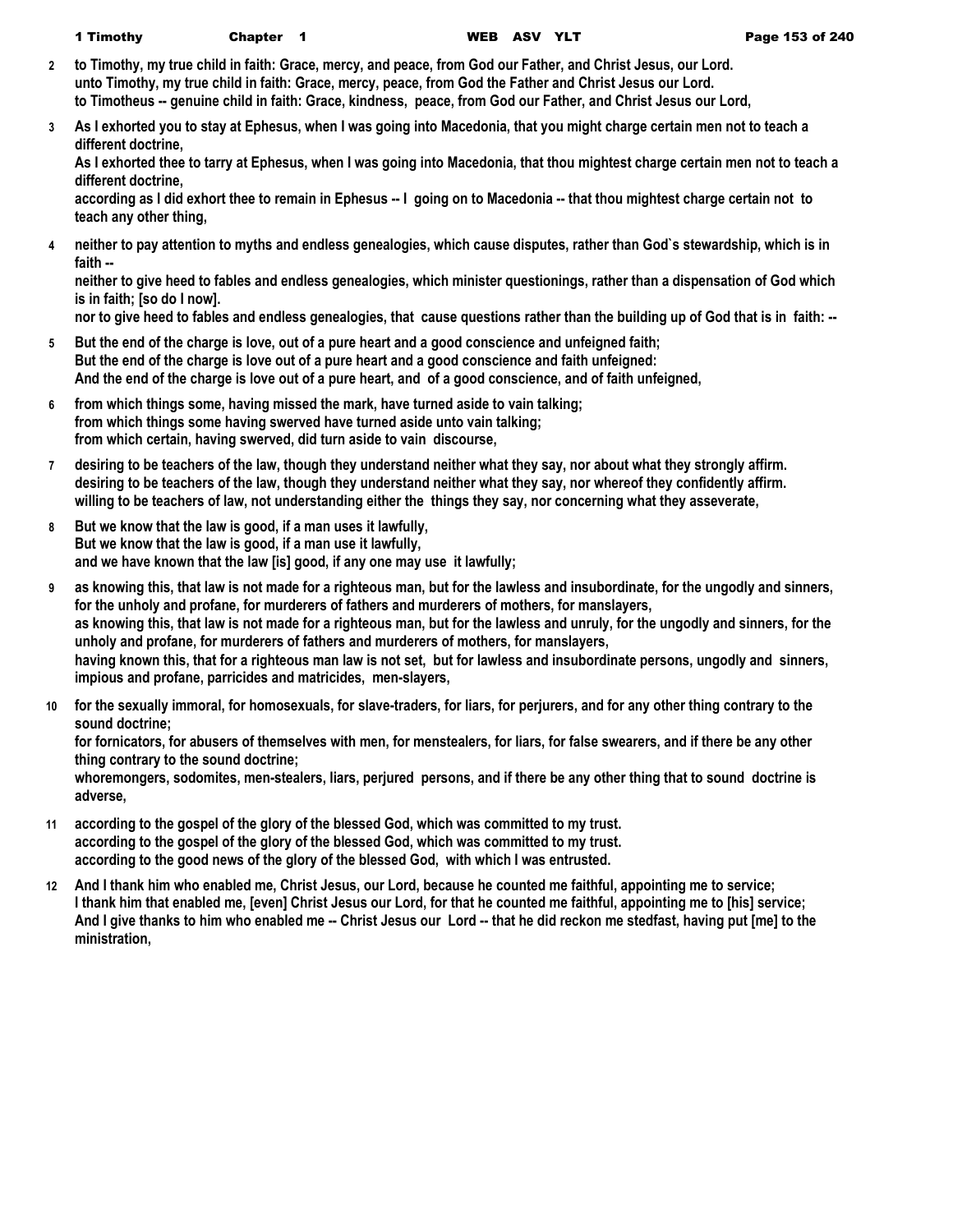**13 although I was before a blasphemer, a persecutor, and insolent. However, I obtained mercy, because I did it ignorantly in unbelief.**

**though I was before a blasphemer, and a persecutor, and injurious: howbeit I obtained mercy, because I did it ignorantly in unbelief;**

**who before was speaking evil, and persecuting, and insulting, but I found kindness, because, being ignorant, I did [it] in unbelief,**

- **14 The grace of our Lord abounded exceedingly with faith and love which is in Christ Jesus. and the grace of our Lord abounded exceedingly with faith and love which is in Christ Jesus. and exceedingly abound did the grace of our Lord, with faith and love that [is] in Christ Jesus:**
- **15 The saying is faithful, and worthy of all acceptance, that Christ Jesus came into the world to save sinners; of whom I am chief. Faithful is the saying, and worthy of all acceptation, that Christ Jesus came into the world to save sinners; of whom I am chief: stedfast [is] the word, and of all acceptation worthy, that Christ Jesus came to the world to save sinners -- first of whom I am;**
- **16 However, for this cause I obtained mercy, that in me as chief, Jesus Christ might display all his patience, for an example of those who were going to believe in him to eternal life. howbeit for this cause I obtained mercy, that in me as chief might Jesus Christ show forth all his longsuffering, for an ensample of them that should thereafter believe on him unto eternal life. but because of this I found kindness, that in me first Jesus Christ might shew forth all long-suffering, for a pattern of those about to believe on him to life age-during:**
- **17 Now to the King eternal, immortal, invisible, to God who alone is wise, be honor and glory forever and ever. Amen. Now unto the King eternal, immortal, invisible, the only God, [be] honor and glory forever and ever. Amen. and to the King of the ages, the incorruptible, invisible, only wise God, [is] honour and glory -- to the ages of the ages! Amen.**
- **18 This charge I commit to you, my child Timothy, according to the prophecies which led the way to you, that by them you may wage the good warfare;**

**This charge I commit unto thee, my child Timothy, according to the prophecies which led the way to thee, that by them thou mayest war the good warfare;**

**This charge I commit to thee, child Timotheus, according to the prophesies that went before upon thee, that thou mayest war in them the good warfare,**

- **19 holding faith and a good conscience; which some having thrust away made a shipwreck concerning the faith; holding faith and a good conscience; which some having thrust from them made shipwreck concerning the faith: having faith and a good conscience, which certain having thrust away, concerning the faith did make shipwreck,**
- **20 of whom is Hymenaeus and Alexander; whom I delivered to Satan, that they might be taught not to blaspheme. of whom is Hymenaeus and Alexander; whom I delivered unto Satan, that they might be taught not to blaspheme. of whom are Hymenaeus and Alexander, whom I did deliver to the Adversary, that they might be instructed not to speak evil.**
- **1 I exhort therefore, first of all, that petitions, prayers, intercessions, and givings of thanks, be made for all men: I exhort therefore, first of all, that supplications, prayers, intercessions, thanksgivings, be made for all men; I exhort, then, first of all, there be made supplications, prayers, intercessions, thanksgivings, for all men:**
- **2 for kings and all who are in high places; that we may lead a tranquil and quiet life in all godliness and reverence. for kings and all that are in high place; that we may lead a tranquil and quiet life in all godliness and gravity. for kings, and all who are in authority, that a quiet and peaceable life we may lead in all piety and gravity,**
- **3 For this is good and acceptable in the sight of God, our Savior; This is good and acceptable in the sight of God our Saviour; for this [is] right and acceptable before God our Saviour,**
- **4 who desires to have all men to be saved, and come to full knowledge of the truth. who would have all men to be saved, and come to the knowledge of the truth. who doth will all men to be saved, and to come to the full knowledge of the truth;**
- **5 For there is one God, and one mediator between God and men, the man Christ Jesus, For there is one God, one mediator also between God and men, [himself] man, Christ Jesus, for one [is] God, one also [is] mediator of God and of men, the man Christ Jesus,**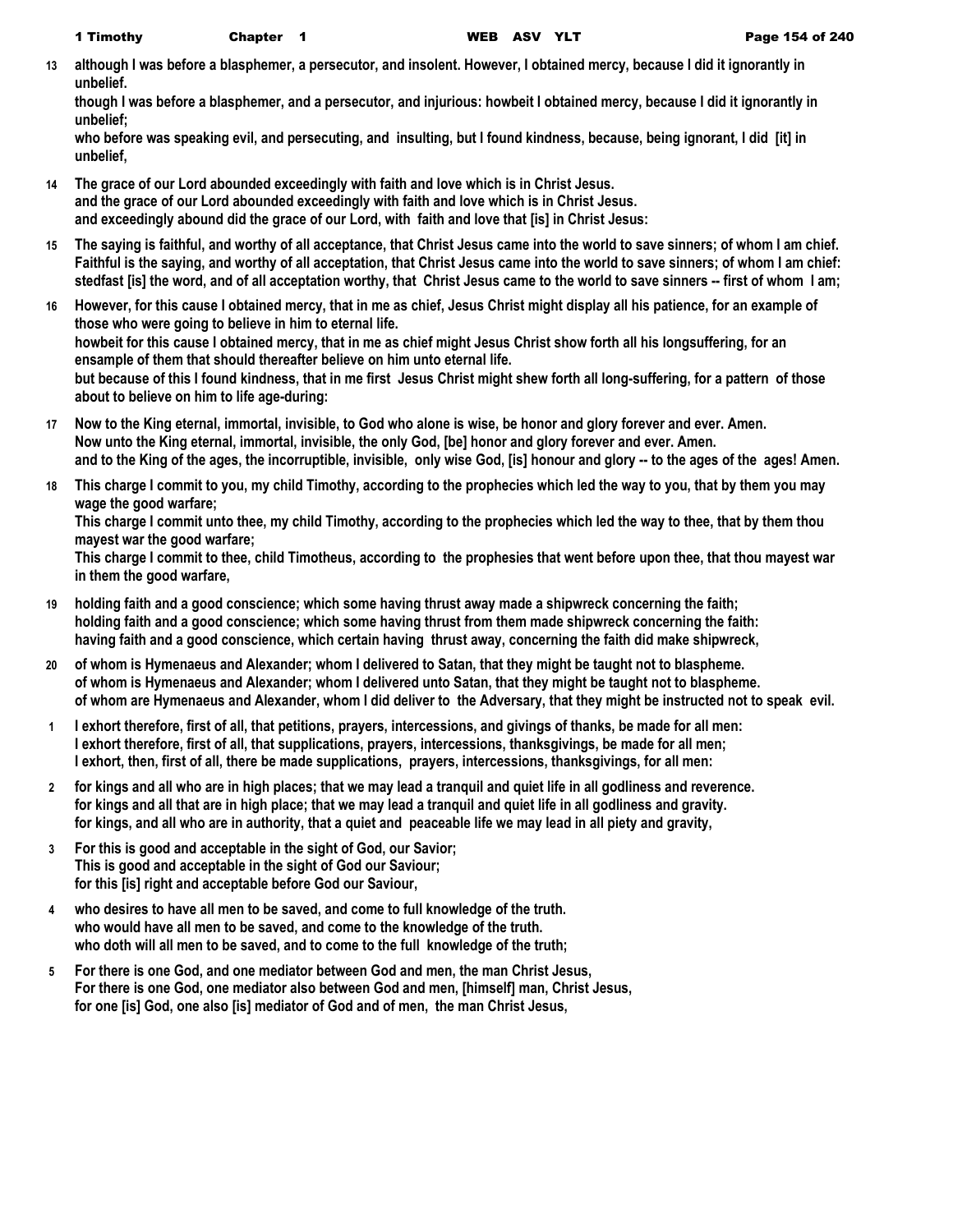- **6 who gave himself as a ransom for all; the testimony in its own times; who gave himself a ransom for all; the testimony [to be borne] in its own times;** who did give himself a ransom for all -- the testimony in its own times --
- **7 to which I was appointed a preacher and an apostle (I am telling the truth in Christ, not lying), a teacher of the Gentiles in faith and truth.**

**whereunto I was appointed a preacher and an apostle (I speak the truth, I lie not), a teacher of the Gentiles in faith and truth. in regard to which I was set a preacher and apostle -- truth I say in Christ, I do not lie -- a teacher of nations, in faith and truth.**

- **8 I desire therefore that the men in every place pray, lifting up holy hands, without wrath and doubting. I desire therefore that the men pray in every place, lifting up holy hands, without wrath and disputing. I wish, therefore, that men pray in every place, lifting up kind hands, apart from anger and reasoning;**
- **9 In the same way, that women also adorn themselves in decent clothing, with modesty and propriety; not just with braided hair, and gold or pearls or costly clothing;**

**In like manner, that women adorn themselves in modest apparel, with shamefastness and sobriety; not with braided hair, and gold or pearls or costly raiment;**

**in like manner also the women, in becoming apparel, with modesty and sobriety to adorn themselves, not in braided hair, or gold, or pearls, or garments of great price,**

- **10 but (which becomes women professing godliness) through good works. but (which becometh women professing godliness) through good works. but -- which becometh women professing godly piety -- through good works.**
- **11 Let a woman learn in quietness with all subjection. Let a woman learn in quietness with all subjection. Let a woman in quietness learn in all subjection,**
- **12 But I don`t permit a woman to teach, nor to exercise authority over a man, but to be in quietness. But I permit not a woman to teach, nor to have dominion over a man, but to be in quietness. and a woman I do not suffer to teach, nor to rule a husband, but to be in quietness,**
- **13 For Adam was first formed, then Eve. For Adam was first formed, then Eve; for Adam was first formed, then Eve,**
- **14 Adam wasn`t deceived, but the woman, being deceived, has fallen into disobedience; and Adam was not beguiled, but the woman being beguiled hath fallen into transgression: and Adam was not deceived, but the woman, having been deceived, into transgression came,**
- **15 but she will be saved through her child-bearing, if they continue in faith, love, and sanctification with sobriety. but she shall be saved through her child-bearing, if they continue in faith and love and sanctification with sobriety. and she shall be saved through the child-bearing, if they remain in faith, and love, and sanctification, with sobriety.**
- **1 This is a faithful saying: if a man seeks the office of an overseer, he desires a good work. Faithful is the saying, If a man seeketh the office of a bishop, he desireth a good work. Stedfast [is] the word: If any one the oversight doth long for, a right work he desireth;**
- **2 The overseer therefore must be without reproach, the husband of one wife, temperate, sensible, modest, hospitable, good at teaching;**

**The bishop therefore must be without reproach, the husband of one wife, temperate, sober-minded, orderly, given to hospitality, apt to teach;**

**it behoveth, therefore, the overseer to be blameless, of one wife a husband, vigilant, sober, decent, a friend of strangers, apt to teach,**

**3 not a drinker, not violent, not greedy for money, but gentle, not quarrelsome, not covetous; no brawler, no striker; but gentle, not contentious, no lover of money; not given to wine, not a striker, not given to filthy lucre, but gentle, not contentious, not a lover of money,**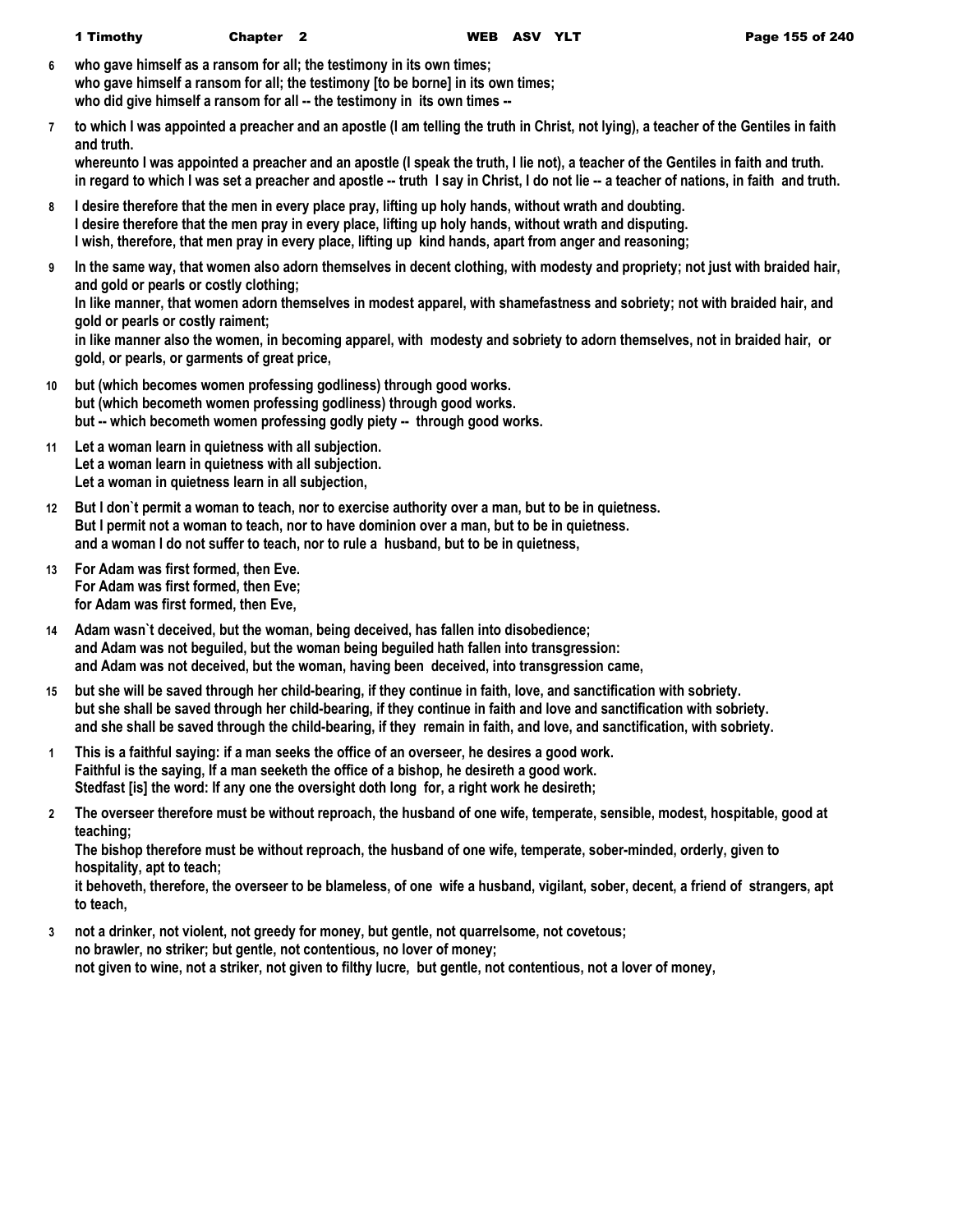- **4 one who rules his own house well, having children in subjection with all reverence; one that ruleth well his own house, having [his] children in subjection with all gravity; his own house leading well, having children in subjection with all gravity,**
- **5 (but if a man doesn`t know how to rule his own house, how will he take care of the assembly of God?) (but if a man knoweth not how to rule his own house, how shall he take care of the church of God?) (and if any one his own house [how] to lead hath not known, how an assembly of God shall he take care of?)**
- **6 not a novice, to avoid being puffed up and falling into the condemnation of the devil. not a novice, lest being puffed up he fall into the condemnation of the devil. not a new convert, lest having been puffed up he may fall to a judgment of the devil;**
- **7 Moreover he must have good testimony from those who are outside, to avoid falling into reproach and the snare of the devil. Moreover he must have good testimony from them that are without; lest he fall into reproach and the snare of the devil. and it behoveth him also to have a good testimony from those without, that he may not fall into reproach and a snare of the devil.**
- **8 Deacons, in the same way, must be reverent, not double-tongued, not addicted to much wine, not greedy for money; Deacons in like manner [must be] grave, not double-tongued, not given to much wine, not greedy of filthy lucre; Ministrants -- in like manner grave, not double-tongued, not given to much wine, not given to filthy lucre,**
- **9 holding the mystery of the faith in a pure conscience. holding the mystery of the faith in a pure conscience. having the secret of the faith in a pure conscience,**
- **10 Let them also first be tested; then let them serve as deacons, if they are blameless. And let these also first be proved; then let them serve as deacons, if they be blameless. and let these also first be proved, then let them minister, being unblameable.**
- **11 Their wives in the same way must be reverent, not slanderers, temperate, faithful in all things. Women in like manner [must be] grave, not slanderers, temperate, faithful in all things. Women -- in like manner grave, not false accusers, vigilant, faithful in all things.**
- **12 Let deacons be husbands of one wife, ruling their children and their own houses well. Let deacons be husbands of one wife, ruling [their] children and their own houses well. Ministrants -- let them be of one wife husbands; the children leading well, and their own houses,**
- **13 For those who have served well as deacons gain to themselves a good standing, and great boldness in the faith which is in Christ Jesus.**

**For they that have served well as deacons gain to themselves a good standing, and great boldness in the faith which is in Christ Jesus.**

**for those who did minister well a good step to themselves do acquire, and much boldness in faith that [is] in Christ Jesus.**

- **14 These things I write to you, hoping to come to you shortly; These things write I unto thee, hoping to come unto thee shortly; These things I write to thee, hoping to come unto thee soon,**
- **15 but if I wait long, that you may know how men ought to behave themselves in the house of God, which is the assembly of the living God, the pillar and ground of the truth. but if I tarry long, that thou mayest know how men ought to behave themselves in the house of God, which is the church of the living God, the pillar and ground of the truth. and if I delay, that thou mayest know how it behoveth [thee] to conduct thyself in the house of God, which is an assembly of the living God -- a pillar and foundation of the truth,**
- **16 Without controversy, the mystery of godliness is great: God was revealed in the flesh, Justified in the spirit, Seen by angels, Preached among the nations, Believed on in the world, And received up in glory. And without controversy great is the mystery of godliness; He who was manifested in the flesh, Justified in the spirit, Seen of angels, Preached among the nations, Believed on in the world, Received up in glory. and, confessedly, great is the secret of piety -- God was manifested in flesh, declared righteous in spirit, seen by messengers, preached among nations, believed on in the world, taken up in glory!**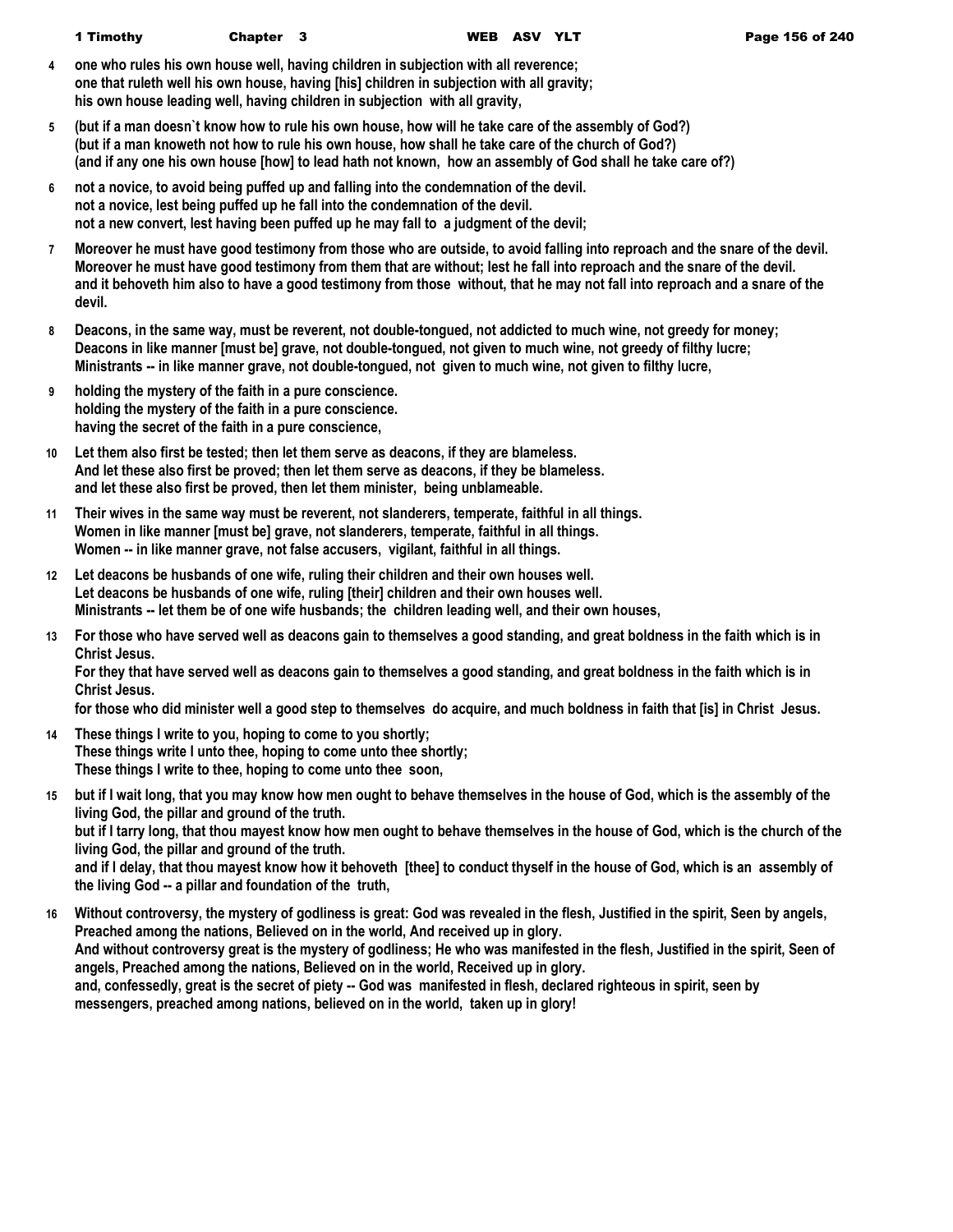**1 But the Spirit says expressly that in later times some will fall away from the faith, paying attention to seducing spirits and doctrines of demons,**

**But the Spirit saith expressly, that in later times some shall fall away from the faith, giving heed to seducing spirits and doctrines of demons,**

**And the Spirit expressly speaketh, that in latter times shall certain fall away from the faith, giving heed to seducing spirits and teachings of demons,**

- **2 through the hypocrisy of men who speak lies, branded in their own conscience as with a hot iron; through the hypocrisy of men that speak lies, branded in their own conscience as with a hot iron; in hypocrisy speaking lies, being seared in their own conscience,**
- **3 forbidding marriage and commanding to abstinence from foods which God created to be received with thanksgiving by those who believe and know the truth.**

**forbidding to marry, [and commanding] to abstain from meats, which God created to be received with thanksgiving by them that believe and know the truth.**

**forbidding to marry -- to abstain from meats that God created to be received with thanksgiving by those believing and acknowledging the truth,**

- **4 For every creature of God is good, and nothing is to be rejected, if it is received with thanksgiving. For every creature of God is good, and nothing is to be rejected, if it be received with thanksgiving: because every creature of God [is] good, and nothing [is] to be rejected, with thanksgiving being received,**
- **5 For it is sanctified through the word of God and prayer. for it is sanctified through the word of God and prayer. for it is sanctified through the word of God and intercession.**
- **6 If you instruct the brothers of these things, you will be a good servant of Christ Jesus, nourished in the words of the faith, and of the good doctrine which you have followed. If thou put the brethren in mind of these things, thou shalt be a good minister of Christ Jesus, nourished in the words of the faith, and of the good doctrine which thou hast followed [until now]: These things placing before the brethren, thou shalt be a good ministrant of Jesus Christ, being nourished by the words of the faith, and of the good teaching, which thou didst follow after,**
- **7 But refuse profane and old wives` fables. Exercise yourself toward godliness. but refuse profane and old wives` fables. And exercise thyself unto godliness: and the profane and old women`s fables reject thou, and exercise thyself unto piety,**
- **8 For bodily exercise has some value, but godliness has value for all things, having the promise of the life which is now, and of that which is to come.**

**for bodily exercise is profitable for a little; but godliness is profitable for all things, having promise of the life which now is, and of that which is to come.**

**for the bodily exercise is unto little profit, and the piety is to all things profitable, a promise having of the life that now is, and of that which is coming;**

- **9 This saying is faithful and worthy of all acceptance. Faithful is the saying, and worthy of all acceptation. stedfast [is] the word, and of all acceptation worthy;**
- **10 For to this end we both labor and suffer reproach, because we have set our trust in the living God, who is the Savior of all men, especially of those who believe.**

**For to this end we labor and strive, because we have our hope set on the living God, who is the Saviour of all men, specially of them that believe.**

**for for this we both labour and are reproached, because we hope on the living God, who is Saviour of all men -- especially of those believing.**

**11 Command and teach these things. These things command and teach. Charge these things, and teach;**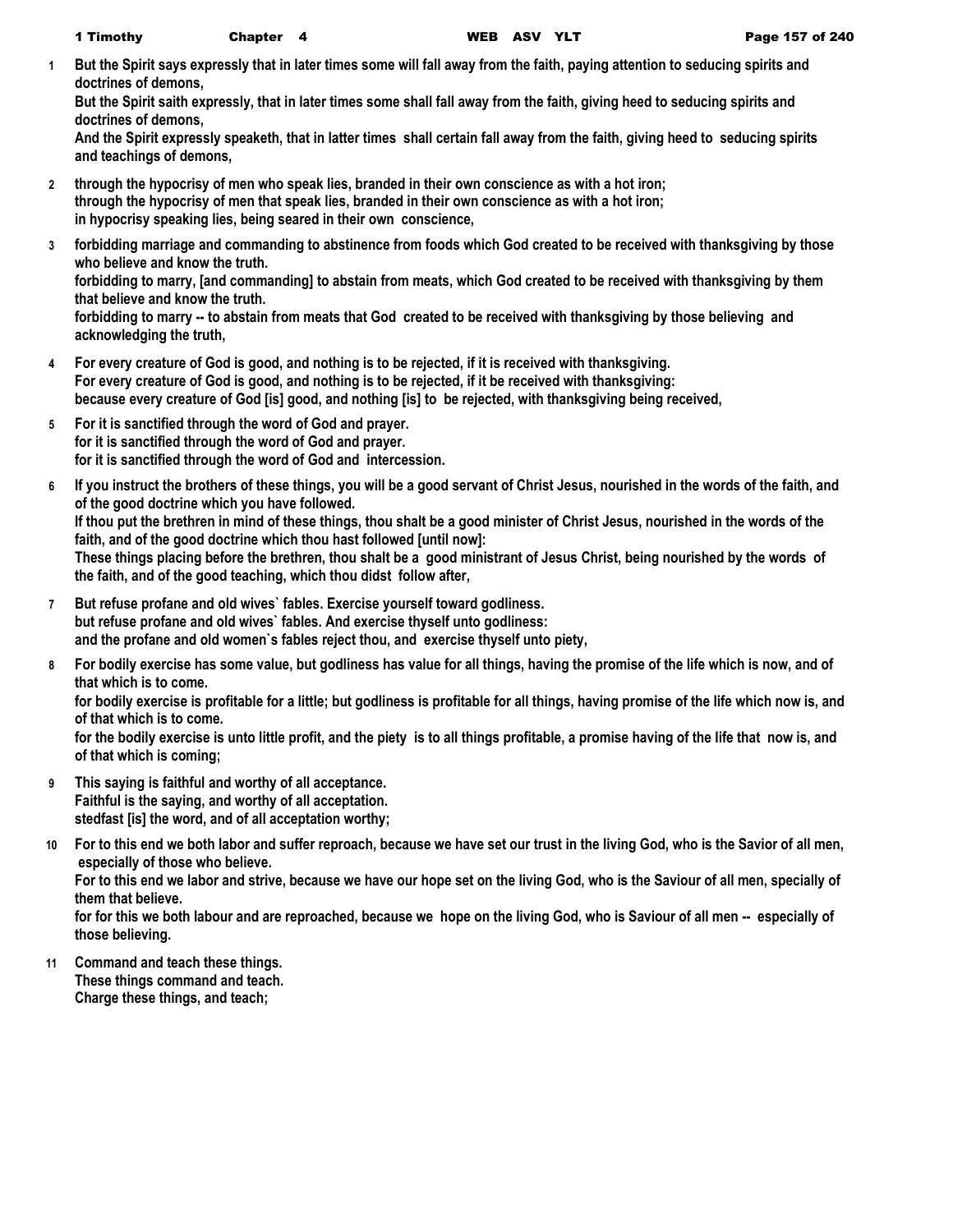**12 Let no man despise your youth; but be an example to those who believe, in word, in your way of life, in love, in spirit, in faith, and in purity.**

**Let no man despise thy youth; but be thou an ensample to them that believe, in word, in manner of life, in love, in faith, in purity.**

**let no one despise thy youth, but a pattern become thou of those believing in word, in behaviour, in love, in spirit, in faith, in purity;**

- **13 Until I come, pay attention to reading, to exhortation, and to teaching. Till I come, give heed to reading, to exhortation, to teaching. till I come, give heed to the reading, to the exhortation, to the teaching;**
- **14 Don`t neglect the gift that is in you, which was given to you by prophecy, with the laying on of the hands of the elders. Neglect not the gift that is in thee, which was given thee by prophecy, with the laying on of the hands of the presbytery. be not careless of the gift in thee, that was given thee through prophecy, with laying on of the hands of the eldership;**
- **15 Be diligent in these things. Give yourself wholly to them, that your progress may be revealed to all. Be diligent in these things; give thyself wholly to them; that thy progress may be manifest unto all. of these things be careful; in these things be, that thy advancement may be manifest in all things;**
- **16 Pay attention to yourself, and to your teaching. Continue in these things, for in doing this you will save both yourself and those who hear you.**

**Take heed to thyself, and to thy teaching. Continue in these things; for in doing this thou shalt save both thyself and them that hear thee.**

**take heed to thyself, and to the teaching; remain in them, for this thing doing, both thyself thou shalt save, and those hearing thee.**

- **1 Don`t rebuke an older man, but exhort him as a father; the younger men as brothers; Rebuke not an elder, but exhort him as a father; the younger men as brethren: An aged person thou mayest not rebuke, but be entreating as a father; younger persons as brethren;**
- **2 the elder women as mothers; the younger as sisters, in all purity. the elder women as mothers; the younger as sisters, in all purity. aged women as mothers, younger ones as sisters -- in all purity;**
- **3 Honor widows who are widows indeed. Honor widows that are widows indeed. honour widows who are really widows;**
- **4 But if any widow has children or grandchildren, let them learn first to show piety towards their own family, and to repay their parents, for this is acceptable in the sight of God. But if any widow hath children or grandchildren, let them learn first to show piety towards their own family, and to requite their parents: for this is acceptable in the sight of God. and if any widow have children or grandchildren, let them learn first to their own house to show piety, and to give back a recompense to the parents, for this is right and acceptable before God.**
- **5 Now she who is a widow indeed, and desolate, has her hope set on God, and continues in petitions and prayers night and day. Now she that is a widow indeed, and desolate, hath her hope set on God, and continueth in supplications and prayers night and day.**

**And she who is really a widow and desolate, hath hoped upon God, and doth remain in the supplications and in the prayers night and day,**

- **6 But she who gives herself to pleasure is dead while she lives. But she that giveth herself to pleasure is dead while she liveth. and she who is given to luxury, living -- hath died;**
- **7 Also command these things, that they may be without reproach. These things also command, that they may be without reproach. and these things charge, that they may be blameless;**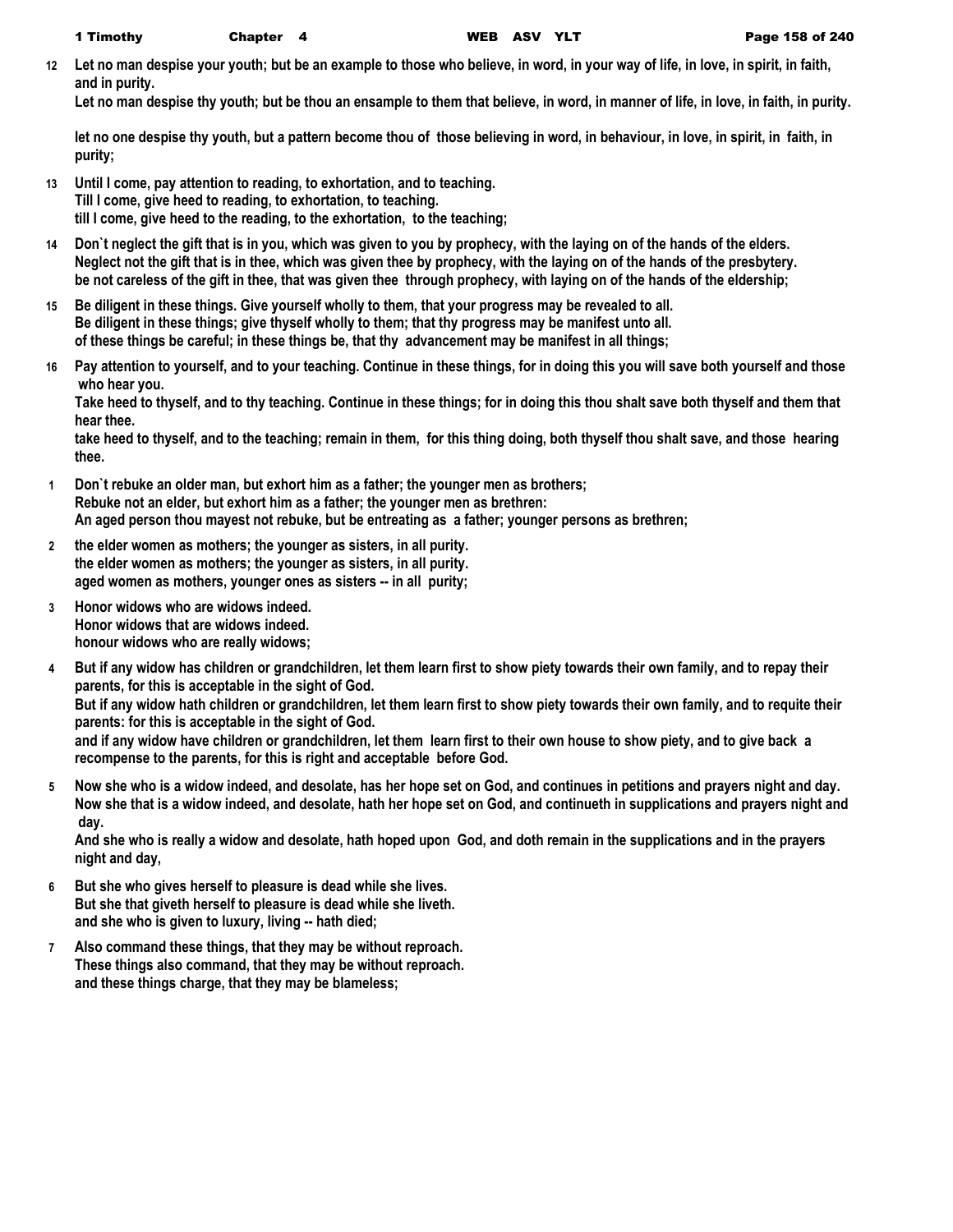**8 But if anyone doesn`t provide for his own, and specially his own household, he has denied the faith, and is worse than an unbeliever.**

**But if any provideth not for his own, and specially his own household, he hath denied the faith, and is worse than an unbeliever. and if any one for his own -- and especially for those of the household -- doth not provide, the faith he hath denied, and than an unbeliever he is worse.**

- **9 Let none be enrolled as a widow under sixty years old, having been the wife of one man, Let none be enrolled as a widow under threescore years old, [having been] the wife of one man, A widow -- let her not be enrolled under sixty years of age, having been a wife of one husband,**
- **10 well reported of for good works; if she has brought up children, if she has used hospitality to strangers, if she has washed the saints` feet, if she has relieved the afflicted, if she has diligently followed every good work. well reported of for good works; if she hath brought up children, if she hath used hospitality to strangers, if she hath washed the saints` feet, if she hath relieved the afflicted, if she hath diligently followed every good work. in good works being testified to: if she brought up children, if she entertained strangers, if saints` feet she washed, if those in tribulation she relieved, if every good work she followed after;**
- **11 But refuse younger widows, for when they have grown wanton against Christ, they desire to marry; But younger widows refuse: for when they have waxed wanton against Christ, they desire to marry; and younger widows be refusing, for when they may revel against the Christ, they wish to marry,**
- **12 having condemnation, because they have rejected their first pledge. having condemnation, because they have rejected their first pledge. having judgment, because the first faith they did cast away,**
- **13 Besides, they also learn to be idle, going about from house to house. Not only idle, but also gossips and busybodies, saying things which they ought not.**

**And withal they learn also [to be] idle, going about from house to house; and not only idle, but tattlers also and busybodies, speaking things which they ought not.**

**and at the same time also, they learn [to be] idle, going about the houses; and not only idle, but also tattlers and busybodies, speaking the things they ought not;**

**14 I desire therefore that the younger widows marry, bear children, rule the household, and give no occasion to the adversary for reviling.**

**I desire therefore that the younger [widows] marry, bear children, rule the household, give no occasion to the adversary for reviling:**

**I wish, therefore, younger ones to marry, to bear children, to be mistress of the house, to give no occasion to the opposer to reviling;**

- **15 For already some have turned aside after Satan. for already some are turned aside after Satan. for already certain did turn aside after the Adversary.**
- **16 If any man or woman who believes has widows, let them relieve them, and don`t let the assembly be burdened; that it might relieve those who are widows indeed. If any woman that believeth hath widows, let her relieve them, and let not the church be burdened; that it mat relieve them that are widows indeed.**

**If any believing man or believing woman have widows, let them relieve them, and let not the assembly be burdened, that those really widows it may relieve.**

- **17 Let the elders who rule well be counted worthy of double honor, especially those who labor in the word and in teaching. Let the elders that rule well be counted worthy of double honor, especially those who labor in the word and in teaching. The well-leading elders of double honour let them be counted worthy, especially those labouring in word and teaching,**
- **18 For the scripture says, "You shall not muzzle the ox when he treads out the grain." And, "The laborer is worthy of his wages." For the scripture saith, Thou shalt not muzzle the ox when he treadeth out the corn. And, The laborer is worthy of his hire. for the Writing saith, `An ox treading out thou shalt not muzzle,` and `Worthy [is] the workman of his reward.`**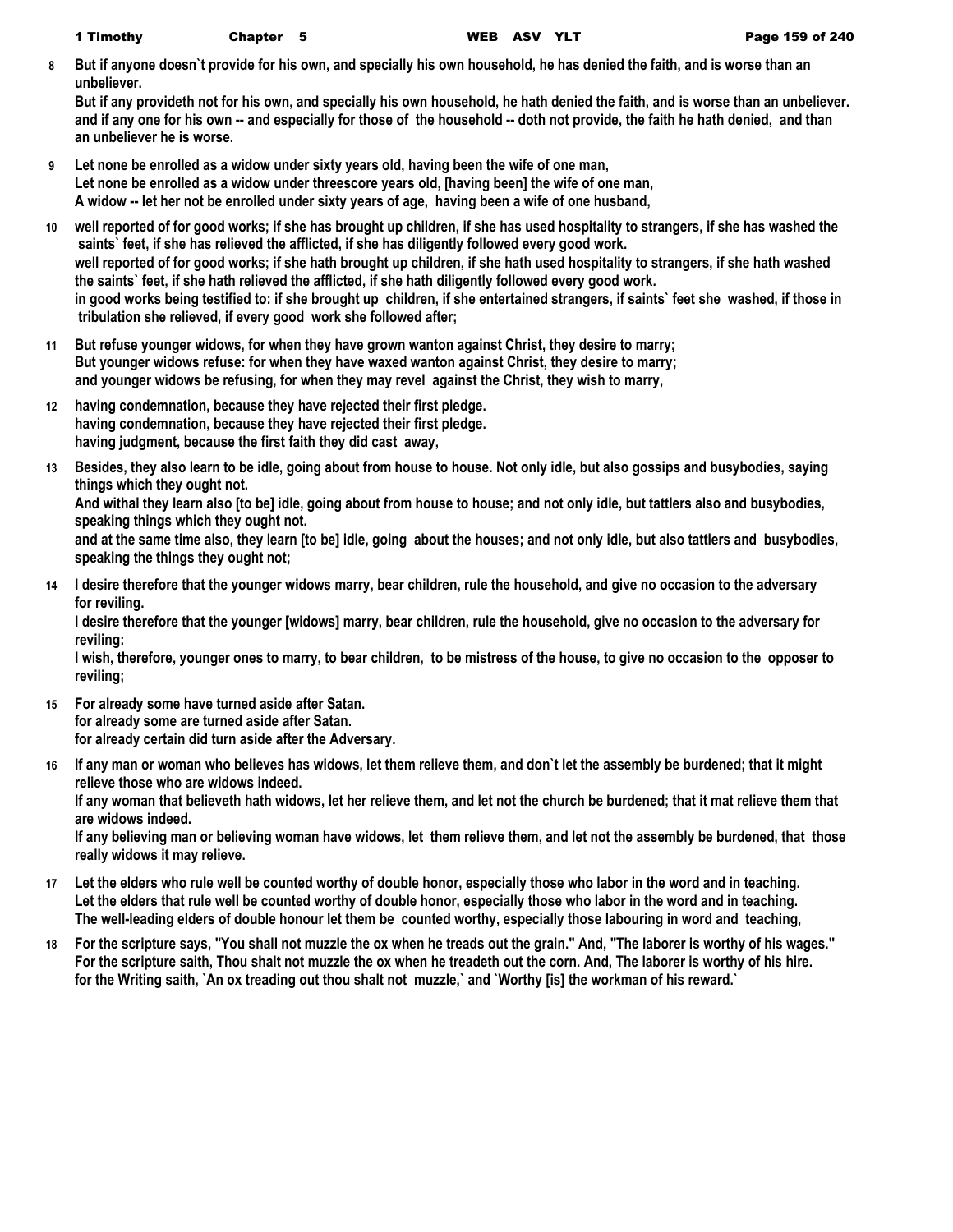- **19 Don`t receive an accusation against an elder, except at the word of two or three witnesses. Against an elder receive not an accusation, except at [the mouth of] two or three witnesses. Against an elder an accusation receive not, except upon two or three witnesses.**
- **20 Those who sin, reprove in the sight of all, that the rest also may be in fear. Them that sin reprove in the sight of all, that the rest also may be in fear. Those sinning, reprove before all, that the others also may have fear;**
- **21 I charge you in the sight of God, and Christ Jesus, and the elect angels, that you observe these things without prejudice, doing nothing by partiality.**

**I charge [thee] in the sight of God, and Christ Jesus, and the elect angels, that thou observe these things without prejudice, doing nothing by partiality.**

**I testify fully, before God and the Lord Jesus Christ, and the choice messengers, that these things thou mayest keep, without forejudging, doing nothing by partiality.**

- **22 Lay hands hastily on no one, neither be a participant in other men`s sins. Keep yourself pure. Lay hands hastily on no man, neither be partaker of other men`s sins: keep thyself pure. Be laying hands quickly on no one, nor be having fellowship with sins of others; be keeping thyself pure;**
- **23 Be no longer a drinker of water only, but use a little wine for your stomach`s sake and your frequent infirmities. Be no longer a drinker of water, but use a little wine for thy stomach`s sake and thine often infirmities. no longer be drinking water, but a little wine be using, because of thy stomach and of thine often infirmities;**
- **24 Some men`s sins are evident, going before to judgment, and some men also they follow after. Some men`s sins are evident, going before unto judgment; and some men also they follow after. of certain men the sins are manifest beforehand, leading before to judgment, and certain also they follow after;**
- **25 In the same way also there are good works that are obvious, and those that are otherwise can`t be hidden. In like manner also there are good works that are evident; and such as are otherwise cannot be hid. in like manner also the right works are manifest beforehand, and those that are otherwise are not able to be hid.**
- **1 Let as many as are bondservants under the yoke count their own masters worthy of all honor, that the name of God and the doctrine not be blasphemed.**

**Let as many as are servants under the yoke count their own masters worthy of all honor, that the name of God and the doctrine be not blasphemed.**

**As many as are servants under a yoke, their own masters worthy of all honour let them reckon, that the name of God and the teaching may not be evil spoken of;**

- **2 Those who have believing masters, let them not despise them, because they are brothers, but rather let them serve them, because those who partake of the benefit are believing and beloved. Teach and exhort these things. And they that have believing masters, let them not despise them, because they are brethren; but let them serve them the rather, because they that partake of the benefit are believing and beloved. These things teach and exhort. and those having believing masters, let them not slight [them], because they are brethren, but rather let them serve, because they are stedfast and beloved, who of the benefit are partaking. These things be teaching and exhorting;**
- **3 If anyone teaches a different doctrine, and doesn`t consent to sound words, the words of our Lord, Jesus Christ, and to the doctrine which is according to godliness; If any man teacheth a different doctrine, and consenteth not to sound words, [even] the words of our Lord Jesus Christ, and to the doctrine which is according to godliness; if any one be teaching otherwise, and do not consent to sound words -- those of our Lord Jesus Christ -- and to the teaching**

**according to piety,**

**4 he is conceited, knowing nothing, but obsessed with arguments, disputes, and word battles, from which come envy, strife, reviling, evil suspicions,**

**he is puffed up, knowing nothing, but doting about questionings and disputes of words, whereof cometh envy, strife, railings, evil surmisings,**

**he is proud, knowing nothing, but doting about questions and word-striving, out of which doth come envy, strife, evilspeakings, evil-surmisings,**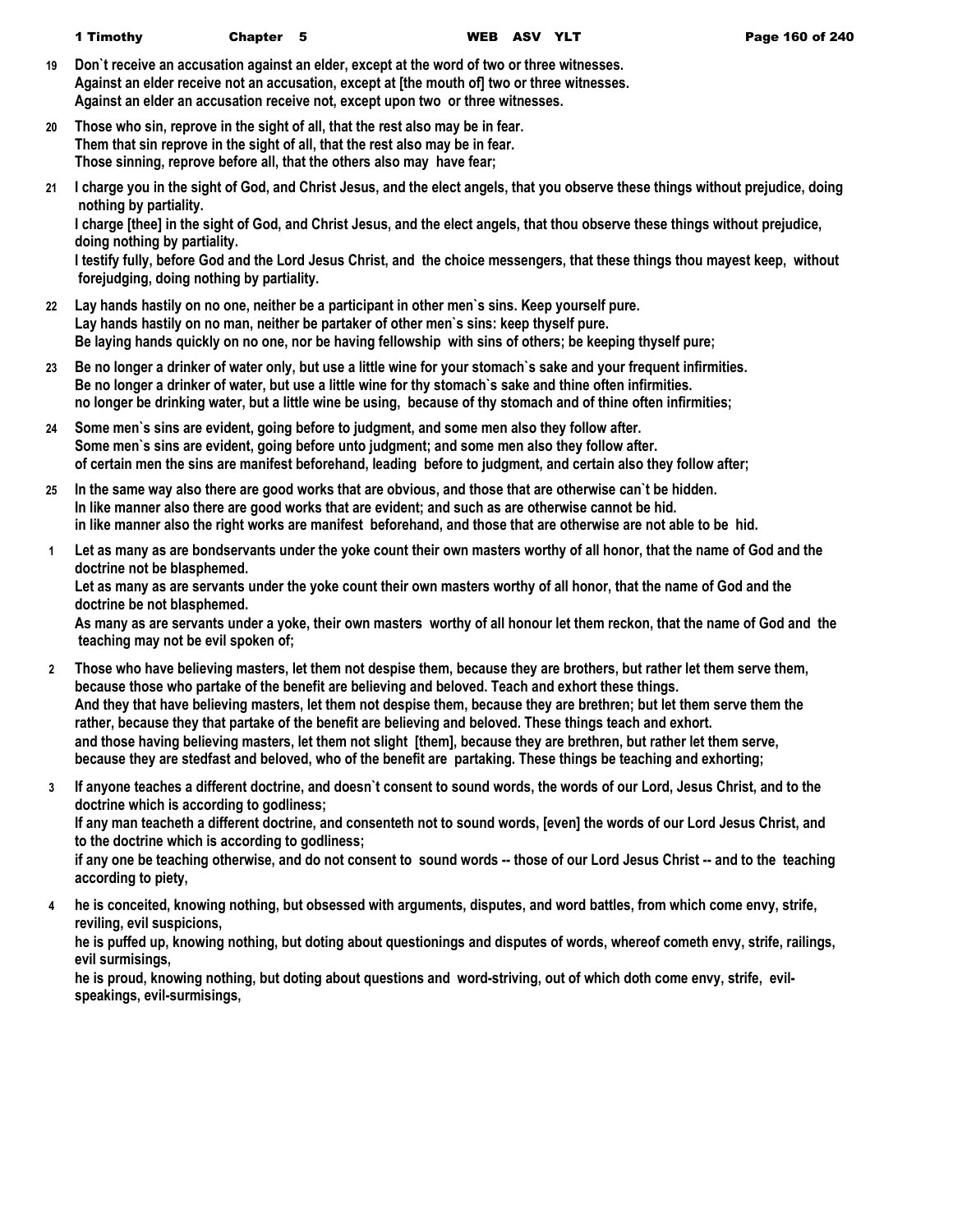**5 constant friction of men of corrupt minds and destitute of the truth, who suppose that godliness is a means of gain. Withdraw yourself from such.**

**wranglings of men corrupted in mind and bereft of the truth, supposing that godliness is a way of gain. wranglings of men wholly corrupted in mind, and destitute of the truth, supposing the piety to be gain; depart from such;**

- **6 But godliness with contentment is great gain. But godliness with contentment is great gain: but it is great gain -- the piety with contentment;**
- **7 For we brought nothing into the world, and we certainly can`t carry anything out. for we brought nothing into the world, for neither can we carry anything out; for nothing did we bring into the world -- [it is] manifest that we are able to carry nothing out;**
- **8 But having food and clothing, we will be content with that. but having food and covering we shall be therewith content. but having food and raiment -- with these we shall suffice ourselves;**
- **9 But those who are determined to be rich fall into a temptation and a snare and many foolish and harmful lusts, such as drown men in ruin and destruction.**

**But they that are minded to be rich fall into a temptation and a snare and many foolish and hurtful lusts, such as drown men in destruction and perdition.**

**and those wishing to be rich, do fall into temptation and a snare, and many desires, foolish and hurtful, that sink men into ruin and destruction,**

**10 For the love of money is a root of all kinds of evil. Some have been led astray from the faith in their greed, and have pierced themselves through with many sorrows.**

**For the love of money is a root of all kinds of evil: which some reaching after have been led astray from the faith, and have pierced themselves through with many sorrows.**

**for a root of all the evils is the love of money, which certain longing for did go astray from the faith, and themselves did pierce through with many sorrows;**

- **11 But you, man of God, flee these things, and follow after righteousness, godliness, faith, love, patience, and gentleness. But thou, O man of God, flee these things; and follow after righteousness, godliness, faith, love, patience, meekness. and thou, O man of God, these things flee, and pursue righteousness, piety, faith, love, endurance, meekness;**
- **12 Fight the good fight of the faith. Lay hold of the eternal life, whereunto you were called, and confessed the good confession in the sight of many witnesses.**

**Fight the good fight of the faith, lay hold on the life eternal, whereunto thou wast called, and didst confess the good confession in the sight of many witnesses.**

**be striving the good strife of the faith, be laying hold on the life age-during, to which also thou wast called, and didst profess the right profession before many witnesses.**

**13 I charge you in the sight of God, who gives life to all things, and of Christ Jesus, who before Pontius Pilate testified the good confession,**

**I charge thee in the sight of God, who giveth life to all things, and of Christ Jesus, who before Pontius Pilate witnessed the good confession;**

**I charge thee, before God, who is making all things alive, and of Christ Jesus, who did testify before Pontius Pilate the right profession,**

- **14 that you keep the commandment, without spot, without reproach, until the appearing of our Lord Jesus Christ; that thou keep the commandment, without spot, without reproach, until the appearing of our Lord Jesus Christ: that thou keep the command unspotted, unblameable, till the manifestation of our Lord Jesus Christ,**
- **15 which in its own times he will show, who is the blessed and only Ruler, the King of kings, and Lord of lords; which in its own times he shall show, who is the blessed and only Potentate, the King of kings, and Lord of lords; which in His own times He shall shew -- the blessed and only potentate, the King of the kings and Lord of the lords,**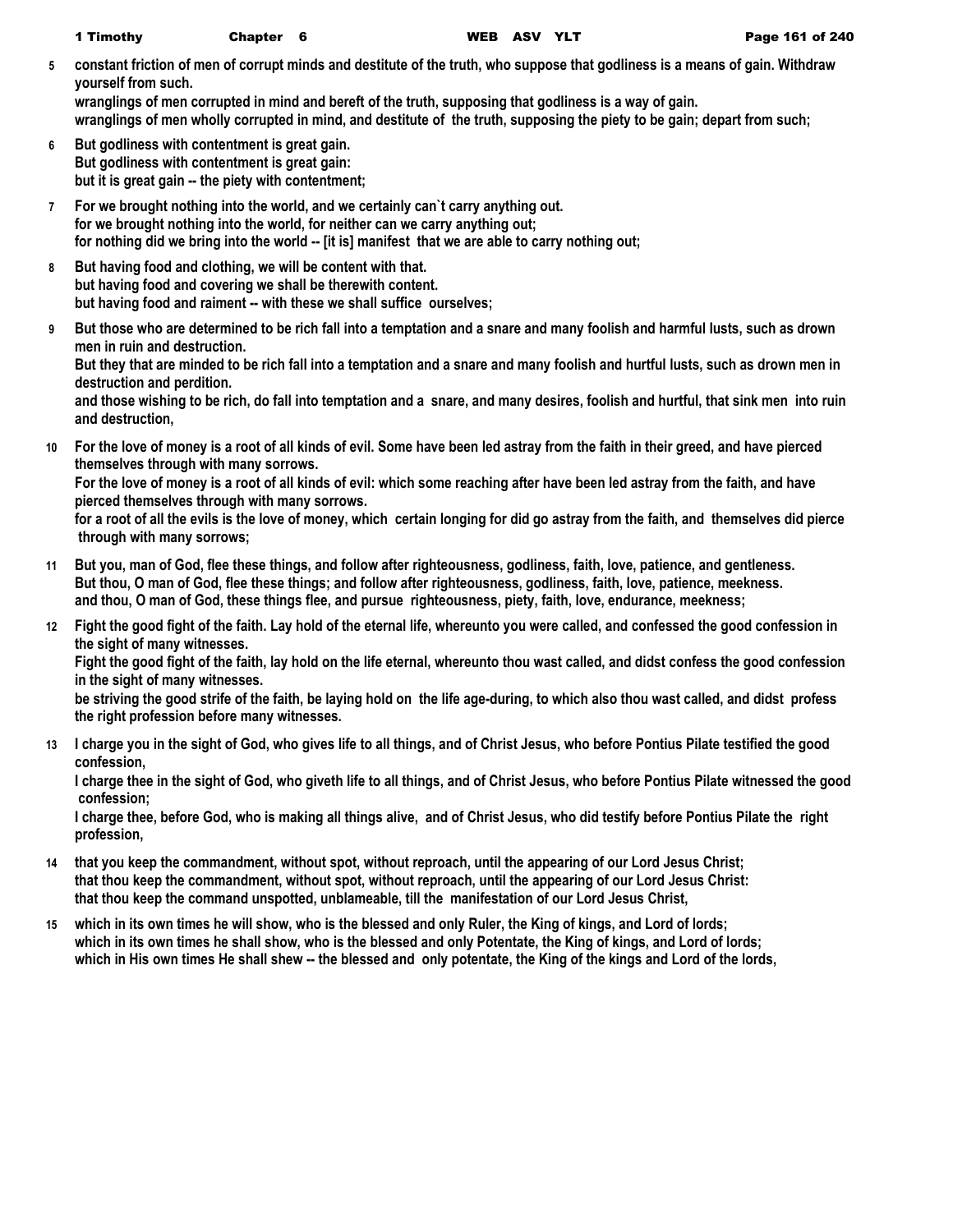**16 who alone has immortality, dwelling in unapproachable light; whom no man has seen, nor can see: to whom be honor and eternal power. Amen.**

**who only hath immortality, dwelling in light unapproachable; whom no man hath seen, nor can see: to whom [be] honor and power eternal. Amen.**

**who only is having immortality, dwelling in light unapproachable, whom no one of men did see, nor is able to see, to whom [is] honour and might age-during! Amen.**

- **17 Charge those who are rich in this present world, that they not be haughty, nor have their hope set on the uncertainty of riches, but on the living God, who richly provides us with everything to enjoy; Charge them that are rich in this present world, that they be not highminded, nor have their hope set on the uncertainty of riches, but on God, who giveth us richly all things to enjoy; Those rich in the present age charge thou not to be high-minded, nor to hope in the uncertainty of riches, but in the living God, who is giving to us all things richly for enjoyment; --**
- **18 that they do good, that they be rich in good works, that they be ready to distribute, willing to communicate; that they do good, that they be rich in good works, that they be ready to distribute, willing to communicate; to do good, to be rich in good works, to be ready to impart, willing to communicate,**
- **19 laying up in store for themselves a good foundation against the time to come, that they may lay hold of eternal life. laying up in store for themselves a good foundation against the time to come, that they may lay hold on the life which is [life] indeed.**

**treasuring up to themselves a right foundation for the time to come, that they may lay hold on the life age-during.**

**20 Timothy, guard that which is committed to you, turning away from the empty chatter and oppositions of the knowledge which is falsely so called;**

**O Timothy, guard that which is committed unto [thee], turning away from the profane babblings and oppositions of the knowledge which is falsely so called;**

**O Timotheus, the thing entrusted guard thou, avoiding the profane vain-words and opposition of the falsely-named** 

- **21 which some professing have erred concerning the faith. Grace be with you. Amen. which some professing have erred concerning the faith. Grace be with you. which certain professing -- concerning the faith did swerve; the grace [is] with you. Amen.**
- **1 Paul, an apostle of Jesus Christ through the will of God, according to the promise of the life which is in Christ Jesus, Paul, an apostle of Christ Jesus through the will of God, according to the promise of the life which is in Christ Jesus, Paul, an apostle of Jesus Christ, through the will of God, according to a promise of life that [is] in Christ Jesus,**
- **2 to Timothy, my beloved child: Grace, mercy, and peace, from God, the Father, and Christ Jesus, our Lord. to Timothy, my beloved child: Grace, mercy, peace, from God the Father and Christ Jesus our Lord. to Timotheus, beloved child: Grace, kindness, peace, from God the Father, and Christ Jesus our Lord!**
- **3 I thank God, whom I serve as my forefathers did, with a pure conscience. How unceasing is my memory of you in my petitions, night and day**

**I thank God, whom I serve from my forefathers in a pure conscience, how unceasing is my remembrance of thee in my supplications, night and day**

**I am thankful to God, whom I serve from progenitors in a pure conscience, that unceasingly I have remembrance concerning thee in my supplications night and day,**

- **4 longing to see you, remembering your tears, that I may be filled with joy; longing to see thee, remembering thy tears, that I may be filled with joy; desiring greatly to see thee, being mindful of thy tears, that with joy I may be filled,**
- **5 having been reminded of the unfeigned faith that is in you; which lived first in your grandmother Lois, and your mother Eunice, and, I am persuaded, in you also. having been reminded of the unfeigned faith that is in thee; which dwelt first in thy grandmother Lois, and thy mother Eunice;**

**and, I am persuaded, in thee also.**

**taking remembrance of the unfeigned faith that is in thee, that dwelt first in thy grandmother Lois, and thy mother Eunice, and I am persuaded that also in thee.**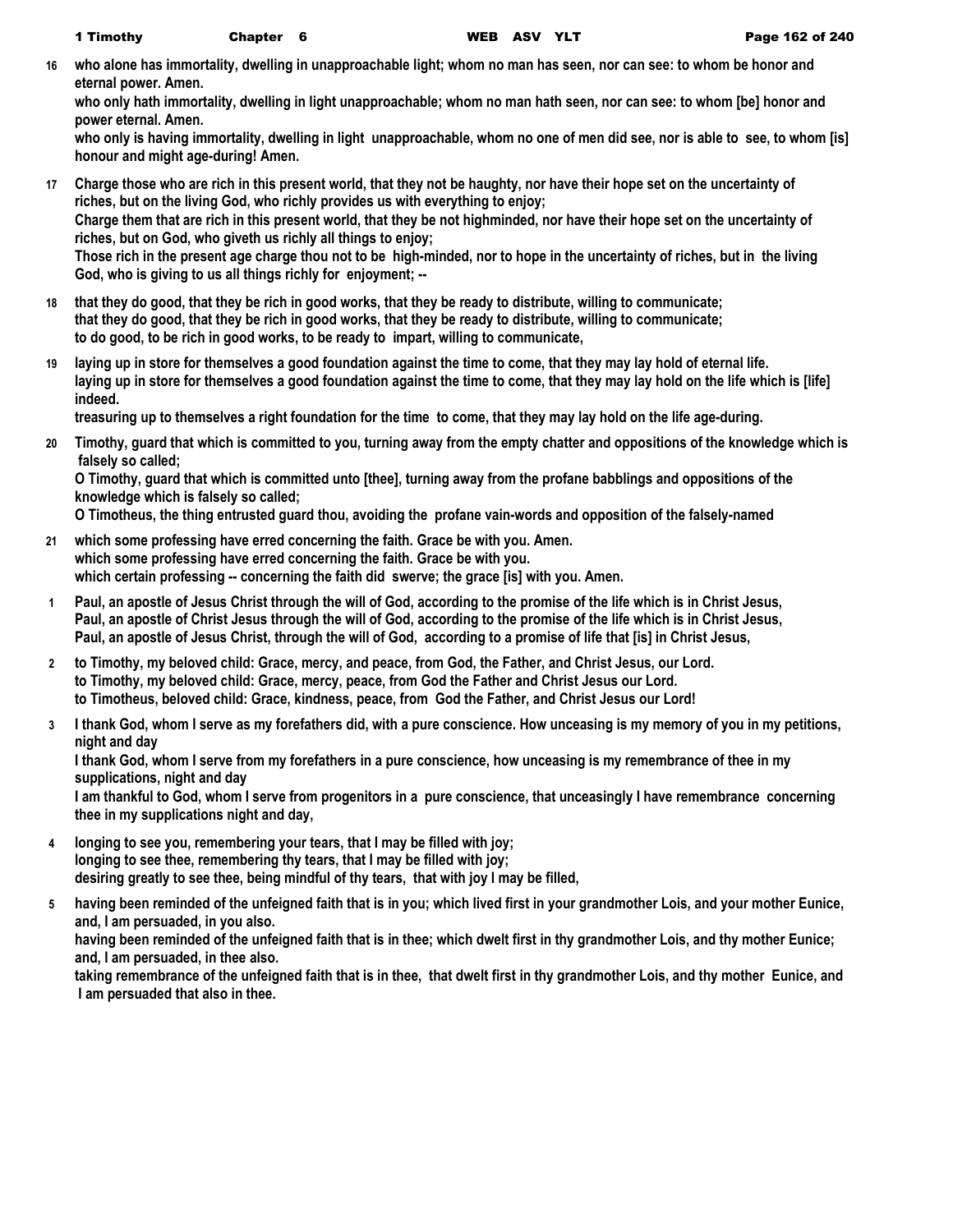- **6 For this cause, I remind you that you should stir up the gift of God which is in you through the laying on of my hands. For which cause I put thee in remembrance that thou stir up the gift of God, which is in thee through the laying on of my hands. For which cause I remind thee to stir up the gift of God that is in thee through the putting on of my hands,**
- **7 For God didn`t give us a spirit of fear, but of power and love and discipline. For God gave us not a spirit of fearfulness; but of power and love and discipline. for God did not give us a spirit of fear, but of power, and of love, and of a sound mind;**
- **8 Don`t be ashamed therefore of the testimony of our Lord, nor of me, his prisoner; but suffer hardship with the gospel according to the power of God,**

**Be not ashamed therefore of the testimony of our Lord, nor of me his prisoner: but suffer hardship with the gospel according to the power of God;**

**therefore thou mayest not be ashamed of the testimony of our Lord, nor of me his prisoner, but do thou suffer evil along with the good news according to the power of God,**

**9 who saved us, and called us with a holy calling, not according to our works, but according to his own purpose and grace, which was given to us in Christ Jesus before times eternal, who saved us, and called us with a holy calling, not according to our works, but according to his own purpose and grace, which was given us in Christ Jesus before times eternal,**

**who did save us, and did call with an holy calling, not according to our works, but according to His own purpose and grace, that was given to us in Christ Jesus, before the times of the ages,**

**10 but has now been revealed by the appearing of our Savior, Christ Jesus, who abolished death, and brought life and immortality to light through the gospel.**

**but hath now been manifested by the appearing of our Saviour Christ Jesus, who abolished death, and brought life and immortality to light through the gospel,**

**and was made manifest now through the manifestation of our Saviour Jesus Christ, who indeed did abolish death, and did enlighten life and immortality through the good news,**

- **11 For this, I was appointed as a preacher, an apostle, and a teacher of the Gentiles. whereunto I was appointed a preacher, and an apostle, and a teacher. to which I was placed a preacher and an apostle, and a teacher of nations,**
- **12 For this cause I suffer also these things. Yet I am not ashamed, for I know him whom I have believed, and I am persuaded that he is able to guard that which I have committed to him against that day. For which cause I suffer also these things: yet I am not ashamed; for I know him whom I have believed, and I am persuaded that he is able to guard that which I have committed unto him against that day. for which cause also these things I suffer, but I am not ashamed, for I have known in whom I have believed, and have been persuaded that he is able that which I have committed to him to guard -- to that day.**
- **13 Hold the pattern of sound words which you have heard from me, in faith and love which is in Christ Jesus. Hold the pattern of sound words which thou hast heard from me, in faith and love which is in Christ Jesus. The pattern hold thou of sound words, which from me thou didst hear, in faith and love that [is] in Christ Jesus;**
- **14 That good thing which was committed to you, guard through the Holy Spirit which dwells in us. That good thing which was committed unto [thee] guard through the Holy Spirit which dwelleth in us. the good thing committed guard thou through the Holy Spirit that is dwelling in us;**
- **15 This you know, that all who are in Asia turned away from me; of whom are Phygelus and Hermogenes. This thou knowest, that all that are in Asia turned away from me; of whom are Phygelus and Hermogenes. thou hast known this, that they did turn from me -- all those in Asia, of whom are Phygellus and Hermogenes;**
- **16 May the Lord grant mercy to the house of Onesiphorus, for he often refreshed me, and was not ashamed of my chain, The Lord grant mercy unto the house of Onesiphorus: for he oft refreshed me, and was not ashamed of my chain; may the Lord give kindness to the house of Onesiphorus, because many times he did refresh me, and of my chain was not ashamed,**
- **17 but when he was in Rome, he sought me diligently, and found me but, when he was in Rome, he sought me diligently, and found me but being in Rome, very diligently he sought me, and found;**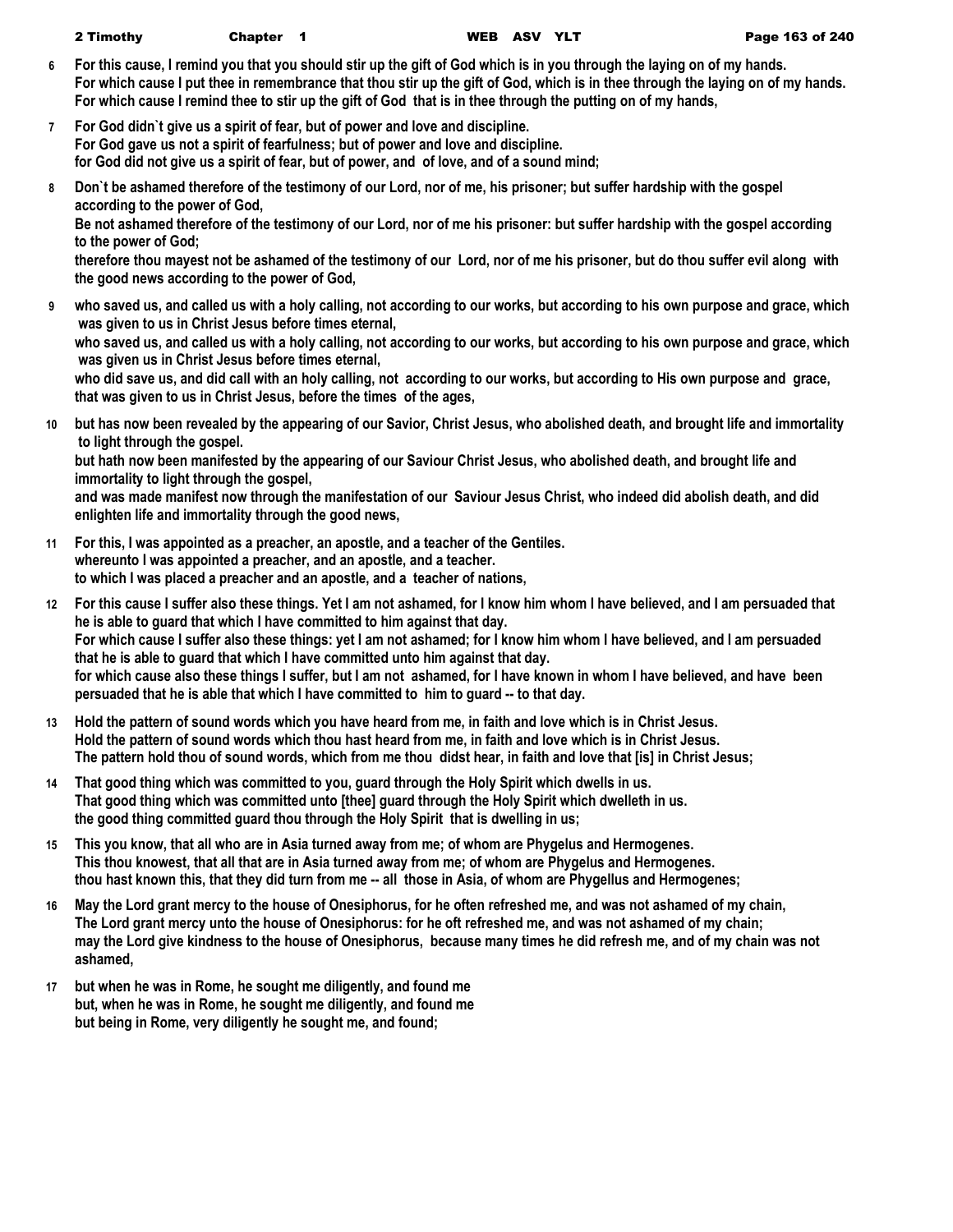|  | 2 Timothy | <b>Chapter</b> |
|--|-----------|----------------|
|--|-----------|----------------|

**18 (the Lord grant to him to find the Lord`s mercy in that day); and in how many things he served at Ephesus, you know very well. (the Lord grant unto him to find mercy of the Lord in that day); and in how many things he ministered at Ephesus, thou knowest very well.**

**may the Lord give to him to find kindness from the Lord in that day; and how many things in Ephesus he did minister thou dost very well know.**

- **1 You therefore, my child, be strengthened in the grace that is in Christ Jesus. Thou therefore, my child, be strengthened in the grace that is in Christ Jesus. Thou, therefore, my child, be strong in the grace that [is] in Christ Jesus,**
- **2 The things which you have heard from me among many witnesses, commit the same to faithful men, who will be able to teach others also.**

**And the things which thou hast heard from me among many witnesses, the same commit thou to faithful men, who shall be able to teach others also.**

**and the things that thou didst hear from me through many witnesses, these things be committing to stedfast men, who shall be sufficient also others to teach;**

- **3 You therefore must endure hardship, as a good soldier of Christ Jesus. Suffer hardship with [me], as a good soldier of Christ Jesus. thou, therefore, suffer evil as a good soldier of Jesus Christ;**
- **4 No soldier on service entangles himself in the affairs of life, that he may please him who enrolled him as a soldier. No soldier on service entangleth himself in the affairs of [this] life; that he may please him who enrolled him as a soldier. no one serving as a soldier did entangle himself with the affairs of life, that him who did enlist him he may please;**
- **5 If also a man competes in the games, he is not crowned, unless he has competed by the rules. And if also a man contend in the games, he is not crowded, except he have contended lawfully. and if also any one may strive, he is not crowned, except he may strive lawfully;**
- **6 The farmers who labor must be the first to get a share of the crops. The husbandmen that laboreth must be the first to partake of the fruits. the labouring husbandman it behoveth first of the fruits to partake;**
- **7 Consider what I say, and may the Lord give you understanding in all things. Consider what I say; for the Lord shall give thee understanding in all things. be considering what things I say, for the Lord give to thee understanding in all things.**
- **8 Remember Jesus Christ, risen from the dead, of the seed of David, according to my gospel, Remember Jesus Christ, risen from the dead, of the seed of David, according to my gospel: Remember Jesus Christ, raised out of the dead, of the seed of David, according to my good news,**
- **9 in which I suffer hardship to bonds, as a criminal. But God`s word isn`t bound. wherein I suffer hardship unto bonds, as a malefactor; but the word of God is not bound. in which I suffer evil -- unto bonds, as an evil-doer, but the word of God hath not been bound;**
- **10 Therefore I endure all things for the elect`s sake, that they also may obtain the salvation which is in Christ Jesus with eternal glory.**

**Therefore I endure all things for the elect`s sake, that they also may obtain the salvation which is in Christ Jesus with eternal glory.**

**because of this all things do I endure, because of the choice ones, that they also salvation may obtain that [is] in Christ Jesus, with glory age-during.**

- **11 This saying is faithful: For if we died with him, we will also live with him. Faithful is the saying: For if we died with him, we shall also live with him: Stedfast [is] the word: For if we died together -- we also shall live together;**
- **12 If we endure, we will also reign with him. If we will deny him, he also will deny us. if we endure, we shall also reign with him: if we shall deny him, he also will deny us: if we do endure together -- we shall also reign together; if we deny [him], he also shall deny us;**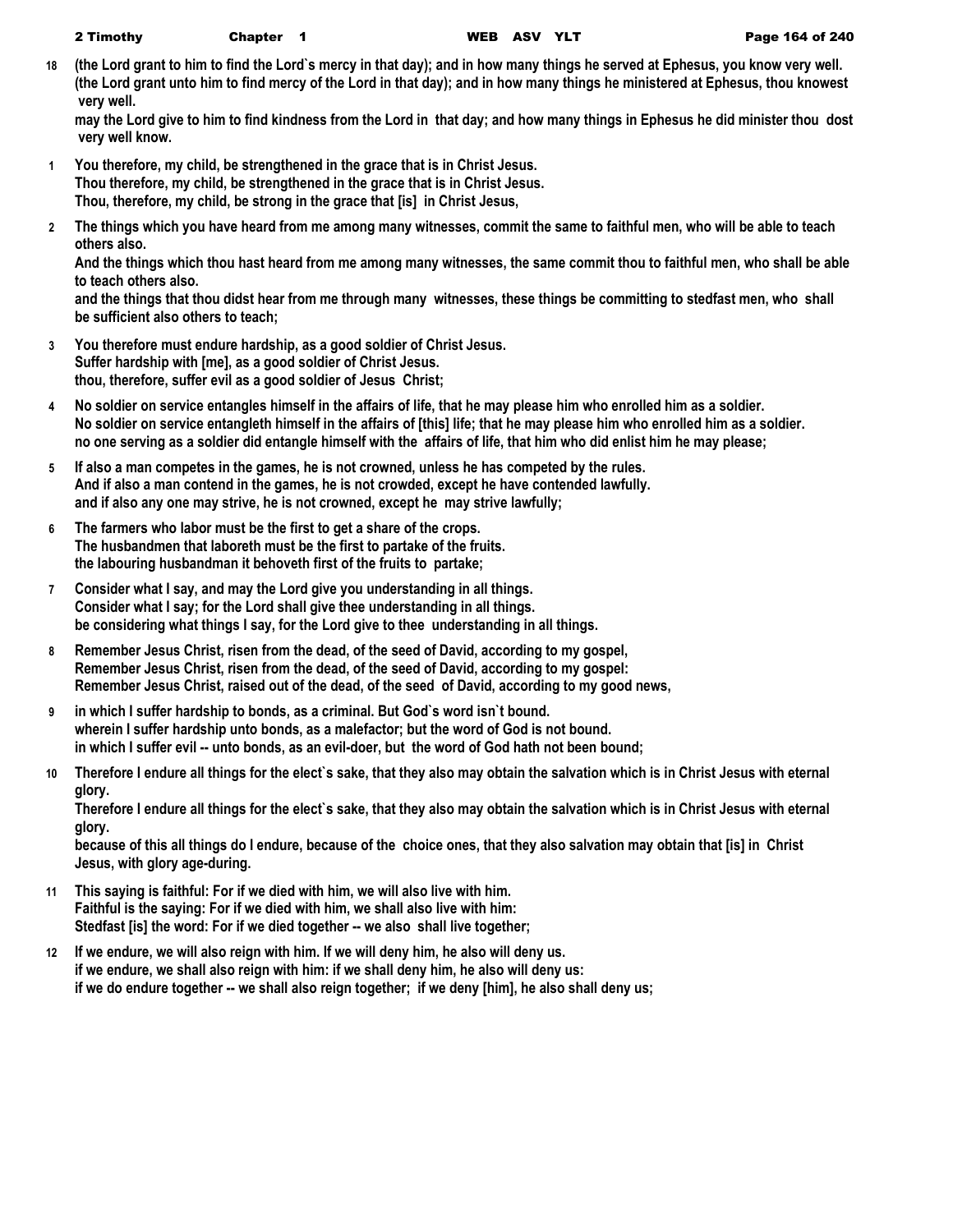- **13 If we are faithless, he remains faithful -- he can`t deny himself. if we are faithless, he abideth faithful; for he cannot deny himself. if we are not stedfast, he remaineth stedfast; to deny himself he is not able.**
- **14 Remind them of these things, charging them in the sight of the Lord, that they don`t argue about words, to no profit, to the subverting of those who hear.**

**Of these things put them in remembrance, charging [them] in the sight of the Lord, that they strive not about words, to no profit, to the subverting of them that hear.**

**These things remind [them] of, testifying fully before the Lord -- not to strive about words to nothing profitable, but to the subversion of those hearing;**

**15 Give diligence to present yourself approved by God, a workman who doesn`t need to be ashamed, properly handling the Word of Truth.**

**Give diligence to present thyself approved unto God, a workman that needeth not to be ashamed, handling aright the word of truth.**

be diligent to present thyself approved to God -- a workman irreproachable, rightly dividing the word of the truth;

- **16 But shun empty chatter, for they will proceed further in ungodliness, But shun profane babblings: for they will proceed further in ungodliness, and the profane vain talkings stand aloof from, for to more impiety they will advance,**
- **17 and their word will consume like gangrene, of whom is Hymenaeus and Philetus; and their word will eat as doth a gangrene: or whom is Hymenaeus an Philetus; and their word as a gangrene will have pasture, of whom is Hymenaeus and Philetus,**
- **18 men who have erred concerning the truth, saying that the resurrection is already past, and overthrowing the faith of some. men who concerning the truth have erred, saying that the resurrection is past already, and overthrow the faith of some. who concerning the truth did swerve, saying the rising again to have already been, and do overthrow the faith of some;**
- **19 However God`s firm foundation stands, having this seal, "The Lord knows those who are his," and, "Let every one who names the name of the Lord depart from unrighteousness." Howbeit the firm foundation of God standeth, having this seal, The Lord knoweth them that are his: and, Let every one that nameth the name of the Lord depart from unrighteousness. sure, nevertheless, hath the foundation of God stood, having this seal, `The Lord hath known those who are His,` and `Let him depart from unrighteousness -- every one who is naming the name of Christ.`**
- **20 Now in a great house there are not only vessels of gold and of silver, but also of wood and of clay. Some are for honor, and some for dishonor.**

**Now in a great house there are not only vessels of gold and of silver, but also of wood and of earth; and some unto honor, and some unto dishonor.**

**And in a great house there are not only vessels of gold and of silver, but also of wood and of earth, and some to honour, and some to dishonour:**

**21 If a man therefore purges himself from these, he will be a vessel for honor, sanctified, and suitable for the master`s use, prepared for every good work.**

**If a man therefore purge himself from these, he shall be a vessel unto honor, sanctified, meet for the master`s use, prepared unto every good work.**

**if, then, any one may cleanse himself from these, he shall be a vessel to honour, sanctified and profitable to the master -- to every good work having been prepared,**

- **22 Flee from youthful lusts; but pursue righteousness, faith, love, and peace with those who call on the Lord out of a pure heart. after righteousness, faith, love, pace, with them that call on the Lord out of a pure heart. and the youthful lusts flee thou, and pursue righteousness, faith, love, peace, with those calling upon the Lord out of a pure heart;**
- **23 But refuse foolish and ignorant questionings, knowing that they generate strife. But foolish and ignorant questionings refuse, knowing that they gender strifes. and the foolish and uninstructed questions be avoiding, having known that they beget strife,**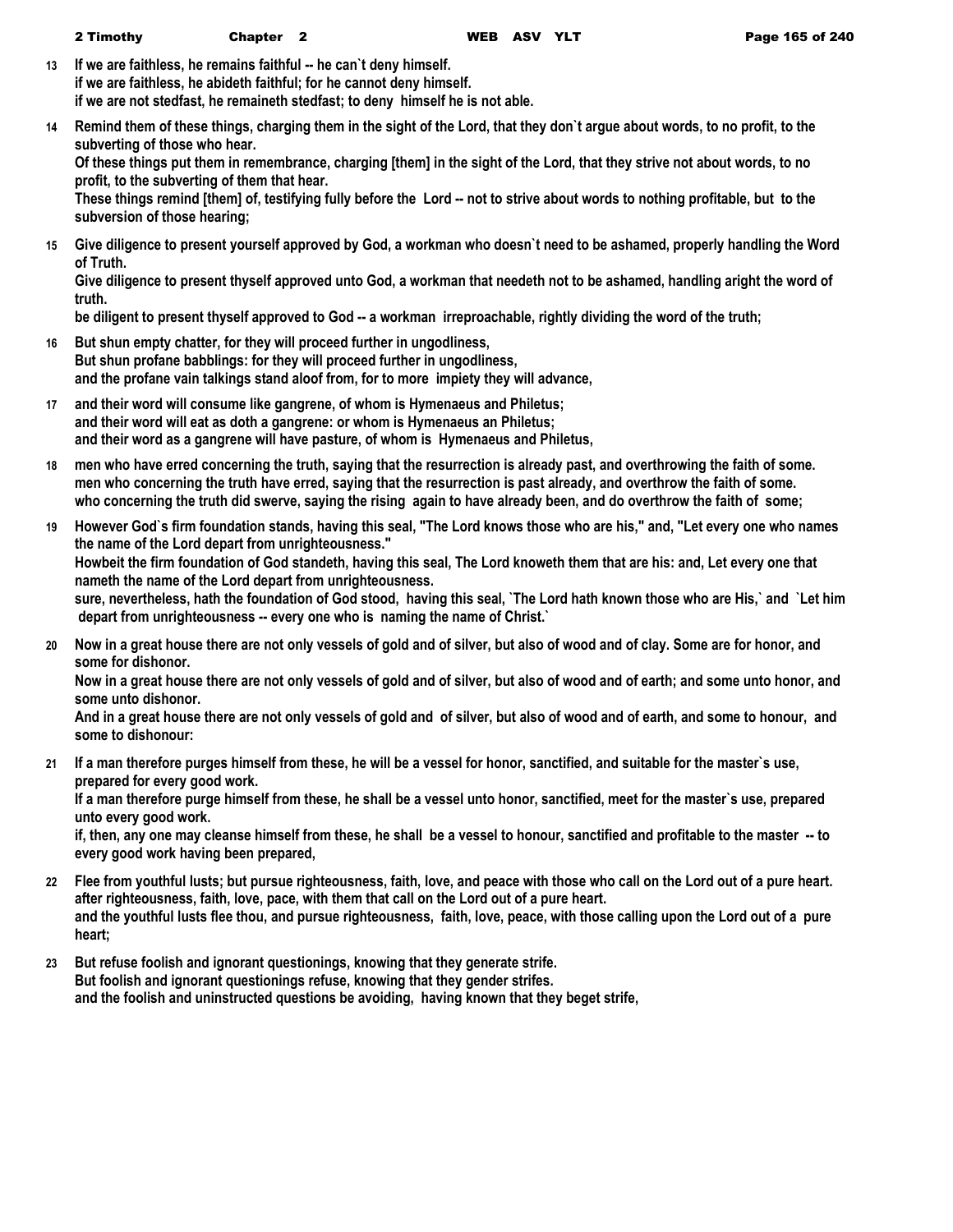| 2 Timothy | <b>Chapter</b> |
|-----------|----------------|
|-----------|----------------|

- **24 The Lord`s servant must not quarrel, but be gentle towards all, able to teach, patient, And the Lord`s servant must not strive, but be gentle towards all, apt to teach, forbearing, and a servant of the Lord it behoveth not to strive, but to be gentle unto all, apt to teach, patient under evil,**
- **25 in gentleness correcting those who oppose him; if perhaps God may give them repentance to the knowledge of the truth, in meekness correcting them that oppose themselves; if peradventure God may give them repentance unto the knowledge of the truth,**

**in meekness instructing those opposing -- if perhaps God may give to them repentance to an acknowledging of the truth,**

- **26 and they may recover themselves out of the devil`s snare, having been taken captive by him to his will. and they may recover themselves out of the snare of the devil, having been taken captive by him unto his will. and they may awake out of the devil`s snare, having been caught by him at his will.**
- **1 But know this, that in the last days, grievous times will come. But know this, that in the last days grievous times shall come. And this know thou, that in the last days there shall come perilous times,**
- **2 For men will be lovers of self, lovers of money, boastful, arrogant, blasphemers, disobedient to parents, unthankful, unholy, For men shall be lovers of self, lovers of money, boastful, haughty, railers, disobedient to parents, unthankful, unholy, for men shall be lovers of themselves, lovers of money, boasters, proud, evil-speakers, to parents disobedient, unthankful, unkind,**
- **3 without natural affection, unforgiving, slanderers, without self-control, fierce, no lovers of good, without natural affection, implacable, slanderers, without self-control, fierce, no lovers of good, without natural affection, implacable, false accusers, incontinent, fierce, not lovers of those who are good,**
- **4 traitors, headstrong, conceited, lovers of pleasure rather than lovers of God; traitors, headstrong, puffed up, lovers of pleasure rather than lovers of God; traitors, heady, lofty, lovers of pleasure more than lovers of God,**
- **5 holding a form of godliness, but having denied the power thereof. Turn away from these, also. holding a form of godliness, but having denied the power therefore. From these also turn away. having a form of piety, and its power having denied; and from these be turning away,**
- **6 For of these are those who creep into houses, and take captive gullible women loaded down with sins, led away by various lusts,**

**For of these are they that creep into houses, and take captive silly women laden with sins, led away by divers lusts, for of these there are those coming into the houses and leading captive the silly women, laden with sins, led away with desires manifold,**

- **7 always learning, and never able to come to the knowledge of the truth. ever learning, and never able to come to the knowledge of the truth. always learning, and never to a knowledge of truth able to come,**
- **8 Even as Jannes and Jambres opposed Moses, so do these also oppose the truth; men corrupted in mind, reprobate concerning the faith.**

**And even as Jannes and Jambres withstood Moses, so do these also withstand the truth. Men corrupted in mind, reprobate concerning the faith.**

**and, even as Jannes and Jambres stood against Moses, so also these do stand against the truth, men corrupted in mind, disapproved concerning the faith;**

- **9 But they will proceed no further. For their folly will be evident to all men, as theirs also came to be. But they shall proceed no further. For their folly shall be evident unto all men, as theirs also came to be. but they shall not advance any further, for their folly shall be manifest to all, as theirs also did become.**
- **10 But you did follow my teaching, conduct, purpose, faith, patience, love, steadfastness, But thou didst follow my teaching, conduct, purpose, faith, longsuffering, love, patience, And thou -- thou hast followed after my teaching, manner of life, purpose, faith, long-suffering, love, endurance,**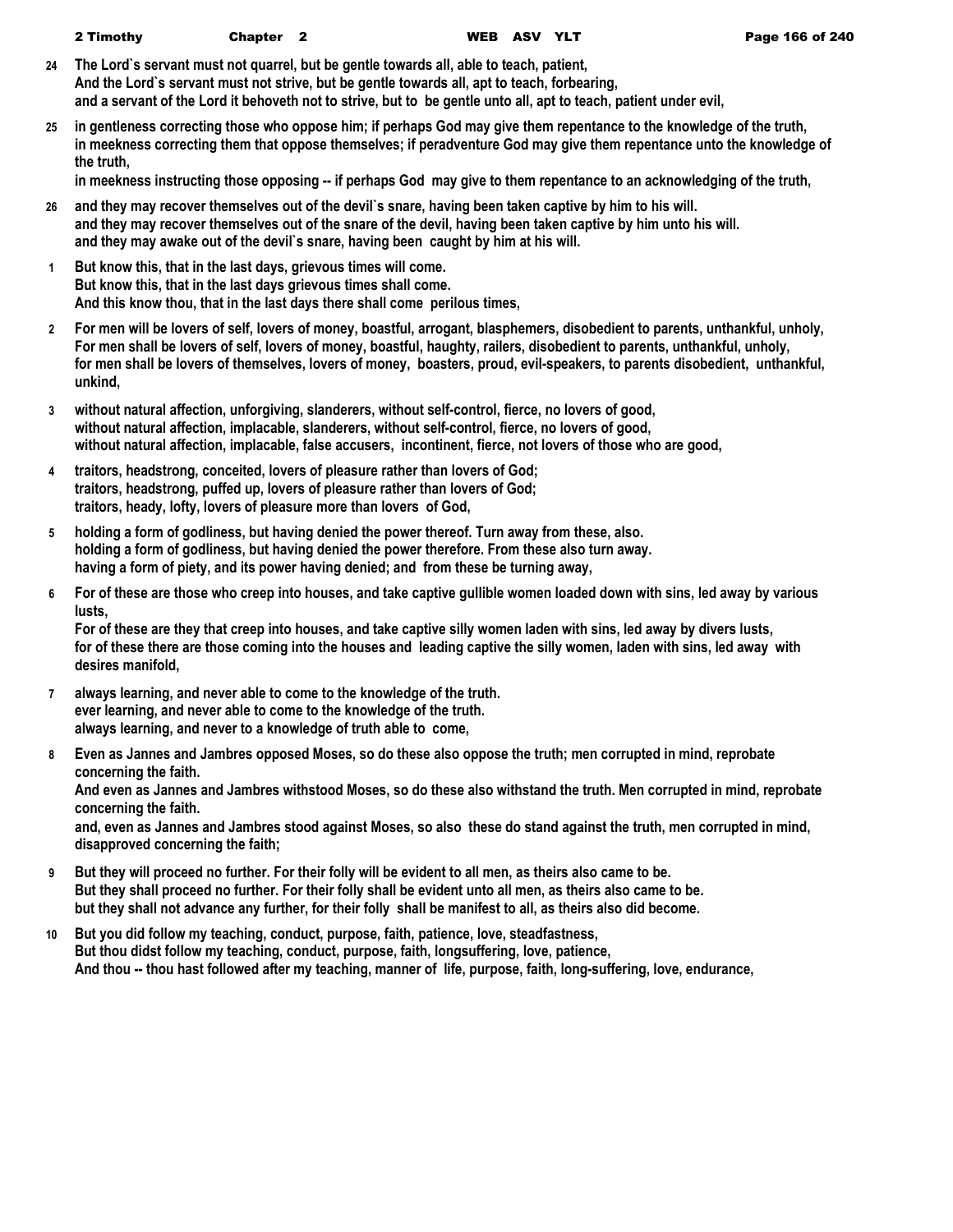**11 persecutions, and sufferings; those things that happened to me at Antioch, at Iconium, at Lystra; those persecutions that I endured. Out of them all the Lord delivered me.**

**persecutions, sufferings. What things befell me at Antioch, at Iconium, at Lystra; what persecutions I endured. And out of them all the Lord delivered me.**

**the persecutions, the afflictions, that befel me in Antioch, in Iconium, in Lystra; what persecutions I endured, and out of all the Lord did deliver me,**

- **12 Yes, and all who desire to live godly in Christ Jesus will suffer persecution. Yea, and all that would live godly in Christ Jesus shall suffer persecution. and all also who will to live piously in Christ Jesus shall be persecuted,**
- **13 But evil men and impostors will grow worse and worse, deceiving and being deceived. But evil men and impostors shall wax worse and worse, deceiving and being deceived. and evil men and impostors shall advance to the worse, leading astray and being led astray.**
- **14 But you remain in the things which you have learned and have been assured of, knowing from whom you have learned them. But abide thou in the things which thou hast learned and hast been assured of, knowing of whom thou hast learned them. And thou -- be remaining in the things which thou didst learn and wast entrusted with, having known from whom thou didst learn,**
- **15 From infancy, you have known the sacred writings which are able to make you wise to salvation through faith, which is in Christ Jesus.**

**And that from a babe thou hast known the sacred writings which are able to make thee wise unto salvation through faith which is in Christ Jesus.**

**and because from a babe the Holy Writings thou hast known, which are able to make thee wise -- to salvation, through faith that [is] in Christ Jesus;**

**16 Every scripture inspired by God is also profitable for teaching, for reproof, for correction, for instruction which is in righteousness,**

**Every scripture inspired of God [is] also profitable for teaching, for reproof, for correction, for instruction which is in righteousness.**

**every Writing [is] God-breathed, and profitable for teaching, for conviction, for setting aright, for instruction that [is] in righteousness,**

- **17 that the man of God may be complete, furnished completely to every good work. That the man of God may be complete, furnished completely unto every good work. that the man of God may be fitted -- for every good work having been completed.**
- **1 I charge you therefore before God and the Lord, Jesus Christ, who will judge the living and the dead at His appearing and His kingdom:**

**I charge [thee] in the sight of God, and of Christ Jesus, who shall judge the living and the dead, and by his appearing and his kingdom:**

**I do fully testify, then, before God, and the Lord Jesus Christ, who is about to judge living and dead at his manifestation and his reign --**

- **2 preach the word; be urgent in season and out of season; reprove, rebuke, and exhort, with all patience and teaching. preach the word; be urgent in season, out of season; reprove, rebuke, exhort, with all longsuffering and teaching. preach the word; be earnest in season, out of season, convict, rebuke, exhort, in all long-suffering and teaching,**
- **3 For the time will come when they will not listen to the sound doctrine, but, having itching ears, will heap up for themselves teachers after their own lusts;**

**For the time will come when they will not endure the sound doctrine; but, having itching ears, will heap to themselves teachers after their own lusts;**

**for there shall be a season when the sound teaching they will not suffer, but according to their own desires to themselves they shall heap up teachers -- itching in the hearing,**

**4 and will turn away their ears from the truth, and turn aside to fables. and will turn away their ears from the truth, and turn aside unto fables. and indeed, from the truth the hearing they shall turn away, and to the fables they shall be turned aside.**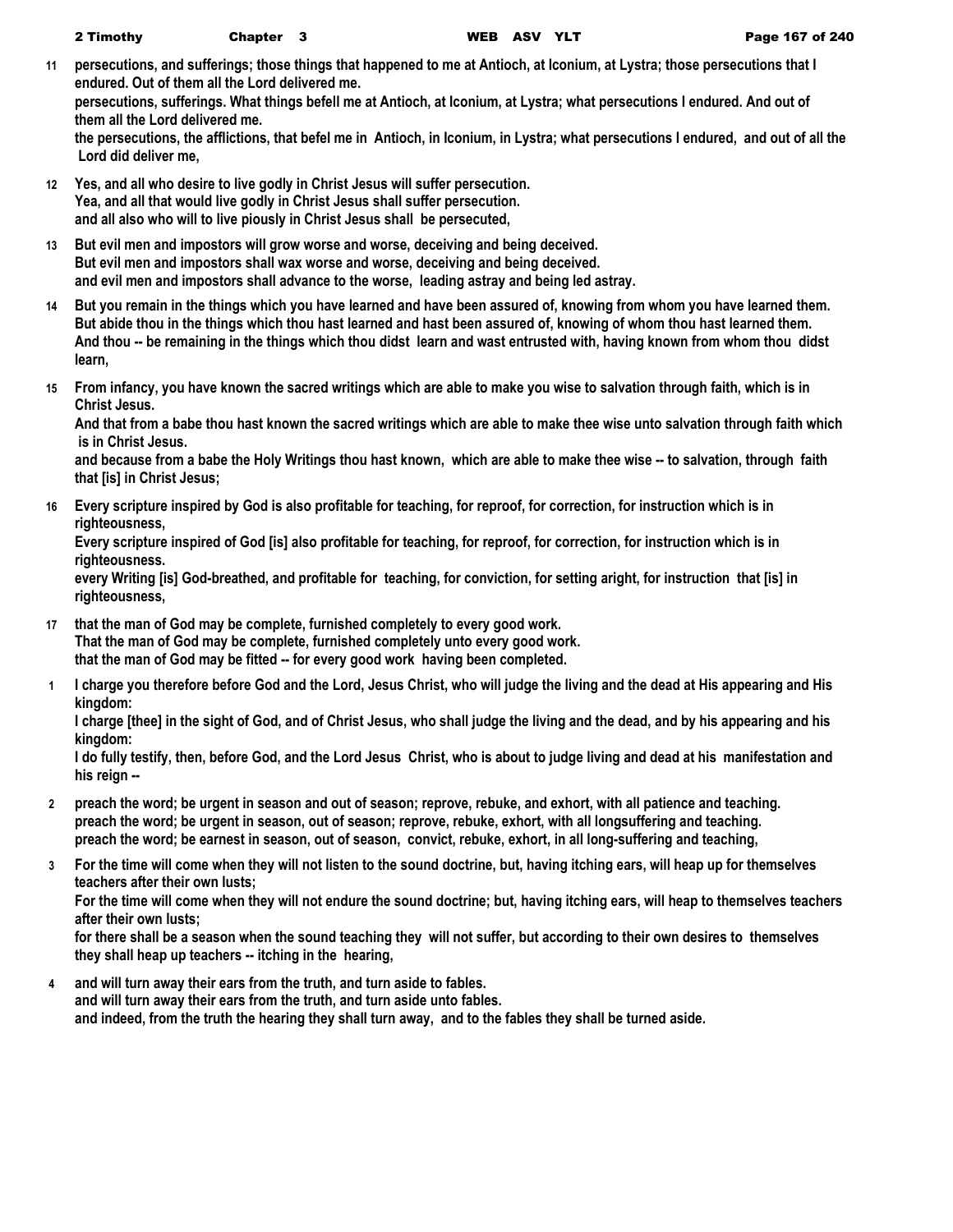- **5 But you be sober in all things, suffer hardship, do the work of an evangelist, and fulfill your ministry. But be thou sober in all things, suffer hardship, do the work of an evangelist, fulfil thy ministry. And thou -- watch in all things; suffer evil; do the work of one proclaiming good news; of thy ministration make full assurance,**
- **6 For I am already being offered, and the time of my departure has come. For I am already being offered, and the time of my departure is come. for I am already being poured out, and the time of my release hath arrived;**
- **7 I have fought the good fight. I have finished the course. I have kept the faith. I have fought the good fight, I have finished the course, I have kept the faith: the good strife I have striven, the course I have finished, the faith I have kept,**
- **8 From now on, there is stored up for me the crown of righteousness, which the Lord, the righteous judge, will give to me at that day; and not to me only, but also to all those who have loved his appearing. henceforth there is laid up for me the crown of righteousness, which the Lord, the righteous judge, shall give to me at that day; and not to me only, but also to all them that have loved his appearing. henceforth there is laid up for me the crown of the righteousness that the Lord -- the Righteous Judge -- shall give to me in that day, and not only to me, but also to all those loving his manifestation.**
- **9 Be diligent to come to me soon, Give diligence to come shortly unto me: Be diligent to come unto me quickly,**
- **10 for Demas left me, having loved this present world, and went to Thessalonica; Crescens to Galatia, and Titus to Dalmatia. for Demas forsook me, having loved this present world, and went to Thessalonica; Crescens to Galatia, Titus to Dalmatia. for Demas forsook me, having loved the present age, and went on to Thessalonica, Crescens to Galatia, Titus to Dalmatia,**
- **11 Only Luke is with me. Take Mark, and bring him with you, for he is useful to me for ministering. Only Luke is with me. Take Mark, and bring him with thee; for he is useful to me for ministering. Lukas only is with me; Markus having taken, bring with thyself, for he is profitable to me for ministration;**
- **12 But I sent Tychicus to Ephesus. But Tychicus I sent to Ephesus. and Tychicus I sent to Ephesus;**
- **13 Bring the cloak that I left at Troas with Carpus, when you come, and the books, especially the parchments. The cloak that I left at Troas with Carpus, bring when thou comest, and the books, especially the parchments. the cloak that I left in Troas with Carpus, coming, bring thou and the books -- especially the parchments.**
- **14 Alexander, the coppersmith, did much evil to me. The Lord will repay him according to his works, Alexander the coppersmith did me much evil: the Lord will render to him according to his works: Alexander the coppersmith did me much evil; may the Lord repay to him according to his works,**
- **15 of whom you also must beware; for he greatly opposed our words. of whom do thou also beware; for he greatly withstood our words. of whom also do thou beware, for greatly hath he stood against our words;**
- **16 At my first defense, no one took my part, but all left me. May it not be held against them. At my first defence no one took my part, but all forsook me: may it not be laid to their account. in my first defence no one stood with me, but all forsook me, (may it not be reckoned to them!)**
- **17 But the Lord stood by me, and strengthened me, that through me the message might be fully proclaimed, and that all the Gentiles might hear; and I was delivered out of the mouth of the lion. But the Lord stood by me, and strengthened me; that through me the message might me fully proclaimed, and that all the Gentiles might hear: and I was delivered out of the mouth of the lion. and the Lord stood by me, and did strengthen me, that through me the preaching might be fully assured, and all the nations might hear, and I was freed out of the mouth of a lion,**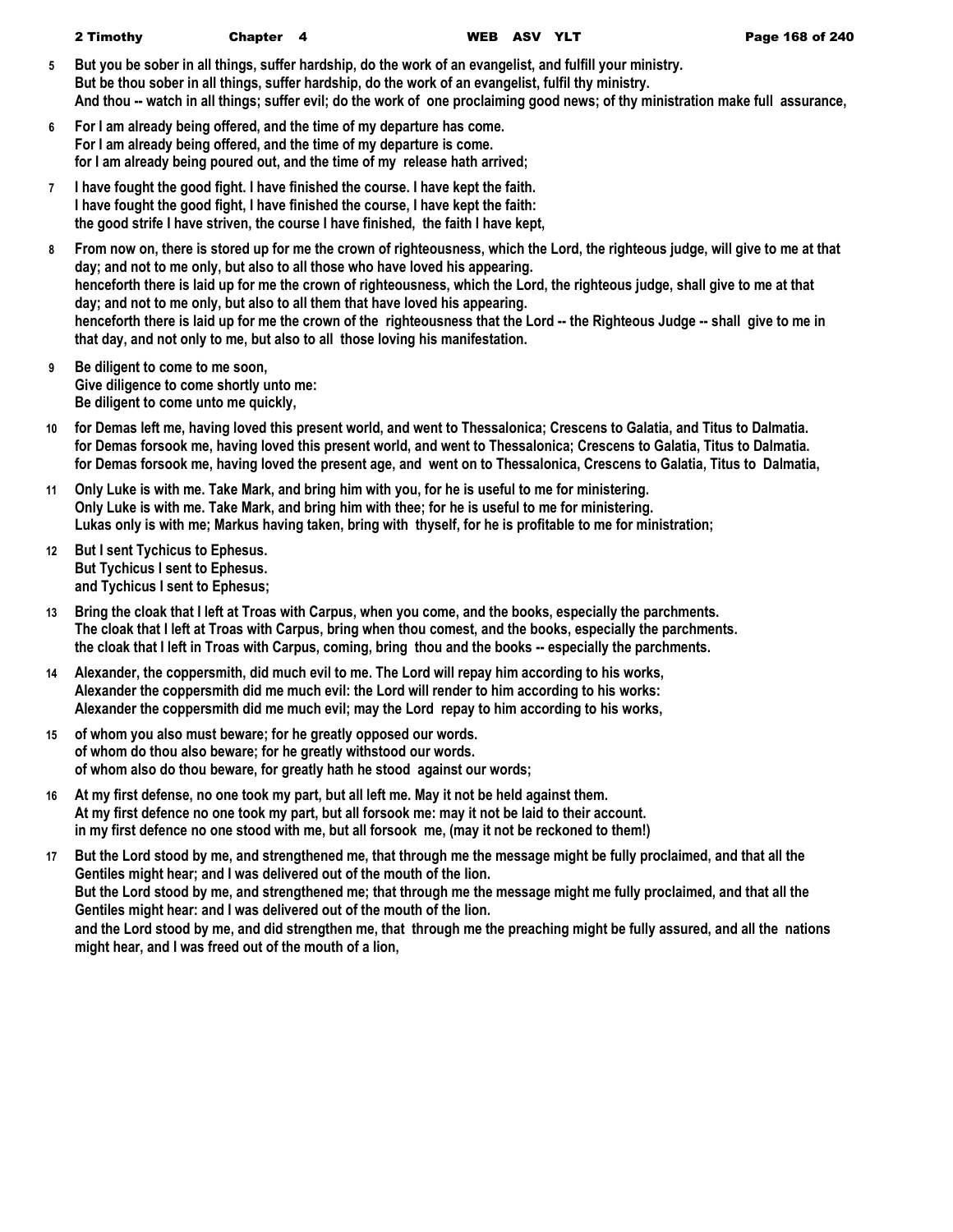**18 And the Lord will deliver me from every evil work, and will save me to his heavenly kingdom; to whom be the glory forever and ever. Amen.**

**The Lord will deliver me from every evil work, and will save me unto his heavenly kingdom: to whom [be] the glory forever and ever. Amen.**

**and the Lord shall free me from every evil work, and shall save [me] -- to his heavenly kingdom; to whom [is] the glory to the ages of the ages! Amen.**

- **19 Greet Prisca and Aquila, and the house of Onesiphorus. Salute Prisca and Aquila, and the house of Onesiphorus. Salute Prisca and Aquilas, and Onesiphorus` household;**
- **20 Erastus remained at Corinth, but I left Trophimus at Miletus sick. Erastus remained at Corinth: but Trophimus I left at Miletus sick. Erastus did remain in Corinth, and Trophimus I left in Miletus infirm;**
- **21 Be diligent to come before winter. Eubulus salutes you, as do Pudens, Linus, Claudia, and all the brothers. Give diligence to come before winter. Eubulus saluteth thee, and Pudens, and Linus, and Claudia, and all the brethren. be diligent to come before winter. Salute thee doth Eubulus, and Pudens, and Linus, and Claudia, and all the brethren.**
- **22 The Lord, Jesus Christ, be with your spirit. Grace be with you. Amen. The Lord be with thy spirit. Grace be with you. The Lord Jesus Christ [is] with thy spirit; the grace [is] with you! Amen.**
- **1 Paul, a servant of God, and an apostle of Jesus Christ, according to the faith of God`s elect, and the knowledge of the truth which is according to godliness, Paul, a servant of God, and an apostle of Jesus Christ, according to the faith of God`s elect, and the knowledge of the truth which is according to godliness,**

**Paul, a servant of God, and an apostle of Jesus Christ, according to the faith of the choice ones of God, and an acknowledging of truth that [is] according to piety,**

- **2 in hope of eternal life, which God, who can`t lie, promised before eternal times; in hope of eternal life, which God, who cannot lie, promised before times eternal; upon hope of life age-during, which God, who doth not lie, did promise before times of ages,**
- **3 but in his own time revealed his word in the message with which I was entrusted according to the commandment of God, our Savior;**

**but in his own seasons manifested his word in the message, wherewith I was intrusted according to the commandment of God our Saviour;**

**(and He manifested in proper times His word,) in preaching, which I was entrusted with, according to a charge of God our Saviour,**

**4 to Titus, my true child according to a common faith: Grace, mercy, and peace from God, the Father, and the Lord, Jesus Christ, our Savior.**

**to Titus, my true child after a common faith: Grace and peace from God the Father and Christ Jesus our Saviour. to Titus -- true child according to a common faith: Grace, kindness, peace, from God the Father, and the Lord Jesus Christ our Saviour!**

**5 I left you in Crete for this reason, that you would set in order the things that were lacking, and appoint elders in every city, as I directed you;**

**For this cause left I thee in Crete, that thou shouldest set in order the things that were wanting, and appoint elders in every city, as I gave thee charge;**

**For this cause left I thee in Crete, that the things lacking thou mayest arrange, and mayest set down in every city elders, as I did appoint to thee;**

**6 if anyone is blameless, the husband of one wife, having children who believe, who are not accused of loose or unruly behavior. if any man is blameless, the husband of one wife, having children that believe, who are not accused of riot or unruly. if any one is blameless, of one wife a husband, having children stedfast, not under accusation of riotous living or insubordinate --**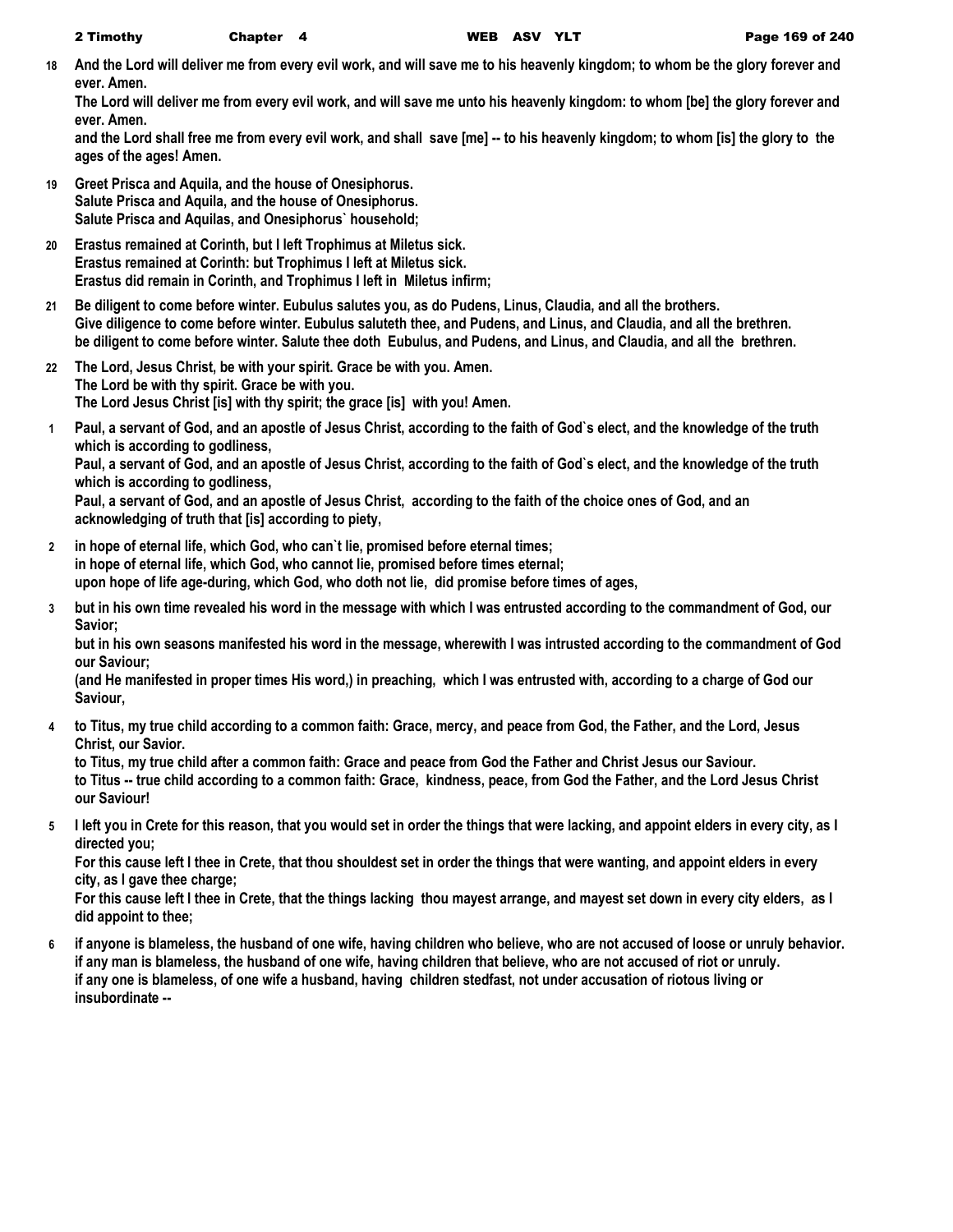**7 For the overseer must be blameless, as God`s steward; not self-pleasing, not easily angered, not given to wine, not violent, not greedy for dishonest gain;**

**For the bishop must be blameless, as God`s steward; not self-willed, not soon angry, no brawler, no striker, not greedy of filthy lucre;**

**for it behoveth the overseer to be blameless, as God`s steward, not self-pleased, nor irascible, not given to wine, not a striker, not given to filthy lucre;**

- **8 but given to hospitality, as a lover of good, sober-minded, fair, holy, self-controlled; but given to hospitality, as lover of good, sober-minded, just, holy, self-controlled; but a lover of strangers, a lover of good men, sober-minded, righteous, kind, self-controlled,**
- **9 holding to the faithful word which is according to the teaching, that he may be able to exhort in the sound doctrine, and to convict those who contradict him.**

**holding to the faithful word which is according to the teaching, that he may be able to exhort in the sound doctrine, and to convict the gainsayers.**

**holding -- according to the teaching -- to the stedfast word, that he may be able also to exhort in the sound teaching, and the gainsayers to convict;**

- **10 For there are also many unruly men, vain talkers and deceivers, especially those of the circumcision, For there are many unruly men, vain talkers and deceivers, specially they of the circumcision, for there are many both insubordinate, vain-talkers, and mind-deceivers -- especially they of the circumcision --**
- **11 whose mouths must be stopped; men who overthrow whole houses, teaching things which they ought not, for dishonest gain`s sake.**

**whose mouths must be stopped; men who overthrow whole houses, teaching things which they ought not, for filthy lucre`s sake.**

**whose mouth it behoveth to stop, who whole households do overturn, teaching what things it behoveth not, for filthy lucre`s sake.**

- **12 One of them, a prophet of their own, said, "Cretans are always liars, evil beasts, and idle gluttons." One of themselves, a prophet of their own, said, Cretans are always liars, evil beasts, idle gluttons. A certain one of them, a prophet of their own, said -- `Cretans! always liars, evil beasts, lazy bellies!`**
- **13 This testimony is true. For this cause, reprove them sharply, that they may be sound in the faith, This testimony is true. For which cause reprove them sharply, that they may be sound in the faith, this testimony is true; for which cause convict them sharply, that they may be sound in the faith,**
- **14 not paying attention to Jewish fables and commandments of men who turn away from the truth. not giving heed to Jewish fables, and commandments of men who turn away from the truth. not giving heed to Jewish fables and commands of men, turning themselves away from the truth;**
- **15 To the pure, all things are pure; but to those who are defiled and unbelieving, nothing is pure; but both their mind and their conscience are defiled.**

**To the pure all things are pure: but to them that are defiled and unbelieving nothing is pure; but both their mind and their conscience are defiled.**

**all things, indeed, [are] pure to the pure, and to the defiled and unstedfast [is] nothing pure, but of them defiled [are] even the mind and the conscience;**

**16 They profess that they know God, but by their works they deny him, being abominable, disobedient, and unfit for any good work.**

**They profess that they know God; but by their works they deny him, being abominable, and disobedient, and unto every good work reprobate.**

**God they profess to know, and in the works they deny [Him], being abominable, and disobedient, and unto every good work disapproved.**

**1 But say the things which fit the sound doctrine, But speak thou the things which befit the sound doctrine: And thou -- be speaking what doth become the sound teaching;**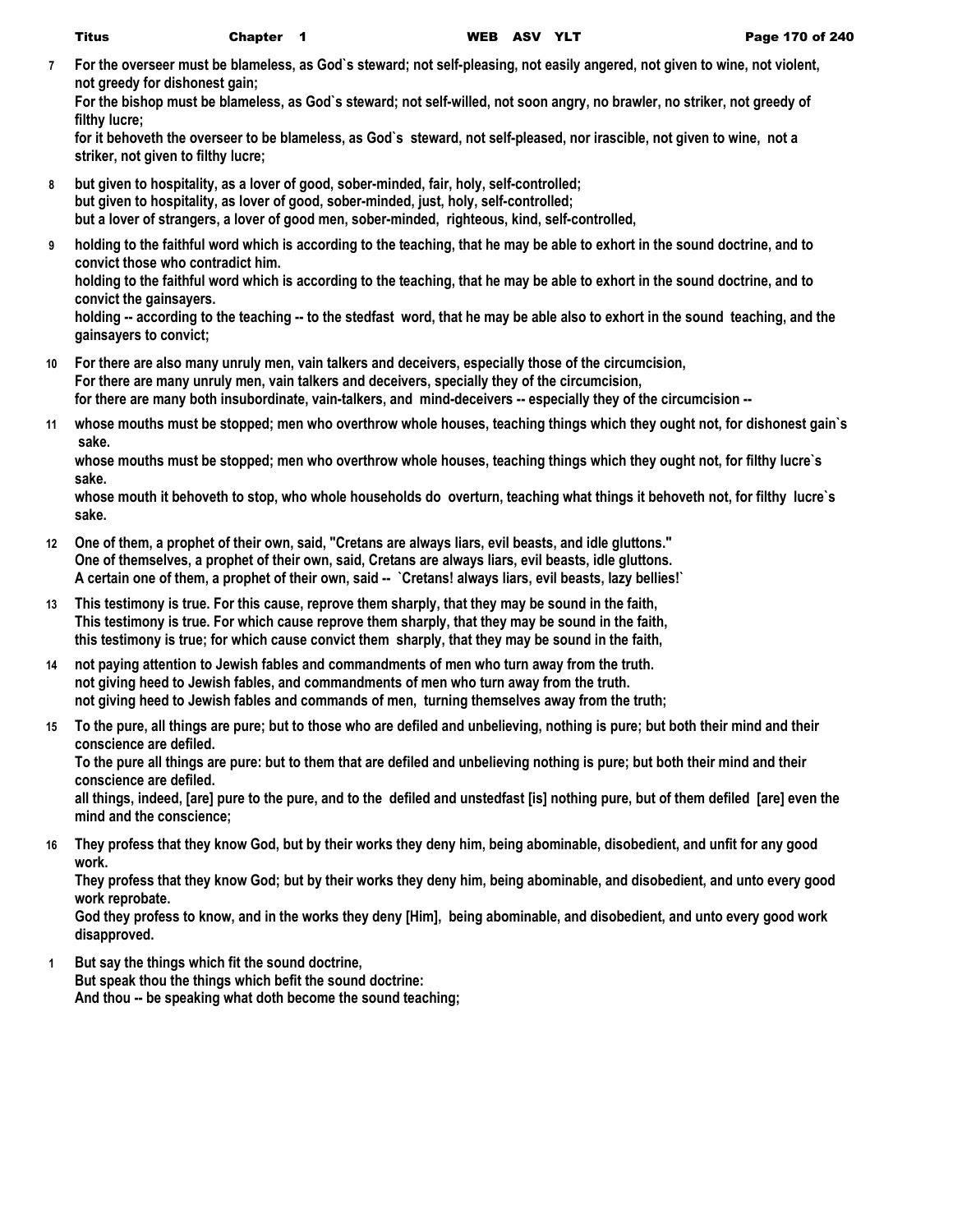- **2 that older men should be temperate, sensible, sober-minded, sound in faith, in love, and in patience: that aged men be temperate, grave, sober-minded, sound in faith, in love, in patience: aged men to be temperate, grave, sober, sound in the faith, in the love, in the endurance;**
- **3 and that older women likewise be reverent in behavior, not slanderers nor enslaved to much wine, teachers of that which is good;**

**that aged women likewise be reverent in demeanor, not slanderers nor enslaved to much wine, teachers of that which is good; aged women, in like manner, in deportment as doth become sacred persons, not false accusers, to much wine not enslaved, of good things teachers,**

- **4 that they may train the young women to love their husbands, to love their children, that they may train the young women to love their husbands, to love their children, that they may make the young women sober-minded, to be lovers of [their] husbands, lovers of [their] children,**
- **5 to be sober-minded, chaste, workers at home, kind, being in subjection to their own husbands, that God`s word may not be blasphemed.**

**[to be] sober-minded, chaste, workers at home, kind, being in subjection to their own husbands, that the word of God be not blasphemed:**

**sober, pure, keepers of [their own] houses, good, subject to their own husbands, that the word of God may not be evil spoken of.**

- **6 Likewise, exhort the younger men to be sober-minded; the younger men likewise exhort to be sober-minded: The younger men, in like manner, be exhorting to be sober-minded;**
- **7 in all things showing yourself an example of good works; in your teaching showing integrity, seriousness, incorruptibility, in all things showing thyself an ensample of good works; in thy doctrine [showing] uncorruptness, gravity, concerning all things thyself showing a pattern of good works; in the teaching uncorruptedness, gravity, incorruptibility,**
- **8 and soundness of speech that can`t be condemned; that he who opposes you may be ashamed, having no evil thing to say about us.**

**sound speech, that cannot be condemned; that he that is of the contrary part may be ashamed, having no evil thing to say of discourse sound, irreprehensible, that he who is of the contrary part may be ashamed, having nothing evil to say concerning you.**

- **9 Exhort servants to be in subjection to their own masters, and to be well-pleasing in all things; not contradicting; [Exhort] servants to be in subjection to their own masters, [and] to be well-pleasing [to them] in all things; not gainsaying; Servants -- to their own masters [are] to be subject, in all things to be well-pleasing, not gainsaying,**
- **10 not stealing, but showing all good fidelity; that they may adorn the doctrine of God, our Savior, in all things. not purloining, but showing all good fidelity; that they may adorn the doctrine of God our Saviour in all things. not purloining, but showing all good stedfastness, that the teaching of God our Saviour they may adorn in all things.**
- **11 For the grace of God has appeared, bringing salvation to all men, For the grace of God hath appeared, bringing salvation to all men, For the saving grace of God was manifested to all men,**
- **12 instructing us to the intent that, denying ungodliness and worldly lusts, we would live soberly, righteously, and godly in this present world;**

**instructing us, to the intent that, denying ungodliness and worldly lusts, we should live soberly and righteously and godly in this present world;**

**teaching us, that denying the impiety and the worldly desires, soberly and righteously and piously we may live in the present age,**

**13 looking for the blessed hope and appearing of the glory of the great God and our Savior, Jesus Christ; looking for the blessed hope and appearing of the glory of the great God and our Saviour Jesus Christ; waiting for the blessed hope and manifestation of the glory of our great God and Saviour Jesus Christ,**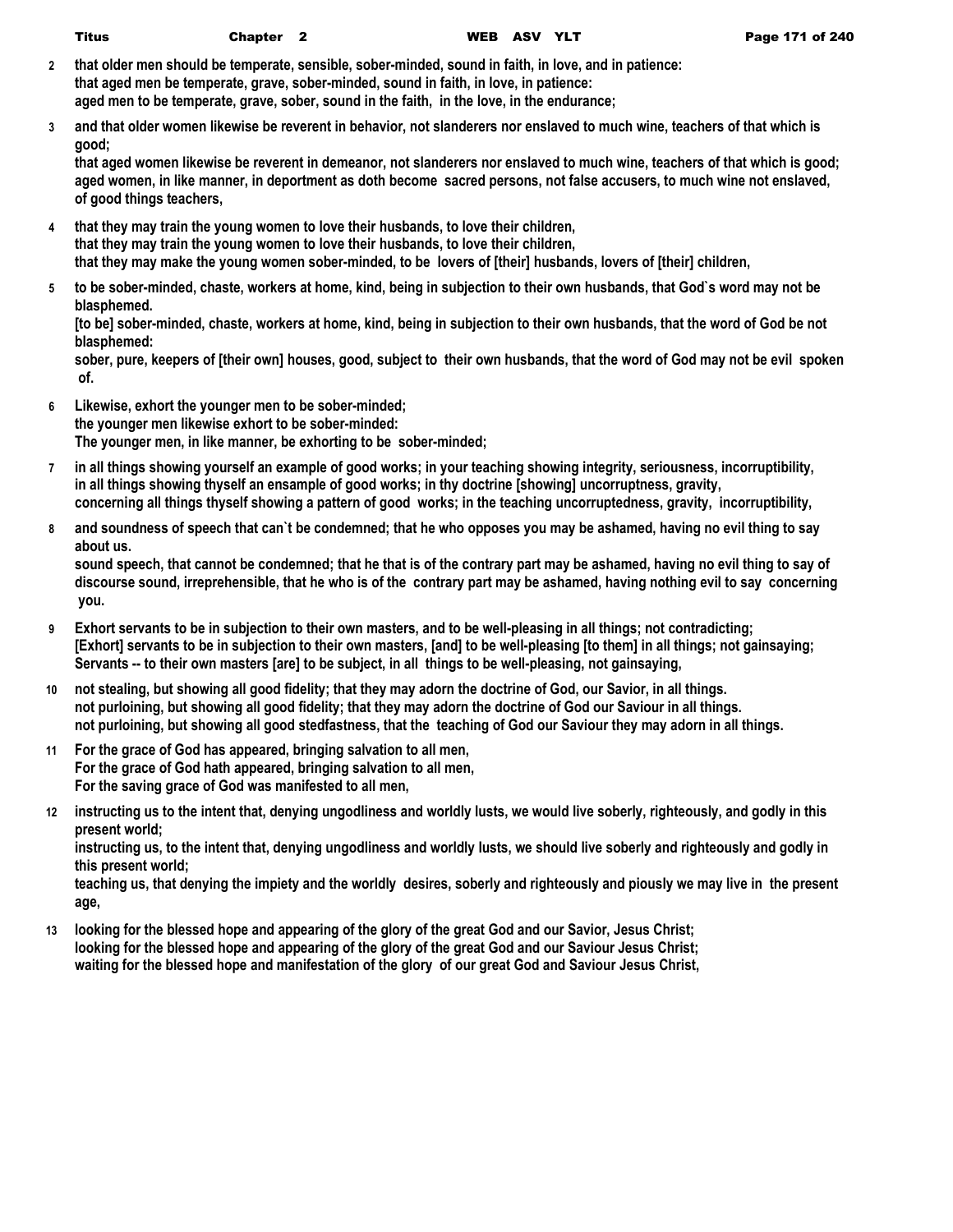**14 who gave himself for us, that he might redeem us from all iniquity, and purify to himself a people for his own possession, zealous for good works.**

**who gave himself for us, that he might redeem us from all iniquity, and purify unto himself a people for his own possession, zealous of good works.**

**who did give himself for us, that he might ransom us from all lawlessness, and might purify to himself a peculiar people, zealous of good works;**

- **15 Say these things and exhort and reprove with all authority. Let no man despise you. These things speak and exhort and reprove with all authority. Let no man despise thee. these things be speaking, and exhorting, and convicting, with all charge; let no one despise thee!**
- **1 Remind them to be in subjection to rulers and to authorities, to be obedient, to be ready to every good work, Put them in mind to be in subjection to rulers, to authorities, to be obedient, to be ready unto every good work, Remind them to be subject to principalities and authorities, to obey rule, unto every good work to be ready,**
- **2 to speak evil of no one, not to be contentious, to be gentle, showing all gentleness toward all men. to speak evil of no man, not to be contentious, to be gentle, showing all meekness toward all men. of no one to speak evil, not to be quarrelsome -- gentle, showing all meekness to all men,**
- **3 For we were also once foolish, disobedient, deceived, serving various lusts and pleasures, living in malice and envy, hateful, and hating one another.**

**For we also once were foolish, disobedient, deceived, serving divers lusts and pleasures, living in malice and envy, hateful, hating one another.**

**for we were once -- also we -- thoughtless, disobedient, led astray, serving desires and pleasures manifold, in malice and envy living, odious -- hating one another;**

- **4 But when the kindness of God, our Savior, and his love toward man, appeared, But when the kindness of God our Saviour, and his love toward man, appeared, and when the kindness and the love to men of God our Saviour did appear**
- **5 not by works of righteousness, which we did ourselves, but according to his mercy, he saved us, through the washing of regeneration and renewing by the Holy Spirit, not by works [done] in righteousness, which we did ourselves, but according to his mercy he saved us, through the washing of regeneration and renewing of the Holy Spirit, (not by works that [are] in righteousness that we did but according to His kindness,) He did save us, through a bathing of regeneration, and a renewing of the Holy Spirit,**
- **6 which he poured out on us richly, through Jesus Christ, our Savior; which he poured out upon us richly, through Jesus Christ our Saviour; which He poured upon us richly, through Jesus Christ our Saviour,**
- **7 that, being justified by his grace, we might be made heirs according to the hope of eternal life. that, being justified by his grace, we might be made heirs according to the hope of eternal life. that having been declared righteous by His grace, heirs we may become according to the hope of life age-during.**
- **8 This saying is faithful, and concerning these things I desire that you affirm confidently, to the end that they who have believed God may be careful to maintain good works. These things are good and profitable to men; Faithful is the saying, and concerning these things I desire that thou affirm confidently, to the end that they who have believed God may be careful to maintain good works. These things are good and profitable unto men: Stedfast [is] the word; and concerning these things I counsel thee to affirm fully, that they may be thoughtful, to be leading in good works -- who have believed God; these are the good and profitable things to men,**
- **9 but shun foolish questionings, genealogies, strife, and disputes about the law; for they are unprofitable and vain. but shun foolish questionings, and genealogies, and strifes, and fightings about law; for they are unprofitable and vain. and foolish questions, and genealogies, and contentions, and strivings about law, stand away from -- for they are unprofitable and vain.**
- **10 Avoid a factious man after a first and second warning; A factious man after a first and second admonition refuse; A sectarian man, after a first and second admonition be rejecting,**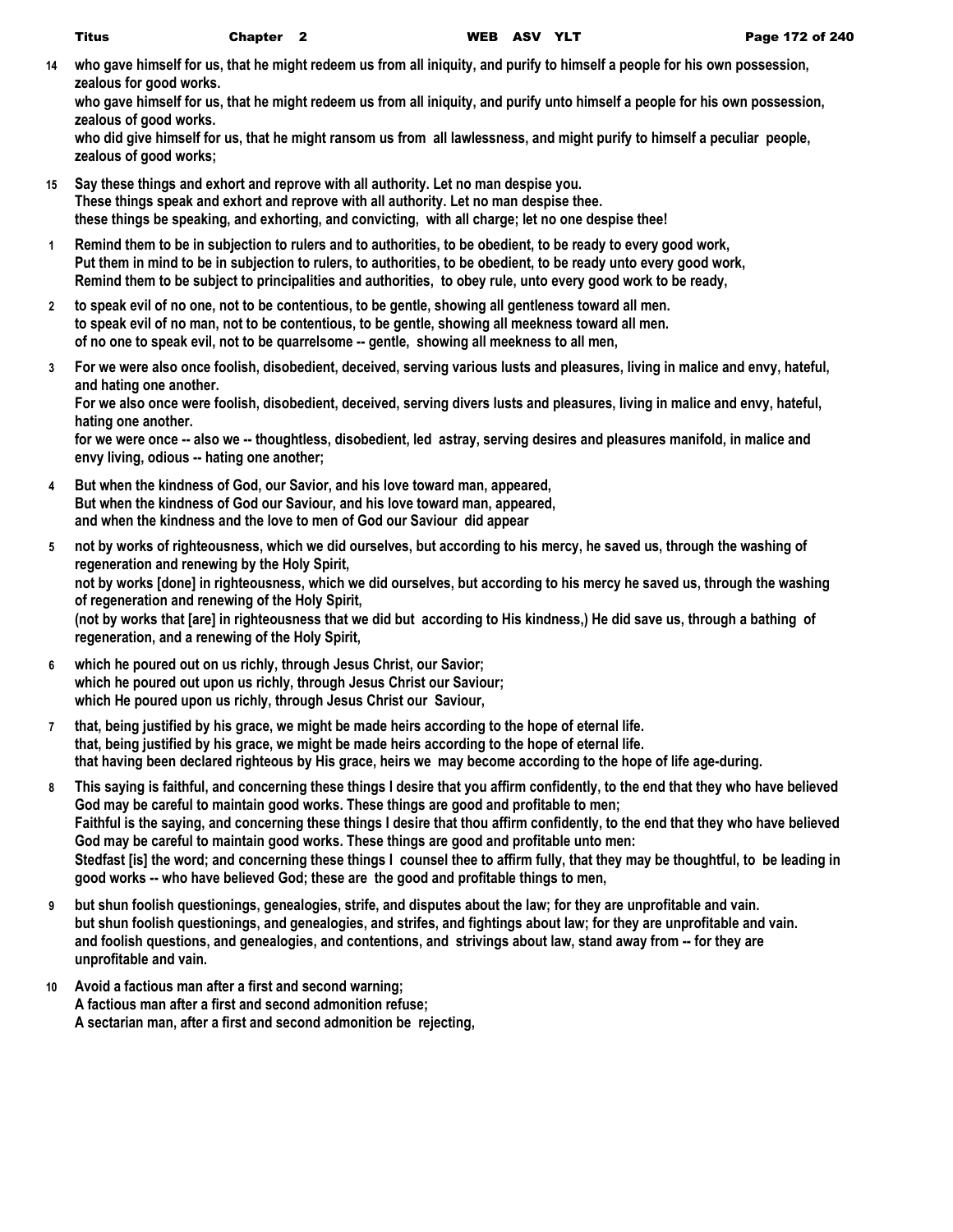- **11 knowing that such a one is perverted, and sins, being self-condemned. knowing that such a one is perverted, and sinneth, being self-condemned. having known that he hath been subverted who [is] such, and doth sin, being self-condemned.**
- **12 When I send Artemas to you, or Tychicus, be diligent to come to me to Nicopolis, for I have determined to winter there. When I shall send Artemas unto thee, or Tychicus, give diligence to come unto me to Nicopolis: for there I have determined to winter.**

**When I shall send Artemas unto thee, or Tychicus, be diligent to come unto me to Nicopolis, for there to winter I have determined.**

- **13 Send Zenas, the lawyer, and Apollos on their journey diligently, that nothing may be lacking for them. Set forward Zenas the lawyer and Apollos on their journey diligently, that nothing be wanting unto them. Zenas the lawyer and Apollos bring diligently on their way, that nothing to them may be lacking,**
- **14 Let our people also learn to maintain good works for necessary uses, that they may not be unfruitful. And let our [people] also learn to maintain good works for necessary uses, that they be not unfruitful. and let them learn -- ours also -- to be leading in good works to the necessary uses, that they may not be unfruitful.**
- **15 All who are with me greet you. Greet those who love us in faith. Grace be with you all. Amen. All that are with me salute thee. Salute them that love us in faith. Grace be with you all. Salute thee do all those with me; salute those loving us in faith; the grace [is] with you all!**
- **1 Paul, a prisoner of Christ Jesus, and Timothy our brother, to Philemon, our beloved fellow worker, Paul, a prisoner of Christ Jesus, and Timothy our brother, to Philemon our beloved and fellow-worker, Paul, a prisoner of Christ Jesus, and Timotheus the brother, to Philemon our beloved and fellow-worker,**
- **2 to the beloved Apphia, to Archippus, our fellow soldier, and to the assembly in your house: and to Apphia our sister, and to Archippus our fellow-soldier, and to the church in thy house: and Apphia the beloved, and Archippus our fellow-soldier, and the assembly in thy house:**
- **3 Grace to you and peace from God our Father and the Lord Jesus Christ. Grace to you and peace from God our Father and the Lord Jesus Christ. Grace to you, and peace, from God our Father, and the Lord Jesus Christ!**
- **4 I thank my God always, making mention of you in my prayers, I thank my God always, making mention of thee in my prayers, I give thanks to my God, always making mention of thee in my prayers,**
- **5 hearing of your love, and of the faith which you have toward the Lord Jesus, and toward all the saints; hearing of thy love, and of the faith which thou hast toward the Lord Jesus, and toward all the saints; hearing of thy love and faith that thou hast unto the Lord Jesus and toward all the saints,**
- **6 that the fellowship of your faith may become effective, in the knowledge of every good thing which is in us, in Christ Jesus. that the fellowship of thy faith may become effectual, in the knowledge of every good thing which is in you, unto Christ. that the fellowship of thy faith may become working in the full knowledge of every good thing that [is] in you toward Christ Jesus;**
- **7 For we have much joy and comfort in your love, because the hearts of the saints have been refreshed through you, brother. For I had much joy and comfort in thy love, because the hearts of the saints have been refreshed through thee, brother. for we have much joy and comfort in thy love, because the bowels of the saints have been refreshed through thee, brother.**
- **8 Therefore, though I have all boldness in Christ to command you that which is appropriate, Wherefore, though I have all boldness in Christ to enjoin thee that which is befitting, Wherefore, having in Christ much boldness to command thee that which is fit --**
- **9 yet for love`s sake I rather beg, being such a one as Paul, the aged, and now a prisoner also of Christ Jesus. yet for love`s sake I rather beseech, being such a one as Paul the aged, and now a prisoner also of Christ Jesus: because of the love I rather entreat, being such an one as Paul the aged, and now also a prisoner of Jesus Christ;**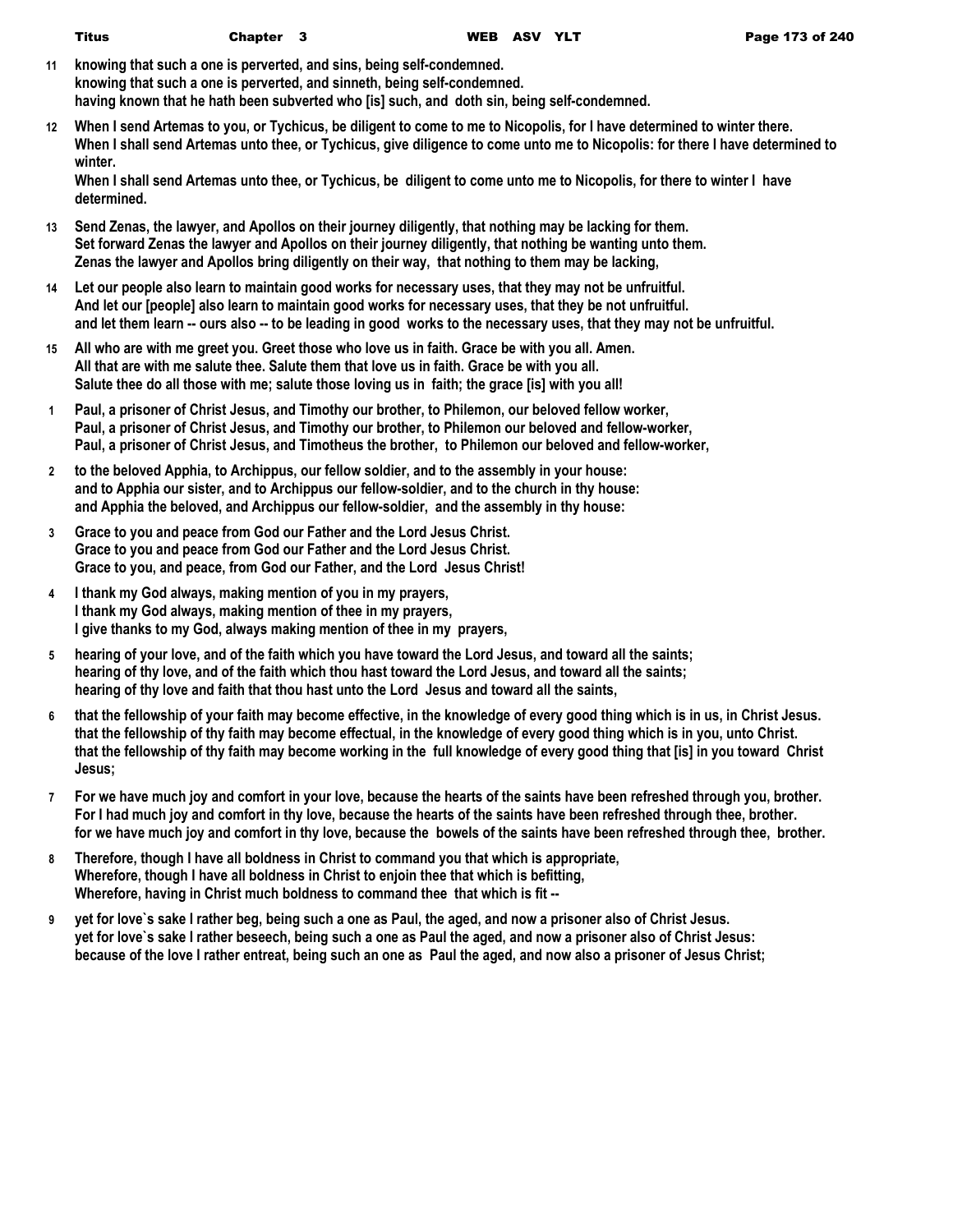- **10 I beg you for my child, whom I have fathered in my bonds, Onesimus, I beseech thee for my child, whom I have begotten in my bonds, Onesimus, I entreat thee concerning my child -- whom I did beget in my bonds -- Onesimus,**
- **11 who once was useless to you, but now is useful to you and to me; who once was unprofitable to thee, but now is profitable to thee and to me: who once was to thee unprofitable, and now is profitable to me and to thee,**
- **12 I am sending him back. You therefore receive him, that is, my own heart, whom I have sent back to thee in his own person, that is, my very heart: whom I did send again, and thou him (that is, my own bowels) receive,**
- **13 whom I wanted to keep with me, that in your behalf he might minister to me in the bonds of the gospel. whom I would fain have kept with me, that in thy behalf he might minister unto me in the bonds of the gospel: whom I did wish to retain to myself, that in thy behalf he might minister to me in the bonds of the good news,**
- **14 But I was willing to do nothing without your consent, that your goodness would not be as of necessity, but of free will. but without thy mind I would do nothing; that thy goodness should not be as of necessity, but of free will. and apart from thy mind I willed to do nothing, that as of necessity thy good deed may not be, but of willingness,**
- **15 For perhaps he was therefore separated from you for a while, that you would have him forever, For perhaps he was therefore parted [from thee] for a season, that thou shouldest have him for ever; for perhaps because of this he did depart for an hour, that age-duringly thou mayest have him,**
- **16 no longer as a slave, but more than a slave, a beloved brother, specially to me, but how much rather to you, both in the flesh and in the Lord.**

**no longer as a servant, but more than a servant, a brother beloved, specially to me, but how much rather to thee, both in the flesh and in the Lord.**

**no more as a servant, but above a servant -- a brother beloved, especially to me, and how much more to thee, both in the flesh and in the Lord!**

- **17 If then you count me a partner, receive him as you would receive me. If then thou countest me a partner, receive him as myself. If, then, with me thou hast fellowship, receive him as me,**
- **18 But if he has wronged you at all, or owes you anything, put that to my account. But if he hath wronged the at all, or oweth [thee] aught, put that to mine account; and if he did hurt to thee, or doth owe anything, this to me be reckoning;**
- **19 I, Paul, write this with my own hand: I will repay it (not to mention to you that you owe to me even your own self besides). I Paul write it with mine own hand, I will repay it: that I say not unto thee that thou owest to me even thine own self besides. I, Paul did write with my hand, I -- I will repay; that I may not say that also thyself, besides, to me thou dost owe.**
- **20 Yes, brother, let me have joy from you in the Lord. Refresh my heart in the Lord. Yea, brother, let me have joy of thee in the Lord: refresh my heart in Christ. Yes, brother, may I have profit of thee in the Lord; refresh my bowels in the Lord;**
- **21 Having confidence in your obedience, I write to you, knowing that you will do even beyond what I say. Having confidence in thine obedience I write unto thee, knowing that thou wilt do even beyond what I say. having been confident in thy obedience I did write to thee, having known that also above what I may say thou wilt do;**
- **22 Also, prepare a guest room for me, for I hope that through your prayers I will be restored to you. But withal prepare me also a lodging: for I hope that through your prayers I shall be granted unto you. and at the same time also prepare for me a lodging, for I hope that through your prayers I shall be granted to you.**
- **23 Epaphras, my fellow prisoner in Christ Jesus, greets you, Epaphras, my fellow-prisoner in Christ Jesus, saluteth thee; Salute thee doth Epaphras, (my fellow-captive in Christ Jesus,)**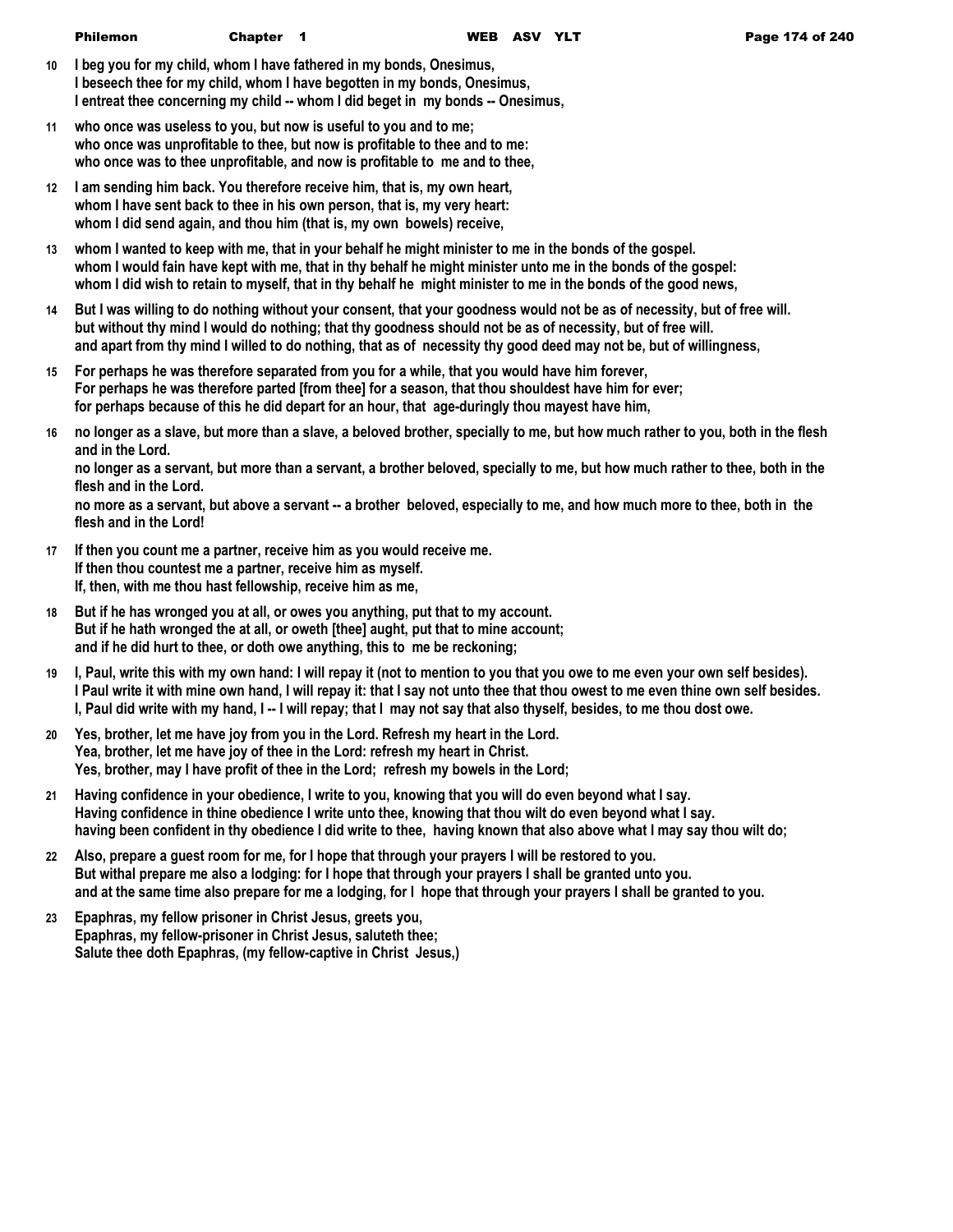- **24 as do Mark, Aristarchus, Demas, and Luke, my fellow workers. [and so do] Mark, Aristarchus, Demas, Luke, my fellow-workers. Markus, Aristarchus, Demas, Lukas, my fellow-workmen!**
- **25 The grace of our Lord Jesus Christ be with your spirit. Amen. The grace of our Lord Jesus Christ be with your spirit. Amen. The grace of our Lord Jesus Christ [is] with your spirit! Amen.**
- **1 God, having in the past spoken to the fathers through the prophets at many times and in various ways, God, having of old time spoken unto the fathers in the prophets by divers portions and in divers manners, In many parts, and many ways, God of old having spoken to the fathers in the prophets,**
- **2 has at the end of these days spoken to us by his Son, whom he appointed heir of all things, through whom also he made the worlds.**

**hath at the end of these days spoken unto us in [his] Son, whom he appointed heir of all things, through whom also he made the worlds;**

**in these last days did speak to us in a Son, whom He appointed heir of all things, through whom also He did make the ages;**

- **3 His Son is the radiance of his glory, the very image of his substance, and upholding all things by the word of his power, when he had by himself made purification for our sins, sat down on the right hand of the Majesty on high; who being the effulgence of his glory, and the very image of his substance, and upholding all things by the word of his power, when he had made purification of sins, sat down on the right hand of the Majesty on high; who being the brightness of the glory, and the impress of His subsistence, bearing up also the all things by the saying of his might -- through himself having made a cleansing of our sins, sat down at the right hand of the greatness in the highest,**
- **4 having become so much better than the angels, as he has inherited a more excellent name than they have. having become by so much better than the angels, as he hath inherited a more excellent name than they. having become so much better than the messengers, as he did inherit a more excellent name than they.**
- **5 For to which of the angels did he say at any time, "You are my Son, Today have I become your father?" and again, "I will be to him a Father, And he will be to me a Son?" For unto which of the angels said he at any time, Thou art my Son, This day have I begotten thee? and again, I will be to him a Father, And he shall be to me a Son? For to which of the messengers said He ever, `My Son thou art -- I to-day have begotten thee?` and again, `I will be to him for a father, and he shall be to Me for a son?`**
- **6 When he again brings in the firstborn into the world he says, "Let all the angels of God worship him." And when he again bringeth in the firstborn into the world he saith, And let all the angels of God worship him. and when again He may bring in the first-born to the world, He saith, `And let them bow before him -- all messengers of God;`**
- **7 Of the angels he says, "Who makes his angels winds, And his servants a flame a fire." And of the angels he saith, Who maketh his angels winds, And his ministers a flame a fire: and unto the messengers, indeed, He saith, `Who is making His messengers spirits, and His ministers a flame of fire;`**
- **8 but of the Son he says, "Your throne, God, is forever and ever; The scepter of uprightness is the scepter of your kingdom. but of the Son [he saith,] Thy throne, O God, is for ever and ever; And the sceptre of uprightness is the sceptre of thy and unto the Son: `Thy throne, O God, [is] to the age of the age; a scepter of righteousness [is] the scepter of thy reign;**
- **9 You have loved righteousness, and hated iniquity; Therefore God, your God, has anointed you With the oil of gladness above your fellows."**

**Thou hast loved righteousness, and hated iniquity; Therefore God, thy God, hath anointed thee With the oil of gladness above thy fellows.**

**thou didst love righteousness, and didst hate lawlessness; because of this did He anoint thee -- God, thy God -- with oil of gladness above thy partners;`**

**10 And, "You, Lord, in the beginning, laid the foundation of the earth. The heavens are the works of your hands.** And, Thou, Lord, in the beginning didst lay the foundation of the earth, And the heavens are the works of thy hands: **and, `Thou, at the beginning, Lord, the earth didst found, and a work of thy hands are the heavens;**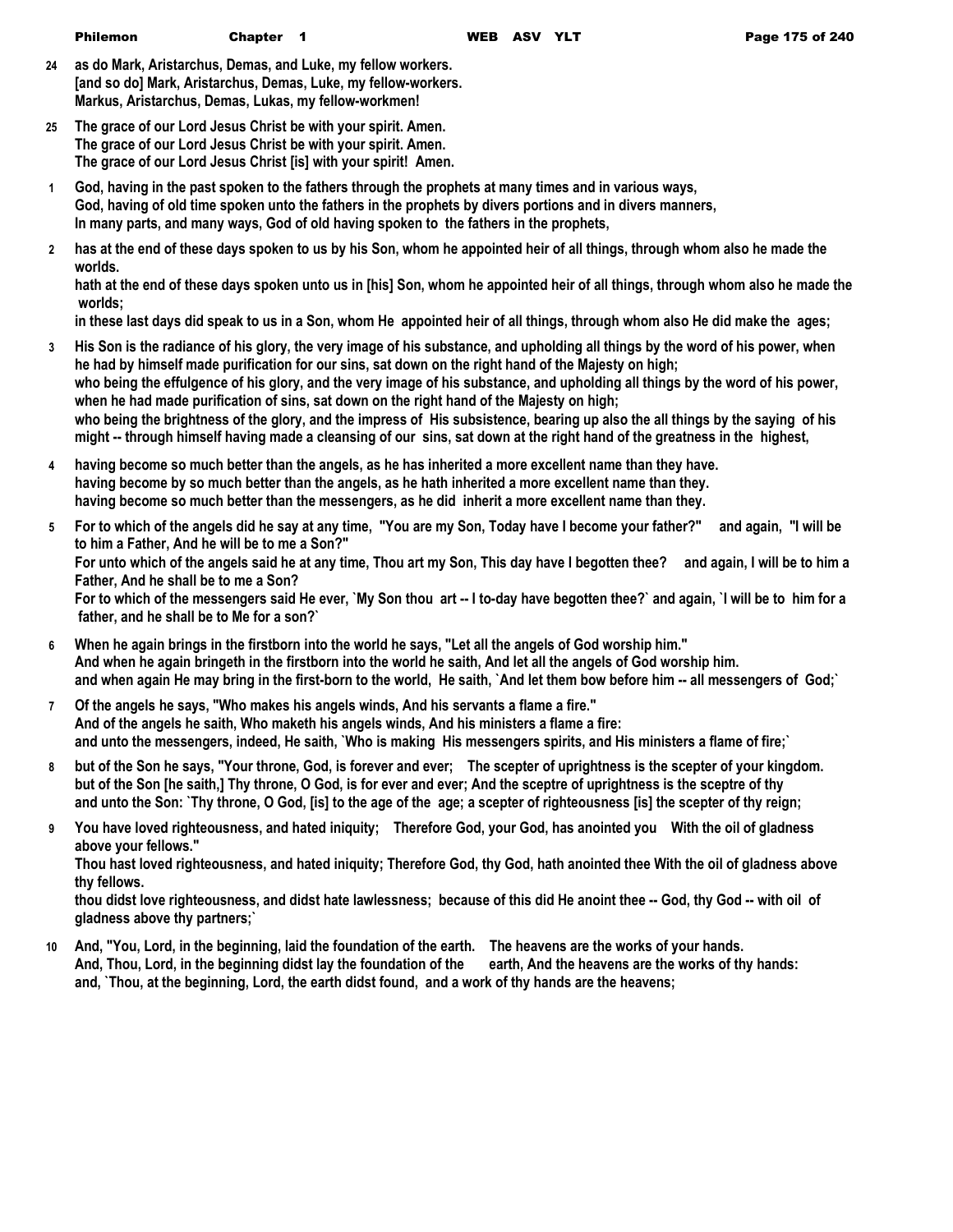- **11 They will perish, but you continue. They all will grow old like a garment does. They shall perish; but thou continuest: And they all shall wax old as doth a garment; these shall perish, and Thou dost remain, and all, as a garment, shall become old,**
- **12 As a mantle you will roll them up. And they will be changed. But you are the same. Your years will not fail." And as a mantle shalt thou roll them up, As a garment, and they shall be changed: But thou art the same, And thy years shall not fail.**

**and as a mantle Thou shall roll them together, and they shall be changed, and Thou art the same, and Thy years shall not fail.`**

**13 But of which of the angels has he said at any time, "Sit at my right hand, Until I make your enemies the footstool of your feet?" But of which of the angels hath he said at any time, Sit thou on my right hand, Till I make thine enemies the footstool of thy feet?**

**And unto which of the messengers said He ever, `Sit at My right hand, till I may make thine enemies thy footstool?`**

- **14 Aren`t they all ministering spirits, sent forth to do service for the sake of those who will inherit salvation? Are they not all ministering spirits, sent forth to do service for the sake of them that shall inherit salvation? are they not all spirits of service -- for ministration being sent forth because of those about to inherit salvation?**
- **1 Therefore we ought to pay greater attention to the things that were heard, lest perhaps we drift away. Therefore we ought to give the more earnest heed to the things that were heard, lest haply we drift away [from them]. Because of this it behoveth [us] more abundantly to take heed to the things heard, lest we may glide aside,**
- **2 For if the word spoken through angels proved steadfast, and every transgression and disobedience received a just For if the word spoken through angels proved stedfast, and every transgression and disobedience received a just recompense of reward;**

**for if the word being spoken through messengers did become stedfast, and every transgression and disobedience did receive a just recompense,**

**3 how will we escape, if we neglect so great a salvation -- which at the first having been spoken through the Lord, was confirmed to us by those who heard;**

**how shall we escape, if we neglect so great a salvation? which having at the first been spoken through the Lord, was confirmed unto us by them that heard;**

**how shall we escape, having neglected so great salvation? which a beginning receiving -- to be spoken through the Lord -- by those having heard was confirmed to us,**

**4 God also bearing witness with them, both by signs and wonders, and by various works of power, and by gifts of the Holy Spirit, according to his own will?**

**God also bearing witness with them, both by signs and wonders, and by manifold powers, and by gifts of the Holy Spirit, according to his own will.**

**God also bearing joint-witness both with signs and wonders, and manifold powers, and distributions of the Holy Spirit, according to His will.**

- **5 For he didn`t subject the world to come, whereof we speak, to angels. For not unto angels did he subject the world to come, whereof we speak. For not to messengers did He subject the coming world, concerning which we speak,**
- **6 But one has somewhere testified, saying, "What is man, that you think of him? Or the son of man, that you care for him? But one hath somewhere testified, saying, What is man, that thou art mindful of him? Or the son of man, that thou visitest him? and one in a certain place did testify fully, saying, `What is man, that Thou art mindful of him, or a son of man, that Thou dost look after him?**
- **7 You made him a little lower than the angels; You crowned him with glory and honor. Thou madest him a little lower than the angels; Thou crownedst him with glory and honor, And didst set him over the works of thy hands:**

**Thou didst make him some little less than messengers, with glory and honour Thou didst crown him, and didst set him over the works of Thy hands,**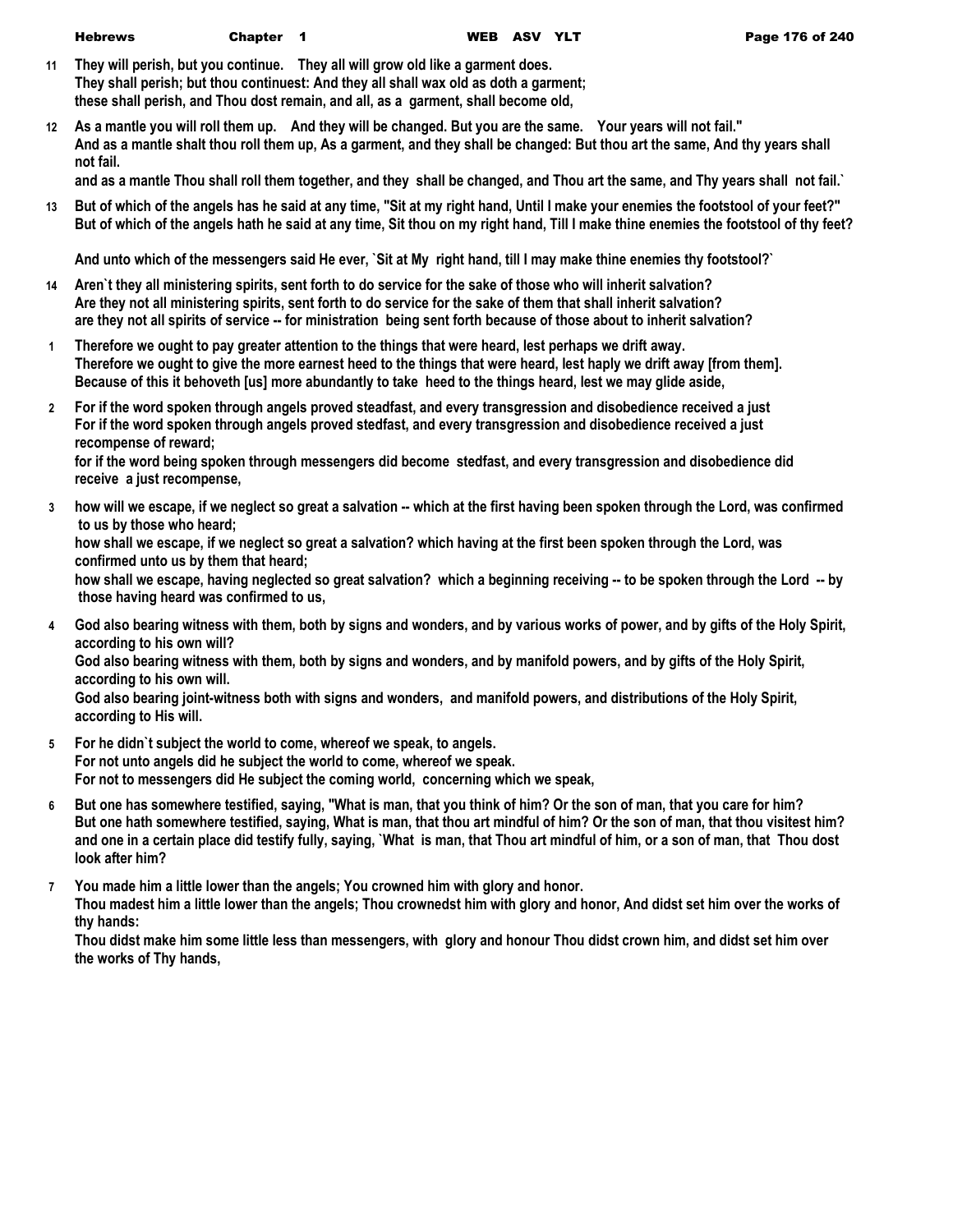**8 You have put all things in subjection under his feet." For in that he subjected all things to him, he left nothing that is not subject to him. But now we don`t see all things subjected to him, yet.**

**Thou didst put all things in subjection under his feet. For in that he subjected all things unto him, he left nothing that is not subject to him. But now we see not yet all things subjected to him.**

**all things Thou didst put in subjection under his feet,` for in the subjecting to him the all things, nothing did He leave to him unsubjected, and now not yet do we see the all things subjected to him,**

- **9 But we see him who has been made a little lower than the angels, Jesus, because of the suffering of death crowned with glory and honor, that by the grace of God he should taste of death for everyone. But we behold him who hath been made a little lower than the angels, [even] Jesus, because of the suffering of death crowned with glory and honor, that by the grace of God he should taste of death for every [man]. and him who was made some little less than messengers we see -- Jesus -- because of the suffering of the death, with glory and honour having been crowned, that by the grace of God for every one he might taste of death.**
- **10 For it became him, for whom are all things, and through whom are all things, in bringing many sons to glory, to make the author of their salvation perfect through sufferings.**

**For it became him, for whom are all things, and through whom are all things, in bringing many sons unto glory, to make the author of their salvation perfect through sufferings.**

**For it was becoming to Him, because of whom [are] the all things, and through whom [are] the all things, many sons to glory bringing, the author of their salvation through sufferings to make perfect,**

**11 For both he who sanctifies and those who are sanctified are all from one, for which cause he is not ashamed to call them brothers,**

**For both he that sanctifieth and they that are sanctified are all of one: for which cause he is not ashamed to call them for both he who is sanctifying and those sanctified [are] all of one, for which cause he is not ashamed to call them brethren,**

- **12 saying, "I will declare your name to my brothers, In the midst of the congregation will I sing your praise." saying, I will declare thy name unto my brethren, In the midst of the congregation will I sing thy praise. saying, `I will declare Thy name to my brethren, in the midst of an assembly I will sing praise to Thee;` and again, `I will be trusting on Him;`**
- **13 Again, "I will put my trust in him." Again, "Behold, here am I and the children whom God has given me." And again, I will put my trust in him. And again, Behold, I and the children whom God hath given me. and again, `Behold I and the children that God did give to me.`**
- **14 Since then the children have shared in flesh and blood, he also himself in like manner partook of the same, that through death he might bring to nothing him who had the power of death, that is, the devil, Since then the children are sharers in flesh and blood, he also himself in like manner partook of the same; that through death he might bring to nought him that had the power of death, that is, the devil; Seeing, then, the children have partaken of flesh and blood, he himself also in like manner did take part of the same, that through death he might destroy him having the power of death -- that is, the devil --**
- **15 and might deliver all of them who through fear of death were all their lifetime subject to bondage. and might deliver all them who through fear of death were all their lifetime subject to bondage. and might deliver those, whoever, with fear of death, throughout all their life, were subjects of bondage,**
- **16 For most assuredly, not to angels does he give help, but he gives help to the seed of Abraham. For verily not to angels doth he give help, but he giveth help to the seed of Abraham. for, doubtless, of messengers it doth not lay hold, but of seed of Abraham it layeth hold,**
- **17 Therefore he was obligated in all things to be made like his brothers, that he might become a merciful and faithful high priest in things pertaining to God, to make atonement for the sins of the people. Wherefore it behooved him in all things to be made like unto his brethren, that he might become a merciful and faithful high priest in things pertaining to God, to make propitiation for the sins of the people. wherefore it did behove him in all things to be made like to the brethren, that he might become a kind and stedfast chief-priest in the things with God, to make propitiation for the sins of the people,**
- **18 For in that he himself has suffered being tempted, he is able to help those who are tempted. For in that he himself hath suffered being tempted, he is able to succor them that are tempted. for in that he suffered, himself being tempted, he is able to help those who are tempted.**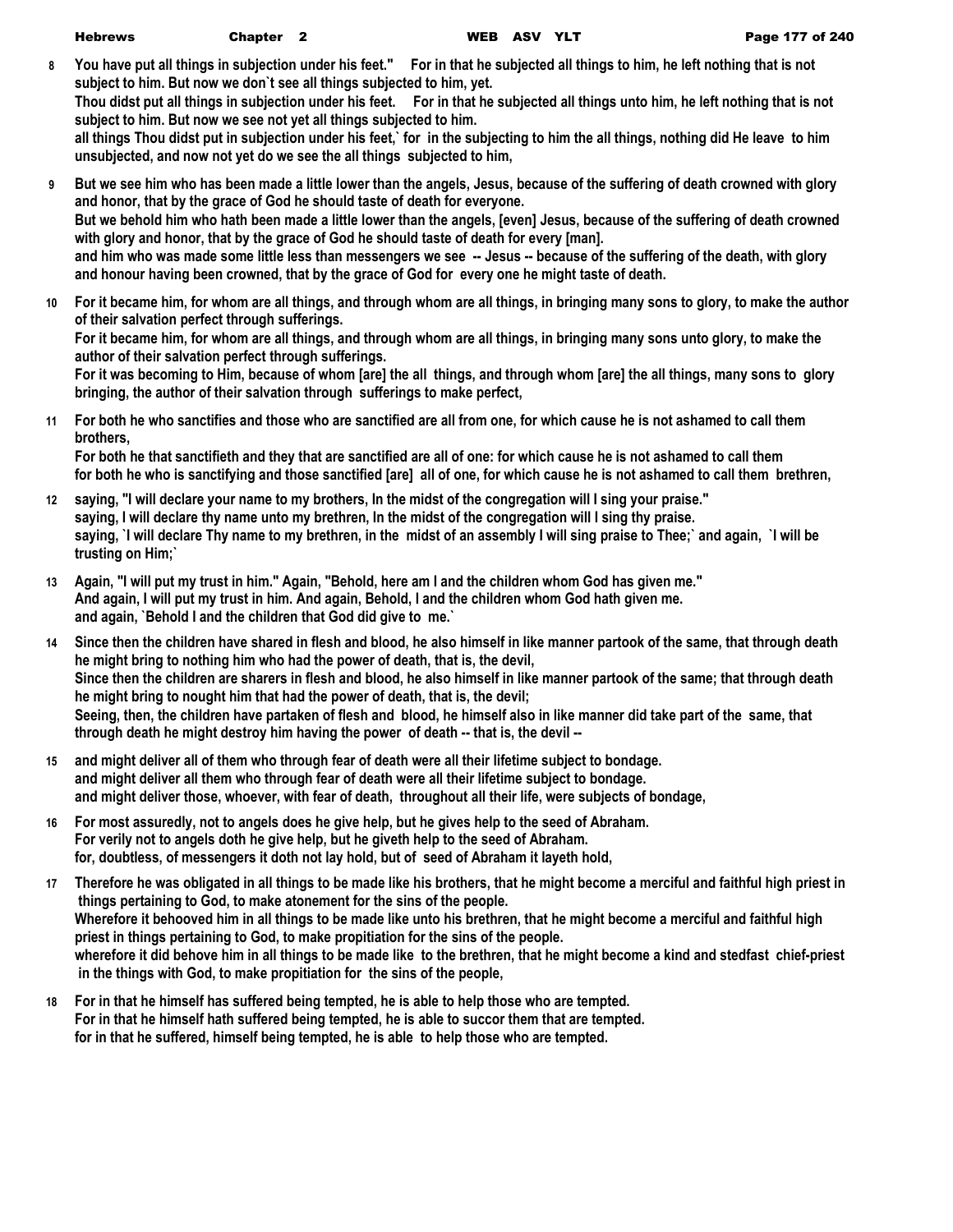- **1 Therefore, holy brothers, partakers of a heavenly calling, consider the Apostle and High Priest of our confession, Jesus; Wherefore, holy brethren, partakers of a heavenly calling, consider the Apostle and High Priest of our confession, [even] Wherefore, holy brethren, partakers of a heavenly calling, consider the apostle and chief priest of our profession, Christ**
- **2 who was faithful to him who appointed him, as also was Moses in all his house. who was faithful to him that appointed him, as also was Moses in all his house. being stedfast to Him who did appoint him, as also Moses in all his house,**
- **3 For he has been counted worthy of more glory than Moses, by so much as he who built the house has more honor than the house.**

**For he hath been counted worthy of more glory than Moses, by so much as he that built the house hath more honor than the house.**

**for of more glory than Moses hath this one been counted worthy, inasmuch as more honour than the house hath he who doth build it,**

- **4 For every house is built by someone; but he who built all things is God. For every house is builded by some one; but he that built all things is God. for every house is builded by some one, and He who the all things did build [is] God,**
- **5 Moses indeed was faithful in all his house as a servant, for a testimony of those things which were afterward to be spoken, And Moses indeed was faithful in all his house as a servant, for a testimony of those things which were afterward to be and Moses indeed [was] stedfast in all his house, as an attendant, for a testimony of those things that were to be spoken,**
- **6 but Christ as a Son, over his house; whose house are we, if we hold fast our boldness and the glorying of our hope firm to the end.**

**but Christ as a son, over his house; whose house are we, if we hold fast our boldness and the glorying of our hope firm unto the end.**

**and Christ, as a Son over his house, whose house are we, if the boldness and the rejoicing of the hope unto the end we hold fast.**

- **7 Therefore, even as the Holy Spirit says, "Today if you will hear his voice, Wherefore, even as the Holy Spirit saith, To-day if ye shall hear his voice, Wherefore, (as the Holy Spirit saith, `To-day, if His voice ye may hear --**
- **8 Don`t harden your hearts, as in the provocation, Like as in the day of the trial in the wilderness, Harden not your hearts, as in the provocation, Like as in the day of the trial in the wilderness, ye may not harden your hearts, as in the provocation, in the day of the temptation in the wilderness,**
- **9 Where your fathers tested me by proving me, And saw my works for forty years. Where your fathers tried [me] by proving [me,] And saw my works forty years. in which tempt Me did your fathers, they did prove Me, and saw My works forty years;**
- **10 Therefore I was displeased with that generation, And said, `They always err in their heart, But they didn`t know my ways;` Wherefore I was displeased with this generation, And said, They do always err in their heart: But they did not know my ways; wherefore I was grieved with that generation, and said, Always do they go astray in heart, and these have not known My**
- **11 As I swore in my wrath, `They will not enter into my rest.`" As I sware in my wrath, They shall not enter into my rest. so I sware in My anger, If they shall enter into My rest -- !`)**
- **12 Beware, brothers, lest perhaps there will be in any one of you an evil heart of unbelief, in falling away from the living God; Take heed, brethren, lest haply there shall be in any one of you an evil heart of unbelief, in falling away from the living God: See, brethren, lest there shall be in any of you an evil heart of unbelief in the falling away from the living God,**
- **13 but exhort one another day by day, so long as it is called "today;" lest any one of you be hardened by the deceitfulness of sin. but exhort one another day by day, so long as it is called To-day; lest any one of you be hardened by the deceitfulness of sin: but exhort ye one another every day, while the To-day is called, that none of you may be hardened by the deceitfulness of the sin,**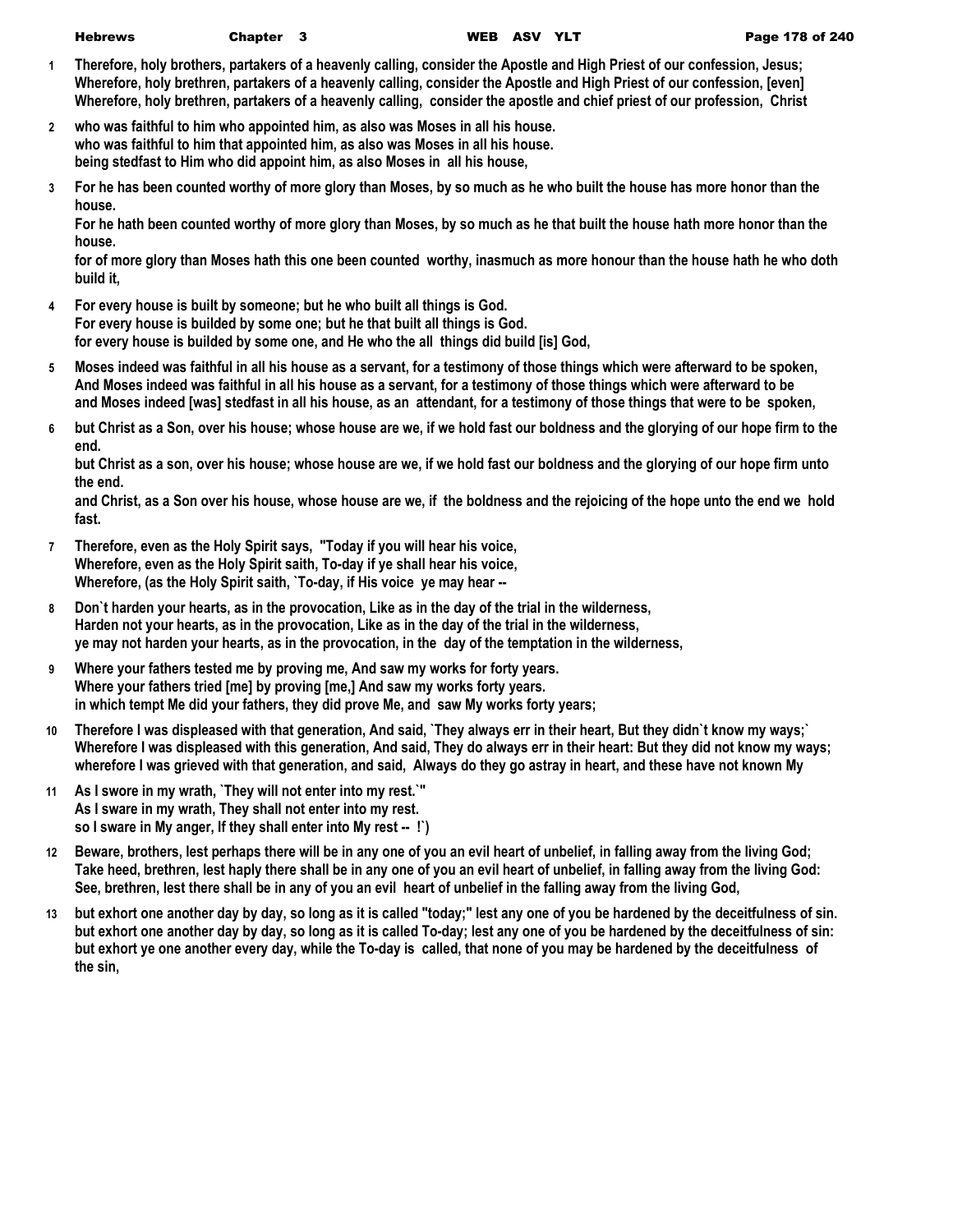- **14 For we have become partakers of Christ, if we hold fast the beginning of our confidence firm to the end: for we are become partakers of Christ, if we hold fast the beginning of our confidence firm unto the end: for partakers we have become of the Christ, if the beginning of the confidence unto the end we may hold fast,**
- **15 while it is said, "Today if you will hear his voice, Don`t harden your hearts, as in the provocation." while it is said, To-day if ye shall hear his voice, Harden not your hearts, as in the provocation. in its being said, `To-day, if His voice ye may hear, ye may not harden your hearts, as in the provocation,`**
- **16 For who, when they heard, did provoke? No, didn`t all those who came out of Egypt by Moses? For who, when they heard, did provoke? nay, did not all they that came out of Egypt by Moses? for certain having heard did provoke, but not all who did come out of Egypt through Moses;**
- **17 With whom was he displeased forty years? was it not with those who sinned, whose bodies fell in the wilderness? And with whom was he displeased forty years? was it not with them that sinned, whose bodies fell in the wilderness? but with whom was He grieved forty years? was it not with those who did sin, whose carcasses fell in the wilderness?**
- **18 To whom did he swear that they should not enter into his rest, but to those who were disobedient? And to whom sware he that they should not enter into his rest, but to them that were disobedient? and to whom did He swear that they shall not enter into His rest, except to those who did not believe? --**
- **19 We see that they were not able to enter in because of unbelief. And we see that they were not able to enter in because of unbelief. and we see that they were not able to enter in because of unbelief.**
- **1 Let us fear therefore, lest perhaps a promise being left of entering into his rest, anyone of you should seem to have come short of it.**

**Let us fear therefore, lest haply, a promise being left of entering into his rest, any one of you should seem to have come short of it.**

**We may fear, then, lest a promise being left of entering into His rest, any one of you may seem to have come short,**

**2 For indeed we have had good news preached to us, even as also they, but the word of hearing did not profit them, because it was not mixed with faith by those who heard.**

**For indeed we have had good tidings preached unto us, even as also they: but the word of hearing did not profit them, because it was not united by faith with them that heard.**

**for we also are having good news proclaimed, even as they, but the word heard did not profit them, not being mixed with faith in those who heard,**

- **3 For we who have believed do enter into that rest, even as he has said, "As I swore in my wrath, They will not enter into my rest;" although the works were finished from the foundation of the world. For we who have believed do enter into that rest; even as he hath said, As I sware in my wrath, They shall not enter into my rest: although the works were finished from the foundation of the world.** for we do enter into the rest -- we who did believe, as He said, `So I sware in My anger, If they shall enter into My rest --;` and **yet the works were done from the foundation of the world,**
- **4 For he has said somewhere about the seventh day like this, "God rested on the seventh day from all his works;" For he hath said somewhere of the seventh [day] on this wise, And God rested on the seventh day from all his works; for He spake in a certain place concerning the seventh [day] thus: `And God did rest in the seventh day from all His works;`**
- **5 and in this place again, "They will not enter into my rest." and in this [place] again, They shall not enter into my rest. and in this [place] again, `If they shall enter into My rest -- ;`**
- **6 Seeing therefore it remains that some should enter therein, and they to whom the good news were before preached failed to enter in because of disobedience,**

**Seeing therefore it remaineth that some should enter thereinto, and they to whom the good tidings were before preached failed to enter in because of disobedience,**

**since then, it remaineth for certain to enter into it, and those who did first hear good news entered not in because of unbelief**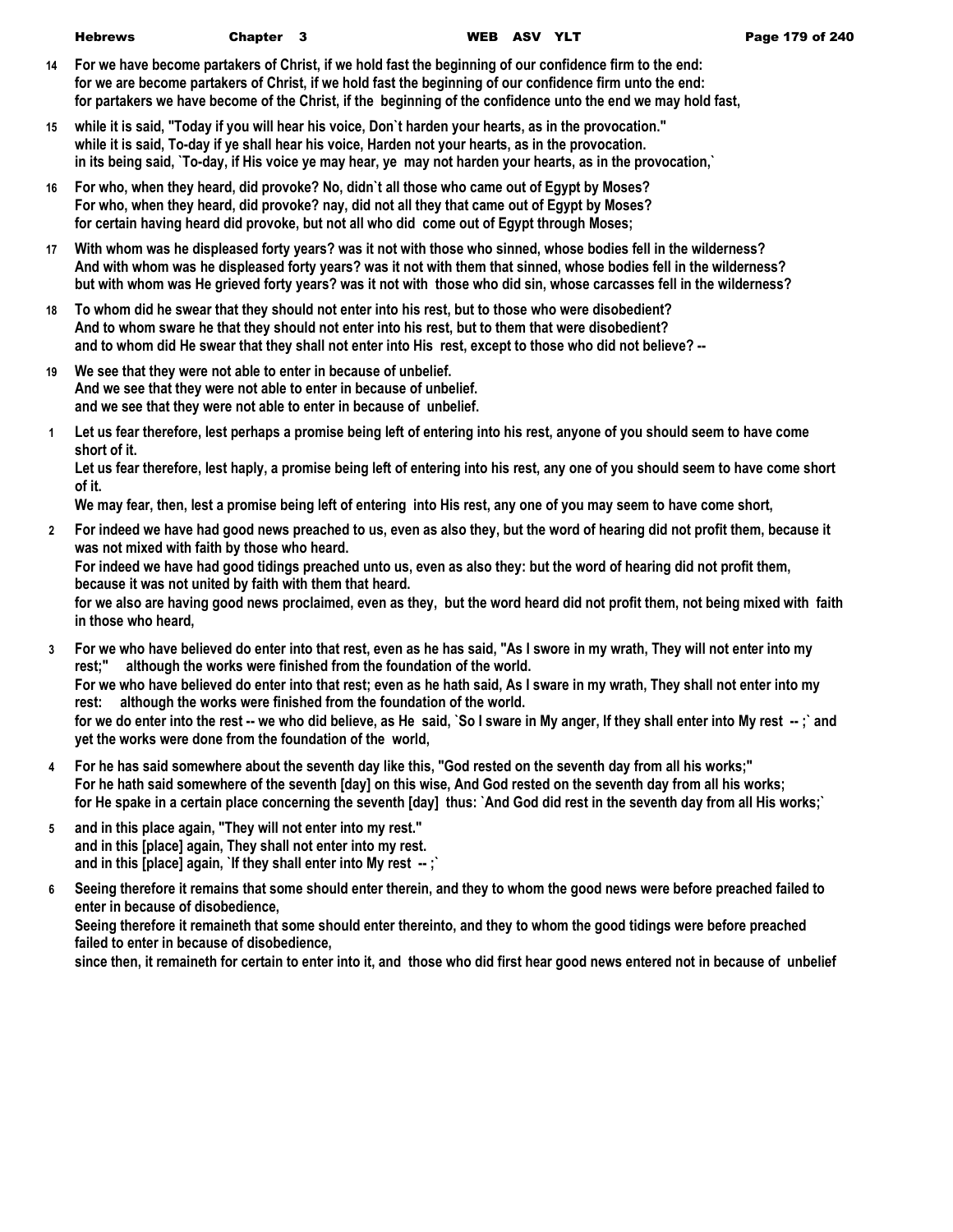**7 he again defines a certain day, today, saying through David so long a time afterward (just as has been said), "Today if you will hear his voice, Don`t harden your hearts." he again defineth a certain day, To-day, saying in David so long a time afterward (even as hath been said before), To-day if ye shall hear his voice, Harden not your hearts.**

**again He doth limit a certain day, `To-day,` (in David saying, after so long a time,) as it hath been said, `To-day, if His voice ye may hear, ye may not harden your hearts,`**

- **8 For if Joshua had given them rest, he would not have spoken afterward of another day. For if Joshua had given them rest, he would not have spoken afterward of another day. for if Joshua had given them rest, He would not concerning another day have spoken after these things;**
- **9 There remains therefore a Sabbath rest for the people of God. There remaineth therefore a sabbath rest for the people of God. there doth remain, then, a sabbatic rest to the people of God,**
- **10 For he who has entered into his rest has himself also rested from his works, as God did from his. For he that is entered into his rest hath himself also rested from his works, as God did from his. for he who did enter into his rest, he also rested from his works, as God from His own.**
- **11 Let us therefore give diligence to enter into that rest, that no man fall after the same example of disobedience. Let us therefore give diligence to enter into that rest, that no man fall after the same example of disobedience. May we be diligent, then, to enter into that rest, that no one in the same example of the unbelief may fall,**
- **12 For the word of God is living, and active, and sharper than any two-edged sword, and piercing even to the dividing of soul and spirit, of both joints and marrow, and quick to discern the thoughts and intents of the heart. For the word of God is living, and active, and sharper than any two-edged sword, and piercing even to the dividing of soul and spirit, of both joints and marrow, and quick to discern the thoughts and intents of the heart. for the reckoning of God is living, and working, and sharp above every two-edged sword, and piercing unto the dividing asunder both of soul and spirit, of joints also and marrow, and a discerner of thoughts and intents of the heart;**
- **13 There is no creature that is hidden from his sight, but all things are naked and laid open before the eyes of him with whom we have to do.**

**And there is no creature that is not manifest in his sight: but all things are naked and laid open before the eyes of him with whom we have to do.**

**and there is not a created thing not manifest before Him, but all things [are] naked and open to His eyes -- with whom is our reckoning.**

**14 Having then a great high priest, who has passed through the heavens, Jesus, the Son of God, let us hold tightly to our confession.**

**Having then a great high priest, who hath passed through the heavens, Jesus the Son of God, let us hold fast our confession. Having, then, a great chief priest passed through the heavens -- Jesus the Son of God -- may we hold fast the profession,**

**15 For we don`t have a high priest who can`t be touched with the feeling of our infirmities, but one who has been in all points tempted like we are, yet without sin. For we have not a high priest that cannot be touched with the feeling of our infirmities; but one that hath been in all points** 

**tempted like as [we are, yet] without sin. for we have not a chief priest unable to sympathise with our infirmities, but [one] tempted in all things in like manner -- apart from sin;**

**16 Let us therefore draw near with boldness to the throne of grace, that we may receive mercy, and may find grace for timely Let us therefore draw near with boldness unto the throne of grace, that we may receive mercy, and may find grace to help [us] in time of need.**

**we may come near, then, with freedom, to the throne of the grace, that we may receive kindness, and find grace -- for seasonable help.**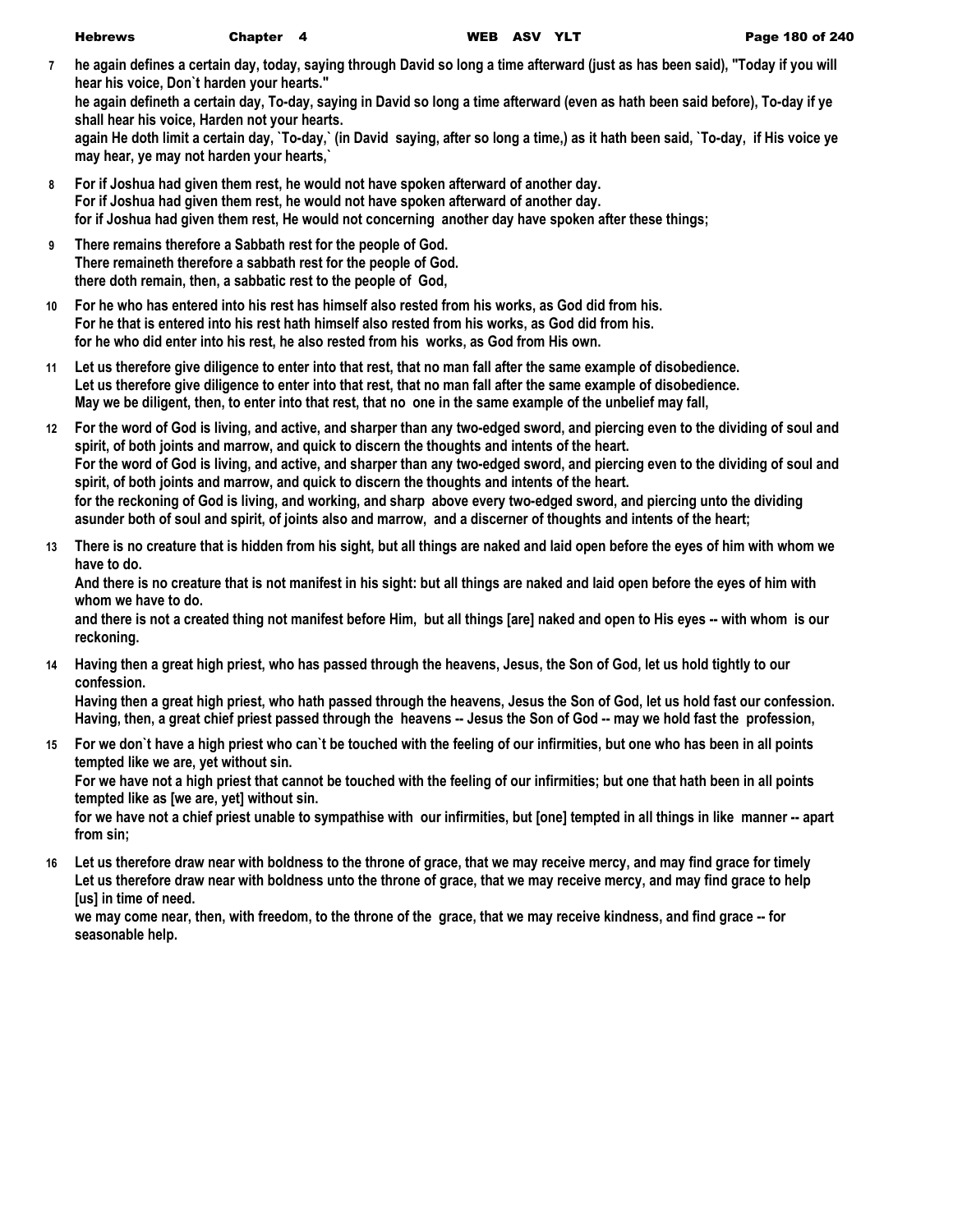**1 For every high priest, being taken from among men, is appointed for men in things pertaining to God, that he may offer both gifts and sacrifices for sins.**

**For every high priest, being taken from among men, is appointed for men in things pertaining to God, that he may offer both gifts and sacrifices for sins:**

**For every chief priest -- out of men taken -- in behalf of men is set in things [pertaining] to God, that he may offer both gifts and sacrifices for sins,**

**2 The high priest can deal gently with those who are ignorant and going astray, because he himself is also surrounded with weakness.**

**who can bear gently with the ignorant and erring, for that he himself also is compassed with infirmity; able to be gentle to those ignorant and going astray, since himself also is compassed with infirmity;**

- **3 Because of this, he must offer sacrifices for sins for the people, as well as for himself. and by reason thereof is bound, as for the people, so also for himself, to offer for sins. and because of this infirmity he ought, as for the people, so also for himself to offer for sins;**
- **4 No man takes this honor on himself, but he is called by God, just like Aaron was. And no man taketh the honor unto himself, but when he is called of God, even as was Aaron. and no one to himself doth take the honour, but he who is called by God, as also Aaron:**
- **5 So also Christ didn`t glorify himself to be made a high priest, but he who said to him, "You are my Son. Today I have become your father."**

**So Christ also glorified not himself to be made a high priest, but he that spake unto him, Thou art my Son, This day have I begotten thee:**

**so also the Christ did not glorify himself to become chief priest, but He who spake unto him: `My Son thou art, I to-day have begotten thee;`**

- **6 As he says also in another place, "You are a priest forever, After the order of Melchizedek." as he saith also in another [place,] Thou art a priest for ever After the order of Melchizedek. as also in another [place] He saith, `Thou [art] a priest -- to the age, according to the order of Melchisedek;`**
- **7 Who in the days of his flesh, having offered up prayers and petitions with strong crying and tears to him who was able to save him from death, and having been heard for his godly fear, Who in the days of his flesh, having offered up prayers and supplications with strong crying and tears unto him that was able to save him from death, and having been heard for his godly fear,** who in the days of his flesh both prayers and supplications unto Him who was able to save him from death -- with strong **crying and tears -- having offered up, and having been heard in respect to that which he feared,**
- **8 though he was a Son, yet learned obedience by the things which he suffered; though he was a Son, yet learned obedience by the things which he suffered; through being a Son, did learn by the things which he suffered -- the obedience,**
- **9 and having been made perfect, he became to all of those who obey him the author of eternal salvation, and having been made perfect, he became unto all them that obey him the author of eternal salvation; and having been made perfect, he did become to all those obeying him a cause of salvation age-during,**
- **10 named by God a high priest after the order of Melchizedek. named of God a high priest after the order of Melchizedek. having been addressed by God a chief priest, according to the order of Melchisedek,**
- **11 Of whom we have many words to say, and hard to interpret, seeing you have become dull of hearing. Of whom we have many things to say, and hard of interpretation, seeing ye are become dull of hearing. concerning whom we have much discourse and of hard explanation to say, since ye have become dull of hearing,**
- **12 For when by reason of the time you ought to be teachers, you again need to have someone teach you the rudiments of the first principles of the oracles of God. You have come to need milk, and not solid food. For when by reason of the time ye ought to be teachers, ye have need again that some one teach you the rudiments of the first principles of the oracles of God; and are become such as have need of milk, and not of solid food. for even owing to be teachers, because of the time, again ye have need that one teach you what [are] the elements of the beginning of the oracles of God, and ye have become having need of milk, and not of strong food,**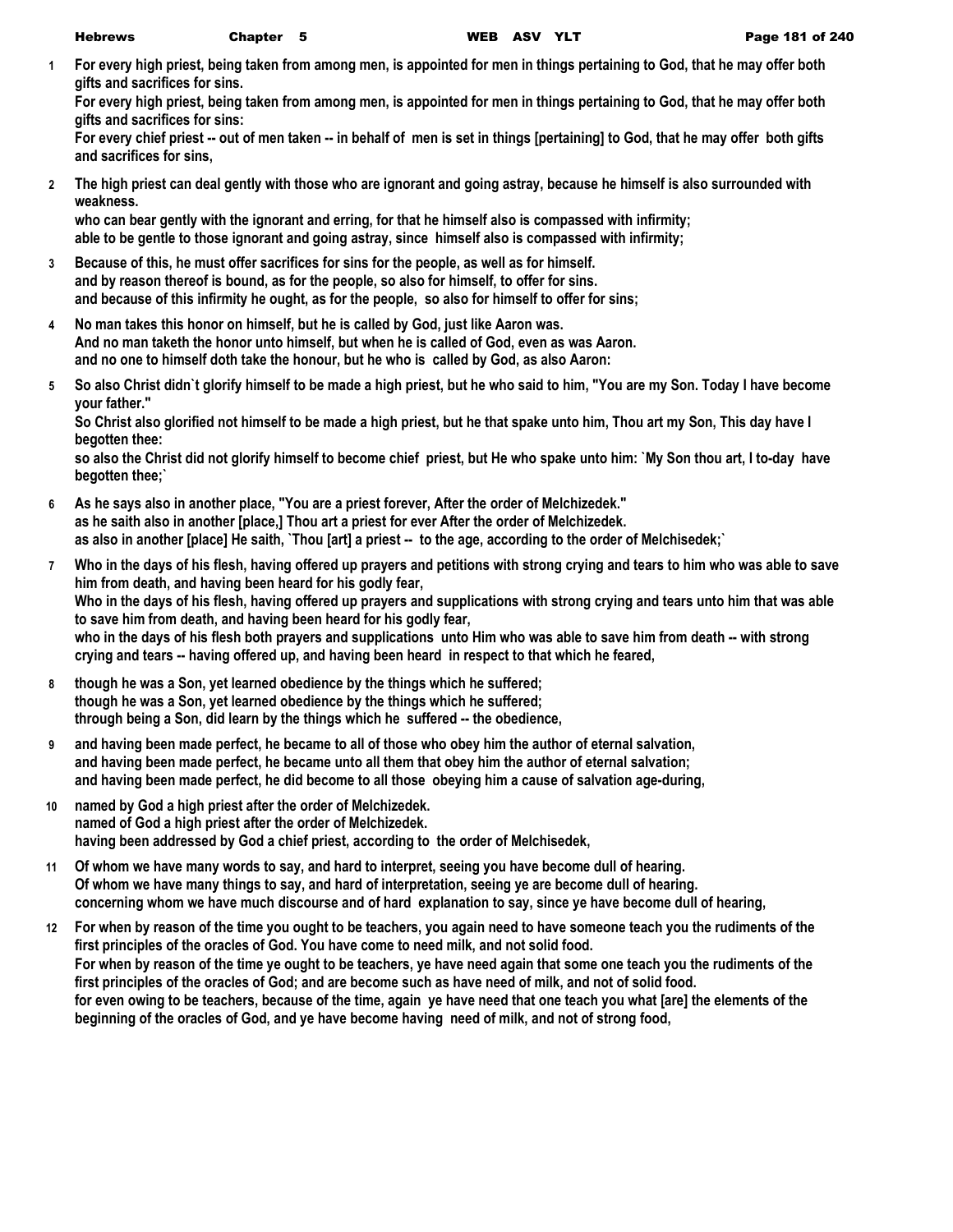- **13 For everyone who lives on milk is not experienced in the word of righteousness, for he is a baby. For every one that partaketh of milk is without experience of the word of righteousness; for he is a babe. for every one who is partaking of milk [is] unskilled in the word of righteousness -- for he is an infant,**
- **14 But solid food is for full grown men, those who by reason of use have their senses exercised to discern good and evil. But solid food is for fullgrown men, [even] those who by reason of use have their senses exercised to discern good and evil. and of perfect men is the strong food, who because of the use are having the senses exercised, unto the discernment both of good and of evil.**
- **1 Therefore leaving the doctrine of the first principles of Christ, let us press on to perfection -- not laying again a foundation of repentance from dead works, of faith toward God, Wherefore leaving the doctrine of the first principles of Christ, let us press on unto perfection; not laying again a foundation of repentance from dead works, and of faith toward God, Wherefore, having left the word of the beginning of the Christ, unto the perfection we may advance, not again a foundation laying of reformation from dead works, and of faith on God,**
- **2 of the teaching of baptisms, of laying on of hands, of resurrection of the dead, and of eternal judgment. of the teaching of baptisms, and of laying on of hands, and of resurrection of the dead, and of eternal judgment. of the teaching of baptisms, of laying on also of hands, of rising again also of the dead, and of judgment age-during,**
- **3 This will we do, if God permits. And this will we do, if God permit. and this we will do, if God may permit,**
- **4 For concerning those who were once enlightened and tasted of the heavenly gift, and were made partakers of the Holy Spirit, For as touching those who were once enlightened and tasted of the heavenly gift, and were made partakers of the Holy Spirit, for [it is] impossible for those once enlightened, having tasted also of the heavenly gift, and partakers having became of the Holy Spirit,**
- **5 and tasted the good word of God, and the powers of the age to come, and tasted the good word of God, and the powers of the age to come, and did taste the good saying of God, the powers also of the coming age,**
- **6 and then fell away, it is impossible to renew them again to repentance; seeing they crucify the Son of God for themselves again, and put him to open shame. and [then] fell away, it is impossible to renew them again unto repentance; seeing they crucify to themselves the Son of God afresh, and put him to an open shame. and having fallen away, again to renew [them] to reformation, having crucified again to themselves the Son of God, and exposed to public shame.**
- **7 For the land which has drunk the rain that comes often on it, and brings forth a crop suitable for them for whose sake it is also tilled, receives blessing from God;**

**For the land which hath drunk the rain that cometh oft upon it, and bringeth forth herbs meet for them for whose sake it is also tilled, receiveth blessing from God:**

**For earth, that is drinking in the rain many times coming upon it, and is bringing forth herbs fit for those because of whom also it is dressed, doth partake of blessing from God,**

- **8 but if it bears thorns and thistles, it is rejected and near a curse, whose end is to be burned. but if it beareth thorns and thistles, it is rejected and nigh unto a curse; whose end is to be burned. and that which is bearing thorns and briers [is] disapproved of, and nigh to cursing, whose end [is] for burning;**
- **9 But, beloved, we are persuaded of better things for you, and things that accompany salvation, though we speak like this, But, beloved, we are persuaded better things of you, and things that accompany salvation, though we thus speak: and we are persuaded, concerning you, beloved, the things that are better, and accompanying salvation, though even thus we speak,**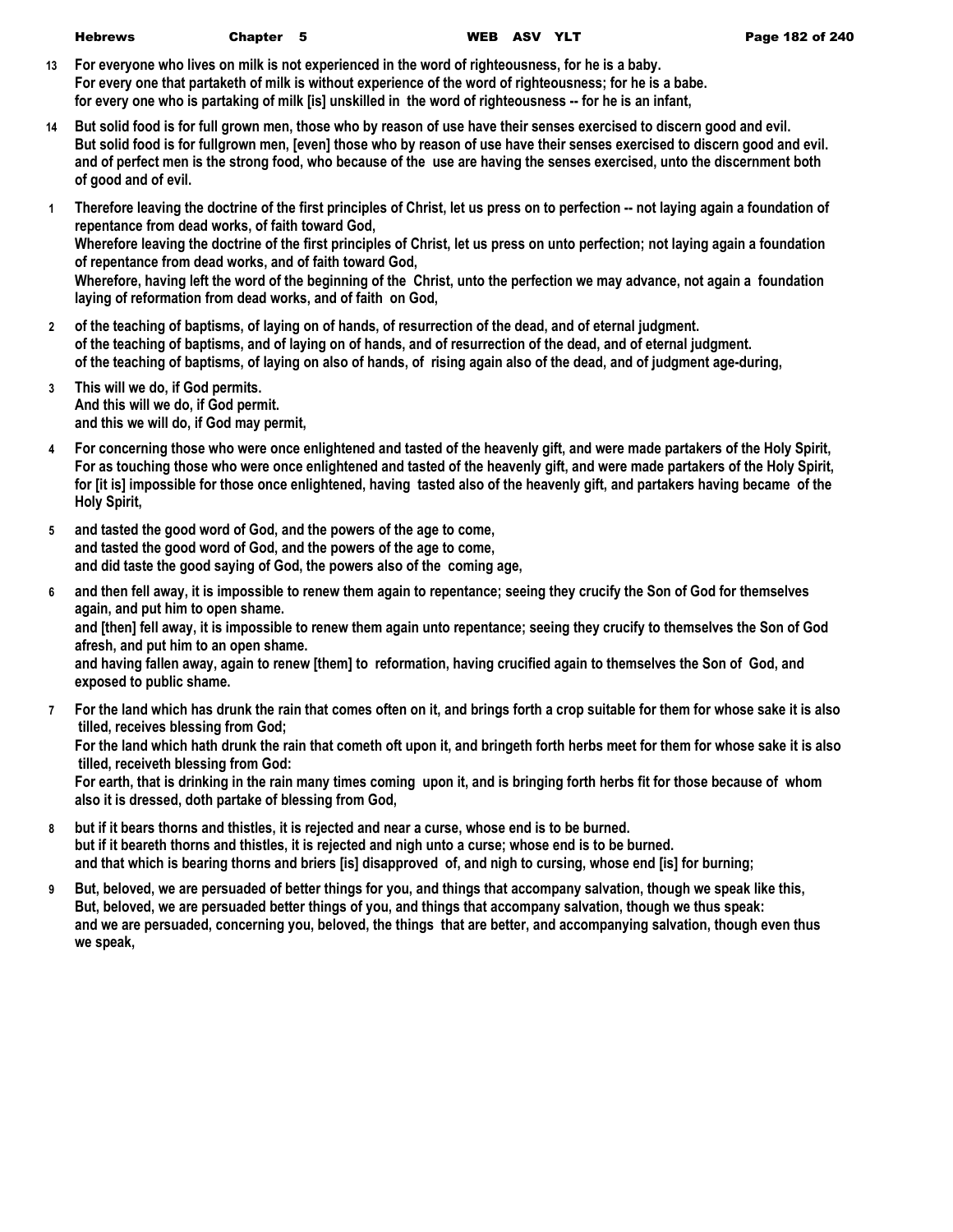**10 for God is not unrighteous, so as to forget your work and the labor of love which you showed toward his name, in that you served to the saints, and still do serve them.**

**for God is not unrighteous to forget your work and the love which ye showed toward his name, in that ye ministered unto the saints, and still do minister.**

**for God is not unrighteous to forget your work, and the labour of the love, that ye shewed to His name, having ministered to the saints and ministering;**

- **11 We desire that each one of you may show the same diligence to the fullness of hope even to the end, And we desire that each one of you may show the same diligence unto the fulness of hope even to the end: and we desire each one of you the same diligence to shew, unto the full assurance of the hope unto the end,**
- **12 that you won`t be sluggish, but imitators of those who through faith and patience inherited the promises. that ye be not sluggish, but imitators of them who through faith and patience inherit the promises. that ye may not become slothful, but followers of those who through faith and patient endurance are inheriting the promises.**
- **13 For when God made a promise to Abraham, since he could swear by none greater, he swore by himself, For when God made promise to Abraham, since he could swear by none greater, he sware by himself, For to Abraham God, having made promise, seeing He was able to swear by no greater, did swear by Himself,**
- **14 saying, "Most surely I will bless you, and I will surely multiply you." saying, Surely blessing I will bless thee, and multiplying I will multiply thee. saying, `Blessing indeed I will bless thee, and multiplying I will multiply thee;`**
- **15 Thus, having patiently endured, he obtained the promise. And thus, having patiently endured, he obtained the promise. and so, having patiently endured, he did obtain the promise;**
- **16 For men indeed swear by a greater one, and in every dispute of theirs the oath is final for confirmation. For men swear by the greater: and in every dispute of theirs the oath is final for confirmation. for men indeed do swear by the greater, and an end of all controversy to them for confirmation [is] the oath,**
- **17 Wherein God, being determined to show more abundantly to the heirs of the promise the immutability of his counsel, interposed with an oath;**

**Wherein God, being minded to show more abundantly unto the heirs of the promise the immutability of his counsel, interposed with an oath;**

**in which God, more abundantly willing to shew to the heirs of the promise the immutability of his counsel, did interpose by an oath,**

**18 that by two immutable things, in which it is impossible for God to lie, we may have a strong encouragement, who have fled for refuge to take hold of the hope set before us, that by two immutable things, in which it is impossible for God to lie, we may have a strong encouragement, who have fled for** 

**refuge to lay hold of the hope set before us:**

**that through two immutable things, in which [it is] impossible for God to lie, a strong comfort we may have who did flee for refuge to lay hold on the hope set before [us],**

- **19 which we have as an anchor of the soul, a hope both sure and steadfast and entering into that which is within the veil; which we have as an anchor of the soul, [a hope] both sure and stedfast and entering into that which is within the veil; which we have, as an anchor of the soul, both sure and stedfast, and entering into that within the vail,**
- **20 where as a forerunner Jesus entered for us, having become a high priest forever after the order of Melchizedek. whither as a forerunner Jesus entered for us, having become a high priest for ever after the order of Melchizedek. whither a forerunner for us did enter -- Jesus, after the order of Melchisedek chief priest having become -- to the age.**
- **1 For this Melchizedek, king of Salem, priest of God Most High, who met Abraham returning from the slaughter of the kings and blessed him,**

**For this Melchizedek, king of Salem, priest of God Most High, who met Abraham returning from the slaughter of the kings and blessed him,**

**For this Melchisedek, king of Salem, priest of God Most High, who did meet Abraham turning back from the smiting of the kings, and did bless him,**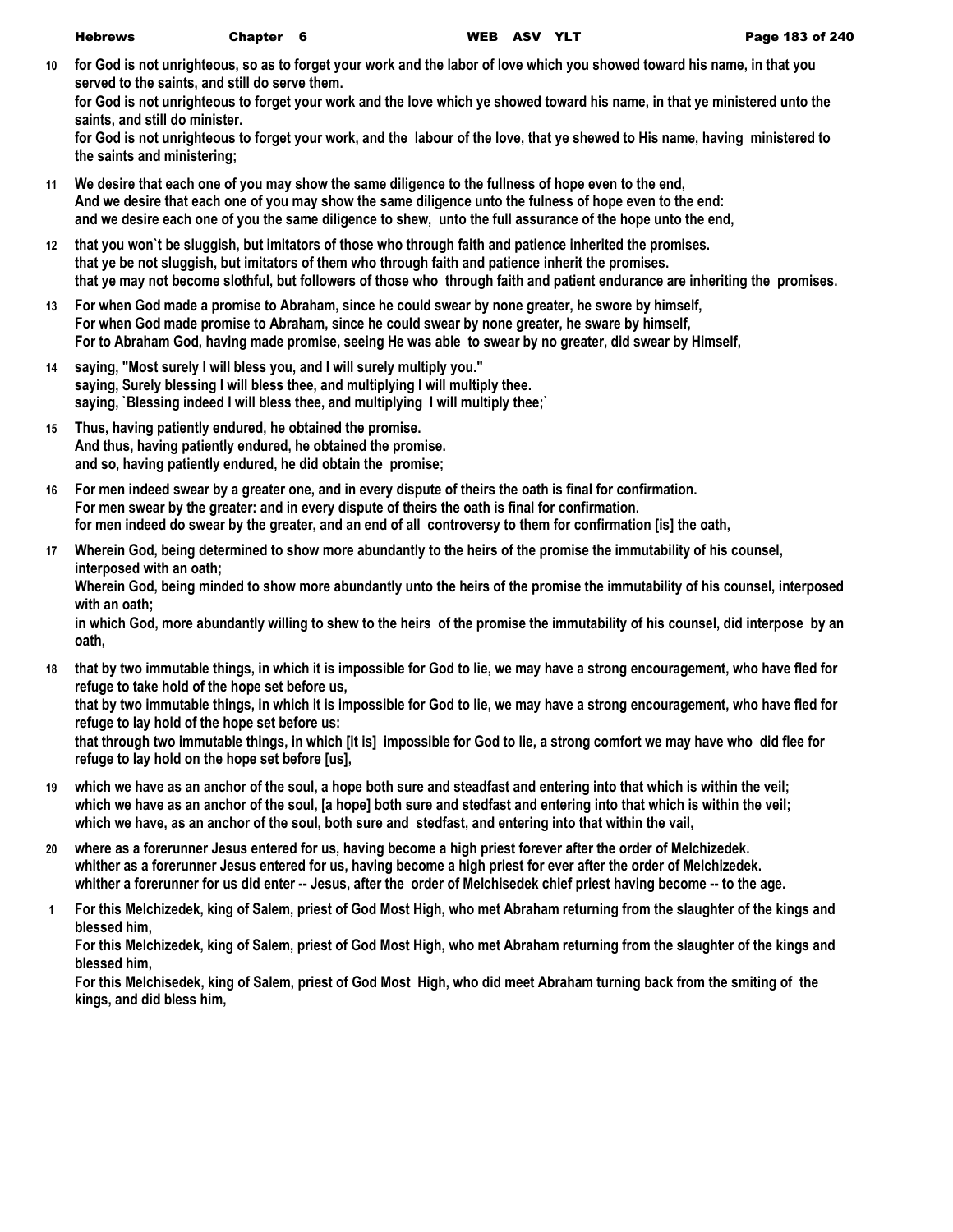**2 to whom also Abraham divided a tenth part of all (being first, by interpretation, King of righteousness, and then also King of Salem, which is King of peace;**

**to whom also Abraham divided a tenth part of all (being first, by interpretation, King of righteousness, and then also King of Salem, which is King of peace;**

**to whom also a tenth of all did Abraham divide, (first, indeed, being interpreted, `King of righteousness,` and then also, King of Salem, which is, King of Peace,)**

- **3 without father, without mother, without genealogy, having neither beginning of days nor end of life, but made like the Son of God), remains a priest continually. without father, without mother, without genealogy, having neither beginning of days nor end of life, but made like unto the Son of God), abideth a priest continually. without father, without mother, without genealogy, having neither beginning of days nor end of life, and being made like to the Son of God, doth remain a priest continually.**
- **4 Now consider how great this man was, to whom even Abraham, the patriarch, gave a tenth out of the best spoils. Now consider how great this man was, unto whom Abraham, the patriarch, gave a tenth out of the chief spoils. And see how great this one [is], to whom also a tenth Abraham the patriarch did give out of the best of the spoils,**
- **5 They indeed of the sons of Levi who receive the priest`s office have a commandment to take tithes of the people according to the law, that is, of their brothers, though these have come out of the loins of Abraham, And they indeed of the sons of Levi that receive the priest`s office have commandment to take tithes of the people according to the law, that is, of their brethren, though these have come out of the loins of Abraham: and those, indeed, out of the sons of Levi receiving the priesthood, a command have to take tithes from the people according to the law, that is, their brethren, even though they came forth out of the loins of Abraham;**
- **6 but he whose genealogy is not counted from them has taken tithes of Abraham, and has blessed him who has the promises. but he whose genealogy is not counted from them hath taken tithes of Abraham, and hath blessed him that hath the promises. and he who was not reckoned by genealogy of them, received tithes from Abraham, and him having the promises he hath blessed,**
- **7 But without any dispute the less is blessed of the better. But without any dispute the less is blessed of the better. and apart from all controversy, the less by the better is blessed --**
- **8 Here men who die receive tithes, but there one, of whom it is testified that he lives. And here men that die receive tithes; but there one, of whom it is witnessed that he liveth. and here, indeed, men who die do receive tithes, and there [he], who is testified to that he was living,**
- **9 So to say, through Abraham even Levi, who receives tithes, has paid tithes, And, so to say, through Abraham even Levi, who receiveth tithes, hath paid tithes; and so to speak, through Abraham even Levi who is receiving tithes, hath paid tithes,**
- **10 for he was yet in the loins of his father when Melchizedek met him. for he was yet in the loins of his father, when Melchizedek met him. for he was yet in the loins of the father when Melchisedek met him.**
- **11 Now if there was perfection through the Levitical priesthood (for under it have the people received the law), what further need was there for another priest to arise after the order of Melchizedek, and not be called after the order of Aaron? Now if there was perfection through the Levitical priesthood (for under it hath the people received the law), what further need [was there] that another priest should arise after the order of Melchizedek, and not be reckoned after the order of Aaron? If indeed, then, perfection were through the Levitical priesthood -- for the people under it had received law -- what further need, according to the order of Melchisedek, for another priest to arise, and not to be called according to the order of Aaron?**
- **12 For the priesthood being changed, there is of necessity a change made also of the law. For the priesthood being changed, there is made of necessity a change also of the law. for the priesthood being changed, of necessity also, of the law a change doth come,**
- **13 For he of whom these things are said belongs to another tribe, from which no man has given attendance at the altar. For he of whom these things are said belongeth to another tribe, from which no man hath given attendance at the altar. for he of whom these things are said in another tribe hath had part, of whom no one gave attendance at the altar,**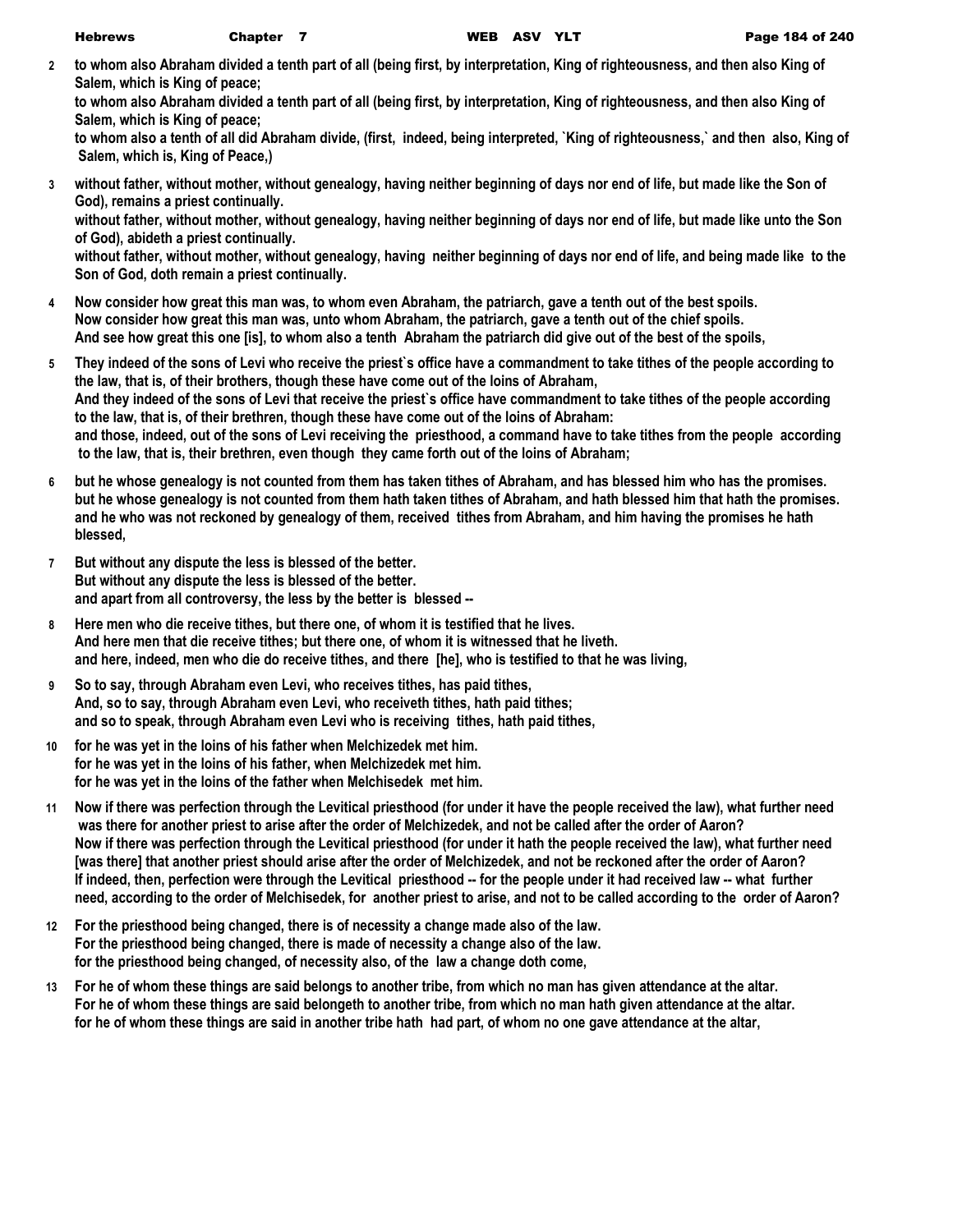| <b>Hebrews</b> | Chapter 7 |  | WEB ASV Y |  |
|----------------|-----------|--|-----------|--|
|                |           |  |           |  |

- **14 For it is evident that our Lord has sprung out of Judah, as to which tribe Moses spoke nothing concerning priesthood. For it is evident that our Lord hath sprung out of Judah; as to which tribe Moses spake nothing concerning priests. for [it is] evident that out of Judah hath arisen our Lord, in regard to which tribe Moses spake nothing concerning**
- **15 This is yet more abundantly evident, if after the likeness of Melchizedek there arises another priest, And [what we say] is yet more abundantly evident, if after the likeness of Melchizedek there ariseth another priest, And it is yet more abundantly most evident, if according to the similitude of Melchisedek there doth arise another priest,**
- **16 who has been made, not after the law of a fleshly commandment, but after the power of an endless life: who hath been made, not after the law of a carnal commandment, but after the power of an endless life: who came not according to the law of a fleshly command, but according to the power of an endless life,**
- **17 for it is testified, "You are a priest forever, According to the order of Melchizedek." for it is witnessed [of him,] Thou art a priest for ever After the order of Melchizedek. for He doth testify -- `Thou [art] a priest -- to the age, according to the order of Melchisedek;`**
- **18 For there is an annulling of a foregoing commandment because of its weakness and uselessness For there is a disannulling of a foregoing commandment because of its weakness and unprofitableness for a disannulling indeed doth come of the command going before because of its weakness, and unprofitableness,**
- **19 (for the law made nothing perfect), and a bringing in thereupon of a better hope, through which we draw near to God. (for the law made nothing perfect), and a bringing in thereupon of a better hope, through which we draw nigh unto God. (for nothing did the law perfect) and the bringing in of a better hope, through which we draw nigh to God.**
- **20 Inasmuch as it is not without the taking of an oath, And inasmuch as [it is] not without the taking of an oath And inasmuch as [it is] not apart from oath, (for those indeed apart from oath are become priests,**
- **21 for they indeed have been made priests without an oath; but he with an oath by him that says of him, "The Lord swore and will not change his mind, `You are a priest forever, According to the order of Melchizedek`". (for they indeed have been made priests without an oath; but he with an oath by him that saith of him, The Lord sware and will not repent himself, Thou art a priest for ever); and he with an oath through Him who is saying unto him, `The Lord sware, and will not repent, Thou [art] a priest -- to the age, according to the order of Melchisedek;`)**
- **22 By so much has Jesus become the collateral of a better covenant. by so much also hath Jesus become the surety of a better covenant. by so much of a better covenant hath Jesus become surety,**
- **23 Many, indeed, have been made priests, because they are hindered from continuing by death. And they indeed have been made priests many in number, because that by death they are hindered from continuing: and those indeed are many who have become priests, because by death they are hindered from remaining;**
- **24 But he, because he lives forever, has his priesthood unchangeable. but he, because he abideth for ever, hath his priesthood unchangeable. and he, because of his remaining -- to the age, hath the priesthood not transient,**
- **25 Therefore he is also able to save to the uttermost those who draw near to God through him, seeing he ever lives to make intercession for them. Wherefore also he is able to save to the uttermost them that draw near unto God through him, seeing he ever liveth to make intercession for them.**

whence also he is able to save to the very end, those coming through him unto God -- ever living to make intercession for **them.**

**26 For such a high priest was fitting for us: holy, guiltless, undefiled, separated from sinners, and made higher than the heavens; For such a high priest became us, holy, guileless, undefiled, separated from sinners, and made higher than the heavens; For such a chief priest did become us -- kind, harmless, undefiled, separate from the sinners, and become higher than the heavens,**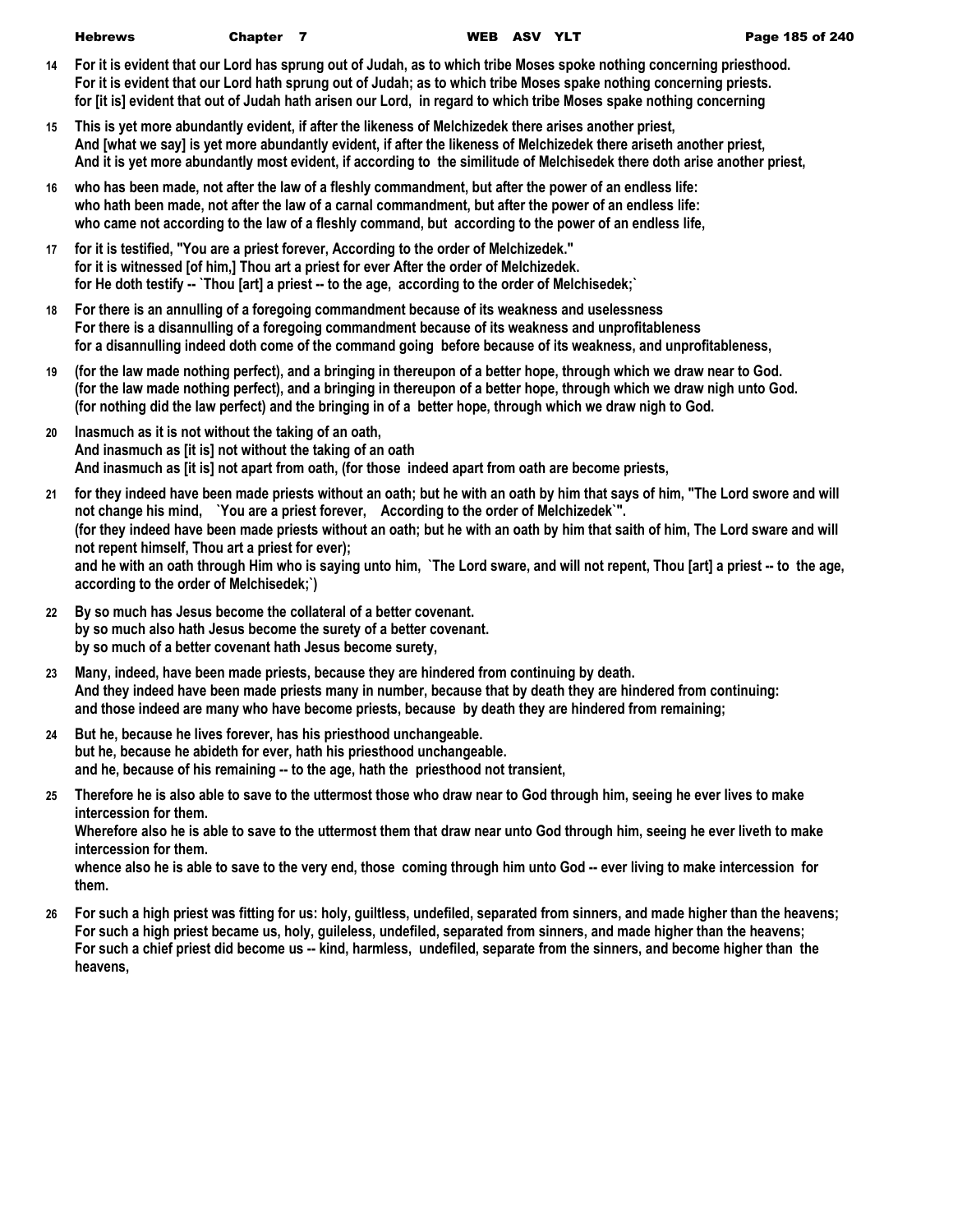**27 who doesn`t need, like those high priests, to daily offer up sacrifices, first for his own sins, and then for the sins of the people. For this he did once for all, when he offered up himself.**

**who needeth not daily, like those high priests, to offer up sacrifices, first for his own sins, and then for the [sins] of the people: for this he did once for all, when he offered up himself.**

**who hath no necessity daily, as the chief priests, first for his own sins to offer up sacrifice, then for those of the people; for this he did once, having offered up himself;**

**28 For the law appoints men high priests, having infirmity; but the word of the oath, which was after the law, appoints a Son, perfected forevermore.**

**For the law appointeth men high priests, having infirmity; but the word of the oath, which was after the law, [appointeth] a Son, perfected for evermore.**

**for the law doth appoint men chief priests, having infirmity, but the word of the oath that [is] after the law [appointeth] the Son -- to the age having been perfected.**

**1 Now in the things which we are saying, the main point is this. We have such a high priest, who sat down on the right hand of the throne of the Majesty in the heavens,**

**Now in the things which we are saying the chief point [is this]: We have such a high priest, who sat down on the right hand of the throne of the Majesty in the heavens,**

**And the sum concerning the things spoken of [is]: we have such a chief priest, who did sit down at the right hand of the throne of the greatness in the heavens,**

- **2 a minister of the sanctuary, and of the true tent, which the Lord pitched, not man. a minister of the sanctuary, and of the true tabernacle, which the Lord pitched, not man. of the holy places a servant, and of the true tabernacle, which the Lord did set up, and not man,**
- **3 For every high priest is appointed to offer both gifts and sacrifices. Therefore it is necessary that this high priest also have something to offer.**

**For every high priest is appointed to offer both gifts and sacrifices: wherefore it is necessary that this [high priest] also have somewhat to offer.**

**for every chief priest to offer both gifts and sacrifices is appointed, whence [it is] necessary for this one to have also something that he may offer;**

- **4 For if he were on earth, he would not be a priest at all, seeing there are priests who offer the gifts according to the law; Now if he were on earth, he would not be a priest at all, seeing there are those who offer the gifts according to the law;** for if, indeed, he were upon earth, he would not be a priest -- (there being the priests who are offering according to the law, **the gifts,**
- **5 who serve a copy and shadow of the heavenly things, even as Moses was warned by God when he was about to make the tent, for, "See," he said, "that you make all things according to the pattern that was shown you on the mountain." who serve [that which is] a copy and shadow of the heavenly things, even as Moses is warned [of God] when he is about to make the tabernacle: for, See, saith he, that thou make all things according to the pattern that was showed thee in the mount. who unto an example and shadow do serve of the heavenly things, as Moses hath been divinely warned, being about to construct the tabernacle, for `See (saith He) thou mayest make all things according to the pattern that was shewn to thee in the mount;`) --**
- **6 But now he has obtained a more excellent ministry, by so much as he is also the mediator of a better covenant, which has been enacted on better promises. But now hath he obtained a ministry the more excellent, by so much as he is also the mediator of a better covenant, which hath been enacted upon better promises. and now he hath obtained a more excellent service, how much also of a better covenant is he mediator, which on better promises hath been sanctioned,**
- **7 For if that first covenant had been faultless, then no place would have been sought for a second. For if that first [covenant] had been faultless, then would no place have been sought for a second. for if that first were faultless, a place would not have been sought for a second.**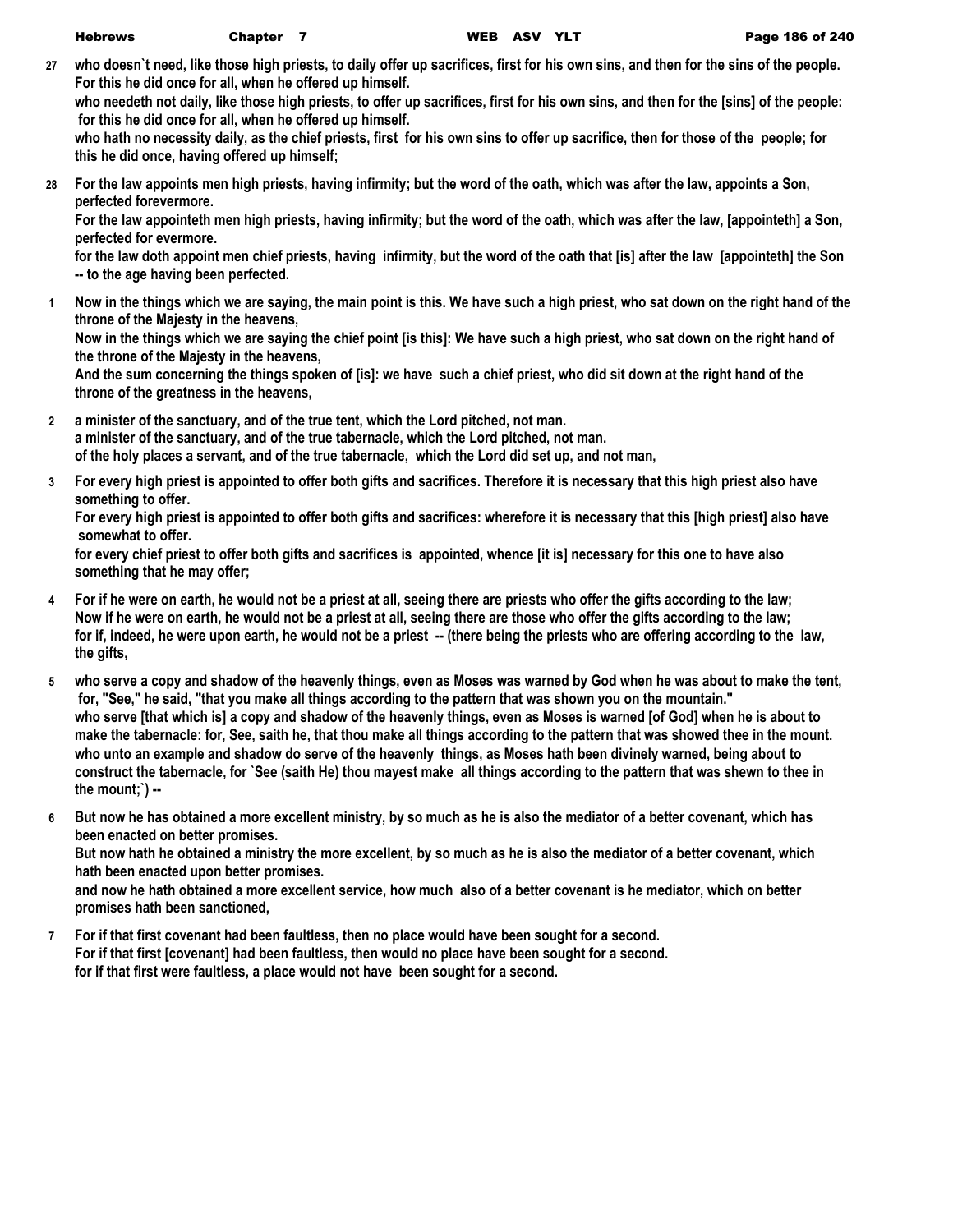**8 For finding fault with them, he said, "Behold, the days come," says the Lord, "That I will make a new covenant with the house of Israel and with the house of Judah;**

**For finding fault with them, he saith, Behold, the days come, saith the Lord, That I will make a new covenant with the house of Israel and with the house of Judah;**

**For finding fault, He saith to them, `Lo, days come, saith the Lord, and I will complete with the house of Israel, and with the house of Judah, a new covenant,**

- **9 Not according to the covenant that I made with their fathers, In the day that I took them by the hand to lead them forth out of the land of Egypt; For they didn`t continue in my covenant, And I disregarded them," says the Lord.** Not according to the covenant that I made with their fathers In the day that I took them by the hand to lead them forth out  **of the land of Egypt; For they continued not in my covenant, And I regarded them not, saith the Lord. not according to the covenant that I made with their fathers, in the day of My taking [them] by their hand, to bring them out of the land of Egypt -- because they did not remain in My covenant, and I did not regard them, saith the Lord, --**
- **10 "For this is the covenant that I will make with the house of Israel. After those days," says the Lord; "I will put my laws into their mind, I will also write them on their heart. I will be to them a God, And they will be to me a people. For this is the covenant that I will make with the house of Israel After those days, saith the Lord; I will put my laws into their mind, And on their heart also will I write them: And I will be to them a God, And they shall be to me a people: because this [is] the covenant that I will make with the house of Israel, after those days, saith the Lord, giving My laws into their mind, and upon their hearts I will write them, and I will be to them for a God, and they shall be to Me for a people;**
- **11 They will not teach every man his fellow citizen, Every man his brother, saying, `Know the Lord,` For all will know me, From the least of them to the greatest of them.**

**And they shall not teach every man his fellow-citizen, And every man his brother, saying, Know the Lord: For all shall know me, From the least to the greatest of them.**

**and they shall not teach each his neighbour, and each his brother, saying, Know thou the Lord, because they shall all know Me from the small one of them unto the great one of them,**

- **12 For I will be merciful to their unrighteousness. I will remember their sins and lawless deeds no more." For I will be merciful to their iniquities, And their sins will I remember no more. because I will be merciful to their unrighteousness, and their sins and their lawlessnesses I will remember no more;` --**
- **13 In that he says, "A new covenant," he has made the first old. But that which is becoming old and grows aged is near to vanishing away.**

**In that he saith, A new [covenant] he hath made the first old. But that which is becoming old and waxeth aged is nigh unto vanishing away.**

**in the saying `new,` He hath made the first old, and what doth become obsolete and is old [is] nigh disappearing.**

- **1 Now indeed even the first covenant had ordinances of divine service, and an earthly sanctuary. Now even a first [covenant] had ordinances of divine service, and its sanctuary, [a sanctuary] of this world. It had, indeed, then (even the first tabernacle) ordinances of service, also a worldly sanctuary,**
- **2 For there was a tent prepared, the first, in which were the lampstand, the table, and the show bread; which is called the Holy Place.**

**For there was a tabernacle prepared, the first, wherein [were] the candlestick, and the table, and the showbread; which is called the Holy place.**

**for a tabernacle was prepared, the first, in which was both the lamp-stand, and the table, and the bread of the presence - which is called `Holy;`**

- **3 After the second veil, the tent which is called the Holy of Holies, And after the second veil, the tabernacle which is called the Holy of holies; and after the second vail a tabernacle that is called `Holy of holies,`**
- **4 having a golden altar of incense, and the ark of the covenant overlaid on all sides with gold, in which was a golden pot holding the manna, Aaron`s rod that budded, and the tables of the covenant; having a golden altar of incense, and the ark of the covenant overlaid round about with gold, wherein [was] a golden pot holding the manna, and Aaron`s rod that budded, and the tables of the covenant; having a golden censer, and the ark of the covenant overlaid all round about with gold, in which [is] the golden pot having the manna, and the rod of Aaron that budded, and the tables of the covenant,**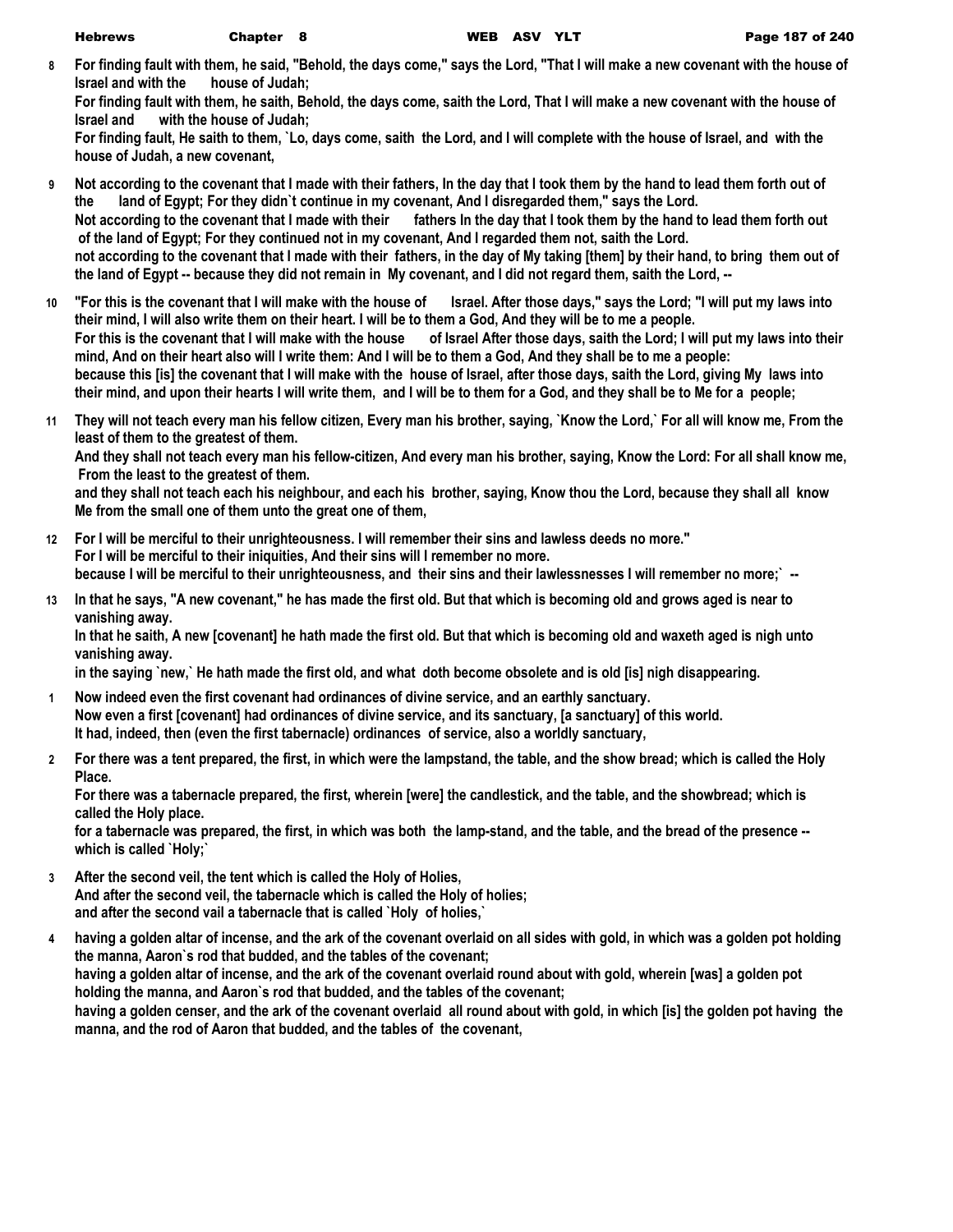- **5 and above it cherubim of glory overshadowing the mercy seat, of which things we can`t now speak in detail. and above it cherubim of glory overshadowing the mercy-seat; of which things we cannot now speak severally. and over it cherubim of the glory, overshadowing the mercy-seat, concerning which we are not now to speak particularly.**
- **6 Now these things having been thus prepared, the priests go in continually into the first tent, accomplishing the services, Now these things having been thus prepared, the priests go in continually into the first tabernacle, accomplishing the And these things having been thus prepared, into the first tabernacle, indeed, at all times the priests do go in, performing the services,**
- **7 but into the second the high priest alone, once in the year, not without blood, which he offers for himself, and for the errors of the people.**

**but into the second the high priest alone, once in the year, not without blood, which he offereth for himself, and for the errors of the people:**

**and into the second, once in the year, only the chief priest, not apart from blood, which he doth offer for himself and the errors of the people,**

**8 The Holy Spirit is signifying this, that the way into the Holy Place has not yet been revealed, while the first tent is yet standing; the Holy Spirit this signifying, that the way into the holy place hath not yet been made manifest, while the first tabernacle is yet standing;**

**the Holy Spirit this evidencing that not yet hath been manifested the way of the holy [places], the first tabernacle having yet a standing;**

**9 which is an illustration of the present age, where gifts and sacrifices are offered that are incapable, concerning the conscience, of making the worshipper perfect;**

**which [is] a figure for the time present; according to which are offered both gifts and sacrifices that cannot, as touching the conscience, make the worshipper perfect,**

**which [is] a simile in regard to the present time, in which both gifts and sacrifices are offered, which are not able, in regard to conscience, to make perfect him who is serving,**

- **10 being only (with meats and drinks and various washings) fleshly ordinances, imposed until a time of reformation. [being] only (with meats and drinks and divers washings) carnal ordinances, imposed until a time of reformation. only in victuals, and drinks, and different baptisms, and fleshly ordinances -- till the time of reformation imposed upon [them].**
- **11 But Christ having come as a high priest of the coming good things, through the greater and more perfect tent, not made with hands, that is to say, not of this creation, But Christ having come a high priest of the good things to come, through the greater and more perfect tabernacle, not made with hands, that is to say, not of this creation, And Christ being come, chief priest of the coming good things, through the greater and more perfect tabernacle not made with hands -- that is, not of this creation --**
- **12 nor yet through the blood of goats and calves, but through his own blood, entered in once for all into the Holy Place, having obtained eternal redemption. nor yet through the blood of goats and calves, but through his own blood, entered in once for all into the holy place, having obtained eternal redemption. neither through blood of goats and calves, but through his own blood, did enter in once into the holy places, age-during redemption having obtained;**
- **13 For if the blood of goats and bulls, and the ashes of a heifer sprinkling those who have been defiled, sanctify to the cleanness of the flesh:**

**For if the blood of goats and bulls, and the ashes of a heifer sprinkling them that have been defiled, sanctify unto the cleanness of the flesh:**

**for if the blood of bulls, and goats, and ashes of an heifer, sprinkling those defiled, doth sanctify to the purifying of the flesh,**

**14 how much more will the blood of Christ, who through the eternal Spirit offered himself without blemish to God, cleanse your conscience from dead works to serve the living God?**

**how much more shall the blood of Christ, who through the eternal Spirit offered himself without blemish unto God, cleanse your conscience from dead works to serve the living God?**

**how much more shall the blood of the Christ (who through the age-during Spirit did offer himself unblemished to God) purify your conscience from dead works to serve the living God?**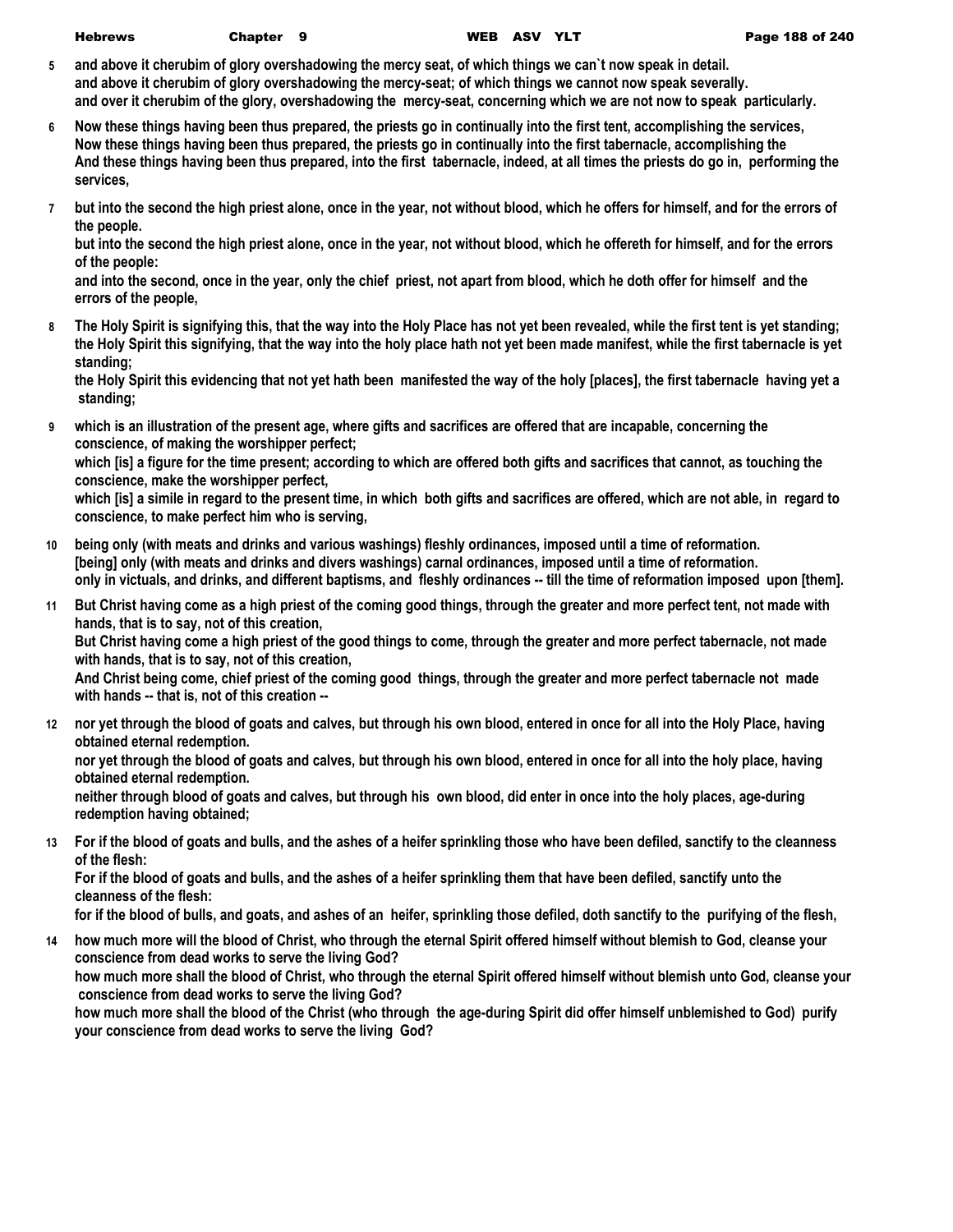| Hebrews | Chapter 9 |  | WEB ASV YL' |  |
|---------|-----------|--|-------------|--|
|         |           |  |             |  |

- **15 For this cause he is the mediator of a new covenant, that a death having taken place for the redemption of the transgressions that were under the first covenant, those who have been called may receive the promise of the eternal inheritance. And for this cause he is the mediator of a new covenant, that a death having taken place for the redemption of the transgressions that were under the first covenant, they that have been called may receive the promise of the eternal And because of this, of a new covenant he is mediator, that, death having come, for redemption of the transgressions under the first covenant, those called may receive the promise of the age-during inheritance,**
- **16 For where a last will and testament is, there must of necessity be the death of him who made it. For where a testament is, there must of necessity be the death of him that made it. for where a covenant [is], the death of the covenant-victim to come in is necessary,**
- **17 For a will is in force where there has been death, for it is never in force while he who made it lives. For a testament is of force where there hath been death: for it doth never avail while he that made it liveth. for a covenant over dead victims [is] stedfast, since it is no force at all when the covenant-victim liveth,**
- **18 Therefore even the first covenant has not been dedicated without blood. Wherefore even the first [covenant] hath not been dedicated without blood. whence not even the first apart from blood hath been initiated,**
- **19 For when every commandment had been spoken by Moses to all the people according to the law, he took the blood of the calves and the goats, with water and scarlet wool and hyssop, and sprinkled both the book itself and all the people, For when every commandment had been spoken by Moses unto all the people according to the law, he took the blood of the calves and the goats, with water and scarlet wool and hyssop, and sprinkled both the book itself and all the people, for every command having been spoken, according to law, by Moses, to all the people, having taken the blood of the calves and goats, with water, and scarlet wool, and hyssop, he both the book itself and all the people did sprinkle,**
- **20 saying, "This is the blood of the covenant which God commanded toward you." saying, This is the blood of the covenant which God commanded to you-ward. saying, `This [is] the blood of the covenant that God enjoined unto you,`**
- **21 Moreover he sprinkled the tent and all the vessels of the ministry in like manner with the blood. Moreover the tabernacle and all the vessels of the ministry he sprinkled in like manner with the blood. and both the tabernacle and all the vessels of the service with blood in like manner he did sprinkle,**
- **22 According to the law, nearly everything is cleansed with blood, and apart from shedding of blood there is no remission. And according to the law, I may almost say, all things are cleansed with blood, and apart from shedding of blood there is no remission.**

**and with blood almost all things are purified according to the law, and apart from blood-shedding forgiveness doth not come.**

**23 It was necessary therefore that the copies of the things in the heavens should be cleansed with these; but the heavenly things themselves with better sacrifices than these. It was necessary therefore that the copies of the things in the heavens should be cleansed with these; but the heavenly things themselves with better sacrifices than these. [It is] necessary, therefore, the pattern indeed of the things in the heavens to be purified with these, and the heavenly things** 

**themselves with better sacrifices than these;**

**24 For Christ entered not into a holy place made with hands, similar in pattern to the true, but into heaven itself, now to appear before the face of God for us;**

**For Christ entered not into a holy place made with hands, like in pattern to the true; but into heaven itself, now to appear before the face of God for us:**

**for not into holy places made with hands did the Christ enter -- figures of the true -- but into the heaven itself, now to be manifested in the presence of God for us;**

**25 nor yet that he should offer himself often, as the high priest enters into the holy place year by year with blood not his own, nor yet that he should offer himself often, as the high priest entereth into the holy place year by year with blood not his own; nor that he may many times offer himself, even as the chief priest doth enter into the holy places every year with blood of others;**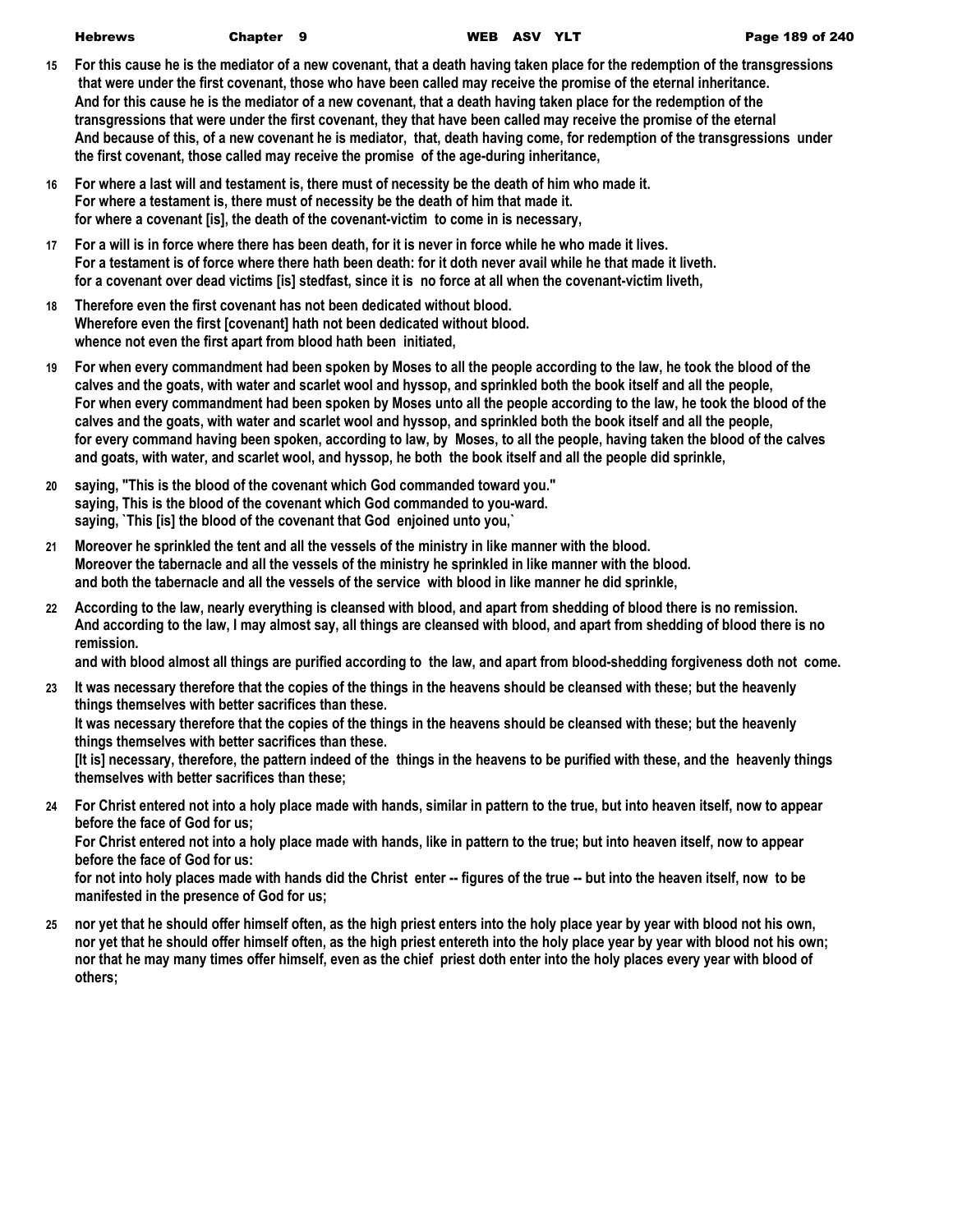| Hebrews | Chapter 9 |  | WEB ASV YL |  |
|---------|-----------|--|------------|--|
|         |           |  |            |  |

**26 or else he must have suffered often since the foundation of the world. But now once at the end of the ages, he has been revealed to put away sin by the sacrifice of himself. else must he often have suffered since the foundation of the world: but now once at the end of the ages hath he been manifested to put away sin by the sacrifice of himself.**

**since it had behoved him many times to suffer from the foundation of the world, but now once, at the full end of the ages, for putting away of sin through his sacrifice, he hath been manifested;**

- **27 Inasmuch as it is appointed for men to die once, and after this, judgment, And inasmuch as it is appointed unto men once to die, and after this [cometh] judgment; and as it is laid up to men once to die, and after this -- judgment,**
- **28 so Christ also, having been once offered to bear the sins of many, will appear a second time, without sin, to those who are eagerly waiting for him for salvation.**

**so Christ also, having been once offered to bear the sins of many, shall appear a second time, apart from sin, to them that wait for him, unto salvation.**

**so also the Christ, once having been offered to bear the sins of many, a second time, apart from a sin-offering, shall appear, to those waiting for him -- to salvation!**

- **1 For the law, having a shadow of the good to come, not the very image of the things, can never with the same sacrifices year by year, which they offer continually, make perfect those who draw near. For the law having a shadow of the good [things] to come, not the very image of the things, can never with the same sacrifices year by year, which they offer continually, make perfect them that draw nigh. For the law having a shadow of the coming good things -- not the very image of the matters, every year, by the same sacrifices that they offer continually, is never able to make perfect those coming near,**
- **2 Or else wouldn`t they have ceased to be offered, because the worshippers, having been once cleansed, would have had no more consciousness of sins?**

**Else would they not have ceased to be offered? because the worshippers, having been once cleansed, would have had no more consciousness of sins.**

**since, would they not have ceased to be offered, because of those serving having no more conscience of sins, having once been purified?**

- **3 But in those sacrifices there is a memory made of sins year by year. But in those [sacrifices] there is a remembrance made of sins year by year. but in those [sacrifices] is a remembrance of sins every year,**
- **4 For it is impossible that the blood of bulls and goats should take away sins. For it is impossible that the blood of bulls and goats should take away sins. for it is impossible for blood of bulls and goats to take away sins.**
- **5 Therefore when he comes into the world, he says, "Sacrifice and offering you didn`t desire, But a body did you prepare for Wherefore when he cometh into the world, he saith, Sacrifice and offering thou wouldest not, But a body didst thou prepare for me;**

**Wherefore, coming into the world, he saith, `Sacrifice and offering Thou didst not will, and a body Thou didst prepare for me,**

- **6 In whole burnt offerings and sacrifices for sin you had no pleasure. In whole burnt offerings and [sacrifices] for sin thou hadst no pleasure: in burnt-offerings, and concerning sin-offerings, Thou didst not delight,**
- **7 Then I said, `Behold, I have come (In the scroll of the book it is written of me) To do your will, God.`" Then said I, Lo, I am come (In the roll of the book it is written of me) To do thy will, O God. then I said, Lo, I come, (in a volume of the book it hath been written concerning me,) to do, O God, Thy will;`**
- **8 Saying above, "Sacrifices and offerings and whole burnt offerings and sacrifices for sin you didn`t desire, neither had pleasure in them" (those which are offered according to the law), Saying above, Sacrifices and offerings and whole burnt offerings and [sacrifices] for sin thou wouldest not, neither hadst pleasure therein (the which are offered according to the law), saying above -- `Sacrifice, and offering, and burnt-offerings, and concerning sin-offering Thou didst not will, nor delight in,` - which according to the law are offered --**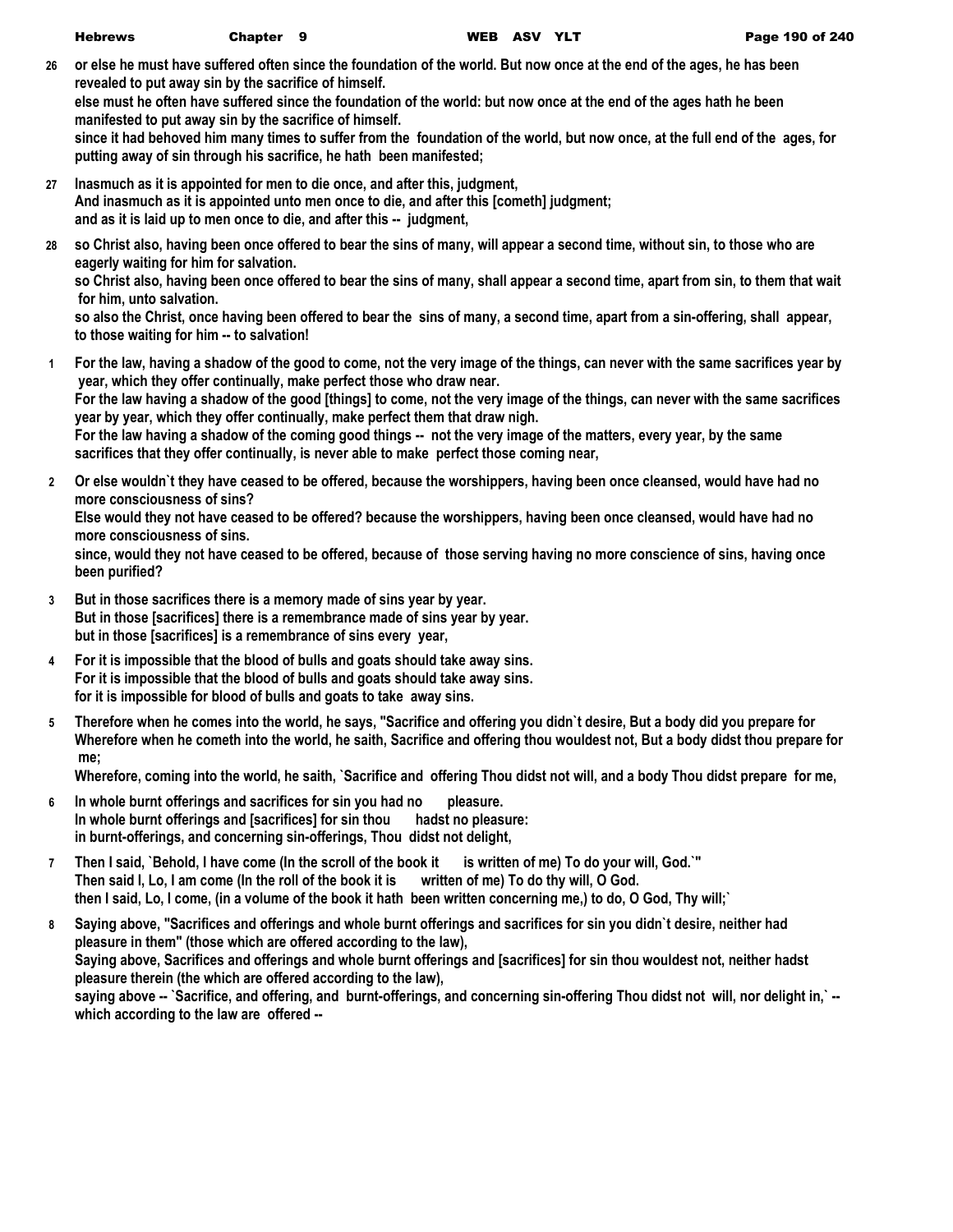- **9 then has he said, "Behold, I have come to do your will." He takes away the first, that he may establish the second, then hath he said, Lo, I am come to do thy will. He taketh away the first, that he may establish the second. then he said, `Lo, I come to do, O God, Thy will;` he doth take away the first that the second he may establish;**
- **10 by which will we have been sanctified through the offering of the body of Jesus Christ once for all. By which will we have been sanctified through the offering of the body of Jesus Christ once for all. in the which will we are having been sanctified through the offering of the body of Jesus Christ once,**
- **11 Every priest indeed stands day by day ministering and often offering the same sacrifices, which can never take away sins, And every priest indeed standeth day by day ministering and offering oftentimes the same sacrifices, the which can never take away sins:**

**and every priest, indeed, hath stood daily serving, and the same sacrifices many times offering, that are never able to take away sins.**

- **12 but he, when he had offered one sacrifice for sins for ever, sat down on the right hand of God; but he, when he had offered one sacrifice for sins for ever, sat down on the right hand of God; And He, for sin one sacrifice having offered -- to the end, did sit down on the right hand of God, --**
- **13 henceforth expecting until his enemies to be made the footstool of his feet. henceforth expecting till his enemies be made the footstool of his feet. as to the rest, expecting till He may place his enemies [as] his footstool,**
- **14 For by one offering he has perfected forever those who are sanctified. For by one offering he hath perfected for ever them that are sanctified. for by one offering he hath perfected to the end those sanctified;**
- **15 The Holy Spirit also testifies to us, for after he has said, And the Holy Spirit also beareth witness to us; for after he hath said, and testify to us also doth the Holy Spirit, for after that He hath said before,**
- **16 "This is the covenant that I will make with them: `After those days,` says the Lord, `I will put my laws on their heart, I will also write them on their mind;`" then,**

**This is the covenant that I will make with them After those days, saith the Lord: I will put my laws on their heart, And upon their mind also will I write them; [then saith he,]**

**`This [is] the covenant that I will make with them after those days, saith the Lord, giving My laws on their hearts, and upon their minds I will write them,`**

- **17 "I will remember their sins and their iniquities no more." And their sins and their iniquities will I remember no more. and `their sins and their lawlessness I will remember no more;`**
- **18 Now where remission of these is, there is no more offering for sin. Now where remission of these is, there is no more offering for sin. and where forgiveness of these [is], there is no more offering for sin.**
- **19 Having therefore, brothers, boldness to enter into the holy place by the blood of Jesus, Having therefore, brethren, boldness to enter into the holy place by the blood of Jesus, Having, therefore, brethren, boldness for the entrance into the holy places, in the blood of Jesus,**
- **20 by the way which he dedicated for us, a new and living way, through the veil, that is to say, his flesh; by the way which he dedicated for us, a new and living way, through the veil, that is to say, his flesh; which way he did initiate for us -- new and living, through the vail, that is, his flesh --**
- **21 and having a great priest over the house of God; and [having] a great priest over the house of God; and a high priest over the house of God,**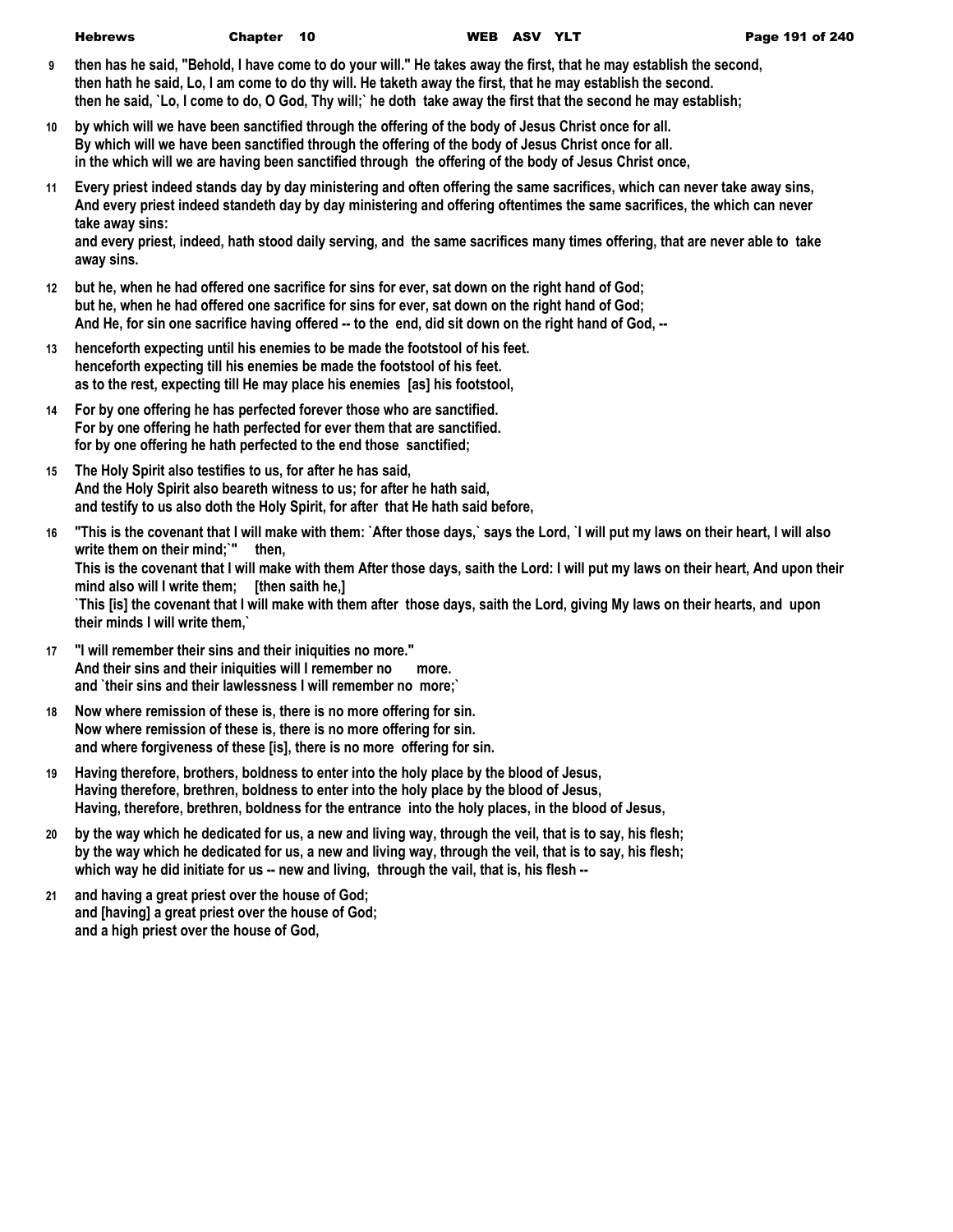**22 let us draw near with a true heart in fullness of faith, having our hearts sprinkled from an evil conscience, and having our body washed with pure water,**

**let us draw near with a true heart in fulness of faith, having our hearts sprinkled from an evil conscience: and having our body washed with pure water,**

**may we draw near with a true heart, in full assurance of faith, having the hearts sprinkled from an evil conscience, and having the body bathed with pure water;**

- **23 let us hold fast the confession of our hope unyieldingly. For he who promised is faithful. let us hold fast the confession of our hope that it waver not; for he is faithful that promised: may we hold fast the unwavering profession of the hope, (for faithful [is] He who did promise),**
- **24 Let us consider how to provoke one another to love and good works, and let us consider one another to provoke unto love and good works; and may we consider one another to provoke to love and to good works,**
- **25 not forsaking our own assembling together, as the custom of some is, but exhorting one another; and so much the more, as you see the Day approaching. not forsaking our own assembling together, as the custom of some is, but exhorting [one another]; and so much the more, as ye see the day drawing nigh. not forsaking the assembling of ourselves together, as a custom of certain [is], but exhorting, and so much the more as ye see the day coming nigh.**
- **26 For if we sin willfully after we have received the knowledge of the truth, there remains no more a sacrifice for sins, For if we sin wilfully after that we have received the knowledge of the truth, there remaineth no more a sacrifice for sins, For we -- willfully sinning after the receiving the full knowledge of the truth -- no more for sins doth there remain a sacrifice,**
- **27 but a certain fearful expectation of judgment, and a fierceness of fire which will devour the adversaries. but a certain fearful expectation of judgment, and a fierceness of fire which shall devour the adversaries. but a certain fearful looking for of judgment, and fiery zeal, about to devour the opposers;**
- **28 A man who has set at nothing Moses` law dies without compassion on the word of two or three witnesses. A man that hath set at nought Moses law dieth without compassion on [the word of] two or three witnesses: any one who did set at nought a law of Moses, apart from mercies, by two or three witnesses, doth die,**
- **29 How much worse punishment, do you think, will he be judged worthy of, who has trodden under foot the Son of God, and has counted the blood of the covenant with which he was sanctified an unholy thing, and has insulted the Spirit of grace? of how much sorer punishment, think ye, shall he be judged worthy, who hath trodden under foot the Son of God, and hath counted the blood of the covenant wherewith he was sanctified an unholy thing, and hath done despite unto the Spirit of of how much sorer punishment shall he be counted worthy who the Son of God did trample on, and the blood of the covenant did count a common thing, in which he was sanctified, and to the Spirit of the grace did despite?**
- **30 For we know him who said, "Vengeance belongs to me," says the Lord, "I will repay." Again, "The Lord will judge his people." For we know him that said, Vengeance belongeth unto me, I will recompense. And again, The Lord shall judge his people. for we have known Him who is saying, `Vengeance [is] Mine, I will recompense, saith the Lord;` and again, `The Lord shall judge His people;` --**
- **31 It is a fearful thing to fall into the hands of the living God. It is a fearful thing to fall into the hands of the living God. fearful [is] the falling into the hands of a living God.**
- **32 But remember the former days, in which, after you were enlightened, you endured a great struggle with sufferings; But call to remembrance the former days, in which, after ye were enlightened, ye endured a great conflict of sufferings; And call to your remembrance the former days, in which, having been enlightened, ye did endure much conflict of sufferings,**
- **33 partly, being exposed to both reproaches and oppressions; and partly, becoming partakers with those who were treated so. partly, being made a gazingstock both by reproaches and afflictions; and partly, becoming partakers with them that were so used.**

**partly both with reproaches and tribulations being made spectacles, and partly having become partners of those so living,**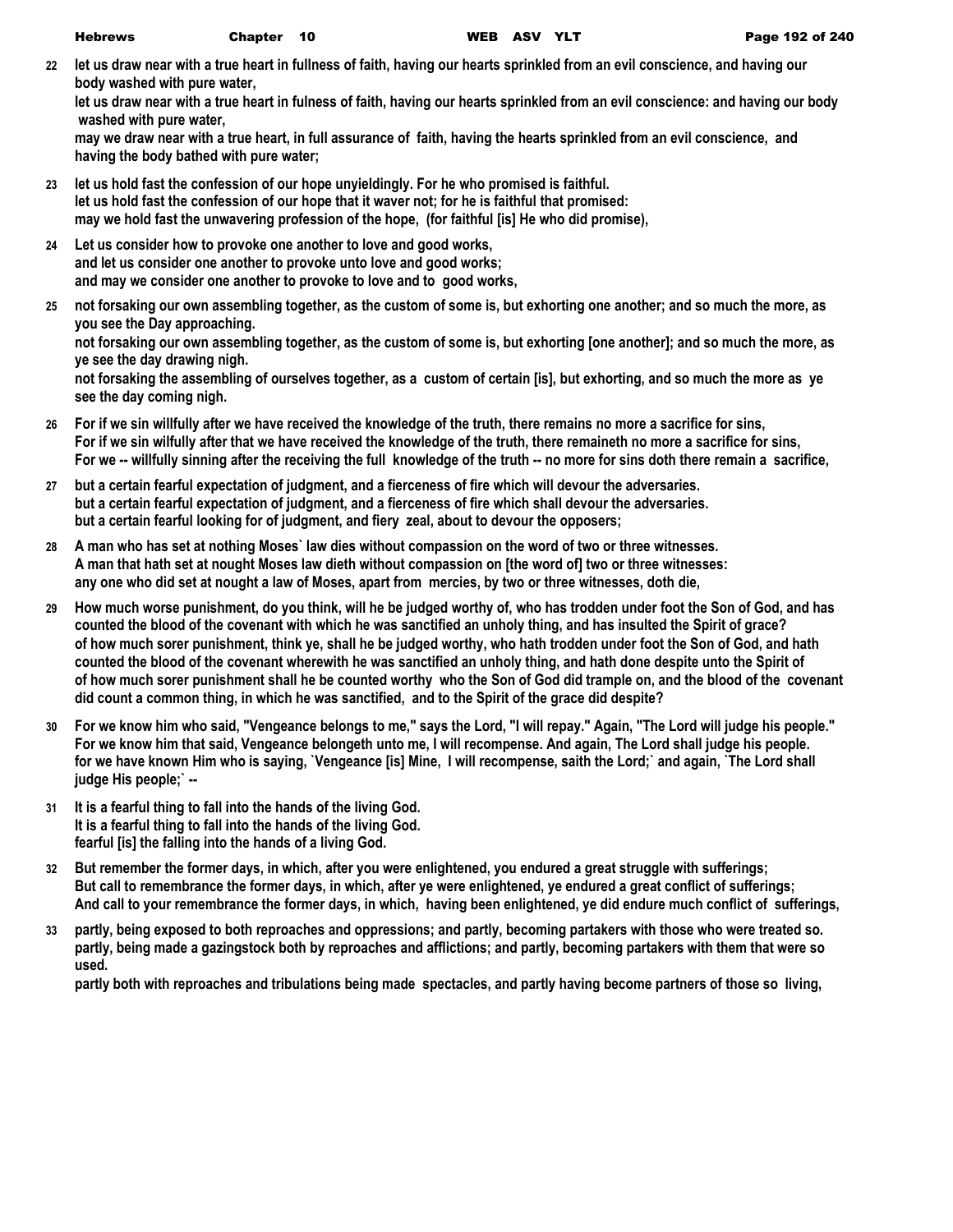| <b>Hebrews</b> | Chapter 10 |  | WEB ASV YLT |  |
|----------------|------------|--|-------------|--|
|                |            |  |             |  |

- **34 For you both had compassion on me in my chains, and joyfully accepted the plundering of your possessions, knowing that you have for yourselves a better possession and an enduring one in the heavens. For ye both had compassion on them that were in bonds, and took joyfully the spoiling of you possessions, knowing that ye have for yourselves a better possession and an abiding one. for also with my bonds ye sympathised, and the robbery of your goods with joy ye did receive, knowing that ye have in yourselves a better substance in the heavens, and an enduring one.**
- **35 Therefore don`t throw away your boldness, which has a great reward. Cast not away therefore your boldness, which hath great recompense of reward. Ye may not cast away, then, your boldness, which hath great recompense of reward,**
- **36 For you need patience, so that, having done the will of God, you may receive the promise. For ye have need of patience, that, having done the will of God, ye may receive the promise. for of patience ye have need, that the will of God having done, ye may receive the promise,**
- **37 "For yet a very little while, He who comes will come, and will not wait. For yet a very little while, He that cometh shall come, and shall not tarry. for yet a very very little, He who is coming will come, and will not tarry;**
- **38 But the righteous will live by faith. If he shrinks back, my soul has no pleasure in him." But my righteous one shall live by faith: And if he shrink back, my soul hath no pleasure in him. and `the righteous by faith shall live,` and `if he may draw back, My soul hath no pleasure in him,`**
- **39 But we are not of those who shrink back to destruction, but of those who have faith to the saving of the soul. But we are not of them that shrink back unto perdition; but of them that have faith unto the saving of the soul. and we are not of those drawing back to destruction, but of those believing to a preserving of soul.**
- **1 Now faith is assurance of things hoped for, proof of things not seen. Now faith is assurance of [things] hoped for, a conviction of things not seen. And faith is of things hoped for a confidence, of matters not seen a conviction,**
- **2 For by this, the elders obtained testimony. For therein the elders had witness borne to them. for in this were the elders testified of;**
- **3 By faith, we understand that the universe has been framed by the word of God, so that what is seen has not been made out of things which are visible. By faith we understand that the worlds have been framed by the word of God, so that what is seen hath not been made out of things which appear.**

**by faith we understand the ages to have been prepared by a saying of God, in regard to the things seen not having come out of things appearing;**

- **4 By faith, Abel offered to God a more excellent sacrifice than Cain, through which he had testimony given to him that he was righteous, God bearing witness with respect to his gifts; and through it he, being dead, still speaks. By faith Abel offered unto God a more excellent sacrifice than Cain, through which he had witness borne to him that he was righteous, God bearing witness in respect of his gifts: and through it he being dead yet speaketh. by faith a better sacrifice did Abel offer to God than Cain, through which he was testified to be righteous, God testifying of his gifts, and through it, he being dead, doth yet speak.**
- **5 By faith, Enoch was translated, so that he should not see death, and he was not found, because God translated him. For he has had testimony given to him that before his translation he had been well pleasing to God. By faith Enoch was translated that he should not see death; and he was not found, because God translated him: for he hath had witness borne to him that before his translation he had been well-pleasing unto God: By faith Enoch was translated -- not to see death, and was not found, because God did translate him; for before his translation he had been testified to -- that he had pleased God well,**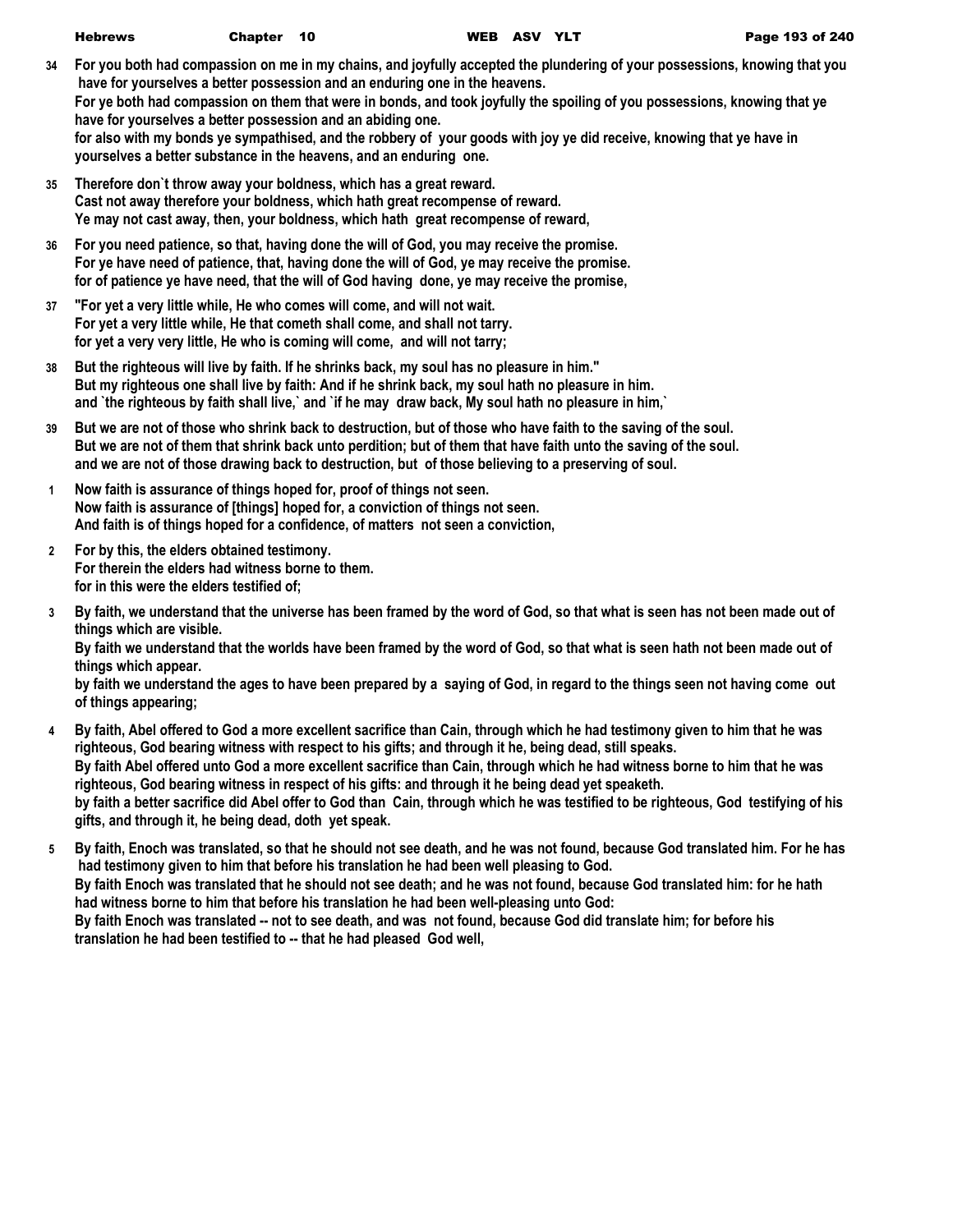**6 Without faith it is impossible to be well pleasing to him, for he who comes to God must believe that he exists, and that he is a rewarder of those who seek him.**

**And without faith it is impossible to be well-pleasing [unto him]; for he that cometh to God must believe that he is, and [that] he is a rewarder of them that seek after him.**

**and apart from faith it is impossible to please well, for it behoveth him who is coming to God to believe that He is, and to those seeking Him He becometh a rewarder.**

- **7 By faith, Noah, being warned about things not yet seen, moved with godly fear, prepared an ark for the saving of his house, through which he condemned the world, and became heir of the righteousness which is according to faith. By faith Noah, being warned [of God] concerning things not seen as yet, moved with godly fear, prepared an ark to the saving of his house; through which he condemned the world, and became heir of the righteousness which is according to faith. By faith Noah, having been divinely warned concerning the things not yet seen, having feared, did prepare an ark to the salvation of his house, through which he did condemn the world, and of the righteousness according to faith he became heir.**
- **8 By faith, Abraham, when he was called, obeyed to go out to the place which he was to receive for an inheritance. He went out, not knowing where he went.**

**By faith Abraham, when he was called, obeyed to go out unto a place which he was to receive for an inheritance; and he went out, not knowing whither he went.**

**By faith Abraham, being called, did obey, to go forth to the place that he was about to receive for an inheritance, and he went forth, not knowing whither he doth go;**

**9 By faith, he lived as an alien in the land of promise, as in a land not his own, dwelling in tents, with Isaac and Jacob, the heirs with him of the same promise.**

**By faith he became a sojourner in the land of promise, as in a [land] not his own, dwelling in tents, with Isaac and Jacob, the heirs with him of the same promise:**

**by faith he did sojourn in the land of the promise as a strange country, in tabernacles having dwelt with Isaac and Jacob, fellow-heirs of the same promise,**

- **10 For he looked for the city which has the foundations, whose builder and maker is God. for he looked for the city which hath the foundations, whose builder and maker is God. for he was looking for the city having the foundations, whose artificer and constructor [is] God.**
- **11 By faith, even Sarah herself received power to conceive, and she bore a child when she was past age, since she counted him faithful who had promised.**

**By faith even Sarah herself received power to conceive seed when she was past age, since she counted him faithful who had promised:**

**By faith also Sarah herself did receive power to conceive seed, and she bare after the time of life, seeing she did judge Him faithful who did promise;**

**12 Therefore they were fathered by one, and him as good as dead, as many as the stars of the sky in multitude, and as innumerable as the sand which is by the sea shore. wherefore also there sprang of one, and him as good as dead, [so many] as the stars of heaven in multitude, and as the sand, which is by the sea-shore, innumerable.**

**wherefore, also from one were begotten -- and that of one who had become dead -- as the stars of the heaven in multitude, and as sand that [is] by the sea-shore -- the innumerable.**

**13 These all died in faith, not having received the promises, but having seen them and embraced them from afar, and having confessed that they were strangers and pilgrims on the earth. These all died in faith, not having received the promises, but having seen them and greeted them from afar, and having confessed that they were strangers and pilgrims on the earth. In faith died all these, not having received the promises, but from afar having seen them, and having been persuaded, and** 

**having saluted [them], and having confessed that strangers and sojourners they are upon the earth,**

- **14 For those who say such things make it clear that they are seeking after a country of their own. For they that say such things make it manifest that they are seeking after a country of their own. for those saying such things make manifest that they seek a country;**
- **15 If indeed they had been thinking of that country from which they went out, they would have had enough time to return. And if indeed they had been mindful of that [country] from which they went out, they would have had opportunity to return. and if, indeed, they had been mindful of that from which they came forth, they might have had an opportunity to return,**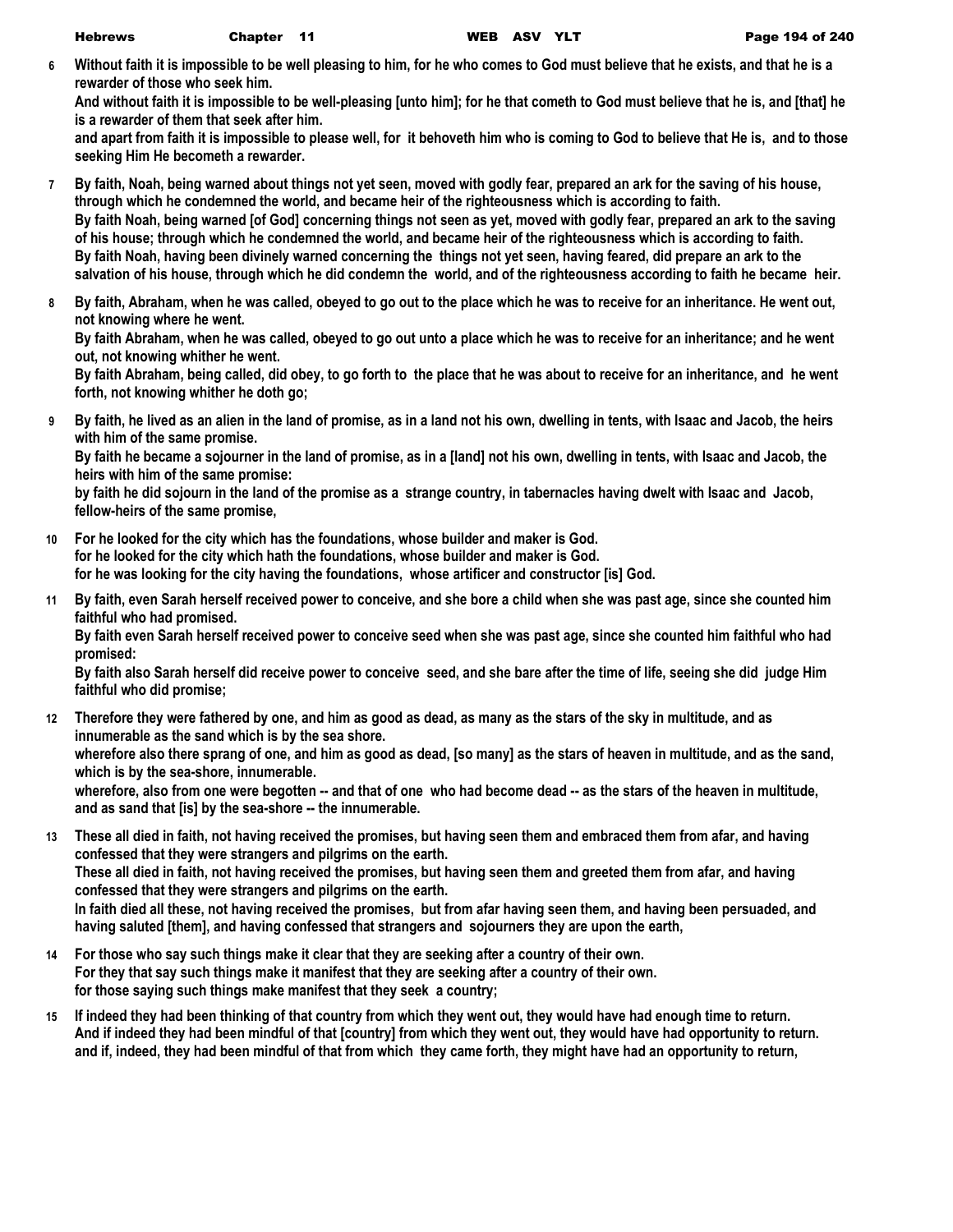**16 But now they desire a better country, that is, a heavenly one. Therefore God is not ashamed of them, to be called their God, for he has prepared a city for them.**

**But now they desire a better [country], that is, a heavenly: wherefore God is not ashamed of them, to be called their God; for he hath prepared for them a city.**

**but now they long for a better, that is, an heavenly, wherefore God is not ashamed of them, to be called their God, for He did prepare for them a city.**

**17 By faith, Abraham, being tested, offered up Isaac. Yes, he who had gladly received the promises was offering up his one and only son;**

**By faith Abraham, being tried, offered up Isaac: yea, he that had gladly received the promises was offering up his only begotten [son];**

**By faith Abraham hath offered up Isaac, being tried, and the only begotten he did offer up who did receive the promises,**

- **18 even he to whom it was said, "In Isaac will your seed be called;" even he to whom it was said, In Isaac shall thy seed be called: of whom it was said -- `In Isaac shall a seed be called to thee;`**
- **19 accounting that God is able to raise up, even from the dead. Figuratively speaking, he also did receive him back from the dead. accounting that God [is] able to raise up, even from the dead; from whence he did also in a figure receive him back. reckoning that even out of the dead God is able to raise up, whence also in a figure he did receive [him].**
- **20 By faith, Isaac blessed Jacob and Esau, even concerning things to come. By faith Isaac blessed Jacob and Esau, even concerning things to come. By faith, concerning coming things, Isaac did bless Jacob and Esau;**
- **21 By faith, Jacob, when he was dying, blessed each of the sons of Joseph, and worshipped, leaning on the top of his staff. By faith Jacob, when he was dying, blessed each of the sons of Joseph; and worshipped, [leaning] upon the top of his staff. by faith Jacob dying -- each of the sons of Joseph did bless, and did bow down upon the top of his staff;**
- **22 By faith, Joseph, when his end was near, made mention of the departure of the children of Israel; and gave instructions concerning his bones.**

**By faith Joseph, when his end was nigh, made mention of the departure of the children of Israel; and gave commandment concerning his bones.**

**by faith, Joseph dying, concerning the outgoing of the sons of Israel did make mention, and concerning his bones did give command.**

**23 By faith, Moses, when he was born, was hidden for three months by his parents, because they saw that he was a beautiful child, and they were not afraid of the king`s commandment. By faith Moses, when he was born, was hid three months by his parents, because they saw he was a goodly child; and they** 

**were not afraid of the king`s commandment. By faith Moses, having been born, was hid three months by his parents, because they saw the child comely, and were not** 

**afraid of the decree of the king;**

- **24 By faith, Moses, when he had grown up, refused to be called the son of Pharaoh`s daughter, By faith Moses, when he was grown up, refused to be called the son of Pharaoh`s daughter; by faith Moses, having become great, did refuse to be called a son of the daughter of Pharaoh,**
- **25 choosing rather to share ill treatment with the people of God, than to enjoy the pleasures of sin for a time; choosing rather to share ill treatment with the people of God, than to enjoy the pleasures of sin for a season; having chosen rather to be afflicted with the people of God, than to have sin`s pleasure for a season,**
- **26 accounting the reproach of Christ greater riches than the treasures of Egypt; for he looked to the reward. accounting the reproach of Christ greater riches than the treasures of Egypt: for he looked unto the recompense of reward. greater wealth having reckoned the reproach of the Christ than the treasures in Egypt, for he did look to the recompense of reward;**
- **27 By faith, he left Egypt, not fearing the wrath of the king; for he endured, as seeing him who is invisible. By faith he forsook Egypt, not fearing the wrath of the king: for he endured, as seeing him who is invisible. by faith he left Egypt behind, not having been afraid of the wrath of the king, for, as seeing the Invisible One -- he endured;**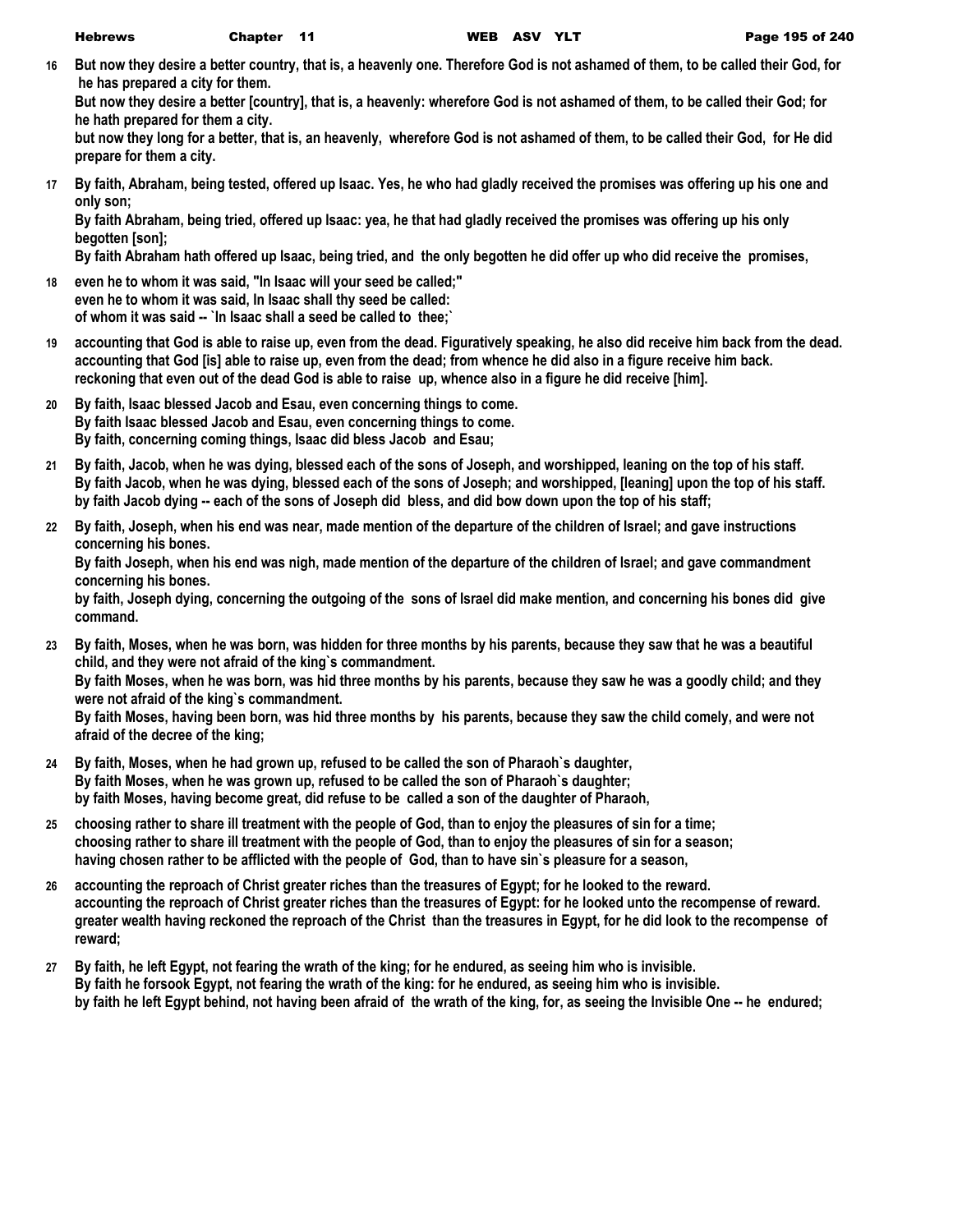- **28 By faith, he kept the Passover, and the sprinkling of the blood, that the destroyer of the firstborn should not touch them. By faith he kept the passover, and the sprinkling of the blood, that the destroyer of the firstborn should not touch them. by faith he kept the passover, and the sprinkling of the blood, that He who is destroying the first-born might not touch them.**
- **29 By faith, they passed through the Red sea as by dry land. When the Egyptians tried to do so, they were swallowed up. By faith they passed through the Red sea as by dry land: which the Egyptians assaying to do were swallowed up. By faith they did pass through the Red Sea as through dry land, which the Egyptians having received a trial of, were swallowed up;**
- **30 By faith, the walls of Jericho fell down, after they had been encircled for seven days. By faith the walls of Jericho fell down, after they had been compassed about for seven days. by faith the walls of Jericho did fall, having been surrounded for seven days;**
- **31 By faith, Rahab, the prostitute, didn`t perish with those who were disobedient, having received the spies in peace. By faith Rahab the harlot perished not with them that were disobedient, having received the spies with peace. by faith Rahab the harlot did not perish with those who disbelieved, having received the spies with peace.**
- **32 What will I more say? For the time will fail me if I tell of Gideon, Barak, Samson, Jephthah, David, Samuel, and the prophets; And what shall I more say? for the time will fail me if I tell of Gideon, Barak, Samson, Jephthah; of David and Samuel and the prophets:**

**And what shall I yet say? for the time will fail me recounting about Gideon, Barak also, and Samson, and Jephthah, David also, and Samuel, and the prophets,**

- **33 who, through faith, subdued kingdoms, worked out righteousness, obtained promises, stopped the mouths of lions, who through faith subdued kingdoms, wrought righteousness, obtained promises, stopped the mouths of lions, who through faith did subdue kingdoms, wrought righteousness, obtained promises, stopped mouths of lions,**
- **34 quenched the power of fire, escaped the edge of the sword, from weakness were made strong, grew mighty in war, and turned to flight armies of aliens.**

**quenched the power of fire, escaped the edge of the sword, from weakness were made strong, waxed mighty in war, turned to flight armies of aliens.**

**quenched the power of fire, escaped the mouth of the sword, were made powerful out of infirmities, became strong in battle, caused to give way camps of the aliens.**

**35 Women received their dead by resurrection. Others were tortured, not accepting their deliverance, that they might obtain a better resurrection.**

**Women received their dead by a resurrection: and others were tortured, not accepting their deliverance; that they might obtain a better resurrection:**

**Women received by a rising again their dead, and others were tortured, not accepting the redemption, that a better rising again they might receive,**

- **36 Others were tried by mocking and scourging, yes, moreover by bonds and imprisonment. and others had trial of mockings and scourgings, yea, moreover of bonds and imprisonment: and others of mockings and scourgings did receive trial, and yet of bonds and imprisonment;**
- **37 They were stoned. They were sawn apart. They were tempted. They were slain with the sword. They went around in sheepskins, in goatskins; being destitute, afflicted, ill-treated they were stoned, they were sawn asunder, they were tempted, they were slain with the sword: they went about in sheepskins, in goatskins; being destitute, afflicted, ill-treated they were stoned, they were sawn asunder, they were tried; in the killing of the sword they died; they went about in sheepskins, in goatskins -- being destitute, afflicted, injuriously treated,**
- **38 (of whom the world was not worthy), wandering in deserts and mountains and caves, and the holes of the earth. (of whom the world was not worthy), wandering in deserts and mountains and caves, and the holes of the earth. of whom the world was not worthy; in deserts wandering, and [in] mountains, and [in] caves, and [in] the holes of the earth;**
- **39 These all, having had testimony given to them through their faith, didn`t receive the promise, And these all, having had witness borne to them through their faith, received not the promise, and these all, having been testified to through the faith, did not receive the promise,**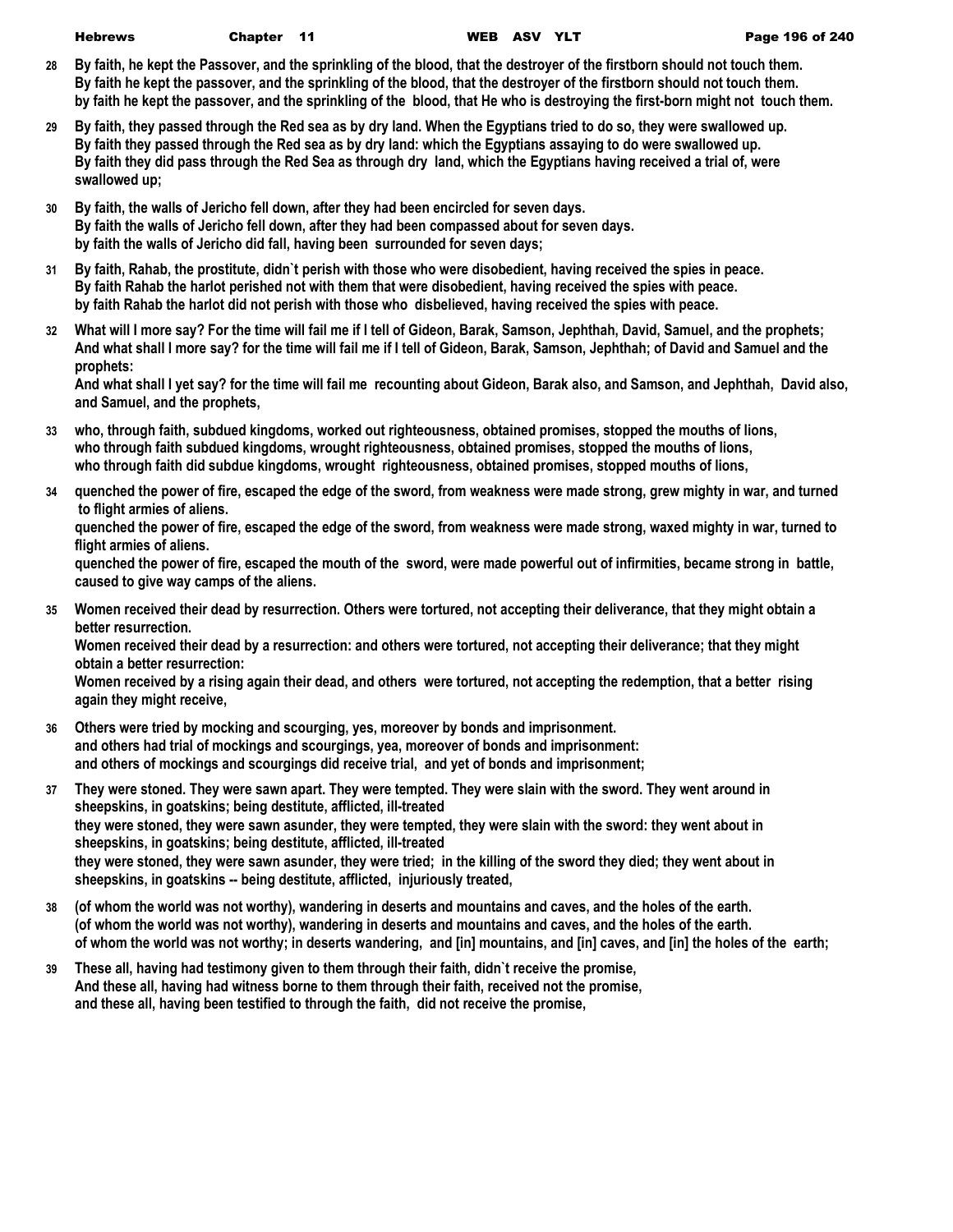| <b>Hebrews</b> | Chapter 11 |                                                                                                 | WEB ASV YLT |                                                                                                                | Page 197 of 240 |
|----------------|------------|-------------------------------------------------------------------------------------------------|-------------|----------------------------------------------------------------------------------------------------------------|-----------------|
|                |            |                                                                                                 |             | 40 God having provided some better thing concerning us, so that apart from us they should not be made perfect. |                 |
|                |            |                                                                                                 |             | God having provided some better thing concerning us, that apart from us they should not be made perfect.       |                 |
|                |            | God for us something better having provided, that apart from us they might not be made perfect. |             |                                                                                                                |                 |

- **1 Therefore let us also, seeing we are surrounded by so great a cloud of witnesses, lay aside every weight and the sin which so easily entangles us, and let us run with patience the race that is set before us, Therefore let us also, seeing we are compassed about with so great a cloud of witnesses, lay aside every weight, and the sin which doth so easily beset us, and let us run with patience the race that is set before us, Therefore, we also having so great a cloud of witnesses set around us, every weight having put off, and the closely besetting sin, through endurance may we run the contest that is set before us,**
- **2 looking to Jesus, the author and perfecter of faith, who for the joy that was set before him endured the cross, despising shame, and has sat down at the right hand of the throne of God. looking unto Jesus the author and perfecter of [our] faith, who for the joy that was set before him endured the cross, despising shame, and hath sat down at the right hand of the throne of God. looking to the author and perfecter of faith -- Jesus, who, over-against the joy set before him -- did endure a cross, shame having despised, on the right hand also of the throne of God did sit down;**
- **3 For consider him who has endured such contradiction of sinners against himself, that you don`t grow weary, fainting in your souls.**

**For consider him that hath endured such gainsaying of sinners against himself, that ye wax not weary, fainting in your souls. for consider again him who endured such gainsaying from the sinners to himself, that ye may not be wearied in your souls - being faint.**

- **4 You have not yet resisted to blood, striving against sin; Ye have not yet resisted unto blood, striving against sin: Not yet unto blood did ye resist -- with the sin striving;**
- **5 and you have forgotten the exhortation which reasons with you as with sons, "My son, don`t take lightly the chastening of the Lord, Nor faint when you are reproved by him; and ye have forgotten the exhortation which reasoneth with you as with sons, My son, regard not lightly the chastening of the Lord, Nor faint when thou art reproved of him; and ye have forgotten the exhortation that doth speak fully with you as with sons, `My son, be not despising chastening of the Lord, nor be faint, being reproved by Him,**
- **6 For whom the Lord loves, he chastens, And scourges every son whom he receives." For whom the Lord loveth he chasteneth, And scourgeth every son whom he receiveth. for whom the Lord doth love He doth chasten, and He scourgeth every son whom He receiveth;`**
- **7 It is for discipline that you endure. God deals with you as with sons, for what son is there whom his father doesn`t discipline? It is for chastening that ye endure; God dealeth with you as with sons; for what son is there whom [his] father chasteneth not? if chastening ye endure, as to sons God beareth Himself to you, for who is a son whom a father doth not chasten?**
- **8 But if you are without discipline, whereof all have been made partakers, then are you illegitimate, and not sons. But if ye are without chastening, whereof all have been made partakers, then are ye bastards, and not sons. and if ye are apart from chastening, of which all have become partakers, then bastards are ye, and not sons.**
- **9 Furthermore, we had the fathers of our flesh to chasten us, and we paid them respect. Shall we not much rather be in subjection to the Father of spirits, and live? Furthermore, we had the fathers of our flesh to chasten us, and we gave them reverence: shall we not much rather be in subjection unto the Father of spirits, and live? Then, indeed, fathers of our flesh we have had, chastising [us], and we were reverencing [them]; shall we not much rather be subject to the Father of the spirits, and live?**
- **10 For they indeed, for a few days, punished us as seemed good to them; but he for our profit, that we may be partakers of his holiness.**

**For they indeed for a few days chastened [us] as seemed good to them; but he for [our] profit, that [we] may be partakers of his holiness.**

**for they, indeed, for a few days, according to what seemed good to them, were chastening, but He for profit, to be partakers of His separation;**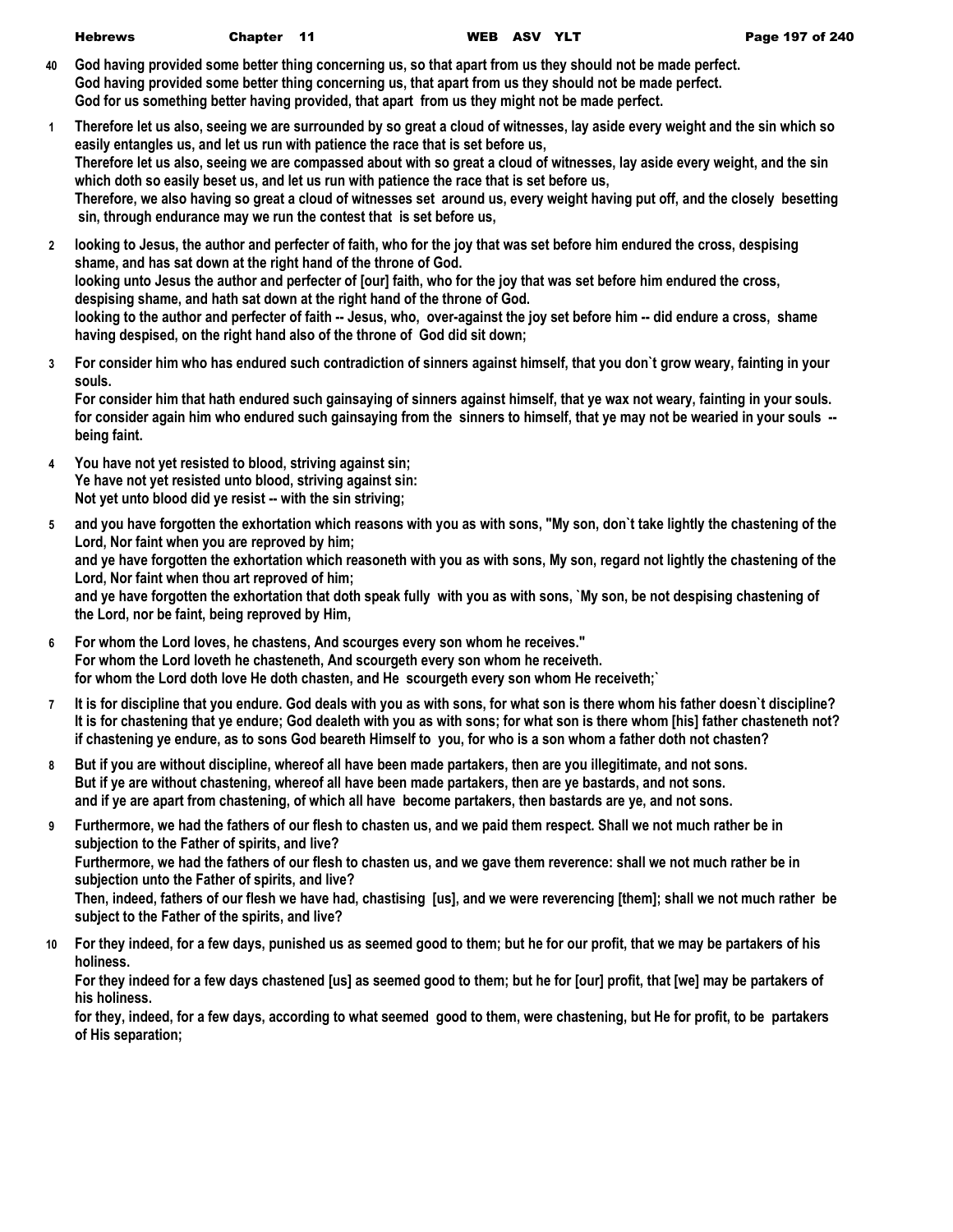**11 All chastening seems for the present to be not joyous but grievous; yet afterward it yields the peaceful fruit of righteousness to those who have been exercised thereby.**

**All chastening seemeth for the present to be not joyous but grievous; yet afterward it yieldeth peaceable fruit unto them that have been exercised thereby, [even the fruit] of righteousness.**

**and all chastening for the present, indeed, doth not seem to be of joy, but of sorrow, yet afterward the peaceable fruit of righteousness to those exercised through it -- it doth yield.**

- **12 Therefore, lift up the hands that hang down and the feeble knees, Wherefore lift up the hands that hang down, and the palsied knees; Wherefore, the hanging-down hands and the loosened knees set ye up;**
- **13 and make straight paths for your feet, that that which is lame may not be dislocated, but rather be healed. and make straight paths for your feet, that that which is lame be not turned out of the way, but rather be healed. and straight paths make for your feet, that that which is lame may not be turned aside, but rather be healed;**
- **14 Follow after peace with all men, and the sanctification without which no man will see the Lord, Follow after peace with all men, and the sanctification without which no man shall see the Lord: peace pursue with all, and the separation, apart from which no one shall see the Lord,**
- **15 looking carefully lest there be any man who falls short of the grace of God; lest any root of bitterness springing up trouble you, and thereby the many be defiled; looking carefully lest [there be] any man that falleth short of the grace of God; lest any root of bitterness springing up trouble [you], and thereby the many be defiled; looking diligently over lest any one be failing of the grace of God, lest any root of bitterness springing up may give trouble, and through this many may be defiled;**
- **16 lest there be any sexually immoral person, or profane person, as Esau, who sold his birthright for one meal. lest [there be] any fornication, or profane person, as Esau, who for one mess of meat sold his own birthright. lest any one be a fornicator, or a profane person, as Esau, who in exchange for one morsel of food did sell his birthright,**
- **17 For you know that even when he afterward desired to inherit the blessing, he was rejected, for he found no place for a change of mind though he sought it diligently with tears. For ye know that even when he afterward desired to inherit the blessing, he was rejected; for he found no place for a change of mind [in his father,] though he sought is diligently with tears. for ye know that also afterwards, wishing to inherit the blessing, he was disapproved of, for a place of reformation he found not, though with tears having sought it.**
- **18 For you have not come to a mountain that might be touched, and that burned with fire, and to blackness, darkness, tempest, For ye are not come unto [a mount] that might be touched, and that burned with fire, and unto blackness, and darkness, and tempest,**

**For ye came not near to the mount touched and scorched with fire, and to blackness, and darkness, and tempest,**

**19 the sound of a trumpet, and the voice of words; which those who heard it begged that not one more word should be spoken to them,**

**and the sound of a trumpet, and the voice of words; which [voice] they that heard entreated that no word more should be spoken unto them;**

**and a sound of a trumpet, and a voice of sayings, which those having heard did entreat that a word might not be added to them,**

- **20 for they could not stand that which was enjoined, "If even a animal touch the mountain, it will be stoned;" for they could not endure that which was enjoined, If even a beast touch the mountain, it shall be stoned; for they were not bearing that which is commanded, `And if a beast may touch the mountain, it shall be stoned, or with an arrow shot through,`**
- **21 and so fearful was the appearance, that Moses said, "I am terrified and trembling." and so fearful was the appearance, [that] Moses said, I exceedingly fear and quake: and, (so terrible was the sight,) Moses said, `I am fearful exceedingly, and trembling.`**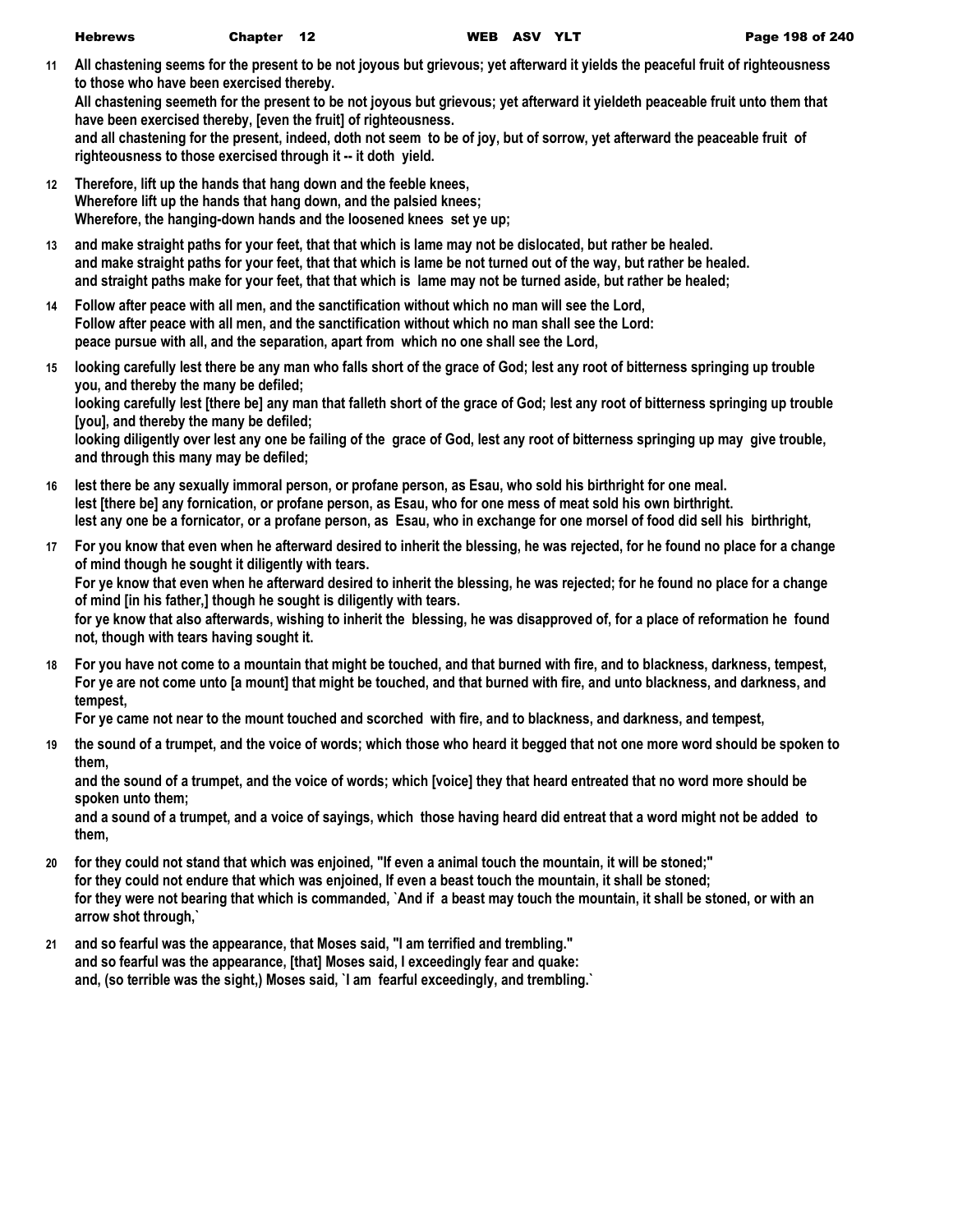**22 But you have come to Mount Zion, and to the city of the living God, the heavenly Jerusalem, and to innumerable hosts of angels,**

**but ye are come unto mount Zion, and unto the city of the living God, the heavenly Jerusalem, and to innumerable hosts of angels,**

**But, ye came to Mount Zion, and to a city of the living God, to the heavenly Jerusalem, and to myriads of messengers,**

**23 to the general assembly and assembly of the firstborn who are enrolled in heaven, to God, the Judge of all, to the spirits of just men made perfect,**

**to the general assembly and church of the firstborn who are enrolled in heaven, and to God the Judge of all, and to the spirits of just men made perfect,**

**to the company and assembly of the first-born in heaven enrolled, and to God the judge of all, and to spirits of righteous men made perfect,**

- **24 to Jesus, the mediator of a new covenant, and to the blood of sprinkling that speaks better than that of Abel. and to Jesus the mediator of a new covenant, and to the blood of sprinkling that speaketh better than [that of] Abel. and to a mediator of a new covenant -- Jesus, and to blood of sprinkling, speaking better things than that of Abel!**
- **25 See that you don`t refuse him who speaks. For if they didn`t escape when they refused him who warned on the Earth, how much more will we not escape who turn away from him who warns from heaven, See that ye refuse not him that speaketh. For if they escaped not when they refused him that warned [them] on earth, much more [shall not] we [escape] who turn away from him that [warneth] from heaven: See, may ye not refuse him who is speaking, for if those did not escape who refused him who upon earth was divinely speaking -- much less we who do turn away from him who [speaketh] from heaven,**
- **26 whose voice shook the earth, then, but now he has promised, saying, "Yet once more will I shake not only the earth, but also the heavens."**

**whose voice then shook the earth: but now he hath promised, saying, Yet once more will I make to tremble not the earth only, but also the heaven.**

**whose voice the earth shook then, and now hath he promised, saying, `Yet once -- I shake not only the earth, but also the heaven;`**

**27 This phrase, "Yet once more," signifies the removing of those things that are shaken, as of things that have been made, that those things which are not shaken may remain.**

**And this [word], Yet once more, signifieth the removing of those things that are shaken, as of things that have been made, that those things which are not shaken may remain.**

**and this -- `Yet once` -- doth make evident the removal of the things shaken, as of things having been made, that the things not shaken may remain;**

**28 Therefore, receiving a kingdom that can`t be shaken, let us have grace, whereby we may offer service well pleasing to God, with reverence and awe,**

**Wherefore, receiving a kingdom that cannot be shaken, let us have grace, whereby we may offer service well-pleasing to God with reverence and awe:**

**wherefore, a kingdom that cannot be shaken receiving, may we have grace, through which we may serve God well-pleasingly, with reverence and religious fear;**

- **29 for our God is a consuming fire. for our God is a consuming fire. for also our God [is] a consuming fire.**
- **1 Let brotherly love continue. Let love of the brethren continue. Let brotherly love remain;**
- **2 Don`t forget to show hospitality to strangers, for in doing so, some have entertained angels without knowing it. Forget not to show love unto strangers: for thereby some have entertained angels unawares. of the hospitality be not forgetful, for through this unawares certain did entertain messengers;**
- **3 Remember those who are in bonds, as bound with them; and those who are ill-treated, since you are also in the body. Remember them that are in bonds, as bound with them; them that are illtreated, as being yourselves also in the body. be mindful of those in bonds, as having been bound with them, of those maltreated, as also yourselves being in the body;**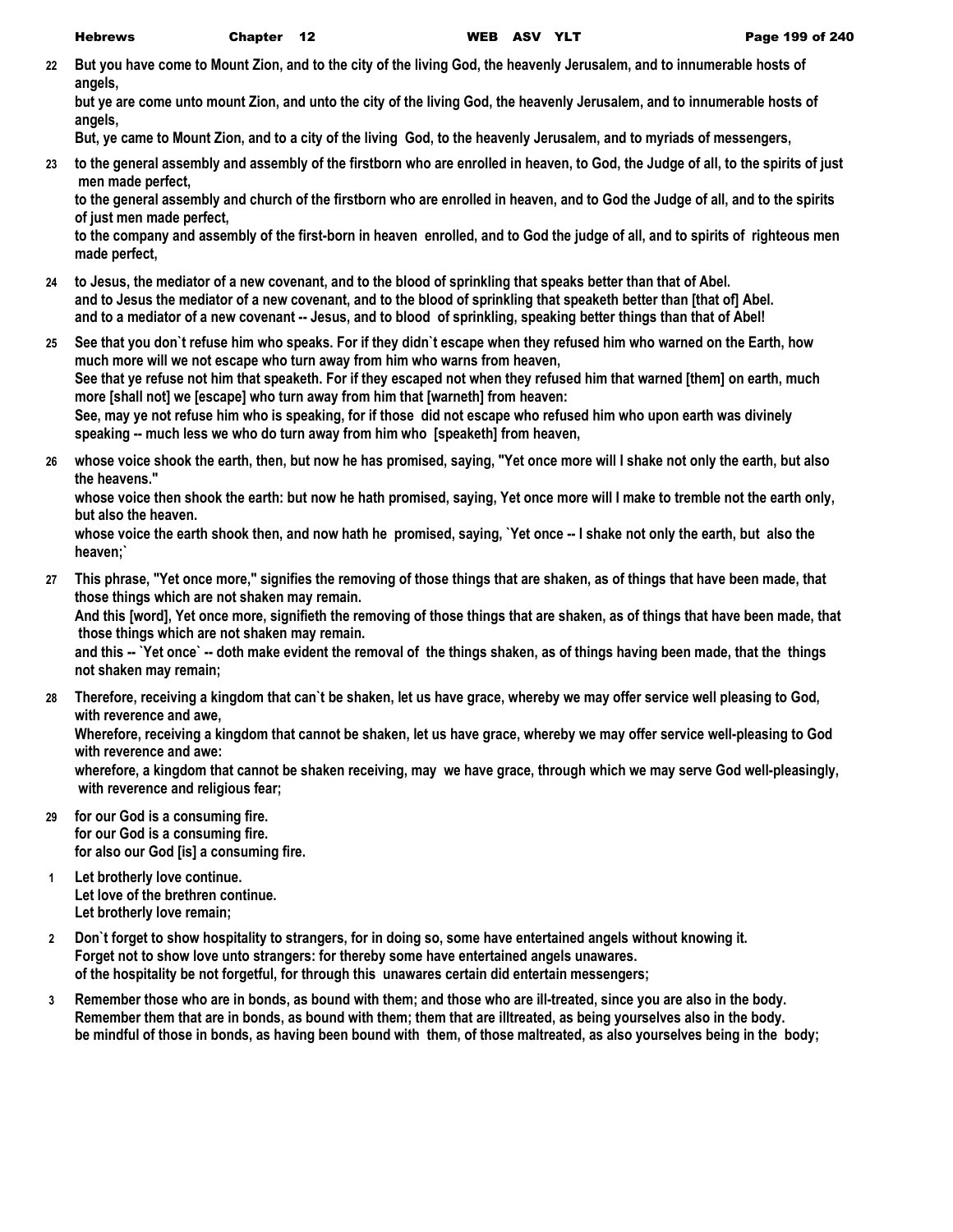| <b>Hebrews</b> | <b>Chapte</b> |
|----------------|---------------|
|----------------|---------------|

- **4 Let marriage be held in honor among all, and let the bed be undefiled: but God will judge the sexually immoral and adulterers. [Let] marriage [be] had in honor among all, and [let] the bed [be] undefiled: for fornicators and adulterers God will judge. honourable [is] the marriage in all, and the bed undefiled, and whoremongers and adulterers God shall judge.**
- **5 Be free from the love of money, content with such things as you have, for he has said, "I will in no way leave you, neither will I in any way forsake you."**

**Be ye free from the love of money; content with such things as ye have: for himself hath said, I will in no wise fail thee, neither will I in any wise forsake thee.**

**Without covetousness the behaviour, being content with the things present, for He hath said, `No, I will not leave, no, nor forsake thee,`**

- **6 So that with good courage we say, "The Lord is my helper. I will not fear. What will man do to me?" So that with good courage we say, The Lord is my helper; I will not fear: What shall man do unto me? so that we do boldly say, `The Lord [is] to me a helper, and I will not fear what man shall do to me.`**
- **7 Remember your leaders, men who spoke to you the word of God, and considering the results of their conduct, imitate their faith.**

**Remember them that had the rule over you, men that spake unto you the word of God; and considering the issue of their life, imitate their faith.**

**Be mindful of those leading you, who did speak to you the word of God, whose faith -- considering the issue of the behaviour - be imitating,**

- **8 Jesus Christ is the same yesterday, today, and forever. Jesus Christ [is] the same yesterday and to-day, [yea] and for ever. Jesus Christ yesterday and to-day the same, and to the ages;**
- **9 Don`t be carried away by various and strange teachings, for it is good that the heart be established by grace, not by food, through which those who were so occupied were not benefited. Be not carried away by divers and strange teachings: for it is good that the heart be established by grace; not by meats, wherein they that occupied themselves were not profited. with teachings manifold and strange be not carried about, for [it is] good that by grace the heart be confirmed, not with meats, in which they who were occupied were not profited;**
- **10 We have an altar from which those who serve the holy tent have no right to eat. We have an altar, whereof they have no right to eat that serve the tabernacle. we have an altar, of which to eat they have no authority who the tabernacle are serving,**
- **11 For the bodies of those animals, whose blood is brought into the holy place by the high priest as an offering for sin, are burned outside of the camp.**

**For the bodies of those beasts whose blood is brought into the holy place by the high priest [as an offering] for sin, are burned without the camp.**

**for of those beasts whose blood is brought for sin into the holy places through the chief priest -- of these the bodies are burned without the camp.**

- **12 Therefore Jesus also, that he might sanctify the people through his own blood, suffered outside of the gate. Wherefore Jesus also, that he might sanctify the people through his own blood, suffered without the gate. Wherefore, also Jesus -- that he might sanctify through [his] own blood the people -- without the gate did suffer;**
- **13 Let us therefore go forth to him outside of the camp, bearing his reproach. Let us therefore go forth unto him without the camp, bearing his reproach. now, then, may we go forth unto him without the camp, his reproach bearing;**
- **14 For we don`t have here an enduring city, but we seek that which is to come. For we have not here an abiding city, but we seek after [the city] which is to come. for we have not here an abiding city, but the coming one we seek;**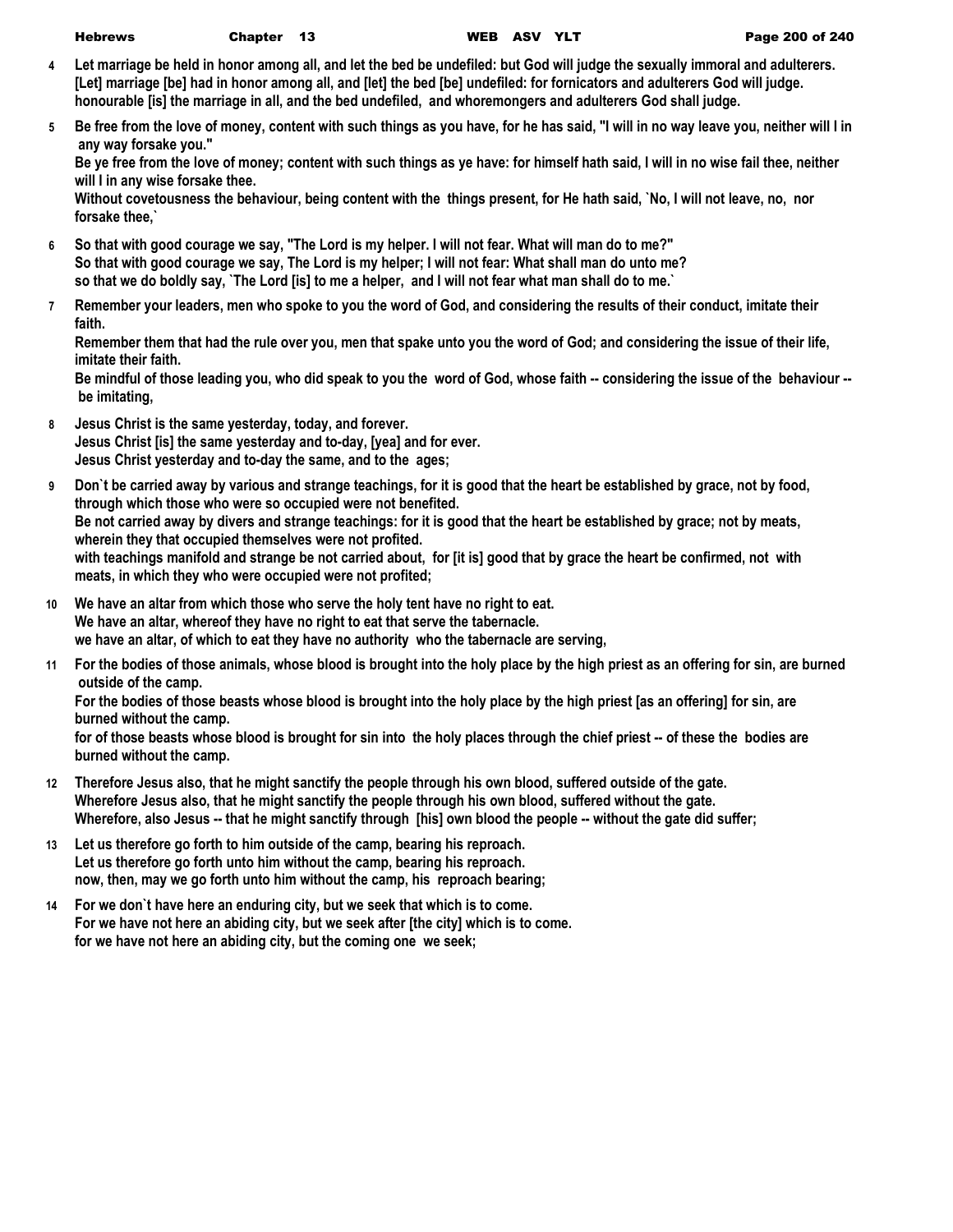**15 Through him, then, let us offer up a sacrifice of praise to God continually, that is, the fruit of lips which make confession to his name.**

**Through him then let us offer up a sacrifice of praise to God continually, that is, the fruit of lips which make confession to his name.**

**through him, then, we may offer up a sacrifice of praise always to God, that is, the fruit of lips, giving thanks to His name;**

- **16 But don`t forget to be doing good and sharing, for with such sacrifices God is well pleased. But to do good and to communicate forget not: for with such sacrifices God is well pleased. and of doing good, and of fellowship, be not forgetful, for with such sacrifices God is well-pleased.**
- **17 Obey those who have the rule over you, and submit to them, for they watch on behalf of your souls, as those who will give account, that they may do this with joy, and not with groaning, for that would be unprofitable for you. Obey them that have the rule over you, and submit [to them]: for they watch in behalf of your souls, as they that shall give account; that they may do this with joy, and not with grief: for this [were] unprofitable for you. Be obedient to those leading you, and be subject, for these do watch for your souls, as about to give account, that with joy they may do this, and not sighing, for this [is] unprofitable to you.**
- **18 Pray for us, for we are persuaded that we have a good conscience, desiring to live honorably in all things. Pray for us: for we are persuaded that we have a good conscience, desiring to live honorably in all things. Pray for us, for we trust that we have a good conscience, in all things willing to behave well,**
- **19 I strongly urge you to do this, that I may be restored to you sooner. And I exhort [you] the more exceedingly to do this, that I may be restored to you the sooner. and more abundantly do I call upon [you] to do this, that more quickly I may be restored to you.**
- **20 Now may the God of peace, who brought again from the dead the great shepherd of the sheep with the blood of an eternal covenant, our Lord Jesus,**

**Now the God of peace, who brought again from the dead the great shepherd of the sheep with the blood of an eternal covenant, [even] our Lord Jesus,**

**And the God of the peace, who did bring up out of the dead the great shepherd of the sheep -- in the blood of an age-during covenant -- our Lord Jesus,**

**21 make you complete in every good work to do his will, working in you that which is well pleasing in his sight, through Jesus Christ, to whom be the glory forever and ever. Amen. make you perfect in every good thing to do his will, working in us that which is well-pleasing in his sight, through Jesus Christ; to whom [be] the glory for ever and ever. Amen.**

**make you perfect in every good work to do His will, doing in you that which is well-pleasing before Him, through Jesus Christ, to whom [is] the glory -- to the ages of the ages! Amen.**

- **22 But I exhort you, brothers, endure the word of exhortation, for I have written to you in few words. But I exhort you, brethren, bear with the word of exhortation, for I have written unto you in few words. And I entreat you, brethren, suffer the word of the exhortation, for also through few words I have written to you.**
- **23 Know that our brother Timothy has been freed, with whom, if he comes shortly, I will see you. Know ye that our brother Timothy hath been set at liberty; with whom, if he come shortly, I will see you. Know ye that the brother Timotheus is released, with whom, if he may come more shortly, I will see you.**
- **24 Greet all of your leaders and all the saints. The Italians Greet you. Salute all them that have the rule over you, and all the saints. They of Italy salute you. Salute all those leading you, and all the saints; salute you doth those from Italy:**
- **25 Grace be with you all. Amen. Grace be with you all. Amen. the grace [is] with you all! Amen.**
- **1 James, a servant of God and of the Lord Jesus Christ, to the twelve tribes which are in the Dispersion: greetings. James, a servant of God and of the Lord Jesus Christ, to the twelve tribes which are of the Dispersion, greeting. James, of God and of the Lord Jesus Christ a servant, to the Twelve Tribes who are in the dispersion: Hail!**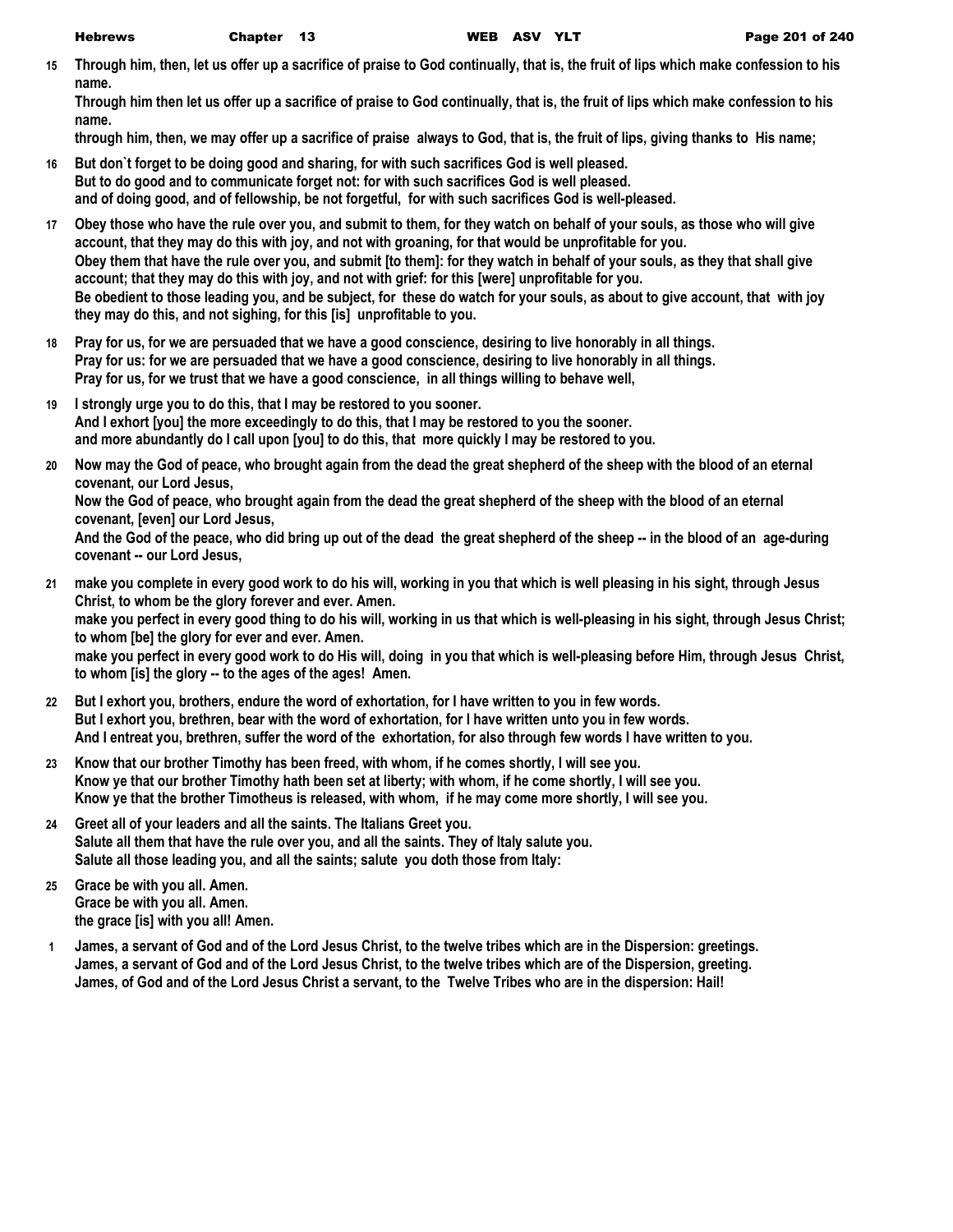| <b>James</b> | Chapter 1 |  | WEB ASV YLT |  |
|--------------|-----------|--|-------------|--|
|              |           |  |             |  |

- **2 Count it all joy, my brothers, when you fall into various temptations, Count it all joy, my brethren, when ye fall into manifold temptations; All joy count [it], my brethren, when ye may fall into temptations manifold;**
- **3 Knowing that the testing of your faith produces patience. Knowing that the proving of your faith worketh patience. knowing that the proof of your faith doth work endurance,**
- **4 Let patience have its perfect work, that you may be perfect and complete, lacking in nothing. And let patience have [its] perfect work, that ye may be perfect and entire, lacking in nothing. and let the endurance have a perfect work, that ye may be perfect and entire -- in nothing lacking;**
- **5 But if any of you lacks wisdom, let him ask of God, who gives to all liberally and without reproach; and it will be given him. But if any of you lacketh wisdom, let him ask of God, who giveth to all liberally and upbraideth not; and it shall be given him. and if any of you do lack wisdom, let him ask from God, who is giving to all liberally, and not reproaching, and it shall be given to him;**
- **6 But let him ask in faith, without any doubting, for he who doubts is like a wave of the sea, driven by the wind and tossed. But let him ask in faith, nothing doubting: for he that doubteth is like the surge of the sea driven by the wind and tossed. and let him ask in faith, nothing doubting, for he who is doubting hath been like a wave of the sea, driven by wind and tossed,**
- **7 For let that man not think that he will receive anything from the Lord. For let not that man think that he shall receive anything of the Lord; for let not that man suppose that he shall receive anything from the Lord --**
- **8 He is a double-minded man, unstable in all his ways. a doubleminded man, unstable in all his ways. a two-souled man [is] unstable in all his ways.**
- **9 But let the brother in humble circumstances glory in his high position; But let the brother of low degree glory in his high estate: And let the brother who is low rejoice in his exaltation,**
- **10 and the rich, in that he is made humble, because like the flower in the grass, he will pass away. and the rich, in that he is made low: because as the flower of the grass he shall pass away. and the rich in his becoming low, because as a flower of grass he shall pass away;**
- **11 For the sun arises with the scorching wind, and withers the grass, and the flower in it falls, and the beauty of its appearance perishes. So also will the rich man fade away in his pursuits. For the sun ariseth with the scorching wind, and withereth the grass: and the flower thereof falleth, and the grace of the fashion of it perisheth: so also shall the rich man fade away in his goings. for the sun did rise with the burning heat, and did wither the grass, and the flower of it fell, and the grace of its appearance did perish, so also the rich in his way shall fade away!**
- **12 Blessed is the man who endures temptation, for when he has been approved, he will receive the crown of life, which the Lord promised to those who love him. Blessed is the man that endureth temptation; for when he hath been approved, he shall receive the crown of life, which [the Lord] promised to them that love him. Happy the man who doth endure temptation, because, becoming approved, he shall receive the crown of the life, which the Lord did promise to those loving Him.**
- **13 Let no man say when he is tempted, "I am tempted by God," for God can`t be tempted with evil, and he himself tempts no one. Let no man say when he is tempted, I am tempted of God; for God cannot be tempted with evil, and he himself tempteth no man:**

**Let no one say, being tempted -- `From God I am tempted,` for God is not tempted of evil, and Himself doth tempt no one,**

**14 But each one is tempted, when he is drawn away by his own lust, and enticed. but each man is tempted, when he is drawn away by his own lust, and enticed. and each one is tempted, by his own desires being led away and enticed,**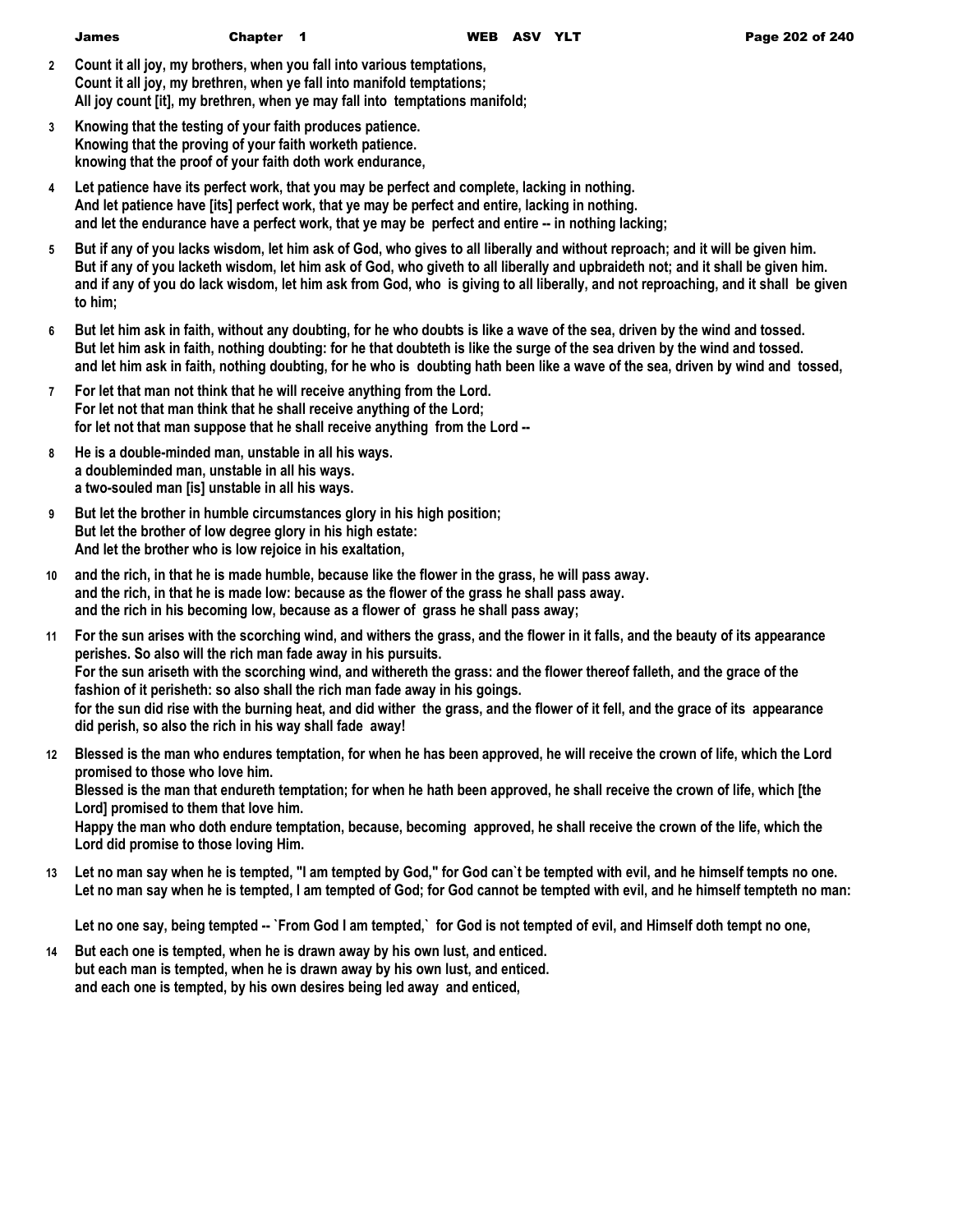| lames | <b>Chapt</b> |
|-------|--------------|
|       |              |

- **15 Then the lust, when it has conceived, bears sin; and the sin, when it is full grown, brings forth death. Then the lust, when it hath conceived, beareth sin: and the sin, when it is fullgrown, bringeth forth death. afterward the desire having conceived, doth give birth to sin, and the sin having been perfected, doth bring forth death.**
- **16 Don`t be deceived, my beloved brothers. Be not deceived, my beloved brethren. Be not led astray, my brethren beloved;**
- **17 Every good gift and every perfect gift is from above, coming down from the Father of lights, with whom can be no variation, nor turning shadow.**

**Every good gift and every perfect gift is from above, coming down from the Father of lights, with whom can be no variation, neither shadow that is cast by turning.**

**every good giving, and every perfect gift is from above, coming down from the Father of the lights, with whom is no variation, or shadow of turning;**

- **18 Of his own will he brought us forth by the word of truth, that we should be a kind of first fruits of his creatures. Of his own will he brought us forth by the word of truth, that we should be a kind of firstfruits of his creatures. having counselled, He did beget us with a word of truth, for our being a certain first-fruit of His creatures.**
- **19 So, then, my beloved brothers, let every man be swift to hear, slow to speak, and slow to anger; Ye know [this], my beloved brethren. But let every man be swift to hear, slow to speak, slow to wrath: So then, my brethren beloved, let every man be swift to hear, slow to speak, slow to anger,**
- **20 for the anger of man doesn`t produce the righteousness of God. for the wrath of man worketh not the righteousness of God. for the wrath of a man the righteousness of God doth not work;**
- **21 Therefore, putting away all filthiness and overflowing of wickedness, receive with humility the implanted word, which is able to save your souls.**

**Wherefore putting away all filthiness and overflowing of wickedness, receive with meekness the implanted word, which is able to save your souls.**

**wherefore having put aside all filthiness and superabundance of evil, in meekness be receiving the engrafted word, that is able to save your souls;**

- **22 But be doers of the word, and not only hearers, deluding your own selves. But be ye doers of the word, and not hearers only, deluding your own selves. and become ye doers of the word, and not hearers only, deceiving yourselves,**
- **23 For if anyone is a hearer of the word and not a doer, he is like a man beholding his natural face in a mirror; For if any one is a hearer of the word and not a doer, he is like unto a man beholding his natural face in a mirror: because, if any one is a hearer of the word and not a doer, this one hath been like to a man viewing his natural face in a**
- **24 for he sees himself, and goes away, and immediately forgets what kind of man he was. for he beholdeth himself, and goeth away, and straightway forgetteth what manner of man he was. for he did view himself, and hath gone away, and immediately he did forget of what kind he was;**
- **25 But he who looks into the perfect law, the law of freedom, and continues, not being a hearer who forgets but a doer of the work, this man will be blessed in what he does. But he that looketh into the perfect law, the [law] of liberty, and [so] continueth, being not a hearer that forgetteth but a doer that worketh, this man shall be blessed in his doing.**

**and he who did look into the perfect law -- that of liberty, and did continue there, this one -- not a forgetful hearer becoming, but a doer of work -- this one shall be happy in his doing.**

**26 If anyone among you thinks himself to be religious, while he doesn`t bridle his tongue, but deceives his heart, this man`s religion is worthless.**

**If any man thinketh himself to be religious, while he bridleth not his tongue but deceiveth his heart, this man`s religion is vain. If any one doth think to be religious among you, not bridling his tongue, but deceiving his heart, of this one vain [is] the religion;**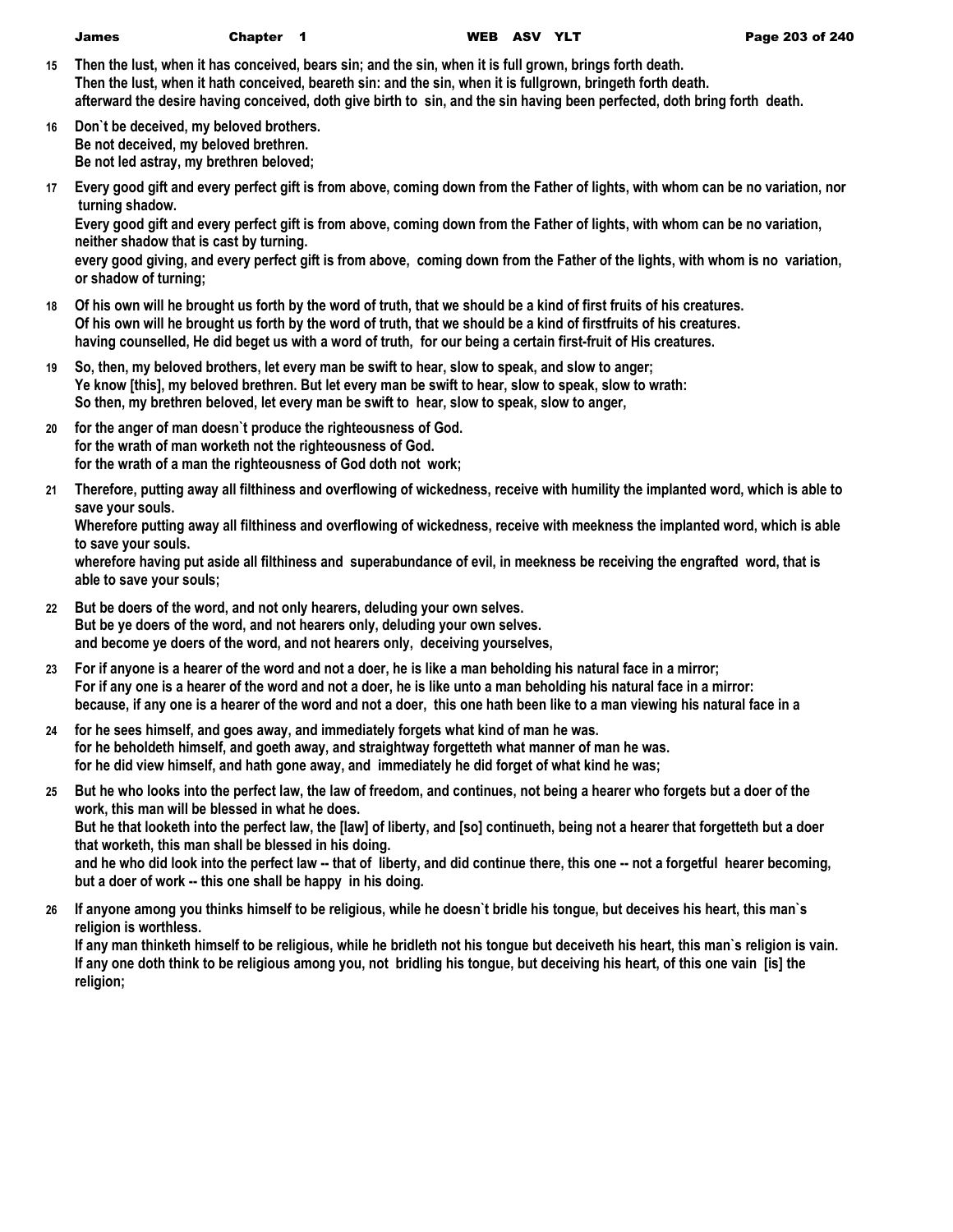**27 Pure religion and undefiled before our God and Father is this: to visit the fatherless and widows in their affliction, and to keep oneself unstained by the world.**

**Pure religion and undefiled before our God and Father is this, to visit the fatherless and widows in their affliction, [and] to keep oneself unspotted from the world.**

**religion pure and undefiled with the God and Father is this, to look after orphans and widows in their tribulation -- unspotted to keep himself from the world.**

- **1 My brothers, don`t hold the faith of our Lord Jesus Christ, [the Lord] of glory, with respect of persons. My brethren, hold not the faith of our Lord Jesus Christ, [the Lord] of glory, with respect of persons. My brethren, hold not, in respect of persons, the faith of the glory of our Lord Jesus Christ,**
- **2 For if a man with a gold ring, in fine clothing, comes into your assembly, and there come in also a poor man in filthy clothing; For if there come into your synagogue a man with a gold ring, in fine clothing, and there come in also a poor man in vile clothing;**

**for if there may come into your synagogue a man with gold ring, in gay raiment, and there may come in also a poor man in vile raiment,**

**3 and you pay special attention to him who wears the fine clothing, and say, "Sit here in a good place;" and you tell the poor man, "Stand there," or "Sit by my footstool;"**

**and ye have regard to him that weareth the fine clothing, and say, Sit thou here in a good place; and ye say to the poor man, Stand thou there, or sit under my footstool;**

**and ye may look upon him bearing the gay raiment, and may say to him, `Thou -- sit thou here well,` and to the poor man may say, `Thou -- stand thou there, or, Sit thou here under my footstool,` --**

- **4 haven`t you shown partiality among yourselves, and become judges with evil thoughts? Do ye not make distinctions among yourselves, and become judges with evil thoughts? ye did not judge fully in yourselves, and did become ill-reasoning judges.**
- **5 Listen, my beloved brothers. Didn`t God choose those who are poor in this world to be rich in faith, and heirs of the kingdom which he promised to those who love him? Hearken, my beloved brethren; did not God choose them that are poor as to the world [to be] rich in faith, and heirs of the kingdom which he promised to them that love him? Hearken, my brethren beloved, did not God choose the poor of this world, rich in faith, and heirs of the reign that He promised to those loving Him?**
- **6 But you have dishonored the poor man. Don`t the rich oppress you, and personally drag you before the courts? But ye have dishonored the poor man. Do not the rich oppress you, and themselves drag you before the judgment-seats? and ye did dishonour the poor one; do not the rich oppress you and themselves draw you to judgment-seats;**
- **7 Don`t they blaspheme the honorable name by which you are called? Do not they blaspheme the honorable name by which ye are called? do they not themselves speak evil of the good name that was called upon you?**
- **8 However, if you fulfill the royal law, according to the Scripture, "You shall love your neighbor as yourself," you do well. Howbeit if ye fulfil the royal law, according to the scripture, Thou shalt love thy neighbor as thyself, ye do well: If, indeed, royal law ye complete, according to the Writing, `Thou shalt love thy neighbour as thyself,` -- ye do well;**
- **9 But if you show partiality, you commit sin, being convicted by the law as transgressors. but if ye have respect of persons, ye commit sin, being convicted by the law as transgressors. and if ye accept persons, sin ye do work, being convicted by the law as transgressors;**
- **10 For whoever shall keep the whole law, and yet stumble in one point, he has become guilty of all. For whosoever shall keep the whole law, and yet stumble in one [point], he is become guilty of all. for whoever the whole law shall keep, and shall stumble in one [point], he hath become guilty of all;**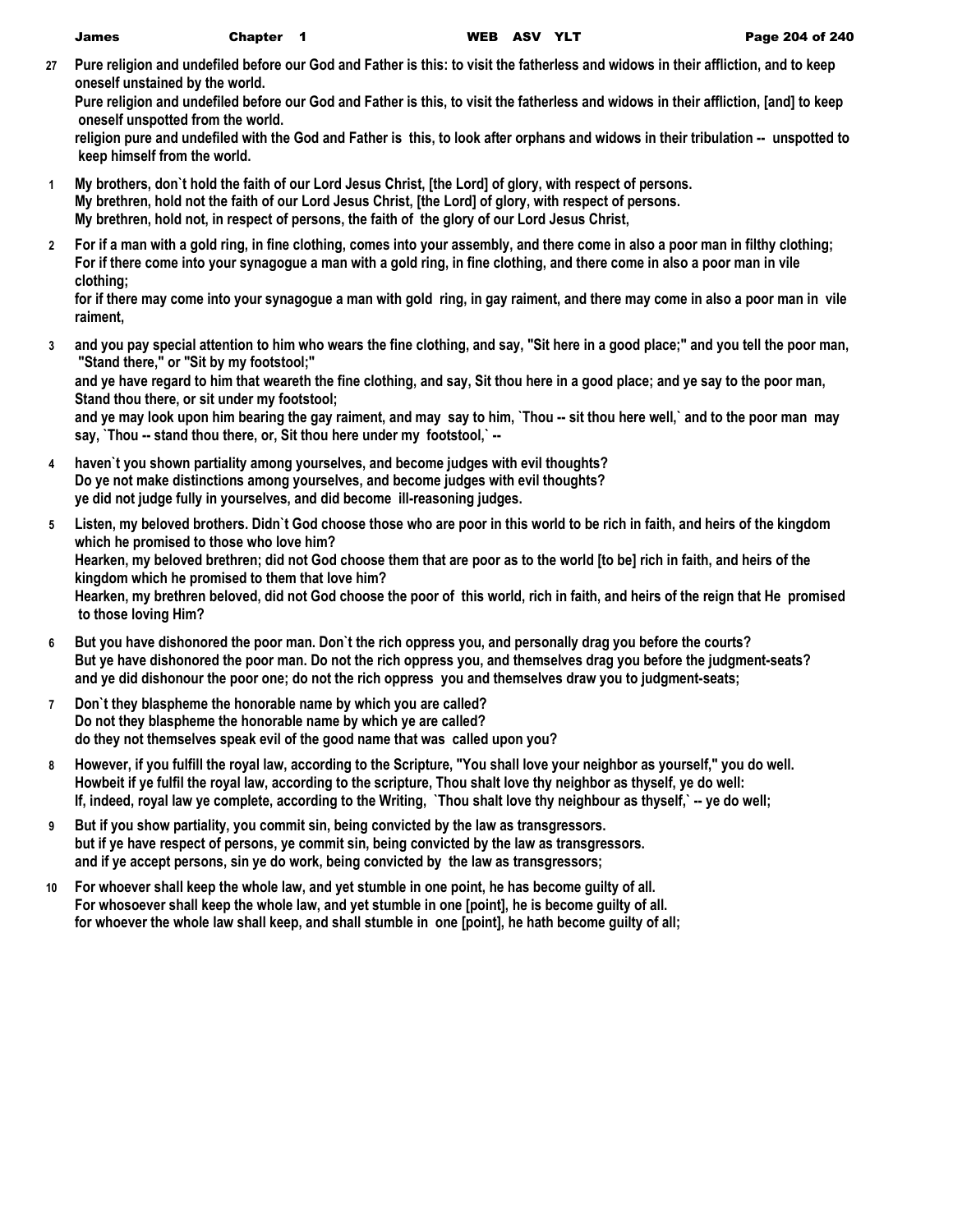**11 For he who said, "Do not commit adultery," said also, "Do not commit murder." Now if you do not commit adultery, but murder, you have become a transgressor of the law.**

**For he that said, Do not commit adultery, said also, Do not kill. Now if thou dost not commit adultery, but killest, thou art become a transgressor of the law.**

**for He who is saying, `Thou mayest not commit adultery,` said also, `Thou mayest do no murder;` and if thou shalt not commit adultery, and shalt commit murder, thou hast become a transgressor of law;**

- **12 So speak, and so do, as men who are to be judged by a law of freedom. So speak ye, and so do, as men that are to be judged by a law of liberty. so speak ye and so do, as about by a law of liberty to be judged,**
- **13 For judgment is without mercy to him who has showed no mercy. Mercy triumphs over judgment. For judgment [is] without mercy to him that hath showed no mercy: mercy glorieth against judgment. for the judgment without kindness [is] to him not having done kindness, and exult doth kindness over judgment.**
- **14 What good is it, my brothers, if a man says he has faith, but has no works? Can that faith save him? What doth it profit, my brethren, if a man say he hath faith, but have not works? can that faith save him? What [is] the profit, my brethren, if faith, any one may speak of having, and works he may not have? is that faith able to save him?**
- **15 And if a brother or sister is naked and in lack of daily food, If a brother or sister be naked and in lack of daily food, and if a brother or sister may be naked, and may be destitute of the daily food,**
- **16 and one of you tells them, "Go in peace, be warmed and filled;" and yet you didn`t give them the things the body needs, what good is it?**

**and one of you say unto them, Go in peace, be ye warmed and filled; and yet ye give them not the things needful to the body; what doth it profit?**

**and any one of you may say to them, `Depart ye in peace, be warmed, and be filled,` and may not give to them the things needful for the body, what [is] the profit?**

- **17 Even so faith, if it has no works, is dead in itself. Even so faith, if it have not works, is dead in itself. so also the faith, if it may not have works, is dead by itself.**
- **18 Yes, a man will say, "You have faith, and I have works." Show me your faith without your works, and I by my works will show you my faith.**

**Yea, a man will say, Thou hast faith, and I have works: show me thy faith apart from [thy] works, and I by my works will show thee [my] faith.**

**But say may some one, Thou hast faith, and I have works, shew me thy faith out of thy works, and I will shew thee out of my works my faith:**

- **19 You believe that God is one. You do well. The demons also believe, and shudder. Thou believest that God is one; thou doest well: the demons also believe, and shudder. thou -- thou dost believe that God is one; thou dost well, and the demons believe, and they shudder!**
- **20 But do you want to know, vain man, that faith apart from works is dead? But wilt thou know, O vain man, that faith apart from works is barren? And dost thou wish to know, O vain man, that the faith apart from the works is dead?**
- **21 Wasn`t Abraham, our father, justified by works, in that he offered up Isaac his son on the altar? Was not Abraham our father justified by works, in that he offered up Isaac his son upon the altar? Abraham our father -- was not he declared righteous out of works, having brought up Isaac his son upon the altar?**
- **22 You see that faith worked with his works, and by works faith was perfected; Thou seest that faith wrought with his works, and by works was faith made perfect; dost thou see that the faith was working with his works, and out of the works the faith was perfected?**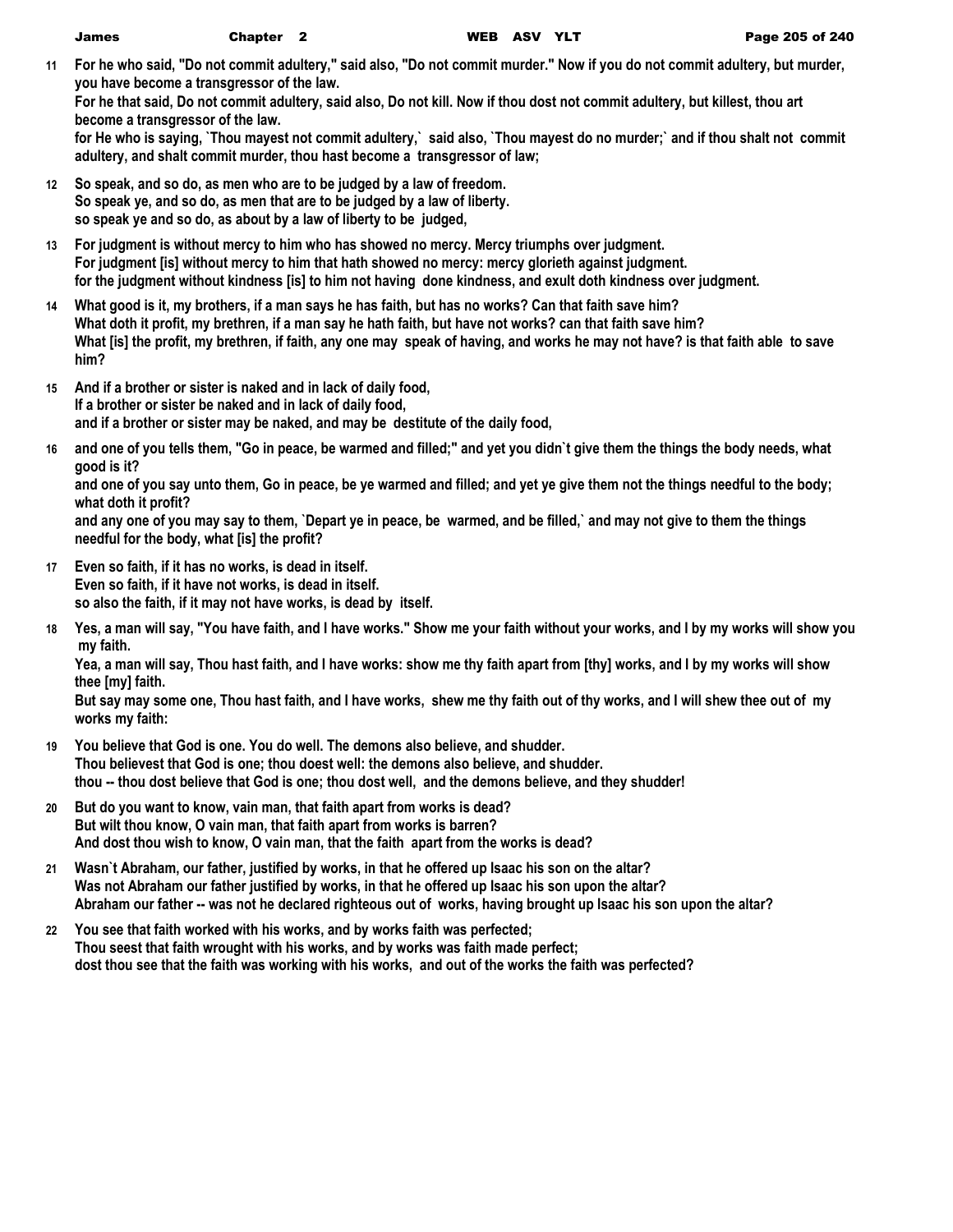**23 and the scripture was fulfilled which says, "Abraham believed God, and it was accounted to him as righteousness;" and he was called the friend of God.**

**and the scripture was fulfilled which saith, And Abraham believed God, and it was reckoned unto him for righteousness; and he was called the friend of God.**

**and fulfilled was the Writing that is saying, `And Abraham did believe God, and it was reckoned to him -- to righteousness;` and, `Friend of God` he was called.**

- **24 You see then that by works, a man is justified, and not only by faith. Ye see that by works a man is justified, and not only by faith. Ye see, then, that out of works is man declared righteous, and not out of faith only;**
- **25 In like manner wasn`t Rahab the prostitute also justified by works, in that she received the messengers, and sent them out another way?**

**And in like manner was not also Rahab the harlot justified by works, in that she received the messengers, and sent them out another way?**

**and in like manner also Rahab the harlot -- was she not out of works declared righteous, having received the messengers, and by another way having sent forth?**

- **26 For as the body apart from the spirit is dead, even so faith apart from works is dead. For as the body apart from the spirit is dead, even so faith apart from works is dead. for as the body apart from the spirit is dead, so also the faith apart from the works is dead.**
- **1 Let not many of you be teachers, my brothers, knowing that we will receive heavier judgment. Be not many [of you] teachers, my brethren, knowing that we shall receive heavier judgment. Many teachers become not, my brethren, having known that greater judgment we shall receive,**
- **2 For in many things we all stumble. If anyone doesn`t stumble in word, the same is a perfect man, able to bridle the whole body also.**

**For in many things we all stumble. If any stumbleth not in word, the same is a perfect man, able to bridle the whole body also. for we all make many stumbles; if any one in word doth not stumble, this one [is] a perfect man, able to bridle also the whole body;**

- **3 Indeed, we put bits into the horses` mouths so that they may obey us, and we turn about their whole body. Now if we put the horses` bridles into their mouths that they may obey us, we turn about their whole body also. lo, the bits we put into the mouths of the horses for their obeying us, and their whole body we turn about;**
- **4 Behold, the ships also, though they are so big and are driven by fierce winds, are yet turned about by a very small rudder, wherever the pilot desires.**

**Behold, the ships also, though they are so great and are driven by rough winds, are yet turned about by a very small rudder, whither the impulse of the steersman willeth.**

**lo, also the ships, being so great, and by fierce winds being driven, are led about by a very small helm, whithersoever the impulse of the helmsman doth counsel,**

- **5 So the tongue is also a little member, and boasts great things. Behold, how much wood is kindled by how small a fire! So the tongue also is a little member, and boasteth great things. Behold, how much wood is kindled by how small a fire! so also the tongue is a little member, and doth boast greatly; lo, a little fire how much wood it doth kindle!**
- **6 And the tongue is a fire. The world of iniquity among our members is the tongue, which defiles the whole body, and sets on fire the course of nature, and is set on fire by Gehenna. And the tongue is a fire: the world of iniquity among our members is the tongue, which defileth the whole body, and setteth on fire the wheel of nature, and is set on fire by hell. and the tongue [is] a fire, the world of the unrighteousness, so the tongue is set in our members, which is spotting our whole body, and is setting on fire the course of nature, and is set on fire by the gehenna.**
- **7 For every kind of animal, bird, creeping thing, and thing in the sea, is tamed, and has been tamed by mankind. For every kind of beasts and birds, of creeping things and things in the sea, is tamed, and hath been tamed by mankind. For every nature, both of beasts and of fowls, both of creeping things and things of the sea, is subdued, and hath been subdued, by the human nature,**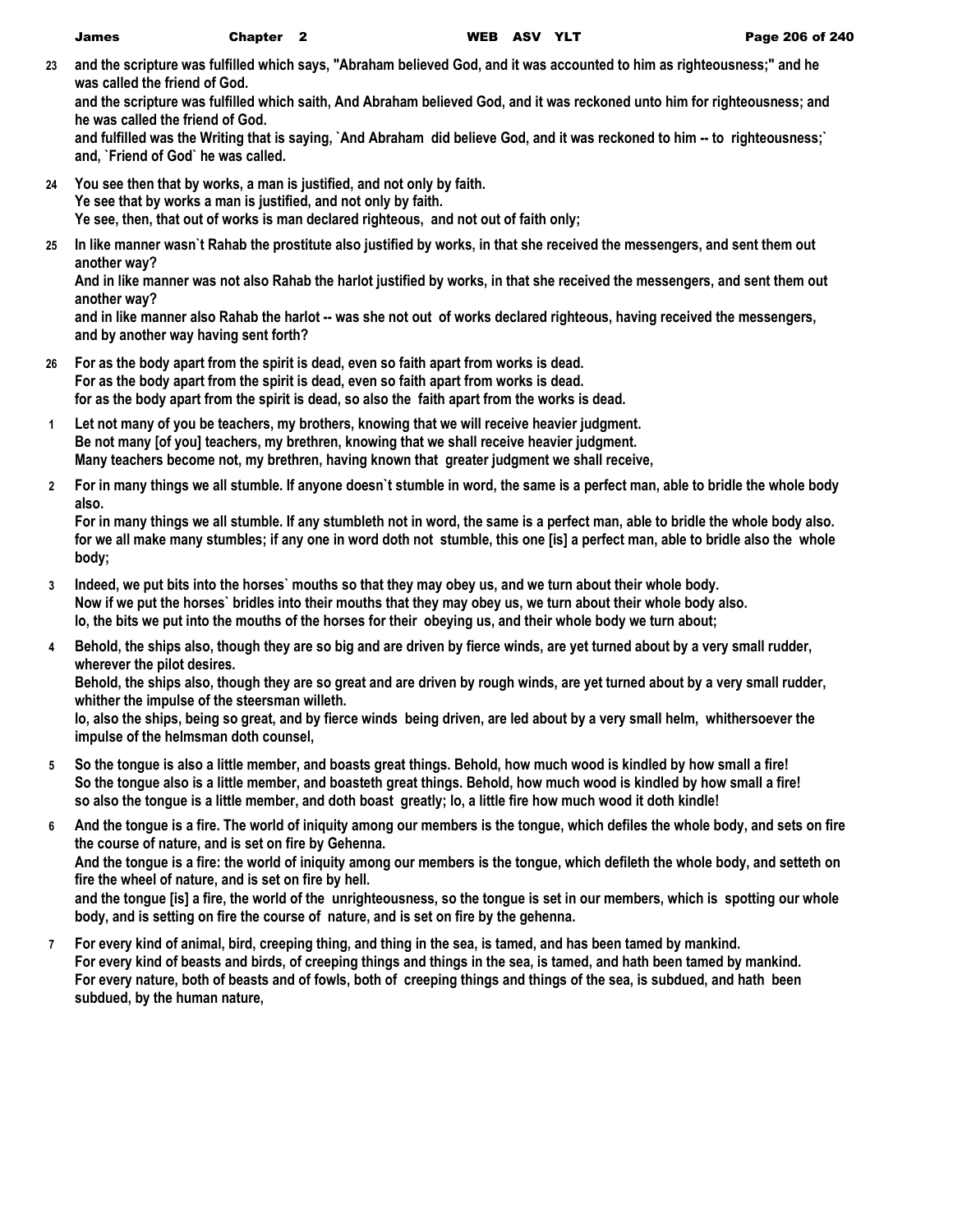| James | Chapter 3 | <b>WEE</b> |
|-------|-----------|------------|
|       |           |            |

- **8 But nobody can tame the tongue. It is a restless evil, full of deadly poison. But the tongue can no man tame; [it is] a restless evil, [it is] full of deadly poison. and the tongue no one of men is able to subdue, [it is] an unruly evil, full of deadly poison,**
- **9 With it we bless our God and Father, and with it we curse men, who are made in the image of God. Therewith bless we the Lord and Father; and therewith curse we men, who are made after the likeness of God: with it we do bless the God and Father, and with it we do curse the men made according to the similitude of God;**
- **10 Out of the same mouth comes forth blessing and cursing. My brothers, these things ought not to be so. out of the same mouth cometh forth blessing and cursing. My brethren, these things ought not so to be. out of the same mouth doth come forth blessing and cursing; it doth not need, my brethren, these things so to happen;**
- **11 Does a spring send forth from the same opening fresh and bitter water? Doth the fountain send forth from the same opening sweet [water] and bitter? doth the fountain out of the same opening pour forth the sweet and the bitter?**
- **12 Can a fig tree, my brothers, yield olives, or a vine figs? Thus no spring yields both salt water and fresh water. Can a fig tree, my brethren, yield olives, or a vine figs? Neither [can] salt water yield sweet. is a fig-tree able, my brethren, olives to make? or a vine figs? so no fountain salt and sweet water [is able] to make.**
- **13 Who is wise and understanding among you? Let him show his deeds done in gentleness of wisdom by his good life. Who is wise and understanding among you? let him show by his good life his works in meekness of wisdom. Who [is] wise and intelligent among you? let him shew out of the good behaviour his works in meekness of wisdom,**
- **14 But if you have bitter jealousy and selfish ambition in your heart, don`t boast and don`t lie against the truth. But if ye have bitter jealousy and faction in your heart, glory not and lie not against the truth. and if bitter zeal ye have, and rivalry in your heart, glory not, nor lie against the truth;**
- **15 This wisdom is not that which comes down from above, but is earthly, sensual, and demonic. This wisdom is not [a wisdom] that cometh down from above, but is earthly, sensual, devilish. this wisdom is not descending from above, but earthly, physical, demon-like,**
- **16 For where jealousy and selfish ambition are, there is confusion and every evil deed. For where jealousy and faction are, there is confusion and every vile deed. for where zeal and rivalry [are], there is insurrection and every evil matter;**
- **17 But the wisdom that is from above is first pure, then peaceful, gentle, reasonable, full of mercy and good fruits, without partiality, and without hypocrisy. But the wisdom that is from above is first pure, then peaceable, gentle, easy to be entreated, full of mercy and good fruits, without variance, without hypocrisy. and the wisdom from above, first, indeed, is pure, then peaceable, gentle, easily entreated, full of kindness and good fruits, uncontentious, and unhypocritical: --**
- **18 Now the fruit of righteousness is sown in peace by those who make peace. And the fruit of righteousness is sown in peace for them that make peace. and the fruit of the righteousness in peace is sown to those making peace.**
- **1 Where do wars and fightings among you come from? Don`t they come from your pleasures that war in your members? Whence [come] wars and whence [come] fightings among you? [come they] not hence, [even] of your pleasures that war in your members?**

**Whence [are] wars and fightings among you? not thence -- out of your passions, that are as soldiers in your members?**

- **2 You lust, and don`t have. You kill, covet, and can`t obtain. You fight and make war. Yet you don`t have, because you don`t ask. Ye lust, and have not: ye kill, and covet, and cannot obtain: ye fight and war; ye have not, because ye ask not. ye desire, and ye have not; ye murder, and are zealous, and are not able to attain; ye fight and war, and ye have not, because of your not asking;**
- **3 You ask, and don`t receive, because you ask amiss, so that you may spend it for your pleasures. Ye ask, and receive not, because ye ask amiss, that ye may spend [it] in your pleasures. ye ask, and ye receive not, because evilly ye ask, that in your pleasures ye may spend [it].**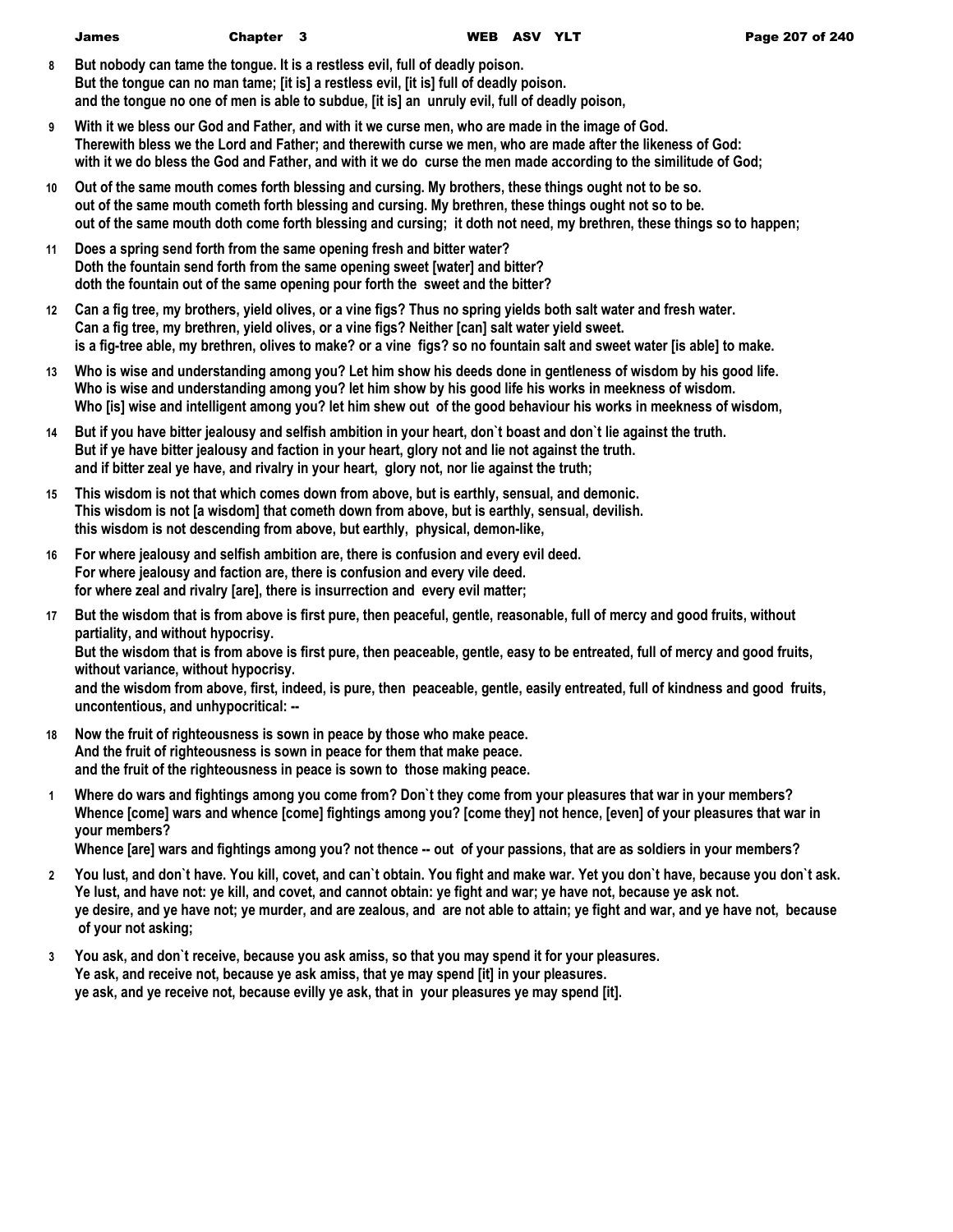| <b>James</b> | Chapter 4 | <b>WEB</b> |
|--------------|-----------|------------|
|              |           |            |

**4 You adulterers and adulteresses, don`t you know that friendship with the world is enmity with God? Whoever therefore wants to be a friend of the world makes himself an enemy of God.**

**Ye adulteresses, know ye not that the friendship of the world is enmity with God? Whosoever therefore would be a friend of the world maketh himself an enemy of God.**

**Adulterers and adulteresses! have ye not known that friendship of the world is enmity with God? whoever, then, may counsel to be a friend of the world, an enemy of God he is set.**

- **5 Or do you think that the Scripture says in vain, "The Spirit who lives in us yearns jealously"? Or think ye that the scripture speaketh in vain? Doth the spirit which he made to dwell in us long unto envying? Do ye think that emptily the Writing saith, `To envy earnestly desireth the spirit that did dwell in us,`**
- **6 But he gives more grace. Therefore it says, "God resists the proud, but gives grace to the humble." But he giveth more grace. Wherefore [the scripture] saith, God resisteth the proud, but giveth grace to the humble. and greater grace he doth give, wherefore he saith, `God against proud ones doth set Himself up, and to lowly ones He doth give grace?`**
- **7 Be subject therefore to God. But resist the devil, and he will flee from you. Be subject therefore unto God; but resist the devil, and he will flee from you. be subject, then, to God; stand up against the devil, and he will flee from you;**
- **8 Draw near to God, and he will draw near to you. Cleanse your hands, you sinners; and purify your hearts, you double-minded. Draw nigh to God, and he will draw nigh to you. Cleanse your hands, ye sinners; and purify your hearts, ye doubleminded. draw nigh to God, and He will draw nigh to you; cleanse hands, ye sinners! and purify hearts, ye two-souled!**
- **9 Lament, mourn, and weep. Let your laughter be turned to mourning, and your joy to gloom. Be afflicted, and mourn, and weep: let your laughter be turned to mourning, and your joy to heaviness. be exceeding afflicted, and mourn, and weep, let your laughter to mourning be turned, and the joy to heaviness;**
- **10 Humble yourselves in the sight of the Lord, and he will exalt you. Humble yourselves in the sight of the Lord, and he shall exalt you. be made low before the Lord, and He shall exalt you.**
- **11 Don`t speak against one another, brothers. He who speaks against a brother and judges his brother, speaks against the law and judges the law. But if you judge the law, you are not a doer of the law, but a judge. Speak not one against another, brethren. He that speaketh against a brother, or judgeth his brother, speaketh against the law, and judgeth the law: but if thou judgest the law, thou art not a doer of the law, but a judge. Speak not one against another, brethren; he who is speaking against a brother, and is judging his brother, doth speak against law, and doth judge law, and if law thou dost judge, thou art not a doer of law but a judge;**
- **12 Only one is the lawgiver, who is able to save and to destroy. But who are you to judge another? One [only] is the lawgiver and judge, [even] he who is able to save and to destroy: but who art thou that judgest thy neighbor? one is the lawgiver, who is able to save and to destroy; thou -- who art thou that dost judge the other?**
- **13 Come now, you who say, "Today or tomorrow let`s go into this city, and spend a year there, and trade, and get gain." Come now, ye that say, To-day or to-morrow we will go into this city, and spend a year there, and trade, and get gain: Go, now, ye who are saying, `To-day and to-morrow we will go on to such a city, and will pass there one year, and traffic, and make gain;`**
- **14 Whereas you don`t know what your life will be like tomorrow. For what is your life? For you are a vapor, that appears for a little time, and then vanishes away.**

**whereas ye know not what shall be on the morrow. What is your life? For ye are a vapor, that appeareth for a little time, and then vanisheth away.**

**who do not know the thing of the morrow; for what is your life? for it is a vapour that is appearing for a little, and then is vanishing;**

**15 For you ought to say, "If the Lord wills, we will both live, and do this or that." For that ye ought to say, If the Lord will, we shall both live, and do this or that. instead of your saying, `If the Lord may will, we shall live, and do this or that;`**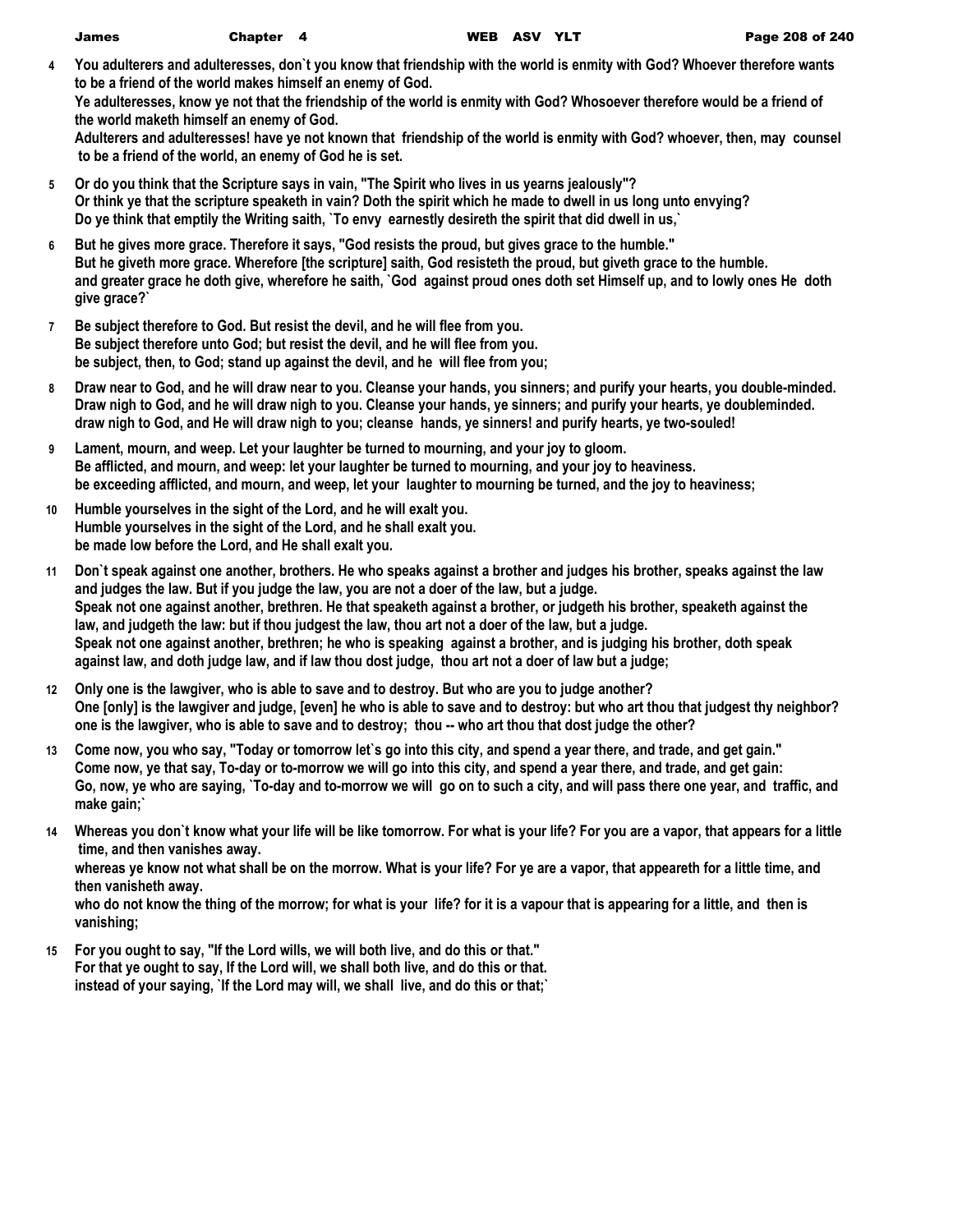- **16 But now you glory in your boasting. All such boasting is evil. But now ye glory in your vauntings: all such glorying is evil. and now ye glory in your pride; all such glorying is evil;**
- **17 To him therefore who knows to do good, and doesn`t do it, to him it is sin. To him therefore that knoweth to do good, and doeth it not, to him it is sin. to him, then, knowing to do good, and not doing, sin it is to him.**
- **1 Come now, you rich, weep and howl for your miseries that are coming on you. Come now, ye rich, weep and howl for your miseries that are coming upon you. Go, now, ye rich! weep, howling over your miseries that are coming upon [you];**
- **2 Your riches are corrupted and your garments are moth-eaten. Your riches are corrupted, and your garments are moth-eaten. your riches have rotted, and your garments have become moth-eaten;**
- **3 Your gold and your silver are corroded, and their corrosion will be for a testimony against you, and will eat your flesh like fire. You have laid up your treasure in the last days. Your gold and your silver are rusted; and their rust shall be for a testimony against you, and shall eat your flesh as fire. Ye have laid up your treasure in the last days. your gold and silver have rotted, and the rust of them for a testimony shall be to you, and shall eat your flesh as fire. Ye made treasure in the last days!**
- **4 Behold, the wages of the laborers who mowed your fields, which you have kept back by fraud, cries out, and the cries of those who reaped have entered into the ears of the Lord of Hosts. Behold, the hire of the laborers who mowed your fields, which is of you kept back by fraud, crieth out: and the cries of them that reaped have entered into the ears of the Lord of Sabaoth. lo, the reward of the workmen, of those who in-gathered your fields, which hath been fraudulently kept back by you -- doth cry out, and the exclamations of those who did reap into the ears of the Lord of Sabaoth have entered;**
- **5 You have lived delicately on the earth, and taken your pleasure. You have nourished your hearts as in a day of slaughter. Ye have lived delicately on the earth, and taken your pleasure; ye have nourished your hearts in a day of slaughter. ye did live in luxury upon the earth, and were wanton; ye did nourish your hearts, as in a day of slaughter;**
- **6 You have condemned, you have murdered the righteous one. He doesn`t resist you. Ye have condemned, ye have killed the righteous [one]; he doth not resist you. ye did condemn -- ye did murder the righteous one, he doth not resist you.**
- **7 Be patient therefore, brothers, until the coming of the Lord. Behold, the farmer waits for the precious fruit of the earth, being patient over it, until it receives the early and late rain. Be patient therefore, brethren, until the coming of the Lord. Behold, the husbandman waiteth for the precious fruit of the earth, being patient over it, until it receive the early and latter rain. Be patient, then, brethren, till the presence of the Lord; lo, the husbandman doth expect the precious fruit of the earth, being patient for it, till he may receive rain -- early and latter;**
- **8 You also be patient. Establish your hearts, for the coming of the Lord is at hand. Be ye also patient; establish your hearts: for the coming of the Lord is at hand. be patient, ye also; establish your hearts, because the presence of the Lord hath drawn nigh;**
- **9 Don`t grumble, brothers, against one another, so that you won`t be judged. Behold, the judge stands at the door. Murmur not, brethren, one against another, that ye be not judged: behold, the judge standeth before the doors. murmur not against one another, brethren, that ye may not be condemned; lo, the Judge before the door hath stood.**
- **10 Take, brothers, for an example of suffering and of patience, the prophets who spoke in the name of the Lord. Take, brethren, for an example of suffering and of patience, the prophets who spake in the name of the Lord. An example take ye of the suffering of evil, my brethren, and of the patience, the prophets who did speak in the name of the Lord;**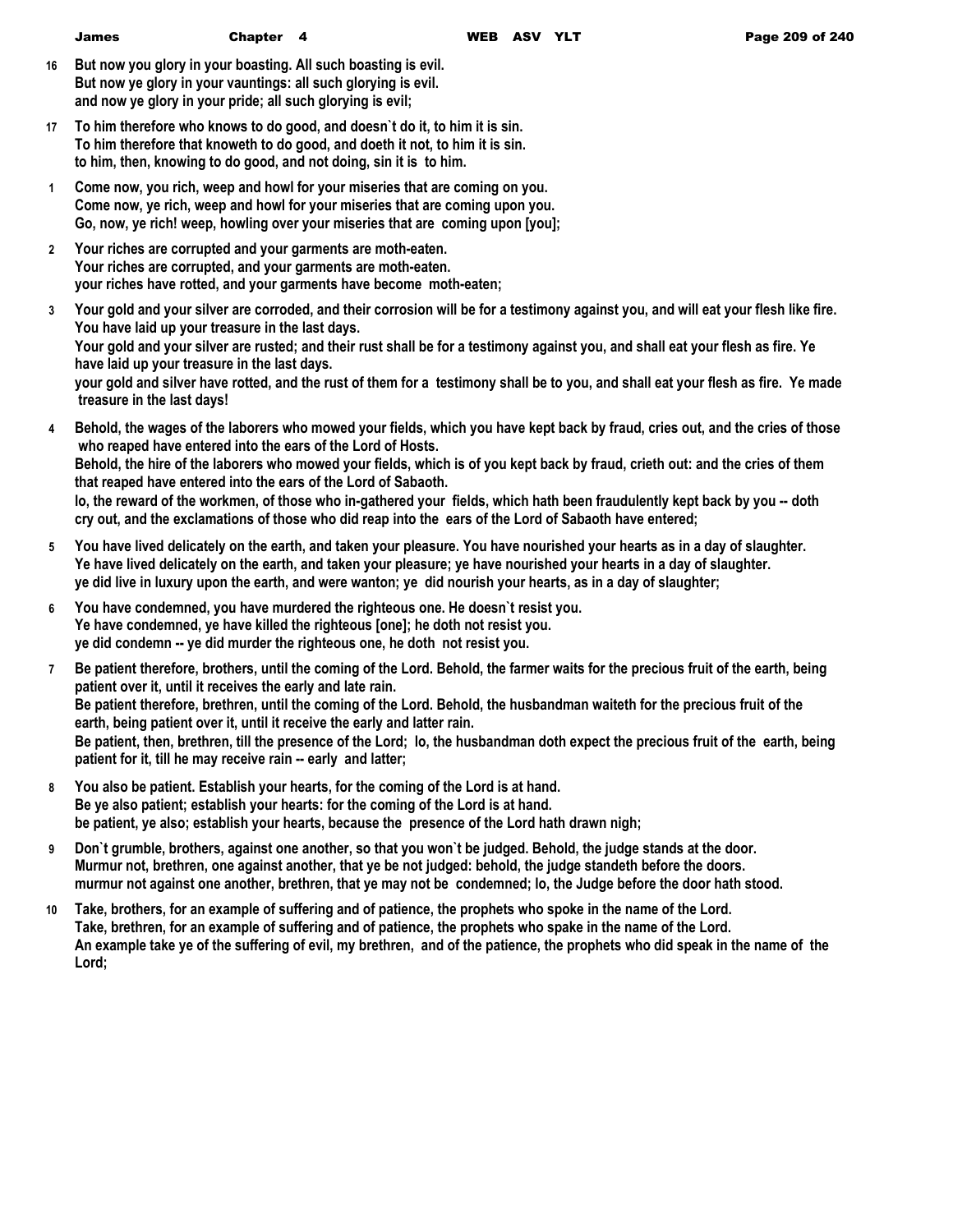**11 Behold, we call them blessed who endured. You have heard of the patience of Job, and have seen the Lord in the end, and how the Lord is full of compassion and mercy.**

**Behold, we call them blessed that endured: ye have heard of the patience of Job, and have seen the end of the Lord, how that the Lord is full of pity, and merciful.**

**lo, we call happy those who are enduring; the endurance of Job ye heard of, and the end of the Lord ye have seen, that very compassionate is the Lord, and pitying.**

- **12 But above all things, my brothers, don`t swear, neither by heaven, nor by the earth, nor by any other oath; but let your yes be yes, and your no, no; so that you don`t fall into hypocrisy. But above all things, my brethren, swear not, neither by the heaven, nor by the earth, nor by any other oath: but let your yea be yea, and your nay, nay; that ye fall not under judgment. And before all things, my brethren, do not swear, neither by the heaven, neither by the earth, neither by any other oath, and let your Yes be Yes, and the No, No; that under judgment ye may not fall.**
- **13 Is any among you suffering? Let him pray. Is any cheerful? Let him sing praises. Is any among you suffering? Let him pray. Is any cheerful? Let him sing praise. Doth any one suffer evil among you? let him pray; is any of good cheer? let him sing psalms;**
- **14 Is any among you sick? Let him call for the elders of the assembly, and let them pray over him, anointing him with oil in the name of the Lord,**

**Is any among you sick? Let him call for the elders of the church; and let them pray over him, anointing him with oil in the name of the Lord:**

**is any infirm among you? let him call for the elders of the assembly, and let them pray over him, having anointed him with oil, in the name of the Lord,**

**15 and the prayer of faith will heal him who is sick, and the Lord will raise him up. If he has committed sins, it will be forgiven him. and the prayer of faith shall save him that is sick, and the Lord shall raise him up; and if he have committed sins, it shall be forgiven him.**

**and the prayer of the faith shall save the distressed one, and the Lord shall raise him up, and if sins he may have committed, they shall be forgiven to him.**

**16 Confess your offenses one to another, and pray one for another, that you may be healed. The effective, earnest prayer of a righteous man is powerfully effective.**

**Confess therefore your sins one to another, and pray one for another, that ye may be healed. The supplication of a righteous man availeth much in its working.**

**Be confessing to one another the trespasses, and be praying for one another, that ye may be healed; very strong is a working supplication of a righteous man;**

**17 Elijah was a man with a nature like ours, and he prayed earnestly that it might not rain, and it didn`t rain on the earth for three years and six months.**

**Elijah was a man of like passions with us, and he prayed fervently that it might not rain; and it rained not on the earth for three years and six months.**

**Elijah was a man like affected as we, and with prayer he did pray -- not to rain, and it did not rain upon the land three years and six months;**

- **18 He prayed again, and the sky gave rain, and the earth brought forth its fruit. And he prayed again; and the heaven gave rain, and the earth brought forth her fruit. and again he did pray, and the heaven did give rain, and the land did bring forth her fruit.**
- **19 Brothers, if any among you wanders from the truth, and someone turns him back, My brethren, if any among you err from the truth, and one convert him; Brethren, if any among you may go astray from the truth, and any one may turn him back,**
- **20 let him know, that he who converts a sinner from the error of his way will save a soul from death, and will cover a multitude of sins.**

**let him know, that he who converteth a sinner from the error of his way shall save a soul from death, and shall cover a multitude of sins.**

**let him know that he who did turn back a sinner from the straying of his way shall save a soul from death, and shall cover a multitude of sins.**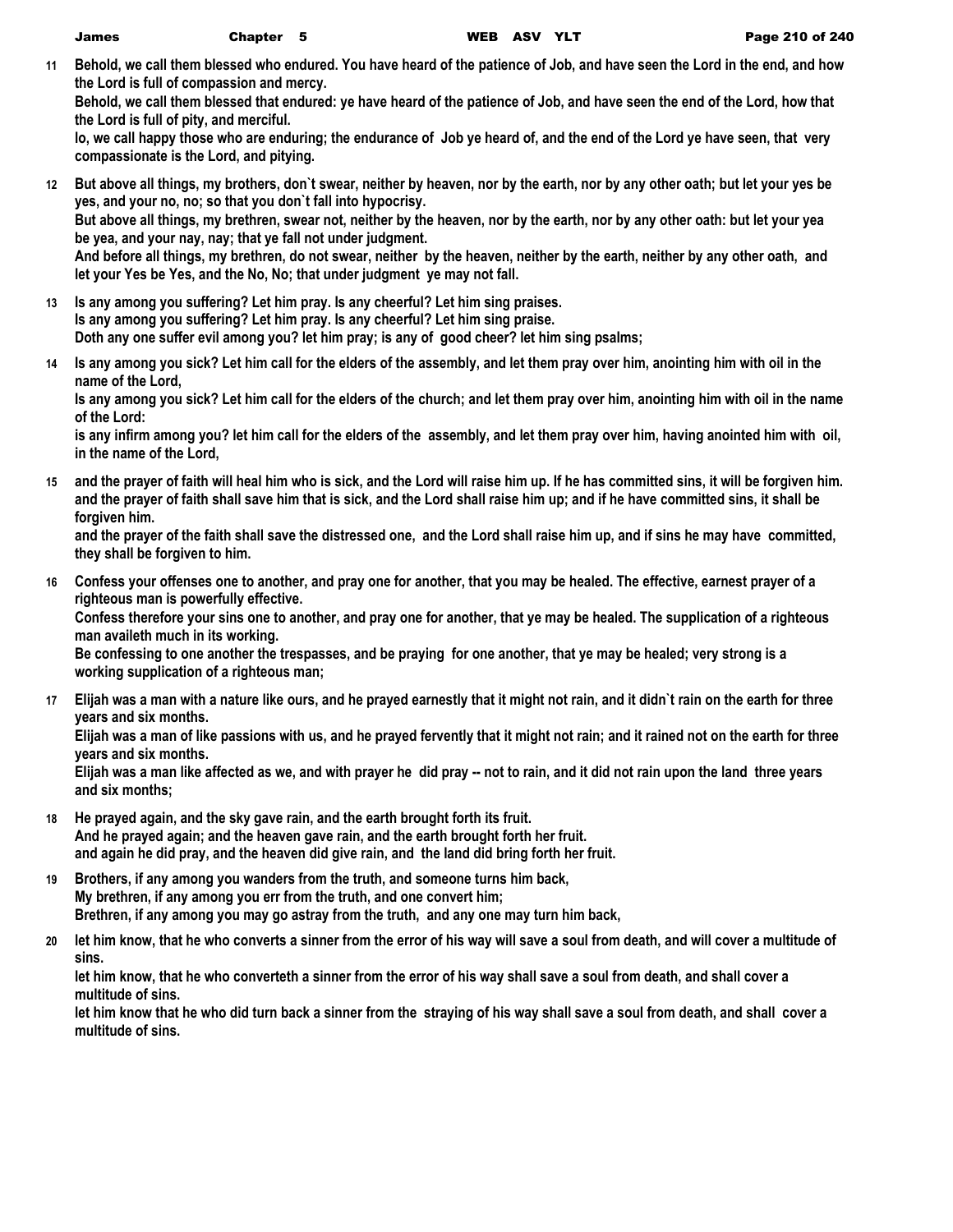**1 Peter, an apostle of Jesus Christ, to the chosen ones who are living as aliens in the Dispersion in Pontus, Galatia, Cappadocia, Asia, and Bithynia,**

**Peter, an apostle of Jesus Christ, to the elect who are sojourners of the Dispersion in Pontus, Galatia, Cappadocia, Asia, and Bithynia,**

**Peter, an apostle of Jesus Christ, to the choice sojourners of the dispersion of Pontus, Galatia, Cappadocia, Asia, and Bithynia,**

**2 according to the foreknowledge of God the Father, in sanctification of the Spirit, to obedience and sprinkling of the blood of Jesus Christ: Grace to you and peace be multiplied. according to the foreknowledge of God the Father, in sanctification of the Spirit, unto obedience and sprinkling of the blood of** 

**Jesus Christ: Grace to you and peace be multiplied. according to a foreknowledge of God the Father, in sanctification of the Spirit, to obedience and sprinkling of the blood of** 

**Jesus Christ: Grace to you and peace be multiplied!**

- **3 Blessed be the God and Father of our Lord Jesus Christ, who according to his great mercy became the father of us again to a living hope by the resurrection of Jesus Christ from the dead, Blessed [be] the God and Father of our Lord Jesus Christ, who according to his great mercy begat us again unto a living hope by the resurrection of Jesus Christ from the dead, Blessed [is] the God and Father of our Lord Jesus Christ, who, according to the abundance of His kindness did beget us again to a living hope, through the rising again of Jesus Christ out of the dead,**
- **4 to an incorruptible and undefiled inheritance, and that doesn`t fade away, reserved in heaven for you, unto an inheritance incorruptible, and undefiled, and that fadeth not away, reserved in heaven for you, to an inheritance incorruptible, and undefiled, and unfading, reserved in the heavens for you,**
- **5 who by the power of God are guarded through faith to a salvation ready to be revealed in the last time. who by the power of God are guarded through faith unto a salvation ready to be revealed in the last time. who, in the power of God are being guarded, through faith, unto salvation, ready to be revealed in the last time,**
- **6 Wherein you greatly rejoice, though now for a little while, if need be, you have been put to grief in various trials, Wherein ye greatly rejoice, though now for a little while, if need be, ye have been put to grief in manifold trials, in which ye are glad, a little now, if it be necessary, being made to sorrow in manifold trials,**
- **7 that the proof of your faith, which is more precious than gold that perishes even though it is tested by fire, may be found to result in praise and glory and honor at the revelation of Jesus Christ - that the proof of your faith, [being] more precious than gold that perisheth though it is proved by fire, may be found unto praise and glory and honor at the revelation of Jesus Christ: that the proof of your faith -- much more precious than of gold that is perishing, and through fire being approved -- may be found to praise, and honour, and glory, in the revelation of Jesus Christ,**
- **8 whom not having known you love; on whom, though now you don`t see him, yet believing, you rejoice greatly with joy unspeakable and full of glory - whom not having seen ye love; on whom, though now ye see him not, yet believing, ye rejoice greatly with joy unspeakable and full of glory: whom, not having seen, ye love, in whom, now not seeing and believing, ye are glad with joy unspeakable and glorified,**
- **9 receiving the end of your faith, the salvation of your souls. receiving the end of your faith, [even] the salvation of [your] souls. receiving the end of your faith -- salvation of souls;**
- **10 Concerning this salvation, the prophets sought and searched diligently, who prophesied of the grace that would come to you, Concerning which salvation the prophets sought and searched diligently, who prophesied of the grace that [should come] unto you:**

**concerning which salvation seek out and search out did prophets who concerning the grace toward you did prophecy,**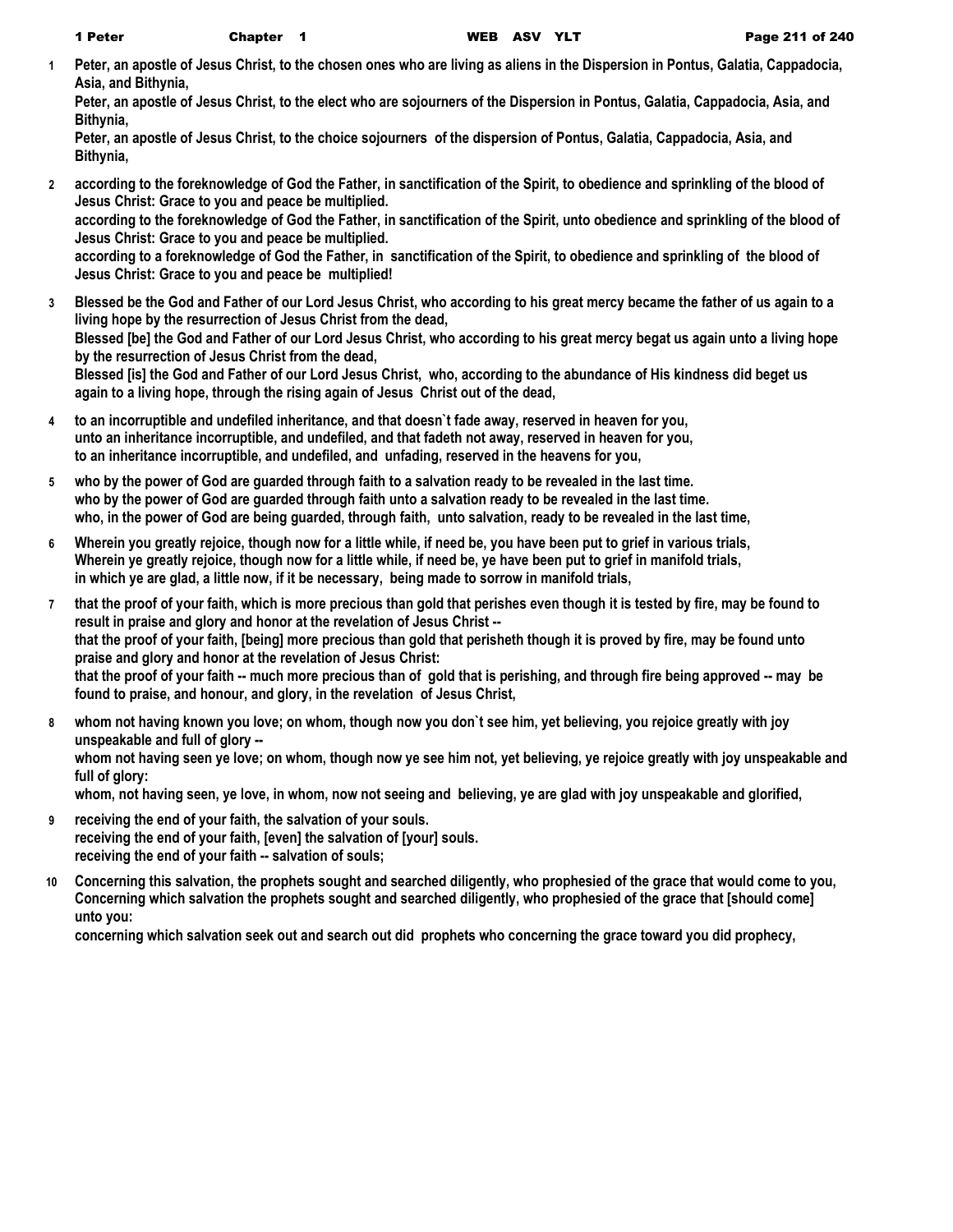**11 searching for what or what kind of time the Spirit of Christ, which was in them, pointed to, when he testified beforehand the sufferings of Christ, and the glories that should follow them.**

**searching what [time] or what manner of time the Spirit of Christ which was in them did point unto, when it testified beforehand the sufferings of Christ, and the glories that should follow them.**

**searching in regard to what or what manner of time the Spirit of Christ that was in them was manifesting, testifying beforehand the sufferings of Christ and the glory after these,**

**12 To whom it was revealed, that not to themselves, but to you, did they minister these things, which now have been announced to you through those who preached the gospel to you by the Holy Spirit sent forth from heaven; which things angels desire to look into.**

**To whom it was revealed, that not unto themselves, but unto you, did they minister these things, which now have been announced unto you through them that preached the gospel unto you by the Holy Spirit sent forth from heaven; which things angel desire to look into.**

**to whom it was revealed, that not to themselves, but to us they were ministering these, which now were told to you (through those who did proclaim good news to you,) in the Holy Spirit sent from heaven, to which things messengers do desire to bend looking.**

**13 Therefore, prepare your minds for action, be sober and set your hope perfectly on the grace that will be brought to you at the revelation of Jesus Christ --**

**Wherefore girding up the loins of your mind, be sober and set your hope perfectly on the grace that is to be brought unto you at the revelation of Jesus Christ;**

**Wherefore having girded up the loins of your mind, being sober, hope perfectly upon the grace that is being brought to you in the revelation of Jesus Christ,**

- **14 as children of obedience, not conforming yourselves according to your former lusts as in your ignorance, as children of obedience, not fashioning yourselves according to your former lusts in [the time of] your ignorance: as obedient children, not fashioning yourselves to the former desires in your ignorance,**
- **15 but just as he who called you is holy, you yourselves also be holy in all of your behavior; but like as he who called you is holy, be ye yourselves also holy in all manner of living; but according as He who did call you [is] holy, ye also, become holy in all behaviour,**
- **16 because it is written, "You shall be holy; for I am holy." because it is written, Ye shall be holy; for I am holy. because it hath been written, `Become ye holy, because I am holy;`**
- **17 If you call on him as Father, who without respect of persons judges according to each man`s work, pass the time of your living as strangers here in reverent fear:**

**And if ye call on him as Father, who without respect of persons judgeth according to each man`s work, pass the time of your sojourning in fear:**

**and if on the Father ye do call, who without acceptance of persons is judging according to the work of each, in fear the time of your sojourn pass ye,**

**18 knowing that you were redeemed, not with corruptible things, with silver or gold, from the useless way of life handed down from your fathers,**

**knowing that ye were redeemed, not with corruptible things, with silver or gold, from your vain manner of life handed down from your fathers;**

**having known that, not with corruptible things -- silver or gold -- were ye redeemed from your foolish behaviour delivered by fathers,**

- **19 but with precious blood, as of a lamb without spot, the blood of Christ; but with precious blood, as of a lamb without spot, [even the blood] of Christ: but with precious blood, as of a lamb unblemished and unspotted -- Christ`s --**
- **20 who was foreknown indeed before the foundation of the world, but was revealed at the end of times for your sake, who was foreknown indeed before the foundation of the world, but was manifested at the end of times for your sake, foreknown, indeed, before the foundation of the world, and manifested in the last times because of you,**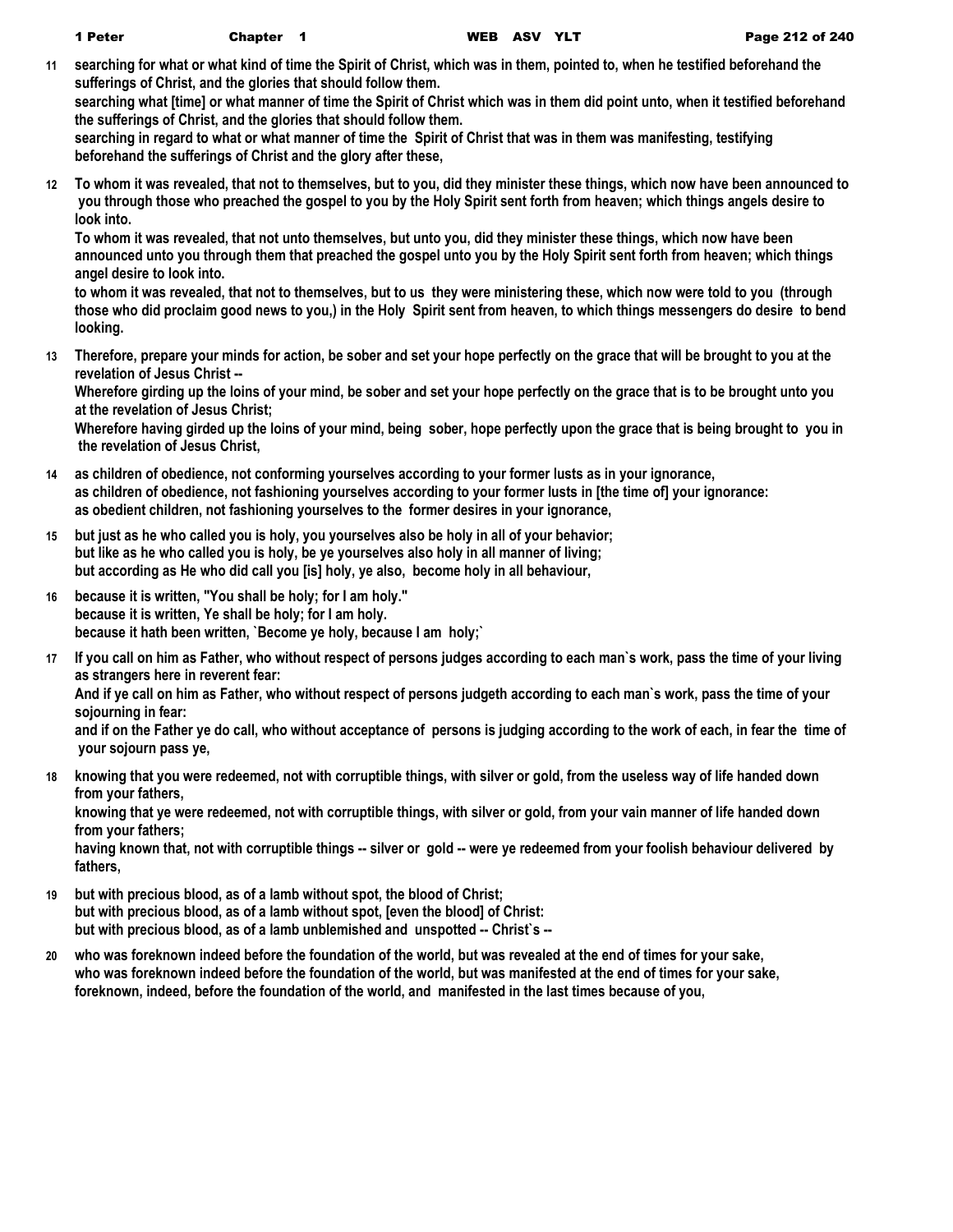**21 who through him are believers in God, that raised him from the dead, and gave him glory; so that your faith and hope might be in God.**

**who through him are believers in God, that raised him from the dead, and gave him glory; so that your faith and hope might be in God.**

**who through him do believe in God, who did raise out of the dead, and glory to him did give, so that your faith and hope may be in God.**

**22 Seeing you have purified your souls in your obedience to the truth through the Spirit in sincere brotherly affection, love one another from the heart fervently:**

**Seeing ye have purified your souls in your obedience to the truth unto unfeigned love of the brethren, love one another from the heart fervently:**

**Your souls having purified in the obedience of the truth through the Spirit to brotherly love unfeigned, out of a pure heart one another love ye earnestly,**

- **23 having been born again, not of corruptible seed, but of incorruptible, through the word of God, which lives and remains having been begotten again, not of corruptible seed, but of incorruptible, through the word of God, which liveth and abideth. being begotten again, not out of seed corruptible, but incorruptible, through a word of God -- living and remaining -- to the age;**
- **24 For, "All flesh is like grass, And all of man`s glory like the flower in the grass. The grass withers, and its flower falls; For, All flesh is as grass, And all the glory thereof as the flower of grass. The grass withereth, and the flower falleth: because all flesh [is] as grass, and all glory of man as flower of grass; wither did the grass, and the flower of it fell away,**
- **25 But the Lord`s word endures forever." This is the word of good news which was preached to you. But the word of the Lord abideth for ever. And this is the word of good tidings which was preached unto you. and the saying of the Lord doth remain -- to the age; and this is the saying that was proclaimed good news to you.**
- **1 Putting away therefore all wickedness, all deceit, hypocrisies, envies, and all evil speaking, Putting away therefore all wickedness, and all guile, and hypocrisies, and envies, and all evil speakings, Having put aside, then, all evil, and all guile, and hypocrisies, and envyings, and all evil speakings,**
- **2 as newborn babes, long for the pure milk of the Word, that you may grow thereby, as newborn babes, long for the spiritual milk which is without guile, that ye may grow thereby unto salvation; as new-born babes the word`s pure milk desire ye, that in it ye may grow,**
- **3 if indeed you have tasted that the Lord is gracious: if ye have tasted that the Lord is gracious: if so be ye did taste that the Lord [is] gracious,**
- **4 coming to him, a living stone, rejected indeed by men, but chosen by God, precious. unto whom coming, a living stone, rejected indeed of men, but with God elect, precious, to whom coming -- a living stone -- by men, indeed, having been disapproved of, but with God choice, precious,**
- **5 You also, as living stones, are built up as a spiritual house, to be a holy priesthood, to offer up spiritual sacrifices, acceptable to God through Jesus Christ.**

**ye also, as living stones, are built up a spiritual house, to be a holy priesthood, to offer up spiritual sacrifices, acceptable to God through Jesus Christ.**

**and ye yourselves, as living stones, are built up, a spiritual house, a holy priesthood, to offer up spiritual sacrifices acceptable to God through Jesus Christ.**

**6 Because it is contained in scripture, "Behold, I lay in Zion a chief cornerstone, elect, precious: He who believes in him will not be put to shame."**

**Because it is contained in scripture, Behold, I lay in Zion a chief corner stone, elect, precious: And he that believeth on him shall not be put to shame.**

**Wherefore, also, it is contained in the Writing: `Lo, I lay in Zion a chief corner-stone, choice, precious, and he who is believing on him may not be put to shame;`**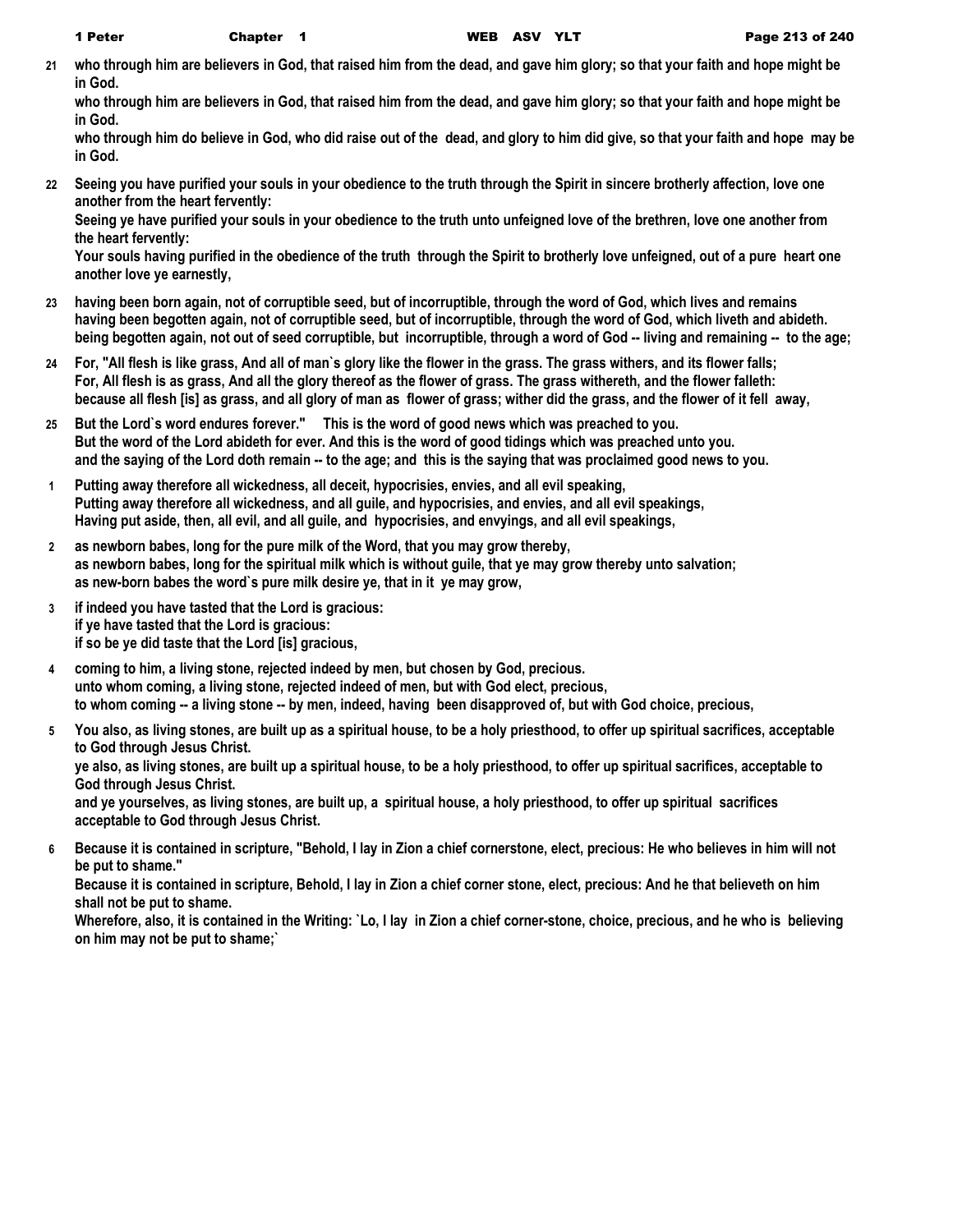**7 For you therefore who believe is the honor, but for such as are disobedient, "The stone which the builders rejected, Has become the chief cornerstone,"**

**For you therefore that believe is the preciousness: but for such as disbelieve, The stone which the builders rejected, The same was made the head of the corner;**

**to you, then, who are believing [is] the preciousness; and to the unbelieving, a stone that the builders disapproved of, this one did become for the head of a corner,**

**8 and, "A stone of stumbling, and a rock of offense." For they stumble at the word, being disobedient, whereunto also they were appointed.**

**and, A stone of stumbling, and a rock of offence; for they stumble at the word, being disobedient: whereunto also they were appointed.**

**and a stone of stumbling and a rock of offence -- who are stumbling at the word, being unbelieving, -- to which also they were set;**

**9 But you are an elect race, a royal priesthood, a holy nation, a people for God`s own possession, that you may show forth the excellencies of him who called you out of darkness into his marvelous light: But ye are a elect race, a royal priesthood, a holy nation, a people for [God`s] own possession, that ye may show forth the** 

**excellencies of him who called you out of darkness into his marvellous light: and ye [are] a choice race, a royal priesthood, a holy nation, a people acquired, that the excellences ye may shew forth of** 

**Him who out of darkness did call you to His wondrous light;**

- **10 who in time past were no people, but now are the people of God, who had not obtained mercy, but now have obtained mercy. who in time past were no people, but now are the people of God: who had not obtained mercy, but now have obtained mercy. who [were] once not a people, and [are] now the people of God; who had not found kindness, and now have found kindness.**
- **11 Beloved, I beg you as sojourners and pilgrims, to abstain from fleshly lust, which war against the soul; Beloved, I beseech you as sojourners and pilgrims, to abstain from fleshly lust, which war against the soul; Beloved, I call upon [you], as strangers and sojourners, to keep from the fleshly desires, that war against the soul,**
- **12 having good behavior among the nations, so in that which they speak against you as evil-doers, they may by your good works, which they see, glorify God in the day of visitation. having your behavior seemly among the Gentiles; that, wherein they speak against you as evil-doers, they may by your good works, which they behold, glorify God in the day of visitation. having your behaviour among the nations right, that in that which they speak against you as evil-doers, of the good works having beheld, they may glorify God in a day of inspection.**
- **13 Therefore subject yourselves to every ordinance of man for the Lord`s sake: whether to the king, as supreme; Be subject to every ordinance of man for the Lord`s sake: whether to the king, as supreme; Be subject, then, to every human creation, because of the Lord, whether to a king, as the highest,**
- **14 or to governors, as sent by him for vengeance on evil-doers and for praise to those who do well. or unto governors, as sent by him for vengeance on evil-doers and for praise to them that do well. whether to governors, as to those sent through him, for punishment, indeed, of evil-doers, and a praise of those doing good;**
- **15 For so is the will of God, that by well-doing you should put to silence the ignorance of foolish men: For so is the will of God, that by well-doing ye should put to silence the ignorance of foolish men: because, so is the will of God, doing good, to put to silence the ignorance of the foolish men;**
- **16 as free, and not using your freedom for a cloak of wickedness, but as bondservants of God. as free, and not using your freedom for a cloak of wickedness, but as bondservants of God. as free, and not having the freedom as the cloak of the evil, but as servants of God;**
- **17 Honor all men. Love the brotherhood. Fear God. Honor the king. Honor all men. Love the brotherhood. Fear God. Honor the king. to all give ye honour; the brotherhood love ye; God fear ye; the king honour ye.**
- **18 Servants, be in subjection to your masters with all fear; not only to the good and gentle, but also to the wicked. Servants, [be] in subjection to your masters with all fear; not only to the good and gentle, but also to the froward. The domestics! be subjecting yourselves in all fear to the masters, not only to the good and gentle, but also to the cross;**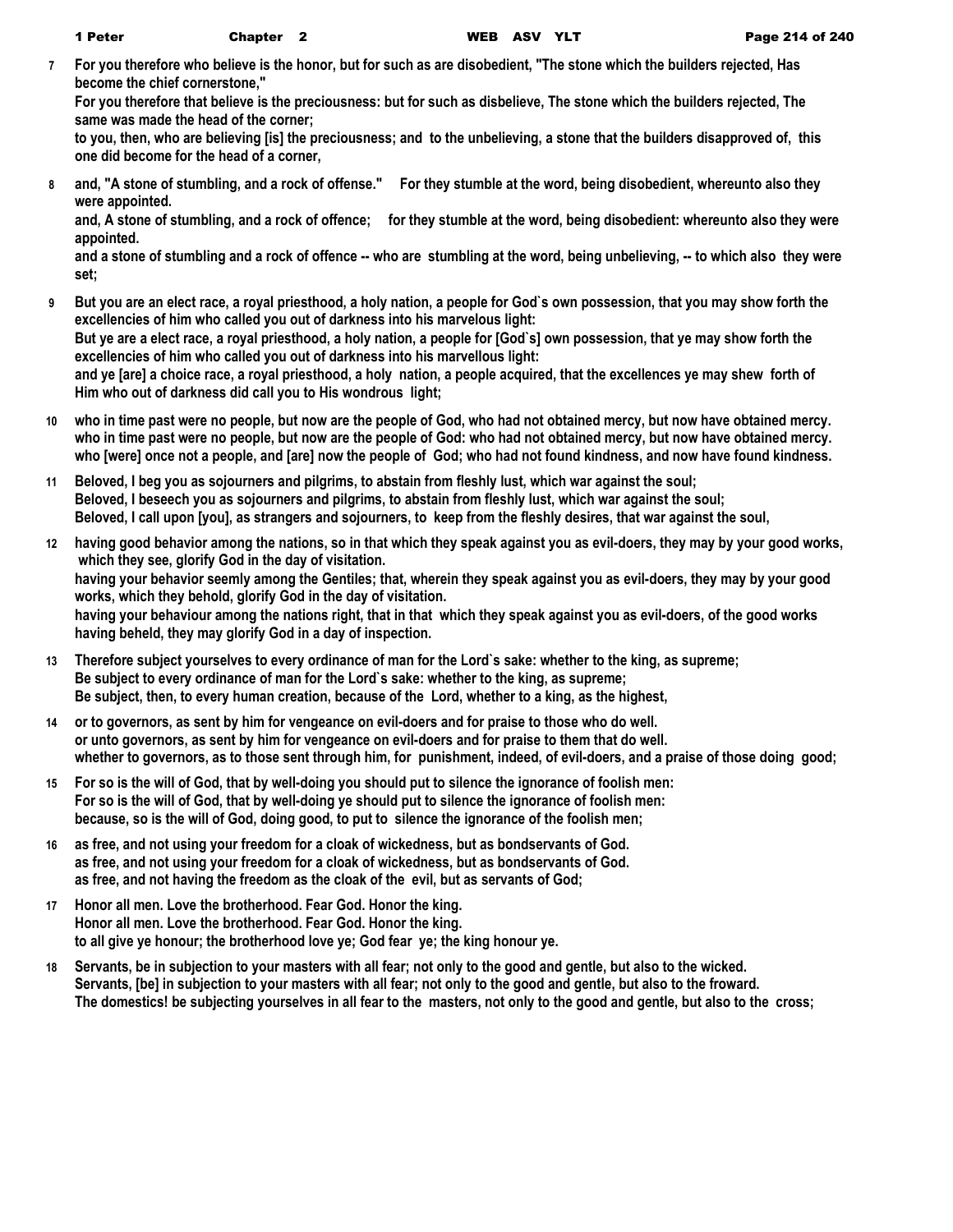- **19 For it is commendable if someone endures pain, suffering unjustly, because of conscience toward God. For this is acceptable, if for conscience toward God a man endureth griefs, suffering wrongfully. for this [is] gracious, if because of conscience toward God any one doth endure sorrows, suffering unrighteously;**
- **20 For what glory is it, if, when you sin, you patiently endure beating? But if, when you do well, you patiently endure suffering, this is commendable with God.**

**For what glory is it, if, when ye sin, and are buffeted [for it], ye shall take it patiently? but if, when ye do well, and suffer [for it], ye shall take it patiently, this is acceptable with God.**

**for what renown [is it], if sinning and being buffeted, ye do endure [it]? but if, doing good and suffering [for it], ye do endure, this [is] gracious with God,**

- **21 For to this were you called, because Christ also suffered for us, leaving us an example, that you should follow his steps, For hereunto were ye called: because Christ also suffered for you, leaving you an example, that ye should follow his steps: for to this ye were called, because Christ also did suffer for you, leaving to you an example, that ye may follow his steps,**
- **22 who did not sin, "neither was deceit found in his mouth." who did no sin, neither was guile found in his mouth: who did not commit sin, nor was guile found in his mouth,**
- **23 Who, when he was reviled, didn`t revile back. When he suffered, didn`t threaten, but committed himself to him who judges righteously;**

**who, when he was reviled, reviled not again; when he suffered threatened not; but committed [himself] to him that judgeth righteously:**

who being reviled -- was not reviling again, suffering -- was not threatening, and was committing himself to Him who is judging **righteously,**

**24 who his own self bore our sins in his body on the tree, that we, having died to sins, might live to righteousness; by whose stripes you were healed.**

**who his own self bare our sins in his body upon the tree, that we, having died unto sins, might live unto righteousness; by whose stripes ye were healed.**

**who our sins himself did bear in his body, upon the tree, that to the sins having died, to the righteousness we may live; by whose stripes ye were healed,**

- **25 For you were going astray like sheep; but are now returned to the Shepherd and Overseer of your souls. For ye were going astray like sheep; but are now returned unto the Shepherd and Bishop of your souls. for ye were as sheep going astray, but ye turned back now to the shepherd and overseer of your souls.**
- **1 In like manner, wives, be in subjection to your own husbands; so that, even if any don`t obey the Word, they may be gained by the behavior of their wives without a word;**

**In like manner, ye wives, [be] in subjection to your won husbands; that, even if any obey not the word, they may without the word be gained by the behavior of their wives;**

**In like manner, the wives, be ye subject to your own husbands, that even if certain are disobedient to the word, through the conversation of the wives, without the word, they may be won,**

- **2 seeing your pure behavior in fear. beholding your chaste behavior [coupled] with fear. having beheld your pure behaviour in fear,**
- **3 Let your beauty be not just the outward adorning of braiding the hair, and of wearing jewels of gold, or of putting on fine clothing;**

**Whose [adorning] let it not be the outward adorning of braiding the hair, and of wearing jewels of gold, or of putting on apparel; whose adorning -- let it not be that which is outward, of plaiting of hair, and of putting around of things of gold, or of putting on of garments,**

**4 but in the hidden person of the heart, in the incorruptible adornment of a gentle and quiet spirit, which is in the sight of God very precious.**

**but [let it be] the hidden man of the heart, in the incorruptible [apparel] of a meek and quiet spirit, which is in the sight of God of great price.**

**but -- the hidden man of the heart, in the incorruptible thing of the meek and quiet spirit, which is, before God, of great price,**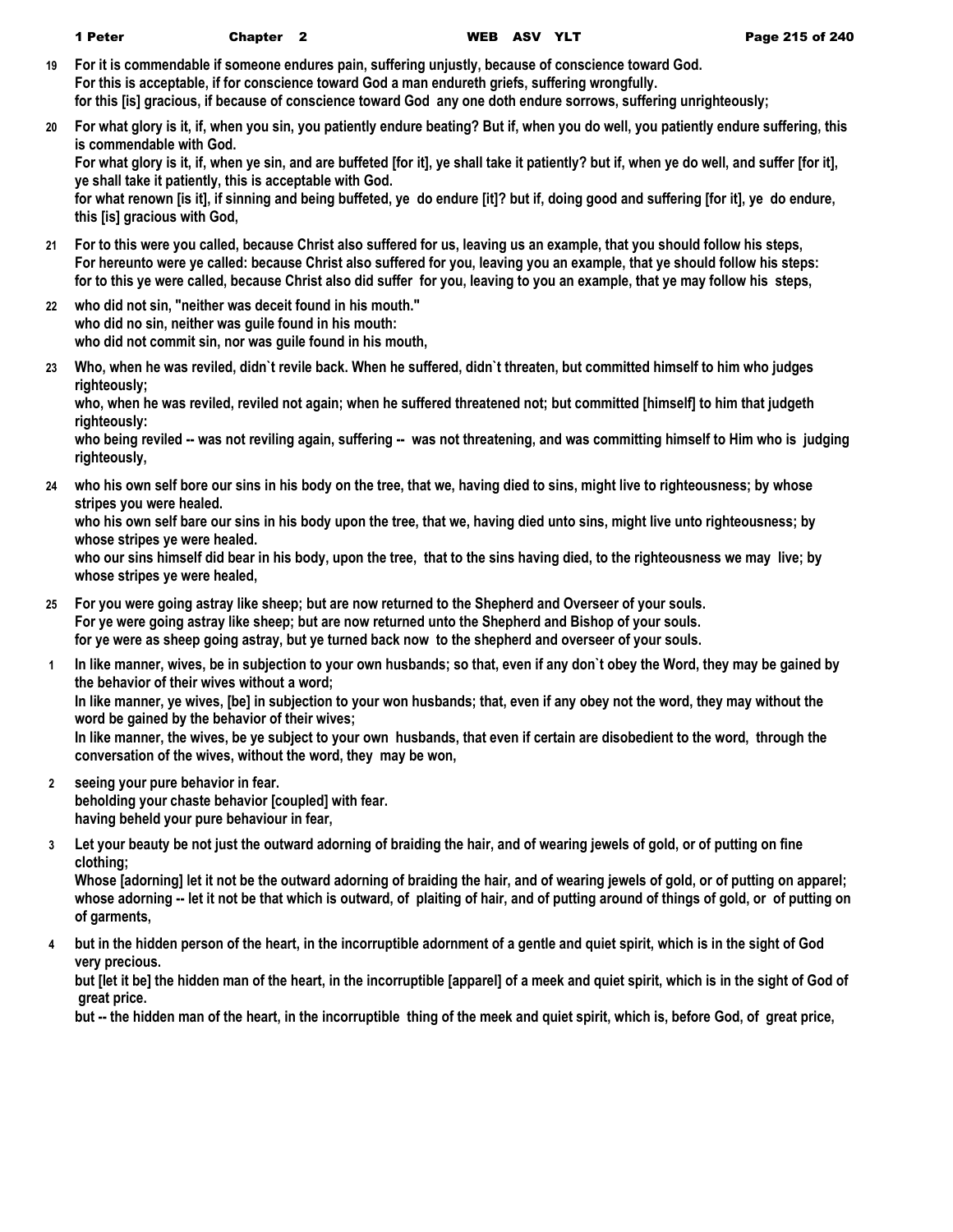**5 For this is how the holy women before, who hoped in God, also adorned themselves, being in subjection to their own husbands:**

**For after this manner aforetime the holy women also, who hoped in God, adorned themselves, being in subjection to their own husbands:**

**for thus once also the holy women who did hope on God, were adorning themselves, being subject to their own husbands,**

- **6 as Sarah obeyed Abraham, calling him lord, whose children you now are, if you do well, and are not put in fear by any terror. as Sarah obeyed Abraham, calling him lord: whose children ye now are, if ye do well, and are not put in fear by any terror. as Sarah was obedient to Abraham, calling him `sir,` of whom ye did become daughters, doing good, and not fearing any terror.**
- **7 You husbands, in like manner, live with your wives according to knowledge, giving honor to the woman, as to the weaker vessel, as being also joint heirs of the grace of life; not cutting off your prayers. Ye husbands, in like manner, dwell with [your wives] according to knowledge, giving honor unto the woman, as unto the weaker vessel, as being also joint-heirs of the grace of life; to the end that your prayers be not hindered. The husbands, in like manner, dwelling with [them], according to knowledge, as to a weaker vessel -- to the wife -- imparting honour, as also being heirs together of the grace of life, that your prayers be not hindered.**
- **8 Finally, be all like-minded, compassionate, loving as brothers, tenderhearted, courteous, Finally, [be] ye all likeminded, compassionate, loving as brethren, tenderhearted, humbleminded: And finally, being all of one mind, having fellow-feeling, loving as brethren, compassionate, courteous,**
- **9 not rendering evil for evil, or reviling for reviling; but instead blessing; knowing that to this were you called, that you may inherit a blessing.**

**not rendering evil for evil, or reviling for reviling; but contrariwise blessing; for hereunto were ye called, that ye should inherit a blessing.**

**not giving back evil for evil, or railing for railing, and on the contrary, blessing, having known that to this ye were called, that a blessing ye may inherit;**

- **10 For, "He who would love life, And see good days, Let him keep his tongue from evil, And his lips from speaking deceit. For, He that would love life, And see good days, Let him refrain his tongue from evil, And his lips that they speak no guile: for `he who is willing to love life, and to see good days, let him guard his tongue from evil, and his lips -- not to speak guile;**
- **11 Let him turn away from evil, and do good. Let him seek peace, and pursue it. And let him turn away from evil, and do good; Let him seek peace, and pursue it. let him turn aside from evil, and do good, let him seek peace and pursue it;**
- **12 For the eyes of the Lord are on the righteous, And his ears open to their prayer; But the face of the Lord is against those who do evil."**

**For the eyes of the Lord are upon the righteous, And his ears unto their supplication: But the face of the Lord is upon them that do evil.**

**because the eyes of the Lord [are] upon the righteous, and His ears -- to their supplication, and the face of the Lord [is] upon those doing evil;`**

- **13 Now who is he who will harm you, if you become imitators of that which is good? And who is he that will harm you, if ye be zealous of that which is good? and who [is] he who will be doing you evil, if of Him who is good ye may become imitators?**
- **14 But even if you should suffer for righteousness` sake, you are blessed. "Don`t fear what they fear, neither be troubled." But even if ye should suffer for righteousness` sake, blessed [are ye:] and fear not their fear, neither be troubled; but if ye also should suffer because of righteousness, happy [are ye]! and of their fear be not afraid, nor be troubled,**
- **15 But sanctify the Lord God in your hearts: and always be ready to give an answer to everyone who asks you a reason concerning the hope that is in you, with humility and fear: but sanctify in your hearts Christ as Lord: [being] ready always to give answer to every man that asketh you a reason concerning the hope that is in you, yet with meekness and fear: and the Lord God sanctify in your hearts. And [be] ready always for defence to every one who is asking of you an account concerning the hope that [is] in you, with meekness and fear;**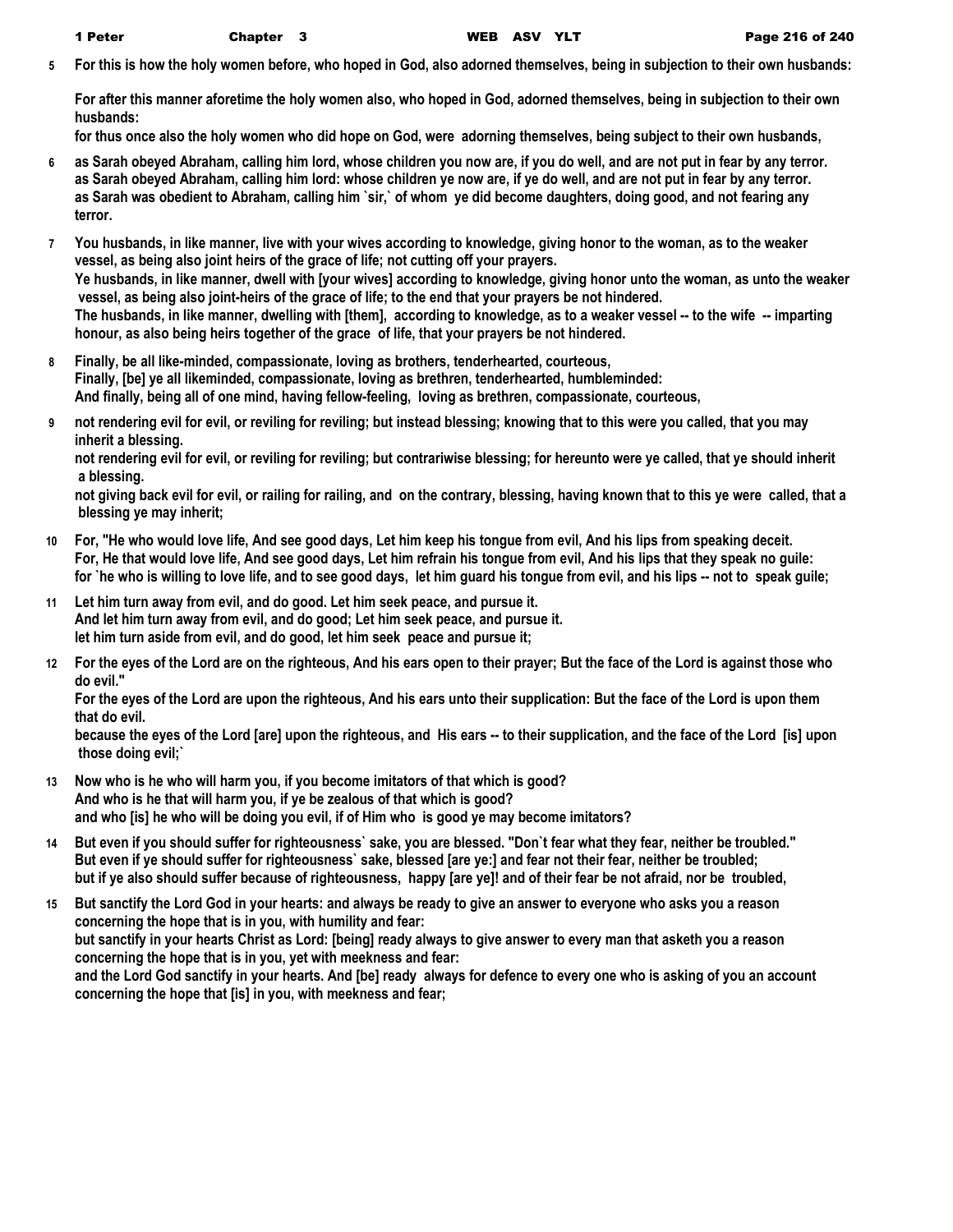**16 having a good conscience; that, while you are spoken against as evildoers, they may be put to shame who revile your good manner of life in Christ.**

**having a good conscience; that, wherein ye are spoken against, they may be put to shame who revile your good manner of life in Christ.**

**having a good conscience, that in that in which they speak against you as evil-doers, they may be ashamed who are traducing your good behaviour in Christ;**

- **17 For it is better, if the will of God should so will, that you suffer for doing well than for doing evil. For it is better, if the will of God should so will, that ye suffer for well-doing than for evil-doing. for [it is] better doing good, if the will of God will it, to suffer, than doing evil;**
- **18 Because Christ also suffered for sins once, the righteous for the unrighteous, that he might bring you to God; being put to death in the flesh, but made alive in the spirit; Because Christ also suffered for sins once, the righteous for the unrighteous, that he might bring us to God; being put to death in the flesh, but made alive in the spirit; because also Christ once for sin did suffer -- righteous for unrighteous -- that he might lead us to God, having been put to death indeed, in the flesh, and having been made alive in the spirit,**
- **19 in which he also went and preached to the spirits in prison, in which also he went and preached unto the spirits in prison, in which also to the spirits in prison having gone he did preach,**
- **20 who before were disobedient, when the longsuffering of God waited patiently in the days of Noah, while the ark was being built. In it, few, that is, eight souls, were saved through water. that aforetime were disobedient, when the longsuffering of God waited in the days of Noah, while the ark was a preparing, wherein few, that is, eight souls, were saved through water: who sometime disbelieved, when once the long-suffering of God did wait, in days of Noah -- an ark being preparing -- in which few, that is, eight souls, were saved through water;**
- **21 This is a symbol of baptism, which now saves you not the putting away of the filth of the flesh, but the answer of a good conscience toward God, through the resurrection of Jesus Christ, which also after a true likeness doth now save you, [even] baptism, not the putting away of the filth of the flesh, but the interrogation of a good conscience toward God, through the resurrection of Jesus Christ; also to which an antitype doth now save us -- baptism, (not a putting away of the filth of flesh, but the question of a good conscience in regard to God,) through the rising again of Jesus Christ,**
- **22 who is at the right hand of God, having gone into heaven, angels and authorities and powers being made subject to him. who is one the right hand of God, having gone into heaven; angels and authorities and powers being made subject unto him. who is at the right hand of God, having gone on to heaven -- messengers, and authorities, and powers, having been subjected to him.**
- **1 Forasmuch then as Christ suffered for us in the flesh, arm yourselves also with the same mind; for he who has suffered in the flesh has ceased from sin;**

**Forasmuch then as Christ suffered in the flesh, arm ye yourselves also with the same mind; for he that hath suffered in the flesh hath ceased from sin;**

**Christ, then, having suffered for us in the flesh, ye also with the same mind arm yourselves, because he who did suffer in the flesh hath done with sin,**

- **2 that you no longer should live the rest of your time in the flesh to the lusts of men, but to the will of God. that ye no longer should live the rest of your time in flesh to the lusts of men, but to the will of God. no more in the desires of men, but in the will of God, to live the rest of the time in the flesh;**
- **3 For we have spent enough of our past time living in doing the desire of the Gentiles, and to have walked in lasciviousness, lusts, drunken binges, orgies, carousings, and abominable idolatries. For the time past may suffice to have wrought the desire of the Gentiles, and to have walked in lasciviousness, lusts, winebibbings, revellings, carousings, and abominable idolatries: for sufficient to us [is] the past time of life the will of the nations to have wrought, having walked in lasciviousnesses, desires, excesses of wines, revelings, drinking-bouts, and unlawful idolatries,**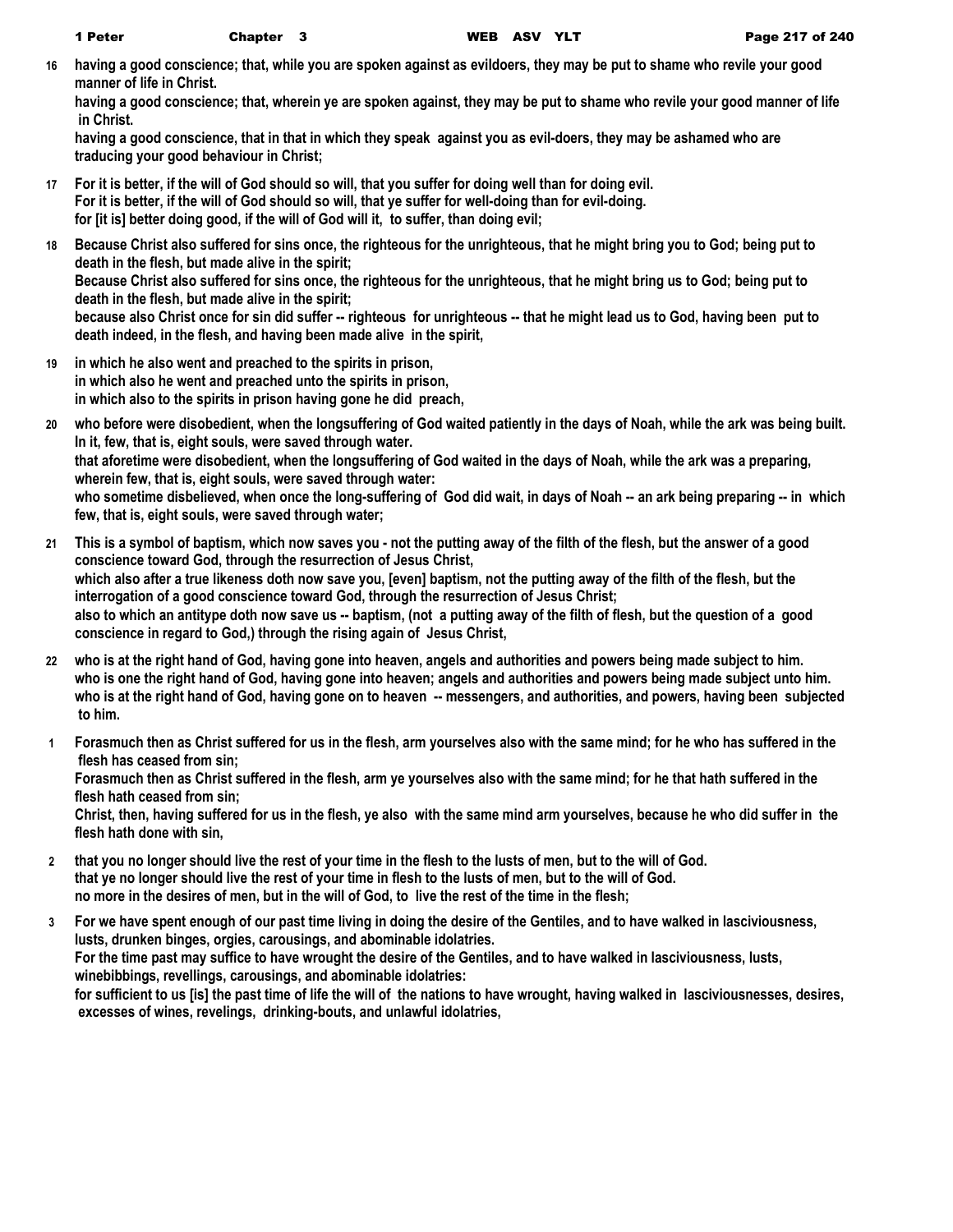- **4 They think it is strange that you don`t run with them into the same excess of riot, blaspheming: wherein they think strange that ye run not with [them] into the same excess of riot, speaking evil of [of]: in which they think it strange -- your not running with them to the same excess of dissoluteness, speaking evil,**
- **5 who will give account to him who is ready to judge the living and the dead. who shall give account to him that is ready to judge the living and the dead. who shall give an account to Him who is ready to judge living and dead,**
- **6 For to this end was the gospel preached even to the dead, that they might be judged indeed as men in the flesh, but live as to God in the spirit.**

**For unto this end was the gospel preached even to the dead, that they might be judged indeed according to men in the flesh, but live according to God in the spirit.**

**for for this also to dead men was good news proclaimed, that they may be judged, indeed, according to men in the flesh, and may live according to God in the spirit.**

- **7 But the end of all things is near. Therefore be of sound mind, self-controlled, and sober in prayer. But the end of all things is at hand: be ye therefore of sound mind, and be sober unto prayer: And of all things the end hath come nigh; be sober-minded, then, and watch unto the prayers,**
- **8 And above all things be earnest in your love among yourselves, for love covers a multitude of sins. above all things being fervent in your love among yourselves; for love covereth a multitude of sins: and, before all things, to one another having the earnest love, because the love shall cover a multitude of sins;**
- **9 Be hospitable one to another without grumbling. using hospitality one to another without murmuring: hospitable to one another, without murmuring;**
- **10 According as each has received a gift, be ministering it among yourselves, as good stewards of the grace of God in its various forms.**

**according as each hath received a gift, ministering it among yourselves, as good stewards of the manifold grace of God; each, according as he received a gift, to one another ministering it, as good stewards of the manifold grace of God;**

**11 If any man speaks, let it be as it were oracles of God. If any man serves, let it be as of the strength which God supplies, that in all things God may be glorified through Jesus Christ, whose is the glory and the dominion forever and ever. Amen. if any man speaketh, [speaking] as it were oracles of God; is any man ministereth, [ministering] as of the strength which God supplieth: that in all things God may be glorified through Jesus Christ, whose is the glory and the dominion for ever and ever. Amen.**

if any one doth speak -- `as oracles of God;` if any one doth minister -- `as of the ability which God doth supply;` that in all **things God may be glorified through Jesus Christ, to whom is the glory and the power -- to the ages of the ages. Amen.**

**12 Beloved, don`t be astonished at the fiery trial which has come upon you, to test you, as though a strange thing happened to you.**

**Beloved, think it not strange concerning the fiery trial among you, which cometh upon you to prove you, as though a strange thing happened unto you:**

**Beloved, think it not strange at the fiery suffering among you that is coming to try you, as if a strange thing were happening to you,**

**13 But because you are partakers of Christ`s sufferings, rejoice; that at the revelation of his glory also you may rejoice with exceeding joy.**

**but insomuch as ye are partakers of Christ`s sufferings, rejoice; that at the revelation of his glory also ye may rejoice with exceeding joy.**

**but, according as ye have fellowship with the sufferings of the Christ, rejoice ye, that also in the revelation of his glory ye may rejoice -- exulting;**

**14 If you are insulted for the name of Christ, blessed are you; because the Spirit of glory and of God rests on you. On their part he is blasphemed, but on your part he is glorified.**

**If ye are reproached for the name of Christ, blessed [are ye]; because the [Spirit] of glory and the Spirit of God resteth upon if ye be reproached in the name of Christ -- happy [are ye], because the Spirit of glory and of God upon you doth rest; in regard, indeed, to them, he is evil-spoken of, and in regard to you, he is glorified;**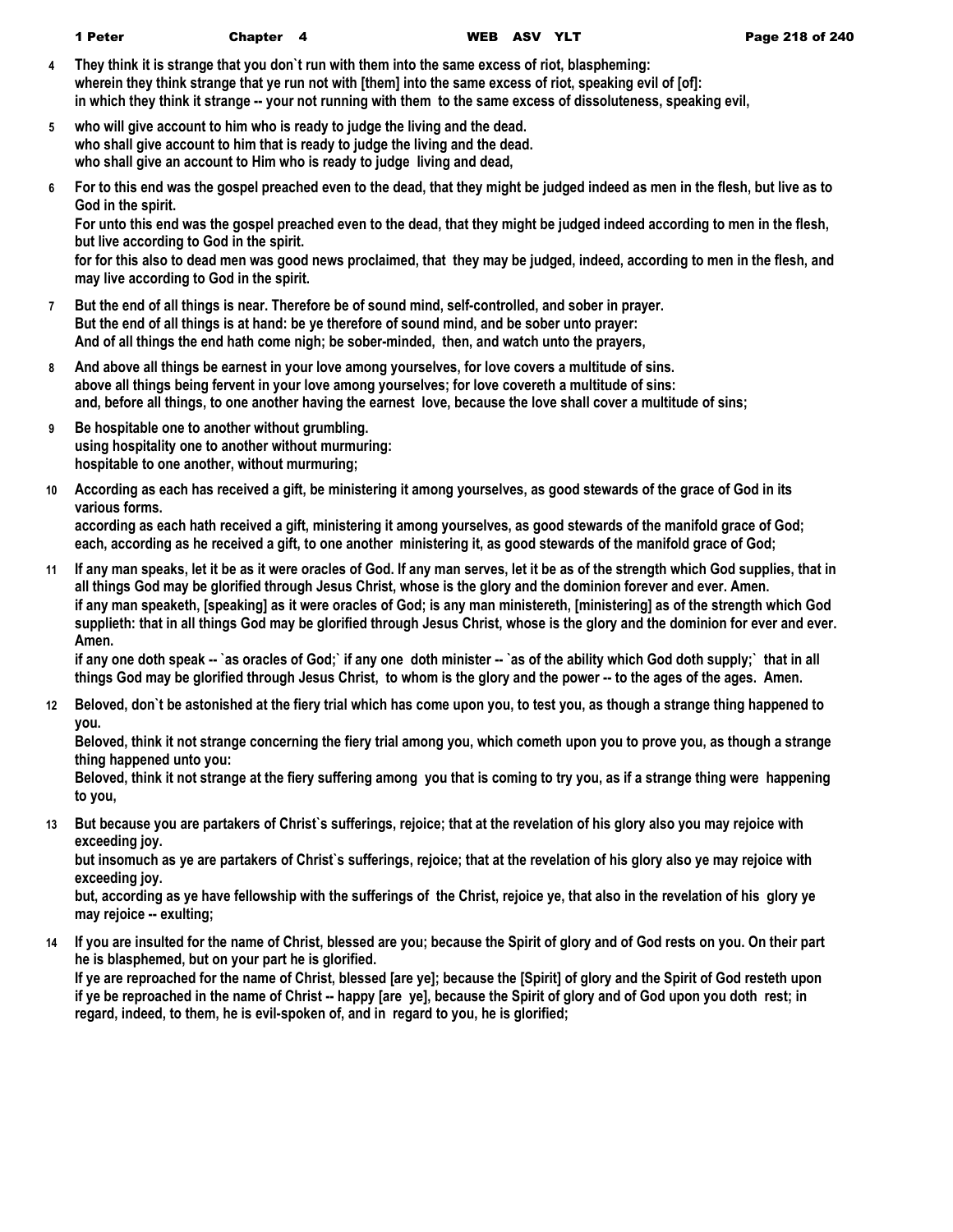- **15 For let none of you suffer as a murderer, or a thief, or an evil doer, or as a meddler in other men`s matters. For let none of you suffer as a murderer, or a thief, or an evil-doer, or as a meddler in other men`s matters: for let none of you suffer as a murderer, or thief, or evil-doer, or as an inspector into other men`s matters;**
- **16 But if one of you suffers for being a Christian, let him not be ashamed; but let him glorify God in this matter. but if [a man suffer] as a Christian, let him not be ashamed; but let him glorify God in this name. and if as a Christian, let him not be ashamed; and let him glorify God in this respect;**
- **17 For the time [has come] for judgment to begin at the house of God. If it begins first at us, what will happen to those who don`t obey the gospel of God?**

**For the time [is come] for judgment to begin at the house of God: and if [it begin] first at us, what [shall be] the end of them that obey not the gospel of God?**

**because it is the time of the beginning of the judgment from the house of God, and if first from us, what the end of those disobedient to the good news of God?**

- **18 "If it is hard for the righteous to be saved, what will happen to the ungodly and the sinner?" And if the righteous is scarcely saved, where shall the ungodly and sinner appear? And if the righteous man is scarcely saved, the ungodly and sinner -- where shall he appear?**
- **19 Therefore let them also who suffer according to the will of God in doing good entrust their souls to him, as to a faithful Creator. Wherefore let them also that suffer according to the will of God commit their souls in well-doing unto a faithful Creator. so that also those suffering according to the will of god, as to a stedfast Creator, let them commit their own souls in good doing.**
- **1 I exhort the elders among you, as a fellow elder, and a witness of the sufferings of Christ, and who will also share in the glory that will be revealed.**

**The elders among you I exhort, who am a fellow-elder, and a witness of the sufferings of Christ, who am also a partaker of the glory that shall be revealed:**

**Elders who [are] among you, I exhort, who [am] a fellow-elder, and a witness of the sufferings of the Christ, and of the glory about to be revealed a partaker,**

**2 Tend the flock of God which is among you, exercising the oversight, not under compulsion, but voluntarily, not for dishonest gain, but willingly;**

**Tend the flock of God which is among you, exercising the oversight, not of constraint, but willingly, according to [the will of] God; nor yet for filthy lucre, but of a ready mind;**

**feed the flock of God that [is] among you, overseeing not constrainedly, but willingly, neither for filthy lucre, but of a ready mind,**

- **3 neither as lording it over the charge allotted to you, but making yourselves examples to the flock. neither as lording it over the charge allotted to you, but making yourselves ensamples to the flock. neither as exercising lordship over the heritages, but patterns becoming of the flock,**
- **4 When the chief Shepherd will be revealed, you will receive the crown of glory that doesn`t fade away. And when the chief Shepherd shall be manifested, ye shall receive the crown of glory that fadeth not away. and at the manifestation of the chief Shepherd, ye shall receive the unfading crown of glory.**
- **5 Likewise, you younger ones, be subject to the elder. Yes, all of you gird yourselves with humility, to subject yourselves to one another; for "God resists the proud, but gives grace to the humble." Likewise, ye younger, be subject unto the elder. Yea, all of you gird yourselves with humility, to serve one another: for God resisteth the proud, but giveth grace to the humble. In like manner, ye younger, be subject to elders, and all to one another subjecting yourselves; with humble-mindedness clothe yourselves, because God the proud doth resist, but to the humble He doth give grace;**
- **6 Humble yourselves therefore under the mighty hand of God, that he may exalt you in due time; Humble yourselves therefore under the mighty hand of God, that he may exalt you in due time; be humbled, then, under the powerful hand of God, that you He may exalt in good time,**
- **7 casting all your worries on him, because he cares for you. casting all your anxiety upon him, because he careth for you. all your care having cast upon Him, because He careth for you.**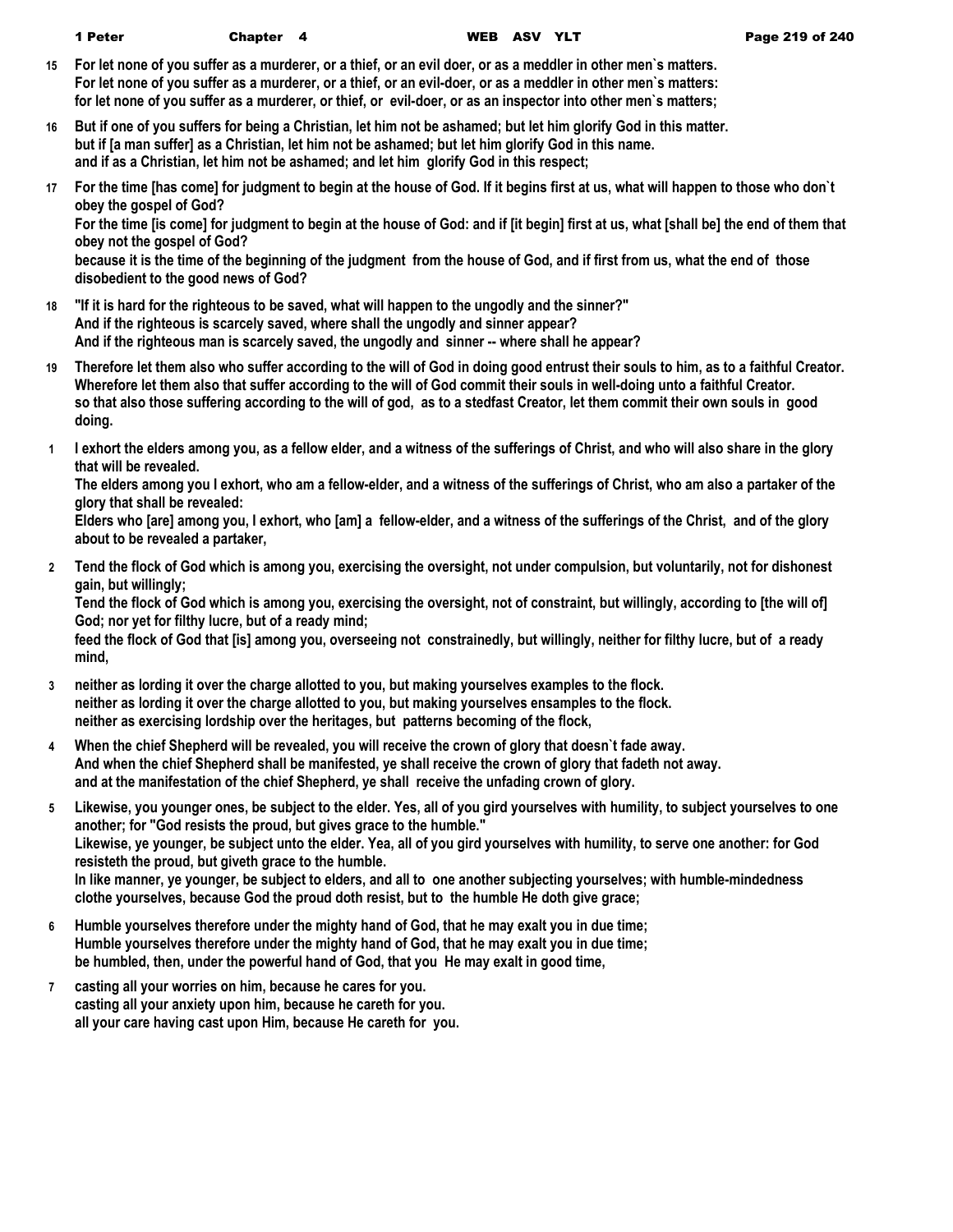**8 Be sober and self-controlled. Be watchful. Your adversary the devil, walks about like a roaring lion, seeking whom he may devour.**

**Be sober, be watchful: your adversary the devil, as a roaring lion, walketh about, seeking whom he may devour, Be sober, vigilant, because your opponent the devil, as a roaring lion, doth walk about, seeking whom he may swallow up,**

**9 Withstand him steadfast in your faith, knowing that your brothers who are in the world are undergoing the same sufferings. whom withstand stedfast in your faith, knowing that the same sufferings are accomplished in your brethren who are in the world.**

**whom resist, stedfast in the faith, having known the same sufferings to your brotherhood in the world to be accomplished.**

**10 But may the God of all grace (who called you to his eternal glory by Christ Jesus), after you have suffered a while, perfect, establish, strengthen, and settle you. And the God of all grace, who called you unto his eternal glory in Christ, after that ye have suffered a little while, shall himself** 

**perfect, establish, strengthen you.**

**And the God of all grace, who did call you to His age-during glory in Christ Jesus, having suffered a little, Himself make you perfect, establish, strengthen, settle [you];**

- **11 To him be the glory and the power forever and ever. Amen. To him [be] the dominion for ever and ever. Amen. to Him [is] the glory, and the power -- to the ages and the ages! Amen.**
- **12 Through Silvanus, our faithful brother, as I consider him, I have written to you briefly, exhorting, and testifying that this is the true grace of God in which you stand.**

**By Silvanus, our faithful brother, as I account [him], I have written unto you briefly, exhorting, and testifying that this is the true grace of God. Stand ye fast therein.**

**Through Silvanus, to you the faithful brother, as I reckon, through few [words] I did write, exhorting and testifying this to be the true grace of God in which ye have stood.**

- **13 She who is in Babylon, elect together with you, greets you; and so does Mark, my son. She that is in Babylon, elect together with [you], saluteth you; and [so doth] Mark my son. Salute you doth the [assembly] in Babylon jointly elected, and Markus my son.**
- **14 Greet one another with a kiss of love. Peace be to you all who are in Christ Jesus. Amen. Salute one another with a kiss of love. Peace be unto you all that are in Christ. Salute ye one another in a kiss of love; peace to you all who [are] in Christ Jesus! Amen.**
- **1 Simon Peter, a servant and apostle of Jesus Christ, to those who have obtained a like precious faith with us in the righteousness of our God and Savior, Jesus Christ: Simon Peter, a servant and apostle of Jesus Christ, to them that have obtained a like precious faith with us in the righteousness of our God and [the] Saviour Jesus Christ: Simeon Peter, a servant and an apostle of Jesus Christ, to those who did obtain a like precious faith with us in the righteousness of our God and Saviour Jesus Christ:**
- **2 Grace to you and peace be multiplied in the knowledge of God and of Jesus our Lord, Grace to you and peace be multiplied in the knowledge of God and of Jesus our Lord; Grace to you, and peace be multiplied in the acknowledgement of God and of Jesus our Lord!**
- **3 seeing that his divine power has granted to us all things that pertain to life and godliness, through the knowledge of him who called us by his own glory and virtue; seeing that his divine power hath granted unto us all things that pertain unto life and godliness, through the knowledge of him**

**that called us by his own glory and virtue;**

**As all things to us His divine power (the things pertaining unto life and piety) hath given, through the acknowledgement of him who did call us through glory and worthiness,**

**4 whereby he has granted to us his precious and exceedingly great promises; that through these you may become partakers of the divine nature, having escaped from the corruption that is in that world by lust. whereby he hath granted unto us his precious and exceeding great promises; that through these ye may become partakers of the divine nature, having escaped from the corruption that is in that world by lust. through which to us the most great and precious promises have been given, that through these ye may become partakers of a divine nature, having escaped from the corruption in the world in desires.**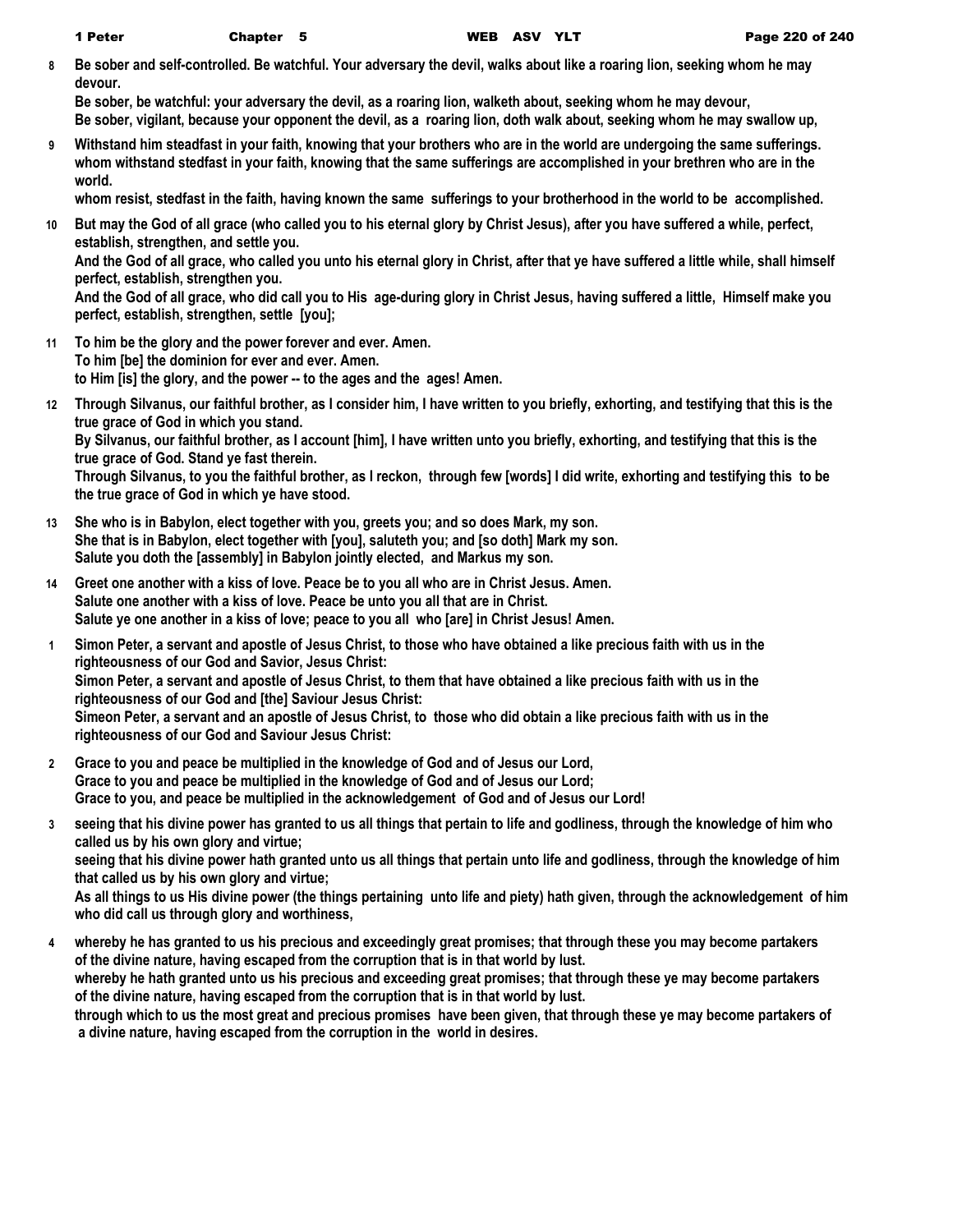**5 Yes, and for this very cause adding on your part all diligence, in your faith supply moral excellence; and in moral excellence, knowledge;**

**Yea, and for this very cause adding on your part all diligence, in your faith supply virtue; and in [your] virtue knowledge; And this same also -- all diligence having brought in besides, superadd in your faith the worthiness, and in the worthiness the knowledge,**

- **6 and in knowledge, self-control; and in self-control patience; and in patience godliness; and in [your] knowledge self-control; and in [your] self-control patience; and in [your] patience godliness; and in the knowledge the temperance, and in the temperance the endurance, and in the endurance the piety,**
- **7 and in godliness brotherly affection; and in brotherly affection, love. and in [your] godliness brotherly kindness; and in [your] brotherly kindness love. and in the piety the brotherly kindness, and in the brotherly kindness the love;**
- **8 For if these things are yours and abound, they make you to be not idle nor unfruitful to the knowledge of our Lord Jesus For if these things are yours and abound, they make you to be not idle nor unfruitful unto the knowledge of our Lord Jesus Christ.**

**for these things being to you and abounding, do make [you] neither inert nor unfruitful in regard to the acknowledging of our Lord Jesus Christ,**

- **9 For he who lacks these things is blind, seeing only what is near, having forgotten the cleansing from his old sins. For he that lacketh these things is blind, seeing only what is near, having forgotten the cleansing from his old sins. for he with whom these things are not present is blind, dim-sighted, having become forgetful of the cleansing of his old sins;**
- **10 Therefore, brothers, be more diligent to make your calling and election sure. For if you do these things, you will never stumble. Wherefore, brethren, give the more diligence to make your calling and election sure: for if ye do these things, ye shall never stumble:**

**wherefore, the rather, brethren, be diligent to make stedfast your calling and choice, for these things doing, ye may never stumble,**

- **11 For thus will be richly supplied to you the entrance into the eternal kingdom of our Lord and Savior, Jesus Christ. for thus shall be richly supplied unto you the entrance into the eternal kingdom of our Lord and Saviour Jesus Christ. for so, richly shall be superadded to you the entrance into the age-during reign of our Lord and Saviour Jesus Christ.**
- **12 Therefore I will not be negligent to remind you of these things, though you know them, and are established in the present truth. Wherefore I shall be ready always to put you in remembrance of these things, though ye know them, and are established in the truth which is with [you].**

**Wherefore, I will not be careless always to remind you concerning these things, though, having known them, and having been established in the present truth,**

- **13 I think it right, as long as I am in this tent, to stir you up by reminding you; And I think it right, as long as I am in this tabernacle, to stir you up by putting you in remembrance; and I think right, so long as I am in this tabernacle, to stir you up in reminding [you],**
- **14 knowing that the putting off of my tent comes swiftly, even as our Lord, Jesus Christ, made clear to me. knowing that the putting off of my tabernacle cometh swiftly, even as our Lord Jesus Christ signified unto me. having known that soon is the laying aside of my tabernacle, even as also our Lord Jesus Christ did shew to me,**
- **15 Yes, I will make every effort that you may always be able to remember these things even after my departure. Yea, I will give diligence that at every time ye may be able after my decease to call these things to remembrance. and I will be diligent that also at every time ye have, after my outgoing, power to make to yourselves the remembrance of these things.**
- **16 For we did not follow cunningly devised fables, when we made known to you the power and coming of our Lord, Jesus Christ, but we were eyewitnesses of his majesty.**

**For we did not follow cunningly devised fables, when we made known unto you the power and coming of our Lord Jesus Christ, but we were eyewitnesses of his majesty.**

**For, skilfully devised fables not having followed out, we did make known to you the power and presence of our Lord Jesus Christ, but eye-witnesses having become of his majesty --**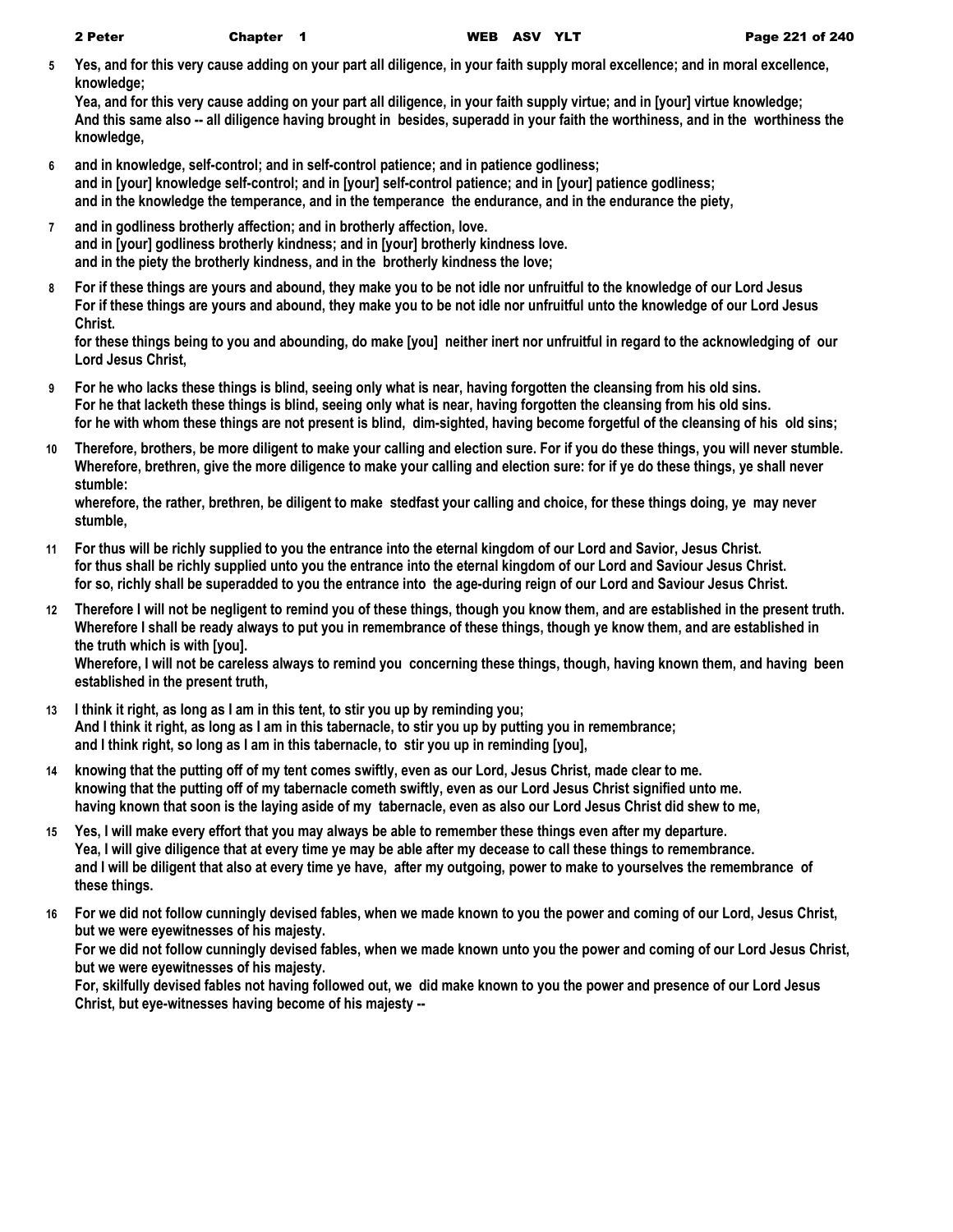**17 For he received from God the Father honor and glory, when the voice came to him from the Majestic Glory, "This is my beloved Son, in whom I am well pleased."**

**For he received from God the Father honor and glory, when there was borne such a voice to him by the Majestic Glory, This is my beloved Son, in whom I am well pleased:**

**for having received from God the Father honour and glory, such a voice being borne to him by the excellent glory: `This is My Son -- the beloved, in whom I was well pleased;`**

- **18 This voice we heard come out of heaven, when we were with him in the holy mountain. and this voice we [ourselves] heard borne out of heaven, when we were with him in the holy mount. and this voice we -- we did hear, out of heaven borne, being with him in the holy mount.**
- **19 We have the more sure word of prophecy; whereunto you do well that you take heed, as to a lamp shining in a dark place, until the day dawns, and the day star arises in your hearts: And we have the word of prophecy [made] more sure; whereunto ye do well that ye take heed, as unto a lamp shining in a dark place, until the day dawn, and the day-star arise in your hearts: And we have more firm the prophetic word, to which we do well giving heed, as to a lamp shining in a dark place, till day may dawn, and a morning star may arise -- in your hearts;**
- **20 knowing this first, that no prophecy of scripture is of private interpretation. knowing this first, that no prophecy of scripture is of private interpretation. this first knowing, that no prophecy of the Writing doth come of private exposition,**
- **21 For no prophecy ever came by the will of man: but holy men of God spoke, being moved by the Holy Spirit. For no prophecy ever came by the will of man: but men spake from God, being moved by the Holy Spirit. for not by will of man did ever prophecy come, but by the Holy Spirit borne on holy men of God spake.**
- **1 But there also arose false prophets among the people, as among you also there will be false teachers, who will secretly bring in destructive heresies, denying even the Master who bought them, bringing on themselves swift destruction. But there arose false prophets also among the people, as among you also there shall be false teachers, who shall privily bring in destructive heresies, denying even the Master that bought them, bringing upon themselves swift destruction. And there did come also false prophets among the people, as also among you there shall be false teachers, who shall bring in besides destructive sects, and the Master who bought them denying, bringing to themselves quick destruction,**
- **2 Many will follow their destructive ways, and as a result, the way of the truth will be maligned. And many shall follow their lascivious doings; by reason of whom the way of the truth shall be evil spoken of. and many shall follow out their destructive ways, because of whom the way of the truth shall be evil spoken of,**
- **3 In covetousness will they exploit you with deceptive words: whose sentence now from of old doesn`t linger, and their destruction will not slumber.**

**And in covetousness shall they with feigned words make merchandise of you: whose sentence now from of old lingereth not, and their destruction slumbereth not.**

**and in covetousness, with moulded words, of you they shall make merchandise, whose judgment of old is not idle, and their destruction doth not slumber.**

**4 For if God didn`t spare angels when they sinned, but cast them down to Tartarus, and committed them to pits of darkness, to be reserved to judgment;**

**For if God spared not angels when they sinned, but cast them down to hell, and committed them to pits of darkness, to be reserved unto judgment;**

**For if God messengers who sinned did not spare, but with chains of thick gloom, having cast [them] down to Tartarus, did deliver [them] to judgment, having been reserved,**

**5 and didn`t spare the ancient world, but preserved Noah with seven others, a preacher of righteousness, when he brought a flood on the world of the ungodly; and spared not the ancient world, but preserved Noah with seven others, a preacher of righteousness, when he brought a flood upon the world of the ungodly; and the old world did not spare, but the eighth person, Noah, of righteousness a preacher, did keep, a flood on the world of the impious having brought,**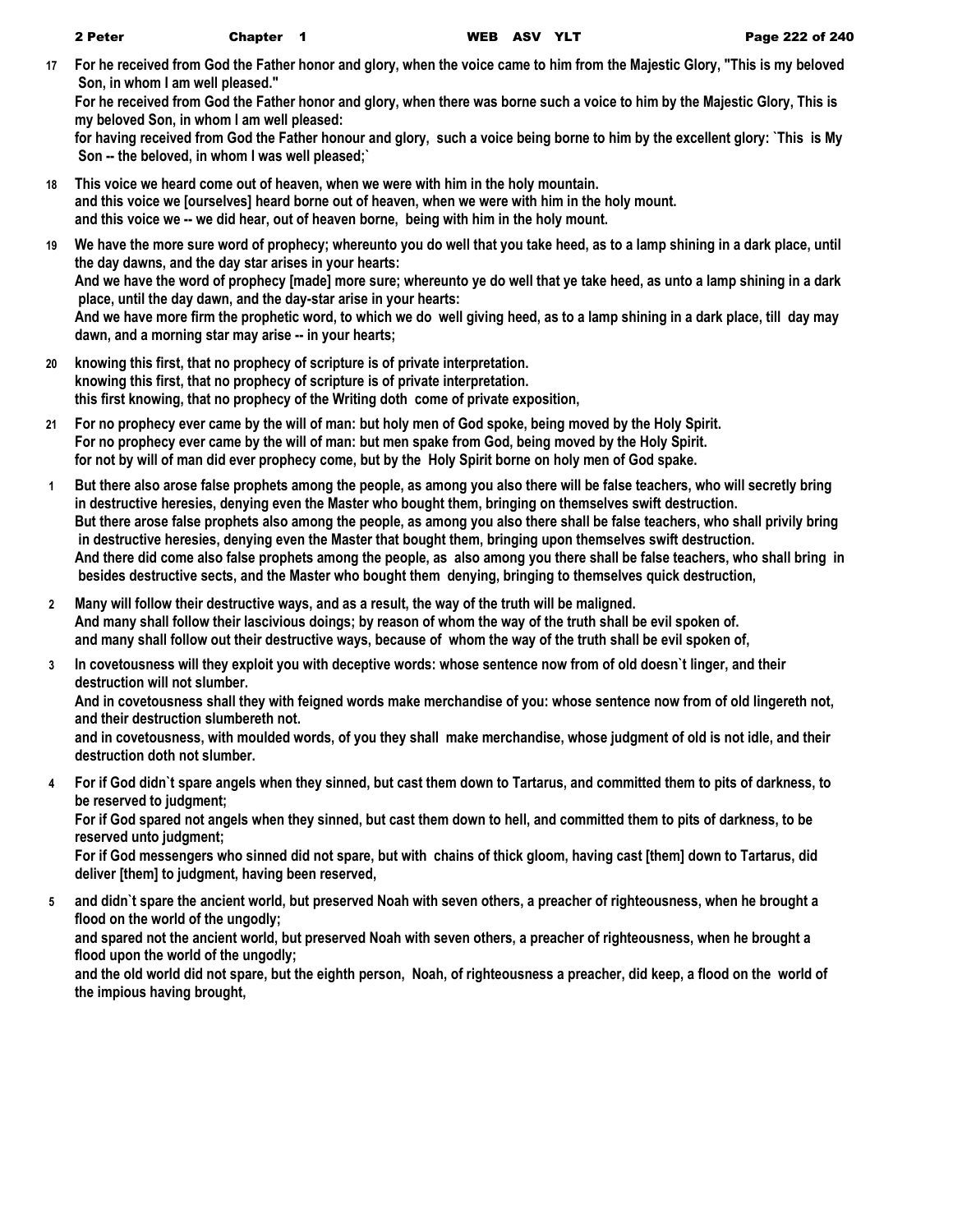**6 and turning the cities of Sodom and Gomorrah into ashes, condemned them to destruction, having made them an example to those who would live ungodly;**

**and turning the cities of Sodom and Gomorrah into ashes condemned them with an overthrow, having made them an example unto those that should live ungodly;**

**and the cities of Sodom and Gomorrah having turned to ashes, with an overthrow did condemn, an example to those about to be impious having set [them];**

- **7 and delivered righteous Lot, very distressed by the lustful life of the wicked and delivered righteous Lot, sore distressed by the lascivious life of the wicked and righteous Lot, worn down by the conduct in lasciviousness of the impious, He did rescue,**
- **8 (for that righteous man dwelling among them, in seeing and hearing, tormented his righteous soul from day to day with lawless deeds):**

**(for that righteous man dwelling among them, in seeing and hearing, vexed [his] righteous soul from day to day with [their] lawless deeds):**

**for in seeing and hearing, the righteous man, dwelling among them, day by day the righteous soul with unlawful works was harassing.**

**9 the Lord knows how to deliver the godly out of temptation, and to keep the unrighteous under punishment to the day of judgment;**

**the Lord knoweth how to deliver the godly out of temptation, and to keep the unrighteous under punishment unto the day of judgment;**

**The Lord hath known to rescue pious ones out of temptation, and unrighteous ones to a day of judgment, being punished, to keep,**

**10 but chiefly those who walk after the flesh in the lust of defilement, and despise authority. Daring, self-willed, they are not afraid to speak evil of dignitaries;**

**but chiefly them that walk after the flesh in the lust of defilement, and despise dominion. Daring, self-willed, they tremble not to rail at dignities:**

**and chiefly those going behind the flesh in desire of uncleanness, and lordship despising; presumptuous, self-complacent, dignities they are not afraid to speak evil of,**

- **11 whereas angels, though greater in might and power, don`t bring a railing judgment against them before the Lord. whereas angels, though greater in might and power, bring not a railing judgment against them before the Lord. whereas messengers, in strength and power being greater, do not bear against them before the Lord an evil speaking judgment;**
- **12 But these, as creatures without reason, born mere animals to be taken and destroyed, speaking evil in matters about which they are ignorant, will in their destroying surely be destroyed, But these, as creatures without reason, born mere animals to be taken and destroyed, railing in matters whereof they are**

**ignorant, shall in their destroying surely be destroyed,** and these, as irrational natural beasts, made to be caught and destroyed -- in what things they are ignorant of, speaking evil **-- in their destruction shall be destroyed,**

**13 receiving the wages of unrighteousness; people who count it pleasure to revel in the day-time, spots and blemishes, reveling in their deceit while they feast with you; suffering wrong as the hire of wrong-doing; [men] that count it pleasure to revel in the day-time, spots and blemishes,** 

**revelling in their deceivings while they feast with you; about to receive a reward of unrighteousness, pleasures counting the luxury in the day, spots and blemishes, luxuriating in their deceits, feasting with you,**

**14 having eyes full of adultery, and who can`t cease from sin; enticing unsettled souls; having a heart trained in greed; children of cursing;**

**having eyes full of adultery, and that cannot cease from sin; enticing unstedfast souls; having a heart exercised in covetousness; children of cursing;**

**having eyes full of adultery, and unable to cease from sin, enticing unstable souls, having an heart exercised in covetousnesses, children of a curse,**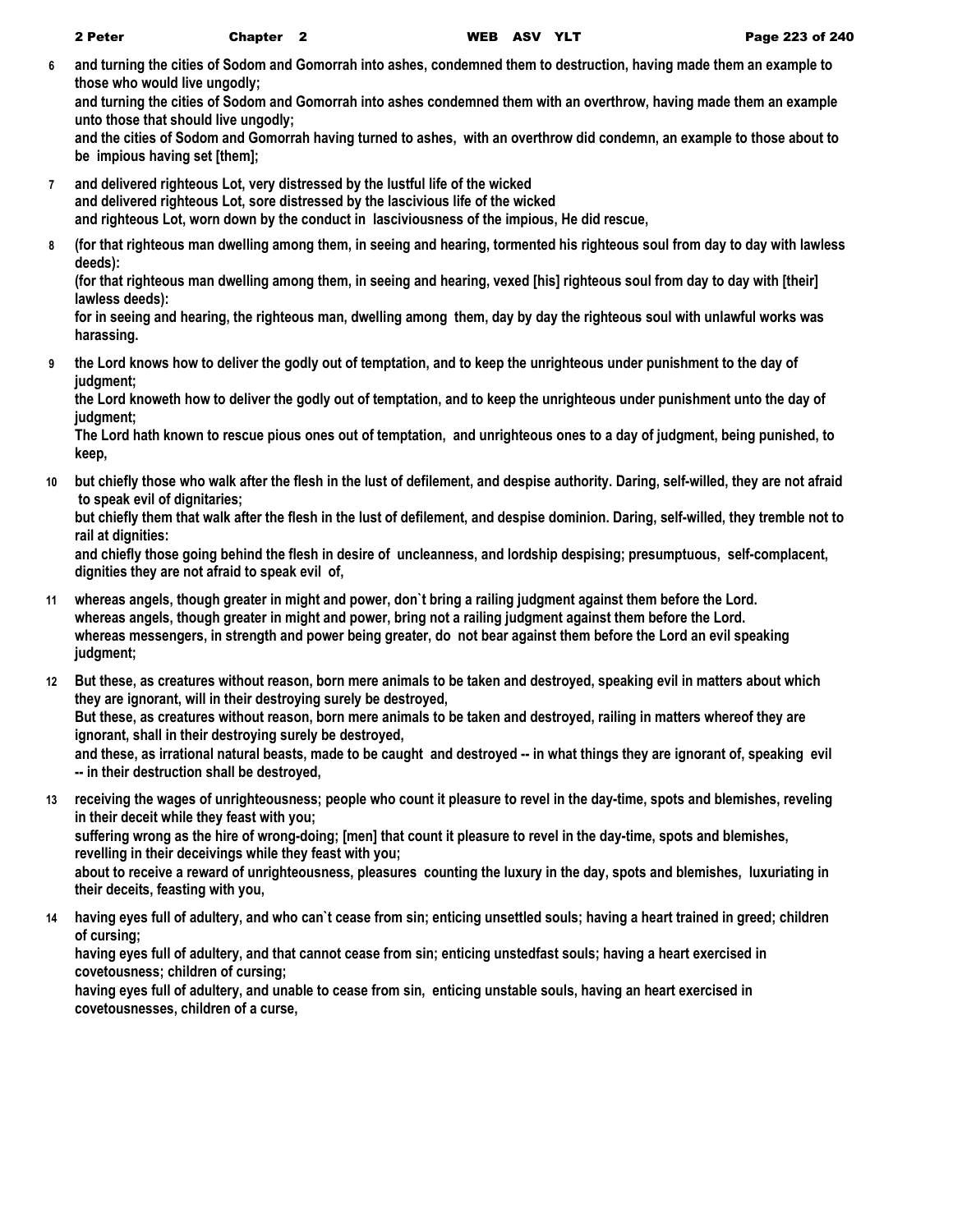**15 forsaking the right way, they went astray, having followed the way of Balaam the son of Beor, who loved the wages of wrongdoing;**

**forsaking the right way, they went astray, having followed the way of Balaam the [son] of Beor, who loved the hire of wrongdoing;**

**having forsaken a right way, they did go astray, having followed in the way of Balaam the [son] of Bosor, who a reward of unrighteousness did love,**

- **16 but he was rebuked for his own disobedience. A mute donkey spoke with man`s voice and stopped the madness of the but he was rebuked for his own transgression: a dumb ass spake with man`s voice and stayed the madness of the prophet. and had a rebuke of his own iniquity -- a dumb ass, in man`s voice having spoken, did forbid the madness of the prophet.**
- **17 These are wells without water, clouds driven by a storm; for whom the blackness of darkness has been reserved forever. These are springs without water, and mists driven by a storm; for whom the blackness of darkness hath been reserved. These are wells without water, and clouds by a tempest driven, to whom the thick gloom of the darkness to the age hath been kept;**
- **18 For, uttering great swelling words of emptiness, they entice in the lusts of the flesh, by licentiousness, those who are indeed escaping from those who live in error;**

**For, uttering great swelling [words] of vanity, they entice in the lusts of the flesh, by lasciviousness, those who are just escaping from them that live in error;**

**for overswellings of vanity speaking, they do entice in desires of the flesh -- lasciviousnesses, those who had truly escaped from those conducting themselves in error,**

**19 promising them liberty, while they themselves are bondservants of corruption; for by whom a man is overcome, by the same is he also brought into bondage.**

**promising them liberty, while they themselves are bondservants of corruption; for of whom a man is overcome, of the same is he also brought into bondage.**

**liberty to them promising, themselves being servants of the corruption, for by whom any one hath been overcome, to this one also he hath been brought to servitude,**

- **20 For if, after they have escaped the defilement of the world through the knowledge of the Lord and Savior, Jesus Christ, they are again entangled therein and overcome, the last state has become worse with them than the first. For if, after they have escaped the defilements of the world through the knowledge of the Lord and Saviour Jesus Christ, they are again entangled therein and overcome, the last state is become worse with them than the first. for, if having escaped from the pollutions of the world, in the acknowledging of the Lord and Saviour Jesus Christ, and by these again being entangled, they have been overcome, become to them hath the last things worse than the first,**
- **21 For it would be better for them not to have known the way of righteousness, than, after knowing it, to turn back from the holy commandment delivered to them.**

**For it were better for them not to have known the way of righteousness, than, after knowing it, to turn back from the holy commandment delivered unto them.**

**for it were better to them not to have acknowledged the way of the righteousness, than having acknowledged [it], to turn back from the holy command delivered to them,**

**22 But it has happened to them according to the true proverb, "The dog turns to his own vomit again," and "the sow that had washed to wallowing in the mire." It has happened unto them according to the true proverb, The dog turning to his own vomit again, and the sow that had washed to wallowing in the mire.**

**and happened to them hath that of the true similitude; `A dog did turn back upon his own vomit,` and, `A sow having bathed herself -- to rolling in mire.`**

**1 This is now, beloved, the second letter that I have written to you; and in both of them I stir up your sincere mind by reminding you;**

**This is now, beloved, the second epistle that I write unto you; and in both of them I stir up your sincere mind by putting you in remembrance;**

**This, now, beloved, a second letter to you I write, in both which I stir up your pure mind in reminding [you],**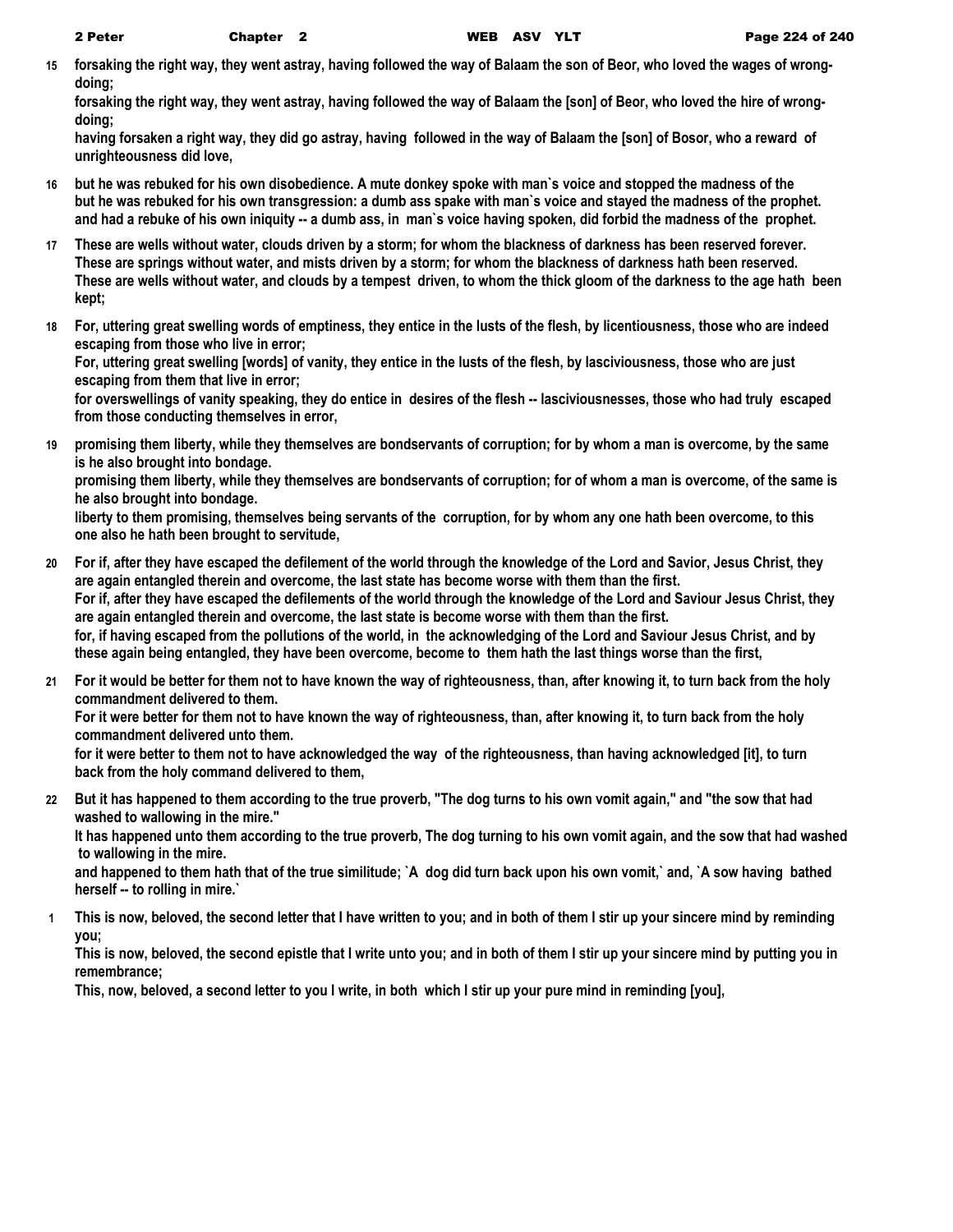**2 that you should remember the words which were spoken before by the holy prophets, and the commandments of us, the apostles of the Lord and Savior:**

**that ye should remember the words which were spoken before by the holy prophets, and the commandments of the Lord and Saviour through your apostles:**

**to be mindful of the sayings said before by the holy prophets, and of the command of us the apostles of the Lord and Saviour,**

- **3 knowing this first, that in the last days mockers will come, walking after their own lusts, knowing this first, that in the last days mockers shall come with mockery, walking after their own lusts, this first knowing, that there shall come in the latter end of the days scoffers, according to their own desires going on,**
- **4 and saying, "Where is the promise of his coming?" For, from the day that the fathers fell asleep, all things continue as they were from the beginning of the creation. and saying, Where is the promise of his coming? for, from the day that the fathers fell asleep, all things continue as they were**

**from the beginning of the creation.**

**and saying, `Where is the promise of his presence? for since the fathers did fall asleep, all things so remain from the beginning of the creation;`**

**5 For this they willfully forget, that there were heavens from of old, and an earth formed out of water and amid water, by the word of God;**

**For this they willfully forget, that there were heavens from of old, and an earth compacted out of water and amidst water, by the word of God;**

**for this is unobserved by them willingly, that the heavens were of old, and the earth out of water and through water standing together by the word of God,**

- **6 by which means the world that then was, being overflowed with water, perished. by which means the world that then was, being overflowed with water, perished: through which the then world, by water having been deluged, was destroyed;**
- **7 But the heavens that now are, and the earth, by the same word have been stored up for fire, being reserved against the day of judgment and destruction of ungodly men. but the heavens that now are, and the earth, by the same word have been stored up for fire, being reserved against the day of judgment and destruction of ungodly men. and the present heavens and the earth, by the same word are treasured, for fire being kept to a day of judgment and destruction of the impious men.**
- **8 But don`t forget this one thing, beloved, that one day is with the Lord as a thousand years, and a thousand years as one day. But forget not this one thing, beloved, that one day is with the Lord as a thousand years, and a thousand years as one day. And this one thing let not be unobserved by you, beloved, that one day with the Lord [is] as a thousand years, and a thousand years as one day;**
- **9 The Lord is not slow concerning his promise, as some count slowness; but is longsuffering towards us, not wishing that any should perish, but that all should come to repentance. The Lord is not slack concerning his promise, as some count slackness; but is longsuffering to you-ward, not wishing that any should perish, but that all should come to repentance. the Lord is not slow in regard to the promise, as certain count slowness, but is long-suffering to us, not counselling any to be lost but all to pass on to reformation,**
- **10 But the day of the Lord will come as a thief in the night; in which the heavens will pass away with a great noise, and the elements will be dissolved with fervent heat, and the earth and the works that are in it will be burned up. But the day of the Lord will come as a thief; in the which the heavens shall pass away with a great noise, and the elements shall be dissolved with fervent heat, and the earth and the works that are therein shall be burned up. and it will come -- the day of the Lord -- as a thief in the night, in which the heavens with a rushing noise will pass away, and the elements with burning heat be dissolved, and earth and the works in it shall be burnt up.**
- **11 Therefore since all these things are thus to be destroyed, what manner of persons ought you to be in holy living and Seeing that these things are thus all to be dissolved, what manner of persons ought ye to be in [all] holy living and godliness, All these, then, being dissolved, what kind of persons doth it behove you to be in holy behaviours and pious acts?**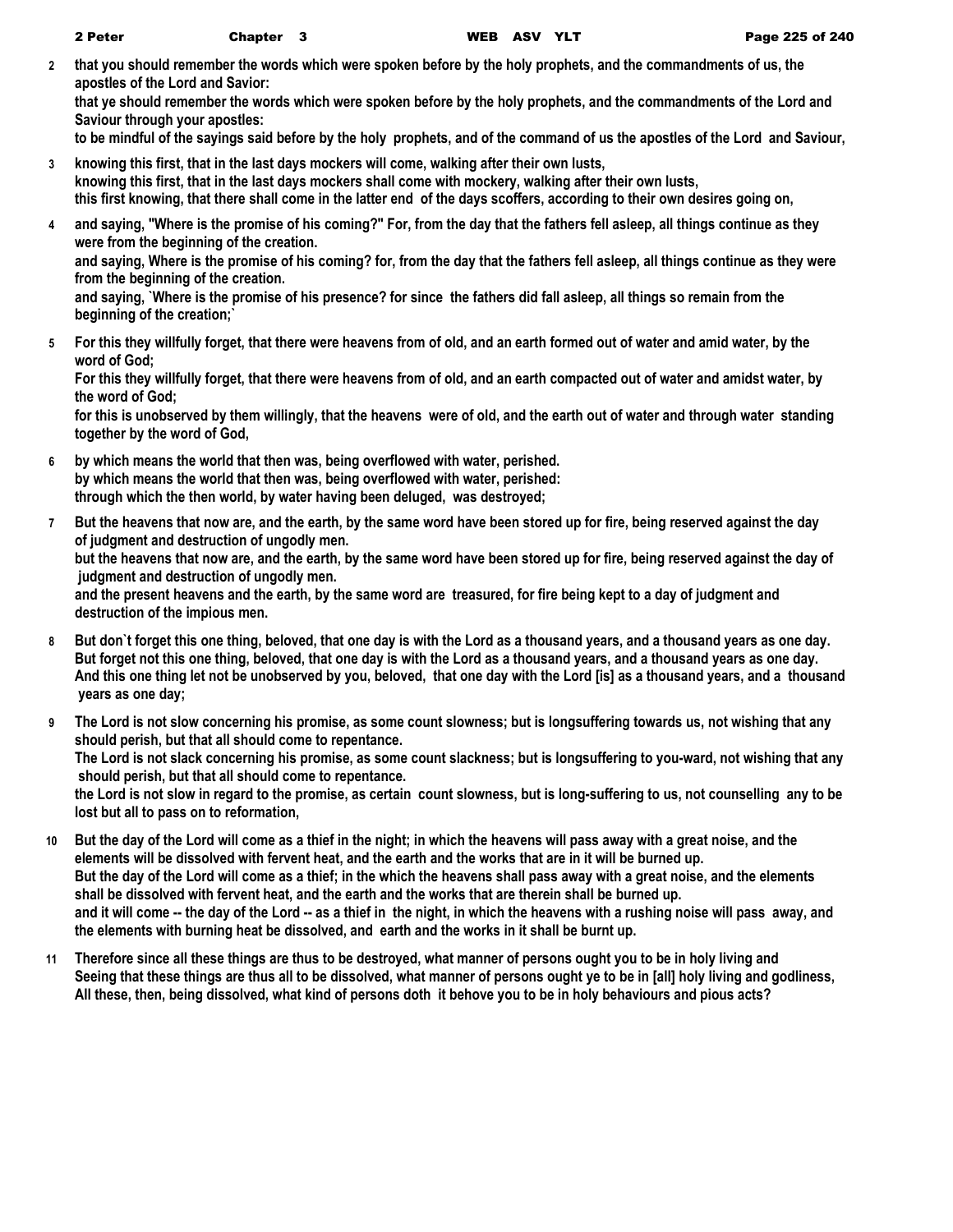**12 looking for and earnestly desiring the coming of the day of God, by reason of which the heavens being on fire will be dissolved, and the elements will melt with fervent heat?**

**looking for and earnestly desiring the coming of the day of God, by reason of which the heavens being on fire shall be dissolved, and the elements shall melt with fervent heat?**

**waiting for and hasting to the presence of the day of God, by which the heavens, being on fire, shall be dissolved, and the elements with burning heat shall melt;**

- **13 But, according to his promise, we look for new heavens and a new earth, in which dwells righteousness. But, according to his promise, we look for new heavens and a new earth, wherein dwelleth righteousness. and for new heavens and a new earth according to His promise we do wait, in which righteousness doth dwell;**
- **14 Therefore, beloved, seeing that you look for these things, be diligent to be found in peace, without blemish and blameless in his sight.**

**Wherefore, beloved, seeing that ye look for these things, give diligence that ye may be found in peace, without spot and blameless in his sight.**

**wherefore, beloved, these things waiting for, be diligent, spotless and unblameable, by Him to be found in peace,**

**15 Regard the patience of our Lord as salvation; even as our beloved brother Paul also, according to the wisdom given to him, wrote to you;**

**And account that the longsuffering of our Lord is salvation; even as our beloved brother Paul also, according to the wisdom given to him, wrote unto you;**

**and the long-suffering of our Lord count ye salvation, according as also our beloved brother Paul -- according to the wisdom given to him -- did write to you,**

- **16 as also in all of his letters, speaking in them of these things. In those are some things hard to be understood, which the ignorant and unsettled twist, as they do also to the other scriptures, to their own destruction. as also in all [his] epistles, speaking in them of these things; wherein are some things hard to be understood, which the ignorant and unstedfast wrest, as [they do] also the other scriptures, unto their own destruction. as also in all the epistles, speaking in them concerning these things, among which things are certain hard to be understood, which the untaught and unstable do wrest, as also the other Writings, unto their own destruction.**
- **17 You therefore, beloved, knowing these things beforehand, beware lest, being carried away with the error of the wicked, you fall from your own steadfastness.**

**Ye therefore, beloved, knowing [these things] beforehand, beware lest, being carried away with the error of the wicked, ye fall from your own stedfastness.**

**Ye, then, beloved, knowing before, take heed, lest, together with the error of the impious being led away, ye may fall from your own stedfastness,**

- **18 But grow in the grace and knowledge of our Lord and Savior Jesus Christ. To him be the glory both now and forever. Amen. But grow in the grace and knowledge of our Lord and Saviour Jesus Christ. To him [be] the glory both now and for ever. Amen. and increase ye in grace, and in the knowledge of our Lord and Saviour Jesus Christ; to him [is] the glory both now, and to the day of the age! Amen.**
- **1 That which was from the beginning, that which we have heard, that which we have seen with our eyes, that which we saw, and our hands touched, concerning the Word of life That which was from the beginning, that which we have heard, that which we have seen with our eyes, that which we beheld, and our hands handled, concerning the Word of life That which was from the beginning, that which we have heard, that which we have seen with our eyes, that which we did**

**behold, and our hands did handle, concerning the Word of the Life --**

**2 (and the life was revealed, and we have seen, and testify, and declare to you the life, the eternal life, which was with the Father, and was revealed to us);**

**(and the life was manifested, and we have seen, and bear witness, and declare unto you the life, the eternal [life], which was with the Father, and was manifested unto us);**

**and the Life was manifested, and we have seen, and do testify, and declare to you the Life, the age-during, which was with the Father, and was manifested to us --**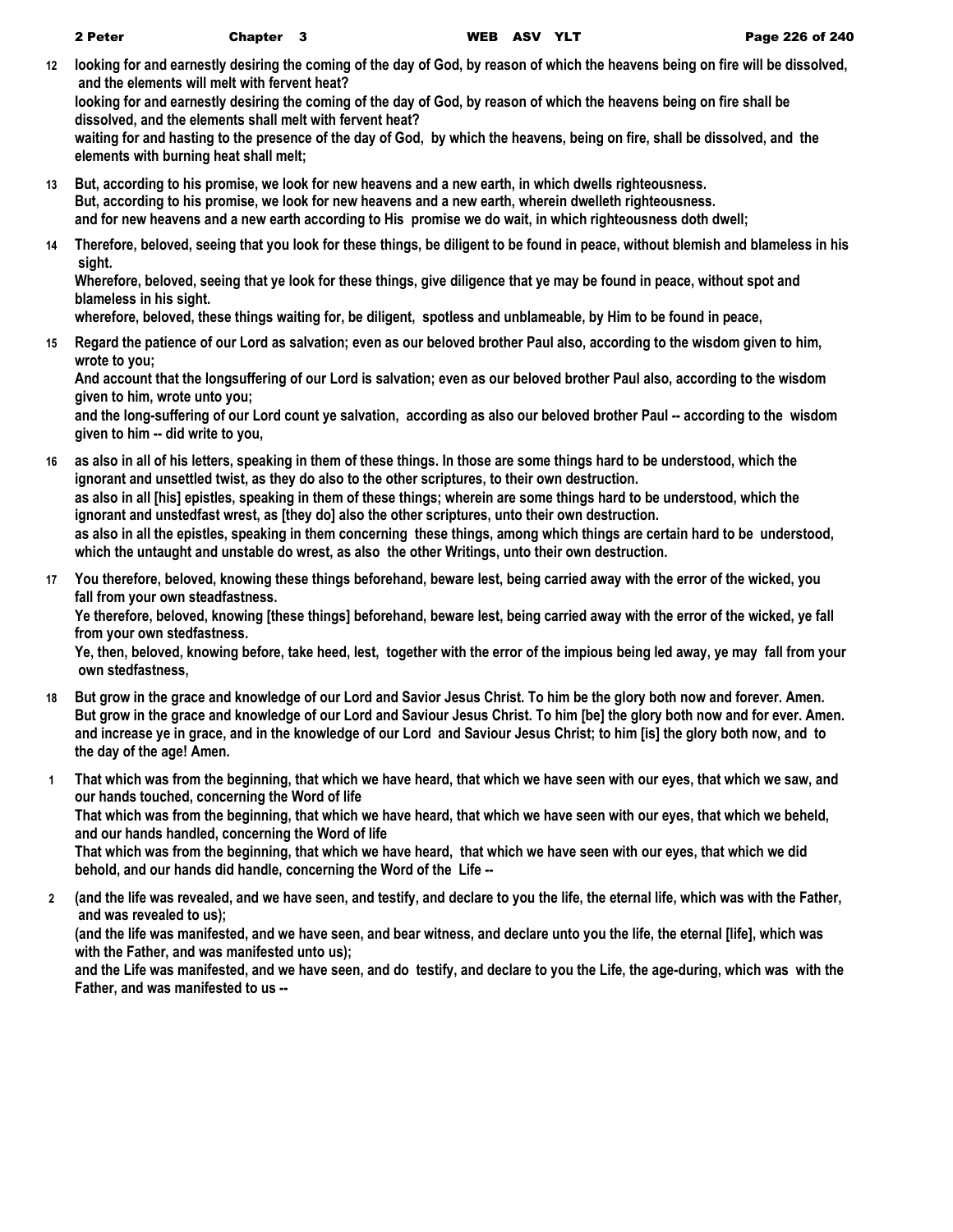**3 that which we have seen and heard we declare to you, that you also may have fellowship with us. Yes, and our fellowship is with the Father, and with his Son, Jesus Christ.**

**that which we have seen and heard declare we unto you also, that ye also may have fellowship with us: yea, and our fellowship is with the Father, and with his Son Jesus Christ:**

**that which we have seen and heard declare we to you, that ye also may have fellowship with us, and our fellowship [is] with the Father, and with His Son Jesus Christ;**

- **4 And we write these things to you, that our joy may be fulfilled. and these things we write, that our joy may be made full. and these things we write to you, that your joy may be full.**
- **5 This is the message which we have heard from him and announce to you, that God is light, and in him is no darkness at all. And this is the message which we have heard from him and announce unto you, that God is light, and in him is no darkness at all.**

**And this is the message that we have heard from Him, and announce to you, that God is light, and darkness in Him is not at all;**

- **6 If we say that we have fellowship with him and walk in the darkness, we lie, and don`t tell the truth. If we say that we have fellowship with him and walk in the darkness, we lie, and do not the truth: if we may say -- `we have fellowship with Him,` and in the darkness may walk -- we lie, and do not the truth;**
- **7 But if we walk in the light, as he is in the light, we have fellowship with one another, and the blood of Jesus Christ, his Son, cleanses us from all sin.**

**but if we walk in the light, as he is in the light, we have fellowship one with another, and the blood of Jesus his Son cleanseth us from all sin.**

**and if in the light we may walk, as He is in the light -- we have fellowship one with another, and the blood of Jesus Christ His Son doth cleanse us from every sin;**

- **8 If we say that we have no sin, we deceive ourselves, and the truth is not in us. If we say that we have no sin, we deceive ourselves, and the truth is not in us. if we may say -- `we have not sin,` ourselves we lead astray, and the truth is not in us;**
- **9 If we confess our sins, he is faithful and righteous to forgive us the sins, and to cleanse us from all unrighteousness. If we confess our sins, he is faithful and righteous to forgive us our sins, and to cleanse us from all unrighteousness. if we may confess our sins, stedfast He is and righteous that He may forgive us the sins, and may cleanse us from every unrighteousness;**
- **10 If we say that we haven`t sinned, we make him a liar, and his word is not in us. If we say that we have not sinned, we make him a liar, and his word is not in us. if we may say -- `we have not sinned,` a liar we make Him, and His word is not in us.**
- **1 My little children, I write these things to you so that you may not sin. If anyone sins, we have a Counselor with the Father, Jesus Christ, the righteous.**

**My little children, these things write I unto you that ye may not sin. And if any man sin, we have an Advocate with the Father, Jesus Christ the righteous:**

**My little children, these things I write to you, that ye may not sin: and if any one may sin, an advocate we have with the Father, Jesus Christ, a righteous one,**

- **2 And he is the atoning sacrifice for our sins, and not for ours only, but also for the whole world. and he is the propitiation for our sins; and not for ours only, but also for the whole world. and he -- he is a propitiation for our sins, and not for ours only, but also for the whole world,**
- **3 This is how we know that we know him: if we keep his commandments. And hereby we know that we know him, if we keep his commandments. and in this we know that we have known him, if his commands we may keep;**
- **4 He who says, "I know him," and doesn`t keep his commandments, is a liar, and the truth is not in him. He that saith, I know him, and keepeth not his commandments, is a liar, and the truth is not in him; he who is saying, `I have known him,` and his command is not keeping, a liar he is, and in him the truth is not;**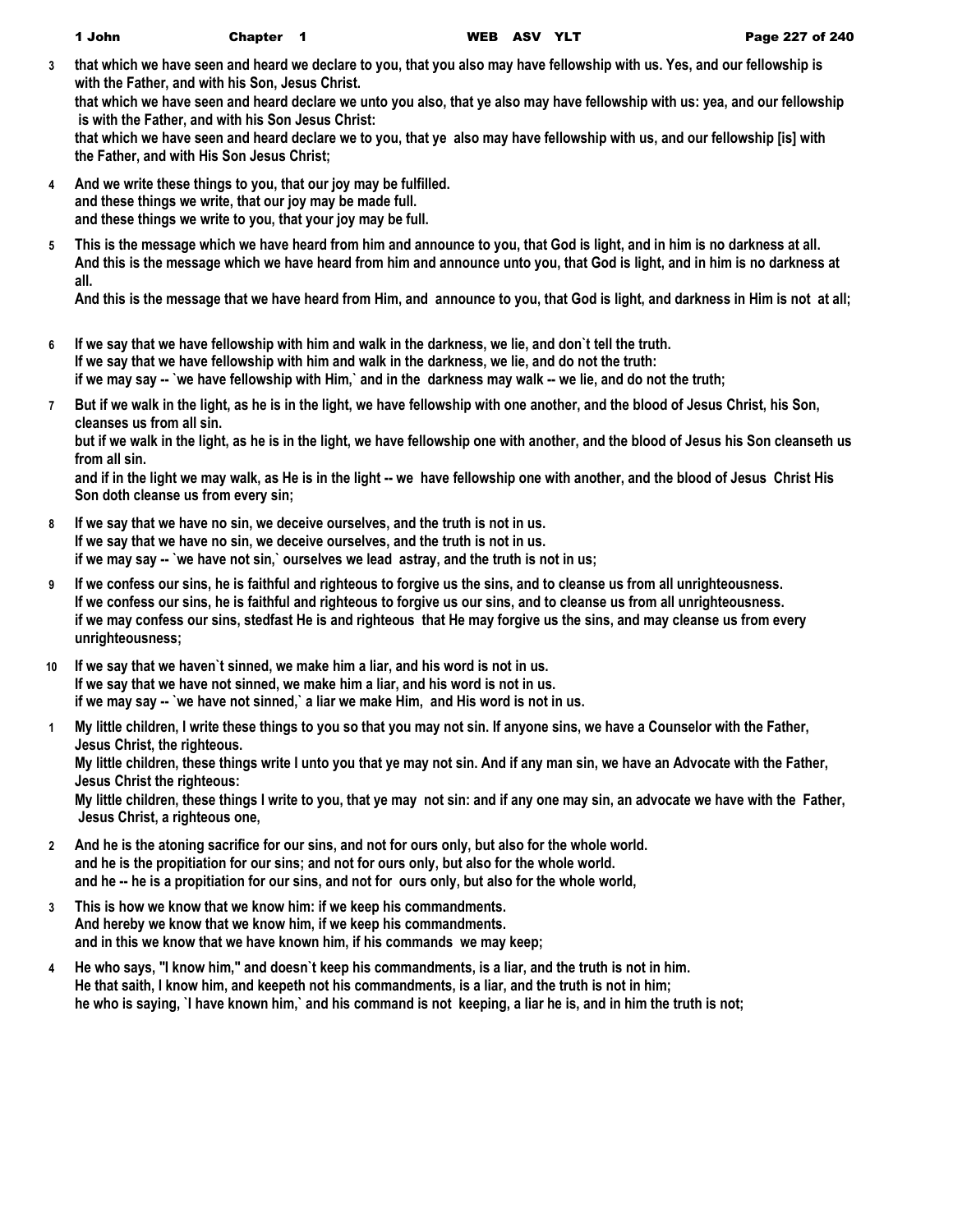| 1 John | Chapter <sub>2</sub> |
|--------|----------------------|
|--------|----------------------|

WEB ASV YLT Page 228 of 240

- **5 But whoever keeps his word, God`s love has most assuredly been perfected in him. This is how we know that we are in him: but whoso keepeth his word, in him verily hath the love of God been perfected. Hereby we know that we are in him: and whoever may keep his word, truly in him the love of God hath been perfected; in this we know that in him we are.**
- **6 he who says he remains in him ought himself also to walk just like he walked. he that saith he abideth in him ought himself also to walk even as he walked. He who is saying in him he doth remain, ought according as he walked also himself so to walk.**
- **7 Brothers, I write no new commandment to you, but an old commandment which you had from the beginning. The old commandment is the word which you heard from the beginning. Beloved, no new commandment write I unto you, but an old commandment which ye had from the beginning: the old commandment is the word which ye heard. Brethren, a new command I write not to you, but an old command, that ye had from the beginning -- the old command is the word that ye heard from the beginning;**
- **8 Again, I write a new commandment to you, which thing is true in him and in you; because the darkness is passing away, and the true light already shines.**

**Again, a new commandment write I unto you, which thing is true in him and in you; because the darkness is passing away, and the true light already shineth.**

**again, a new command I write to you, which thing is true in him and in you, because the darkness doth pass away, and the true light doth now shine;**

- **9 He who says he is in the light and hates his brother, is in the darkness even until now. He that saith he is in the light and hateth his brother, is in the darkness even until now. he who is saying, in the light he is, and his brother is hating, in the darkness he is till now;**
- **10 He who loves his brother remains in the light, and there is no occasion for stumbling in him. He that loveth his brother abideth in the light, and there is no occasion of stumbling in him. he who is loving his brother, in the light he doth remain, and a stumbling-block in him there is not;**
- **11 But he who hates his brother is in the darkness, and walks in the darkness, and doesn`t know where he is going, because the darkness has blinded his eyes.**

**But he that hateth his brother is in the darkness, and walketh in the darkness, and knoweth not whither he goeth, because the darkness hath blinded his eyes.**

**and he who is hating his brother, in the darkness he is, and in the darkness he doth walk, and he hath not known whither he doth go, because the darkness did blind his eyes.**

- **12 I write to you, little children, because your sins are forgiven you for his name`s sake. I write unto you, [my] little children, because your sins are forgiven you for his name`s sake. I write to you, little children, because the sins have been forgiven you through his name;**
- **13 I write to you, fathers, because you know him who is from the beginning. I write to you, young men, because you have overcome the evil one. I write to you, little children, because you know the Father. I write unto you, fathers, because ye know him who is from the beginning. I write unto you, young men, because ye have overcome the evil one. I have written unto you, little children, because ye know the Father. I write to you, fathers, because ye have known him who [is] from the beginning; I write to you, young men, because ye have overcome the evil. I write to you, little youths, because ye have known the Father:**
- **14 I have written to you, fathers, because you know him who is from the beginning. I have written to you, young men, because you are strong, and the word of God remains in you, and you have overcome the evil one. I have written unto you, fathers, because ye know him who is from the beginning. I have written unto you, young men, because ye are strong, and the word of God abideth in you, and ye have overcome the evil one. I did write to you, fathers, because ye have known him who [is] from the beginning; I did write to you, young men, because ye are strong, and the word of God in you doth remain, and ye have overcome the evil.**
- **15 Don`t love the world, neither the things that are in the world. If anyone loves the world, the Father`s love isn`t in him. Love not the world, neither the things that are in the world. If any man love the world, the love of the Father is not in him.** Love not ye the world, nor the things in the world; if any one doth love the world, the love of the Father is not in him,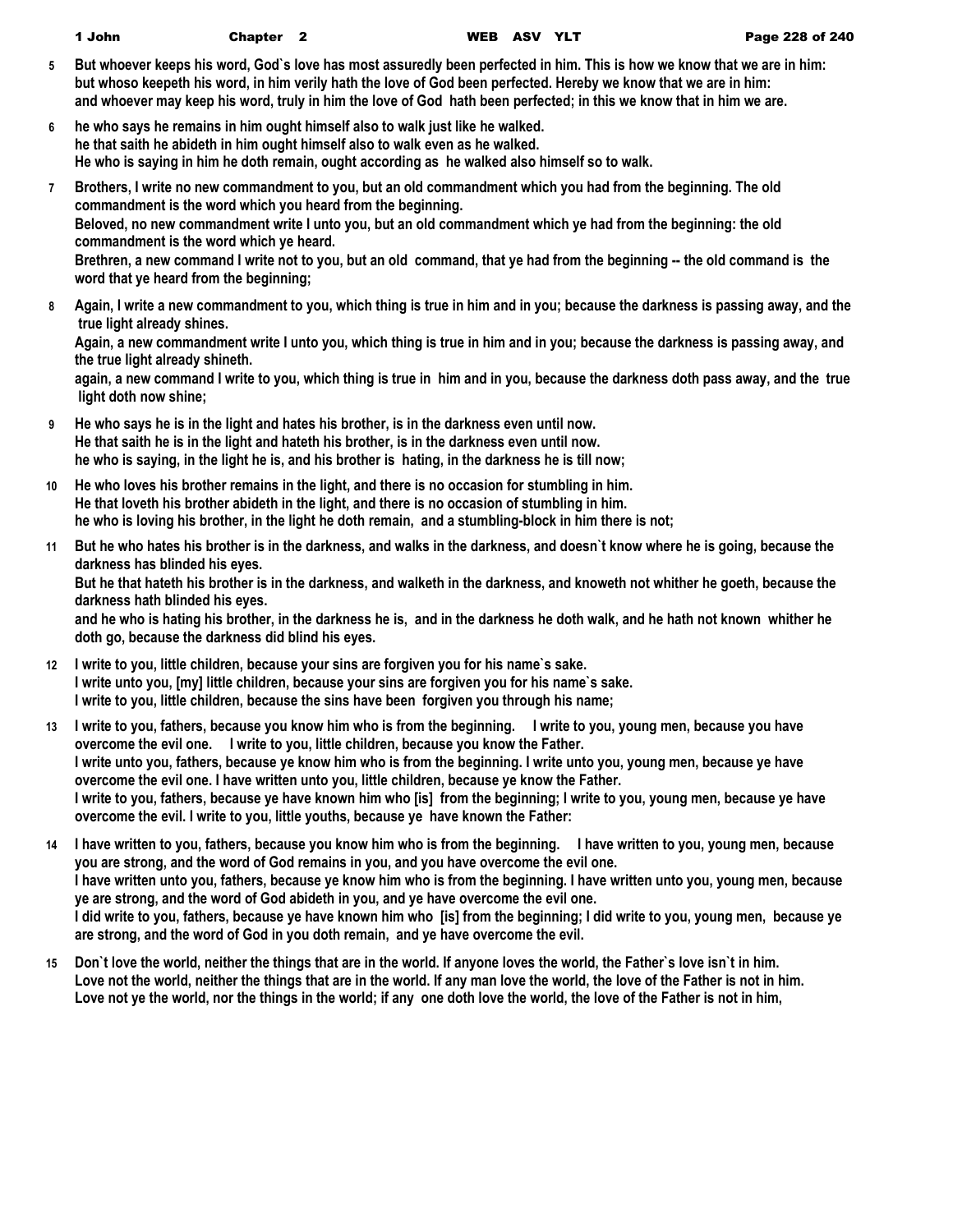**16 For all that is in the world, the lust of the flesh, the lust of the eyes, and the pride of life, isn`t the Father`s, but is the world`s. For all that is in the world, the lust of the flesh and the lust of the eyes and the vain glory of life, is not of the Father, but is of the world.**

because all that [is] in the world -- the desire of the flesh, and the desire of the eyes, and the ostentation of the life -- is not of **the Father, but of the world,**

- **17 The world is passing away with its lusts, but he who does God`s will remains forever. And the world passeth away, and the lust thereof: but he that doeth the will of God abideth for ever. and the world doth pass away, and the desire of it, and he who is doing the will of God, he doth remain -- to the age.**
- **18 Little children, these are the end times, and as you heard that the Antichrist is coming, even now many antichrists have arisen. By this we know that it is the end times. Little children, it is the last hour: and as ye heard that antichrist cometh, even now have there arisen many antichrists; whereby we know that it is the last hour.**

**Little youths, it is the last hour; and even as ye heard that the antichrist doth come, even now antichrists have become many -- whence we know that it is the last hour;**

- **19 They went out from us, but they didn`t belong to us; for if they had belonged to us, they would have continued with us. But they left, that they might be revealed that none of them belong to us. They went out from us, but they were not of us; for if they had been of us, they would have continued with us: but [they went out], that they might be made manifest that they all are not of us. out of us they went forth, but they were not of us, for if they had been of us, they would have remained with us; but -- that they might be manifested that they are not all of us.**
- **20 You have an anointing from the Holy One, and you know the truth. And ye have an anointing from the Holy One, and ye know all the things. And ye have an anointing from the Holy One, and have known all things;**
- **21 I have not written to you because you don`t know the truth, but because you know it, and because no lie is of the truth. I have not written unto you because ye know not the truth, but because ye know it, and because no lie is of the truth. I did not write to you because ye have not known the truth, but because ye have known it, and because no lie is of the truth.**
- **22 Who is the liar but he who denies that Jesus is the Christ? This is the Antichrist, he who denies the Father and the Son. Who is the liar but he that denieth that Jesus is the Christ? This is the antichrist, [even] he that denieth the Father and the Son. Who is the liar, except he who is denying that Jesus is the Christ? this one is the antichrist who is denying the Father and the Son;**
- **23 Whoever denies the Son, the same doesn`t have the Father. He who confesses the Son has the Father also. Whosoever denieth the Son, the same hath not the Father: he that confesseth the Son hath the Father also. every one who is denying the Son, neither hath he the Father, [he who is confessing the Son hath the Father also.]**
- **24 Therefore, as for you, let that remain in you which you heard from the beginning. If that which you heard from the beginning remains in you, you also will remain in the Son, and in the Father. As for you, let that abide in you which ye heard from the beginning. If that which ye heard from the beginning abide in you, ye also shall abide in the Son, and in the Father. Ye, then, that which ye heard from the beginning, in you let it remain; if in you may remain that which from the beginning ye did hear, ye also in the Son and in the Father shall remain,**
- **25 This is the promise which he promised us, the eternal life. And this is the promise which he promised us, [even] the life eternal. and this is the promise that He did promise us -- the life the age-during.**
- **26 These things I have written to you concerning those who would lead you astray. These things have I written unto you concerning them that would lead you astray. These things I did write to you concerning those leading you astray;**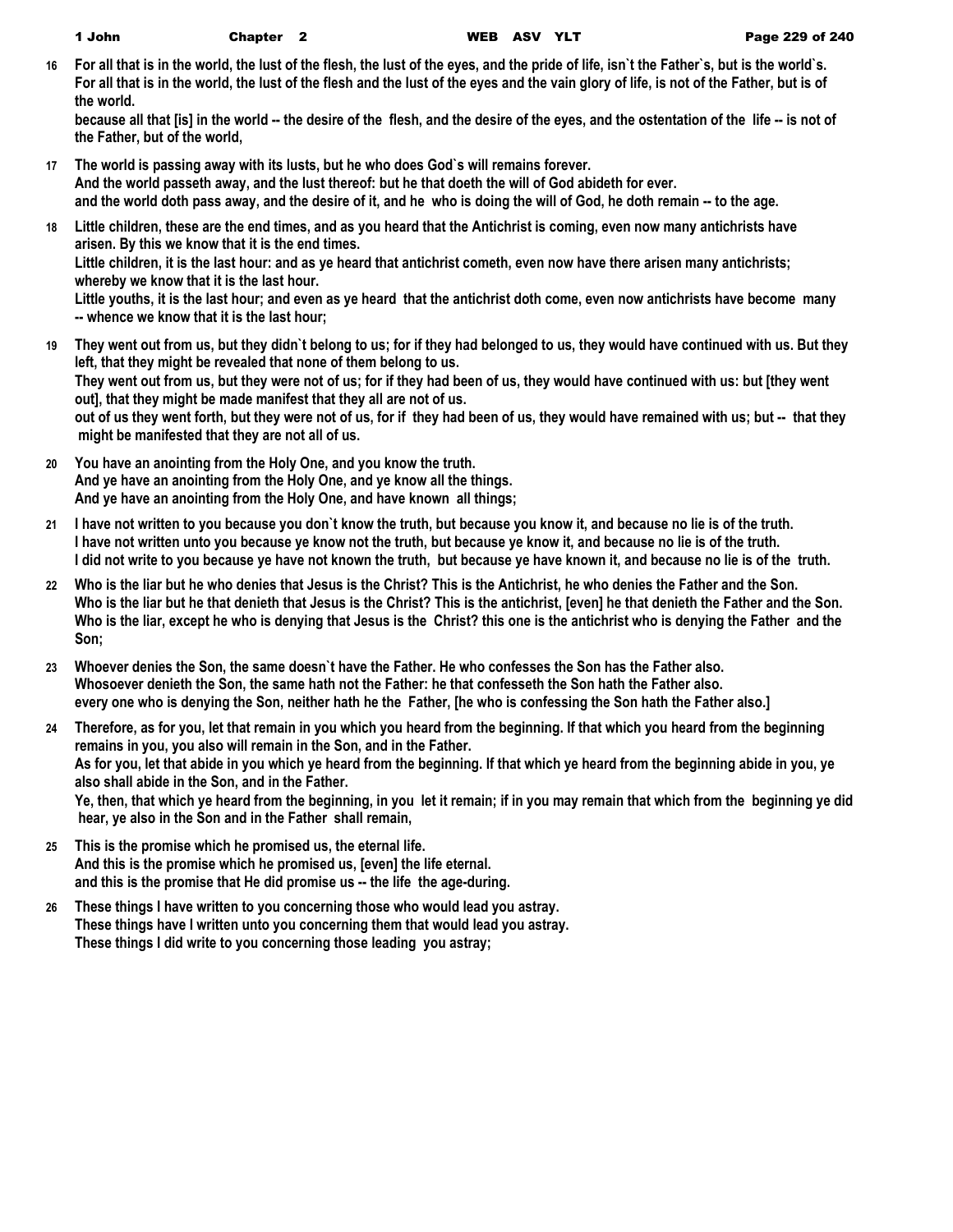| 1 John | Chapter <sub>2</sub> |  |
|--------|----------------------|--|
|--------|----------------------|--|

- **27 As for you, the anointing which you received from him remains in you, and you don`t need for anyone to teach you. But as his anointing teaches you concerning all things, and is true, and is no lie, and even as it taught you, you will remain in him. And as for you, the anointing which ye received of him abideth in you, and ye need not that any one teach you; but as his anointing teacheth you; concerning all things, and is true, and is no lie, and even as it taught you, ye abide in him. and you, the anointing that ye did receive from him, in you it doth remain, and ye have no need that any one may teach you, but as the same anointing doth teach you concerning all, and is true, and is not a lie, and even as was taught you, ye shall remain in him.**
- **28 Now, little children, remain in him, that when he appears, we may have boldness, and not be ashamed before him at his coming. And now, [my] little children, abide in him; that, if he shall be manifested, we may have boldness, and not be ashamed before him at his coming.**

**And now, little children, remain in him, that when he may be manifested, we may have boldness, and may not be ashamed before him, in his presence;**

- **29 If you know that he is righteous, you know that everyone who practices righteousness is born of him. If ye know that he is righteous, ye know that every one also that doeth righteousness is begotten of him. if ye know that he is righteous, know ye that every one doing the righteousness, of him hath been begotten.**
- **1 Behold, how great a love the Father has bestowed on us, that we should be called children of God! For this cause the world doesn`t know us, because it didn`t know him. Behold what manner of love the Father hath bestowed upon us, that we should be called children of God; and [such] we are. For this cause the world knoweth us not, because it knew him not. See ye what love the Father hath given to us, that children of God we may be called; because of this the world doth not know us, because it did not know Him;**
- **2 Beloved, now we are children of God, and it is not yet revealed what we will be. But we know that, when he is revealed, we will be like him; for we will see him just as he is. Beloved, now are we children of God, and it is not yet made manifest what we shall be. We know that, if he shall be manifested, we shall be like him; for we shall see him even as he is. beloved, now, children of God are we, and it was not yet manifested what we shall be, and we have known that if he may be** 
	- **manifested, like him we shall be, because we shall see him as he is;**
- **3 Everyone who has this hope set on him purifies himself, even as he is pure. And every one that hath this hope [set] on him purifieth himself, even as he is pure. and every one who is having this hope on him, doth purify himself, even as he is pure.**
- **4 Everyone who sins also commits lawlessness. Sin is lawlessness. Every one that doeth sin doeth also lawlessness; and sin is lawlessness. Every one who is doing the sin, the lawlessness also he doth do, and the sin is the lawlessness,**
- **5 You know that he was revealed to take away our sins, and in him is no sin. And ye know that he was manifested to take away sins; and in him is no sin. and ye have known that he was manifested that our sins he may take away, and sin is not in him;**
- **6 Whoever remains in him doesn`t sin. Whoever sins hasn`t seen him, neither knows him. Whosoever abideth in him sinneth not: whosoever sinneth hath not seen him, neither knoweth him. every one who is remaining in him doth not sin; every one who is sinning, hath not seen him, nor known him.**
- **7 Little children, let no one lead you astray. He who does righteousness is righteous, even as he is righteous. [My] little children, let no man lead you astray: he that doeth righteousness is righteous, even as he is righteous: Little children, let no one lead you astray; he who is doing the righteousness is righteous, even as he is righteous,**
- **8 He who sins is of the devil, for the devil has been sinning from the beginning. To this end the Son of God was revealed, that he might destroy the works of the devil.**

**he that doeth sin is of the devil; for the devil sinneth from the beginning. To this end was the Son of God manifested, that he might destroy the works of the devil.**

**he who is doing the sin, of the devil he is, because from the beginning the devil doth sin; for this was the Son of God manifested, that he may break up the works of the devil;**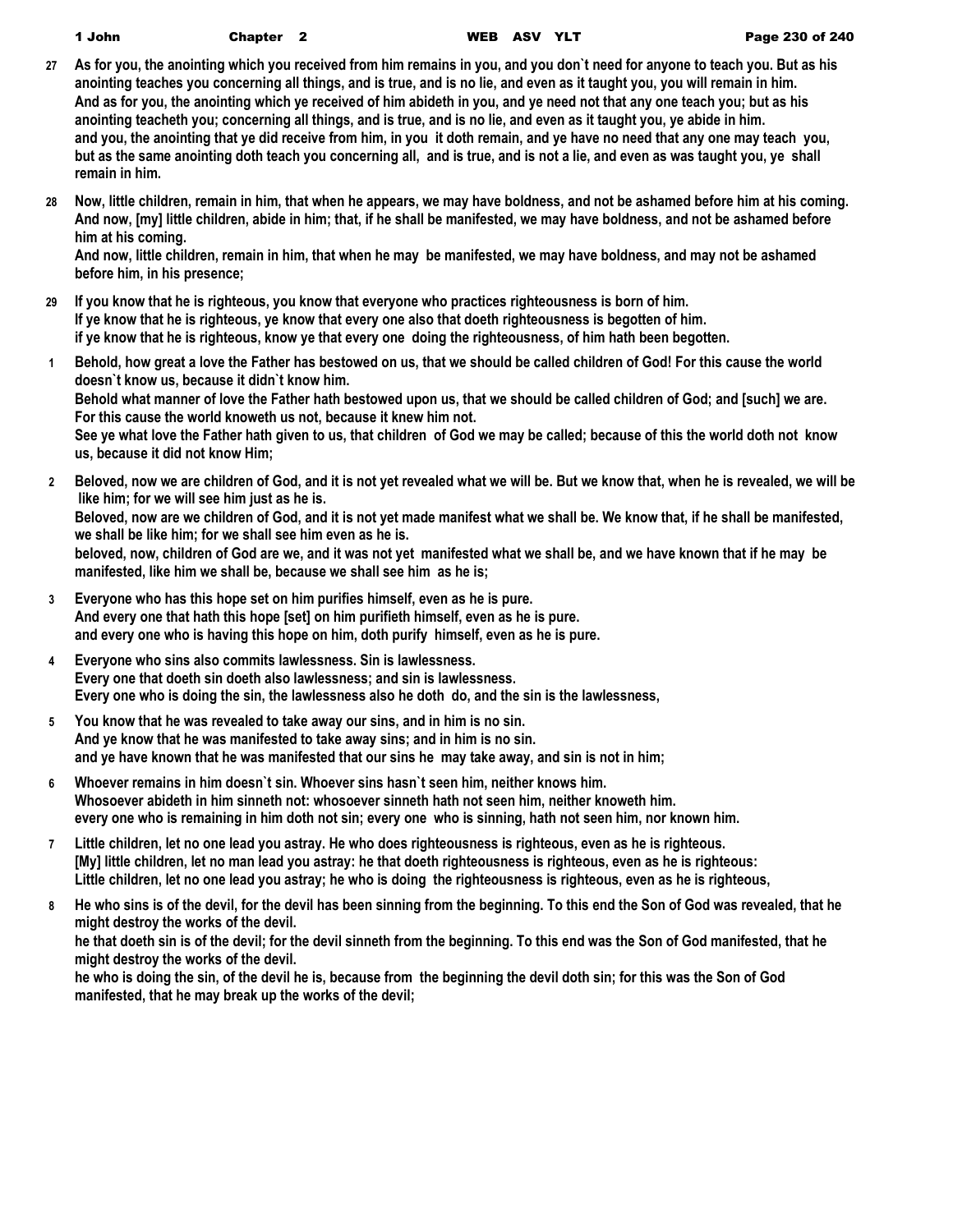| John |  |
|------|--|
|------|--|

**9 Whoever is born of God doesn`t commit sin, because his seed remains in him; and he can`t sin, because he is born of God. Whosoever is begotten of God doeth no sin, because his seed abideth in him: and he cannot sin, because he is begotten of God.**

**every one who hath been begotten of God, sin he doth not, because his seed in him doth remain, and he is not able to sin, because of God he hath been begotten.**

**10 In this the children of God are revealed, and the children of the devil. Whoever doesn`t do righteousness is not of God, neither is he who doesn`t love his brother.**

**In this the children of God are manifest, and the children of the devil: whosoever doeth not righteousness is not of God, neither he that loveth not his brother.**

**In this manifest are the children of God, and the children of the devil; every one who is not doing righteousness, is not of God, and he who is not loving his brother,**

- **11 For this is the message which you heard from the beginning, that we should love one another; For this is the message which ye heard from the beginning, that we should love one another: because this is the message that ye did hear from the beginning, that we may love one another,**
- **12 unlike Cain, who was of the evil one, and killed his brother. Why did he kill him? Because his works were evil, and his brother`s righteous.**

**not as Cain was of the evil one, and slew his brother. And wherefore slew he him? Because his works were evil, and his brother`s righteous.**

**not as Cain -- of the evil one he was, and he did slay his brother, and wherefore did he slay him? because his works were evil, and those of his brother righteous.**

- **13 Don`t be surprised, my brothers, if the world hates you. Marvel not, brethren, if the world hateth you. Do not wonder, my brethren, if the world doth hate you;**
- **14 We know that we have passed out of death into life, because we love the brothers. He who doesn`t love his brother remains in death.**

**We know that we have passed out of death into life, because we love the brethren. He that loveth not abideth in death. we -- we have known that we have passed out of the death to the life, because we love the brethren; he who is not loving the brother doth remain in the death.**

- **15 Whoever hates his brother is a murderer, and you know that no murderer has eternal life remaining in him. Whosoever hateth his brother is a murderer: and ye know that no murderer hath eternal life abiding in him.** Every one who is hating his brother -- a man-killer he is, and ye have known that no man-killer hath life age-during in him **remaining,**
- **16 By this we know love, because he laid down his life for us. We ought to lay down our lives for the brothers. Hereby know we love, because he laid down his life for us: and we ought to lay down our lives for the brethren. in this we have known the love, because he for us his life did lay down, and we ought for the brethren the lives to lay down;**
- **17 But whoever has the world`s goods, and sees his brother in need, and shuts up his compassion from him, how does the love of God remain in him? But whoso hath the world`s goods, and beholdeth his brother in need, and shutteth up his compassion from him, how doth the love of God abide in him?**

**and whoever may have the goods of the world, and may view his brother having need, and may shut up his bowels from him - how doth the love of God remain in him?**

- **18 My little children, let`s not love in word only, neither with the tongue only, but in deed and truth. [My] Little children, let us not love in word, neither with the tongue; but in deed and truth. My little children, may we not love in word nor in tongue, but in word and in truth!**
- **19 And by this we know that we are of the truth, and persuade our hearts before him, Hereby shall we know that we are of the truth, and shall assure our heart before him: and in this we know that of the truth we are, and before Him we shall assure our hearts,**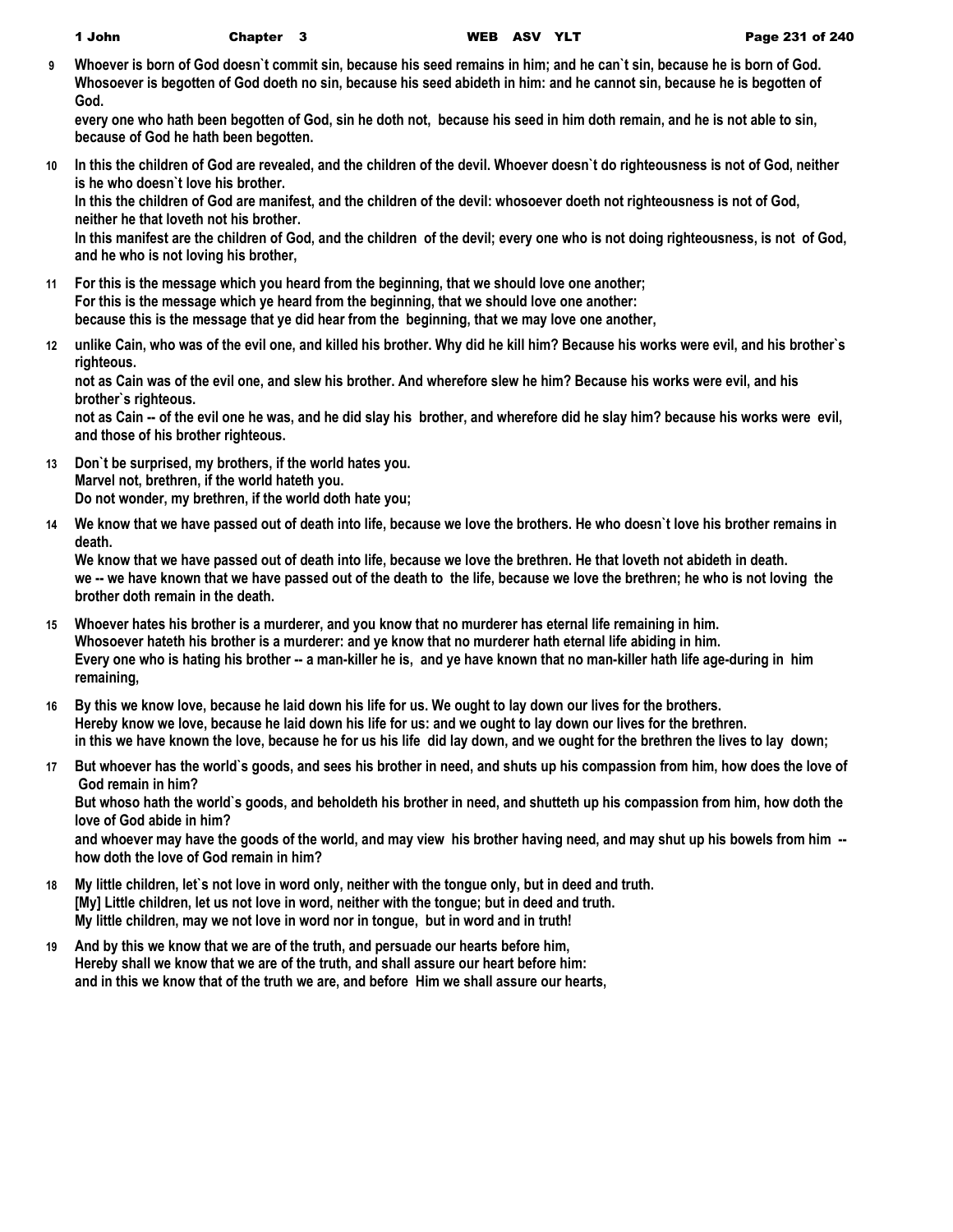**20 because if our heart condemns us, God is greater than our heart, and knows all things. because if our heart condemn us, God is greater than our heart, and knoweth all things. because if our heart may condemn -- because greater is God than our heart, and He doth know all things.**

**21 Beloved, if our hearts don`t condemn us, we have boldness toward God; Beloved, if our heart condemn us not, we have boldness toward God; Beloved, if our heart may not condemn us, we have boldness toward God,**

**22 and whatever we ask, we receive from him, because we keep his commandments and do the things that are pleasing in his sight.**

**and whatsoever we ask we receive of him, because we keep his commandments and do the things that are pleasing in his and whatever we may ask, we receive from Him, because His commands we keep, and the things pleasing before Him we do,**

**23 This is his commandment, that we should believe in the name of his Son, Jesus Christ, and love one another, even as he commanded.**

**And this is his commandment, that we should believe in the name of his Son Jesus Christ, and love one another, even as he gave us commandment.**

**and this is His command, that we may believe in the name of His Son Jesus Christ, and may love one another, even as He did give command to us,**

**24 He who keeps his commandments remains in him, and he in him. By this we know that he remains in us, by the Spirit which he gave us.**

**And he that keepeth his commandments abideth in him, and he in him. And hereby we know that he abideth in us, by the Spirit which he gave us.**

**and he who is keeping His commands, in Him he doth remain, and He in him; and in this we know that He doth remain in us, from the Spirit that He gave us.**

**1 Beloved, don`t believe every spirit, but test the spirits, whether they are of God, because many false prophets have gone out into the world.**

**Beloved, believe not every spirit, but prove the spirits, whether they are of God; because many false prophets are gone out into the world.**

**Beloved, every spirit believe not, but prove the spirits, if of God they are, because many false prophets have gone forth to the world;**

- **2 By this you know the Spirit of God: every spirit who confesses that Jesus Christ has come in the flesh is of God, Hereby know ye the Spirit of God: every spirit that confesseth that Jesus Christ is come in the flesh is of God: in this know ye the Spirit of God; every spirit that doth confess Jesus Christ in the flesh having come, of God it is,**
- **3 and every spirit who doesn`t confess that Jesus Christ has come in the flesh is not of God, and this is the spirit of the antichrist, of whom you have heard that it comes. Now it is in the world already. and every spirit that confesseth not Jesus is not of God: and this is the [spirit] of the antichrist, whereof ye have heard that it cometh; and now it is in the world already. and every spirit that doth not confess Jesus Christ in the flesh having come, of God it is not; and this is that of the antichrist, which ye heard that it doth come, and now in the world it is already.**
- **4 You are of God, little children, and have overcome them; because greater is he who is in you than he who is in the world. Ye are of God, [my] little children, and have overcome them: because greater is he that is in you than he that is in the world. Ye -- of God ye are, little children, and ye have overcome them; because greater is He who [is] in you, than he who is in the world.**
- **5 They are of the world. Therefore they speak of the world, and the world hears them. They are of the world: therefore speak they [as] of the world, and the world heareth them. They -- of the world they are; because of this from the world they speak, and the world doth hear them;**
- **6 We are of God. He who knows God listens to us. He who is not of God doesn`t listen to us. By this we know the spirit of truth, and the spirit of error.**

**We are of God: he that knoweth God heareth us; he who is not of God heareth us not. By this we know the spirit of truth, and the spirit of error.**

**we -- of God we are; he who is knowing God doth hear us; he who is not of God, doth not hear us; from this we know the spirit of the truth, and the spirit of the error.**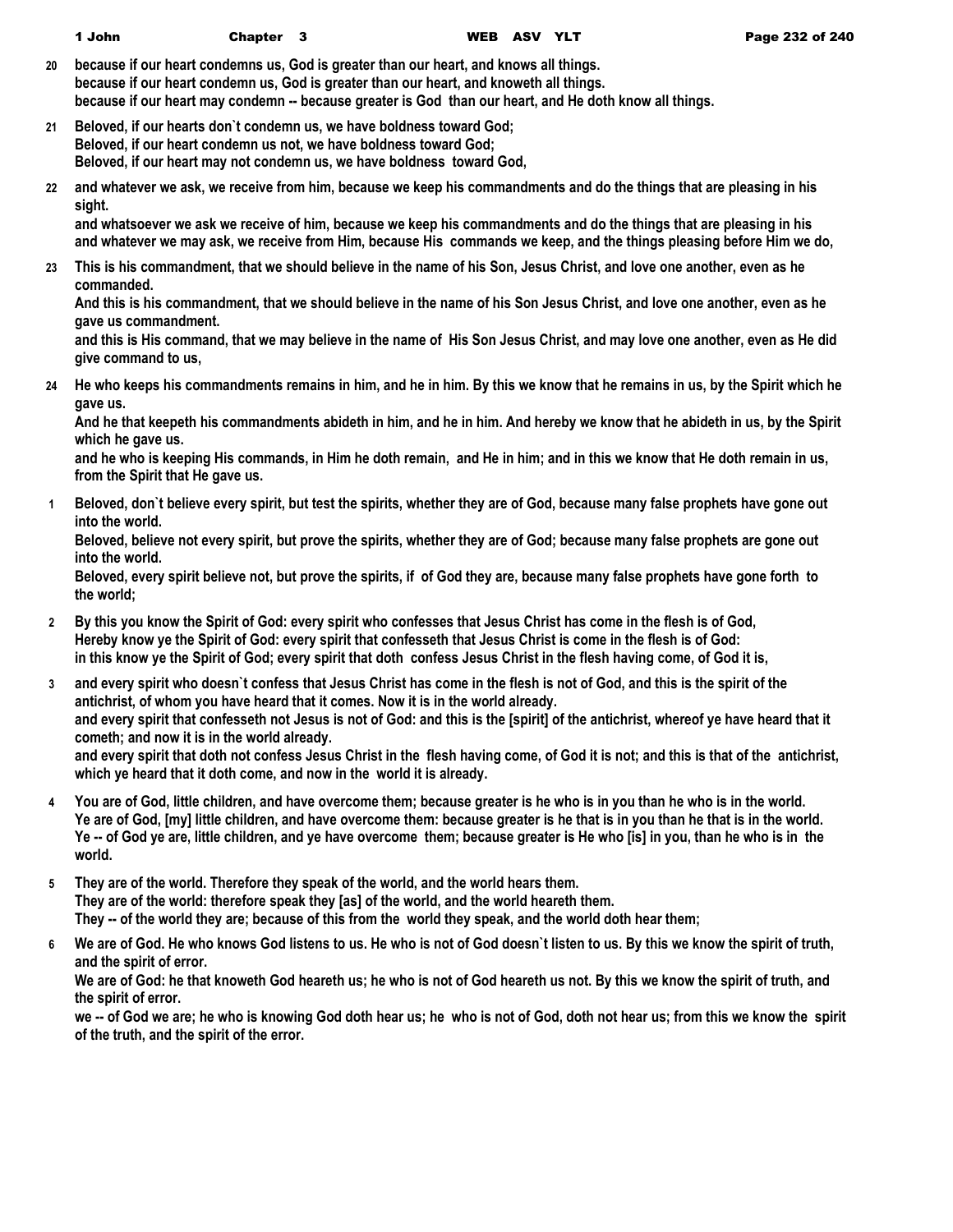- **7 Beloved, let us love one another, for love is of God; and everyone who loves is born of God, and knows God. Beloved, let us love one another: for love is of God; and every one that loveth is begotten of God, and knoweth God. Beloved, may we love one another, because the love is of God, and every one who is loving, of God he hath been begotten, and doth know God;**
- **8 He who doesn`t love doesn`t know God, for God is love. He that loveth not knoweth not God; for God is love. he who is not loving did not know God, because God is love.**
- **9 By this was God`s love revealed in us, that God has sent his only born Son into the world that we might live through him. Herein was the love of God manifested in us, that God hath sent his only begotten Son into the world that we might live through him.**

**In this was manifested the love of God in us, because His Son -- the only begotten -- hath God sent to the world, that we may live through him;**

- **10 In this is love, not that we loved God, but that he loved us, and sent his Son as the atoning sacrifice for our sins. Herein is love, not that we loved God, but that he loved us, and sent his Son [to be] the propitiation for our sins. in this is the love, not that we loved God, but that He did love us, and did send His Son a propitiation for our sins.**
- **11 Beloved, if God loved us so, we also ought to love one another. Beloved, if God so loved us, we also ought to love one another. Beloved, if thus did God love us, we also ought one another to love;**
- **12 No one has seen God at any time. If we love one another, God remains in us, and his love has been perfected in us. No man hath beheld God at any time: if we love one another, God abideth in us, and his love is perfected in us: God no one hath ever seen; if we may love one another, God in us doth remain, and His love is having been perfected in us;**
- **13 By this we know that we remain in him and he in us, because he has given us of his Spirit. hereby we know that we abide in him and he in us, because he hath given us of his Spirit. in this we know that in Him we do remain, and He in us, because of His Spirit He hath given us.**
- **14 We have seen and testify that the Father has sent the Son as the Savior of the world. And we have beheld and bear witness that the Father hath sent the Son [to be] the Saviour of the world. And we -- we have seen and do testify, that the Father hath sent the Son -- Saviour of the world;**
- **15 Whoever will confess that Jesus is the Son of God, God remains in him, and he in God. Whosoever shall confess that Jesus is the Son of God, God abideth in him, and he in God. whoever may confess that Jesus is the Son of God, God in him doth remain, and he in God;**
- **16 We know and have believed the love which God has in us. God is love, and he who remains in love remains in God, and God remains in him.**

**And we know and have believed the love which God hath in us. God is love; and he that abideth in love abideth in God, and God abideth in him.**

**and we -- we have known and believed the love, that God hath in us; God is love, and he who is remaining in the love, in God he doth remain, and God in him.**

**17 In this love has been made perfect with us, that we may have boldness in the day of judgment, because as he is, even so are we in this world.**

**Herein is love made perfect with us, that we may have boldness in the day of judgment; because as he is, even so are we in this world.**

**In this made perfect hath been the love with us, that boldness we may have in the day of the judgment, because even as He is, we -- we also are in this world;**

**18 There is no fear in love; but perfect love casts out fear, because fear has punishment. He who fears is not made perfect in There is no fear in love: but perfect love casteth out fear, because fear hath punishment; and he that feareth is not made perfect in love.**

**fear is not in the love, but the perfect love doth cast out the fear, because the fear hath punishment, and he who is fearing hath not been made perfect in the love;**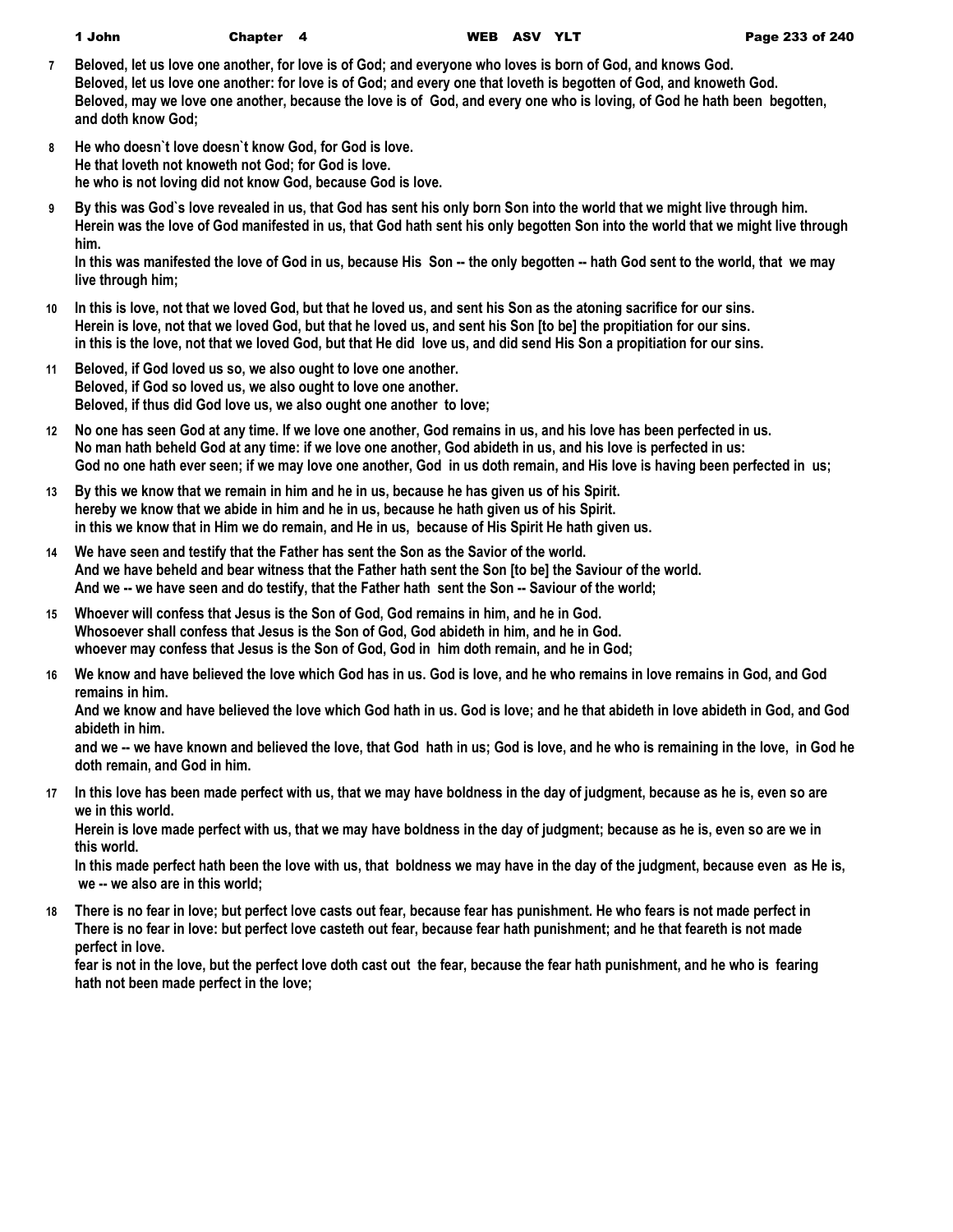- **19 We love Him, because he first loved us. We love, because he first loved us. we -- we love him, because He -- He first loved us;**
- **20 If a man says, "I love God," and hates his brother, he is a liar; for he who doesn`t love his brother whom he has seen, how can he love God whom he has not seen?**

**If a man say, I love God, and hateth his brother, he is a liar: for he that loveth not his brother whom he hath seen, cannot love God whom he hath not seen.**

**if any one may say -- `I love God,` and his brother he may hate, a liar he is; for he who is not loving his brother whom he hath seen, God -- whom he hath not seen -- how is he able to love?**

- **21 This commandment have we from him, that he who loves God should also love his brother. And this commandment have we from him, that he who loveth God love his brother also. and this [is] the command we have from Him, that he who is loving God, may also love his brother.**
- **1 Whoever believes that Jesus is the Christ is born of God. Whoever loves the father also loves the child who is born of him. Whosoever believeth that Jesus is the Christ is begotten of God: and whosoever loveth him that begat loveth him also that is begotten of him.**

**Every one who is believing that Jesus is the Christ, of God he hath been begotten, and every one who is loving Him who did beget, doth love also him who is begotten of Him:**

- **2 By this we know that we love the children of God, when we love God and keep his commandments. Hereby we know that we love the children of God, when we love God and do his commandments. in this we know that we love the children of God, when we may love God, and His commands may keep;**
- **3 For this is the love of God, that we keep his commandments. His commandments are not grievous. For this is the love of God, that we keep his commandments: and his commandments are not grievous. for this is the love of God, that His commands we may keep, and His commands are not burdensome;**
- **4 For whatever is born of God overcomes the world. This is the victory that has overcome the world: your faith. For whatsoever is begotten of God overcometh the world: and this is the victory that hath overcome the world, [even] our because every one who is begotten of God doth overcome the world, and this is the victory that did overcome the world - our faith;**
- **5 Who is he who overcomes the world, but he who believes that Jesus is the Son of God? And who is he that overcometh the world, but he that believeth that Jesus is the Son of God? who is he who is overcoming the world, if not he who is believing that Jesus is the Son of God?**
- **6 This is he who came by water and blood, Jesus Christ; not with the water only, but with the water and the blood. This is he that came by water and blood, [even] Jesus Christ; not with the water only, but with the water and with the blood. This one is he who did come through water and blood -- Jesus the Christ, not in the water only, but in the water and the blood; and the Spirit it is that is testifying, because the Spirit is the truth,**
- **7 It is the Spirit who bears witness, because the Spirit is the truth. And it is the Spirit that beareth witness, because the Spirit is the truth. because three are who are testifying [in the heaven, the Father, the Word, and the Holy Spirit, and these -- the three -- are**
- **8 For there are three who bear witness, the Spirit, and the water, and the blood; and the three agree as one. For there are three who bear witness, the Spirit, and the water, and the blood: and the three agree in one. and three are who are testifying in the earth], the Spirit, and the water, and the blood, and the three are into the one.**
- **9 If we receive the witness of men, the witness of God is greater; for this is God`s testimony which he has testified concerning his Son.**

**If we receive the witness of men, the witness of God is greater: for the witness of God is this, that he hath borne witness concerning his Son.**

**If the testimony of men we receive, the testimony of God is greater, because this is the testimony of God that He hath testified concerning His Son.**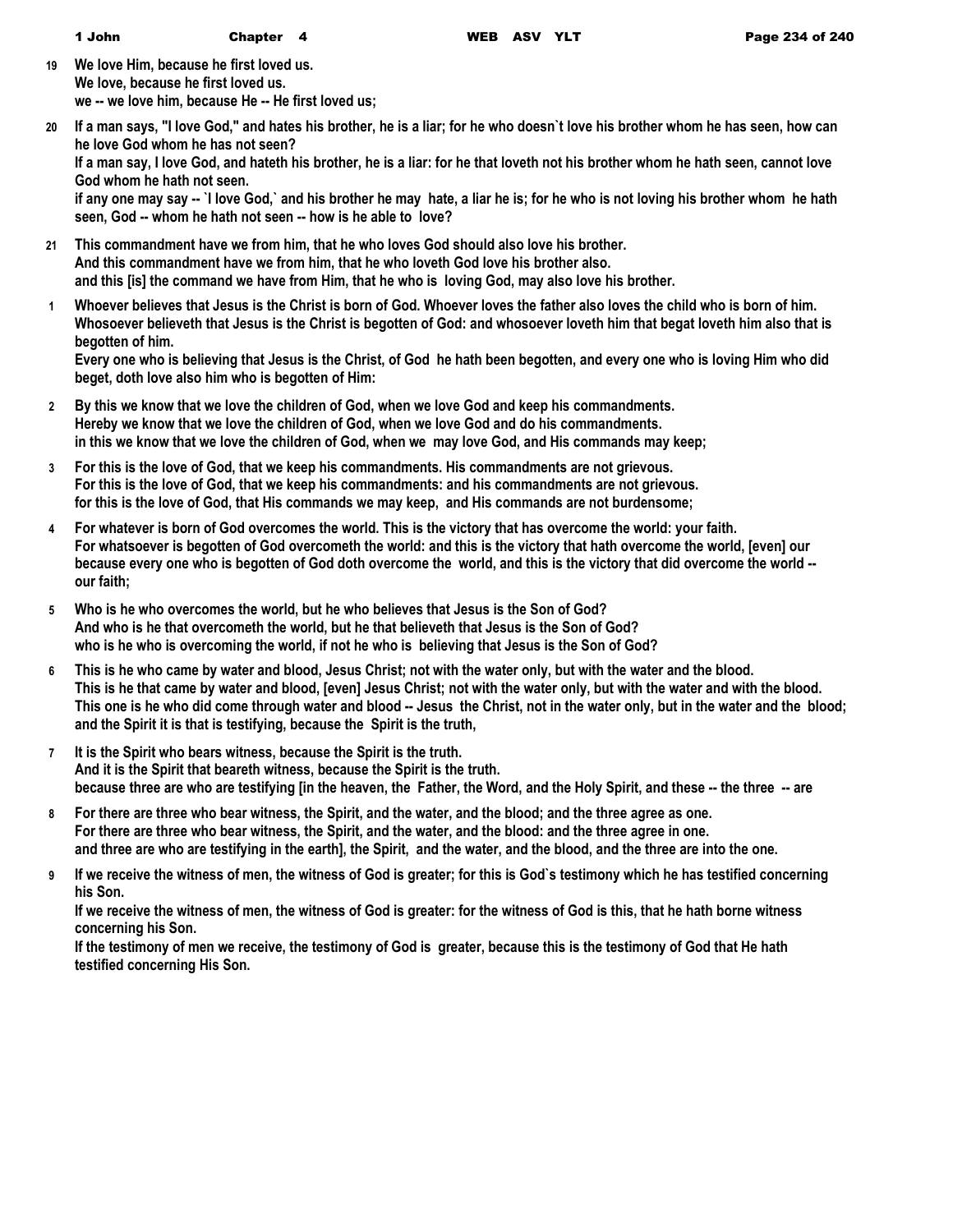- **10 He who believes in the Son of God has the witness in him. He who doesn`t believe God has made him a liar, because he has not believed in the testimony that God has given concerning his Son. He that believeth on the Son of God hath the witness in him: he that believeth not God hath made him a liar; because he hath not believed in the witness that God hath borne concerning his Son. He who is believing in the Son of God, hath the testimony in himself; he who is not believing God, a liar hath made Him, because he hath not believed in the testimony that God hath testified concerning His Son;**
- **11 The testimony is this, that God gave to us eternal life, and this life is in his Son. And the witness is this, that God gave unto us eternal life, and this life is in his Son. and this is the testimony, that life age-during did God give to us, and this -- the life -- is in His Son;**
- **12 He who has the Son has the life. He who doesn`t have God`s Son doesn`t have the life. He that hath the Son hath the life; he that hath not the Son of God hath not the life. he who is having the Son, hath the life; he who is not having the Son of God -- the life he hath not.**
- **13 These things I have written to you who believe in the name of the Son of God, that you may know that you have eternal life, and that you may continue to believe in the name of the Son of God. These things have I written unto you, that ye may know that ye have eternal life, [even] unto you that believe on the name of the Son of God. These things I did write to you who are believing in the name of the Son of God, that ye may know that life ye have age-during, and that ye may believe in the name of the Son of God.**
- **14 This is the boldness which we have toward him, that, if we ask anything according to his will, he listens to us. And this is the boldness which we have toward him, that, if we ask anything according to his will, he heareth us: And this is the boldness that we have toward Him, that if anything we may ask according to his will, He doth hear us,**
- **15 And if we know that he listens to us whatever we ask, we know that we have the petitions which we have asked of him. and if we know that he heareth us whatsoever we ask, we know that we have the petitions which we have asked of him. and if we have known that He doth hear us, whatever we may ask, we have known that we have the requests that we have requested from Him.**
- **16 If anyone sees his brother sinning a sin not leading to death, he shall ask, and God will give him life for those who sin not to death. There is a sin leading to death. I don`t say that concerning this he should make a request. If any man see his brother sinning a sin not unto death, he shall ask, and [God] will give him life for them that sin not unto death. There is a sin unto death: not concerning this do I say that he should make request. If any one may see his brother sinning a sin not unto death, he shall ask, and He shall give to him life to those sinning not unto death; there is sin to death, not concerning it do I speak that he may beseech;**
- **17 All unrighteousness is sin, and there is a sin not leading to death. All unrighteousness is sin: and there is a sin not unto death. all unrighteousness is sin, and there is sin not unto death.**
- **18 We know that whoever is born of God doesn`t sin, but he who was born of God keeps himself, and the evil one doesn`t touch him.**

**We know that whosoever is begotten of God sinneth not; but he that was begotten of God keepeth himself, and the evil one toucheth him not.**

**We have known that every one who hath been begotten of God doth not sin, but he who was begotten of God doth keep himself, and the evil one doth not touch him;**

- **19 We know that we are of God, and the whole world lies in the power of the evil one. We know that we are of God, and the whole world lieth in the evil one. we have known that of God we are, and the whole world in the evil doth lie;**
- **20 We know that the Son of God has come, and has given us an understanding, that we know him who is true, and we are in him who is true, in his Son Jesus Christ. This is the true God, and eternal life. And we know that the Son of God is come, and hath given us an understanding, that we know him that is true, and we are in him that is true, [even] in his Son Jesus Christ. This is the true God, and eternal life. and we have known that the Son of God is come, and hath given us a mind, that we may know Him who is true, and we are in Him who is true, in His Son Jesus Christ; this one is the true God and the life age-during!**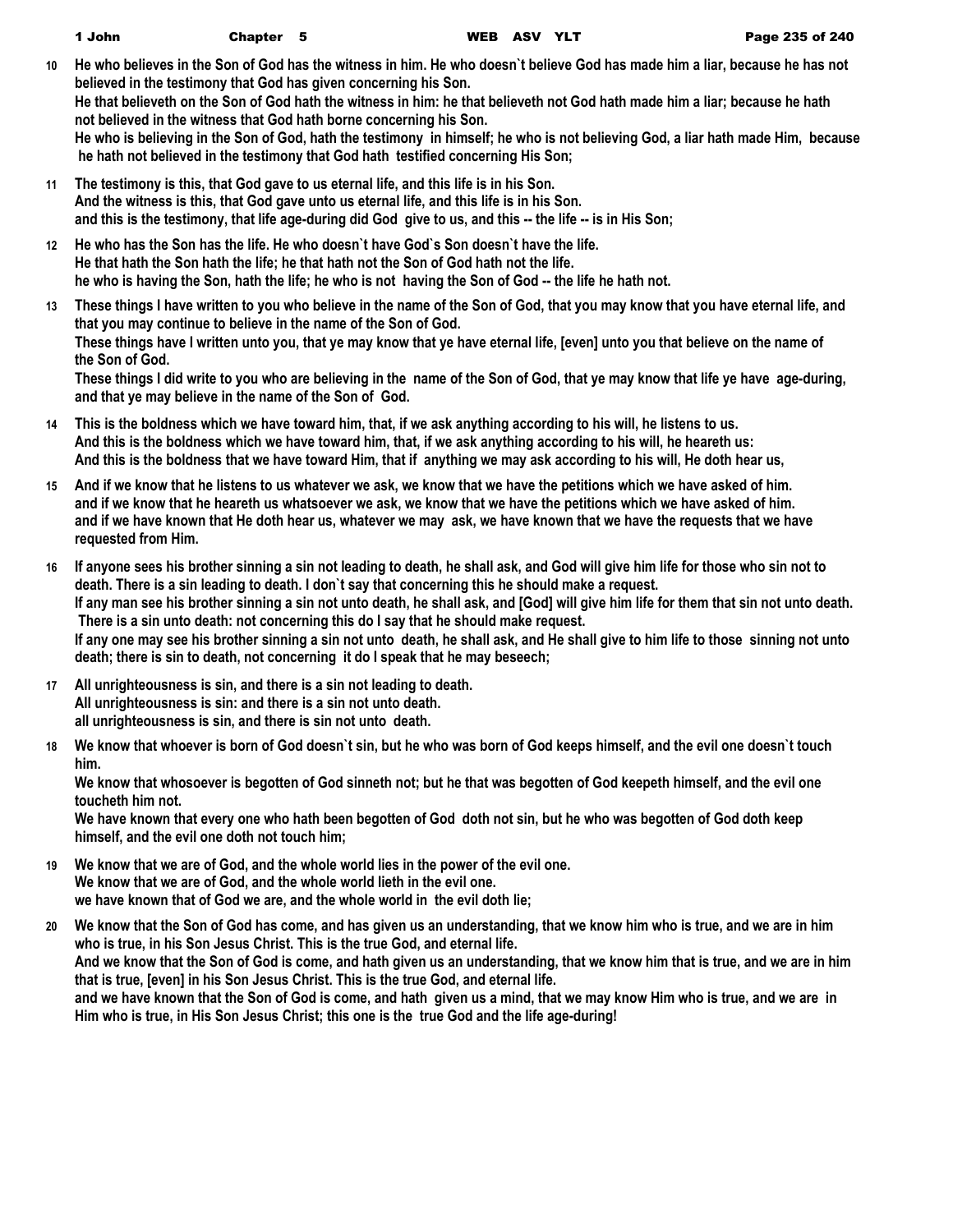**21 Little children, keep yourselves from idols. [My] little children, guard yourselves from idols. Little children, guard yourselves from the idols! Amen.**

- **1 The elder, to the elect lady and her children, whom I love in truth; and not I only, but also all those who know the truth; The elder unto the elect lady and her children, whom I love in truth; and not I only, but also all they that know the truth; The Elder to the choice Kyria, and to her children, whom I love in truth, and not I only, but also all those having known the truth,**
- **2 for the truth`s sake, which remains in us, and it will be with us forever: for the truth`s sake which abideth in us, and it shall be with us for ever: because of the truth that is remaining in us, and with us shall be to the age,**
- **3 Grace, mercy, and peace will be with us, from God the Father, and from the Lord Jesus Christ, the Son of the Father, in truth and love.**

**Grace, mercy, peace shall be with us, from God the Father, and from Jesus Christ, the Son of the Father, in truth and love. there shall be with you grace, kindness, peace, from God the Father, and from the Lord Jesus Christ, the Son of the Father, in truth and love.**

- **4 I rejoice greatly that I have found some of your children walking in truth, even as we have been commanded by the Father. I rejoice greatly that I have found [certain] of thy children walking in truth, even as we received commandment from the I rejoiced exceedingly that I have found of thy children walking in truth, even as a command we did receive from the Father;**
- **5 Now I beg you, dear lady, not as though I wrote to you a new commandment, but that which we had from the beginning, that we love one another.**

**And now I beseech thee, lady, not as though I wrote to thee a new commandment, but that which we had from the beginning, that we love one another.**

**and now I beseech thee, Kyria, not as writing to thee a new command, but which we had from the beginning, that we may love one another,**

**6 This is love, that we should walk according to his commandments. This is the commandment, even as you heard from the beginning, that you should walk in it.**

**And this is love, that we should walk after his commandments. This is the commandment, even as ye heard from the beginning, that ye should walk in it.**

**and this is the love, that we may walk according to His commands; this is the command, even as ye did hear from the beginning, that in it ye may walk,**

**7 For many deceivers have gone out into the world, those who don`t confess that Jesus Christ came in the flesh. This is the deceiver and the Antichrist.**

**For many deceivers are gone forth into the world, [even] they that confess not that Jesus Christ cometh in the flesh. This is the deceiver and the antichrist.**

**because many leading astray did enter into the world, who are not confessing Jesus Christ coming in flesh; this one is he who is leading astray, and the antichrist.**

- **8 Watch yourselves, that we don`t lose the things which we have accomplished, but that we receive a full reward. Look to yourselves, that ye lose not the things which we have wrought, but that ye receive a full reward. See to yourselves that ye may not lose the things that we wrought, but a full reward may receive;**
- **9 Whoever transgresses and doesn`t remain in the teaching of Christ, doesn`t have God. He who remains in the teaching, the same has both the Father and the Son.**

**Whosoever goeth onward and abideth not in the teaching of Christ, hath not God: he that abideth in the teaching, the same hath both the Father and the Son.**

**every one who is transgressing, and is not remaining in the teaching of the Christ, hath not God; he who is remaining in the teaching of the Christ, this one hath both the Father and the Son;**

**10 If anyone comes to you, and doesn`t bring this teaching, don`t receive him into your house, and don`t welcome him, If any one cometh unto you, and bringeth not this teaching, receive him not into [your] house, and give him no greeting: if any one doth come unto you, and this teaching doth not bear, receive him not into the house, and say not to him, `Hail!`**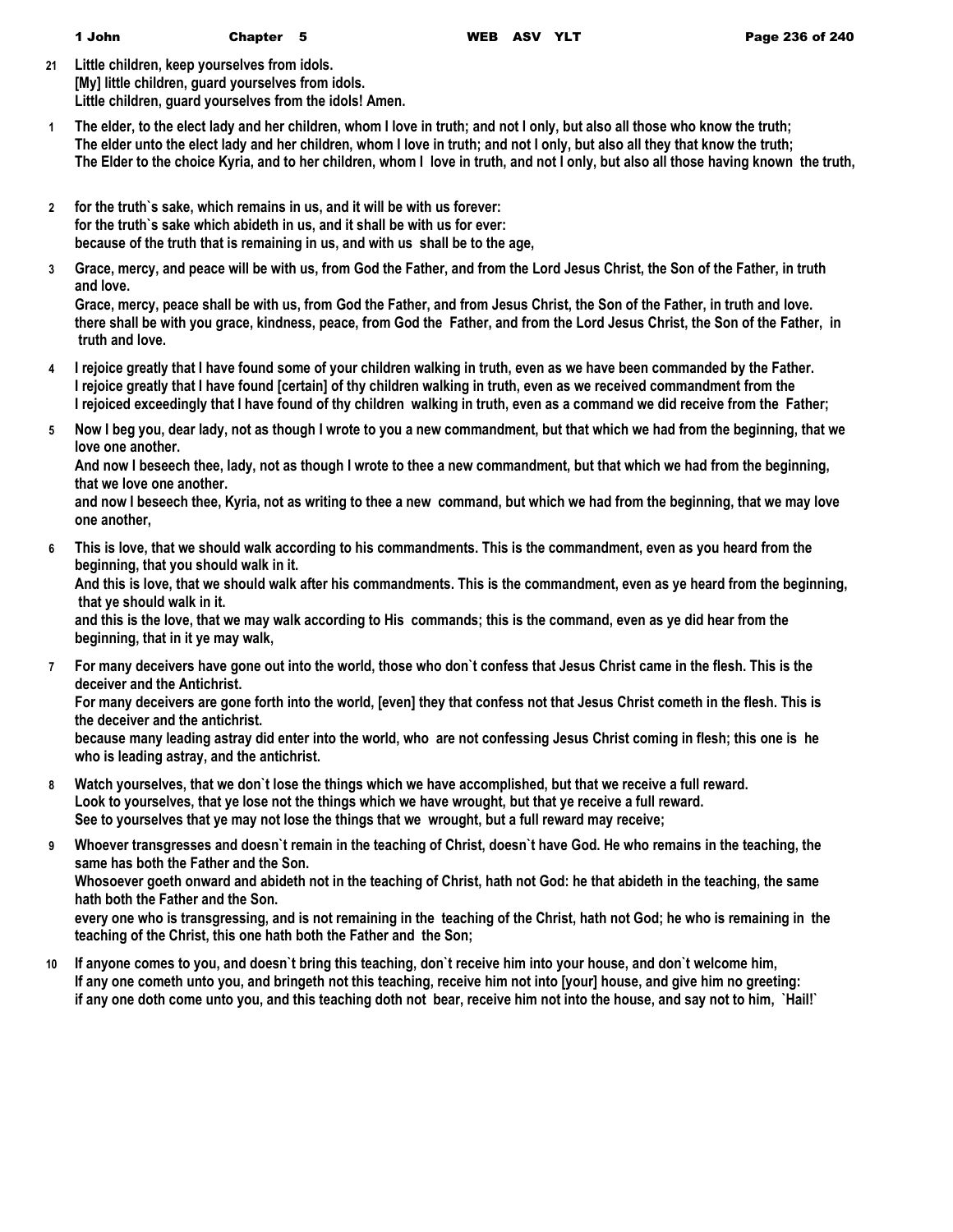- **11 for he who welcomes him participates in his evil works. for he that giveth him greeting partaketh in his evil works. for he who is saying to him, `Hail,` hath fellowship with his evil works.**
- **12 Having many things to write to you, I don`t want to do so with paper and ink, but I hope to come to you, and to speak face to face, that our joy may be made full. Having many things to write unto you, I would not [write them] with paper and ink: but I hope to come unto you, and to speak face to face, that your joy may be made full. Many things having to write to you, I did not intend through paper and ink, but I hope to come unto you, and speak mouth to mouth, that our joy may be full;**
- **13 The children of your chosen sister greet you. Amen. The children of thine elect sister salute thee. salute thee do the children of thy choice sister. Amen.**
- **1 The elder to Gaius the beloved, whom I love in truth. The elder unto Gaius the beloved, whom I love in truth. The Elder to Gaius the beloved, whom I love in truth!**
- **2 Beloved, I pray that you may prosper in all things and be healthy, even as your soul prospers. Beloved, I pray that in all things thou mayest prosper and be in health, even as thy soul prospereth. beloved, concerning all things I desire thee to prosper, and to be in health, even as thy soul doth prosper,**
- **3 For I rejoiced greatly, when brothers came and testified about your truth, even as you walk in truth. For I rejoiced greatly, when brethren came and bare witness unto thy truth, even as thou walkest in truth. for I rejoiced exceedingly, brethren coming and testifying of the truth in thee, even as thou in truth dost walk;**
- **4 I have no greater joy than this, to hear about my children walking in truth. Greater joy have I none than this, to hear of my children walking in the truth. greater than these things I have no joy, that I may hear of my children in truth walking.**
- **5 Beloved, you do a faithful work in whatever you accomplish for those who are brothers and strangers. Beloved, thou doest a faithful work in whatsoever thou doest toward them that are brethren and strangers withal; Beloved, faithfully dost thou do whatever thou mayest work to the brethren and to the strangers,**
- **6 They have testified about your love before the assembly. You will do well to send them forward on their journey in a manner worthy of God, who bare witness to thy love before the church: whom thou wilt do well to set forward on their journey worthily of God:**
- **who did testify of thy love before an assembly, whom thou wilt do well, having sent forward worthily of God,**
- **7 because for the sake of the Name they went out, taking nothing from the Gentiles. because that for the sake of the Name they went forth, taking nothing of the Gentiles. because for [His] name they went forth, nothing receiving from the nations;**
- **8 We therefore ought to receive such, that we may be fellow workers for the truth. We therefore ought to welcome such, that we may be fellow-workers for the truth. we, then, ought to receive such, that fellow-workers we may become to the truth.**
- **9 I wrote to the assembly, but Diotrephes, who loves to be first among them, doesn`t accept what we say. I wrote somewhat unto the church: but Diotrephes, who loveth to have the preeminence among them, receiveth us not. I did write to the assembly, but he who is loving the first place among them -- Diotrephes -- doth not receive us;**
- **10 Therefore, if I come, I will call attention to his deeds which he does, unjustly accusing us with wicked words. Not content with this, neither does he himself receive the brothers, and those who would, he forbids and throws out of the assembly. Therefore, if I come, I will bring to remembrance his works which he doeth, prating against us with wicked words: and not content therewith, neither doth he himself receive the brethren, and them that would he forbiddeth and casteth [them] out of the church.**

**because of this, if I may come, I will cause him to remember his works that he doth, with evil words prating against us; and not content with these, neither doth he himself receive the brethren, and those intending he doth forbid, and out of the assembly he doth cast.**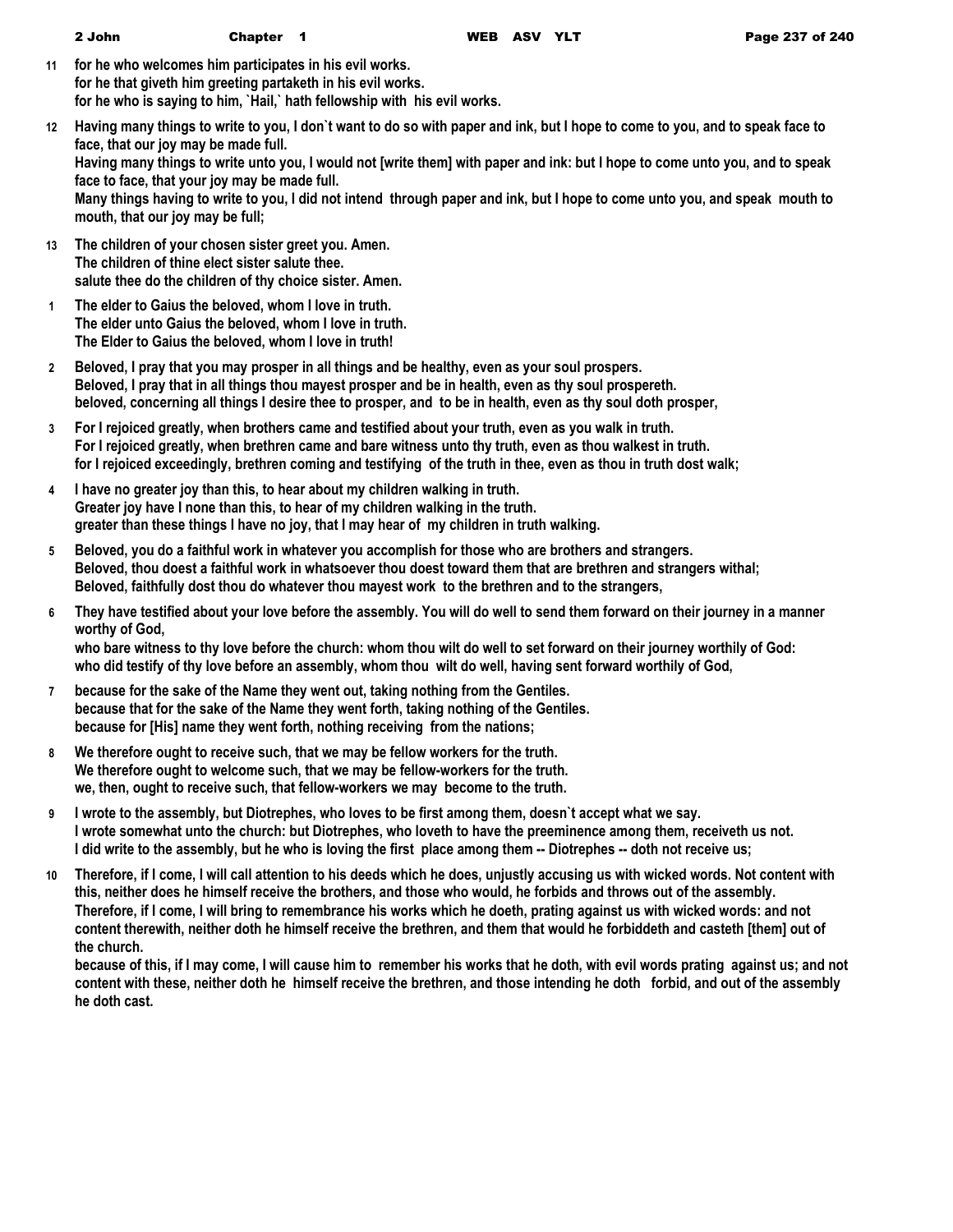**11 Beloved, don`t imitate that which is evil, but that which is good. He who does good is of God. He who does evil hasn`t seen God.**

**Beloved, imitate not that which is evil, but that which is good. He that doeth good is of God: he that doeth evil hath not seen God.**

**Beloved, be not thou following that which is evil, but that which is good; he who is doing good, of God he is, and he who is doing evil hath not seen God;**

**12 Demetrius has the testimony of all, and of the truth itself; yes, we also testify, and you know that our testimony is true. Demetrius hath the witness of all [men], and of the truth itself: yea, we also bear witness: and thou knowest that our witness is true.**

**to Demetrius testimony hath been given by all, and by the truth itself, and we also -- we do testify, and ye have known that our testimony is true.**

- **13 I had many things to write to you, but I am unwilling to write to you with ink and pen; I had many things to write unto thee, but I am unwilling to write [them] to thee with ink and pen: Many things I had to write, but I do not wish through ink and pen to write to thee,**
- **14 but I hope to see you soon, and we will speak face to face. Peace be to you. The friends greet you. Greet the friends by name. but I hope shortly to see thee, and we shall speak face to face. Peace [be] unto thee. The friends salute thee. Salute the friends by name.**

**and I hope straightway to see thee, and mouth to mouth we shall speak. Peace to thee! salute thee do the friends; be saluting the friends by name.**

**1 Jude, a servant of Jesus Christ, and brother of James, to those who are called, sanctified by God the Father, and kept for Jesus Christ:**

**Jude, a servant of Jesus Christ, and brother of James, to them that are called, beloved in God the Father, and kept for Jesus Christ:**

**Judas, of Jesus Christ a servant, and brother of James, to those sanctified in God the Father, and in Jesus Christ kept --** 

- **2 Mercy to you and peace and love be multiplied. Mercy unto you and peace and love be multiplied. kindness to you, and peace, and love, be multiplied!**
- **3 Beloved, while I was very eager to write to you about our common salvation, I was constrained to write to you exhorting you to contend earnestly for the faith which was once for all delivered to the saints. Beloved, while I was giving all diligence to write unto you of our common salvation, I was constrained to write unto you exhorting you to contend earnestly for the faith which was once for all delivered unto the saints. Beloved, all diligence using to write to you concerning the common salvation, I had necessity to write to you, exhorting to agonize for the faith once delivered to the saints,**
- **4 For there are certain men who crept in secretly, even they who were of old written of beforehand to this condemnation: ungodly men, turning the grace of our God into lasciviousness, and denying our only Master, God, and Lord, Jesus Christ. For there are certain men crept in privily, [even] they who were of old written of beforehand unto this condemnation, ungodly men, turning the grace of our God into lasciviousness, and denying our only Master and Lord, Jesus Christ. for there did come in unobserved certain men, long ago having been written beforehand to this judgment, impious, the grace of our God perverting to lasciviousness, and our only Master, God, and Lord -- Jesus Christ -- denying,**
- **5 Now I desire to remind you, though you already know this, that the Lord, having saved a people out of the land of Egypt, afterward destroyed those who didn`t believe. Now I desire to put you in remembrance, though ye know all things once for all, that the Lord, having saved a people out of the land of Egypt, afterward destroyed them that believed not.**

**and to remind you I intend, you knowing once this, that the Lord, a people out of the land of Egypt having saved, again those who did not believe did destroy;**

**6 Angels who didn`t keep their first domain, but deserted their own dwelling place, he has kept in everlasting bonds under darkness for the judgment of the great day. And angels that kept not their own principality, but left their proper habitation, he hath kept in everlasting bonds under darkness unto the judgment of the great day.**

**messengers also, those who did not keep their own principality, but did leave their proper dwelling, to a judgment of a great day, in bonds everlasting, under darkness He hath kept,**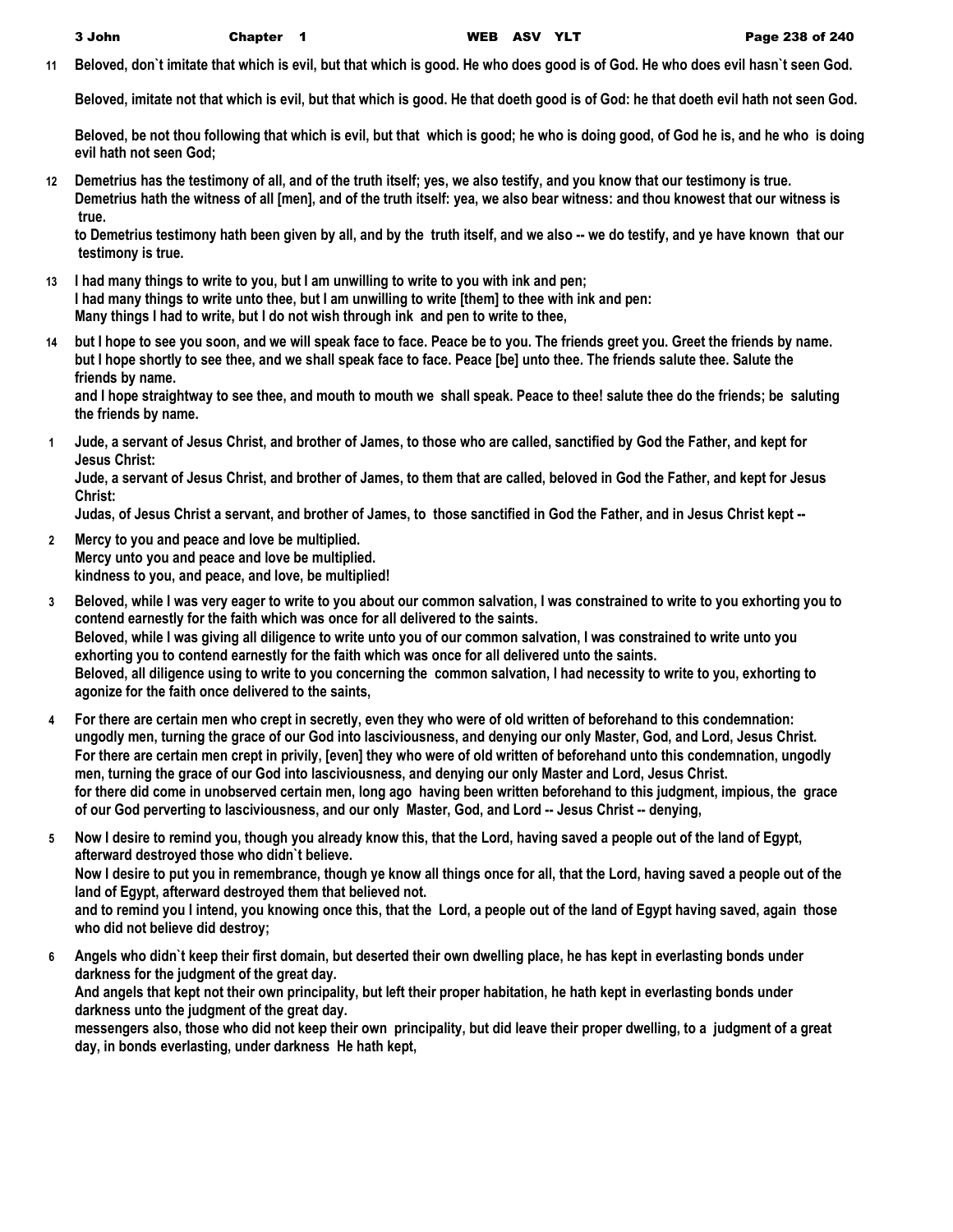| Jude |  |  |  |
|------|--|--|--|
|      |  |  |  |

- **7 Even as Sodom and Gomorrah, and the cities around them, having, in the same way as these, given themselves over to sexual immorality and gone after strange flesh, are set forth as an example, suffering the punishment of eternal fire. Even as Sodom and Gomorrah, and the cities about them, having in like manner with these given themselves over to fornication and gone after strange flesh, are set forth as an example, suffering the punishment of eternal fire. as Sodom and Gomorrah, and the cities around them, in like manner to these, having given themselves to whoredom, and gone after other flesh, have been set before -- an example, of fire age-during, justice suffering.**
- **8 Yet in like manner these also in their dreaming defile the flesh, despise authority, and slander celestial beings. Yet in like manner these also in their dreamings defile the flesh, and set at nought dominion, and rail at dignities. In like manner, nevertheless, those dreaming also the flesh indeed do defile, and lordship they put away, and dignities they speak evil of,**
- **9 But Michael, the archangel, when contending with the devil and arguing about the body of Moses, dared not bring against him an abusive condemnation, but said, "May the Lord rebuke you!" But Michael the archangel, when contending with the devil he disputed about the body of Moses, durst not bring against him a railing judgment, but said, The Lord rebuke thee. yet Michael, the chief messenger, when, with the devil contending, he was disputing about the body of Moses, did not dare to bring up an evil-speaking judgment, but said, `The Lord rebuke thee!`**
- **10 But these speak evil of whatever things they don`t know. What they understand naturally, like the creatures without reason, in these things are they destroyed. But these rail at whatsoever things they know not: and what they understand naturally, like the creatures without reason, in these things are they destroyed.**

**and these, as many things indeed as they have not known, they speak evil of; and as many things as naturally (as the irrational beasts) they understand, in these they are corrupted;**

**11 Woe to them! For they went in the way of Cain, and ran riotously in the error of Balaam for hire, and perished in Korah`s rebellion.**

**Woe unto them! For they went in the way of Cain, and ran riotously in the error of Balaam for hire, and perished in the gainsaying of Korah.**

**wo to them! because in the way of Cain they did go on, and to the deceit of Balaam for reward they did rush, and in the gainsaying of Korah they did perish.**

- **12 These are hidden rocky reefs in your love feasts when they feast with you, shepherds who without fear feed themselves; clouds without water, carried along by winds; autumn leaves without fruit, twice dead, plucked up by the roots; These are they who are hidden rocks in your love-feasts when they feast with you, shepherds that without fear feed themselves; clouds without water, carried along by winds; autumn leaves without fruit, twice dead, plucked up by the roots; These are in your love-feasts craggy rocks; feasting together with you, without fear shepherding themselves; clouds without water, by winds carried about; trees autumnal, without fruit, twice dead, rooted up;**
- **13 wild waves of the sea, foaming out their own shame; wandering stars, for whom the blackness of darkness has been reserved forever.**

**Wild waves of the sea, foaming out their own shame; wandering stars, for whom the blackness of darkness hath been reserved forever.**

**wild waves of a sea, foaming out their own shames; stars going astray, to whom the gloom of the darkness to the age hath been kept.**

**14 To these also Enoch, the seventh from Adam, prophesied, saying, "Behold, the Lord came with ten thousands of his holy ones, And to these also Enoch, the seventh from Adam, prophesied, saying, Behold, the Lord came with ten thousands of his holy ones,**

**And prophesy also to these did the seventh from Adam -- Enoch -- saying, `Lo, the Lord did come in His saintly myriads,**

**15 to execute judgment on all, and to convict all the ungodly of all their works of ungodliness which they have done in an ungodly way, and of all the hard things which ungodly sinners have spoken against him." to execute judgment upon all, and to convict all the ungodly of all their works of ungodliness which they have ungodly wrought, and of all the hard things which ungodly sinners have spoken against him. to do judgment against all, and to convict all their impious ones, concerning all their works of impiety that they did impiously, and concerning all the stiff things that speak against Him did impious sinners.`**